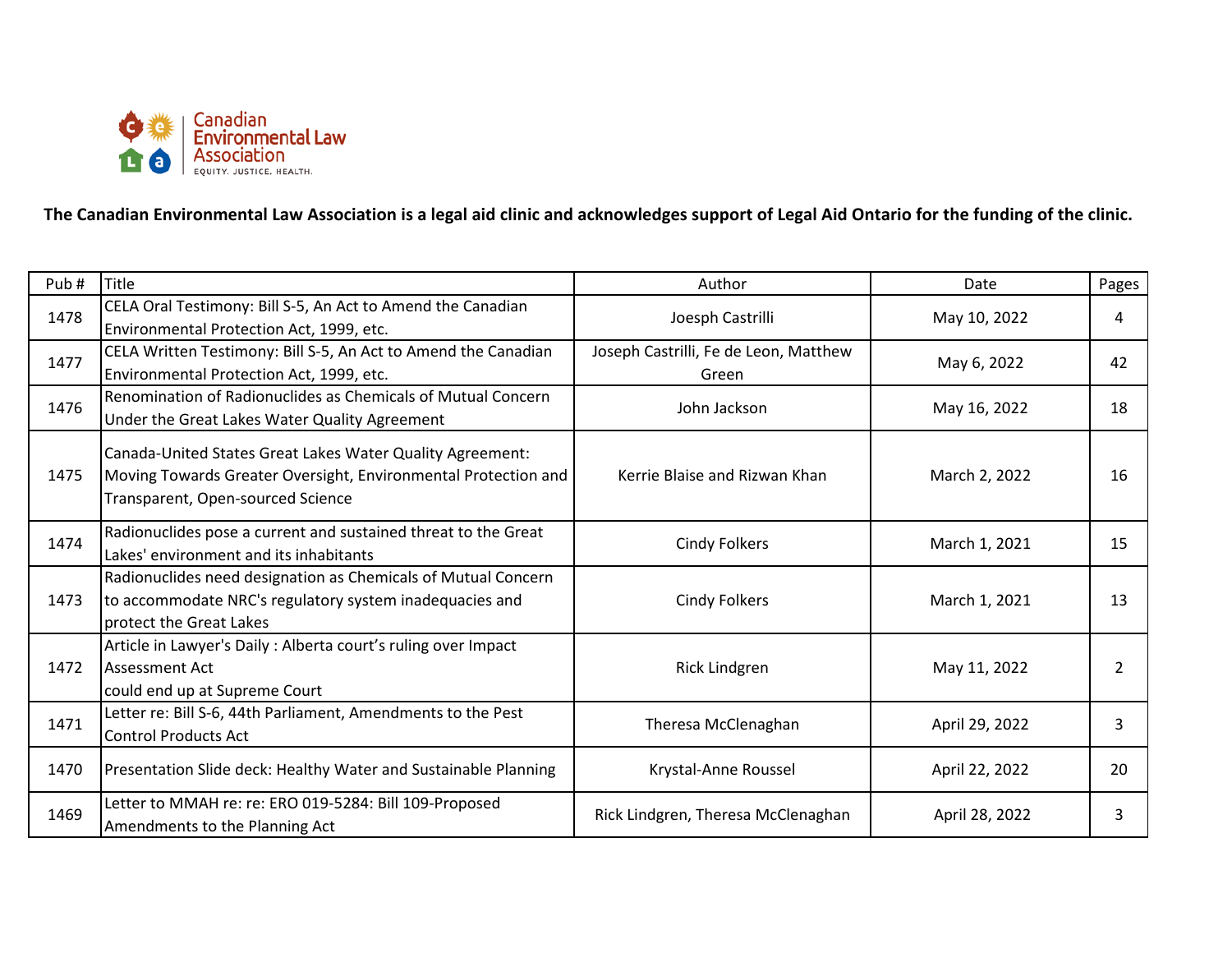| 1468 | Letter re: ERO 019-5284: Bill 109-Proposed Amendments to the<br><b>Planning Act</b>                                                                                                                                                                                                                     | Rick Lindgren, Theresa McClenaghan                                             | April 27, 2022 | 3  |
|------|---------------------------------------------------------------------------------------------------------------------------------------------------------------------------------------------------------------------------------------------------------------------------------------------------------|--------------------------------------------------------------------------------|----------------|----|
| 1467 | Brief Re: Proposed Amendments to the Greenbelt Plan - Growing<br>the Size of the Greenbelt (ERO Numbers: 019-4485 and 019-4483);<br>Ideas for adding more Urban River Valleys (ERO Number: 019-<br>4803) ; Consultation on growing the size of the Greenbelt (ERO<br>Number: 019-3136)                  | Maneka Kaur, Theresa McClenaghan                                               | April 23, 2022 | 6  |
| 1466 | Re: Consultation seeking input about the use of floating<br>accommodations on waterways over Ontario's public lands (ERO<br>no. 019-5119)                                                                                                                                                               | Kerrie Blaise, Ogem Stephanie Odum                                             | April 19, 2022 | 4  |
| 1465 | Letter re: Best Practices for Source Water Protection                                                                                                                                                                                                                                                   | Theresa McClenaghan, Rick Lindgren,<br>Krystal-Anne Roussel                    | April 14, 2022 | 5  |
| 1464 | Submission by the Canadian Environmental Law Association to the<br>Canadian Nuclear Safety Commission Regarding the Final<br>Environmental Impact Statement for CNL's Proposed Near Surface<br>Disposal Facility (Hearing Reference: 2022-H-07)                                                         | Krystal-Anne Roussel, Morten Siersbaek,<br>Dr. Tanya Markvart, Dr. Ian Fairlie | April 11, 2022 | 63 |
| 1463 | Joint Submission by the Coalition for Responsible Energy<br>Development in New Brunswick and the Canadian Environmental<br>Law Association to the Canadian Nuclear Safety Commission<br>regarding the rEnewal of the Point Lepreau Nuclear Generating<br><b>Station Power Reactor Operating Licence</b> | Kerrie Blaise, Krystal-Anne Roussel                                            | March 28, 2022 | 59 |
| 1462 | Ecological Crime and Access to Justice: A Public Interest<br>Perspective- Presentation slides                                                                                                                                                                                                           | Richard D. Lindgren                                                            | March 29, 2022 | 26 |
| 1461 | Hearing for the Marathon Palladium Project Joint Review Panel (Re                                                                                                                                                                                                                                       | Kerrie Blaise, Dr. Karen Peterson                                              | March 15, 2022 | 12 |
| 1460 | Municipal Wastewater and Stormwater Management in Ontario<br>Discussion Paper (ERO Number: 019-4967)                                                                                                                                                                                                    | Maneka Kaur                                                                    | March 28, 2022 | 11 |
| 1459 | Draft Low Impact Development Stormwater Management<br>Guidance Manual (ERO Number: 019-4971)                                                                                                                                                                                                            | Krystal-Anne Roussel                                                           | March 28, 2022 | 9  |
| 1458 | Comments on the Draft Tailored Impact Statement Guidelines &<br>Public Participation Plan - Upper Beaver Gold Project (Reference<br>No. 82960)                                                                                                                                                          | Krystal-Anne Roussel                                                           | March 12, 2022 | 51 |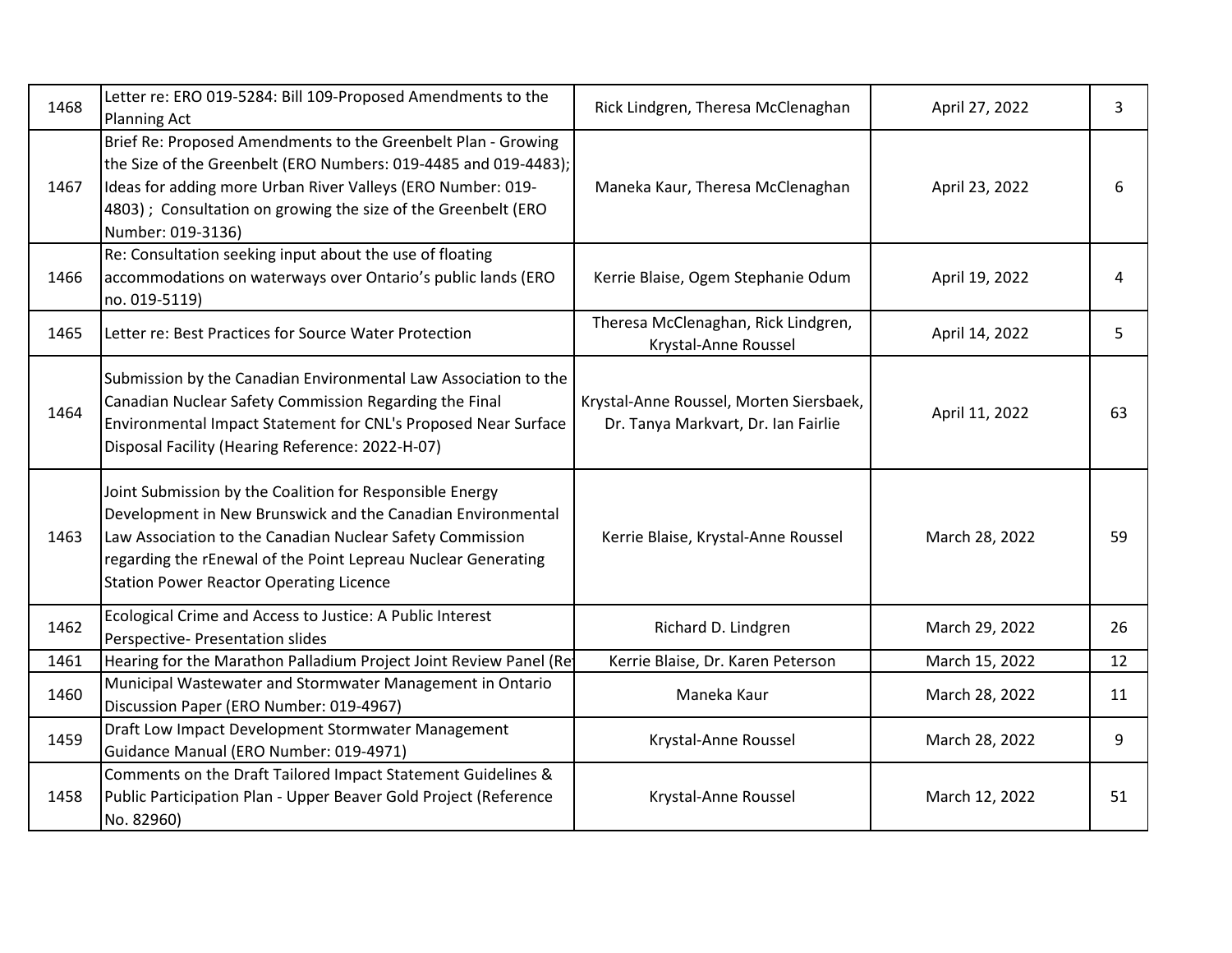| 1457   | ERO 019-4108 (Expanding Administrative Penalties for<br><b>Environmental Contraventions)</b>                                                        | Richard D. Lindgren                                                                          | March 9, 2022     | 3  |
|--------|-----------------------------------------------------------------------------------------------------------------------------------------------------|----------------------------------------------------------------------------------------------|-------------------|----|
| 1456   | Nuclear Waste: An Environmental Justice Perspective - Webinar<br>slide deck                                                                         | Theresa McClenaghan, Kerrie Blaise                                                           | March 7, 2022     | 48 |
| 1455   | Friends of the Attawapiskat River - Comments on the draft<br>Agreement to Conduct a Regional Assessment in the Ring of Fire<br>Area (Ref No. 80468) | Kerrie Blaise, Mike Koostachin                                                               | March 2, 2022     | 51 |
| 1454   | ERO Notice # 019-4801-Proposed Regulatory Changes for the<br>Beneficial Reuse of Excess Soil at Pits and Quarries in Ontario                        | Maneka Kaur                                                                                  | February 24, 2022 | 2  |
| 1453-F | Lettre au banque re: Décisions d'investissement éthique pour le<br>climat                                                                           | CELA et al.                                                                                  | February 18, 2022 | 5  |
| 1453-E | Letter to banks re: Ethical Investment Decisions for the Climate                                                                                    | CELA et al.                                                                                  | February 18, 2022 | 5  |
| 1452-E | Ending Plastic Pollution - A Call to Action                                                                                                         | CELA et al.                                                                                  | February 8, 2022  | 3  |
| 1452-F | Mettre fin à la pollution plastique : Un appel à l'action                                                                                           | CELA et al.                                                                                  | February 8, 2022  | 3  |
| 1451   | Intervening at a Canadian Nuclear Safety Commission (CNSC)<br>Hearing - presentation slides                                                         | CELA and The Coalition for responsible<br>energy development in New Brunswick                | February 7, 2022  | 34 |
| 1450   | Intervening at a Canadian Nuclear Safety Commission (CNSC)<br><b>Hearing Resource Guide</b>                                                         | Kerrie Blaise, Krystal-Anne Roussel                                                          | February 7, 2022  | 10 |
|        |                                                                                                                                                     |                                                                                              |                   |    |
| 1449   | Submission from the Friends of the Attawapiskat River United<br>Netions Expert Merianism and the Rights of Indigenous Peoples                       | Michael Koostachini, Kerrie Blaise, Adam<br><b>Meadows</b>                                   | January 28, 2022  | 5  |
| 1447   | 1999 - 43rd Parl., 2nd Sess. - Submissions of the Canadian<br>Contrappropriately and Accordination (CELA)                                           | Theresa A. McClenaghan and Joseph F.<br>Castrilli                                            | February 4, 2022  | 93 |
| 1446   | Joint letter: re: Continued Investment in the Great Lakes Program                                                                                   | <b>CELA and Environmental Defence</b>                                                        | January 28, 2022  | 3  |
| 1445   | Joint letter: re: Draft Project List Regulation under the<br>Environmental Assessment Act (ERO 019-4219)                                            | CELA et al.                                                                                  | January 25, 2022  | 8  |
| 1444   | Letter: re: CNSC Oversight                                                                                                                          | CELA, Pontiac Environment Protection<br>and Concerned Citizens of Renfrew<br>County and Area | November 22, 2022 | 3  |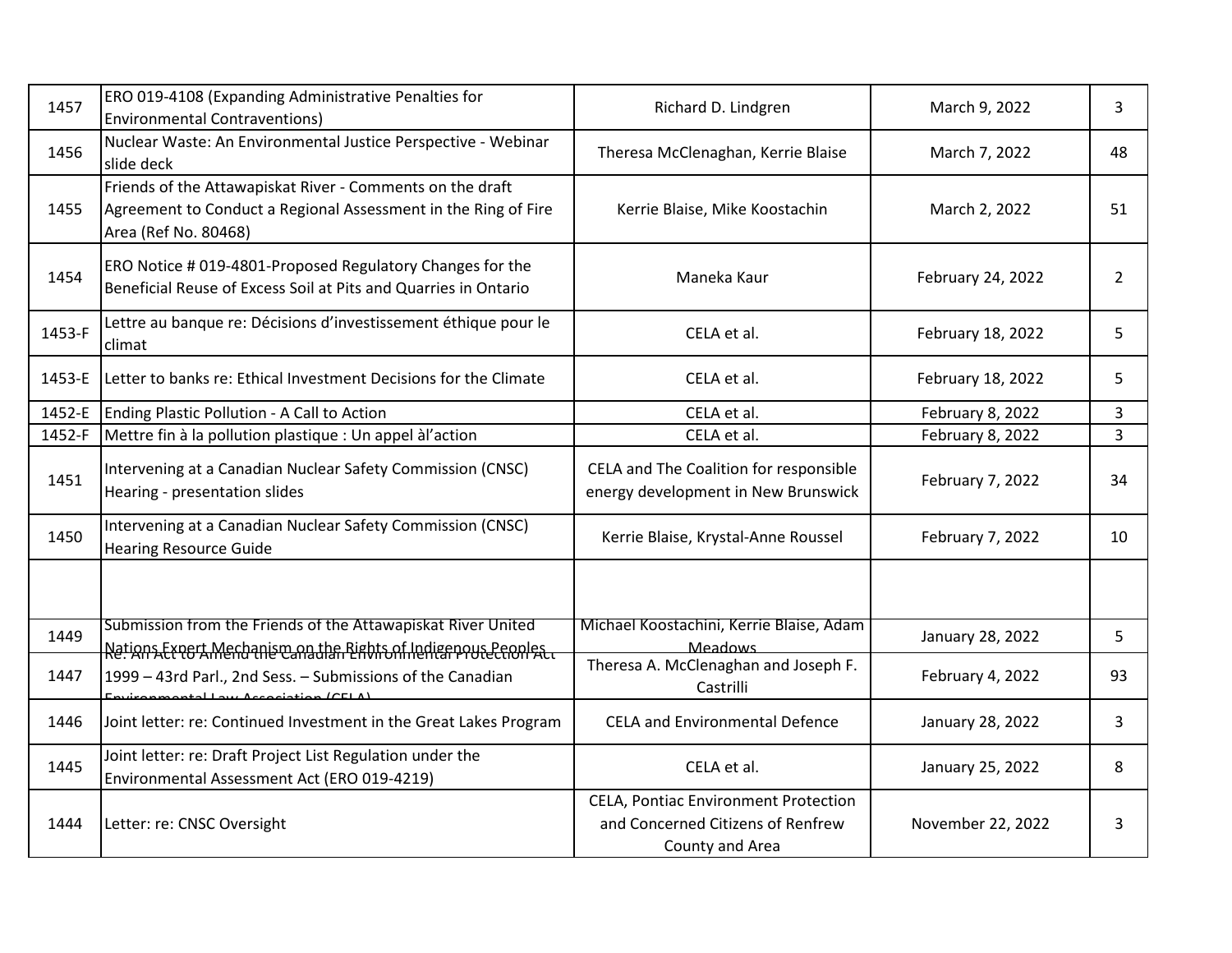| 1443 | Letter: re: Creating an energy efficiency program for all Canadians<br>in Budget 2022                                                                                                                   | Efficiency Canada et al                                                                                                                                                                                                           | January 21, 2022  | $\overline{2}$ |
|------|---------------------------------------------------------------------------------------------------------------------------------------------------------------------------------------------------------|-----------------------------------------------------------------------------------------------------------------------------------------------------------------------------------------------------------------------------------|-------------------|----------------|
| 1442 | Climate Change and the Law: Issues and Opportunities (Slidedeck<br>presentation)                                                                                                                        | <b>Rick Lindgren</b>                                                                                                                                                                                                              | January 19, 2022  | 21             |
| 1441 | Letter re: Review of Ontario's Great Lakes Strategy                                                                                                                                                     | Theresa McClenaghan, Jacqueline<br>Wilson, Krystal-Anne Roussel                                                                                                                                                                   | January 14, 2022  | $\overline{2}$ |
| 1440 | Consultation Letter on Net Zero 2022 - No Role for Small Modular<br><b>Reactors in Climate Crisis Plans</b>                                                                                             | Theresa McClenaghan and Ogem Odum                                                                                                                                                                                                 | January 13, 2022  | $\overline{2}$ |
| 1439 | Backgrounder on the Ring of Fire and protecting Indigenous and<br>Treaty rights (Cree and English)                                                                                                      | Mike Koostachin and Kerrie Blaise                                                                                                                                                                                                 | January 11, 2022  | $\overline{2}$ |
| 1438 | Submission re: Civil Society Response to Five-Year Review of the<br>Nuclear Liability and Compensation Act                                                                                              | Theresa McClenaghan, Angela Bischoff,<br>Ann McAllister, Brennain Lloyd, Dave<br>Taylor, Ginette Charbonneau, Karen<br>Weingeist, Johanna Echlin, Peter Harris,<br>Dr. M.V. Ramana, Dr. Dorothy Goldin<br>Rosenberg, Paul Filteau | May 31, 2021      | 8              |
|      |                                                                                                                                                                                                         |                                                                                                                                                                                                                                   |                   |                |
| 1437 | Recommendations for Budget 2022                                                                                                                                                                         | <b>Green Budget Coalition</b>                                                                                                                                                                                                     | November 1, 2021  | 96             |
| 1436 | RE: NGO response to ERO 019-0045: The proposed administrative<br>penalties regulation under the Resource Recovery and Circular<br>Economy Act                                                           | Fe de Leon, John Jackson, Olga<br>Speranskaya, Emily Alfred, Duncan Bury                                                                                                                                                          | November 19, 2021 | 4              |
| 1435 | Presentation to the Ontario Standing Committee on General<br>Government on Bill 13: Supporting People and Businesses Act,<br>2021                                                                       | Joe F. Castrilli, Richard D. Lindgren, Kerrie<br>Blaise, Theresa McClenaghan                                                                                                                                                      | November 18, 2021 | 16             |
| 1434 | It's Raining "Forever Chemicals" Across the Great Lakes: Why PFAS<br>is now a public priority for Elimination Across Canada                                                                             | Beverley Thorpe and Brennain Lloyd                                                                                                                                                                                                | November 1, 2004  | 20             |
| 1433 | Submission by the Canadian Environmental Law Association to the<br>Canadian Nuclear Safety Commission Regarding the Regulatory<br>Oversight Report for Canadian Nuclear Power Generating Sites:<br>2020 | Krystal-Anne Roussel                                                                                                                                                                                                              | November 1, 2021  | 20             |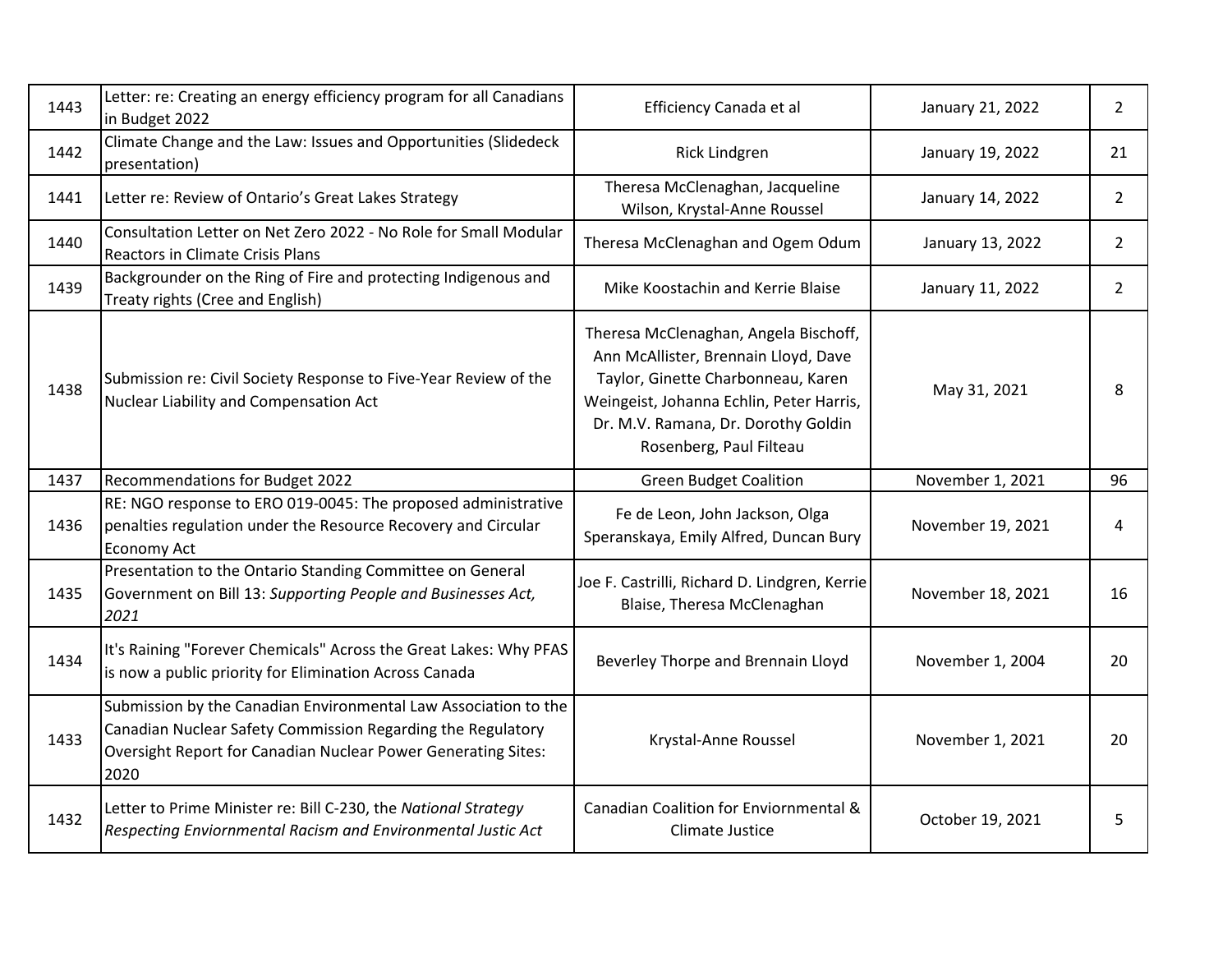| 1431 | Making the Links: A Toolkit for Environmental Protection, Health<br>and Equity                                                                                                                                                                            | <b>CELA</b>                                                     | October 28, 2021  |                |
|------|-----------------------------------------------------------------------------------------------------------------------------------------------------------------------------------------------------------------------------------------------------------|-----------------------------------------------------------------|-------------------|----------------|
| 1430 | Submission by the Canadian Environmental Law Association to the<br>Canadian Nuclear Safety Commission Regarding the Regulatory<br>Oversight Report on the Use of Nuclear Substances in Canada:<br>2020                                                    | Krystal-Anne Roussel and Morten<br>Siersback                    | October 25, 2021  | 14             |
| 1429 | Joint Submission by the Canadian Environmental Law Association<br>and the Concerned Citizens of Renfrew County and Area to the<br>Canadian Nuclear Safety Commission Regarding the Regulatory<br>Oversight Report for Canadian Nuclear Laboratories: 2020 | Krystal-Anne Roussel                                            | October 25, 2021  | 24             |
| 1428 | Re: Proposed Implementation of Updates to Ontario's Water<br>Quantity Management Framework (ERO Number 019-2017)                                                                                                                                          | Anastasia M. Lintner                                            | February 5, 2021  | $\overline{7}$ |
| 1427 | Re: Comments on Initial Project Description and Request for an<br>Impact Assessment Upper Beaver Gold Project (Reference No.<br>82960)                                                                                                                    | Kerrie Blaise, Jamie Kneen, Julie Boan                          | October 4, 2021   | 4              |
| 1426 | Re: Regulation - Time to Grant Permission and Enter into a<br>Compensation Agreement on Lands Subject to Zoning Order O Reg<br>568/21 ERO Number 019-4097                                                                                                 | Anastasia M. Lintner                                            | September 3, 2021 | 10             |
| 1425 | Supplementary Submissions of CELA to Alberta Court of Appeal                                                                                                                                                                                              | Rick Lindgren, Joe Castrilli                                    | August 20, 2021   | 3              |
| 1424 | Re: Application for a licence amendment to authorize activities<br>related to the production and possession of Molybdenum-99 (MO-<br>99) at the Darlington Nuclear Generating Station (NGS)                                                               | Morten Siersbaek                                                | August 17, 2021   | 33             |
| 1423 | RE: Comments on the Environmental Impact Statement for the<br>Proposed Marathon Palladium Mine CEAA Registry # 54755                                                                                                                                      | Kerrie Blaise                                                   | July 26, 2021     | 24             |
| 1422 | Letter Re: Heat-related Death Tracking in Ontario                                                                                                                                                                                                         | Theresa McClenagha, Douglas Kwan,<br>Graham Webb, Zeenat Bhanji | July 15, 2021     | 4              |
| 1421 | Submission Re: Ontario's Land Use Compatibility Guideline ERO<br>Posting 019-2785                                                                                                                                                                         | Krystal-Anne Roussel, Maneka Kaur                               | June 29, 2021     | $\overline{7}$ |
| 1420 | Letter Re: Small Modular Nuclear Reactors (SMNRs)                                                                                                                                                                                                         | CELA et al.                                                     | June 29, 2021     | $\overline{2}$ |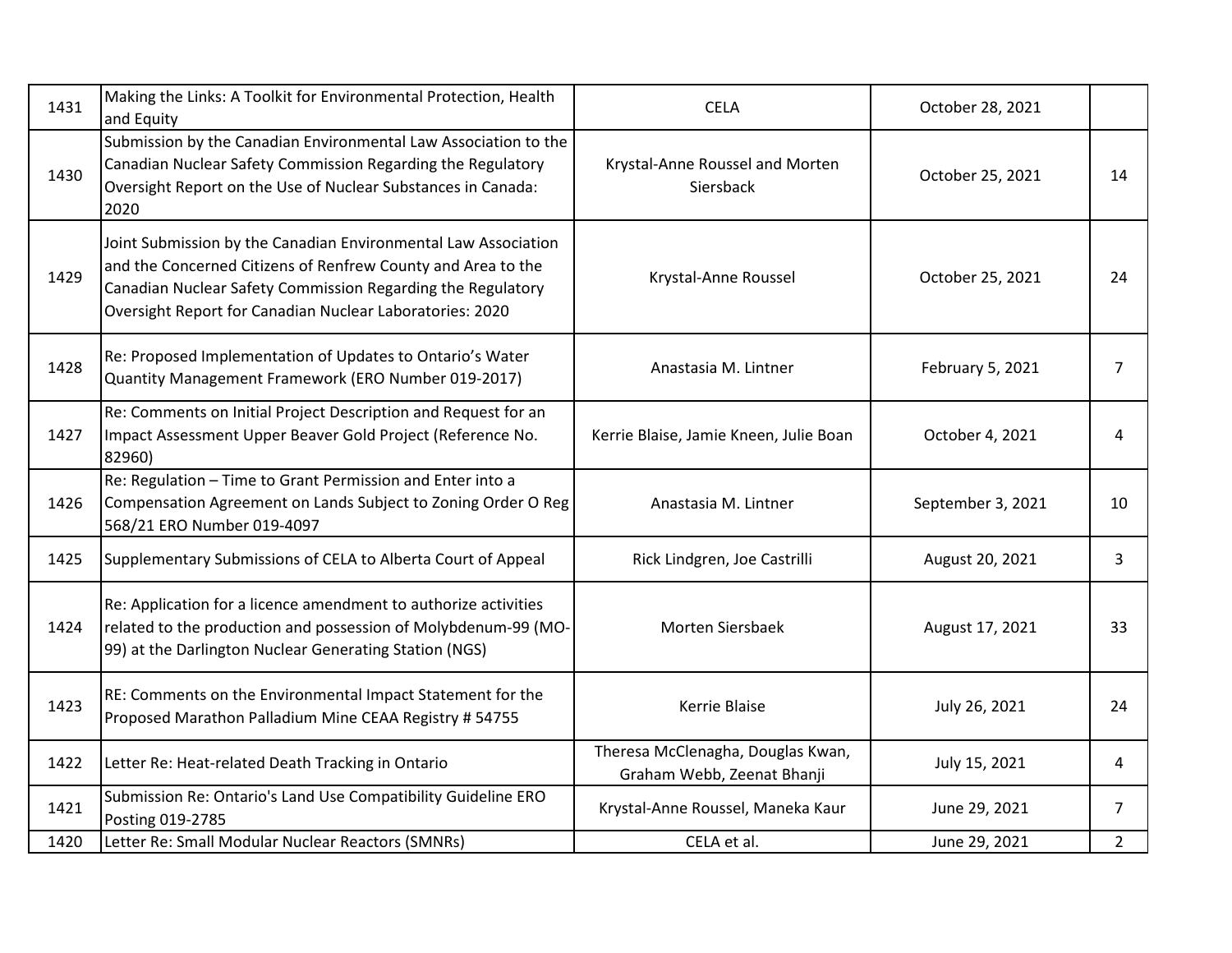| 1419 | Letter Re: Risk management approach f or t alc, RN 14807-96-6                                                                                                                 | CELA et al.                                                              | June 23, 2021  | 4              |
|------|-------------------------------------------------------------------------------------------------------------------------------------------------------------------------------|--------------------------------------------------------------------------|----------------|----------------|
| 1418 | Re: Canada's new Greener Homes Program: A missed opportunity<br>to address preventable radon exposure-related lung cancer, the<br>leading cause of lung cancer after smoking. | CELA et al.                                                              | June 11, 2021  | 3              |
| 1417 | Brief on the House of Commons Standing Committee on the<br>Environment and Sustainable Development's Study of Fresh Water                                                     | Eneria Mucaj, Anastasia M. Lintner,<br>Kathleen Cooper                   | June 11, 2021  | 14             |
| 1416 | Invited comments on: Framework for Risk Assessment of<br>Manufactured Nanomaterials under the Canadian Environmental<br>Protection Act, 1999                                  | Meg Sears, Fe de Leon                                                    | June 8, 2021   | 34             |
| 1415 | RE: Comments on the draft of Canada's Great Lakes Strategy for<br>PFOS, PFOA and LCPFCAs Risk Management (April 26, 2021)                                                     | CELA et al.                                                              | May 26, 2021   | 15             |
| 1414 | Working Paper: Energy justice & poverty $-$ A Case Study for<br>Ontario                                                                                                       | Theresa McClenaghan, Zee Bhanji,<br>Jacqueline Wilson, and Mary Todorow. | May 21, 2021   | 22             |
| 1413 | Letter Re: Place Bill C-28 (CEPA) on the House agenda                                                                                                                         | CELA et al.                                                              | May 20, 2021   | $\overline{2}$ |
| 1412 | Letter Re: Proposal to Establish a Global Plastics Agreement at the<br>UN Environment Assembly in February 2022.                                                              | CELA et al.                                                              | May 17, 2021   | 2              |
| 1411 | Sumission Re: Response to ERO number 019-3370 - Proposal for a<br>new regulation for Ellsin Environmental Ltd. to increase tires for<br>thermal treatment                     | Fe de Leon, Emily J. Alfred, Olga<br>Speranskaya, John Jackson           | May 4, 2021    | $\overline{7}$ |
| 1410 | Research Memo Re: Bill C-230, An Act Respecting the<br>Development of a National Strategy to Redress Environmental<br>Racism                                                  | Theresa McClenaghan, Adam DeLuca, Fe<br>de Leon                          | April 29, 2021 | 4              |
| 1409 | Submission Re: Ontario's Long-Term Energy Planning ERO Posting<br>019-3007                                                                                                    | Jacqueline WIlson                                                        | April 27, 2021 | 5              |
| 1408 | Free trade of non-hazardous waste between US and Canada<br>negatively impacts the environment, health and human rights                                                        | Olga Speranskaya, Alexandra Caterbow,<br>Fe de Leon, Cassie Barker       | April 20, 2021 | 4              |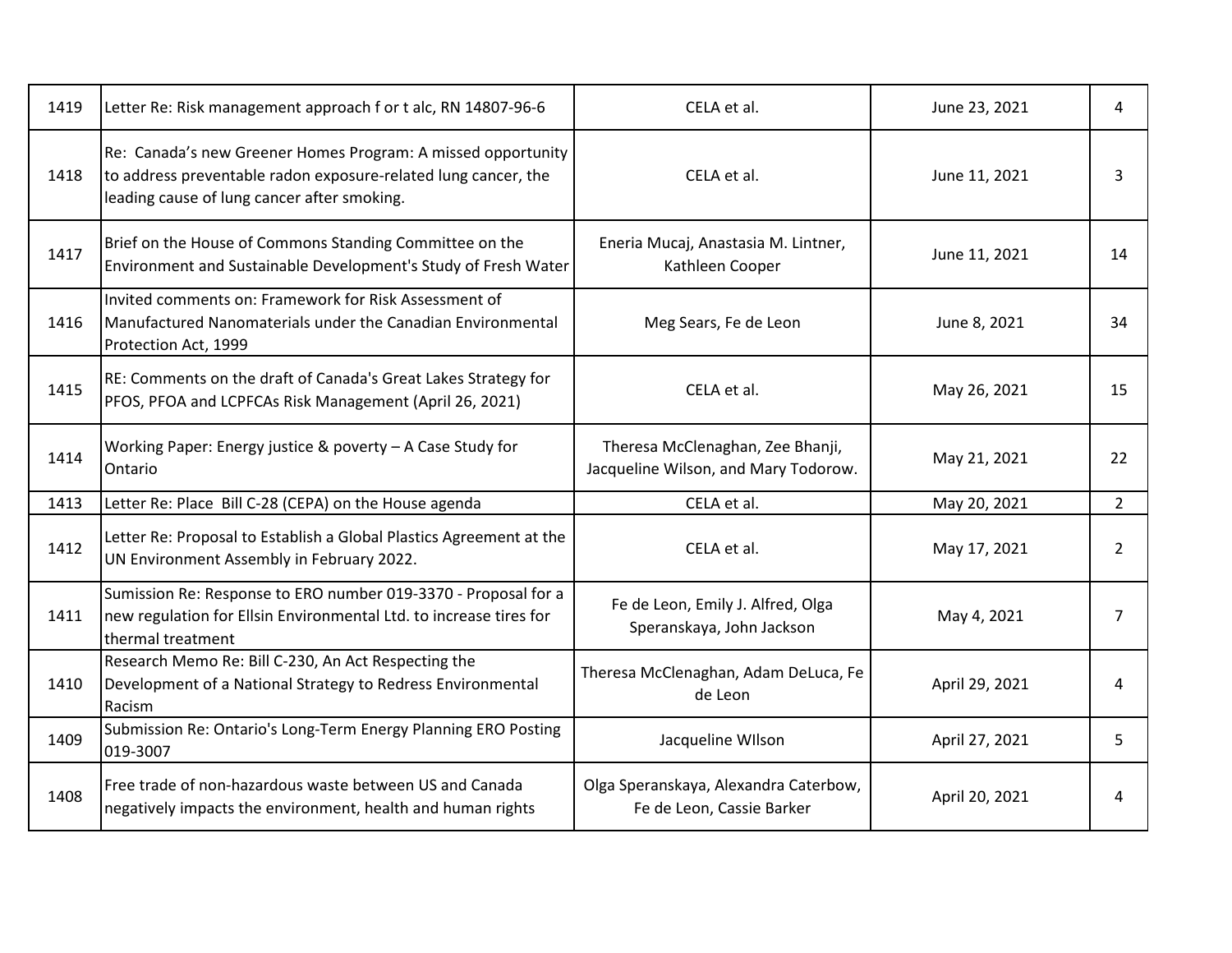| 1407 | Re: Consultation on Growing the Size of the Greenbelt -<br>Environmental Registry of Ontario (ERO) Number: 019-3136                                                                                                                    | Theresa McClenaghan, Maria Lucas,<br>Anastasia M. Lintner                                                                                                                                               | April 19, 2021    | 13             |
|------|----------------------------------------------------------------------------------------------------------------------------------------------------------------------------------------------------------------------------------------|---------------------------------------------------------------------------------------------------------------------------------------------------------------------------------------------------------|-------------------|----------------|
| 1406 | Re: ERO 019-2886: Amendments to the Transition Operating<br>Agreement between the Minister of Environment, Conservation<br>and Parks and Resource Productivity and Recovery Authority                                                  | Fe de Leon, Karen Wirsig, Olga<br>Speranskaya, Jo-Anne St. Godard, Emily<br>Alfred                                                                                                                      | March 29, 2021    | $\overline{2}$ |
| 1405 | RE: Proposed producer responsibility regulation for Hazardous and<br>Special Products (HSP)                                                                                                                                            | Fe de Leon, John Jackson, Karen Wirsig,<br>Olga Speranskaya, Jo-Anne St. Godard,<br>Emily Alfred, Duncan Bury                                                                                           | March 26, 2021    | 6              |
| 1404 | Letter Re: Canada's COVID Recovery Budget - Investing in a Green<br>and Just Recovery                                                                                                                                                  | Theresa McClenaghan                                                                                                                                                                                     | March 12, 2021    | $\overline{2}$ |
| 1403 | Submissions of the Canadian Environmental Law Association to<br>the Standing Committee on Environment and Sustainable<br>Development Regarding the Office of the Commissioner of the<br><b>Environment and Sustainable Development</b> | Richard D. Lindgren                                                                                                                                                                                     | March 5, 2021     | 11             |
| 1402 | Re: Proposed Sulphur Dioxide Emission Exemptions (ERO Number<br>019-1107)                                                                                                                                                              | Adam DeLuca, Kerrie Blaise                                                                                                                                                                              | March 3, 2021     | 3              |
| 1401 | Analysis of Ontario Bill 245: Accelerating Access to Justice Act,<br>2021                                                                                                                                                              | Richard D. Lindgren, Ramani Nadarajah                                                                                                                                                                   | March 2, 2021     | 13             |
| 1400 | Submission on the Government of Canada's Proposal to Develop a<br>Canada Water Agency                                                                                                                                                  | Maria Lucas, Kerrie Blaise, Theresa<br>McClenaghan, Anastasia M. Lintner                                                                                                                                | March 1, 2021     | 9              |
| 1399 | Call for a Moratorium in the Ring of Fire to Protect Watersheds<br>and Indigenous Rights                                                                                                                                               | Theresa McClenaghan, Lisa Mitchell,<br>Mike Koostachin, Kate Klein, Jamie<br>Kneen, Brennain Lloyd, Joan Kuyek,<br>Gretchen Fitzgerald, Anna Johnston,<br>Anna Baggio, Jennifer Wabano, Megan<br>Leslie | February 24, 2021 | 4              |
| 1398 | Re: Add "Plastic Manufactured Items" to Schedule 1 of CEPA                                                                                                                                                                             | CELA et al.                                                                                                                                                                                             | February 11, 2021 | 5              |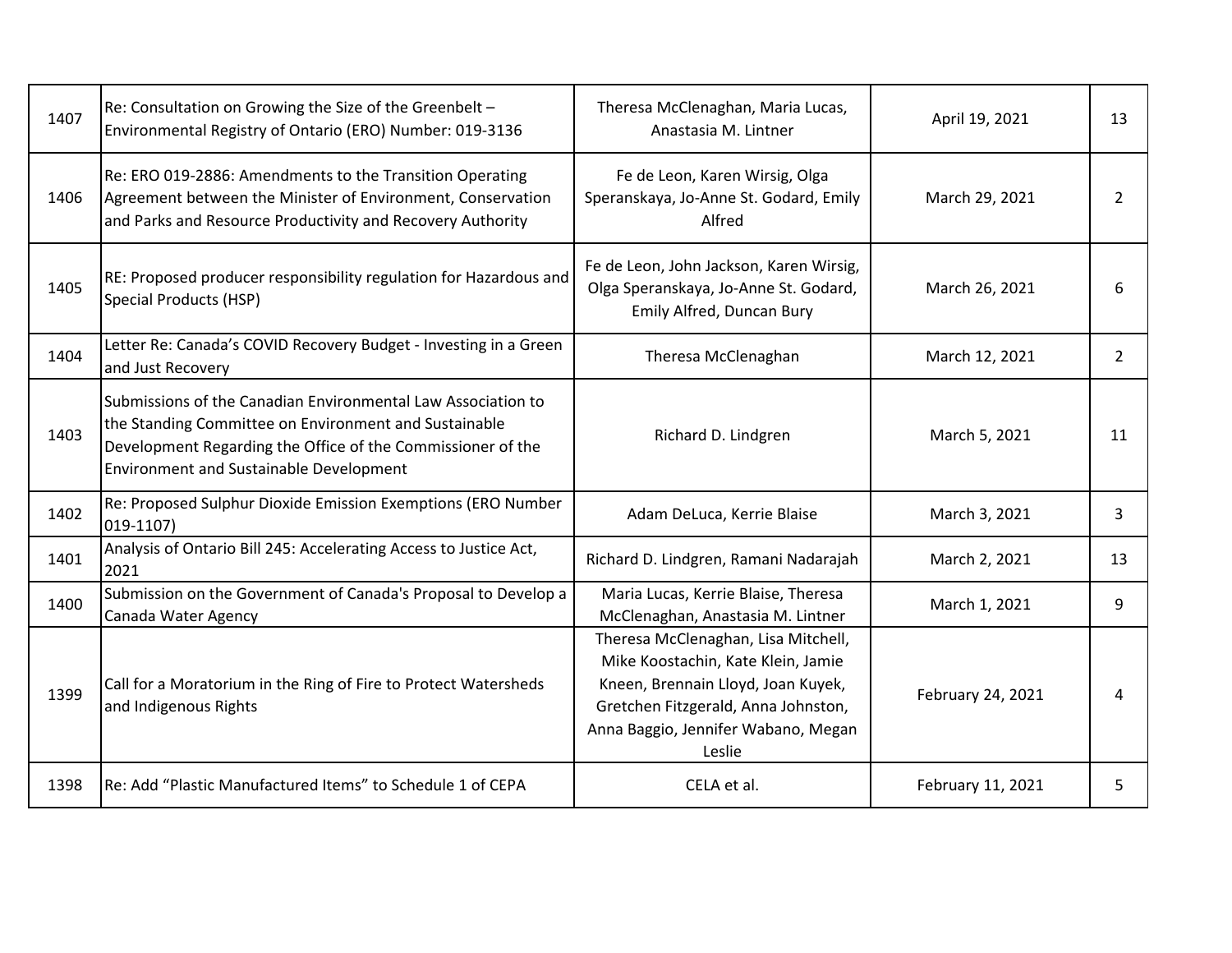| 1397 | Objet : Attentes de groupes citoyens concernant la révision de la<br>politique canadienne sur les déchets radioactifs et l'élaboration de<br>stratégies pour leur gestion | CELA et al.                                                                                   | February 8, 2021  | 5               |
|------|---------------------------------------------------------------------------------------------------------------------------------------------------------------------------|-----------------------------------------------------------------------------------------------|-------------------|-----------------|
| 1396 | Letter Re. Expectations of Public Interest Groups Regarding<br>Canada's Review of Radioactive Waste Policy and Waste<br><b>Management Strategies</b>                      | Northwatch et al.                                                                             | February 8, 2021  | 5               |
| 1395 | Letter: Re: Request for Regulation to Enable Indigenous<br>Jurisdiction under Impact Assessment Act                                                                       | Kerrie Blaise, Richard D. Lindgren                                                            | February 4, 2021  | 4               |
| 1394 | Asbestos Remediation in Ontario Schools: Schools and School<br><b>Boards Responsibilities</b><br><b>Parents and Students Rights</b>                                       | Fe de Leon                                                                                    | February 1, 2021  | $\overline{2}$  |
| 1393 | Submission Re: ERO 019-2826 - Proposed Revisions to the<br>Ministry's Statement of Environmental Values                                                                   | Richard D. Lindgren                                                                           | January 26, 2021  | 31              |
| 1392 | Re: Regulatory proposals (Phase 1) under the Conservation<br>Authorities Act ERO Number 019-2986                                                                          | Anastasia Lintner, Anne Bell, Justina Ray,<br><b>Tim Gray</b>                                 | June 25, 2021     | 5               |
| 1391 | Letter Re: Re: Planning for Regional Assessment in the Ring of Fire<br>Area (Reference No. 80468)                                                                         | Kerrie Blaise, Mike Koostachin, Jamie<br>Kneen, Brennain Lloyd, Anna Johnston,<br>Anna Baggio | January 21, 2021  | 9               |
| 1390 | Letter Re: ERO 019-2811 - Schedule 17 of Bill 197 (Amendments to<br>the Planning Act)                                                                                     | Theresa A. McClenaghan                                                                        | January 19, 2021  | 9               |
| 1389 | Letter Re: Consultation on Discussion Paper: Ontario Low-Carbon<br>Hydrogen Strategy ERO. No. 019-2709                                                                    | Theresa A. McClenaghan, Brennain Lloyd                                                        | January 18, 2021  | 3               |
| 1388 | Ontario Lawyer's Practicing Environmental Law - Updated January<br>2021                                                                                                   | <b>CELA</b>                                                                                   | January 1, 2021   | $\overline{7}$  |
| 1387 | Letter re: export Development Canada                                                                                                                                      | CELA et. al                                                                                   | December 21, 2020 | $7\overline{ }$ |
| 1386 | Comments from the Canadian Environmental Law Association<br>regarding proposed Species at Risk Conservation Fund (ERO No.<br>019-2636)                                    | Kerrie Blaise                                                                                 | December 19, 2020 | 3               |
| 1385 | Re: Beach Revitalization and New Boardwalk Trail, located in<br>Rouge National Urban Park                                                                                 | Jacqueline WIlson                                                                             | December 17, 2020 | $\overline{2}$  |
| 1384 | Letter Re: Beach Revitalization and New Boardwalk Trail, located<br>in Rouge National Urban Park                                                                          | Jacqueline Wilson                                                                             | December 17, 2020 | $\overline{2}$  |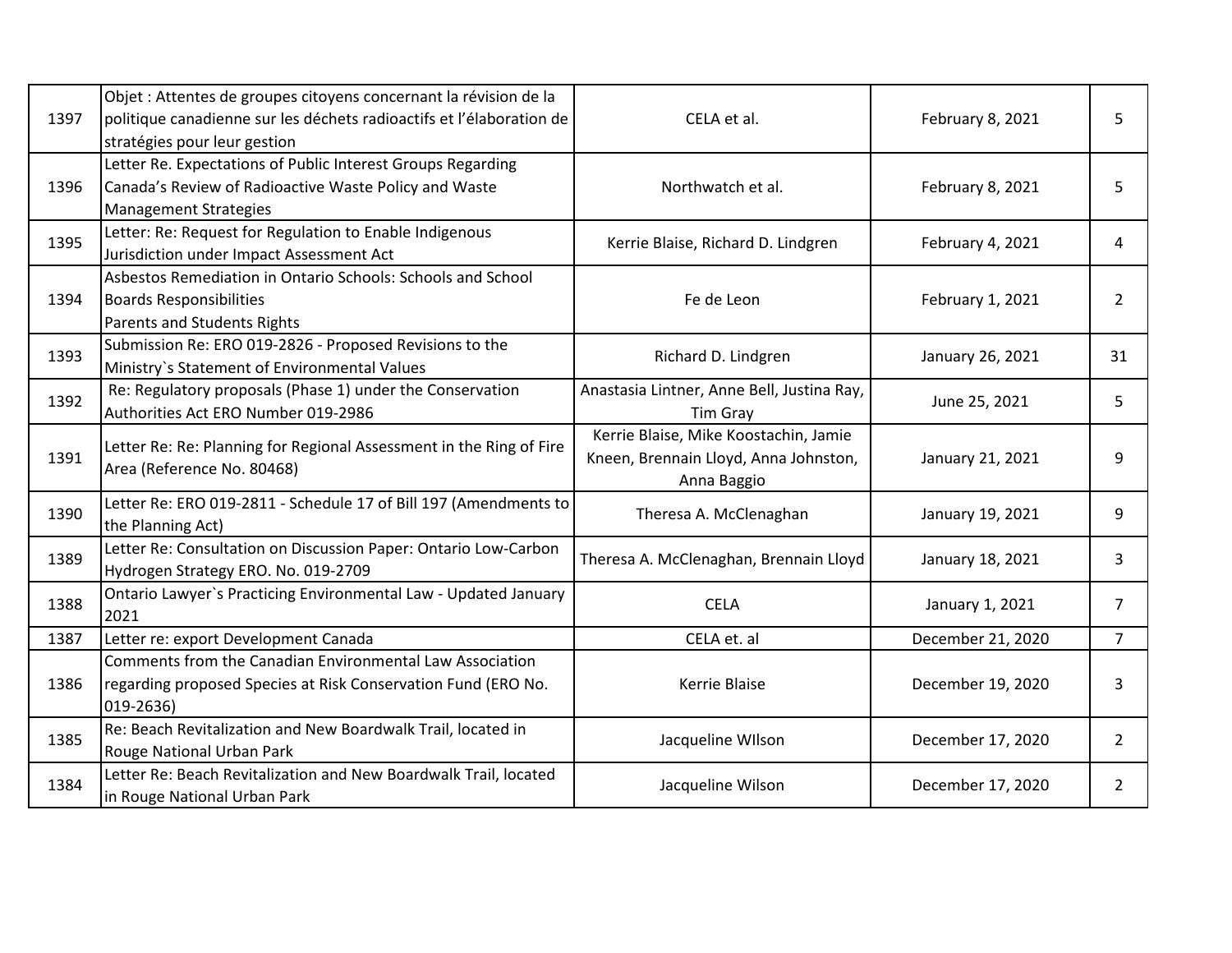| 1383 | Re: Response to Proposals to Issue Multiple Exploration Permits in<br>the Ring of Fire (ERO No. 019-2705, 019-2747, 019-2784)                                                                                                                                                                                           | Kerrie Blaise, Mike Koostachin, Jamie<br>Kneen, Justina Ray                                                       | December 13, 2020 | $\overline{7}$ |
|------|-------------------------------------------------------------------------------------------------------------------------------------------------------------------------------------------------------------------------------------------------------------------------------------------------------------------------|-------------------------------------------------------------------------------------------------------------------|-------------------|----------------|
| 1382 | Letter Re: Response to Proposals to Issue Multiple Exploration<br>Permits in the Ring of Fire (ERO NO. 019-2705, 019-2746, 019-<br>2747, 019-2784)                                                                                                                                                                      | Kerrie Blaise, Mike Koostachin, Jamie<br>Kneen, Justina Ray                                                       | December 13, 2020 | 7              |
| 1381 | Re: Response to Adding "Plastic Manufactured Items" Schedule 1<br>of CEPA published in Canada Gazette, Part I, Volume 154, Number<br>41: GOVERNMENT NOTICES (October 10, 2020)                                                                                                                                          | Fe de Leon, Beatric Olivastri, Jennifer<br>Beeman, Lisa Gue, John Jackson, Emily<br>Alfred, Olga Speranskaya      | December 9, 2020  | 2              |
| 1380 | Re: Environment and Climate Change Canada Discussion Paper - A<br>Proposed Integrated Management Approach to Plastic Products to<br><b>Prevent Waste and Pollution</b>                                                                                                                                                  | Fe de Leon, Beatric Olivastri, John<br>Jackson, Emily Alfred, Olga Speranskaya                                    | December 9, 2020  | 7              |
| 1379 | Letter Re: Response to Adding "Plastic Manufactured Items"<br>Schedule 1 of CEPA published in Canada Gazette, Part I, Volume<br>154, Number 41: GOVERNMENT NOTICES (October 10, 2020)                                                                                                                                   | Fe de Leon, Ol, ga SperanskayaBeatrice<br>Olivastri, Emily J. Alfred, Jennifer<br>Beeman, John Jackson, Lisa Gue, | December 9, 2020  | 2              |
| 1378 | Letter Re: Environment and Climate Change Canada Discussion<br>Paper - A Proposed Integrated Management Approach to Plastic<br><b>Products to Prevent Waste and Pollution</b>                                                                                                                                           | Olga Speranskaya, Fe de Leon, Emily<br>Alfred, John Jackson                                                       | December 9, 2020  | 8              |
| 1377 | An Open Letter to Ontario's Members of Provincial Parliament re:<br>Schedule 6, Bill 229                                                                                                                                                                                                                                | Theresa McClenaghan and Anastasia M<br>Lintner                                                                    | December 6, 2020  | $\overline{2}$ |
| 1376 | Analysis of SCFEA Motions Package, Bill 229 As Relates to Schedule<br>6, Proposed Amendments to the Conservation Authorities Act &<br><b>Other Consequential Changes</b>                                                                                                                                                | Anastasia M Lintner, Special Projects<br>Counsel, Healthy Great Lakes, CELA                                       | December 4, 2020  | 5              |
| 1375 | Letter re: Regulation under the Resource Recovery and Circular<br>Economy Act (RRCEA) to make producers responsible for the Blue<br>Box, and amend Regulation 101/94: Recycling and Composting of<br>Municipal Waste to sunset municipal obligations after transition to<br>full producer responsibility. ERO #019-2579 | Emily Alfred, Fe de Leon, John Jackson,<br>Keith Brooks, Olga Speranskaya                                         | December 3, 2020  | 10             |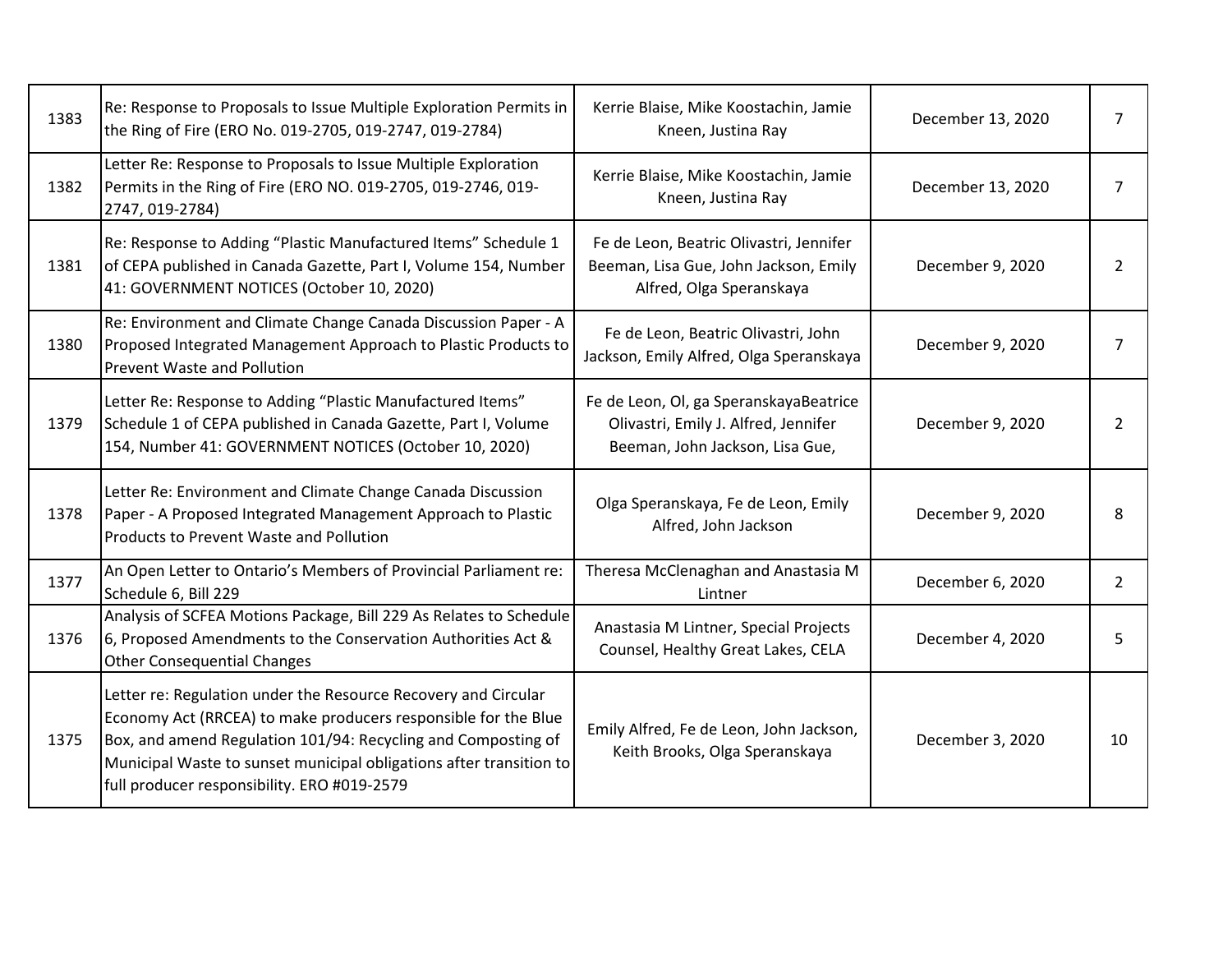| 1374 | Speaking Notes: Presentation to the Standing Committee on<br>Finance and Economic Affairs re: RE: BILL 229 (Protect, Support<br>and Recover from COVID-19 Act (Budget Measures), 2020)                                            | Anastasia M Lintner and Kerrie Blaise                          | December 1, 2020  | 3  |
|------|-----------------------------------------------------------------------------------------------------------------------------------------------------------------------------------------------------------------------------------|----------------------------------------------------------------|-------------------|----|
| 1373 | Letter Re: Hydrogen Strategy for Canada should focus on<br>renewable hydrogen                                                                                                                                                     | CELA et al.                                                    | November 27, 2020 | 8  |
| 1372 | Letter Re: Hydrogen Strategy for Canada should focus on<br>renewable hydrogen                                                                                                                                                     | CELA et. al                                                    | November 27, 2020 | 8  |
| 1371 | Letter re: Combined Heat and Power Systems Proposals (ERO No.<br>019-1134, 019-2061                                                                                                                                               | Theresa McClenaghan                                            | November 27, 2020 | 5  |
| 1370 | Bill 229, Protect, Support and Recover from COVID-19 Act (Budget<br>Measures), 2020                                                                                                                                               | Anastasia M Lintner and Kerrie Blaise                          | November 27, 2020 | 13 |
| 1369 | Letter Re: Review of Canada's Radioactive Waste Policies                                                                                                                                                                          | Theresa McClenaghan, Shawn Patrick-<br>Stencil, Brennain Lloyd | November 17, 2020 | 3  |
| 1368 | Letter re: Radioactive Waste Management Strategy<br>Announcement                                                                                                                                                                  | Theresa McClenaghan, Shawn-Patrick<br>Sensil, Brennain Lloyd   | November 17, 2020 | 3  |
| 1367 | Submission by the Canadian Environmental Law Association to the<br>Canadian Nuclear Safety Commission Regarding the Regulatory<br>Oversight Report for Uranium Mines and Mills in Canada: 2019                                    | Kerrie Blaise and Morten Siersbaek                             | November 16, 2020 | 15 |
| 1366 | Submission by the Canadian Environmental Law Association to the<br>Canadian Nuclear Safety Commission Regarding the Regulatory<br>Oversight Report for the Uranium and Nuclear Substance<br>Processing Facilities in Canada: 2019 | Kerrie Blaise and Morten Siersbaek                             | November 16, 2020 | 14 |
| 1365 | Submission by the Canadian Environmental Law Association to the<br>Canadian Nuclear Safety Commission Regarding the Regulatory<br>Oversight Report for the Nuclear Power Generating Sites in<br>Canada: 2019                      | Kerrie Blaise and Morten Siersbaek                             | November 16, 2020 | 47 |
| 1364 | Submission by the Canadian Environmental Law Association to the<br>Canadian Nuclear Safety Commission Regarding the Regulatory<br>Oversight Report for Canadian Nuclear Laboratories: 2019                                        | Kerrie Blaise and Morten Siersbaek                             | November 16, 2020 | 21 |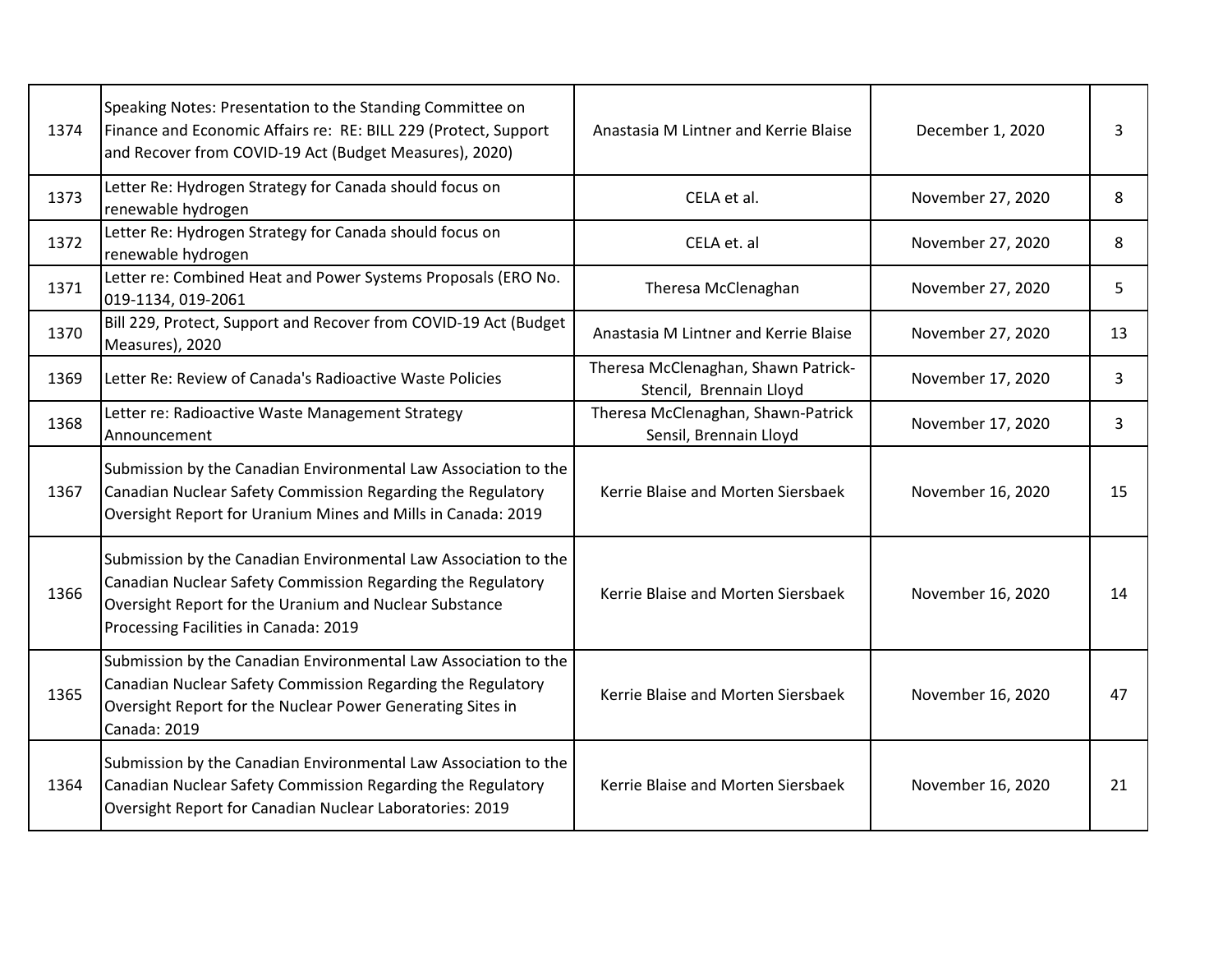| 1363 | Letter re: ERO #019-2498 - Proposal to amend the Food and<br>Organic Waste Policy Statement                                                                                                                    | Emily Alfred, Fe de Leon, John Jackson,<br>Keith Brooks, Olga Speranskaya                                                                                                                             | November 14, 2020 | 8              |
|------|----------------------------------------------------------------------------------------------------------------------------------------------------------------------------------------------------------------|-------------------------------------------------------------------------------------------------------------------------------------------------------------------------------------------------------|-------------------|----------------|
| 1362 | Re: Response to Propsals to issue Multiple Exploration Permits in<br>the the Ring of Fire (ERO NO. 019-2571, 019-2583, 019-2584, 019-<br>2591, 019-2592, 019-2594, 019-2605, 019-2606, 019-2647, 019-<br>2650) | Kerrie Blaise, Mike Koostachin, Jamie<br>Kneen, Justina Ray                                                                                                                                           | November 12, 2020 | 10             |
| 1361 | Preliminary Analysis of Schedule 6, Bill 229: Proposed<br>Amendments to the Conservation Authorities Act & Other<br><b>Consequential Changes</b>                                                               | Anastasia M Lintner                                                                                                                                                                                   | November 10, 2020 | 11             |
| 1360 | Legal Analysis of Ontario's Proposed Project List Under the<br><b>Environmental Assessment Act</b>                                                                                                             | Richard D. Lindgren and Krystal-Anne<br>Roussel                                                                                                                                                       | November 10, 2020 | 152            |
| 1359 | Letter re: Proposed Project List Under the Amended<br>Environmental Assessment Act (ERO 019-2377)                                                                                                              | Richard D. Lindgren                                                                                                                                                                                   | November 9, 2020  | 9              |
| 1358 | Letter re: Public Consultation on the Proposed Project List Under<br>the Amended Environmental Assessment Act (ERO 019-2377)                                                                                   | Richard D. Lindgren                                                                                                                                                                                   | November 6, 2020  | 2              |
| 1357 | Court File No. 187/20 The Affidavit of Theresa McClenaghan                                                                                                                                                     | Theresa A. McClenaghan                                                                                                                                                                                | November 5, 2020  | 85             |
| 1356 | Small Modular Nuclear Reactors (SMRs): A dangerous distraction<br>from real climate action in Canada                                                                                                           | <b>Canadian Environmental Law Association</b>                                                                                                                                                         | November 1, 2020  | $\overline{2}$ |
| 1355 | Re: Proposed Decommissioning Licence Amendment - Comments<br>on Canadian Nuclear Laboratories Lt. ("CNL") Decommissioning<br>Licence Amendment Application for the Douglas Point Waste<br>Facility             | Hartmut Krugmann                                                                                                                                                                                      | October 26, 2020  | 74             |
| 1354 | NGO group input to the High Level Declaration (HLD): Enabling<br>framework for chemicals and waste                                                                                                             | Olga Speranskaya, Alexandra Caterbow,<br>Andreas Prevodnik, Rico Euripidou, Fe de<br>Leon, Manuel Fernández, Wolfgang<br>Obenland, Kathleen Ruff, Susan<br>Haffmans, Kristin S. Schafer, Meriel Watts | October 26, 2020  | 5              |
| 1353 | NGO group input to the High Level Declaration (HLD)                                                                                                                                                            | CELA et al.                                                                                                                                                                                           | October 26, 2020  | 5              |
| 1352 | Preliminary Review of Ontario's Proposed Project List Under the<br><b>Environmental Assessment Act</b>                                                                                                         | Richard D. Lindgren                                                                                                                                                                                   | October 14, 2020  | 9              |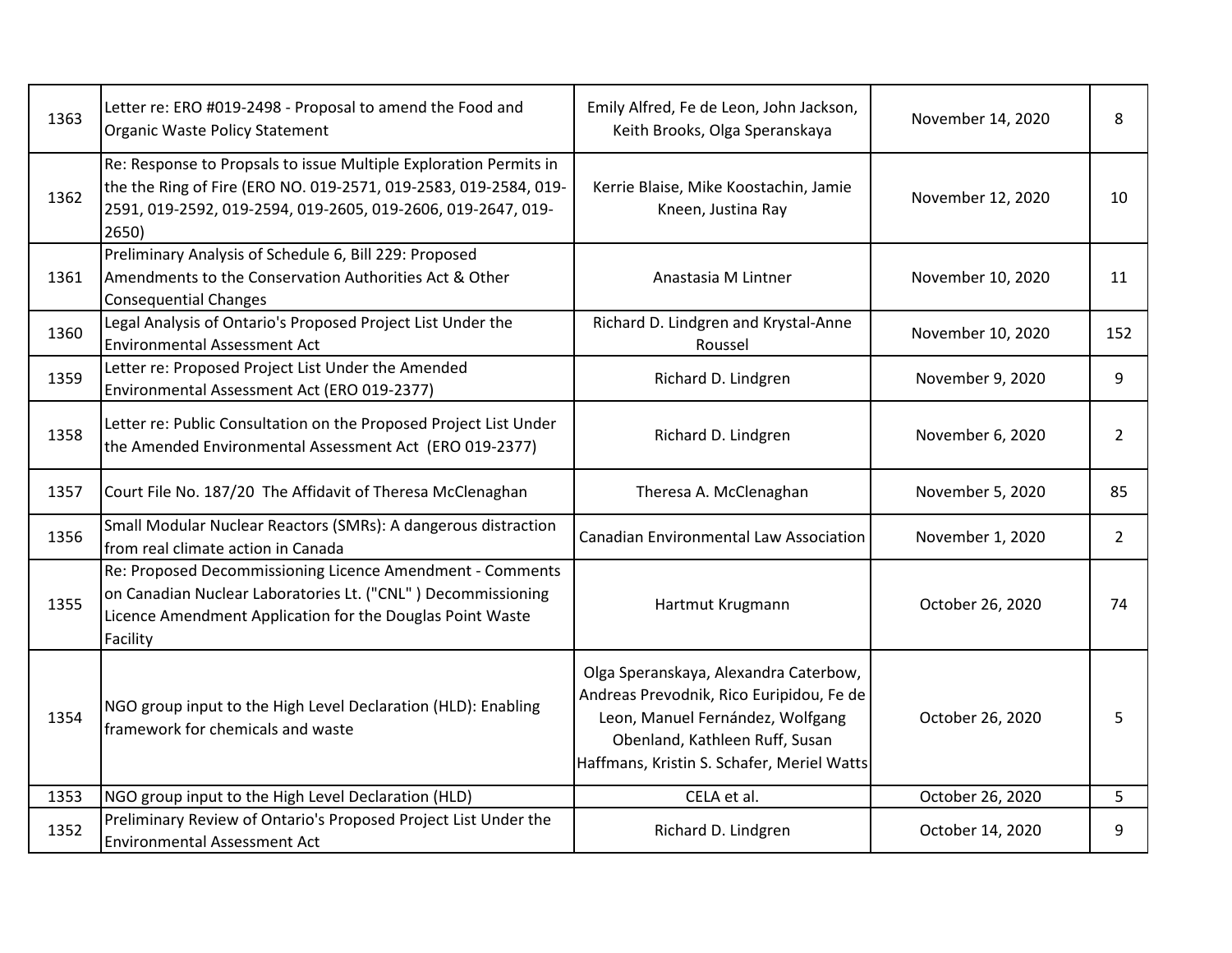| 1351 | Recommendations for Recovery and Budget Actions in 2020 -<br>2021                                                                                                                                                       | <b>Green Budget Coalition</b>                  | October 13, 2020   | 108            |
|------|-------------------------------------------------------------------------------------------------------------------------------------------------------------------------------------------------------------------------|------------------------------------------------|--------------------|----------------|
| 1350 | Infographic Primer: We Need Our Conservation Authorities                                                                                                                                                                | April Weppler, Jen Mayville                    | September 25, 2020 | $\overline{2}$ |
| 1349 | Open Letter to Treasury Board from Women Leaders: Funding for<br>new nuclear reactors is a serious mistake<br>that blocks swift action on climate change                                                                | Theresa McClenaghan et. Al                     | September 21, 2020 | $\mathbf{1}$   |
| 1348 | Re: Government of Canada Review of Radioactive Waste Policy<br>Framework                                                                                                                                                | CELA et al.                                    | September 18, 2020 | 3              |
| 1347 | Letter Re: Government of Canada Review of Radioactive Waste<br><b>Policy Framework</b>                                                                                                                                  | CELA et. al                                    | September 18, 2020 | 3              |
| 1346 | Letter Re: Showing leadership on water in the Speech from the<br>Throne                                                                                                                                                 | CELA et. al                                    | September 15, 2020 | 5              |
| 1345 | Letter Re: Comments on Draft Environmental Assessment:<br>Proposed Southwestern Landfill                                                                                                                                | Theresa A. McClenaghan, Richard D.<br>Lindgren | September 11, 2020 | 11             |
| 1344 | Global Call for the UN Human Rights Council to urgently recognise<br>the Right to a safe, clean, healthy and sustainable environment                                                                                    | CELA et al.                                    | September 10, 2020 | $\overline{2}$ |
| 1343 | Letter Re: Re: Investing in a Green and Just Recovery for Canada                                                                                                                                                        | Theresa A. McClenaghan                         | August 28, 2020    | $\overline{2}$ |
| 1342 | Proposed exemptions to the Enivornmental Assessment Act (ERO<br>No: 019-1804, ERO No: 019-1805, ERO No: 019-1882, ERO No: 019-<br>1883, ERO No: 019-1712)                                                               | Anastasia M. Lintner                           | August 22, 2020    |                |
| 1341 | Proposed exemption to the Environmental Assessment Act and a<br>new policy under the Provincial Parks and Conservation Reserves<br>Act for projects in provincial parks and conservation reserves (ERO<br>No. 019-1804) | <b>Kerrie Blaise</b>                           | August 22, 2020    | 9              |
| 1340 | Submission re: ERO 019-1680, the proposed changes to the<br>Growth Plan for the Greater Golden Horseshoe ("Growth Plan")<br>and ERO 019-1679, the Lands Needs Assessment Methodology<br>("methodology")                 | CELA et al.                                    | July 31, 2020      | 22             |
| 1339 | Preliminary Analysis of Schedule 13, Bill 197: Proposed<br>Amendments to the Occupational Health and Safety Act                                                                                                         | Fe de Leon                                     | July 26, 2020      | 2              |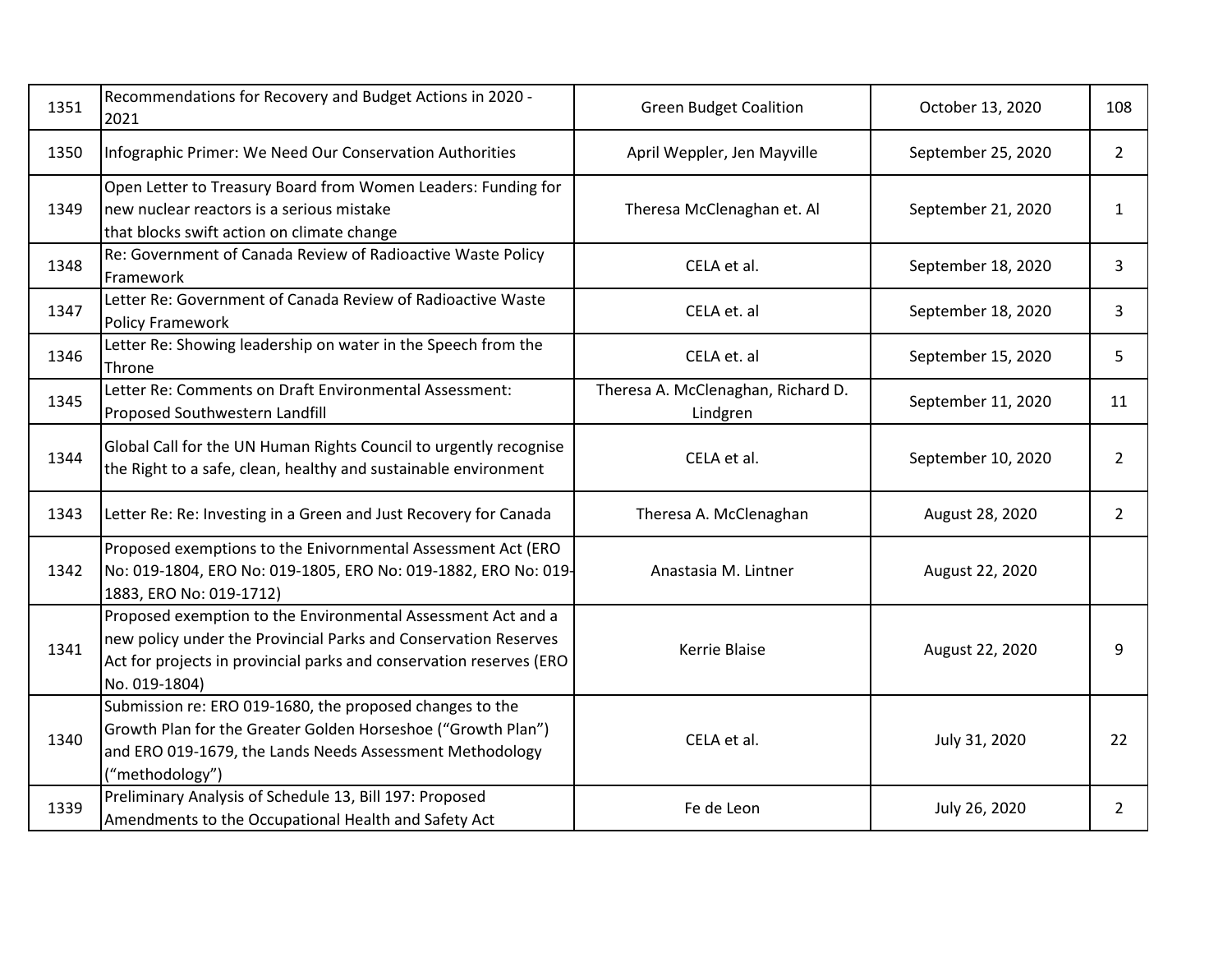| 1338 | Re: Proposed Gazoduq Project - Comments on Draft Terms of<br>Reference for the Integrated Review Panel                                                         | Kerrie Blaise and Richard Lindgren                                                                                                                                                                              | July 24, 2020 | 23             |
|------|----------------------------------------------------------------------------------------------------------------------------------------------------------------|-----------------------------------------------------------------------------------------------------------------------------------------------------------------------------------------------------------------|---------------|----------------|
| 1337 | Re: ERO 019-1340, Updating Ontario's Water Quantity<br>Management Framework                                                                                    | Ramani Nadarajah                                                                                                                                                                                                | July 23, 2020 | 3              |
| 1336 | Backgrounder: Canada and Turkey risk being dumping ground for<br>plastic waste: complicance to Basel Convention amendments on<br>plastics and "no consensus"   | Olga Speranskaya, Fe de Leon                                                                                                                                                                                    | July 22, 2020 | 4              |
| 1335 | Letter RE: Schedule 6 of Bill 197 - Second Reading Debate                                                                                                      | Theresa A. McClenaghan, Richard D.<br>Lindgren                                                                                                                                                                  | July 20, 2020 | $\overline{2}$ |
| 1334 | Re: Consultation Requirements for the Proposed Environmental<br>Assessment Act (EAA) Amendments in the COVID-19 Economic<br>Recovery Act (ERO Number 019-2051) | Laura Bowman, Richard D. Lindgren,<br>Caroline Schultz, Shane Moffat, Yannick<br>Beaudoin, Anna Baggio, Brennain Lloyd,<br>Janet McKay, Margaret Prophet, Graham<br>Saunders, Michael Mesure, Jennifer<br>Court | July 16, 2020 | 4              |
| 1333 | Submission re: Preliminary Analysis of Schedule 6, BILL 197:<br>Proposed Amendments to the Environmental Assessment Act                                        | Richard D. Lindgren                                                                                                                                                                                             | July 10, 2020 | 10             |
| 1332 | Submission re: Preliminary Analysis of Schedule 4, BILL 197:<br>Proposed Amendments to the Drainage Act                                                        | Anastasia M. Lintner                                                                                                                                                                                            | July 10, 2020 | $\overline{7}$ |
| 1331 | Re: Proposed Gazoduq Project - Requested Regulation to Enable<br>Agreement with Kebaowek First Nation Under Section 114(1)€ of<br>the Impact Assessment Act    | Kerrie Blaise, Richard D. Lindgren                                                                                                                                                                              | July 2, 2020  | 3              |
| 1330 | RE: RRCEA Regulations: Blue Box Transition / PPP                                                                                                               | Fe de Leon, John Jackson, Karen Wirsig,<br>Olga Speranskaya, Jo-Anne St. Godard,<br>Emily Alfred, Duncan Bury                                                                                                   | June 18, 2020 | 3              |
| 1329 | Re: Proposed amendment to a regulation under the Endangered<br>Species Act, 2007 relating to forest operations in Crown forests<br>(ERO No. 019-1620)          | Kerrie Blaise                                                                                                                                                                                                   | June 16, 2020 | $\overline{2}$ |
| 1328 | Re: Bill 161 (Smarter and Stronger Justice Act, 2020)                                                                                                          | Richard D. Lindgren                                                                                                                                                                                             | June 5, 2020  | 18             |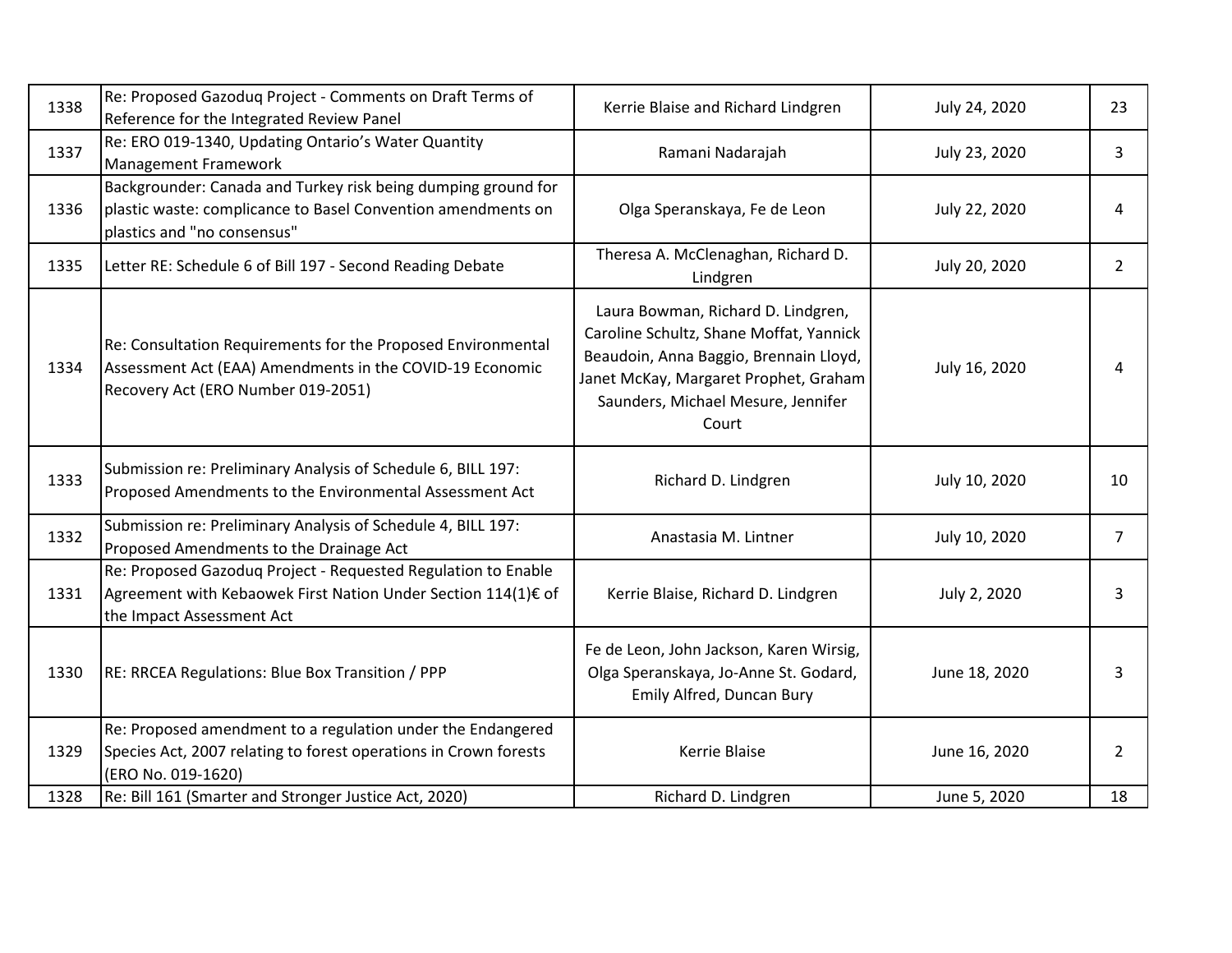| 1327 | Submission by the Canadian Environmental Law Association to the<br>Canadian Nuclear Safety Commission on the Scope of Factors for<br>Global First Power's Micro Modular Reactor Environmental<br>Assessment | Kerrie Blaise and Dr. M.V. Ramana                                                  | June 1, 2020      | 31             |
|------|-------------------------------------------------------------------------------------------------------------------------------------------------------------------------------------------------------------|------------------------------------------------------------------------------------|-------------------|----------------|
| 1326 | Re: Addressing toxic substances, Circular Framework and Life Cycle<br>Approach for Plastics: Response to Draft Science Assessment of<br><b>Plastic Pollution</b>                                            | Fe de Leon, Olga Speranskaya, John<br>Jackson                                      | March 30, 2020    | 5              |
| 1325 | Re: Natural Infrastructure is an Integral Part of Green Recovery                                                                                                                                            | CELA et al.                                                                        | May 20, 2020      | 5              |
| 1324 | Re: Canada Needs a National Radioactive Waste Policy                                                                                                                                                        | CELA et al.                                                                        | May 15, 2020      | 14             |
| 1323 | Letter Re: ERO #019-1303 - Proposed Amendments to Ontario<br>Regulation 244/97 and the Provincial Standards Under the<br>Aggregate Resources Act                                                            | Richard D. Lindgren                                                                | May 15, 2020      | 11             |
| 1322 | Re: Suspension of timelines under the Impact Assessment Act                                                                                                                                                 | CELA et al.                                                                        | May 5, 2020       | 3              |
| 1321 | Letter re: Conservation Authorities                                                                                                                                                                         | CELA et al.                                                                        | April 27, 2020    | 11             |
| 1320 | RE: Blue Box transition and new PPP Regulation - Stakeholder<br><b>Consultations</b>                                                                                                                        | Richard Lindgren, John Jackson, Ashley<br>Wallis, Jo-Anne St. Godard, Emily Alfred | April 20, 2020    | 2              |
| 1319 | NGO Letter re: Regulation changes to Environmental Bill of Rights<br>(EBR)                                                                                                                                  | CELA et al.                                                                        | April 17, 2020    | 8              |
| 1318 | RE: COVID-19 Response and Public Intervention Deadline for<br><b>Global First Power EA</b>                                                                                                                  | Kerrie Blaise and M. V. Ramana                                                     | April 8, 2020     | $\overline{2}$ |
| 1317 | Letter GBC Recommendations                                                                                                                                                                                  | <b>Green Budget Coalition</b>                                                      | April 8, 2020     | $\overline{3}$ |
| 1316 | Re: Bill 171 (Building Transit Faster Act, 2020) and Related<br>Regulatory Proposals Under the Environmental Assessment Act<br>(ERO # 019-0614)                                                             | Richard D. Lindgren                                                                | March 19, 2020    | 8              |
| 1315 | Submssion Re: Drainage Act Discussion Paper (ERO Number 019-<br>1187)                                                                                                                                       | Anastasia M. Lintner                                                               | February 18, 2020 | $\overline{2}$ |
| 1314 | Submission re: Application for Review of the Clean Water Act,<br>2006 and O. REG. 287/07 (19EBR002.R)                                                                                                       | Theresa A. McClenaghan, Richard D.<br>Lindgren                                     | March 4, 2020     | 3              |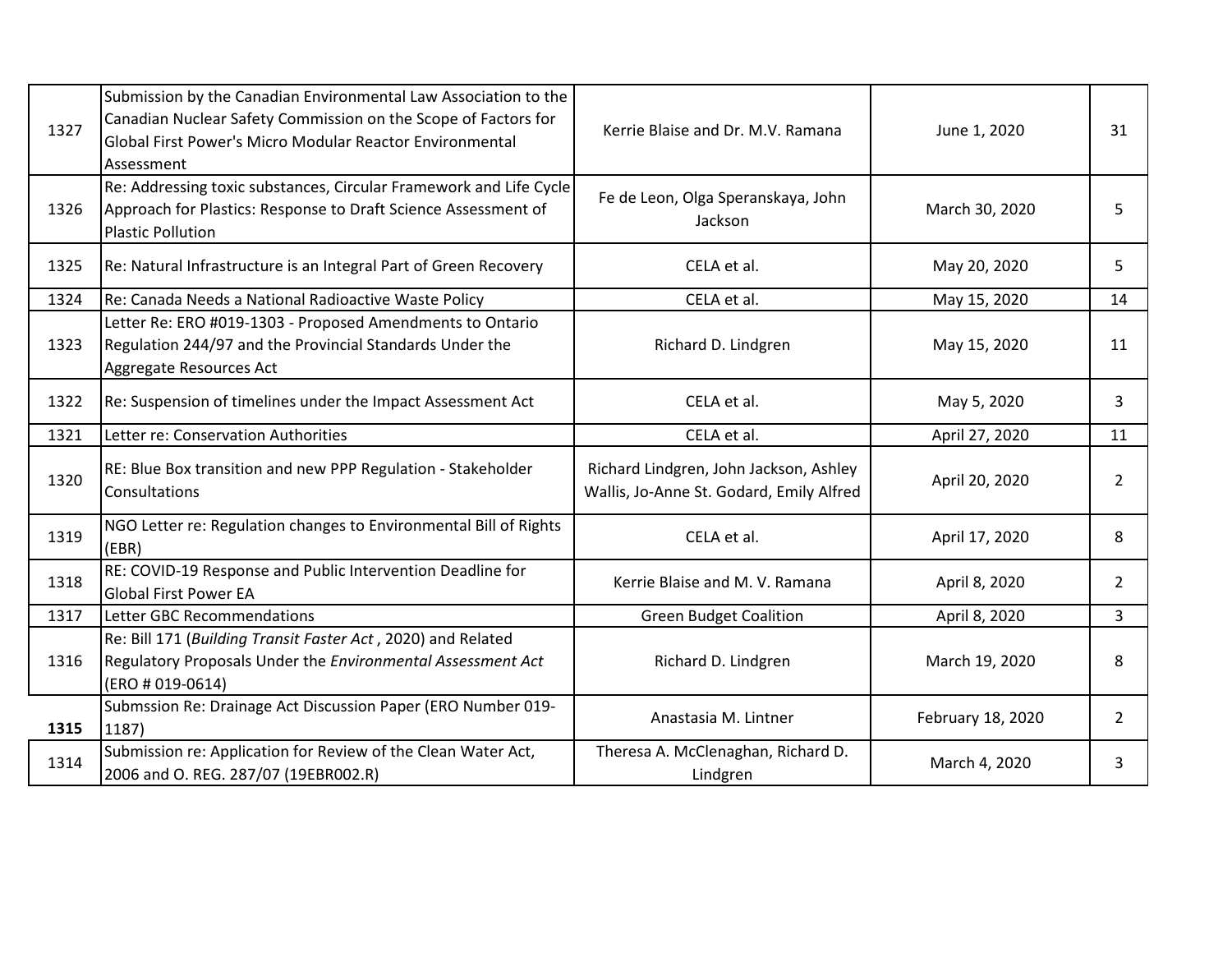| 1313 | Submission re: Webequie Supply Road Project and Marten Falls<br>Access Road Comments on the draft Tailored Impact Statement<br>Guidelines and draft Indigenous Engagement Plan                          | Kerrie Blaise                                     | January 28, 2020  | 24  |
|------|---------------------------------------------------------------------------------------------------------------------------------------------------------------------------------------------------------|---------------------------------------------------|-------------------|-----|
| 1312 | Workers Environmental Rights'in Canada: A project with Adapting<br>Canadian Work and Workplaces to Respond to Climate Change<br>(ACW)                                                                   | <b>CELA and National Union</b>                    | October 1, 2019   | 176 |
| 1311 | Ontario-Recycling is the Last Resort                                                                                                                                                                    | CELA et al.                                       |                   |     |
| 1310 | PFAS use and contamination in Canada: A call for Community<br>Action                                                                                                                                    | Bev Thorpe and Brennain Lloyd                     | October 16, 2019  | 50  |
| 1309 | Moving Canadian regulations towards a more preventive approach<br>through Informed Substitution of toxic chemcials: Presentation for<br><b>Canadian Environmental Law Association</b>                   | <b>Beverley Thorpe</b>                            | December 3, 2019  | 40  |
| 1308 | Application for Review Filed pursuant to Section 61 of the<br>Environmental Bill of Rights re: Clean Water Act, 2006 and Ontario<br>Regulation 287/07                                                   | Richard D. Lindgren and Theresa a.<br>McClenaghan | December 12, 2019 | 24  |
| 1307 | Re: ERO 019-0773                                                                                                                                                                                        | Ramani Nadarajah and Amanda<br>Montgomery         | December 4, 2019  | 5   |
| 1306 | Re: Bill 132 - Better for People, Smarter for Business Act, 2019 ERO<br>#019-0774                                                                                                                       | Richard D. Lindgren                               | November 27, 2019 | 68  |
| 1305 | Re: Proposed Amendments to Regulation 903 (Wells) ERO #013-<br>1513                                                                                                                                     | Theresa A. McClenaghan and Richard D.<br>Lindgren | November 26, 2019 | 11  |
| 1304 | Submission by the Canadian Environmental Law Association to the<br>Canadian Nuclear Safety Commission Regarding the Regulatory<br>Oversight Report for Uranium Mines and Mills in Canada: 2018          | Kerrie Blaise and Luc Lance                       | November 12, 2019 | 15  |
| 1303 | Submission by the Canadian Environmental Law Association to the<br>Canadian Nuclear Safety Commission Regarding the Regulatory<br>Oversight Report for Canadian Nuclear Power Generating Sites:<br>2018 | <b>Kerrie Blaise</b>                              | October 9, 2019   | 22  |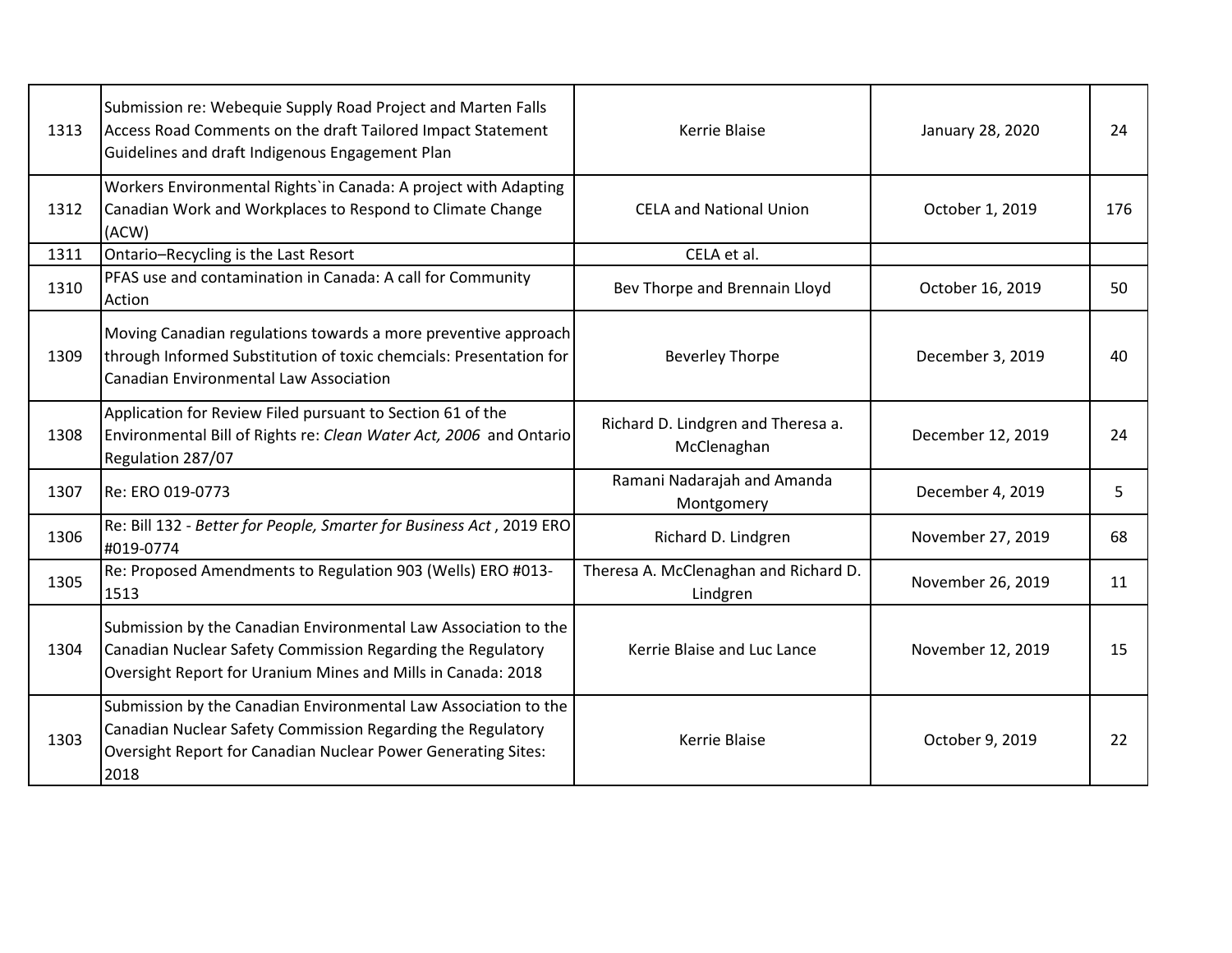| 1302 | Submission by the Canadian Environmental Law Association to the<br>Canadian Nuclear Safety Commission Regarding the Regulatory<br>Oversight Report on the Use of Nuclear Subtances in Canada: 2018                                                             | Kerrie Blaise and Morten Siersbaek                             | October 14, 2019  | 18  |
|------|----------------------------------------------------------------------------------------------------------------------------------------------------------------------------------------------------------------------------------------------------------------|----------------------------------------------------------------|-------------------|-----|
| 1301 | Submission by the Canadian Environmental Law Association to the<br>Canadian Nuclear Safety Commission Regarding the Regulatory<br>Oversight Report for the Canadian Nuclear Laboratories sites:<br>2018                                                        | Kerrie Blaise and Morten Siersbaek                             | October 7, 2019   | 15  |
| 1300 |                                                                                                                                                                                                                                                                |                                                                |                   |     |
| 1299 | Overview of the Carbon Pricing References: What is the "Matter"<br>and Why Does It Matter?                                                                                                                                                                     | Theresa McClenaghan, Jacqueline<br>Wilson, Richard Lindgren    | August 16, 2019   | 19  |
| 1298 | Survey of Canadian Federal, Provincial, Territorial Climate Change<br>Provisions                                                                                                                                                                               | Sara Desmarais                                                 | April 18, 2019    | 156 |
| 1297 | Comments to International Joint Commission re: Progress Report<br>of the Parties 2019                                                                                                                                                                          | Kelsey Scarfone, John Jackson, Anastasia<br>M. Lintner         | October 31, 2019  | 10  |
| 1296 | EBR Tools for Protecting the Environment - Presentation Slides                                                                                                                                                                                                 | Richard D. Lindgren                                            | October 1, 2019   | 15  |
| 1295 | Common Law Tools for Protecting the Environment - Presentation<br><b>Slides</b>                                                                                                                                                                                | Richard D. Lindgren                                            | October 1, 2019   | 15  |
| 1294 | Re: ERO #019-0279 Provincial Policy Statement Review                                                                                                                                                                                                           | Caroline Schultz et.al                                         | October 21, 2019  | 17  |
| 1293 | Re: ERO Notice #019-0279 - 2019 Review of Provincial Policy<br>Statement Issued under the Planning Act                                                                                                                                                         | Richard D. Lindgren, Kerrie Blaise and<br>Anastasia M. Lintner | October 21, 2019  | 14  |
| 1292 | Canadian Nuclear Laboratories ("CNL") Nuclear Research and Test<br>Establishment Decommissioning Licence Renewal Application for<br>Whiteshell Laboratories (Ref. 2019-H-03)                                                                                   | Kerrie Blaise                                                  | September 6, 2019 | 22  |
| 1291 | Scoping Per- and Polyfluoroalkly Substances Releases from the<br>Recycling of Paper and Textiles and their Implications for the Great<br>Lakes-St Lawrence River Ecosystem: Identifying Opportunities to<br>Address Toxicity of Products in a Circular Economy | <b>Beverley Thorpe</b>                                         |                   |     |
| 1290 | Hold for J. Karban Sept 30                                                                                                                                                                                                                                     |                                                                |                   |     |
| 1289 | Briefing Note on Bill c-69: Overview of Canada's New Impact<br><b>Assessment Act</b>                                                                                                                                                                           | <b>Richard Lindgren</b>                                        | August 8, 2019    | 11  |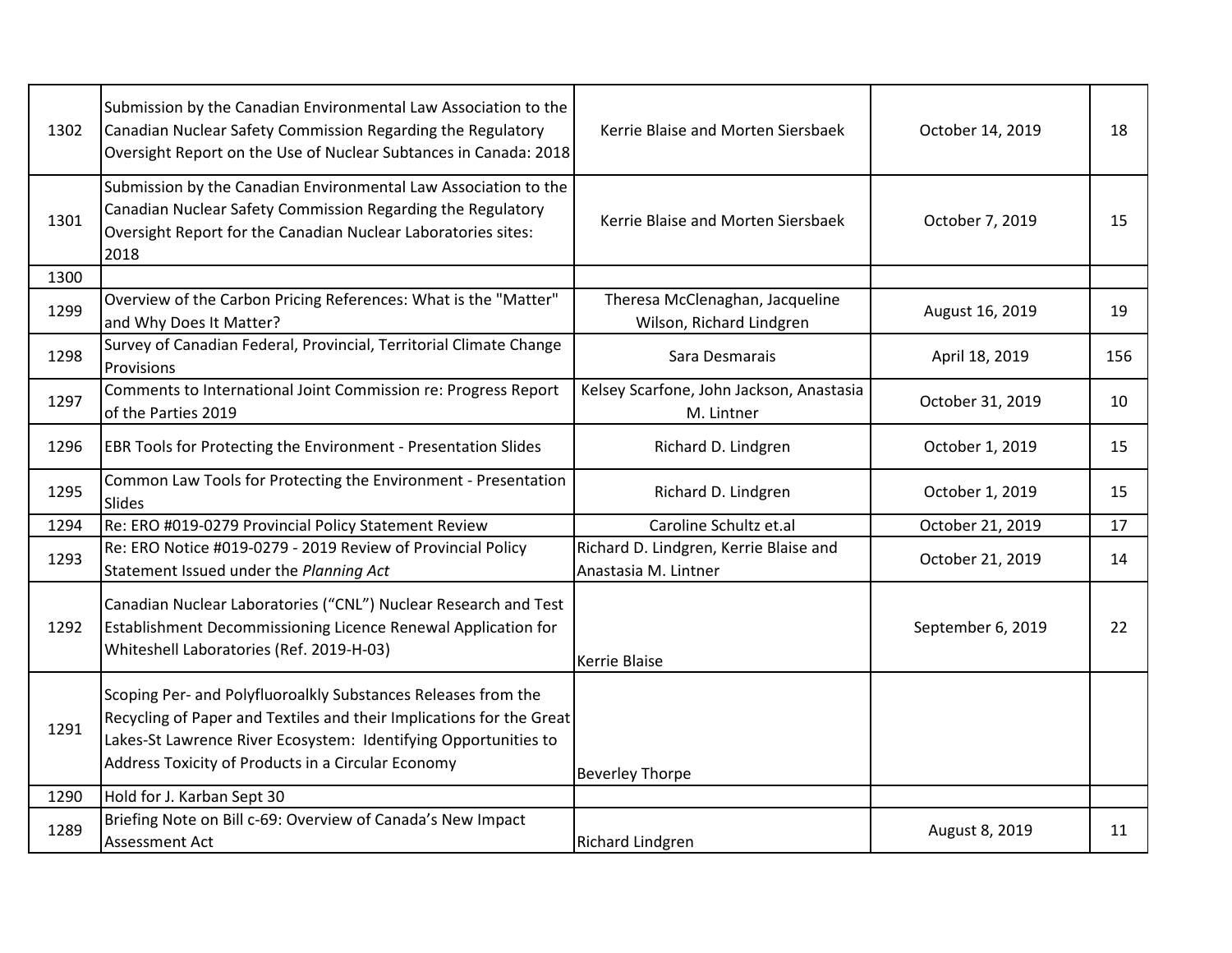| 1288 | The Threat of PFAS: The Forever Chemical                                                                                                       | <b>Beverley Thorpe</b>                                                                      |               |                |
|------|------------------------------------------------------------------------------------------------------------------------------------------------|---------------------------------------------------------------------------------------------|---------------|----------------|
| 1287 | Re: Proposed Re-evaluation Decision PRVD2019-05, Chlorpyrifos<br>and Its Associated End-use Products: Updated Environmental Risk<br>Assessment | Lisa Gue, Randall McQuaker, Kathleen<br>Cooper, Muhannad Malas and Nadine<br><b>Bachand</b> | July 31, 2019 | 4              |
| 1286 | Re: NGO comments on draft Great Lakes Binational Strategy for<br>Short-Chain Chlorinated Paraffins (SCCPs) Risk Management                     | Fe de Leon, Michael Murray and John<br>Jackson                                              | July 12, 2019 | 5              |
| 1285 | Re: Incorporating Basel Convention plastics amendments into the<br><b>OECD Decision</b>                                                        | Kathleen Ruff, Theresa McClenaghan,<br>Sarah King, Jim Puckett, Tadesse Amera               | July 3, 2019  | 3              |
| 1284 | Improving the province's resilience to flooding                                                                                                | Anastasia Lintner and Kelsey Scarfone                                                       | June 27, 2019 | 9              |
| 1283 | Request for Extension - SLOWPOKE                                                                                                               | Kerrie Blaise                                                                               | June 20, 2019 | 4              |
| 1282 | Clean, safe, affordable and accessible water for the Great Lakes<br>region                                                                     | CELA, and 18 US organizations                                                               | May 28, 2019  | 4              |
| 1281 | Great Lakes Public Forum - wish we were there!                                                                                                 | CELA, and 7 other organizations                                                             | June 17, 2019 | $\overline{2}$ |
| 1280 | Toward a new Canada-Ontario Agreement: Expectations and<br>Recommendations                                                                     | Anastasia Lintner, Elizabeth Hendricks,<br>Kelsey Scarfone                                  | June 13, 2019 | 8              |
| 1279 | Presentation and Written Submissions to Ontario Standing<br>Committee re Bill 108                                                              | Jessica Karban and Joseph Castrilli                                                         | May 30, 2019  | 63             |
| 1278 | Survey: 'A Place to Grow' policies on aggregate resources                                                                                      | Jacqueline Wilson                                                                           | May 31, 2019  | 6              |
| 1277 | hold                                                                                                                                           |                                                                                             |               |                |
| 1276 | Submissions on Bill 69 Regarding Project List, Information<br>Requirements and Time Management                                                 | <b>Richard Lindgren</b>                                                                     | May 30, 2019  | 23             |
| 1275 | hold                                                                                                                                           |                                                                                             |               |                |
| 1274 | hold                                                                                                                                           |                                                                                             |               |                |
| 1273 | hold                                                                                                                                           |                                                                                             |               |                |
| 1272 | hold                                                                                                                                           |                                                                                             |               |                |
| 1271 | hold                                                                                                                                           |                                                                                             |               |                |
| 1270 | hold                                                                                                                                           |                                                                                             |               |                |
| 1269 | <b>Administrative Monetary Penalties</b>                                                                                                       | Ramani Nadarajah                                                                            | May 30, 2019  | 14             |
| 1268 | CELA Submissions on EA Discussion Paper                                                                                                        | <b>Richard Lindgren</b>                                                                     | May 24, 2019  | 20             |
| 1267 | Conservation Authorities Modernization (Operations and<br>Permitting)                                                                          | Anastasia Lintner and Kelsey Scarfone                                                       | May 21, 2019  | 12             |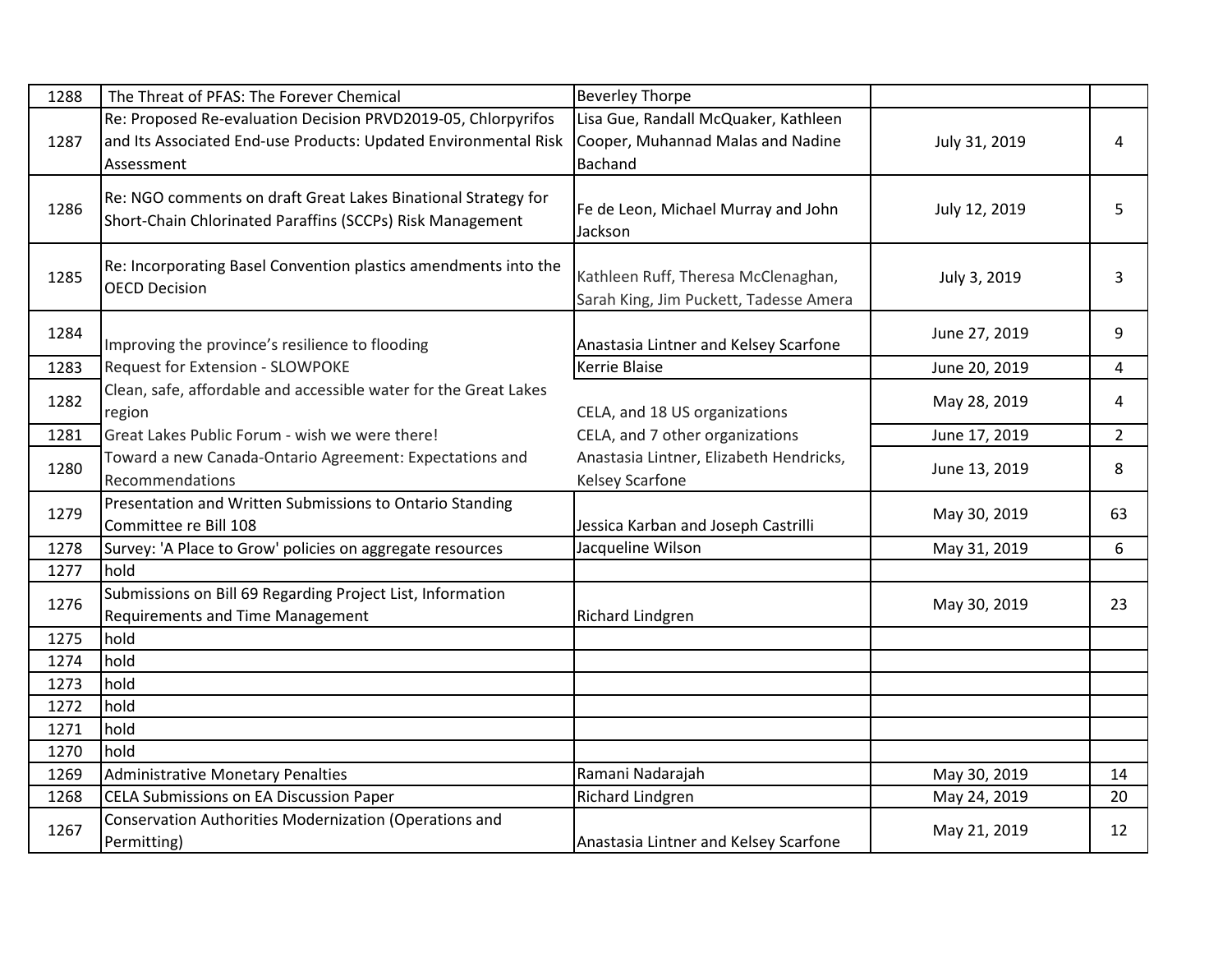| 1266 | New Technical standard for Asphalt Mix Industry                                                           | Ramani Nadarajah                                                                    | May 10, 2019      | 3              |
|------|-----------------------------------------------------------------------------------------------------------|-------------------------------------------------------------------------------------|-------------------|----------------|
| 1265 | Re: Proposed Changes to the Environmental Assessment Act<br>Environmental Registry No. 013-5102           | <b>Richard Lindgren</b>                                                             | May 16, 2019      | 20             |
| 1264 | Planning Act Amendments Comparison Chart - Bill 108, Schedule<br>12                                       | Jacqueline Wilson                                                                   |                   |                |
| 1263 | Submissions on Crown Liability                                                                            | Richard Lindgren                                                                    |                   |                |
| 1262 | <b>Industrial Emission Performance Standards</b>                                                          | Jacqueline Wilson, Sara Desmarais                                                   | March 29, 2019    | 8              |
| 1261 | Letter to PM Trudeau re contravention of Canada's obligations<br>under the Basel Convention               | Kathleen Ruff, Theresa McClenaghan,<br>Aileen Lucero, Tadesse Amera, Jim<br>Puckett | April 15, 2019    | 28             |
| 1260 | Withdrawing the Stockholm Convention recycling exemptions for<br>TetraBDE, PentaBDE, HexaBDE and HeptaBDE | Olga Speranskaya & Fe de Leon                                                       | April 16, 2019    | 4              |
| 1259 | Perception of and Public Trust in the Canadian Agricultural Sector                                        | Kathleen Cooper                                                                     | April 12, 2019    | 4              |
| 1258 | Consultation on Increasing Renewable Content in Fuels                                                     | Kerrie Blaise and Jessica Karban                                                    | March 28, 2019    | 5              |
| 1257 | Submission Regarding the Draft Federal Sustainable Development<br>Strategy                                | Kerrie Blaise and Shawn-Patrick                                                     | April 2, 2019     | 6              |
| 1256 | Letter to Senate re: Bill C-69, Part 1 - Impact Assessment Act                                            | <b>Richard Lindgren</b>                                                             | Mar-29-19         | 21             |
| 1255 | Guest Lecture: Environmental Injustice- Equity and the Law                                                | <b>Kerrie Blaise</b>                                                                | March 19, 2019    | 27             |
| 1254 | Joint Letter- Endangered Species Protection                                                               | Various organizations                                                               | March 20, 2019    | 9              |
| 1253 | Re: Removal of Schedule 10 of Bill 66                                                                     | <b>Richard Lindgren</b>                                                             | March 21, 2019    | $\mathbf{1}$   |
| 1252 | Presentation to Chiefs of Ontario - Source Water Protection Case<br>Study                                 | <b>Kerrie Blaise</b>                                                                | March 4, 2019     | 30             |
| 1251 | Streamlining and Updating of Greenhouse Gas Reporting<br>Requirements                                     | Jessica Karban                                                                      | March 8, 2019     | $\overline{2}$ |
| 1250 | CELA letter to Standing Committee re Bill 66 - Toxics and Planning<br>Acts                                | <b>Richard Lindgren</b>                                                             | March 7, 2019     | $\overline{4}$ |
| 1249 | Comments on the Proposed Amendment to the Growth Plan                                                     | Ramani Nadarajah                                                                    | February 28, 2019 | 11             |
| 1248 | Comments on Hazardous and Noxious Substances Released from<br><b>Ships</b>                                | Jessica Karban                                                                      | February 28, 2019 | 15             |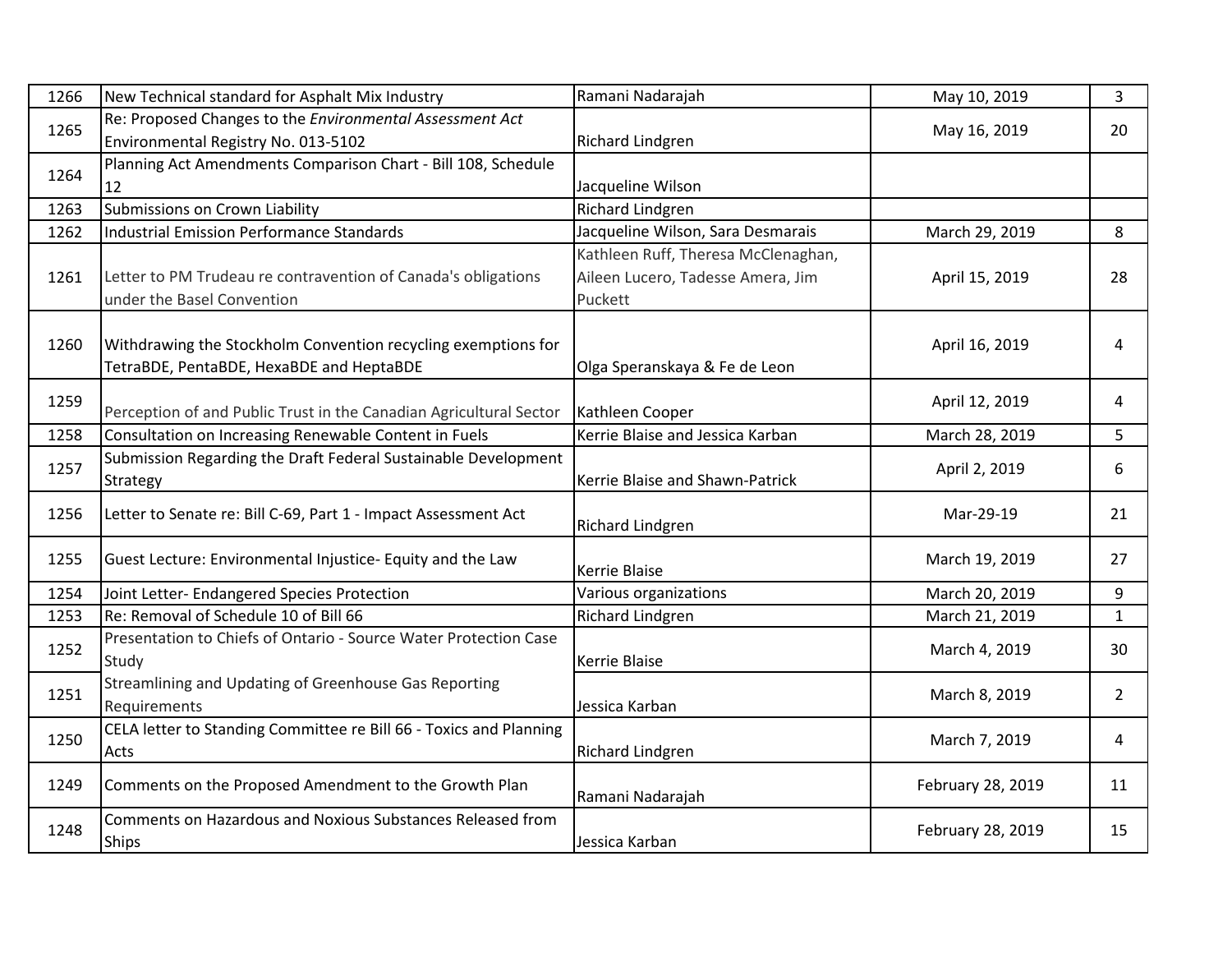| 1247 | 10th YEAR REVIEW OF ONTARIO'S ENDANGERED SPECIES ACT:<br><b>DISCUSSION PAPER</b>                                                                                 | Anastasia Lintner, Sue Tan and Kerrie<br><b>Blaise</b>               | February 28, 2019 | 11             |
|------|------------------------------------------------------------------------------------------------------------------------------------------------------------------|----------------------------------------------------------------------|-------------------|----------------|
| 1246 | <b>ENGO Comments on Framework for Waste Electronic and</b><br><b>Electrical Equipment and Batteries</b>                                                          | Richard Lindgren, Emily Alfred, John<br>Jackson and Olga Speranskaya | February 20, 2019 | $\overline{7}$ |
| 1245 | Environmental rights and the Endangered Species Act                                                                                                              | Kerrie Blaise                                                        | February 19, 2019 | 34             |
| 1244 | Re: Dumping of Canadian Hazardous Waste in the Phillipines                                                                                                       | Kathleen Cooper & Kathleen Ruff                                      | February 11, 2019 | 5              |
| 1243 | Bill 66: Legal Review & Advocacy Update                                                                                                                          | Anastasia Lintner                                                    | February 7, 2019  | 33             |
| 1242 | Environmental Scan of Radon Law and Policy: Best Practices in<br>Canada and the European Union (webinar)                                                         | Kathleen Cooper                                                      | February 5, 2019  | 25             |
| 1241 | Submission to the Standing Senate Committee on Fisheries and<br>Oceans - Re: Bill C-55, An Act to Amend the Oceans Act and the<br>Canada Petroleum Resources Act | <b>Kerrie Blaise</b>                                                 | February 8, 2019  | 6              |
| 1240 | Re: Structural Pest Control Products: Label Updates                                                                                                              | Kathleen Cooper                                                      | February 1, 2019  | 6              |
| 1239 | Submission to Global Affairs Canada: Initial Environmental<br>Assessment of Modernization of the North American Free Trade<br>Agreement                          | Jacqueline Wilson, Kerrie Blaise & Sara<br>Desmarais                 | January 30, 2019  | 8              |
| 1238 | Proposed Made-in-Ontario Environmental Plan                                                                                                                      | Richard Lindgren                                                     | January 28, 2019  | 46             |
| 1237 | Submission on Increasing Housing Supply In Ontario                                                                                                               | Ramani Nadarajah                                                     | January 25, 2019  | 4              |
| 1236 | Defining Vulnerable Populations- A first step towards a policy<br>framework on vulnerable populations                                                            | Kathleen Cooper                                                      | January 21, 2019  | 3              |
| 1235 | Submissions on Bill 66, Schedule 5 (TRA Repeal                                                                                                                   | Joseph Castrilli & Fe de Leon                                        | January 18, 2019  | 11             |
| 1234 | CELA's Bill 66 Brief                                                                                                                                             | Theresa McClenaghan and Rick Lindgren                                | January 16, 2019  | 68             |
| 1233 | Legal and Policy Tools for Source Water Protection in Indigenous<br>Communities                                                                                  | <b>Kerrie Blaise</b>                                                 |                   |                |
| 1232 | Comments on Proposal to Create a Cormorant Hunting Season                                                                                                        | <b>Kerrie Blaise</b>                                                 | January 3, 2019   | 15             |
| 1231 | Comments on French-Severn Forest Management Plan                                                                                                                 | Kerrie Blaise                                                        | December 27, 2018 | 9              |
| 1230 | Annotated Excerpts- Schedule 10, Bill 66                                                                                                                         | Anastasia M Lintner and Theresa<br>McClenaghan                       | December 13, 2018 | 30             |
| 1229 | Amending the Basel Convention on Plastics                                                                                                                        | Fe de Leon, Dr. Olga Speranskaya and<br>others                       | December 12, 2018 | 4              |
| 1228 | Poverty & the Law                                                                                                                                                | <b>Kerrie Blaise</b>                                                 | November 29, 2018 | 40             |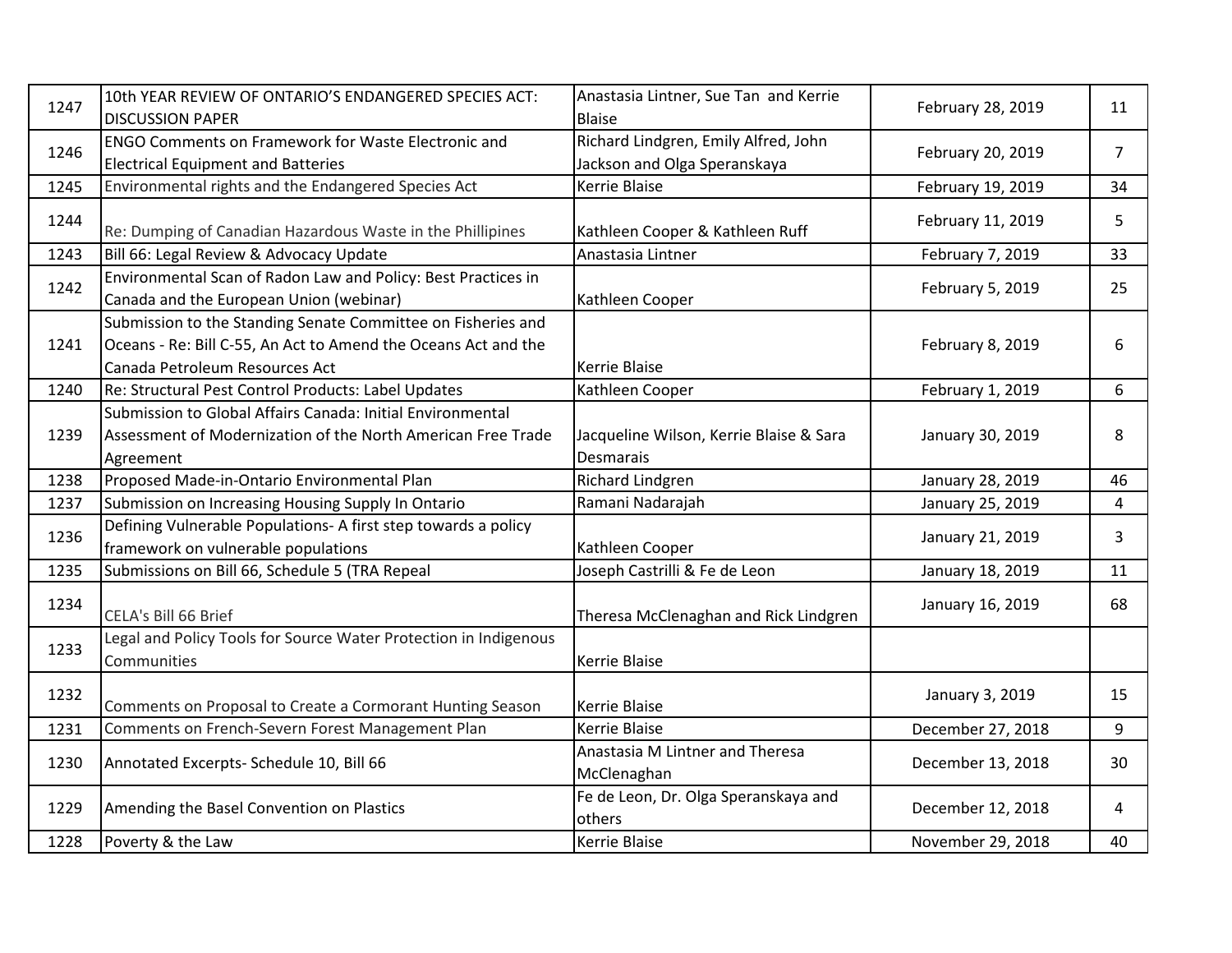| 1227 | A call to G20 leaders for global action to ban asbestos                                                                                 | Eric Jonckheere                                 | November 23, 2018  | 3              |
|------|-----------------------------------------------------------------------------------------------------------------------------------------|-------------------------------------------------|--------------------|----------------|
| 1226 | Re: Proposal to Extend the Moratorium on Water-Bottling Permits                                                                         | Ramani Nadarajah                                | November 26, 2018  | $\mathbf{1}$   |
| 1225 | Reply-Licensing of SMRs                                                                                                                 | Kerrie Blaise                                   | November 20, 2018  | 4              |
| 1224 | An Introduction to Source Water Protection                                                                                              | <b>Kerrie Blaise</b>                            | November 17, 2018  | 20             |
| 1223 | The untapped potential of municipal water sustainability plans                                                                          | Anastasia Lintner                               | November 13, 2018  | 13             |
| 1222 | CELA's Comments on the CNSC's Regulatory Oversight Report for<br>Uranium and Nuclear Substance Processing Facilities In Canada:<br>2017 | <b>Kerrie Blaise</b>                            | November 19, 2018  | 37             |
| 1221 |                                                                                                                                         |                                                 |                    |                |
| 1220 | Ontario's Climate Change Plan: Protecting the Environment and<br>Low-Income Communities                                                 | Kerrie Blaise & Jacqueline Wilson               | November 16, 2018  | 14             |
| 1219 | Inclusion of NPRI Data - Review of Regulatory Oversight Report on<br>Uranium Mines and Mills 2017                                       | Kerrie Blaise                                   | November 13, 2018  | 6              |
| 1218 | Using the Law to Protect Air, Water Land and Human Health                                                                               | <b>Kerrie Blaise</b>                            | November 6, 2018   | 42             |
| 1217 | Right to Healthy Housing and Access to Affordable Energy                                                                                | <b>Kerrie Blaise</b>                            | November 5, 2018   | 70             |
| 1216 | Setting a Provincial Water Quality Objective for Chlorides                                                                              | Theresa McClenaghan, Megan Leslie &<br>Tim Gray | October 25, 2018   | 10             |
| 1215 | CELA's Submissions to the CNSC Regarding the Regulatory<br>Oversight Report on Nuclear Generating Stations - 2017                       | Kerrie Blaise                                   | October 16, 2018   | 70             |
| 1214 | <b>Comments on Ocean's Protection Plan Discussion Paper</b>                                                                             | Jessica Karban and Michael Lucifora             | October 5, 2018    | 31             |
| 1213 | <b>Comments on Nuclear Disaster Recovery Guidelines</b>                                                                                 | Kerrie Blaise                                   | September 28, 2018 | 12             |
| 1212 | Comments on Small Modular Reactor Licensing Guide                                                                                       | <b>Kerrie Blaise</b>                            | September 28, 2018 | 4              |
| 1211 | Conference presentation- Developments in the Canadian Nuclear<br>Sector                                                                 | <b>Kerrie Blaise</b>                            | September 21, 2018 | 17             |
| 1210 | Re: Follow-up on nomination of plastics                                                                                                 | James Gunvaldsen Klaassen                       | September 24, 2018 | $\mathbf{3}$   |
| 1209 | Re: Joint Letter from Community Legal Clinic Directors Regarding<br>Use of Notwithstanding Clause                                       | Theresa McClenaghan                             | September 17, 2018 | 6              |
| 1208 | Open Letter to ECCC and Global Affairs Re: Negotiations of<br>Mercosur and Pacific Alliance Free Trade Agreements                       | <b>Kerrie Blaise</b>                            | September 10, 2018 | $\overline{7}$ |
| 1207 | Comments on Climate Change Strategic Impact Assessment                                                                                  | Jacqueline Wilson and Kerrie Blaise             | August 31, 2018    | $\overline{7}$ |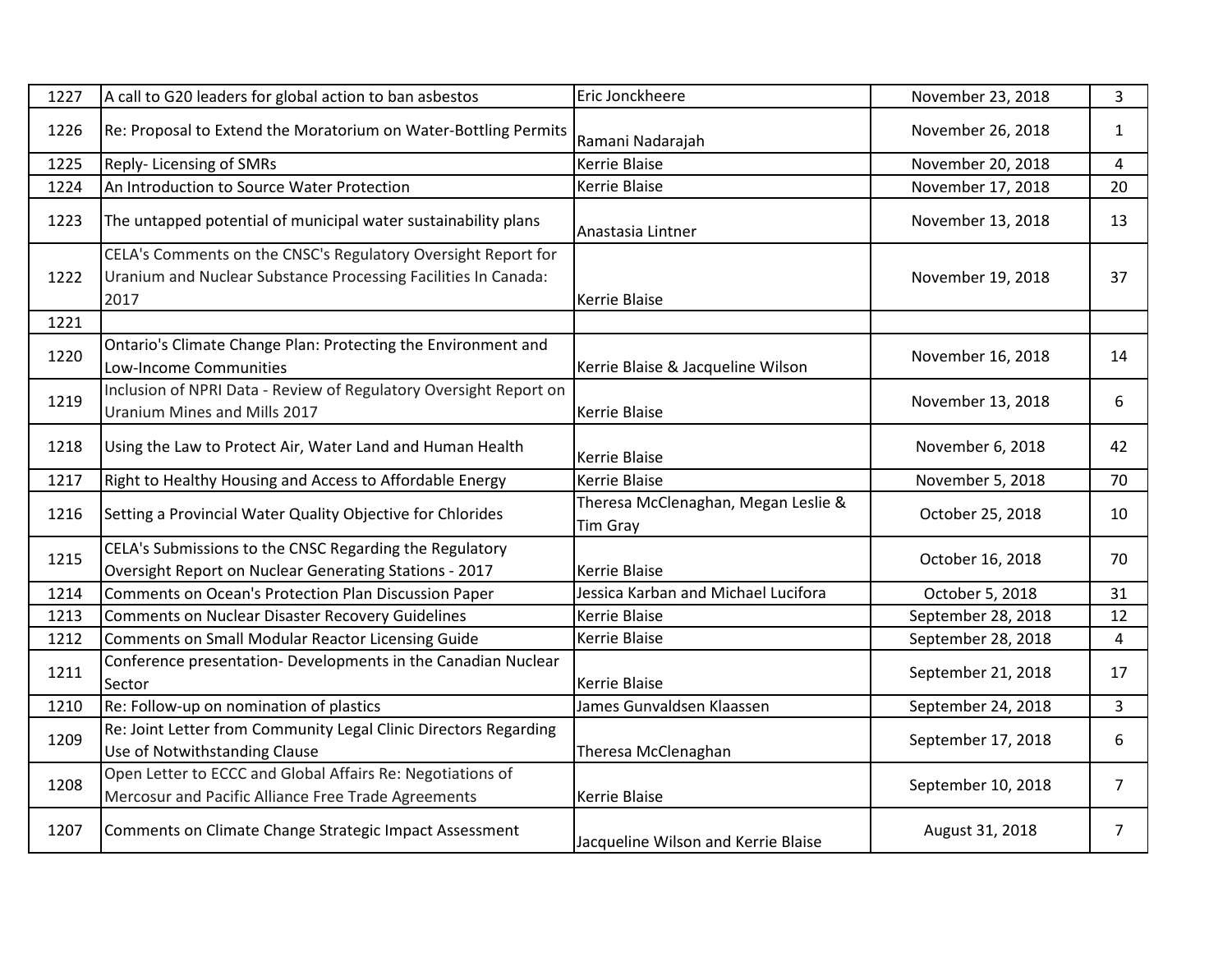| 1206 | Comments on the pollinator re-evaluation of imidacloprid                                                                                                                            | Lisa Gue, Kathleen Cooper, Karen Ross,<br>Muhannad Malas, Randall Quaker | August 29, 2018 | 16             |
|------|-------------------------------------------------------------------------------------------------------------------------------------------------------------------------------------|--------------------------------------------------------------------------|-----------------|----------------|
| 1205 | Petition to Commissioner of Environment and Sustainable<br>Development re Nuclear Waste                                                                                             | Theresa McClenaghan & Ole Hendrickson                                    | August 21, 2018 | 9              |
| 1204 | Letter to Michael Ferguson re Nuclear Waste                                                                                                                                         | Theresa McClenaghan & Ole Hendrickson                                    | August 21, 2018 | $\overline{7}$ |
| 1203 | Criteria for Legitimacy in Environmental Decision Making                                                                                                                            | Theresa McClenaghan                                                      | June 14, 2018   | 17             |
| 1202 | Comments on Draft Mercury Strategy (Part 2)                                                                                                                                         | Fe de Leon, Michael Murray and John<br>Jackson                           | June 15, 2018   | 13             |
| 1201 | Comments on Draft Mercury Strategy (Part 1)                                                                                                                                         | Fe de Leon, Michael Murray and John<br>Jackson                           | May 25, 2018    | 6              |
| 1200 | Proposed Land Use Planning Reforms in Ontario's Bill 139: A Public<br><b>Interest Perspective</b>                                                                                   | Richard D. Lindgren and Monica Poremba                                   | August 14, 2017 | 28             |
| 1199 | Updated Submission to the CNSC on the Draft Envrionmental<br>Impact Statement: CNL's Near Surface Disposal Facility                                                                 | Theresa McClenaghan, Tanya Markvart,<br>Ian Fairlie, and Kerrie Blaise   | August 15, 2017 | 24             |
| 1198 | Request for Ruling per Rule 20 (1)- Public Awareness                                                                                                                                | Theresa McClenaghan, Janet McNeil and<br>Shawn-Patrick Stensil           | June 25, 2018   | 6              |
| 1197 | Request for Ruling per Rule 20 (1)- Delegation to Staff                                                                                                                             | Theresa McClenaghan and Shawn-Patrick<br>Stensil                         | June 25, 2018   | 8              |
| 1196 | Request for Ruling per Rule 20 (1) - Decommissioning at Pickering<br><b>NGS</b>                                                                                                     | Theresa McClenaghan, Shawn- Patrick<br>Stensil & Brennain Lloyd          | June 25, 2018   | 6              |
| 1195 | Supplemental Submission on Emergency Planning - Pickering NGS<br>Relicensing                                                                                                        | Kerrie Blaise                                                            | June 8, 2018    | 8              |
| 1194 | NGOs Request Plastics to be assessed under CEPA, 1999                                                                                                                               | James Gunvaldsen Klaassen                                                | June 7, 2018    | 16             |
| 1193 | Towards a Zero Plastic Waste Canada                                                                                                                                                 | <b>Environmental Defence and various</b><br>organizations                | June 4, 2018    | 4              |
| 1192 | Re: CELA comments on Class Actions: Objectives, Experiences and<br>Reforms (March 2018)                                                                                             | Richard D. Lindgren                                                      | May 31, 2018    | 16             |
| 1191 | Submissions by the Canadian Environmental Law Association to<br>the Government of Canada regarding Consultation Paper on<br>Information Requirement and Time Management Regulations | Richard D. Lindgren                                                      | June 1, 2018    | 8              |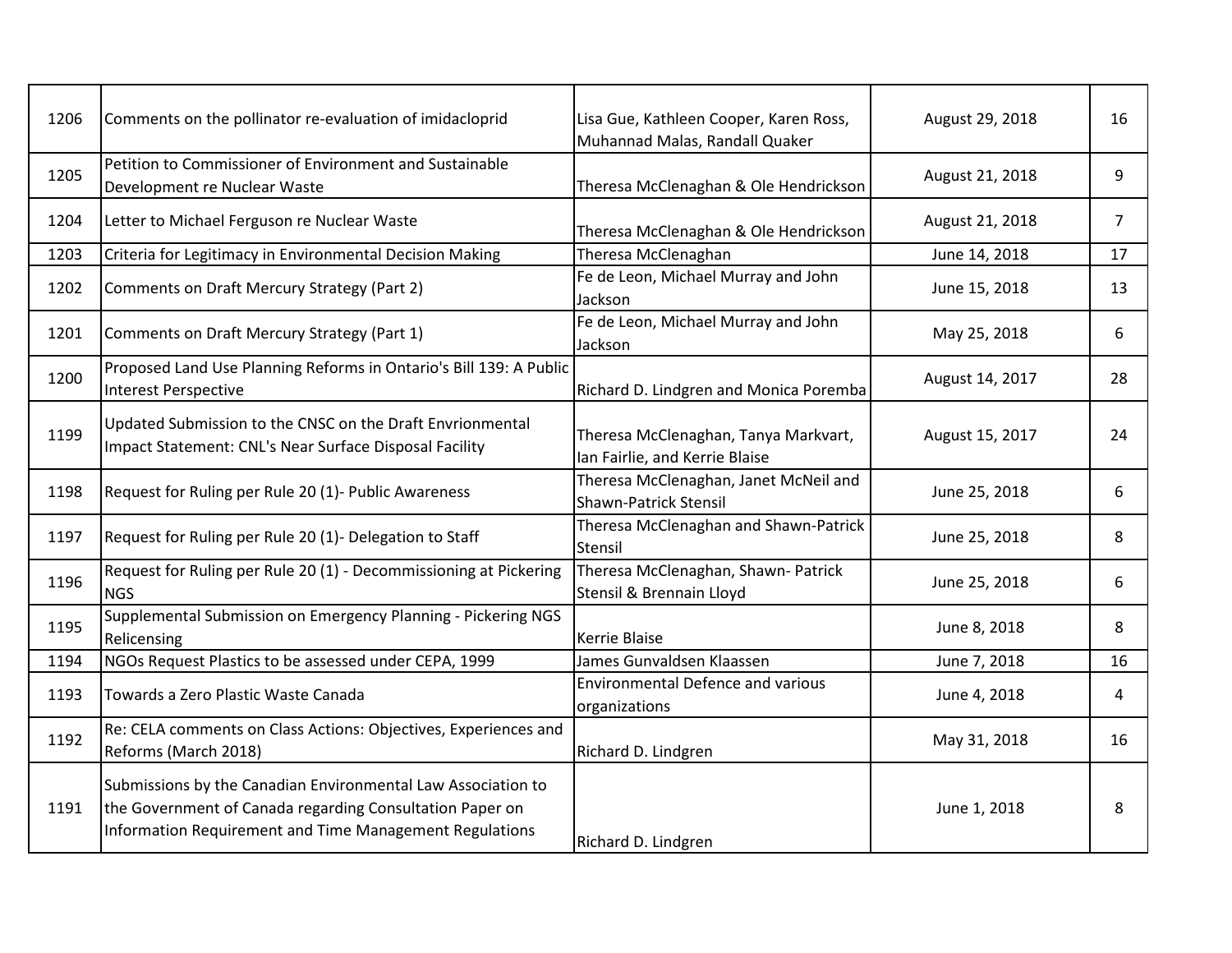| 1190 | NGO submission on PBDEs under the GLWQA                                                                                                                                                                                                                    | Fe de Leon, Michael Murray and John<br>Jackson                                                                     | May 11, 2018      | 9  |
|------|------------------------------------------------------------------------------------------------------------------------------------------------------------------------------------------------------------------------------------------------------------|--------------------------------------------------------------------------------------------------------------------|-------------------|----|
| 1189 | Canadian Environmental Law Association's Submission for the<br>Whiteshell Laboratories One-Year Licence Renewal for the Nuclear<br>Research and Test Establishment<br>Decommissioning Licence (Ref. 2018-H103)                                             | <b>Kerrie Blaise</b>                                                                                               | May 25, 2018      | 2  |
| 1188 | letter to mckenna                                                                                                                                                                                                                                          |                                                                                                                    |                   |    |
| 1187 | Re: Request for Amendment to Provincial Water Quality Objective<br>for E.coli to be posted to the environmental registry for public<br>comment                                                                                                             | Jacqueline Wilson, Mark Mattson and<br><b>Keith Brooks</b>                                                         | May 31, 2018      | 3  |
| 1186 | Submissions by the Canadian Environmental Law Association to<br>the Government of Canada regarding Consultation Paper on<br>Approach to Revising the Projects List                                                                                         | Richard D. Lindgren and Kerrie Blaise                                                                              | May 28, 2018      | 15 |
| 1185 | Kerrie's publication                                                                                                                                                                                                                                       |                                                                                                                    |                   |    |
| 1184 | <b>Watershed Planning Guidance</b>                                                                                                                                                                                                                         |                                                                                                                    |                   |    |
| 1183 | <b>Ontario Freshwater Priorities</b>                                                                                                                                                                                                                       |                                                                                                                    |                   |    |
| 1182 | Reserved for Fe's Submission**                                                                                                                                                                                                                             | Fe de Leon                                                                                                         |                   |    |
| 1181 | WaterScape: Community Discussions on Protecting Water for<br>Future Generations [and subtitled] Proceedings from sessions held<br>Feb                                                                                                                      | <b>Andrew McCammon</b>                                                                                             | March 7, 2018     | 16 |
| 1180 | Protecting Water for Future Generations: Growing the Greenbelt<br>in the Outer Ring - Response to EBR Registry Number: 013-1661                                                                                                                            | Anastasia M Lintner, Leslie Adams,<br>Andrew McCammon and multiple<br>signatories                                  | March 7, 2018     | 19 |
| 1179 | Environmental Groups' Response to Environment and Climate<br>Change Canada's and the Canadian Nuclear Safety Commission's<br>decision to reject without consultation the ENGO Proposal to Add<br>Radionuclides to the National Pollutant Release Inventory | Anna Tilman and John Jackson                                                                                       | January 22, 2018  | 26 |
| 1178 | Re: Response to Proposed Pollution Prevention Planning Notice<br><b>Requirements for Triclosan</b>                                                                                                                                                         | Fe de Leon, Barbara McElgunn, Sandra<br>Madray, Meg Sears, Elaine MacDonald,<br>Muhannad Malas and Patrick Nadeau, | February 27, 2018 | 10 |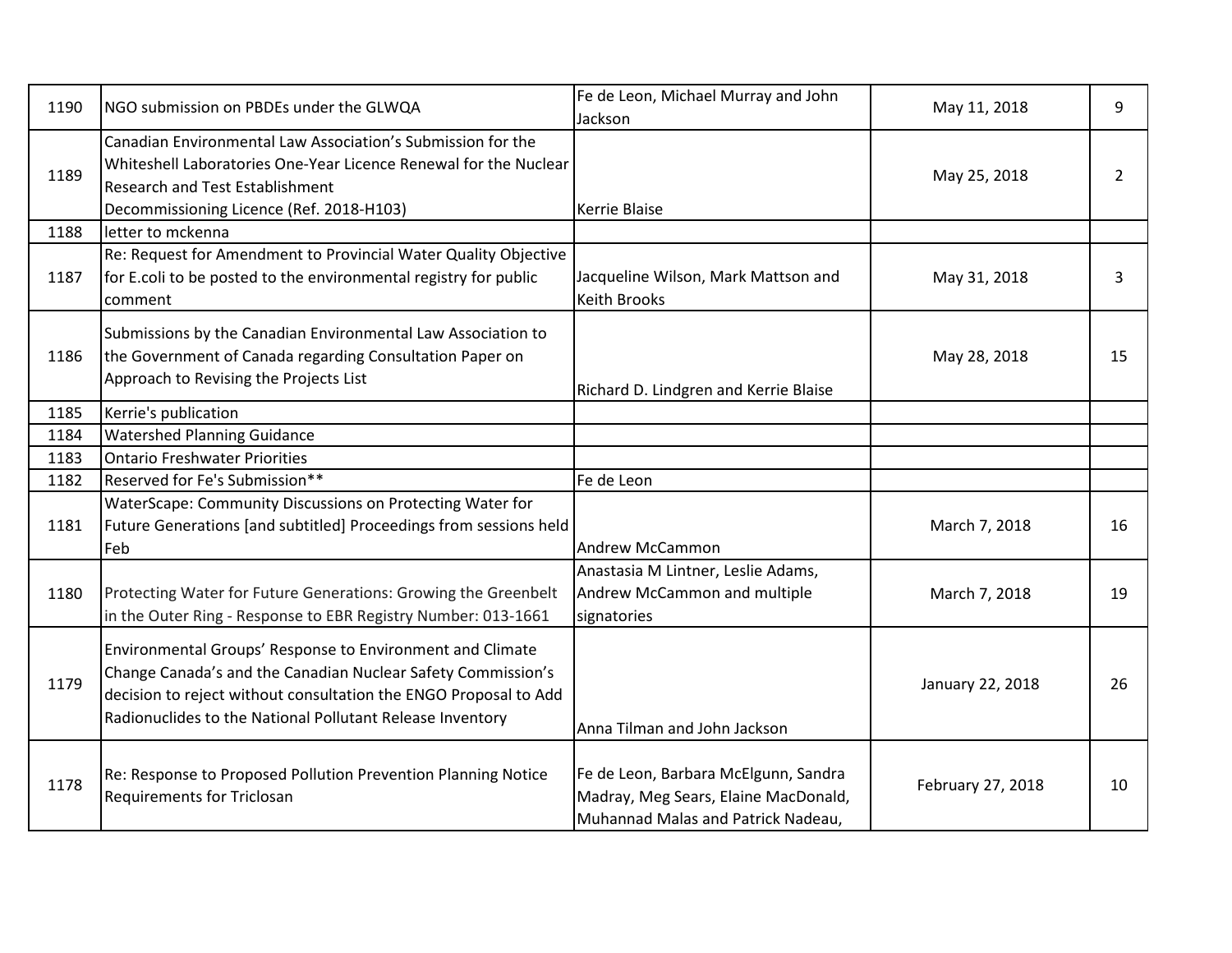| 1177 | Circular economy framework promotes recycling but fails to<br>prevent contaminants in new products: banned toxic chemicals<br>detected in children's toys              | Olga Speranskaya, Fe de Leon, IPEN<br>participating organization.                                                                                                    | February 8, 2018  | 6   |
|------|------------------------------------------------------------------------------------------------------------------------------------------------------------------------|----------------------------------------------------------------------------------------------------------------------------------------------------------------------|-------------------|-----|
| 1176 | Re: Prioritizing Ecological Integrity in Rouge National Urban Park<br>(RNUP) Management Plan                                                                           | Jacqueline Wilson and Rizwan Khan                                                                                                                                    | February 21, 2018 | 5   |
| 1175 | RE: PROPOSED REGULATORY AMENDMENTS UNDER THE SAFE<br>DRINKING WATER ACT AND CLEAN WATER ACT: ENVIRONMENTAL<br>REGISTRY NOS. 013-1839 AND 013-1840                      | Richard Lindgren and Theresa<br>McClenaghan                                                                                                                          | February 20, 2018 | 8   |
| 1174 | Re: Canadian Environmental Law Association's Comments on<br>Cumulative Effects Assessment in Air Approvals, EBR Registry<br>Number 013-1680                            | Ramani Nadarajah                                                                                                                                                     | February 7, 2018  | 12  |
| 1173 | <b>ENGO letter on Procedures Update for Diversion Requests</b>                                                                                                         | Alliance for the Great Lakes, CELA and<br>other environmental groups                                                                                                 | February 12, 2018 | 10  |
| 1172 | Re: Legislative Proposals Relating to the Greenhouse Gas Pollution<br><b>Pricing Act</b>                                                                               | Jacqueline WIlson                                                                                                                                                    | February 12, 2018 | 6   |
| 1171 | Briefing Note on Canada's Impact Assessment Act: The<br>#BetterRules are Neither Better nor Rules                                                                      | Richard Lindgren                                                                                                                                                     | February 8, 2018  | 4   |
| 1170 | Submission to the CNSC on CNL's Draft Environmental Impact<br>Statement Re: Nuclear Power Demonstration Closure Project (Ref<br>No. 80121)                             | Kerrie Blaise                                                                                                                                                        | February 13, 2018 | 64  |
| 1169 | Re: CELA Comments on the Draft Guideline for the<br>Implementation of Administrative Penalties under the Climate<br>Change Mitigation and Low-carbon Economy Act, 2016 | Jacqueline Wilson, Monica Poremba                                                                                                                                    | February 8, 2018  | 4   |
| 1168 | EBR # 013-1818                                                                                                                                                         | Anastasia Lintner                                                                                                                                                    | February 6, 2018  | 22  |
| 1167 | NGO Response on Draft Amended Blue Box Program                                                                                                                         | Emily J. Alfred, Fe de Leon, Ashley Wallis,<br>John Jackson, Duncan Bury                                                                                             |                   |     |
| 1166 | Submission: Draft Amended Blue Box Program Plan                                                                                                                        | Dave Gordon, Richard Lindgren, John<br>Jackson, Jim McKay, Tim Gray, Karyn<br>Hogan, Robert Cook, Jo-Anne St.<br>Goddard, Fred W. Jahn, Emily Alfred,<br>Duncan Bury | January 15, 2018  | 133 |
| 1165 | NGO submission - Tire Regulation under the Resource Recovery<br>and Circular Economy Act, 2016 - EBR 013-1716                                                          | Rick Lindgren, John Jackson, Emily Alfred                                                                                                                            | January 25, 2018  | 5   |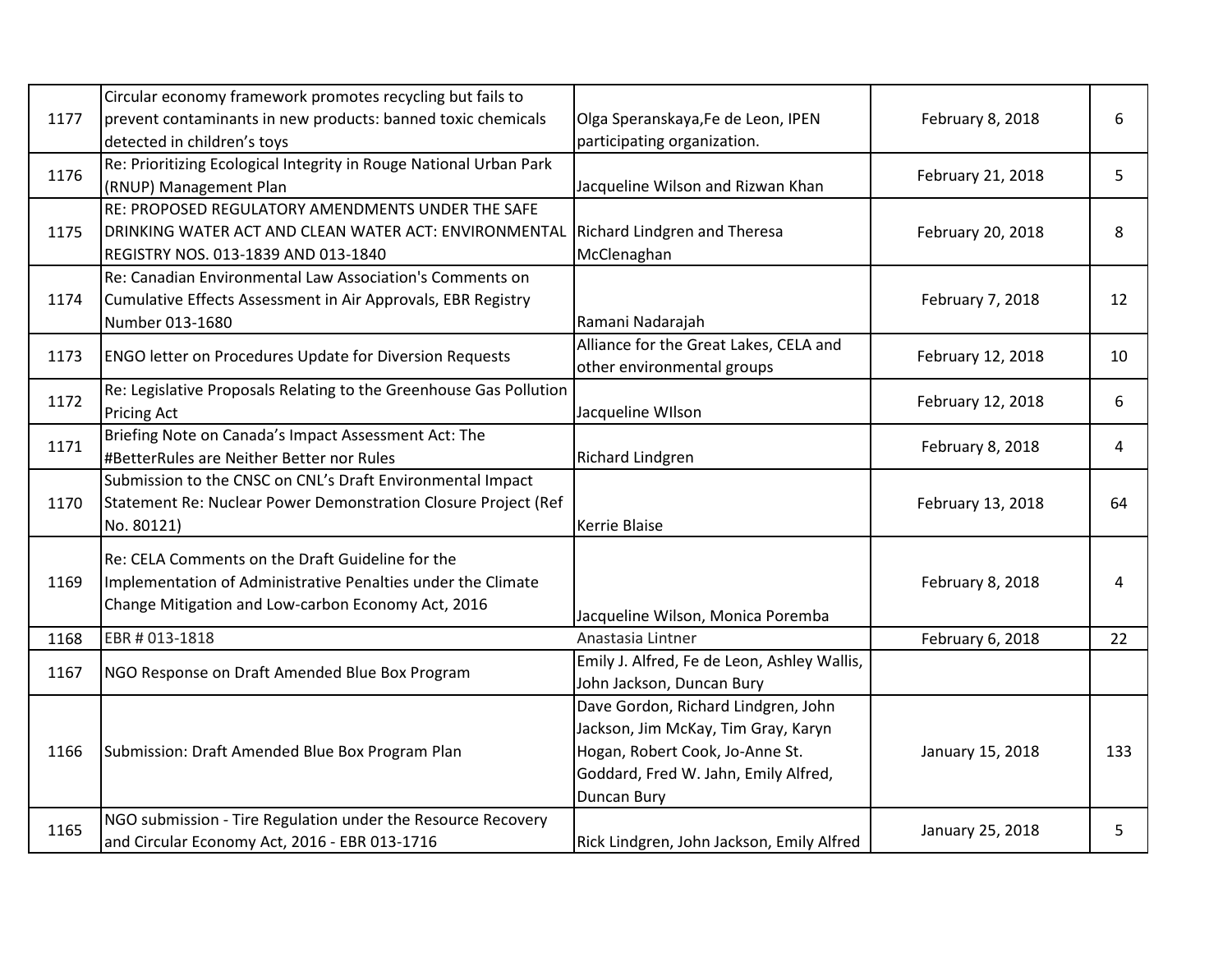| 1164 | CELA Submissions to the Canadian Nuclear Safety Commission re:<br>Canadian Nuclear Laboratories ("CNL") Site Licence Renewal<br><b>Application for Chalk</b><br>River Laboratories ("CRL"): Ref. 2018-H-01 | Joseph F. Castrilli, Rizwan Khan, Morten<br>Siersbaek                                                                        | December 11, 2017 | 32             |
|------|------------------------------------------------------------------------------------------------------------------------------------------------------------------------------------------------------------|------------------------------------------------------------------------------------------------------------------------------|-------------------|----------------|
| 1163 | CELA letter re: Ontario Pre-Budget Consultations                                                                                                                                                           | Anastasia M. Lintner                                                                                                         | January 19, 2018  | $\overline{3}$ |
| 1162 | CELA Brief on Proposed Regulations under Bill 139                                                                                                                                                          | Richard D. Lindgren                                                                                                          | January 21, 2018  | 11             |
| 1161 | Ontario's Approach to Climate Change Adaptation, EBR 013-1520                                                                                                                                              | Jacqueline Wilson, Ben Ojoleck                                                                                               | January 19, 2018  | $\overline{7}$ |
| 1160 | Submission: Food and Organic Waste Framework, EBR 013-1814                                                                                                                                                 | Monica Poremba, Emily Alfred, Tim Gray,<br>John Jackson, Robb Barnes, Rhonda Teitel-<br>Payne, Lynda Lukasik, Derek Coronado | January 15, 2018  | 11             |
| 1159 | Submission: Comments regarding the "Consultation to proposed<br>changes to the cosmetic ingredient hotlist: prohibited and<br>restricted substances", issued November 11, 2017                             | Fe De Leon, Meg Sears, Sandra Madray                                                                                         | January 8, 2018   | 4              |
| 1158 | RE: Federal Environmental Assessment Legislation: Role of the<br><b>CNSC</b>                                                                                                                               | Theresa McClenaghan & 56 others                                                                                              | December 19, 2017 | 6              |
| 1157 | Comment on application from Canadian Nuclear Laboratories<br>(CNL) for the Renewal of its Nuclear Research and Test<br>Establishment Operating Licence for the Chalk River Laboratories                    | Brennain Lloyd & Kerrie Blaise                                                                                               | November 12, 2017 | 65             |
| 1156 | Review of CNSC's Regulatory Oversight Report for Uranium and<br>Nuclear Substance Processing Facilities in Canada: 2016                                                                                    | Brennain Lloyd & Kerrie Blaise                                                                                               | November 20, 2017 | 54             |
| 1155 | Nuclear Emergencies in Ontario: Are We Prepared?                                                                                                                                                           | Kerrie Blaise                                                                                                                | December 5, 2017  | 11             |
| 1154 | Submission to the CNSC on the Draft Environmental Impact<br>Statement Re: In Situ Decommissioning of the Whiteshell Reactor<br>in Pinawa, Manitoba (Ref No. 80124)                                         | Theresa McClenaghan, Rizwan Khan,<br>Kerrie Blaise, Dr. Tanya Markvart, Dr. Ian<br>Fairlie                                   | December 19, 2017 | 65             |
| 1153 | Report: The People's Great Lakes Summit 2.0                                                                                                                                                                | <b>Christine Peringer</b>                                                                                                    | November 14, 2017 | 32             |
| 1152 | Re: Early feedback on Stewardship Ontario's Amended Blue Box<br>Plan Proposal                                                                                                                              | Emily Alfred, Fe de Leon, Ashley Wallis,<br>John Jackson, Duncan Bury                                                        | November 29, 2017 | 10             |
| 1151 | Policy Waterscape - Presentation to The People's Great Lakes<br>Summit 2.0: Planning Policy Action                                                                                                         | Anastasia M Lintner                                                                                                          | November 13, 2017 | 17             |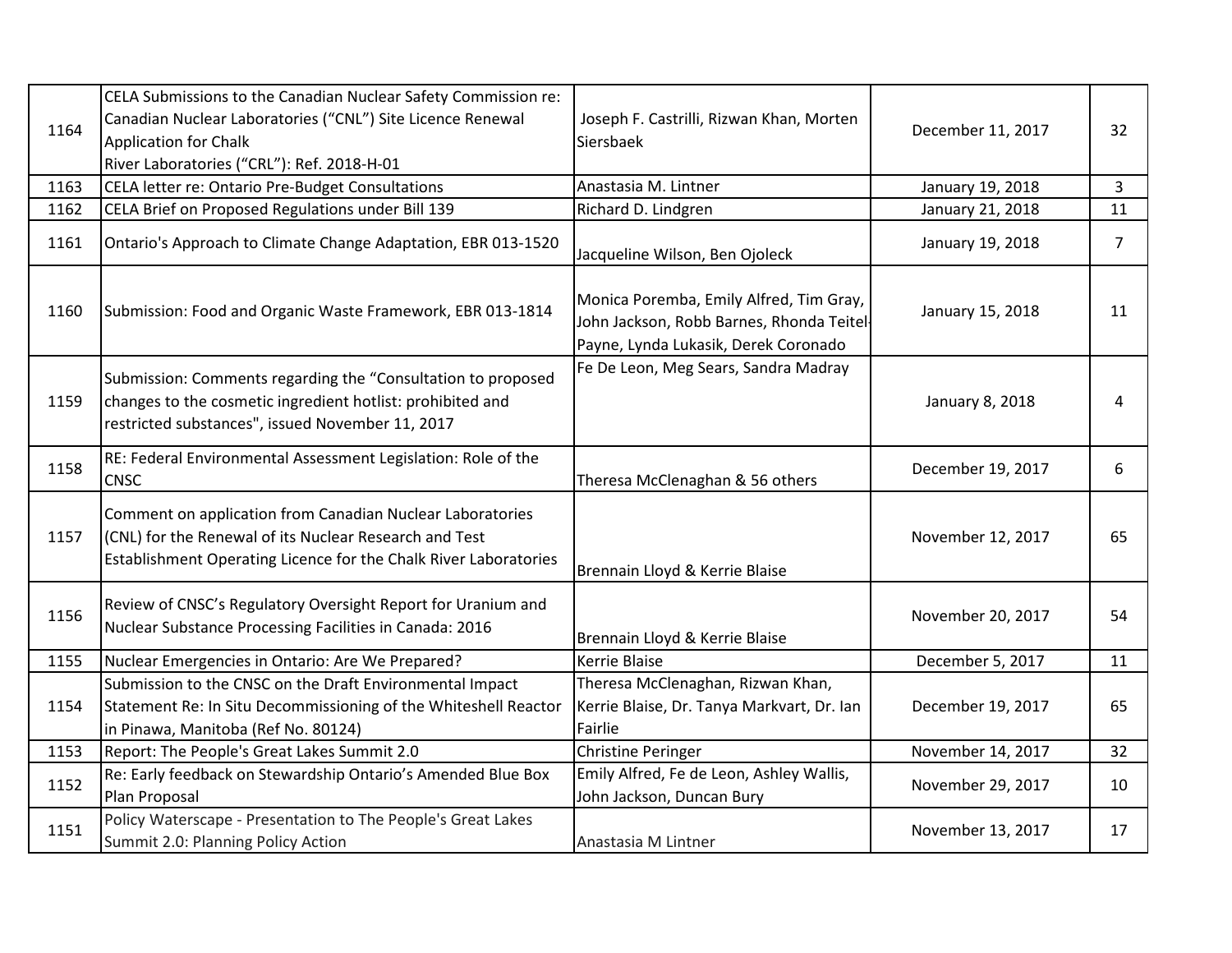| 1150 | State of our Waters - Presentation to The People's Great Lakes<br>Summit 2.0: Planning Policy Action                                                                                    | Theresa McClenaghan                                      | November 13, 2017  | 13             |
|------|-----------------------------------------------------------------------------------------------------------------------------------------------------------------------------------------|----------------------------------------------------------|--------------------|----------------|
| 1149 | Antimicrobial Resistance Prevention with removal of antimicrobial<br>chemicals for consumer goods                                                                                       | Fe De Leon, Meg Sears, Sandra Madray                     | November 24, 2017  | 3              |
| 1148 | RE: Ontario Power Generation Request for an Amendment to the<br>Power Reactor Operating Licences for Darlington and Pickering<br>Nuclear Generating Stations (CMD: 17-H109)             | Theresa McClenaghan, Morten Siersbaek,<br>Monica Poremba | August 17, 2003    | 10             |
| 1147 | <b>CELA Comments on Offset Regulations</b>                                                                                                                                              | Monica Poremba                                           | November 17, 2017  | 5              |
| 1146 | CANADIAN ENVIRONMENTAL LAW ASSOCIATION SPEAKING NOTES<br>TO THE STANDING COMMITTEE ON SOCIAL POLICY (Presentation)                                                                      | Theresa McClenaghan, Jessica Karban                      | October 17, 2017   | 5              |
| 1145 | Ammendments to the Cap and Trade Program and Reporting<br>Regulations & Service Regulation & Administrative Penalties<br>Regulation, EBR 013-1457                                       | Monica Poremba                                           | November 6, 2017   | 3              |
| 1144 | Re: Schedule 4 of Bill 154, Cutting Unnecessary Red Tape Act, 2017                                                                                                                      | Theresa McClenaghan & Fred Hahn                          | November 1, 2017   | $\overline{2}$ |
| 1143 | Re: Notice to interested parties - (Canada Gazette: Part 1:<br>Government Notices Vol. 151, No. 39 - September 30, 2017) -<br>Consultation on the draft Cabinet Directive on Regulation | Fe de Leon                                               | October 30, 2017   | 5              |
| 1142 | Regulatory Oversight Report on the Use of Nuclear Substances in<br>Canada                                                                                                               | Morten Siersbaek and Kerrie Blaise                       | October 12, 2017   | 17             |
| 1141 | Re: Comments on EX28.13: Toronto's Emergency Management<br>Program and Revisions to the Toronto Municipal Code                                                                          | Theresa McClenaghan                                      | October 18, 2017   | 5              |
| 1140 | Submission to Global Affairs Canada - Re: Notice of Intent to<br>Conduct an Environmental Assessment of the Modernization of<br><b>NAFTA</b>                                            | Kerrie Blaise & Monica Poremba                           | October 25, 2017   | $\overline{7}$ |
| 1139 | Re: Bill 154, An Act to cut unnecessary red tape by enacting one<br>new Act and making various amendments and repeals                                                                   | Ramani Nadarajah                                         | October 19, 2017   | 4              |
| 1138 | Consultation on proposed Changes to Ontario's Building Code                                                                                                                             | Kerrie Blaise                                            | September 29, 2017 | 4              |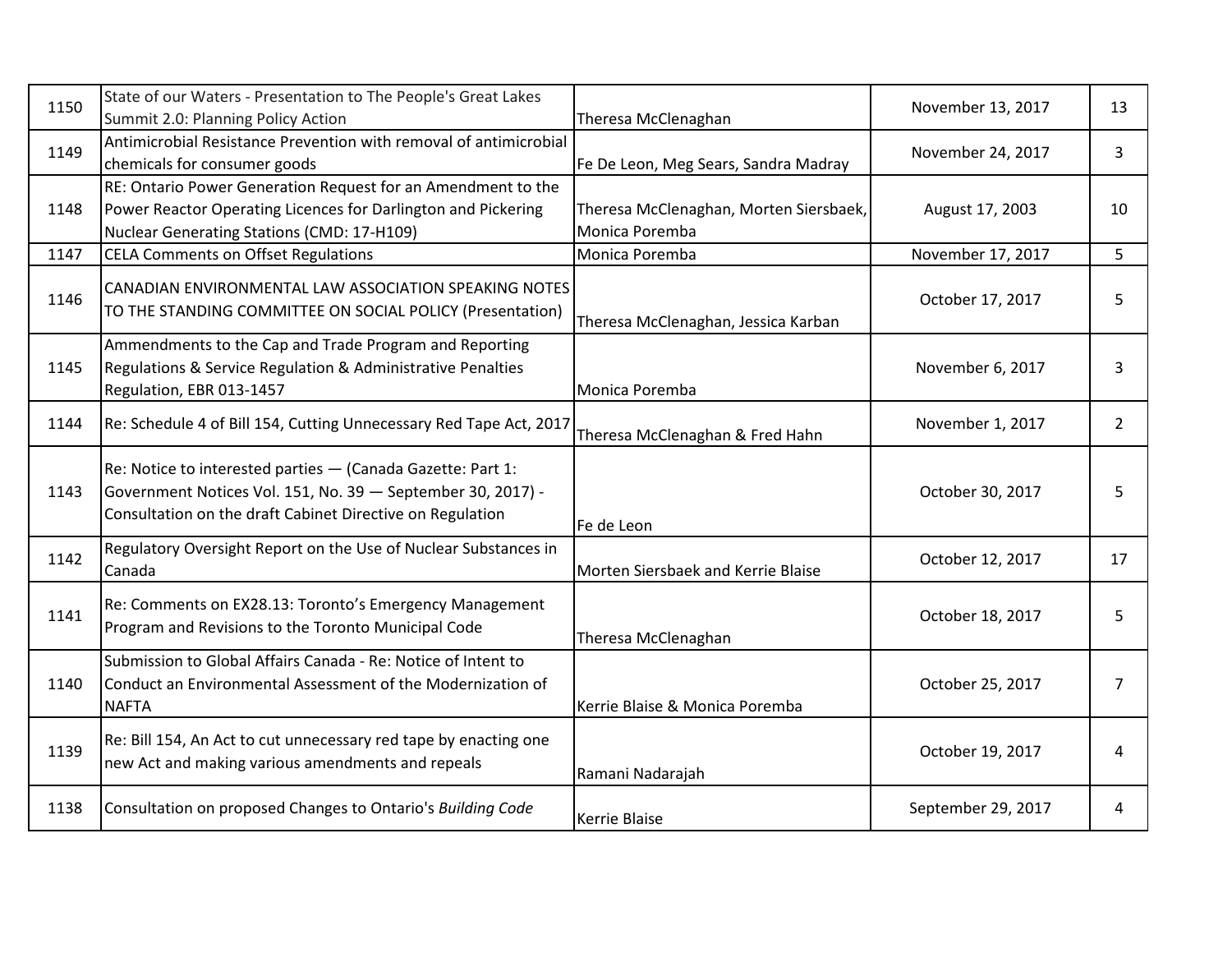| 1137 | Comments re: Consultation on Draft REGDOC-3.2.1, Public<br><b>Information and Disclosure</b>                                                          | Kerrie Blaise, Brennain Lloyd, Shawn-<br><b>Patrick Stensil</b>                  | September 28, 2017 | 12 |
|------|-------------------------------------------------------------------------------------------------------------------------------------------------------|----------------------------------------------------------------------------------|--------------------|----|
| 1136 | Final NGO Comments Re: Binational Strategies for PCBs and HBCD                                                                                        | Fe de Leon, Michael Murray, John<br>Jackson, Derek Coronado, and 46 others       | September 18, 2017 | 24 |
| 1135 | Environmental and regulatory reviews: discussion paper (June<br>2017)- Proposed role of the Canadaina Nuclear Safety Commision                        | Richard D. Lindgren                                                              | September 13, 2017 | 8  |
| 1134 | RE: Submissions on the Proposed Amendments to O. Reg. 455/09<br>under the Toxics                                                                      | Joseph Castrilli and Fe de Leon                                                  | September 26, 2017 | 6  |
| 1133 | Reduction Act - EBR Registry Number 012-8583                                                                                                          | Emily Alfred, Fe de Leon, John Jackson,<br><b>Keith Brooks</b>                   | July 28, 2017      | 5  |
| 1132 | Supplementary Submissions on Enviromental and Regulatory<br>Reviews: Discussion Paper (June 2017)                                                     | Richard D. Lindgren                                                              | September 8, 2017  | 6  |
| 1131 | An Environmental Review of the CNSC's 2016 Regulatory Oversight<br>Report on the Use of Nucelar Substances                                            | Morten Siersbaek and Kerrie Blaise                                               | September 11, 2017 | 32 |
| 1130 | Cela cover Letter to Minister McKenna + Ensuring Sustainability<br>Through Statutory Reform: Essential Elements of Impact<br>Assessment Law in Canada | Richard D. Lindgren                                                              | August 28, 2017    | 43 |
| 1129 | Letter to Prime Minister Justin Trudeau and Transport Minister<br><b>Marc Garneau</b>                                                                 | Margaret Atwood, Graeme Gibson,<br>Maude Barlow, Dorene Bernard and 18<br>others | October 18, 2017   | 4  |
| 1128 | Public Involvement in Nuclear Waste Environmental Assessments                                                                                         | Theresa McClenaghan                                                              | August 3, 2017     | 37 |
| 1127 | Provincial Consulation on Nuclear Emergency Planning (PNERP) -<br>Presentation to Provincial Advisory Council                                         | Theresa McClenaghan                                                              | August 21, 2017    | 15 |
| 1126 | Submissions to Global Affairs Canada Re: Consultation on the<br>Renegotiation of the North American Free Trade Agreement                              | Kerrie Blaise, Monica Poremba, Barbora<br>Grochalova                             | July 18, 2017      | 11 |
| 1125 | A Review of Canada's Nuclear Emergency Preparedness and<br><b>Response Plans</b>                                                                      | Theresa McClenaghan and Kerrie Blaise                                            | July 17, 2017      | 32 |
| 1124 | Modernizing the Fisheries Act: Sustaining healthy fisheries, waters<br>and economies                                                                  | Cela and 21 other organizations                                                  | June 1, 2017       | 5  |
| 1123 | Report: The People's Great Lakes Summit                                                                                                               | <b>Christine Peringer</b>                                                        | May 17, 2017       | 33 |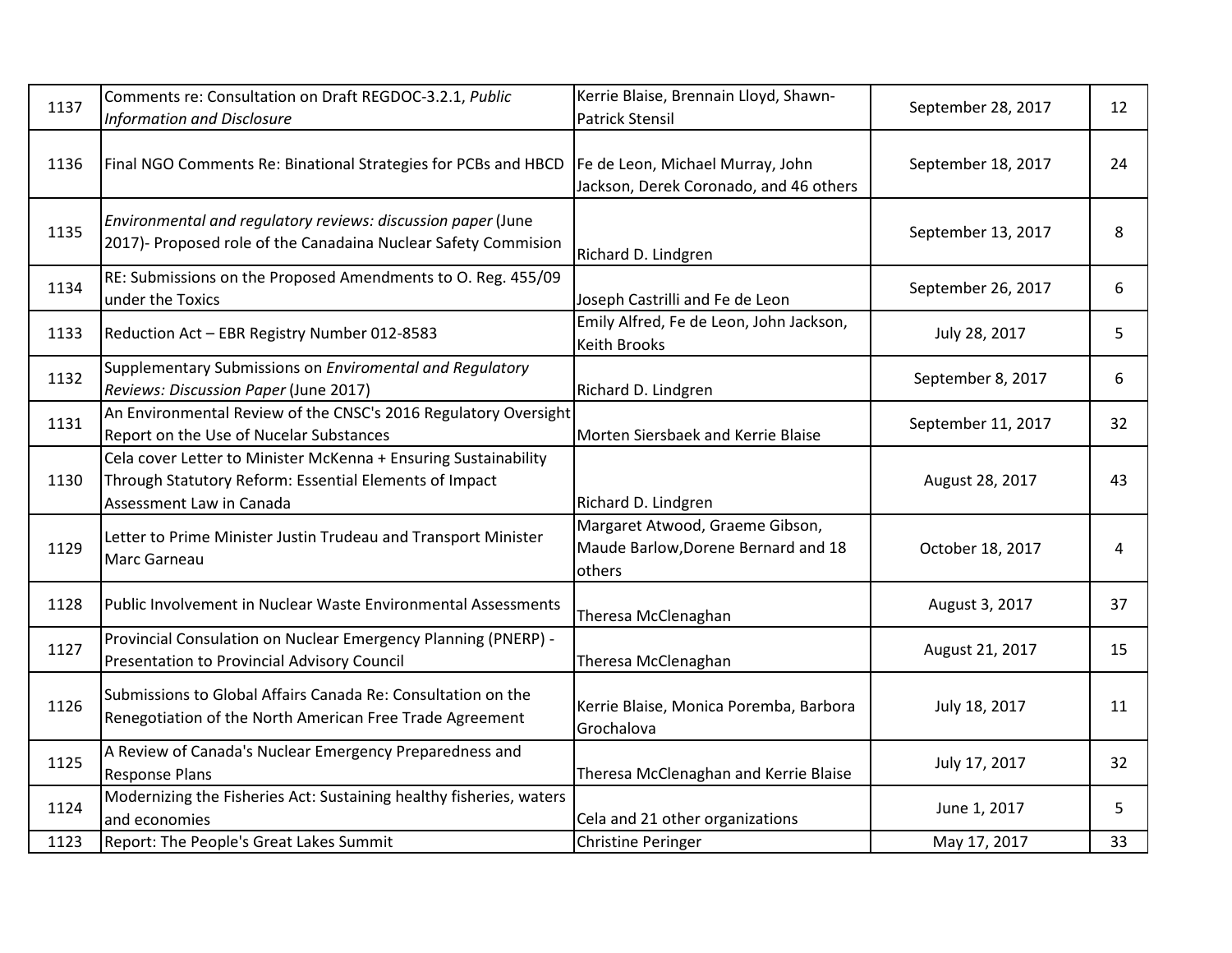| 1122 | Comments in Response to the Report of the Expert Panel on the<br>Modernization of the National Energy Board                                                                                    | Kerrie Blaise and Patrick DeRochie                         | June 14-16        | 13             |
|------|------------------------------------------------------------------------------------------------------------------------------------------------------------------------------------------------|------------------------------------------------------------|-------------------|----------------|
| 1121 | Provincial Policy Objectives for Managing Effects of Cage<br>Aquaculture Operations on the Quality of Water and Sediment in<br><b>Ontario's Waters</b>                                         | Theresa McClenaghan and 8 others                           | June 29, 2016     | 4              |
| 1120 | <b>Great Lakes Protection Act Implementation</b>                                                                                                                                               | <b>CELA</b>                                                | April 26, 2017    | 18             |
| 1119 | Submissions to Global Affairs Canada Re: Consultation on a<br>Potential Free Trade Agreement with China                                                                                        | Theresa McClenaghan and Kerrie Blaise                      | June 2, 2017      | 9              |
| 1118 | Requesting Point Lepreau Nuclear Offsite Plan                                                                                                                                                  | Kerrie Blaise                                              | May 17, 2017      | 57             |
| 1117 | Comments on Partnering in Phosphorus Control: Achieving<br>Phosphorus Reductions in Lake Erie from Canadian Sources<br>{Comments from the Lake Erie Collective (EBR Registry #012-<br>$9971$ } | Nancy Goucher and 7 others                                 | May 24, 2017      | 22             |
| 1116 | Developing Regulations for Formaldehyde                                                                                                                                                        | Fe de Leon                                                 | May 17, 2017      | 5              |
| 1115 | Appeal to the Minister in the Matter of Concerned Citizens of<br>Brant                                                                                                                         | Ramani Nadarajah and Joseph Castrilli                      | May 9, 2017       | 110            |
| 1114 | Proposed changes to Regulation 244/97 (under the Aggregate<br>Resources Act) regarding aggregate fees and royalties                                                                            | Barbora Grochalova, Anne Bell, Keith<br><b>Brooks</b>      | May 1, 2017       | 4              |
| 1113 | Supporting Oxford County in the next Long-Term Energy Plan                                                                                                                                     | Theresa McClenaghan, Shawn-Patrick<br>Stensil and 4 others | April 28, 2017    | 4              |
| 1112 | CNL's Near Surface Disposal Facility                                                                                                                                                           | Kerrie Blaise                                              | May 19, 2017      | 16             |
| 1111 | Emergency Planning at the Pt. Lepreau Nuclear Generating Station                                                                                                                               | <b>Kerrie Blaise</b>                                       | May 1, 2017       | 133            |
| 1110 | Submissions to the Standing Senate Committee on Foreign Affairs<br>and International Trade                                                                                                     | Kerrie Blaise                                              | May 1, 2017       | 12             |
| 1109 | Dry Cleaning Solvent Disclosure Program - CELA Response                                                                                                                                        | Fe de Leon and Nina Nakajima                               | April 18, 2017    | $\overline{4}$ |
| 1108 | Submissions to the CNSC: Emergency Planning at the Point<br>Lepreau Nuclear Generating Station                                                                                                 | Theresa McClenaghan, Kerrie Blaise,<br>Morten Siersbaek    | April 3, 2017     | 483            |
| 1107 | <b>Statement on Triclosan</b>                                                                                                                                                                  | Fe de Leon and other signatories                           | February 21, 2017 | 16             |
| 1106 | Modernizing the NEB: Using International Best Practices as a<br>Benchmark for Regulator Reform                                                                                                 | Kerrie Blaise and Jacqueline Wilson                        | March 31, 2017    | 34             |
| 1105 | A regulation establishing a new water bottling charge                                                                                                                                          | Anastasia Lintner                                          | March 20, 2017    | 6              |
| 1104 | <b>AFN Energy Forum</b>                                                                                                                                                                        | Theresa McClenaghan                                        | March 23, 2017    | 11             |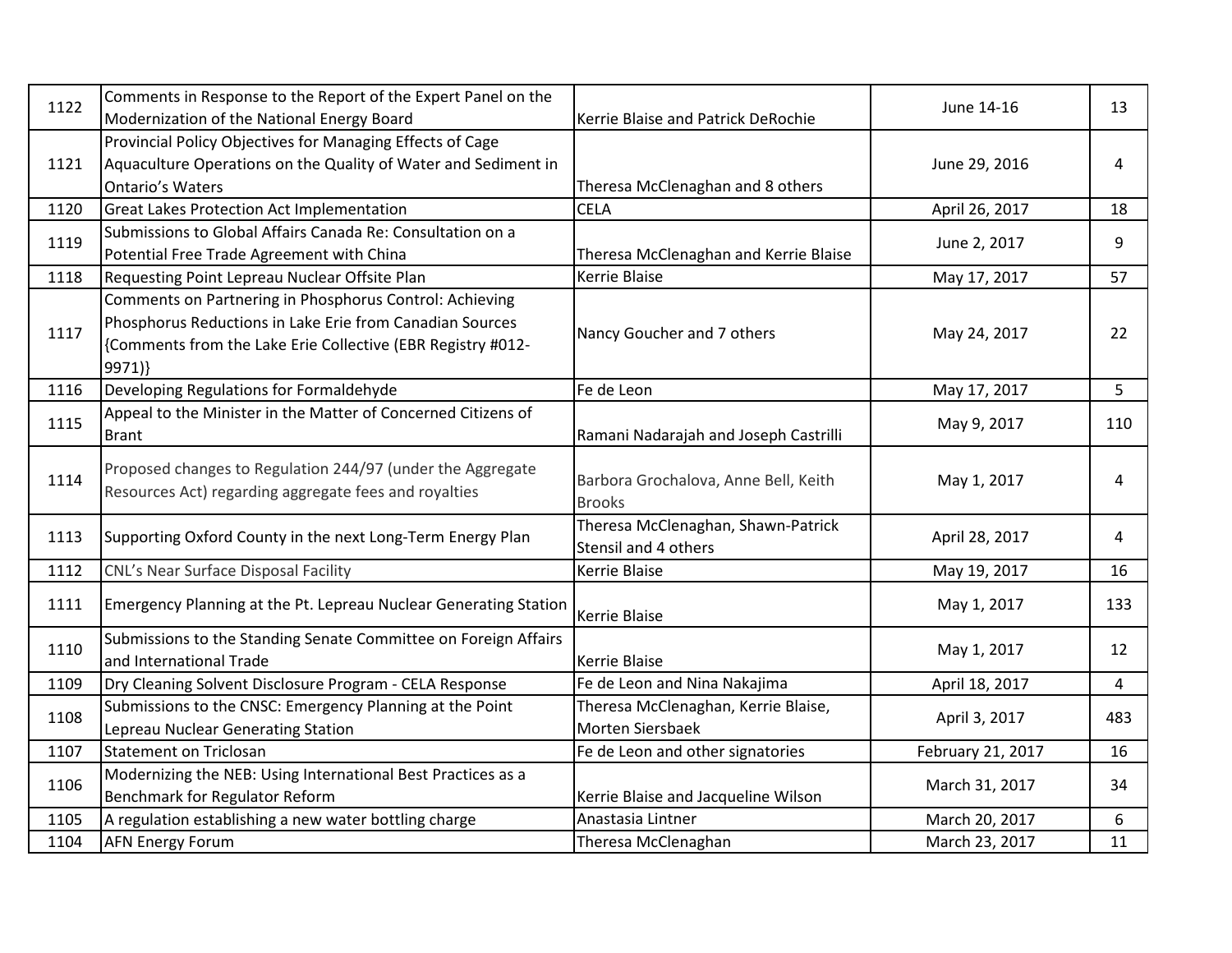| 1103 | Public Consultation: Guidelines for Canadian Drinking Water<br>Quality- Guideline Technical Document on Lead                                                                                                                            | Morten Siersbaek                                                                               | March 15, 2017    | $\overline{7}$ |
|------|-----------------------------------------------------------------------------------------------------------------------------------------------------------------------------------------------------------------------------------------|------------------------------------------------------------------------------------------------|-------------------|----------------|
| 1102 | Regulations Under the Lake Simcoe Protection Act and Plan                                                                                                                                                                               | Rick Smith, Theresa McClenaghan and<br>other signatories                                       | July 4, 1905      | 3              |
| 1101 | Open Letter to Trade Ministers Meeting in Chile                                                                                                                                                                                         | Kerrie Blaise, other organizations                                                             | March 9, 2017     | $\overline{7}$ |
| 1100 | Comments and Recommendations to inform Canada's position to<br>the Conferences of the Parties (COP) to the Stockholm and<br>Rotterdam Conventions April 24 - May 5, 2017 in Geneva,<br>Switzerland                                      | Fe de Leon                                                                                     | March 3, 2017     | 6              |
| 1099 | Comments to the Minister of Environment and Climate Change on<br>Ontario Power Generation's Response to the Minister's February<br>2016 Request for Additional Information on the Proposed Deep<br><b>Geological Repository Project</b> | Tanya Markvart, Morten Siersback                                                               | February 1, 2017  | 14             |
| 1098 | Bottled Water Technical Guidance Document                                                                                                                                                                                               | Anastasia Lintner, Mike Nagy                                                                   | January 31, 2017  | 8              |
| 1097 | Licence to Prepare Site and Site Evaluation for New Reactor<br>Facilities Re: Comments on comments submitted to the Canadian<br>Nuclear Safety Commision on RegDoc-1.1.1                                                                | Theresa McClenaghan, Shawn-Patrick<br>Stensil                                                  | December 22, 2017 | 6              |
| 1096 | Trisclosan - Proposed listing to Schedule 1 of CEPA and proposed<br><b>Risk Management Strategy</b>                                                                                                                                     | Fe de Leon, Sandra Madray, Meg Sears,<br>Meredith Brown, John Jackson and other<br>signatories | January 25, 2017  | 27             |
| 1095 | Potential Conditions for the Deep Geologic Repository for Low and<br>Intermediate Level Radioactive Waste Project                                                                                                                       | Tanya Markvart                                                                                 | July 1, 2015      | 8              |
| 1094 | Comment on Draft Strategy For a Waste-Free Ontario                                                                                                                                                                                      | Richard D. Lindgren, Fe de Leon, John<br>Jackson and Emily J. Alfred                           | January 30, 2017  | 15             |
| 1093 | Response to Notice of Intention to Develop Regulations<br><b>Respecting Asbestos</b>                                                                                                                                                    | Theresa McClenaghan and many others                                                            | January 17, 2017  | 35             |
| 1092 | Joint Submission on Microbeads                                                                                                                                                                                                          | Sandra Madray, Fe de Leon, John Jackson<br>and Linda Heron                                     | January 19, 2017  | 8              |
| 1091 | Letter to Minister of Environment and Climate Change re:<br>Enhancing Protection of Drinking Water Quality in Ontario                                                                                                                   | Theresa McClenaghan and Richard<br>Lindgren                                                    | January 13, 2017  | 12             |
| 1090 | Comments on Ontario's Proposal on Reducing Phosphorus to<br>Minimize Algal Blooms in Lake Erie (EBR #012-8760)                                                                                                                          | Theresa McClenaghan, Mark Mattson<br>and others                                                | November 20, 2016 | 8              |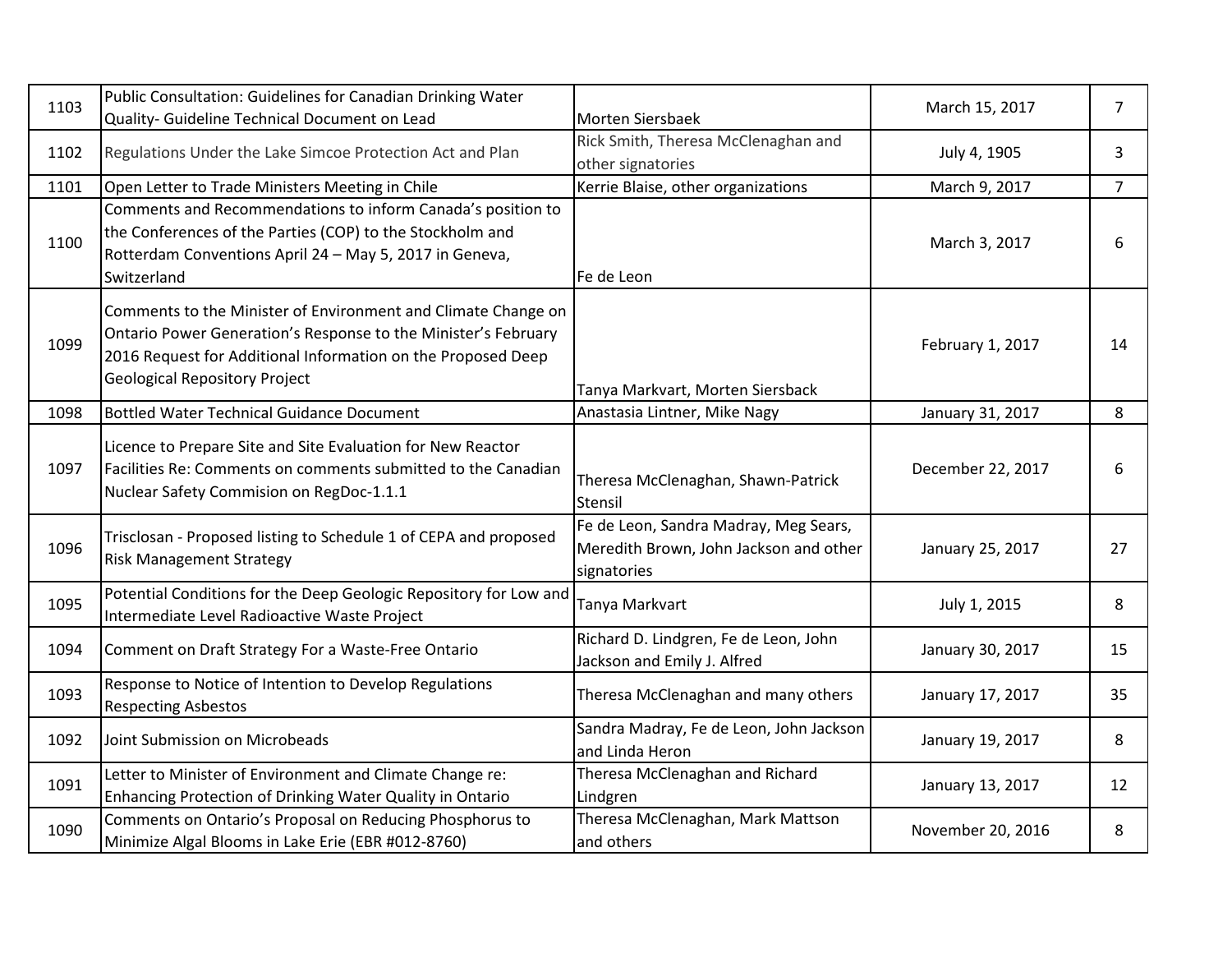| 1089 | Submissions on the Long Term Energy Plan                                                                                                                                        | Barbora Grochalova                                                                               | December 15, 2016 | 16   |
|------|---------------------------------------------------------------------------------------------------------------------------------------------------------------------------------|--------------------------------------------------------------------------------------------------|-------------------|------|
| 1088 | Provincial Policy, Local Decision-Making and the Public Interest:<br>Reforming the Ontario Municipal Board                                                                      | Richard Lindgren and Monica Poremba                                                              | December 16, 2016 | 37   |
| 1087 | Nuclear Reactor Life Extensions: Request for Review                                                                                                                             | Theresa McClenaghan, Keshab Dahal,<br>Shawn-Patrick Stensil, Mark Matison and<br>Angela Bischoff | December 14, 2016 | 528  |
| 1086 | Letter Calling for Asbestos Ban and Expert Panel to Prime Minister<br>Justin Trudeau                                                                                            | Theresa McClenaghan and others                                                                   | December 7, 2016  | 25   |
| 1085 | Submissions to the Standing Committee on International Trade:Re:<br>An Act to Implement the Comprehensive Economic and Trade<br>Agreement (Bill C-30)                           | Kerrie Blaise and Jacqueline Wilson                                                              | November 30, 2016 | 11   |
| 1084 | 2016 CEPA Review - CELA Response to October 6, 2016 Testimony<br>of Mr. John Moffet, Environment and Climate Change Canada<br>Before Standing Committee dated November 16, 2016 | Joseph Castrilli and Fe de Leon                                                                  | November 8, 2016  | 8    |
| 1083 | Going Back To The Future: How To Reset Federal Environmental<br>Assessment Law (including slides)                                                                               | Richard Lindgren                                                                                 | November 7, 2016  | 20   |
| 1082 | Ensuring Access To Environmental Justice: How To Strengthen<br>Ontario's Environmental Bill Of Rights                                                                           | Richard Lindgren and Theresa<br>McClenaghan                                                      | November 4, 2016  | 28   |
| 1081 | Green Communities Canada Submission to the Co-ordinated Land<br><b>Use Planning Review</b>                                                                                      | Clifford Maynes et al.                                                                           | October 31, 2016  | 10   |
| 1080 | Green Communities Canada Submission to the Co-ordinated Land<br><b>Use Planning Review</b>                                                                                      | Clifford Maynes et al.                                                                           | October 31, 2016  | 10   |
| 1079 | Trans-Pacific Partnership Agreement (TPP) Public Consultation -<br>Submissions to Standing Committee on International Trade                                                     | Jacqueline Wilson and John Swaigen                                                               | October 31, 2016  | 5    |
| 1078 | Co-ordinated Land Use Planning Review Submission                                                                                                                                | Jacqueline Wilson, Shawn-Patrick Stensil,<br>Gail Cockburn                                       | October 31, 2016  | 1108 |
| 1077 | Using Environmental Assessment to Address Climate Change                                                                                                                        | Richard Lindgren                                                                                 | October 17, 2016  | 13   |
| 1076 | Long Term Energy Plan Statement                                                                                                                                                 | Theresa McClenaghan and Jacqueline<br>Wilson                                                     | October 18, 2016  | 1    |
| 1075 | Letter to MOECC regarding Air and Noise Emmissions Regulations                                                                                                                  | Ramani Nadarajah, Elaine MacDonald<br>and Lynda Lukasik                                          | August 26, 2016   | 5    |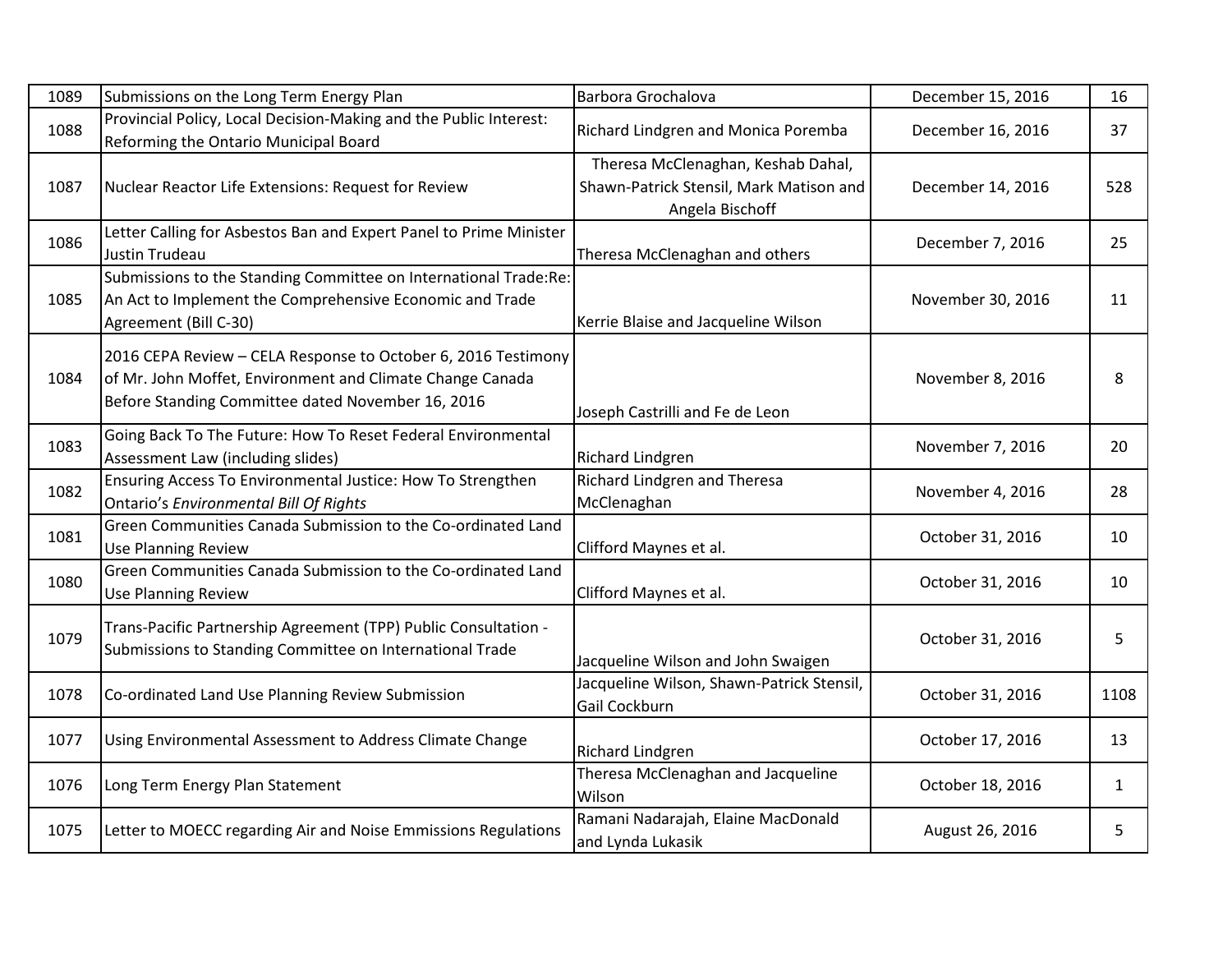| 1074 | ENGOs Advise on Approach to Long Term Energy Plan Review                                                                                                                                                                                   | Jacqueline Wilson, Eli Angen, Keith<br>Brooks, Jack Gibbons, and Shawn-Patrick<br>Stensil              | August 9, 2016    | 5              |
|------|--------------------------------------------------------------------------------------------------------------------------------------------------------------------------------------------------------------------------------------------|--------------------------------------------------------------------------------------------------------|-------------------|----------------|
| 1073 | Scope of 2016 Long-Term Energy Plan: CELA and Greenpeace<br>Submission                                                                                                                                                                     | Jacqueline Wilson and Shawn-Patrick<br>Stensil                                                         | June 15, 2016     | $\overline{7}$ |
| 1072 | Testimony on the Review of the Canadian Environmental<br>Protection Act to House of Commons Standing Committee on<br><b>Environment and Sustainable Development</b>                                                                        | Joseph F. Castrilli and Fe de Leon                                                                     | May 26, 2016      | 67             |
| 1071 | Letter to the Ministry of Fisheries and Oceans re: Aquaculture<br><b>Activities Regulations</b>                                                                                                                                            | Stuart Lamont, Theresa McClenaghan,<br>and 25 other signatories                                        | February 26, 2016 | 17             |
| 1070 | Memo to the City of Toronto re: Office of Emergency<br><b>Management Report</b>                                                                                                                                                            | Theresa McClenaghan                                                                                    | April 17, 2016    | 10             |
| 1069 | Draft REGDOC-2.9.1, Environmental Protection: Environmental<br>Assessments                                                                                                                                                                 | Theresa McClenaghan and Rizwan Khan                                                                    | March 29, 2016    | 5              |
| 1068 | CELA Submission on Cap and Trade Regulation (EBR 012-6837)                                                                                                                                                                                 | Jacqueline Wilson and Barbora<br>Grochalova                                                            | April 8, 2016     | 12             |
| 1067 | Letter to Minister of Fisheries, Oceans and the Canadian Coast<br>Guard Regarding the Fisheries Act                                                                                                                                        | CELA and 46 other signatories                                                                          | March 14, 2016    | 14             |
| 1066 | CELA Submission on Bill 172 (Climate Change Mitigation and Low-<br>carbon Economy Act, 2016)                                                                                                                                               | Jacqueline Wilson and Barbora<br>Grochalova                                                            | March 22, 2016    | 22             |
| 1065 | Submission by the Canadian Environmental Law Association on<br>Canadian Nuclear Laboratories' Application to amend and extend<br>the Chalk River Laboratories nuclear research and test<br>establishment licence for a period of 17 months | Rizwan Khan & Theresa McClenaghan                                                                      | March 6, 2016     | 24             |
| 1064 | Emergency preparedness in transportation of radioactive<br>materials                                                                                                                                                                       | Theresa McClenaghan and Erica Stahl                                                                    | February 26, 2016 | 40             |
| 1063 | Bill 135, Energy Statute Law Amendment Act, 2015                                                                                                                                                                                           | Jacqueline Wilson, Jack Gibbons, Eli<br>Angen, Tim Gray, Judith Lipp, Shawn-<br><b>Patrick Stensil</b> | February 24, 2016 | 11             |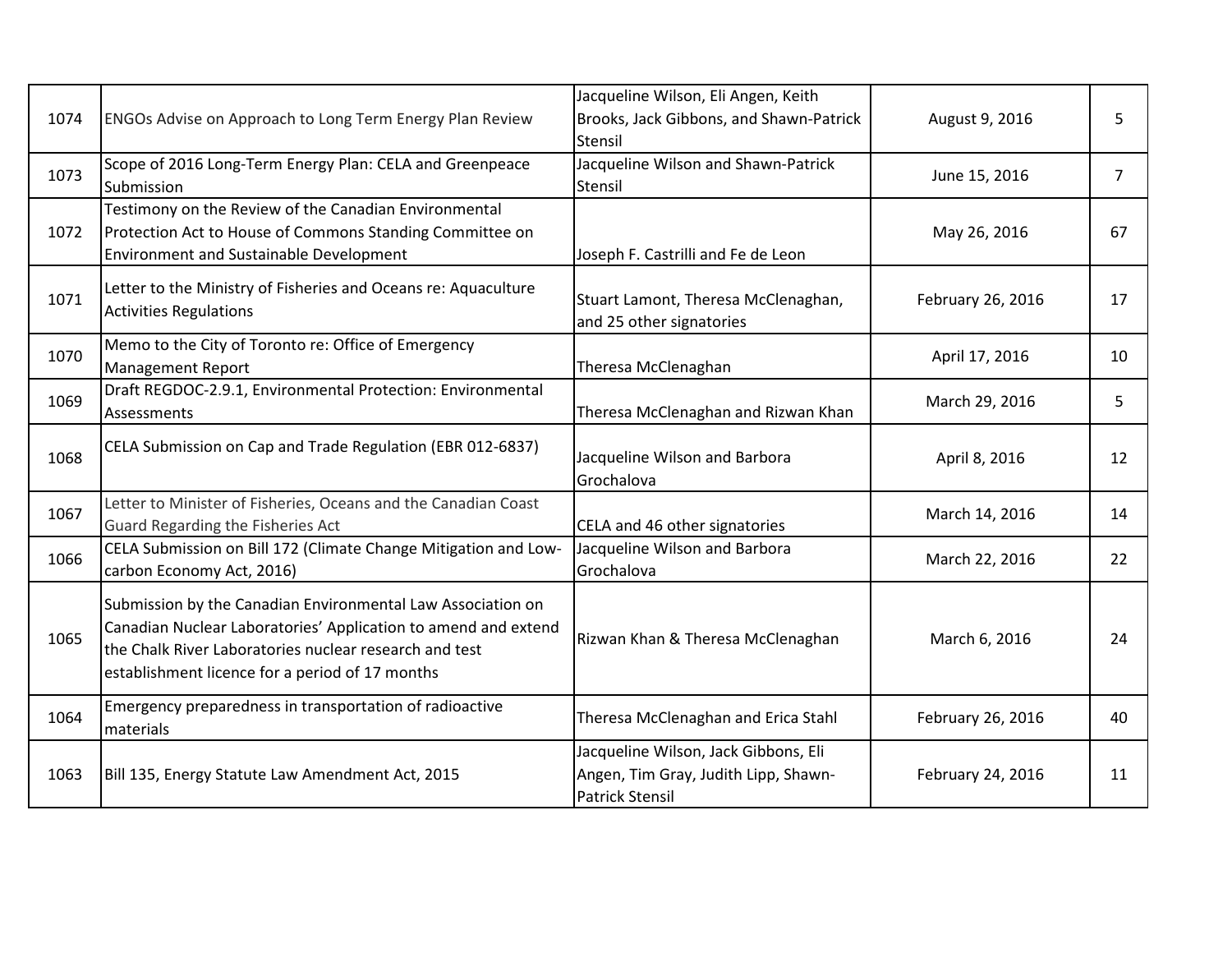| 1062 | Letter to Premier Wynne: Process to Review City of Waukesha's<br>Application to Divert Lake Michigan Water                                      | Jacqueline Wilson, Sarah Miller, John<br>Jackson, Brenda Robertson, Natalija<br>Fisher, Lino Grima, Wayne Howard, Jill<br>Ryan, Derek Coronado, and Christine<br>Elwell | February 23, 2016 | 5  |
|------|-------------------------------------------------------------------------------------------------------------------------------------------------|-------------------------------------------------------------------------------------------------------------------------------------------------------------------------|-------------------|----|
| 1061 | Letter to Premier Wynne request for Ontario review of Waukesha<br>proposal January 15, 2016                                                     | Jacqueline Wilson                                                                                                                                                       | January 15, 2016  | 4  |
| 1060 | Overview of Federal Water Law                                                                                                                   | Jacqueline Wilson                                                                                                                                                       | February 23, 2016 | 17 |
| 1059 | Comments on Air Policy Guideline Changes (EBR nos 012-4164,<br>012-4167, 012-4168)                                                              | Dr. Elaine MacDonald, Ramani<br>Nadarajah, Dr. Lynda Lukasik and lan<br>Miron                                                                                           | February 16, 2016 | 9  |
| 1058 | Letter to MOECC Regarding the Waste-free Ontario Act (Bill 151)                                                                                 | Fe de Leon, Rick Lindgren, Ramani<br>Nadarajah, John Jackson and Emily J.<br>Alfred                                                                                     | February 29, 2016 | 25 |
| 1057 | Fair and Equitable Carbon Pricing: Comments on Ontario's Cap and<br><b>Trade Program</b>                                                        | Theresa McClenaghan                                                                                                                                                     | February 2, 2016  | 4  |
| 1056 | Reinstating the definition of "danger" in the Canada Labour Code                                                                                | Kathleen Cooper and Theresa<br>McClenaghan                                                                                                                              | February 8, 2016  | 4  |
| 1055 | A tax credit for Canadians to offset radon mitigation costs                                                                                     | Kathleen Cooper and Theresa<br>McClenaghan                                                                                                                              | January 29, 2016  | 3  |
| 1054 | A Blueprint for Change: A Proposal to modernize and strengthen<br>the Aggregate Resources Act policy framework: EBR Registry<br>Number 012-5444 | Joe Castrilli, Ramani Nadarajah and<br>Barbora Grochalova                                                                                                               | December 15, 2015 | 6  |
| 1053 | Letter to Ben Hatcher - CELA Comments Short term water takings<br>Dec 21, 2015                                                                  | Ramani Nadarajah and Joseph Castrilli                                                                                                                                   | December 21, 2015 | 9  |
| 1052 | Letter to Minister Catherine McKenna re: Public Review of<br><b>Environmental Assessment Processes</b>                                          | Richard Lindgren, 12 other signatories                                                                                                                                  | December 22, 2015 | 3  |
| 1051 | A response to Proposal to permit on-going use of BNST under the<br>Prohibition of Certain Toxic Substances Regulation\                          | Sandra Madray and Fe de Leon                                                                                                                                            | January 8, 2016   | 3  |
| 1050 | Radionuceodite (placeholder                                                                                                                     | Fe De Leon                                                                                                                                                              |                   |    |
| 1049 | Submissions on Cap and Trade [Adjust for actual title]                                                                                          |                                                                                                                                                                         |                   |    |
| 1048 | Letter re: Review of Ontario's Environmental Bill of Rights                                                                                     | Theresa McClenaghan and Richard<br>Lindgren                                                                                                                             | December 11, 2015 | 3  |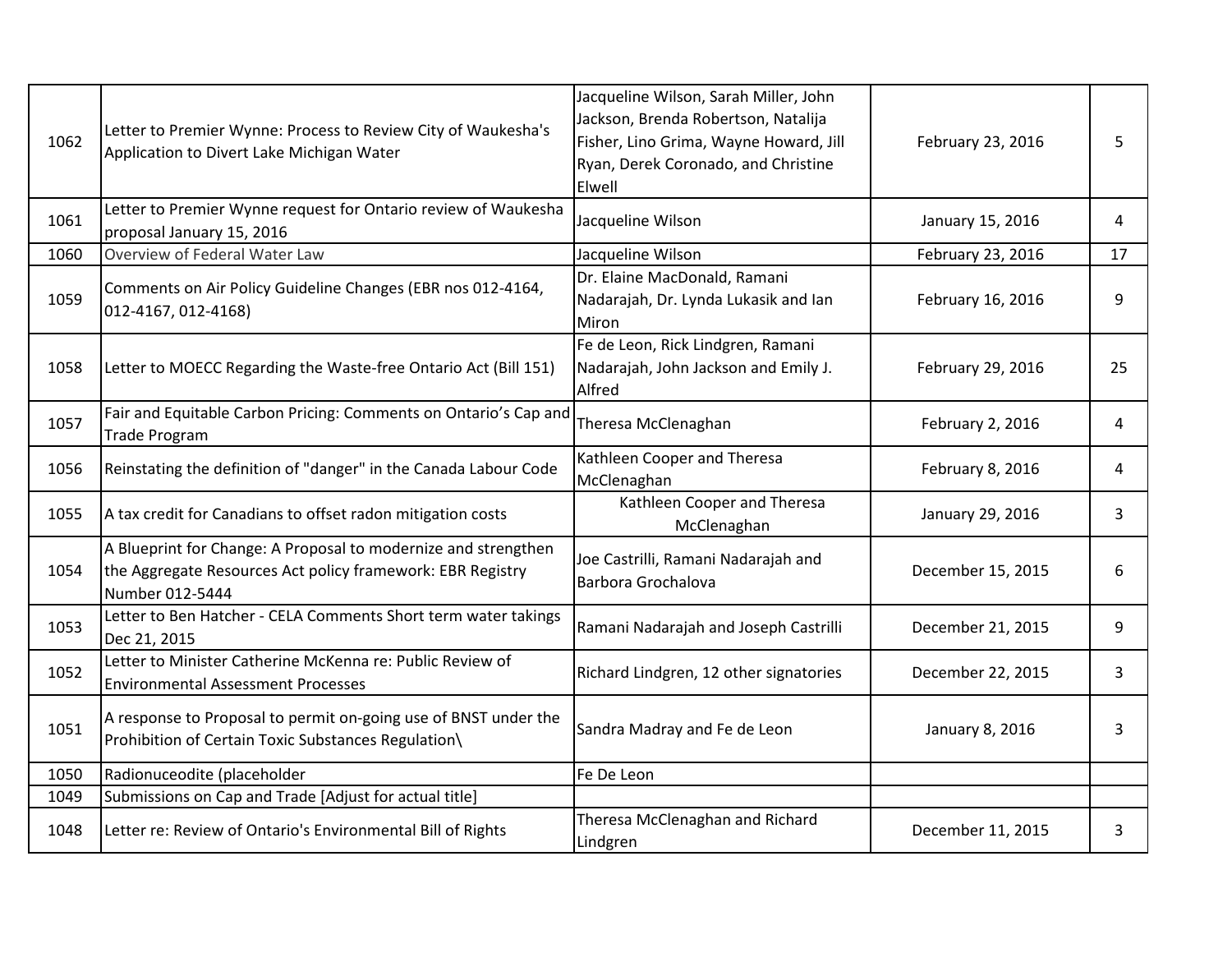| 1047 | <b>ENGO Letter re: Environmental Assessment Act Review and</b><br>Reform in Ontario                                                                            | Richard Lindgren, Anna Baggio, Cheryl<br>Chetkiewicz and Ugo Lapointe                                                         | December 10, 2015 | 2   |
|------|----------------------------------------------------------------------------------------------------------------------------------------------------------------|-------------------------------------------------------------------------------------------------------------------------------|-------------------|-----|
| 1046 | Request for Review Application to the Ministry of Health and Long<br><b>Term Care</b>                                                                          | Theresa McClenaghan, Shawn-Patrick<br>Stensil                                                                                 | December 8, 2015  | 318 |
| 1045 | Costs and Access to Justice in Public Interest Environmental<br>Litigation                                                                                     | Canadian Environmental Law Association,<br>Ecojustice, Environmental Law Centre -<br>University of Victoria                   | November 23, 2015 | 18  |
| 1044 | Presentation to Toronto Board of Health: ITEM HL8.5: Update on<br>Extreme Heat and Maximum Indoor Temperature Standard for<br>Multi-unit Residential Buildings | Jacqueline Wilson and Daniel Carens-<br>Nedelsky                                                                              | November 30, 2015 | 5   |
| 1043 | Climate Change Legislation Catalogue                                                                                                                           | Catherine Bulman                                                                                                              | November 30, 2014 | 50  |
| 1042 | Response to Wetland Conservation in Ontario Discussion Paper                                                                                                   | Theresa McClenaghan                                                                                                           | October 30, 2015  | 3   |
| 1041 | Briefing Note: Strengthening Canada's legal framework to reduce<br>pesticide exposure                                                                          | Elaine MacDonald, Kathleen Cooper,<br>Maggie MacDonald, Pierre Sadik                                                          | November 1, 2015  | 4   |
| 1040 | Briefing Note: Strengthening Canada's legal framework to reduce<br>human health risks from toxic substances                                                    | Kathleen Cooper, Elaine MacDonald,<br>Maggie MacDonald, Pierre Sadik                                                          | November 12, 2015 | 12  |
| 1039 | CETA's Implications on Sustainable Development and<br><b>Environmental Protection in Canada</b>                                                                | Ramani Nadarajah                                                                                                              | October 15, 2015  | 12  |
| 1038 | Federal Environmental Law Priorities: Letter to Opposition Party<br>Leaders                                                                                    | Theresa McClenaghan                                                                                                           | November 12, 2015 | 6   |
| 1037 | Federal Environmental Law Priorities: Letter to Prime Minister<br>Justin Trudeau                                                                               | Theresa McClenaghan                                                                                                           | November 12, 2015 | 6   |
| 1036 | Radon Policy Challenge                                                                                                                                         | CELA, Canadian Lung Association,<br>Canadian Partnership for Children's<br>Health and Environment, David Suzuki<br>Foundation | October 1, 2015   | 4   |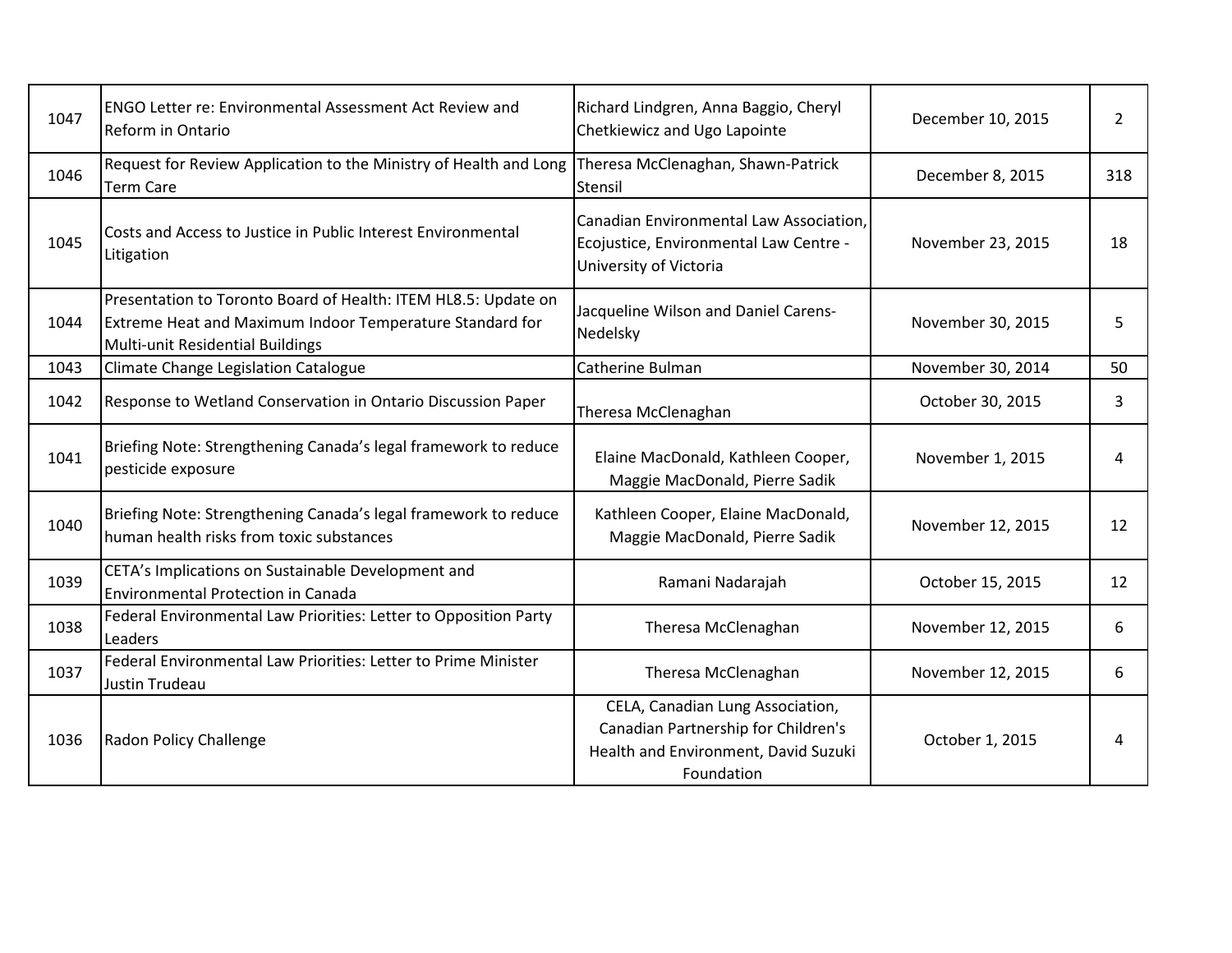| 1035 | Letter Re: Energy from Waste Standard Offer Program (EFW SOP)<br>to Ministers of Energy and of Environment and Climate Change                                                                                                                           | Toronto Environmental Alliance,<br><b>Canadian Environmental Law Foundation</b><br>David Suzuki Foundation Environmental<br>Defence Canada Environment Hamilton<br>Durham Environment Watch | October 30, 2015   | 3              |
|------|---------------------------------------------------------------------------------------------------------------------------------------------------------------------------------------------------------------------------------------------------------|---------------------------------------------------------------------------------------------------------------------------------------------------------------------------------------------|--------------------|----------------|
| 1034 | Letter to Minister Fast re: TransPacific Partnership                                                                                                                                                                                                    | Jacqueline Wilson                                                                                                                                                                           | October 16, 2015   | $\overline{2}$ |
| 1033 | Submission by the Canadian Environmental Law Association Re:<br>Hearing Ref 2015-H-04 - Application by Ontario Power Generation<br>for a Thirteen year License to Operate a Site at the Darlington<br>Nuclear Generating Station in Clarington, Ontario | Theresa McClenaghan                                                                                                                                                                         | September 28, 2015 | 30             |
| 1032 | Letter to Standing Committee Chair re: Great Lakes Protection Act<br><b>Bill 66</b>                                                                                                                                                                     | Fe de Leon                                                                                                                                                                                  | September 24, 2015 | 3              |
| 1031 | Submission to the Standing Committee on General Government -<br>Recommendations re: Amendments to Bill 66 - Proposed Great<br><b>Lakes Protection Act</b>                                                                                               | Theresa McClenaghan and 5 others                                                                                                                                                            | September 24, 2015 | 10             |
| 1030 | First Nations' On-Reserve Source Water Protection                                                                                                                                                                                                       | Theresa McClenaghan and Barbora<br>Grochalova                                                                                                                                               | August 13, 2015    | 20             |
| 1029 | Joint NGO Letter Urging Government Action on Triclosan (CAS RN:<br>3380-34-5)                                                                                                                                                                           | CELA, 51 NGO Signatories                                                                                                                                                                    | July 27, 2015      | 15             |
| 1028 | Letter to MOECC Re: Delineation of Ontario Air Zones (Response<br>to Policy Proposal)                                                                                                                                                                   | Kathy Cooper                                                                                                                                                                                | August 6, 2015     | 4              |
| 1027 | ADVANCING PREVENTION OF TOXIC CHEMICALS IN THE GREAT<br>LAKES BASIN: An ENGO perspective on current binational efforts                                                                                                                                  | CELA, Lin Kaatz Chary                                                                                                                                                                       | June 20, 2015      | 52             |
| 1026 | NGOs Response to Nanoscale Forms of Substances on the<br>Domestic Substances List                                                                                                                                                                       | CELA, Chemical Sensitivities Manitoba<br>and Prevent Cancer Now                                                                                                                             | May 25, 2015       | 13             |
| 1025 | An ENGO perspective on current binational efforts                                                                                                                                                                                                       | CELA (Fe DeLeon), many other NGOs                                                                                                                                                           | June 3, 2015       | 10             |
| 1024 | Ontario: Solving the Microbead Problem                                                                                                                                                                                                                  | CELA (Fe DeLeon), Ecojustice (Pierre<br>Sadik), Environmental Defence (Nancy<br>Goucher)                                                                                                    | May 29, 2015       | 15             |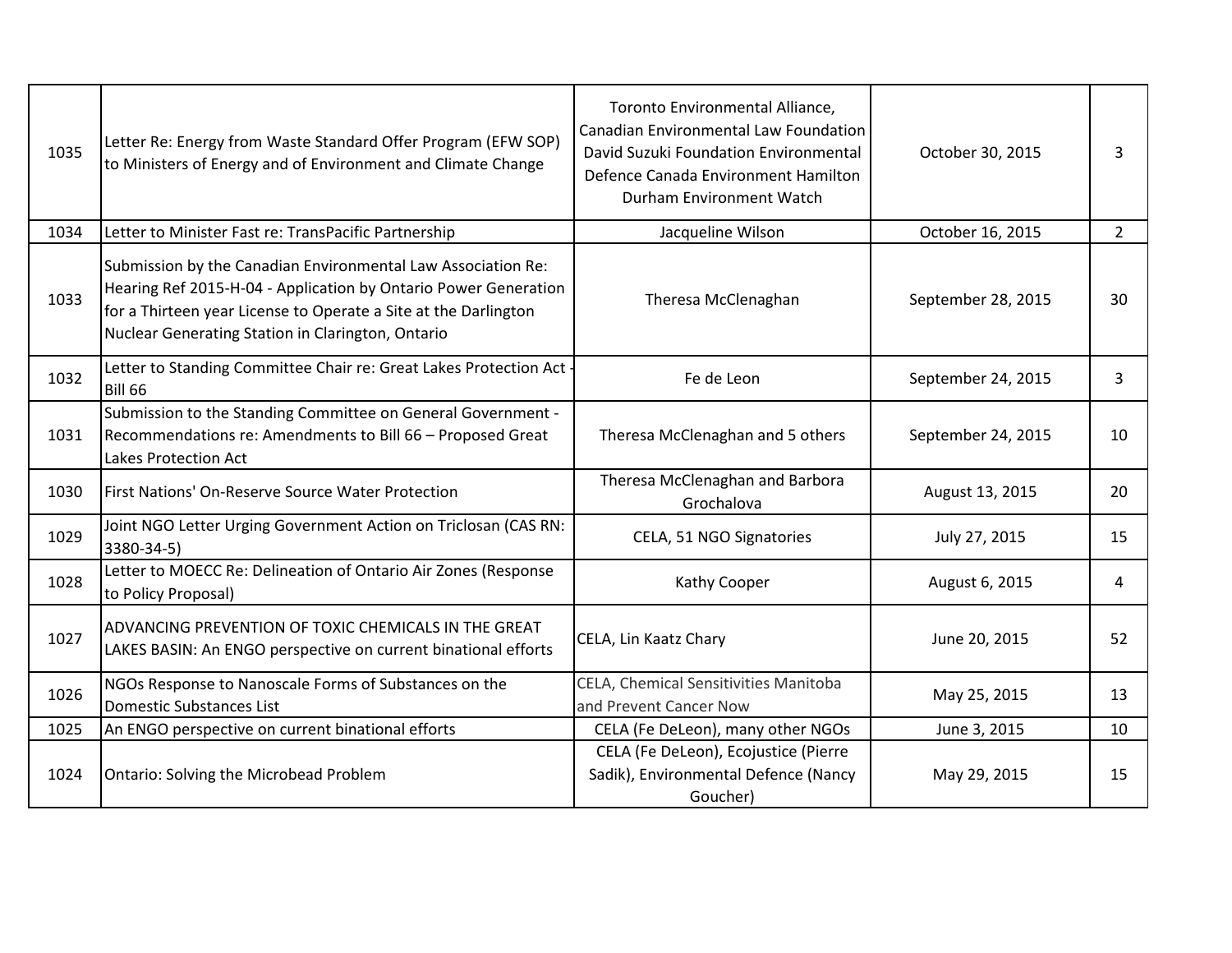| 1023 | Letter: Re: NGOs Response to consultation document - Proposed<br>Approach to Address Nanoscale Forms of Substances on the<br><b>Domestic Substances List</b> | CELA (Fe DeLeon), Chemicals<br>Sensitivities Manitoba (Sandra Madray),<br>and Prevent Cancer Now (Meg Sears) | May 25, 2015     | 13 |
|------|--------------------------------------------------------------------------------------------------------------------------------------------------------------|--------------------------------------------------------------------------------------------------------------|------------------|----|
| 1022 | Letter: Open Letter to Government of Ontario Regarding Deep<br><b>Geological Repository for Nuclear Waste</b>                                                | Nuclear Waste Watch                                                                                          | April 14, 2015   | 6  |
| 1021 | Letter: Amending Ontario Regulation 63/09 to Reduce Use of<br><b>Neonic Pesticides</b>                                                                       | Kathleen Cooper                                                                                              | April 14, 2015   | 4  |
| 1020 |                                                                                                                                                              |                                                                                                              |                  |    |
| 1019 | CELA Response to EBR #012-3452 - Climate Change Discussion<br>Paper                                                                                          | Erica Stahl, Jeremy Dixon, Theresa<br>McClenaghan                                                            | March 30, 2015   | 11 |
| 1018 |                                                                                                                                                              |                                                                                                              |                  |    |
| 1017 |                                                                                                                                                              |                                                                                                              |                  |    |
| 1016 |                                                                                                                                                              |                                                                                                              |                  |    |
| 1015 |                                                                                                                                                              |                                                                                                              |                  |    |
| 1014 |                                                                                                                                                              |                                                                                                              |                  |    |
| 1013 |                                                                                                                                                              |                                                                                                              |                  |    |
| 1012 |                                                                                                                                                              |                                                                                                              |                  |    |
| 1011 |                                                                                                                                                              |                                                                                                              |                  |    |
| 1010 |                                                                                                                                                              |                                                                                                              |                  |    |
| 1009 |                                                                                                                                                              |                                                                                                              |                  |    |
| 1008 | Radon in Indoor Air: A Review of Policy and Law in Canada                                                                                                    | Burgundy Dunn, Kathleen Cooper                                                                               | November 1, 2014 |    |
| 1007 | CELA's response to Consultation Document - Proposal to Control<br>the Trade of Mercury                                                                       | Fe de Leon                                                                                                   |                  |    |
| 1006 |                                                                                                                                                              |                                                                                                              |                  |    |
| 1005 | Draft REGDOC-2.9.1 Environmental Protection: Environmental<br>Assessments                                                                                    | Theresa McClenaghan, Rizwan Khan                                                                             | July 31, 2014    | 7  |
| 1004 | Darlington Refurb Memo Of Fact and Law                                                                                                                       | Theresa McClenaghan, Richard Lindgren                                                                        | July 29, 2014    | 35 |
| 1003 | Letter To Toronto Works re: Proposed Changes to the Pollution<br>Prevention (P2) Program                                                                     | Joseph Castrilii, Rizwan Khan                                                                                | July 18, 2014    | 5  |
| 1002 | CELA Response to the 8th Canada-Ontario Agreement on Great<br>Lakes Water Quality and Ecosystem Health                                                       | Fe de leon                                                                                                   | July 3, 2014     | 8  |
| 1001 | CELA Submission re federal boil water advisory guidance                                                                                                      | Theresa McClenaghan                                                                                          | June 16, 2014    | 6  |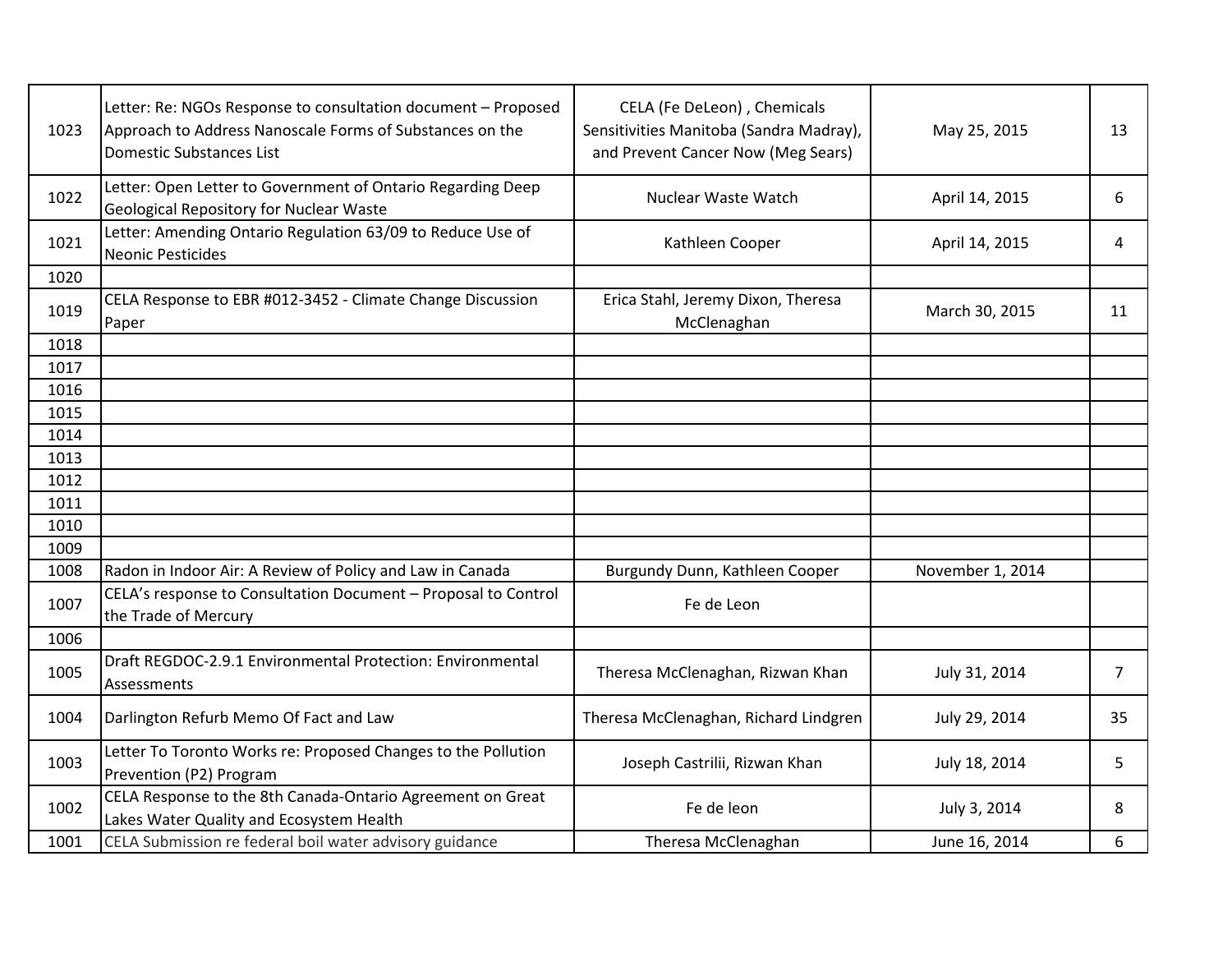| 1000 | Joint Letter to Ontario Premier Kathleen Wynne re Proposed Great<br>Lakes                                                                                                                                                                                   | Theresa McClenaghan et al.                         | June 13, 2014     | 4              |
|------|-------------------------------------------------------------------------------------------------------------------------------------------------------------------------------------------------------------------------------------------------------------|----------------------------------------------------|-------------------|----------------|
| 999  | Letter to Toronto City Councillors Re: Notice of Motion MM52.8 -<br>Requirement to Register with the Lobbyist Registrar's Office                                                                                                                            | John Campey                                        | June 10, 2014     | 6              |
| 998  | Regulatory amendments to support implementation of the Great<br>Lakes-St. Lawrence River Basin Sustainable Water Resources<br>Agreement - Regulation Proposal Notice                                                                                        | Anastasia M. Lintner, Theresa<br>McClenaghan et al | June 9, 2014      | 6              |
| 997  | Chemicals in Consumer Products Pose Unnecessary Threats to<br>Human Health and the Great Lakes Ecosystem:-- GreenScreen®<br>Assessment shows Triclosan and Triclocarban should be avoided<br>and replaced with safer substitutes                            | <b>Beverley Thorpe</b>                             | June 2, 2014      | 15             |
| 996  | Notice of Objection to Registration Decision RD2013-14 - Clutch<br>50 WDG, Arena 50 WDG and Clothianidin Insecticides - July 23,<br>2013                                                                                                                    | Joe Castrilli                                      | June 3, 2014      | 12             |
| 995  | Re: Bill C-22, the "Energy Safety and Security Act" Comments by<br>the Canadian Environmental Law Association to Standing<br><b>Committee on Natural Resources</b>                                                                                          | Theresa McClenaghan                                | June 3, 2014      | 4              |
| 994  | Reducing Coal Use in Energy-Intensive Industries: Response to EBR<br>Registry Number: 012-1559 (letter and list of signatory<br>organizations)                                                                                                              | Joe Castrilli                                      | May 30, 2014      | 8              |
| 993  | <b>Further Comments from Canadian Environmental Law Association</b><br>Re: Emergency Planning RegDoc 2.10.1                                                                                                                                                 | Theresa McClenaghan                                | May 20, 2014      | 28             |
| 992  | NGO Response to Proposed Changes to the Cosmetics Ingredient<br><b>Hotlist</b>                                                                                                                                                                              | Fe de Leon, Sandra Madray                          | December 16, 2013 | $\overline{7}$ |
| 991  | Submission to Ministry of Infrastructure re: Ministry of<br>Infrastructure, Towards Performance Indicators for the Growth<br>Plan for the Greater Golden Horseshoe, 2006, Preliminary<br>Indicators for Discussion & Consultation - Consultation Submission | Theresa McClenaghan and 9 others                   | April 30, 2014    | 4              |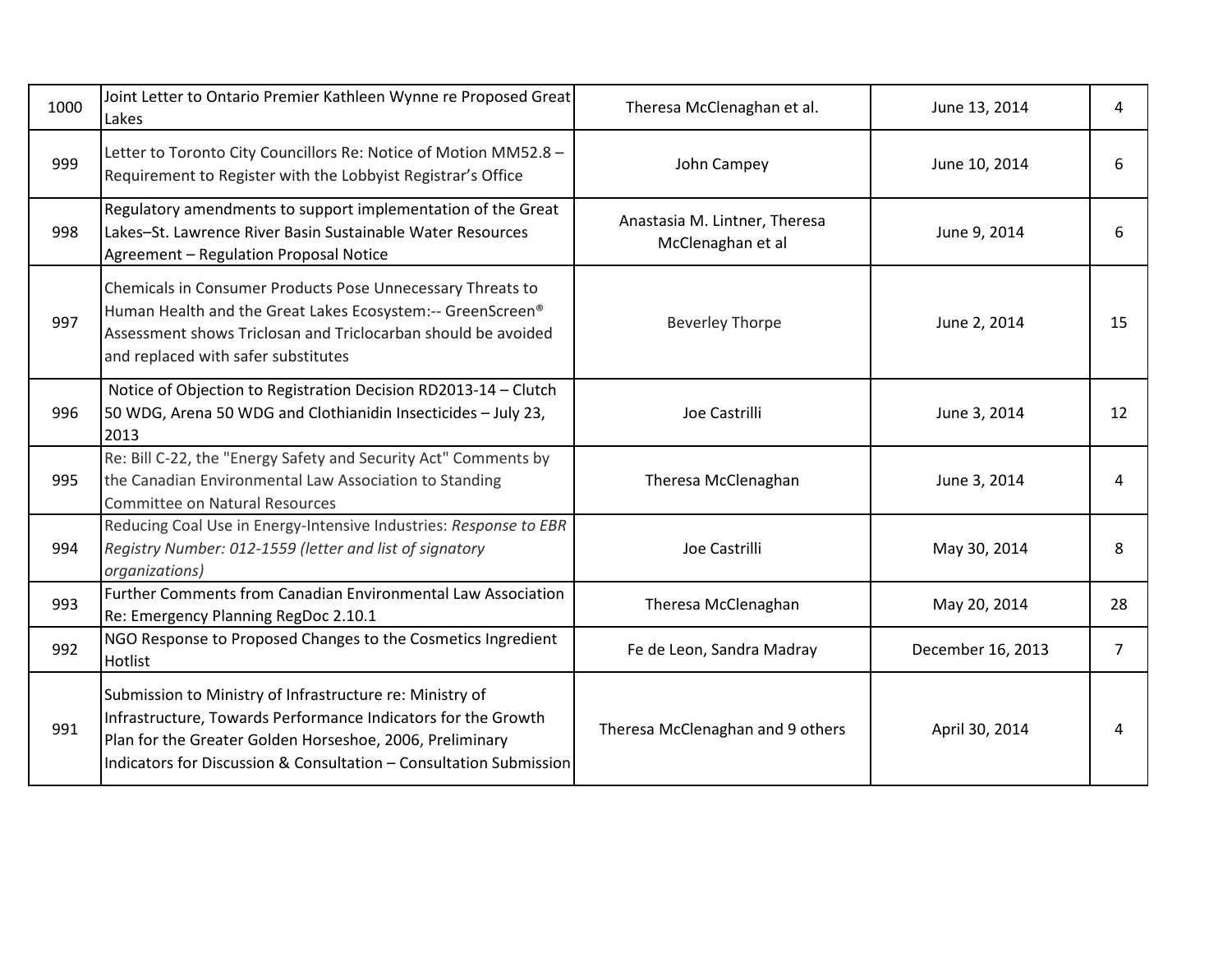| 990 | Letter to MOE re: Living List Framework to Guide Review and<br>Possible Changes to the Lists of Substances Prescribed under the<br>Toxics Reduction Act - EBR Registry No. 012-0764                                                                   | Joseph Castrilli, Fe de Leon                                           | May 12, 2014   | 6              |
|-----|-------------------------------------------------------------------------------------------------------------------------------------------------------------------------------------------------------------------------------------------------------|------------------------------------------------------------------------|----------------|----------------|
| 989 | Response to Proposed Recycling Standard. Re:<br>NGOsresponsetoEBR#012-<br>0678-TechnicalDiscussionPaperonProposed<br>RecyclingStandardsforEnd-of-LifeVehicles                                                                                         | Fe de Leon et al.                                                      | May 2, 2014    | 7              |
| 988 | Letter re: Manitoba Legislature Bill 55 - The Environment<br>Amendment Act (Reducing Pesticide Exposure)                                                                                                                                              | Kathleen Cooper                                                        | May 1, 2014    | $\overline{2}$ |
| 987 | CELA Submission re Pickering removal of Hold-point in Licence<br>48.00/2018 (Hearing Ref. 2014-H-01)                                                                                                                                                  | Theresa McClenaghan                                                    | April 22, 2014 | 4              |
| 986 | Legal Letter and Response to Consultation re: Comments on<br>Call2Recycle Battery Industry Stewardship Plan (ISP) proposal.                                                                                                                           | CELA and 5 others                                                      | April 17, 2014 | 5              |
| 985 | Joint Petition re: Petition to the office of the Auditor General -<br>Implementation of CEPA 1999, Sect. 75(3) and EU Reach.                                                                                                                          | Fe de Leon, Joseph Castrilli, Tanya Nayler,<br><b>Elaine MacDonald</b> | April 15, 2014 | 15             |
| 984 | Response to EBR Registry Number: 012-1204 - Updating the<br>Schedule of Noxious Weeds in R.R.O. 1990, Regulation 1096 -<br>General, made under the Weed Control Act, R.S.O. 1990, c. W.5<br>(removal of milkweed and addition of dog-strangling vine) | Kathleen Cooper                                                        | April 11, 2014 | 1              |
| 983 | NGO response to Work Element 2 from the Regulatory<br>Cooperation Council's (RCC's) Nanotechnology Results<br>Workshop/Webinar - January 14, 2014                                                                                                     | Fe de Leon, Jessica Ginsburg                                           | March 28, 2014 | 37             |
| 982 | Letter to Premier Kathleen Wynne Re: Low-Income Energy Rate<br>Affordability Program                                                                                                                                                                  | Zee Bhanji                                                             | March 25, 2014 | $\overline{2}$ |
| 981 | Registration Decision RD2013-14- Clutch 50 WDG, Arena 50 WDG<br>and Clothianidin Insectidies - July 23,2013                                                                                                                                           | Joseph F. Castrilli, Lara Tessaro                                      | March 13, 2014 | 22             |
| 980 | Opposition to restrictions on public participation: Joint letter from<br>CELA, Greenpeace and New Clear Free Solutions in response to the<br>Canadian Nuclear Safety Commission Discussion Paper DIS-13-02.                                           | Theresa McClenaghan, Chris Rouse,<br><b>Shawn-Patrick Stensil</b>      | March 21, 2014 | 3              |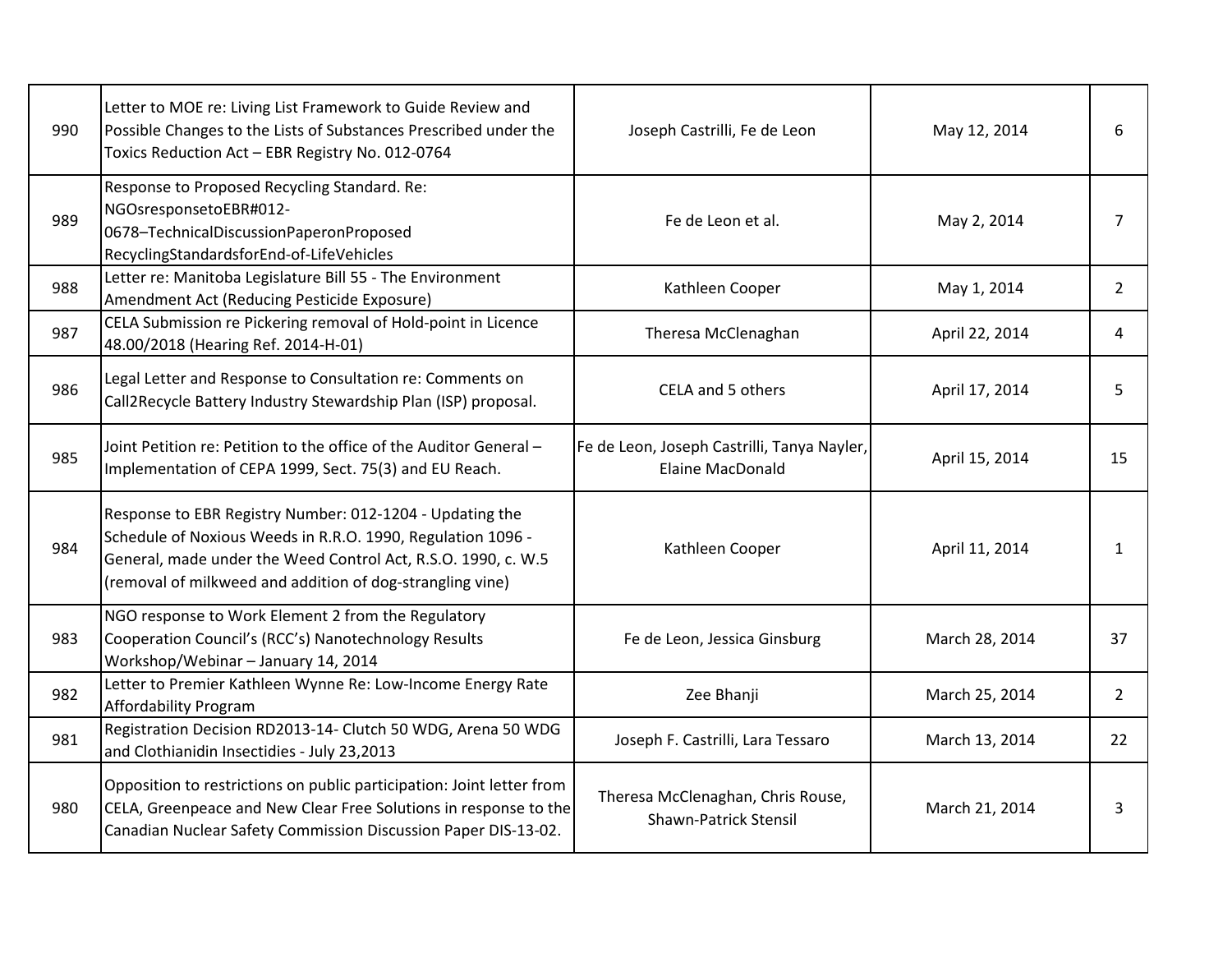| 979 | Regulations Establishing Condictions for Making Regulations under<br>Subsection 36(5.2) pf the Fisheries Act                                                                                                      | Theresa McClenaghan, Richard D.<br>Lindgren  | March 17, 2014    | 8              |
|-----|-------------------------------------------------------------------------------------------------------------------------------------------------------------------------------------------------------------------|----------------------------------------------|-------------------|----------------|
| 978 | Response to "Consumer Product Safety Program Risk Assessment<br>Framework Draft"                                                                                                                                  | Kathleen Cooper, Fe de Leon                  | March 7, 2014     | 5              |
| 977 | Sign on Letter Re: MMAH Development Charges Consultation<br>Environmental Bill of Rights Registry Number: 012-0281                                                                                                | Theresa McClenaghan and other<br>signatories | January 10, 2014  | 3              |
| 976 | Proposed Approach to Special Reviews- Consultation Document                                                                                                                                                       | Kathleen Cooper                              | January 28, 2014  | 3              |
| 975 | 975. Application for Review of the Environmental Assessment Act<br>and Six Associated Regulation                                                                                                                  | Richard Lindgren, Theresa McClenaghan        | December 27, 2013 | 30             |
| 974 | 974. Application for Review filed pursuant to Section 61 of the<br>Environmental Bill of Rights RE: Subsection 1(1) and sections 35 to<br>50 of Ontario Water Resources Act and Ontario Regulation 903<br>(Wells) | Richard Lindgren, Theresa McClenaghan        | December 18, 2013 | 25             |
| 973 | Environmental Health Law and Regulations- Opportunities for<br>Engagement                                                                                                                                         | Theresa Mcclenaghan                          | June 1, 2012      | 85             |
| 972 | Human Health and Ontario's Great Lakes- Power Point                                                                                                                                                               | Theresa Mcclenaghan                          | November 15, 2012 | 29             |
| 971 | Nuclear Liability Act-Power Point                                                                                                                                                                                 | Theresa Mcclenaghan                          | April 8, 2013     | 11             |
|     |                                                                                                                                                                                                                   |                                              |                   |                |
| 970 | Demand Side Management Policy and Regulation: Municipalities<br>and Water                                                                                                                                         | Theresa Mcclenaghan                          | April 1, 2013     | 12             |
| 969 | CELA letter re: Review of Ontario's Environmental Bill of Rights,<br>1993                                                                                                                                         | Theresa McClenaghan, Richard Lindgren        | April 1, 2013     | $\overline{2}$ |
| 968 | Re: CELA response to proposals to add pollutants and amend<br>reporting thresholds for specific pollutants under the National<br>Pollutant Release Inventory                                                      | Fe de Leon                                   | December 20, 2013 | 6              |
| 967 | Drinking Water Law: Key Concepts- Power Point                                                                                                                                                                     | Theresa Mcclenaghan                          | October 1, 2012   | 18             |
| 966 | Stakeholders Engagement in Administravtive Tribunal Proceedings-<br><b>Power Point</b>                                                                                                                            | Theresa Mcclenaghan                          | May 26, 2013      | 18             |
| 965 | Federal Budget Bills 2012 Implications for Federal Environmental<br>Law                                                                                                                                           | Theresa Mcclenaghan                          | November 15, 2013 | 35             |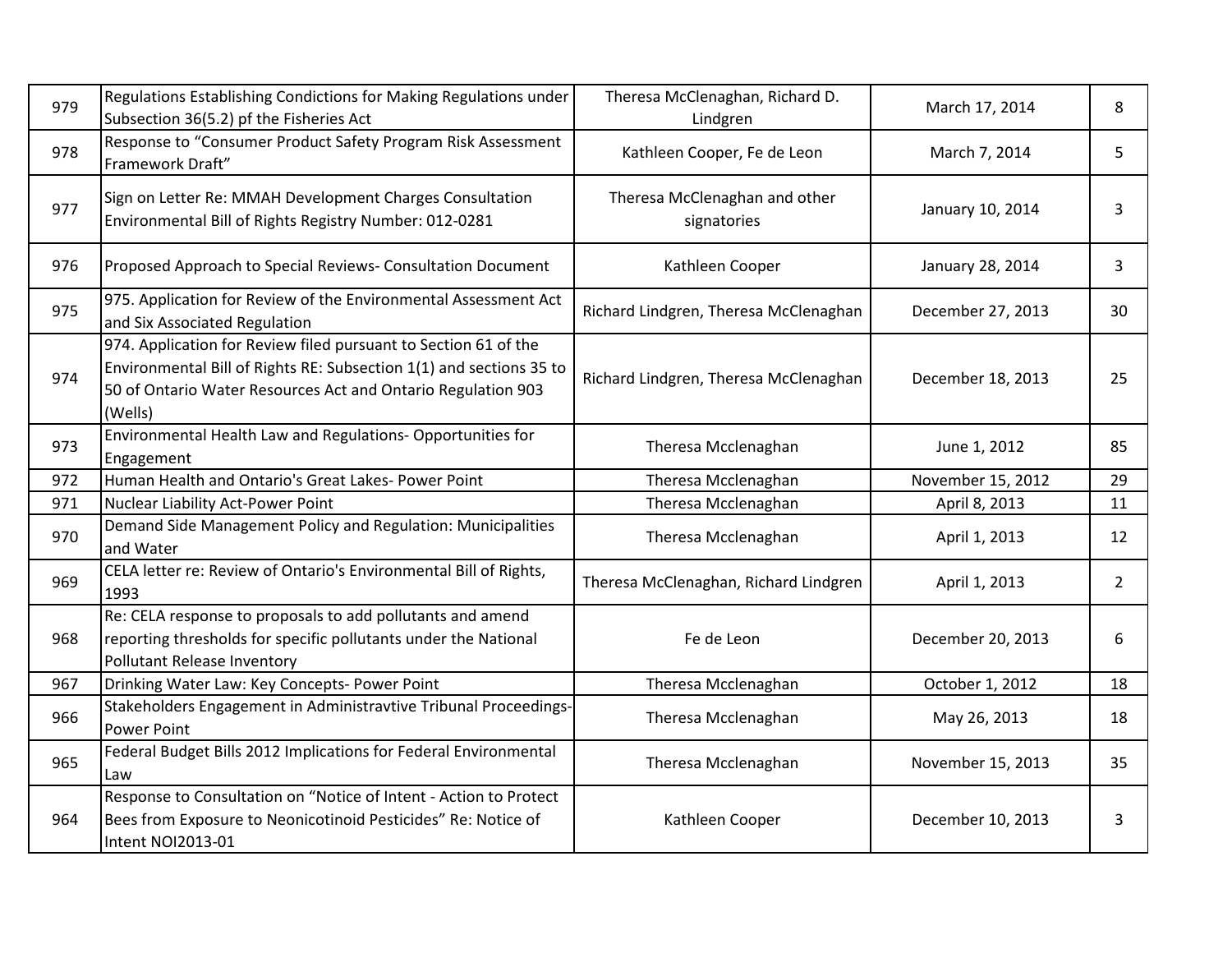| 963 | Protection of Public Participation Act, 2013Bill Letter to Minister<br>John Gerretsen                                                                                                                                                             | Theresa Mcclenaghan                                                    | November 29, 2013  | 3              |
|-----|---------------------------------------------------------------------------------------------------------------------------------------------------------------------------------------------------------------------------------------------------|------------------------------------------------------------------------|--------------------|----------------|
| 962 | Response to "Consultation Document on the Proposed Risk<br>Management Instrument for Products Containing Polybrominated<br>Diphenyl Ethers (PBDEs)"                                                                                               | Kathleen Cooper, Fe de Leon                                            | November 28, 2013  | 3              |
| 961 | GBC 2014 Budget Recommendations                                                                                                                                                                                                                   |                                                                        |                    | $\overline{2}$ |
| 960 | Commons and Senate Committee Reviews of Bill C-4, A second Act<br>to implement certain provisions of the budget tabled in<br>Parliament on March 21, 2013 and other measures. Revision to<br>the definition of "danger" in the Canada Labour Code | Kathleen Cooper                                                        | November 22, 2013  | 4              |
| 959 | Letter to Minister Bradley regarding Public participation in the<br>Environmental Penalty Program Five Year Review                                                                                                                                | Theresa McClenaghan, Rizwan Khan                                       | April 15, 2013     | $\mathbf{1}$   |
| 958 | Why Science Matters in Environmental Assessment                                                                                                                                                                                                   | Richard Lindgren                                                       | October 31, 2013   | 4              |
| 957 | Letter re: Response to Consultation on RCC Nanotechnology Policy<br>Principles for Decision-Making Concerning Regulation and<br>Oversight of Nanotechnology and Nanomaterials                                                                     | Fe de Leon, Sandra Madray                                              | July 16, 2013      | 7              |
| 956 | <b>Ontario Environmental Priorities Intiative</b>                                                                                                                                                                                                 | CELA and 19 signatory organizations                                    | October 25, 2013   | $\overline{3}$ |
| 955 | Letter to Ministry of Natural Resources re: Proposed Classification<br>of Instruments under the Far North Act, 2010: EBR Registry No.<br>012-0087                                                                                                 | Richard Lindgren                                                       | October 25, 2013   | 10             |
| 954 | Letter to Premier Wynne regarding the Canada and European<br>Union Comprehensive Economic & Trade Agreement (CETA)                                                                                                                                | Theresa Mcclenaghan                                                    | October 18, 2013   | 9              |
| 953 | Letter to Minister Bradley re: Proposal to Transfer Inspection and<br>Enforcement Powers to the Waste Reduction Authority under Bill<br>91                                                                                                        | Theresa McClenaghan, Richard Lindgren,<br>Ramani Nadarajah, Fe de Leon | September 25, 2013 | 2              |
| 952 | Conservation First - EBR Posting # 011-9614                                                                                                                                                                                                       | Theresa McClenaghan                                                    | September 20, 2013 | 3              |
| 951 | Motion to Intervene, Ontario Court of Appeal, R v Castonguay<br>Blasting Ltd.                                                                                                                                                                     | Joseph Castrilli                                                       | October 3, 2011    | 37             |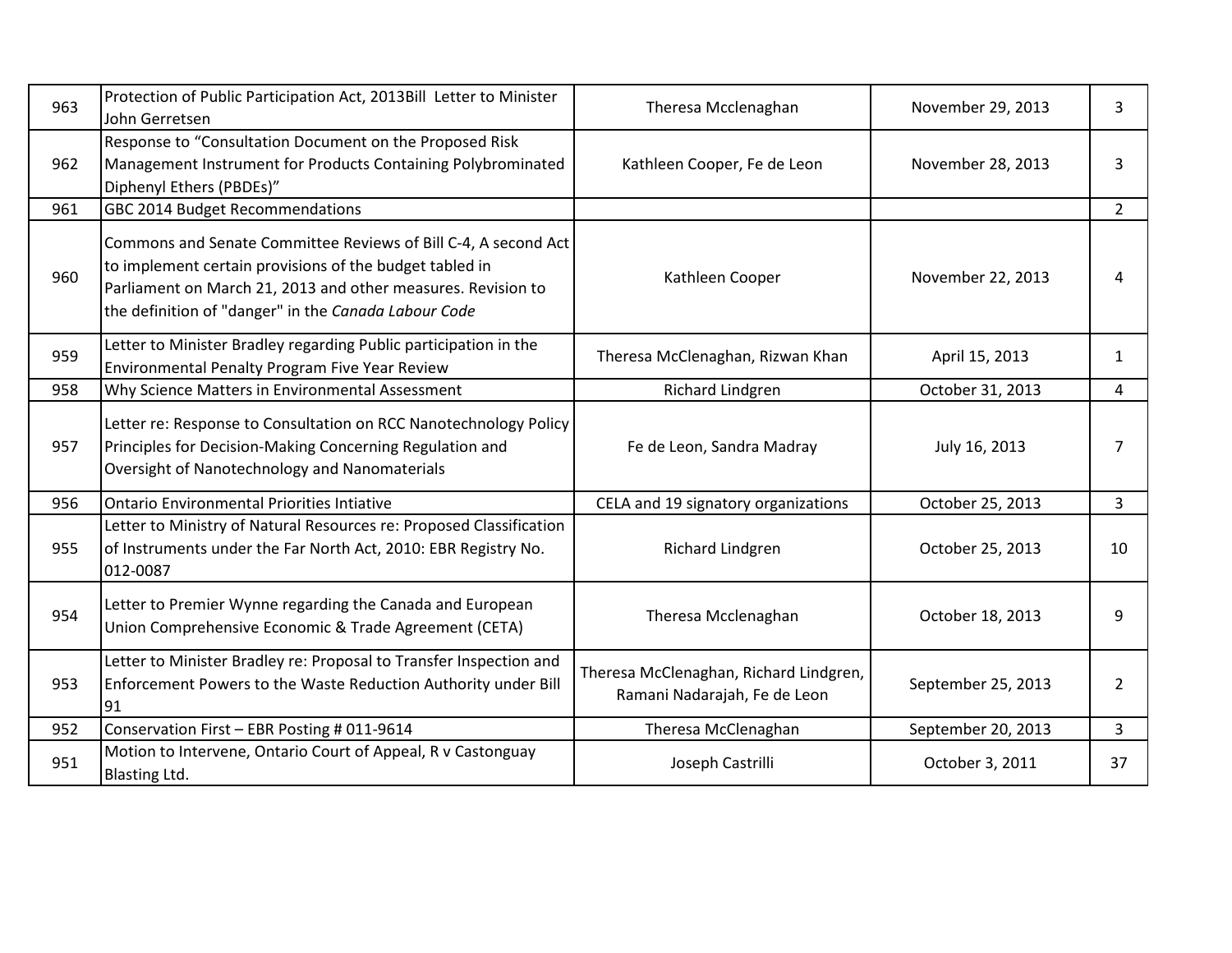| 950 | International Joint Commission on Great Lakes Quality re: Special<br>Report on Nuclear Issues needed as part of the new Great Lakes<br>Water Quality Agreement (GLWQA), and a new IJC Nuclear Task<br>Force to produce such a report                                                                               | CELA and 16 other organizations                                           | October 25, 2011  | 4  |
|-----|--------------------------------------------------------------------------------------------------------------------------------------------------------------------------------------------------------------------------------------------------------------------------------------------------------------------|---------------------------------------------------------------------------|-------------------|----|
| 949 | Some Public Health Resources for the Great Lakes St Lawrence<br>River Ecosystem - Opportunities for public health contributions to<br>public policy in 2010-2011                                                                                                                                                   | Sarah Miller                                                              | November 15, 2011 | 6  |
| 948 | Application for Leave to Appeal - ERT - CCCTE v. Director, Ministry<br>of the Environment (Case no. 12-003)                                                                                                                                                                                                        | Richard Lindgren                                                          | January 30, 2012  | 37 |
| 947 | Negotiations on the Great Lakes Water Quality Agreement - letter<br>to Great Lakes MPs and Senators - Letter from 61 organizations to<br>Great Lakes Members of Parliament and Great Lakes Senators and<br>Summary of NGO goals for a revived Great Lakes Water Quality<br>Agreement                               | John Jackson, Theresa McClenaghan, Lin<br>Kaatz Chary                     | February 22, 2012 | 6  |
| 946 | Reply of the Applicant - ERT - CCCTE v. Director, Ministry of the<br>Environment (Case no. 12-003)                                                                                                                                                                                                                 | Richard Lindgren                                                          | February 27, 2012 | 15 |
| 945 | Factum, Darlington New Build Judicial Review - Memorandum of<br>Fact and Law submitted to the Federal Court of Canada                                                                                                                                                                                              | Theresa McClenaghan, Richard Lindgren,<br>Kaitlyn Mitchell, Justin Duncan | March 9, 2012     | 33 |
| 944 | Notice of Appeal - ERT - CCCTE v. Director, Ministry of the<br>Environment (Case no. 12-003)                                                                                                                                                                                                                       | <b>Richard Lindgren</b>                                                   | April 13, 2012    | 8  |
| 943 | Letter re: April 26, 2012 vote by Canadian Technical Committee<br>108 on proposals for candle-resistant, flammability standards for<br>plastic television casings                                                                                                                                                  | Kathleen Cooper                                                           | April 18, 2012    | 4  |
| 942 | Re: Exemption of Transportation of Hazardous Waste from<br><b>Licensing Requirements</b>                                                                                                                                                                                                                           | Ramani Nadarajah, Joseph Castrilli, Elaine<br>MacDonald                   | April 18, 2012    | 4  |
| 941 | Letter to CNSC Re Application by Shield Source Inc. to Renew Class<br>1B Nuclear Substance Processing Facility Operating Licence - Re:<br>Application to renew licence for a 10-year term at Peterborough<br>Municipal Airport Facility - Supplementary Submissions on behalf<br>of Safe and Green Energy ("SAGE") | Joseph Castrilli                                                          | April 19, 2012    | 6  |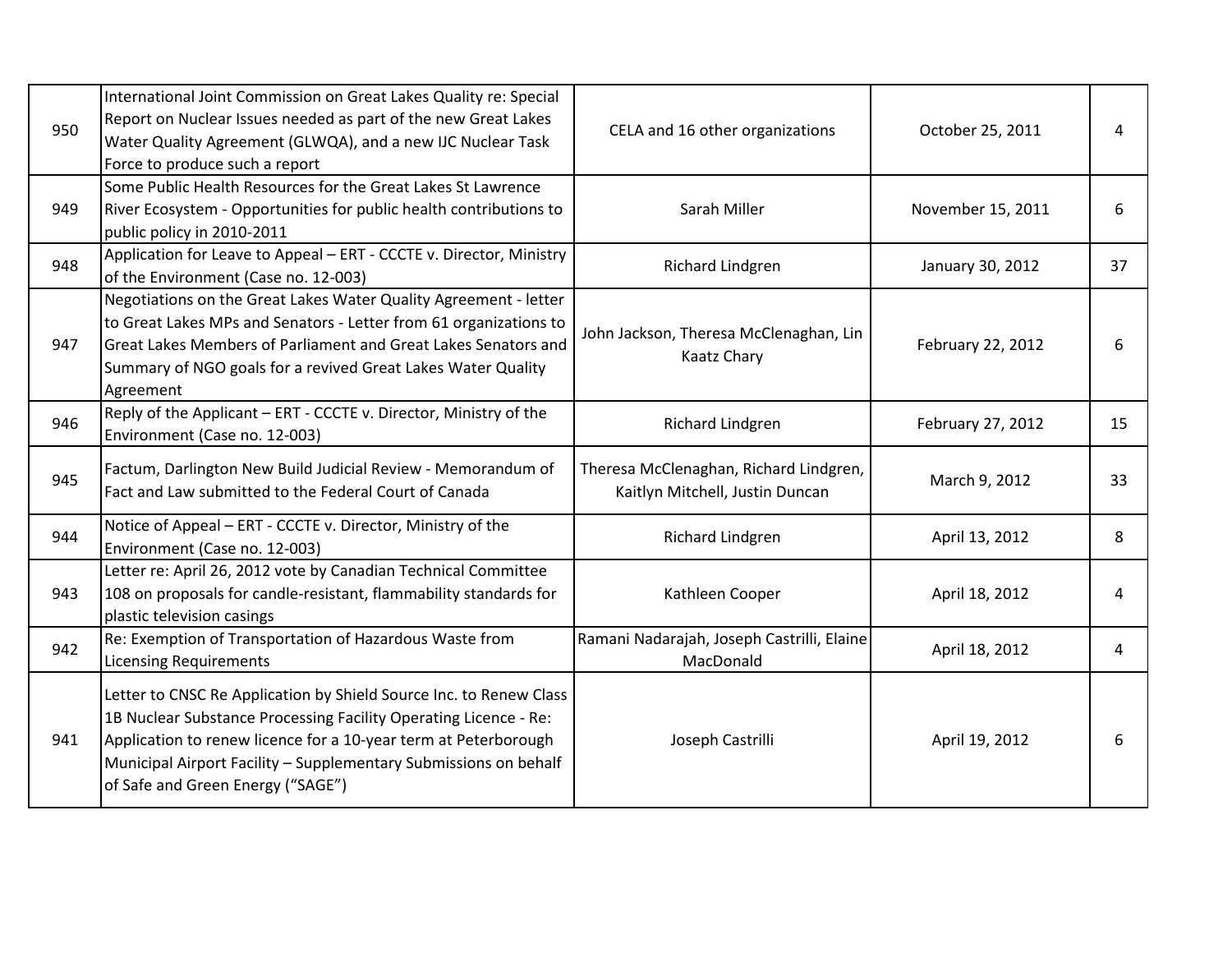| 940 | Letter to CEAA Panel and Chair re Deep Geological Repository<br>Joint Panel Review                                                                                                                                                              | Theresa McClenaghan, Anna Tilman, John<br>Jackson, Sharon Skelly, John Bennett,<br>Shawn-Patrick Stensil, Brennain Lloyd | April 24, 2012 | 3              |
|-----|-------------------------------------------------------------------------------------------------------------------------------------------------------------------------------------------------------------------------------------------------|--------------------------------------------------------------------------------------------------------------------------|----------------|----------------|
| 939 | Re: Standards for fire-safe candles and views of firefighers on<br>proposals for candle-resistant flammability standards                                                                                                                        | Kathleen Cooper                                                                                                          | April 25, 2012 | 5              |
| 938 | Information Request Report #2 to Joint Review Panel re Deep<br>Geologic Repository Project Re DGR for Low and Intermediate<br>Level Radioactive Waste - Environmental Impact Statement and<br>Licence to Prepare Site and Construct Application | <b>CELA</b>                                                                                                              | May 1, 2012    | 12             |
| 937 | Letter to IJC Co-chairs Re: Oil Pipelines in the Great Lakes Region                                                                                                                                                                             | Theresa McClenaghan, Andy Buschbaum                                                                                      | May 7, 2012    | $\overline{2}$ |
| 936 | Letter to CEAA re Information Request Concerning Deep Geologic<br>Repository Project for Low and Intermediate Radioactive Waste                                                                                                                 | Ramani Nadarajah, Joseph Castrilli                                                                                       | May 7, 2012    | 7              |
| 935 | Letter to Premier McGuinty Re: Environmental Law Provisions in<br>Bill 55 - the Strong Action for Ontario Act (Budget Measures)                                                                                                                 | Theresa McClenaghan and 57 other<br>signatories                                                                          | May 10, 2012   | 6              |
| 934 | Speaking Notes: NDP Public Hearing on Bill C-38 - federal budget<br>bill - Speaking Notes for public hearing convened by federal NDP at<br>Northern District Library, Toronto                                                                   | Kathleen Cooper                                                                                                          | May 22, 2012   | 5              |
| 933 | Letter to All Ontario MPPs: Oppose Bill 88, Pesticides Amendment<br>Act (Licence for Cosmetic Purposes), 2012                                                                                                                                   | Kathleen Cooper and 11 other signatories                                                                                 | May 30, 2012   | 4              |
| 932 | Healthy Retrofits - Advancing the "Win-Win" of Children's<br>Environmental Health and Energy Efficiency Improvements in<br>Residential Settings - Presentation to: Lead Collaborative<br>Consortium June 7-8, 2012 McMasterUniversity           | Kathleen Cooper                                                                                                          | June 8, 2012   | 28             |
| 931 | Letter to Manitoba Environment Minister In Support of Cosmetic<br>Pesticide Ban for Manitoba - Joint Letter from 15 Health and<br><b>Environmental Organizations from Across Canada</b>                                                         | Kaitlyn Mitchell and 14 other signatories                                                                                | June 28, 2012  |                |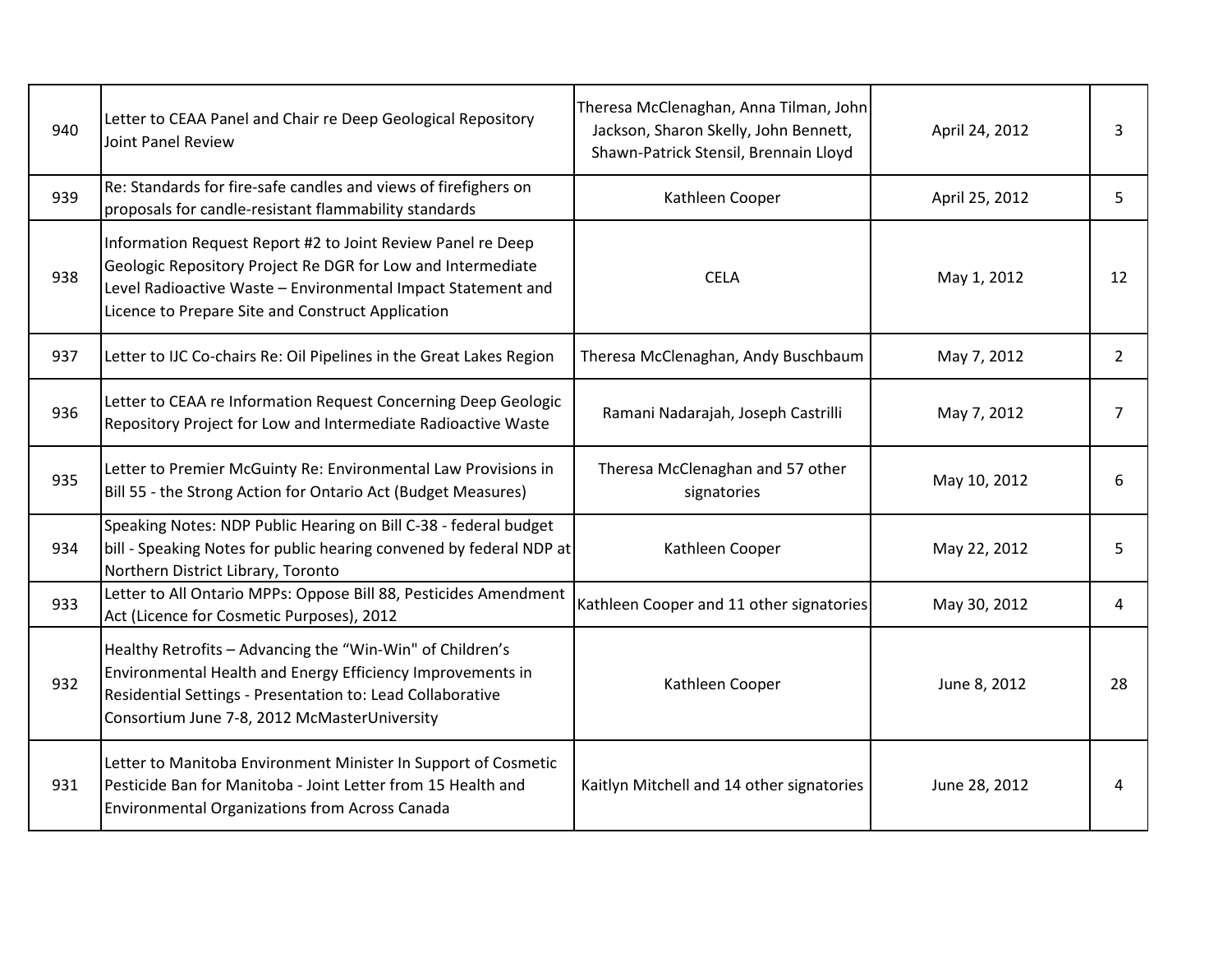| 930 | Letter Re: Section 67 of Canada Consumer Product Safety Act -<br>Advisory Committee on Administration Including Product Labelling                                                                                                                                                                                 | Lisa Gue, Kathleen Cooper                                                                                                                                                                                                                                         | July 12, 2012      | $\overline{2}$ |
|-----|-------------------------------------------------------------------------------------------------------------------------------------------------------------------------------------------------------------------------------------------------------------------------------------------------------------------|-------------------------------------------------------------------------------------------------------------------------------------------------------------------------------------------------------------------------------------------------------------------|--------------------|----------------|
| 929 | What We Hope to See in the Local Food Act - Statement of<br>Purpose                                                                                                                                                                                                                                               | Theresa McClenaghan, Sustain Ontario<br>and others                                                                                                                                                                                                                | July 17, 2012      | $\overline{7}$ |
| 928 | Emergency Planning at the Darlington Refurbishment - Comments<br>of the Canadian Environmental Law Association to the Canadian<br>Nuclear Safety Commission with respect to the Draft Screening<br>Report: Consideration of Emergency Planning in the Darlington<br>Refurbishment and Continued Operation Project | Theresa McClenaghan                                                                                                                                                                                                                                               | July 18, 2012      | 116            |
| 927 | Letter to USEPA asking that Niagara-area hazardous waste site not<br>be removed from Superfund Priority List - Re: National Oil and<br>Hazardous Substances Pollution Contingency Plan; National<br>Priorities List: Deletion of the Hooker (Hyde Park) Superfund Site -<br>Docket ID No. EPA-HQ-SFUND-1983-0002  | Joseph Castrilli                                                                                                                                                                                                                                                  | September 18, 2012 | 9              |
| 926 | Response to Public Consulation on Use of Cosmetic Pesticides in<br>Manitoba                                                                                                                                                                                                                                       | Kaitlyn Mitchell, Kathleen Cooper, Farrah<br>Khan                                                                                                                                                                                                                 | October 1, 2012    | 11             |
| 925 | Letter to Federal Minister of Natural Resources Seeking Review of<br>Nuclear Waste Law                                                                                                                                                                                                                            | Theresa McClenaghan (CELA) and<br>Brennain Lloyd (Northwatch) on behalf of<br>Nuclear Waste Watch and 31 signatory<br>organizations                                                                                                                               | November 15, 2012  | $\overline{2}$ |
| 924 | Joint Submission on the Waste Reduction Act & Strategy                                                                                                                                                                                                                                                            | Emily Alfred, Ramani Nadarajah, Rick<br>Lindgren, John Jackson, Gideon Forman,<br>Derek Coronado, Pierre Sadik, Sara<br>Winterton, Lynda Lukasik, Kerry<br>Meydam, Doug Anderson, Liz Benneian,<br>Dan McDermott, Mark Bartlett, Linda<br>Gasser & Louis Bertrand | September 4, 2013  | 12             |
| 923 | Letter re Scope and process of a public review of Ontario's nuclear<br>emergency plans                                                                                                                                                                                                                            | Theresa McClenaghan, Shawn-Patrick<br>Stensil, Gail Cockburn                                                                                                                                                                                                      | September 3, 2013  | 3              |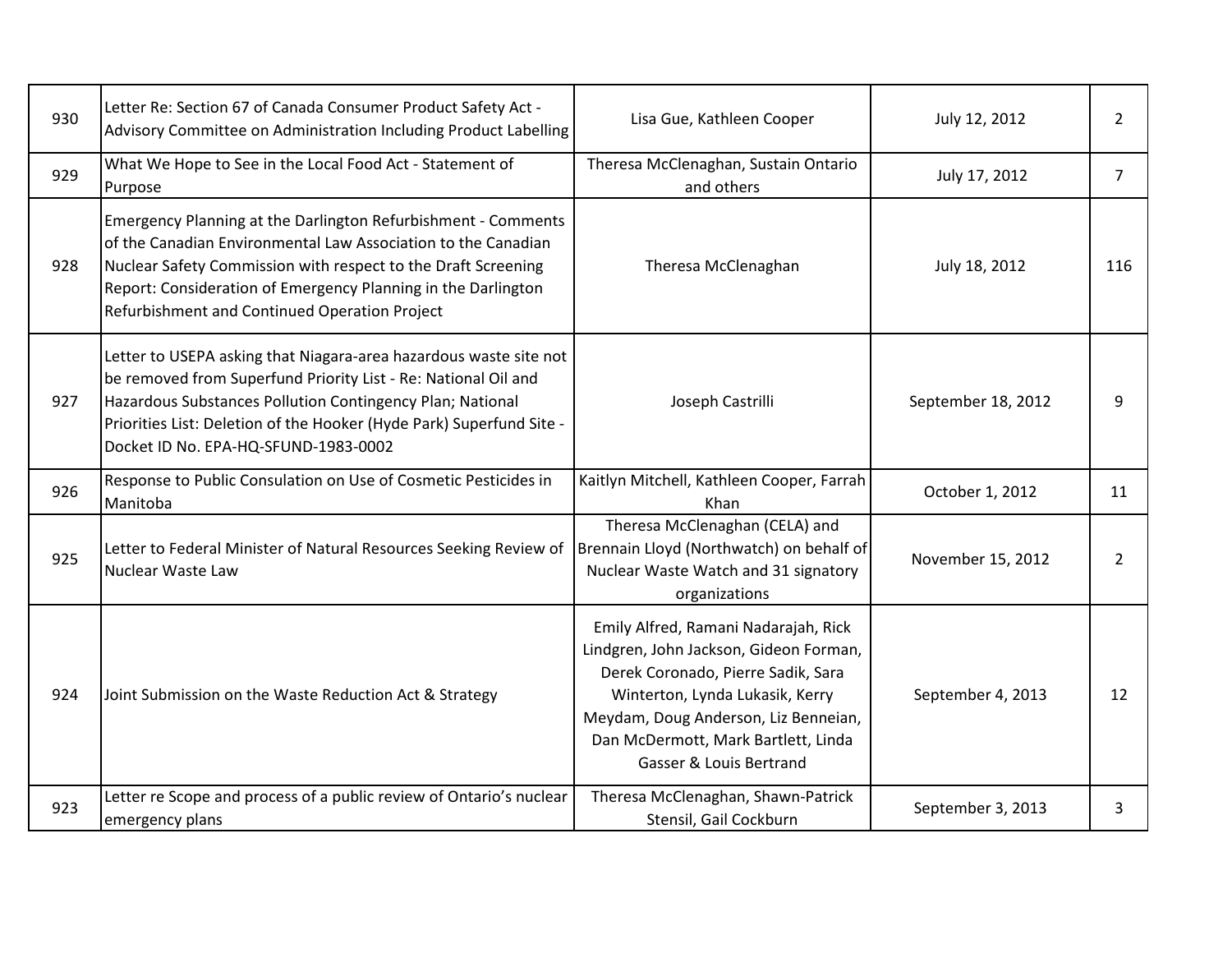| 922 | Status of Canada-Ontario Agreement Respecting the Great Lakes<br>Basin Ecosystem - Letter to Federal and Provincial Ministers of<br>Environment                                                                                                                        | Sarah Winterton, Terry Rees, Fe de Leon,<br>Anastasia Lintner, Cheryl Kallio, Norm<br><b>Brandson</b> | August 9, 2013 | $\overline{2}$ |
|-----|------------------------------------------------------------------------------------------------------------------------------------------------------------------------------------------------------------------------------------------------------------------------|-------------------------------------------------------------------------------------------------------|----------------|----------------|
| 921 | Comments to the International Joint Commission on proposals for<br>its advisory boards under the Great Lakes Water Quality<br>Agreement - Comment on proposed functions, structures,<br>committees, and member competencies for two advisory boards<br>under the GLWQA | Theresa McClenaghan, Fe de Leon, and<br>13 others                                                     | July 24, 2013  | 5              |
| 920 | Request for Review of Section 27 of the Environmental Protection<br>Act - Filed persuant to Section 61 of the Environmental Bill of<br><b>Rights</b>                                                                                                                   | Michael Bossio, Richard Lindgren, R.<br><b>Donald Maracle</b>                                         | July 8, 2013   | 31             |
| 919 | Petition Regarding Review of Persistence and Bioaccumulation<br>Regulation Under CEPA - Petition to the Commissioner of<br>Environment and Sustainable Development, Office of the Auditor<br>General of Canada                                                         | Elaine MacDonald, Fe de Leon                                                                          | July 8, 2013   | 7              |
| 918 | Motion requesting an order to amend the Notice of Application                                                                                                                                                                                                          | Theresa McClenaghan                                                                                   | June 25, 2013  | 74             |
| 917 | Request for a public review of Ontario's nuclear emergency plans -<br>Joint letter to Ontario Minister of Community Safety and<br>Correctional Services from CELA, Durham Nuclear Awareness and<br>Greenpeace                                                          | Theresa McClenaghan, Shawn-Patrick<br><b>Stensil and Janet McNeill</b>                                | May 28, 2013   | 2              |
| 916 | The Story of Toronto's Campaign for Right to Know- Brief<br>chronology of activities since 1985.                                                                                                                                                                       | Sarah Miller                                                                                          | May 1, 2013    | $\overline{2}$ |
| 915 | Beyond the Bylaw.                                                                                                                                                                                                                                                      | Sarah Miller                                                                                          | May 1, 2013    | 4              |
| 914 | Intervenor's Factum of Law to the Supreme Court of Canada -<br>Castonguay Blasting.                                                                                                                                                                                    | Joseph Castrilli, Ramani Nadarajah                                                                    | April 26, 2013 | 33             |
| 913 | Bill C-38, Federal Budget Bill 2012: Implications for Federal<br>Environmental Law.                                                                                                                                                                                    | Theresa McClenaghan                                                                                   | June 1, 2012   | 32             |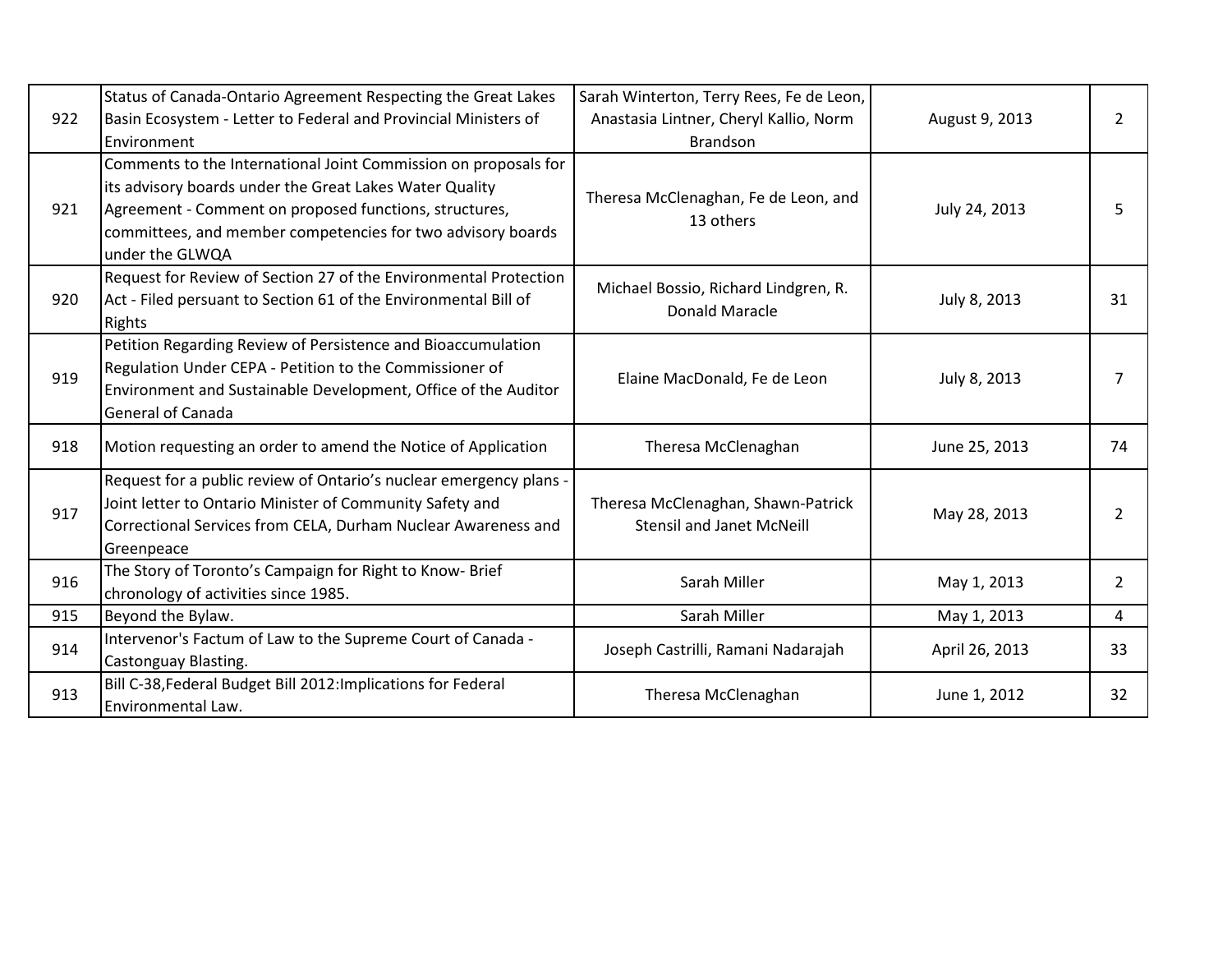| 912 | Notice of Application for Judicial Review of CNSC decision - Notice<br>of Application for judicial review of the March 13, 2013 decision<br>by the CNSC in relation to the screening-level EA conducted by the<br>Canadian Nuclear Safety Commission of the refurbishment and<br>continued operation of the Darlington Nuclear Generating Station<br>as proposed by Ontario Power Generation. | Theresa McClenaghan, Richard Lindgren,<br>Justin Duncan                          | April 12, 2013     | 13             |
|-----|-----------------------------------------------------------------------------------------------------------------------------------------------------------------------------------------------------------------------------------------------------------------------------------------------------------------------------------------------------------------------------------------------|----------------------------------------------------------------------------------|--------------------|----------------|
| 911 | Petition pursuant to Section 22 of the Auditor General Act,<br>regarding the application of the polluter pays principal to the<br>nuclear industry.                                                                                                                                                                                                                                           | Theresa McClenaghan, Shawn-Patrick<br>Stensil                                    | April 8, 2013      | 3              |
| 910 | Response to Consultation Document for Polybrominated Diphenyl<br>Ethers.                                                                                                                                                                                                                                                                                                                      | Kathleen Cooper                                                                  | April 5, 2013      | 3              |
| 909 | Consultation on Revisions to the Proposed Volatile Organic<br>Compounds (VOC) Concentration Limits for Certain Products<br>Regulation.                                                                                                                                                                                                                                                        | Kathleen Cooper                                                                  | April 4, 2013      | 3              |
| 908 | Letter to Ontario MPPs regarding the Great Lakes Protection Act -<br>Joint letter from members of the Great Lakes Protection Act<br>Alliance.                                                                                                                                                                                                                                                 | Claire Malcolmson on behalf of the Great<br><b>Lakes Protection Act Alliance</b> | March 7, 2013      | $\overline{2}$ |
| 907 | Transatlantic Statement Opposing Excessive Corporate Rights<br>(Investor-State Dispute Settlement) in the EU-Canada<br>Comprehensive Economic and Trade Agreement (CETA).                                                                                                                                                                                                                     | Trade Justice Network, CELA, and other<br>signatories                            | February 5, 2013   | 5              |
| 906 | Letter to the International Energy Agency re IEA report: "Capturing<br>the Multiple Benefits of Energy Efficiency" - invitation for health<br>impact studies.                                                                                                                                                                                                                                 | Kathleen Cooper                                                                  | January 31, 2013   | 3              |
| 905 | Ontario's Long Term Energy Plan - EBR Posting Number 011-9490<br>- Ministry of Energy.                                                                                                                                                                                                                                                                                                        | Theresa McClenaghan                                                              | September 12, 2013 | 92             |
| 904 | Re: Exemption of Transportation of Hazardous Waste from<br>Licensing Requirements.                                                                                                                                                                                                                                                                                                            | Ramani Nadarajah, Joseph Castrilli, Elaine<br>MacDonald                          | April 18, 2012     | 4              |
| 903 | EBR Registry Number: 011-4926 Environmental Activity and<br>Sector Registry Group 2 Activities and Sectors.                                                                                                                                                                                                                                                                                   | Ramani Nadarajah, Dr. Elaine McDonald                                            | February 23, 2012  |                |
| 902 | Environmental Activity and Sector Registry Group 2 Activities and<br>Sectors.                                                                                                                                                                                                                                                                                                                 | Ramani Nadarajah, Joseph Castrilli and<br>Dr. Elaine McDonald                    | March 29, 2012     | $\overline{2}$ |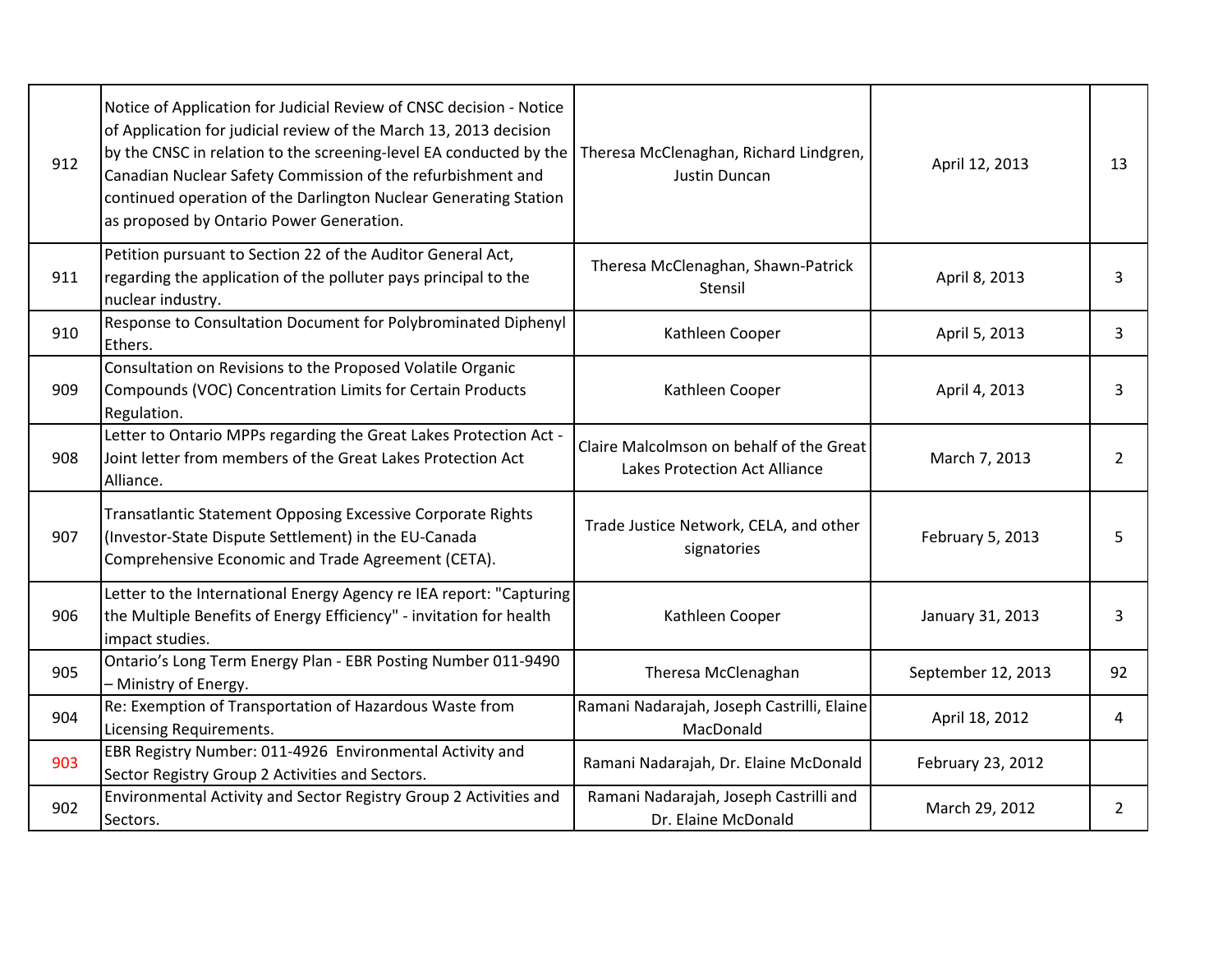| 901 | <b>Emergency Planning at Pickering A and B Nuclear Generating</b><br>Station. Presentation to CNSC Licensing Hearing.                                                                                                    | Theresa McClenaghan                                          | 29, 31-May13     | 87             |
|-----|--------------------------------------------------------------------------------------------------------------------------------------------------------------------------------------------------------------------------|--------------------------------------------------------------|------------------|----------------|
| 900 | Letter re: Proposed Amendments to the Regulations Designating<br>Physical Activities Under the Canadian Environmental Assessment<br>Act, 2012                                                                            | R. Lindgren                                                  | May 13, 2013     | 6              |
| 899 | Emergency Planning at the Pickering Nuclear Generating Station.                                                                                                                                                          | Theresa McClenaghan                                          | May 3, 2013      | 74             |
| 898 | Request for Review of Section 27 of the Environmental Protection<br>Act. Filed pursuant to Section 61 of the Environmental Bill of<br>Rights.                                                                            | Michael Bossio.Richard Lindgren, R.<br><b>Donald Maracle</b> | July 8, 2013     | 16             |
| 897 | Comments by the Canadian Environmental Law Association to the<br>Standing Committee on International Trade (CIIT) respecting a<br>Study into the Benefits of Full Membership in the Pacific Alliance.                    | Theresa McClenaghan                                          | April 17, 2013   | 7              |
| 896 | Great Lakes Protection Act Alliance. Detailed prioritized<br>amendments to Bill 6, proposed Great Lake Protection Act.<br>Supplemental Submissions EBR Registry #011-6461.                                               | Theresa McClenaghan and numerous<br>other groups             | April 17, 2013   | 4              |
| 895 | Climate Change and Low Income Communities. Low Income<br>Energy Network Annual Conference.                                                                                                                               | Theresa McClenaghan                                          | March 27, 2013   | 25             |
| 894 | ERB Registry No. 011-8107 - Pulp & Paper Industry Standard.                                                                                                                                                              | Ecojustice, Ramani Nadarajah - CELA                          | April 13, 2013   | 8              |
| 893 | Re: Draft Manual - Test Holes And Dewatering Wells:<br>Requirements and Best Management Practices. Ebr Registry No.<br>011-5722.                                                                                         | Richard D. Lindgren                                          | April 8, 2013    | 22             |
| 892 | Proposed exemptions to Ontario's Endangered Species Act, 200.                                                                                                                                                            | Theresa McClenaghan and many other<br>organizations          | March 1, 2013    | $\overline{7}$ |
| 891 | Ontario Local Food Act, 2013, A model bill.                                                                                                                                                                              | Theresa McClenaghan                                          | February 1, 2013 | 28             |
| 890 | Local Food Act Drafting Notes: Further to the Statement of<br>Purpose (July 17, 2012), we are providing the following set of<br>drafting notes to assist government in the preparation of the<br>Ontario Local Food Act. | <b>Sustain Ontario and CELA</b>                              | July 31, 2012    | 10             |
| 889 | Re: Proposed Amendment 2 (2012) to the Growth Plan for the<br>Greater Golden Horseshoe, 2006.                                                                                                                            | Theresa McClenaghan                                          | February 8, 2013 | $\overline{2}$ |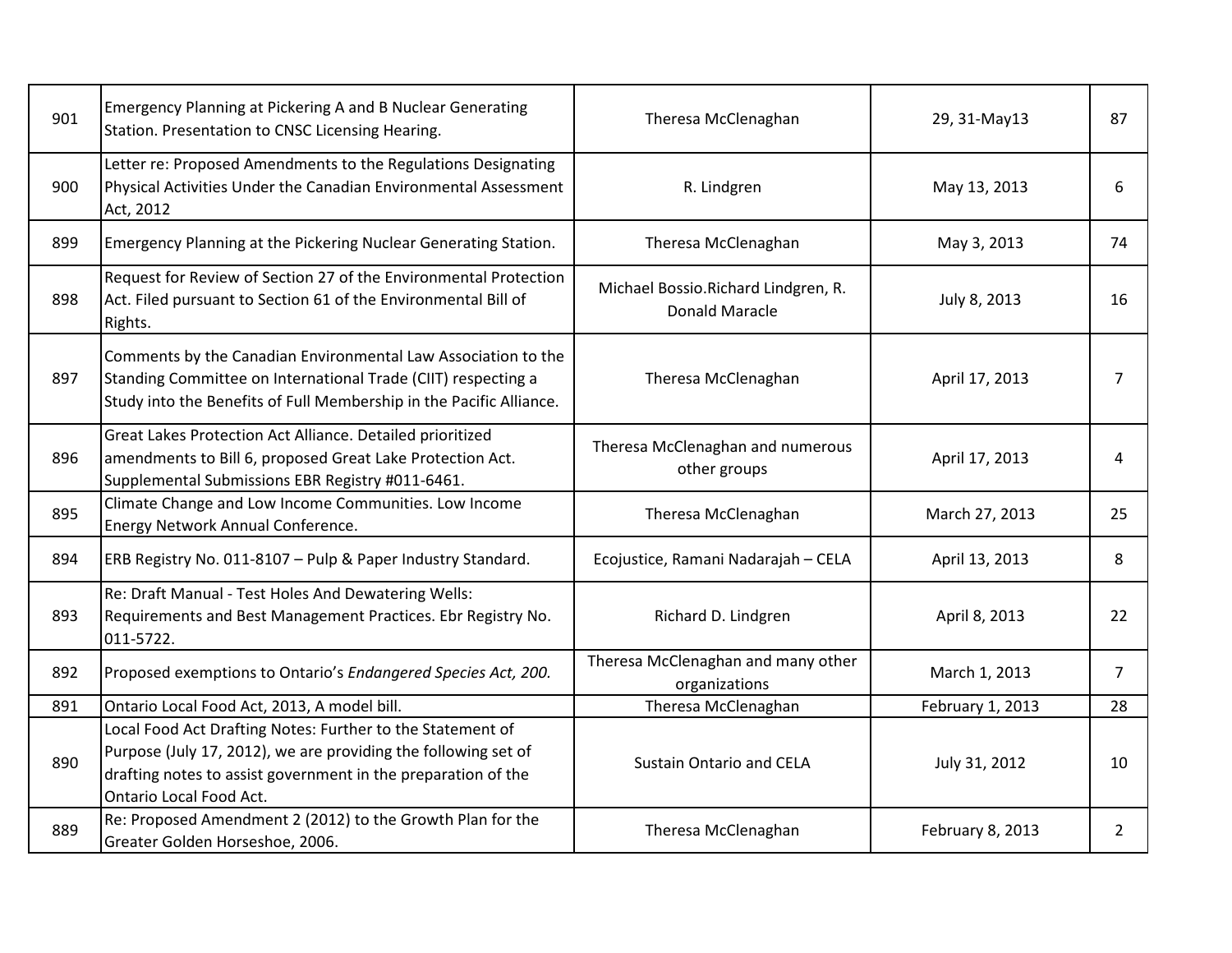| 888 | Letter to the IJC Commissioners re: IJC Great Lakes Water Quality<br>Board and other Boards: Comments on composition and structure.                                                                                           | CELA and 41 other signatories                              | February 8, 2013     | 5  |
|-----|-------------------------------------------------------------------------------------------------------------------------------------------------------------------------------------------------------------------------------|------------------------------------------------------------|----------------------|----|
| 887 | Federal Access to Information Act Reform.                                                                                                                                                                                     | Kyra Bell-Pasht (CELA), Robert Peterson<br>(ECOJUSTICE)    | January 22, 2013     | 16 |
| 886 | Canadian Environmental Law Association's Comments on EBR<br>Registry Number 011-6751, Modernization of Approvals: A<br>Proposed Policy Framework for Modernizing Approvals for<br><b>Ontario's Natural Resources</b>          | Ramani Nadarajah                                           | November 13, 2012    | 15 |
| 885 | Solid Waste Management Services.                                                                                                                                                                                              | Theresa McClenaghan and Rizwan Khan                        | November 20, 2012    | 5  |
| 884 | First Nations' Environmental Governance.                                                                                                                                                                                      | Theresa McClenaghan                                        | January 8, 2013      | 34 |
| 883 | Possibilities for Local Food Procurement in Ontario: Trade<br>agreement restrictions & how other jurisdictions have avoided<br>them.                                                                                          | Kyra Bell-Pasht                                            | February 11, 2013    | 13 |
| 882 | Letter to Environment Canada re: Proposed listing of chemicals in<br>Annex III of the Rotterdam Convention (COP6).                                                                                                            | Fe de Leon and Melissa Gorrie                              | December 14, 2012    | 4  |
| 881 | Request for meeting regarding Ontario Drinking Water Safety and<br>the Implementation of the 2009 Report and Advice on the Ontario<br>Drinking Water Standard for Tritium.                                                    | Theresa McClenaghan and four other<br>environmental groups | October 24, 2012     | 3  |
| 880 | Emergency Planning at the Darlington Refurbishment. CNSC<br>Hearing on Darlington Refurbishment Environmental Assessment.                                                                                                     | Theresa McClenaghan                                        | November 13-14, 2012 | 28 |
| 879 | Re: The Canadian Environmental Law Association's Comments on<br>EBR Registry Number 011-6751, Modernization of Approvals: A<br>Proposed Policy Framework for Modernizing Approvals for<br><b>Ontario's Natural Resources.</b> | R. Nadarajah                                               | November 13, 2012    | 15 |
| 878 | Nuclear Waste - Safe By What Standard? An Overview of how<br>Nuclear Facilities are Regulated                                                                                                                                 | Theresa McClenaghan                                        | November 21, 2012    | 53 |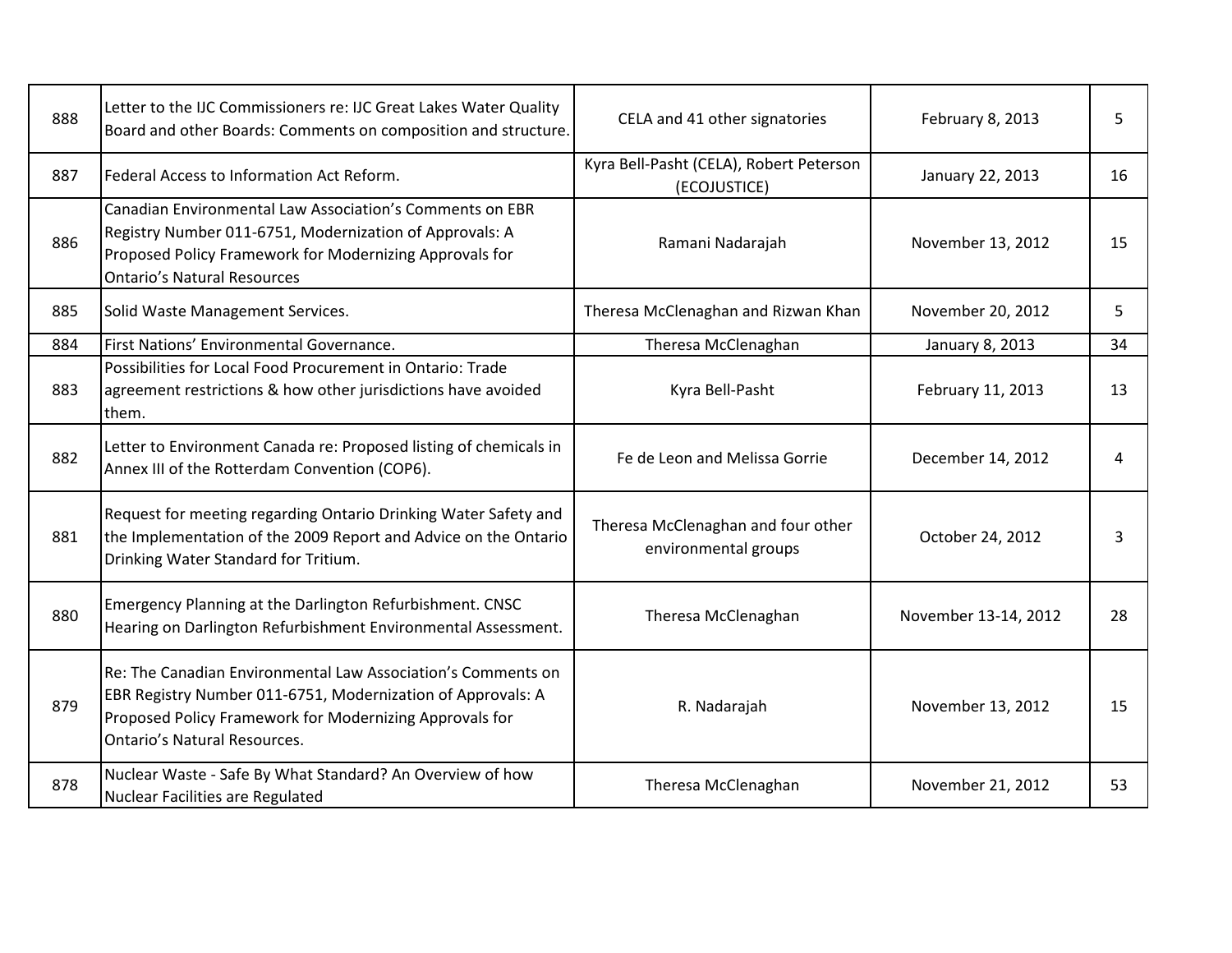| 877 | Provincial Policy Statement Five Year Review: Public Consultation<br>on Draft Policies and the Review Cycle for the Provincial Policy<br>Statement, EBR Registry Number: 011-7070.                                                                  | Theresa McClenaghan, Richard Lindgren<br>and Anastasia Lintner | November 21, 2012 | 20             |
|-----|-----------------------------------------------------------------------------------------------------------------------------------------------------------------------------------------------------------------------------------------------------|----------------------------------------------------------------|-------------------|----------------|
| 876 | Green Budget Coalition's Recommendations for Budget 2013.<br><b>Green Budget Coalition</b>                                                                                                                                                          | CELA and 15 other organizations                                | November 21, 2012 | 52             |
| 875 | Letter to MoE re: Protection of Drinking Water Quality in Ontario.                                                                                                                                                                                  | Theresa McClenaghan and Richard<br>Lindgren                    | November 20, 2012 | 8              |
| 874 | Letter to Minister Kent re: Rouge National Urban Park Initiative.                                                                                                                                                                                   | Joseph Castrilli and Rizwan Khan                               | October 5, 2012   | 5              |
| 873 | Uranium processing plants - the public's right to know and<br>participate in decision-making. Public presentation at the Toronto<br>Davenport-Perth Community Centre regarding G.E.Hitachi's<br>uranium processing plant (speaking notes & slides). | Kyra Bell-Pasht                                                | November 15, 2012 | 4              |
| 872 | Reviewing Renewable Energy Approvals Under Ontario's Green<br>Energy and Green Economy Act.                                                                                                                                                         | Theresa McClenaghan and Jessica Spina                          | November 8, 2012  | 34             |
| 871 | Comment on the Canada-China FIPA Final EA: Submission to the<br>consultation process for the final environmental assessment of the<br>Canada and China Foreign Investment Protection Agreement<br>(FIPA).                                           | Kyra Bell-Pasht                                                | November 9, 2012  | 6              |
| 870 | Speaking Notes: House of Commons Standing Committee on<br>International Trade Study on the Comprehensive Economic and<br>Trade Agreement between Canada and the European Union.                                                                     | Theresa McClenaghan                                            | November 24, 2011 | 4              |
| 869 | Great Lakes Protection Act Alliance: Proposed prioritized<br>amendments to Bill 100(if it had continued to move through the<br>legislative process).                                                                                                | CELA and 5 other organizations                                 | October 23, 2012  | 8              |
| 868 | Environmental Litigation after Inco: Presentation for the OBA Six<br>Minute Environmental Lawyer 2012 Program.                                                                                                                                      | Theresa McClenaghan                                            | October 17, 2012  | 27             |
| 867 | Review of Ontario's Environmental Bill of Rights - Letter to the<br>Hon. James Bradley, Minister of the Environment.                                                                                                                                | Richard Lindgren and 3 others                                  | October 12, 2012  | 3              |
| 866 | Comments on the proposed mining Class EA (for certain MNDM<br>activities under the Mining Act).                                                                                                                                                     | Kyra Bell-Pasht                                                | October 4, 2012   | $\overline{7}$ |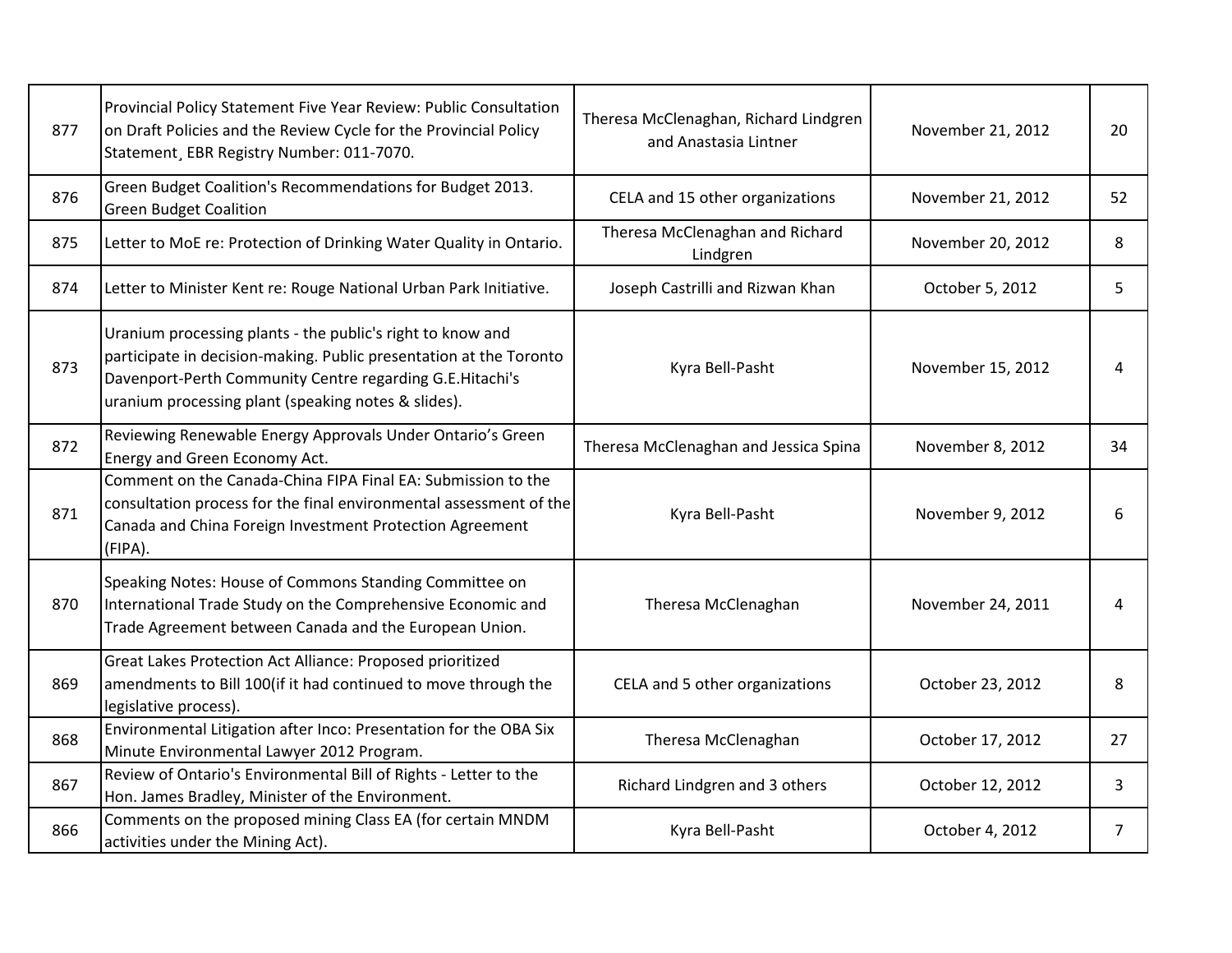| 865 | Environmental performance of Ontario's Waste Electrical and<br>Electronic Equipment (WEEE) program.                                                                                                                                                                                                                                  | Fe de Leon and Emily Alfred                                                  | September 24, 2012 | $\overline{2}$ |
|-----|--------------------------------------------------------------------------------------------------------------------------------------------------------------------------------------------------------------------------------------------------------------------------------------------------------------------------------------|------------------------------------------------------------------------------|--------------------|----------------|
| 864 | Emergency Planning in Darlington Refurbishment EA: Presentation<br>to the Durham Nuclear Health Committee.                                                                                                                                                                                                                           | Theresa McClenaghan                                                          | September 14, 2012 | 24             |
| 863 | Letter to the Canadian Environmental Assessment Agency re:<br>Amendments to the Projects List Regulations Under the Canadian<br>Environmental Assessment Act, 2012.                                                                                                                                                                  | Richard Lindgren                                                             | August 23, 2012    | 6              |
| 862 | Comments of the Great Lakes Protection Act Alliance and<br>Undersigned Groups regarding Ontario's Draft Great Lakes Draft<br>Strategy - EBR Registry Number: 011-6418, Posted to Registry June<br>6, 2012, Comments Due: August 7, 2012.                                                                                             | CELA, CAPE and 18 others                                                     | July 20, 2012      | 14             |
| 861 | Comments of the Great Lakes Protection Act Alliance and<br>Undersigned Groups regarding Proposal for an Act: Bill 100, An Act<br>to Protect and Restore the Great Lakes St. Lawrence River Basin<br>(First Reading: June 6, 2012) - EBR Registry Number: 011-6461,<br>Posted to Registry June 6, 2012, Comments Due: August 7, 2012. | Ecojustice and 17 others                                                     | July 31, 2012      | 27             |
| 860 | Small Scale Renewable Energy Facilities and the Environmental<br>Activity and Sector Registry - Re: EBR posting number 011-5695,<br>Environmental Activity and Sector Registry Group 3 Technical<br><b>Discussion Papers.</b>                                                                                                        | Theresa McClenaghan                                                          | May 14, 2012       | 4              |
| 859 | Request to International Joint Commission for reconsideration of a<br>meeting regarding the immediate need to reinstitute an IJC<br>Nuclear Task Force - Letter and related correspondence since<br>2009.                                                                                                                            | Anabel Dwyer, Lawyer's Committee on<br>Nuclear Policy, State Bar of Michigan | July 23, 2012      | 13             |
| 858 | Emergency Planning at the Darlington Refurbishment - Comments<br>of the Canadian Environmental Law Association to the Canadian<br>Nuclear Safety Commission with respect to the Draft Screening<br>Report: Consideration of Emergency Planning in the Darlington<br>Refurbishment and Continued Operation Project.                   | Theresa McClenaghan                                                          | July 18, 2012      | 116            |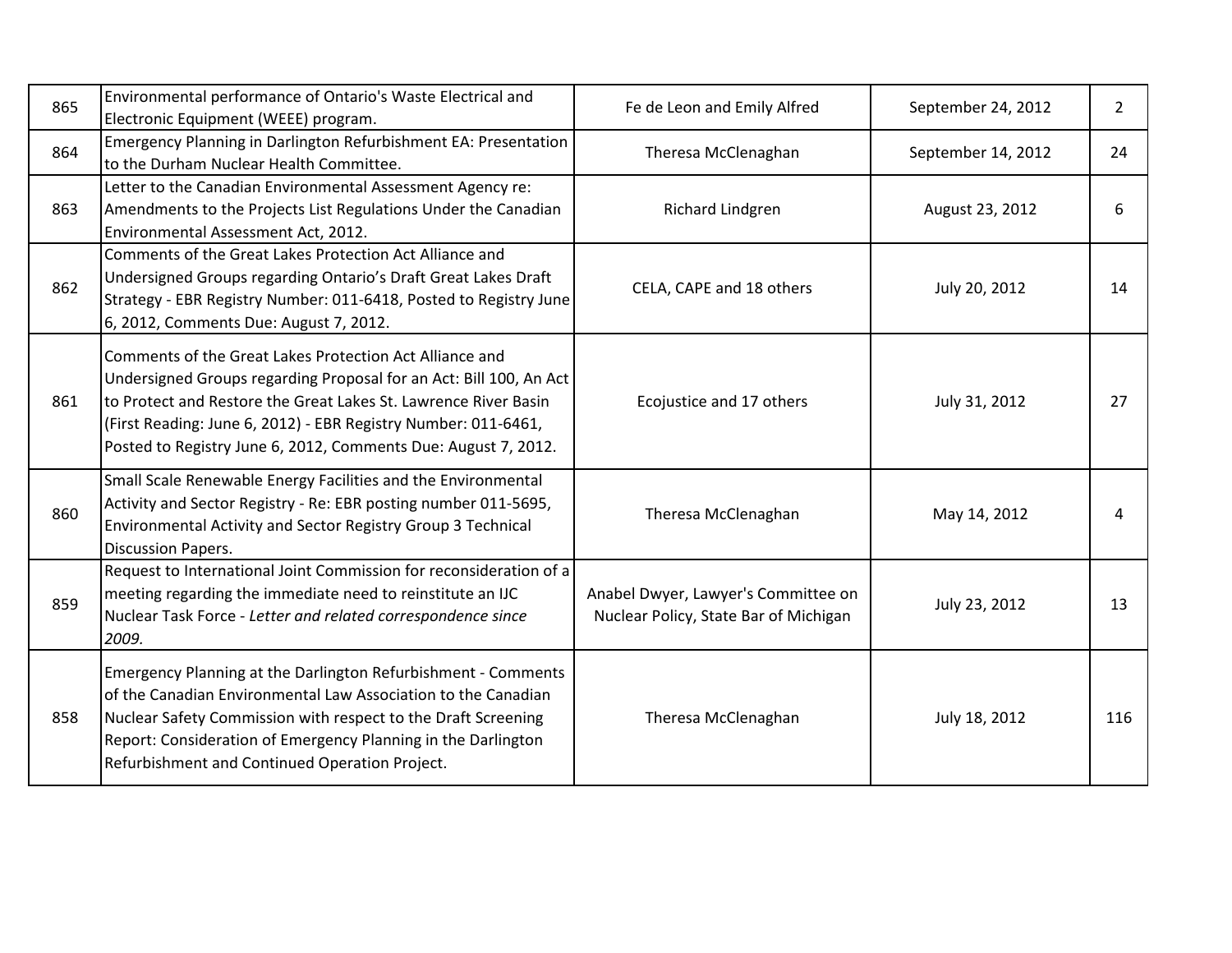| 857 | Comments on Proposed Amendments to the Local Improvement<br>Charges regulations underthe Municipal Act, 2001 (O.Reg. 586/06)<br>and the City of Toronto Act, 2006 (O.Reg. 596/06) - Regulatory<br>Registry Number: 11-MAH011. | <b>Burgandy Dunn</b>                                                                                     | June 29, 2012 | 5              |
|-----|-------------------------------------------------------------------------------------------------------------------------------------------------------------------------------------------------------------------------------|----------------------------------------------------------------------------------------------------------|---------------|----------------|
| 856 | Petition to the Office of the Auditor General - Implementation of<br>CEPA 1999, section 44(4).                                                                                                                                | Castrilli, F. de Leon, K. Mitchell, E.<br>MacDonald                                                      | July 10, 2012 | 4              |
| 855 | Live Where You Go: Report Summary.                                                                                                                                                                                            | Cherise Burda, Travis Allan, Burgandy<br>Dunn, Anastasia Lintner, Theresa<br>McClenaghan and Laura Zizzo | July 19, 2012 | $\overline{2}$ |
| 854 | Live Where You Go: Encouraging Location-Efficient Development<br>in Ontario - Report.                                                                                                                                         | Cherise Burda, Travis Allan, Burgandy<br>Dunn, Anastasia Lintner, Theresa<br>McClenaghan and Laura Zizzo | July 19, 2012 | 83             |
| 853 | Working Together: Protecting Natural Resources & Their<br>Functions.                                                                                                                                                          | <b>Conservation Ontario</b>                                                                              | May 12, 2012  | $\overline{2}$ |
| 852 | Green Space and Healthy Great Lakes.                                                                                                                                                                                          | CELA, Ducks Unlimited Canada and 5<br>other organizations                                                | May 14, 2012  | 4              |
| 851 | Connecting People to the Great Lakes.                                                                                                                                                                                         | CELA, Ecojustice and 4 other<br>organizations                                                            | May 13, 2012  | $\overline{7}$ |
| 850 | Great Lakes Beaches Backgrounder.                                                                                                                                                                                             | CELA, Ecojustice and 4 other<br>organizations                                                            | May 11, 2012  | 4              |
| 849 | Discussion Paper on Process for Establishing Release Limits and<br>Action Levels at Nuclear Facilities - DIS-12-02 - February 2012.                                                                                           | Joe Castrilli                                                                                            | June 27, 2012 | 4              |
| 848 | Submission to the Toronto Board of Health Re: HL 15.7 Tracking<br>and Reducing Chemicals in Toronto: First Annual ChemTRAC<br>Report.                                                                                         | Sarah Miller                                                                                             | June 22, 2012 | 3              |
| 847 | CELA Response to Fourth Intergovernmental Negotiating<br>Committee (INC4) Issues for a Global Legally Binding Instrument<br>on Mercury.                                                                                       | Fe de Leon                                                                                               | June 19, 2012 | 10             |
| 846 | Briefing Note to the Standing Committee on Aboriginal Peoples re:<br>Bill S-8 First Nations Safe Drinking Water Act.                                                                                                          | Theresa McClenaghan and Ramani<br>Nadarajah                                                              | June 6, 2012  | 4              |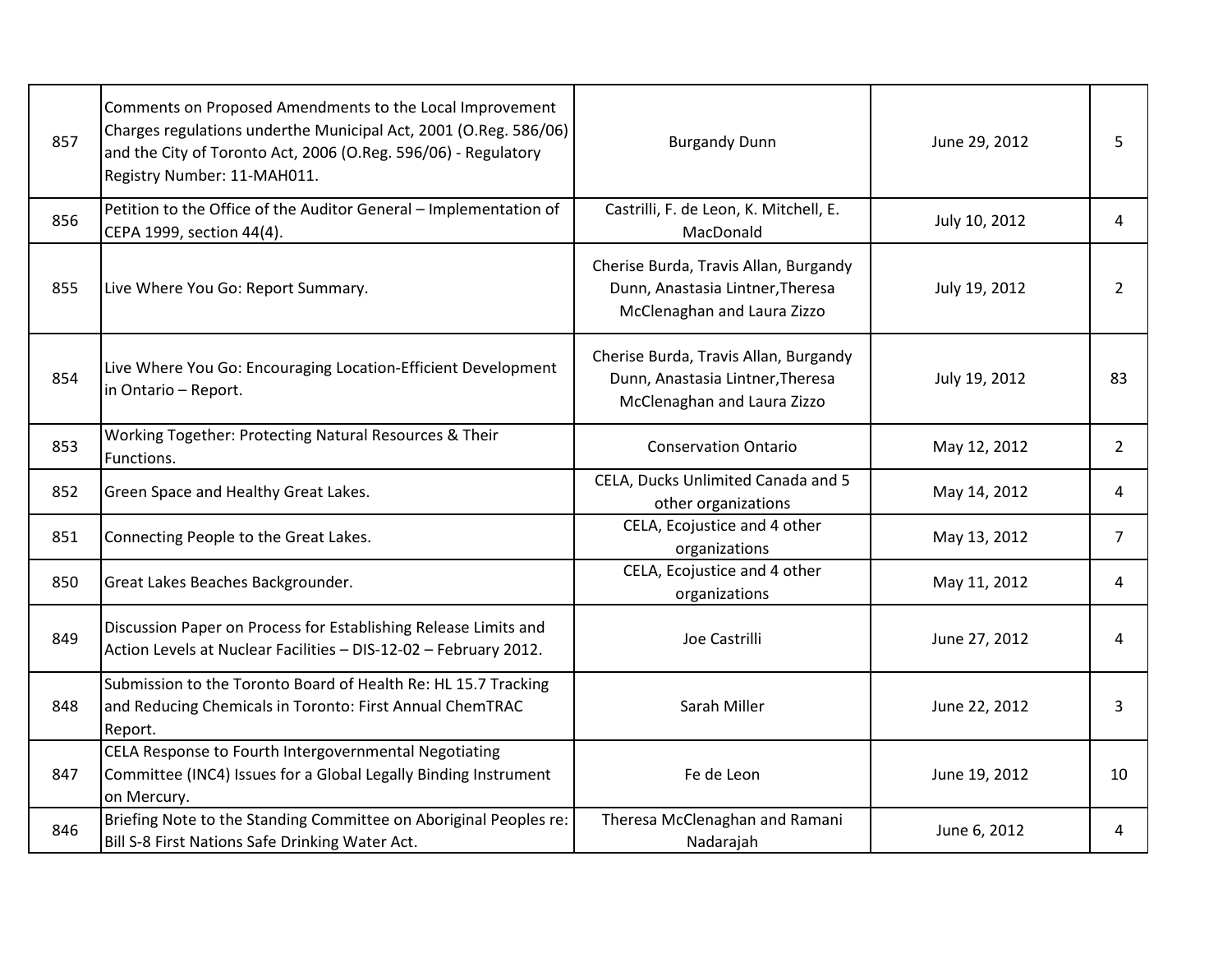| 845 | Updated Submission to Ministry of Municipal Affairs and Housing<br>Planning for Sustainability: A Provincial Policy Statement<br>Collaborative.                                     | CELA, et al                                         | June 12, 2012     | $\overline{7}$ |
|-----|-------------------------------------------------------------------------------------------------------------------------------------------------------------------------------------|-----------------------------------------------------|-------------------|----------------|
| 844 | Letter to Hon. Stephen Harper re: Bill C-38: Repeal of the Canadian<br><b>Environmental Assessment Act and Amendments to the Fisheries</b><br>Act.                                  | Theresa McClenaghan and Richard<br>Lindgren         | June 7, 2012      | 8              |
| 843 | Environmental Civil Actions in Ontario: The Plaintiff's Preliminary<br>Consideration.                                                                                               | R. Lindgren                                         | June 1, 2012      | 19             |
| 842 | Triclosan: Response to Government of Canada Preliminary<br>Assessment.                                                                                                              | Fe de Leon                                          | May 30, 2012      | 15             |
| 841 | Re: Consultation on the draft Order Amending Schedule 3 to CEPA<br>1999 - endosulfan.                                                                                               | Fe de Leon                                          | May 22, 2012      | 4              |
| 840 | Comments to the Review of the Waste Diversion Ontario's Policy<br>and Procedures for Industry Stewardship Plans (ISPs).                                                             | Fe de Leon                                          | May 16, 2012      | 22             |
| 839 | Submissions to the Standing Committee on General Government<br>on the Aggregate Resources Act.                                                                                      | Joseph Castrilli and Ramani Nadarajah               | May 14, 2012      | 12             |
| 838 | GLPA Backgrounder- Human Health and the Great Lakes.                                                                                                                                | <b>CELA</b>                                         | May 11, 2012      | 4              |
| 837 | Backgrounder on Integrated Governance for Proposed Great Lakes<br>Protection Act.                                                                                                   | Theresa McClenaghan                                 | May 8, 2012       | 8              |
| 836 | Rio+20: The Future Canadians Want (Consensus Statement).                                                                                                                            | CELA, Ecojustice, et al                             | April 25, 2012    | $\overline{2}$ |
| 835 | Addition of substances and their CAS RN the NPRI.                                                                                                                                   | Fe de Leon, CELA and Elaine McDonald,<br>Ecojustice | April 20, 2012    | 11             |
| 834 | CETA - Comments on Canada's Initial Strategic Environmental<br>Assessment.                                                                                                          | <b>CELA</b>                                         | April 25, 2012    | 6              |
| 833 | Environmental Laws Impacted bythe Budget Bill 2012.                                                                                                                                 | <b>CELA and Ecojustice</b>                          | April 20, 2012    | 21             |
| 832 | Environmental Health and Equity: Public Participation in<br>Environmental Decision-Making - A Toolkit.                                                                              | <b>CELA and EHIC</b>                                | February 17, 2012 | 103            |
| 831 | Letter to the Honourable Jim Bradley re: Implementation of the<br>May 21, 2009 report on the Ontario Drinking Water Advisory<br>Council on the Drinking Water Standard for Tritium. | Sarah Miller and Ken Bondy                          | April 4, 2012     | $\overline{2}$ |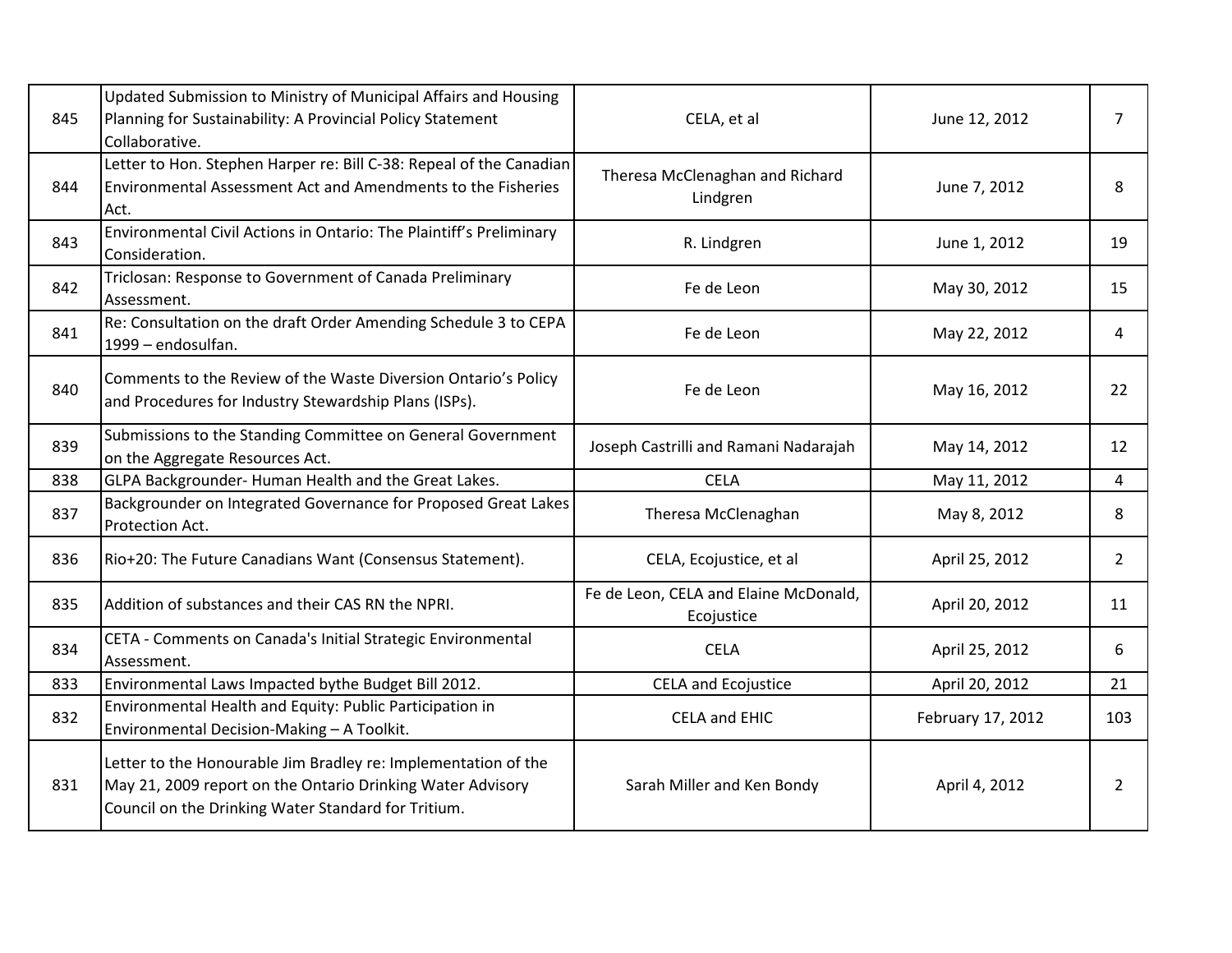| 830 | Letter to Hon. Kathleen Wynn re: Provincial Policy Statement<br>(2005), 5 Year Review (Ecojustice File No. 362).                                                                                                                                                          | Theresa MCClenaghan, Dr. Anastasia M.<br>Lintner, et al                                                   | April 2, 2012     | 23 |
|-----|---------------------------------------------------------------------------------------------------------------------------------------------------------------------------------------------------------------------------------------------------------------------------|-----------------------------------------------------------------------------------------------------------|-------------------|----|
| 829 | GLPA ENGO Statement and Drafting Notes for Media Release<br>MR120326.                                                                                                                                                                                                     | CELA, Ecojustice, Ducks Unlimited,<br>Environmental Defence, Great Lakes<br>United, Sierra Club of Canada | March 26, 2012    | 9  |
| 828 | Speaking Notes of Theresa McClenaghan to the House of<br>Commons Standing Committee on International Trade: Regarding<br>Bill C-23 - Canada - Jordan Free Trade Agreement and Agreement<br>on the Environment.                                                            | Theresa McClenaghan                                                                                       | March 29, 2012    | 11 |
| 827 | Letter to The Right Hon. Stephen Harper Re: Parliamentary Review<br>of the Canadian Environmental Assessment Act: Proposals for<br>Reform.                                                                                                                                | R. Lindgren                                                                                               | March 27, 2012    | 3  |
| 826 | Legal Analysis of the Report of the Standing Committee on<br>Environment and Sustainable Development Regarding the<br>Canadian Environmental Assessment Act.                                                                                                              | R. Lindgren                                                                                               | March 27, 2012    | 26 |
| 825 | Speaking Notes for Presentation to the Standing Committee on<br>Environment and Sustainable Development: Review of the<br>Canadian Environmental Assessment Act.                                                                                                          | R. Lindgren                                                                                               | October 27, 2011  | 3  |
| 824 | Letter to Mr. Gregory Zimmer EBR Registry 011-4926<br>Environmental Activity and Sector Registry Group 2 Activities and<br>Sectors.                                                                                                                                       | R. Nadarajah                                                                                              | February 29, 2012 | 11 |
| 823 | Response to Proposed Group 2 Regulations Under the Lead Risk<br>Reduction Strategy for Consumer Products (LRRS).                                                                                                                                                          | Kathy Cooper                                                                                              | February 17, 2012 | 3  |
| 822 | Letter to Hon. Peter Kent, Minister of Environment regarding<br>report of the Siloxane D Board of Review                                                                                                                                                                  | Joseph Castrilli                                                                                          | February 8, 2012  | 9  |
| 821 | Remarks to the National Network on Environments and Women's<br>Health Conference Windsor, ON January 27, 2012. "Are Women<br>Automotive Plastic Workers at Risk? Starting the Conversation"<br>Ontario's Toxic Reduction Act . It's not easy becoming green in<br>Ontario | Sarah Miller                                                                                              | January 27, 2012  | 5  |
| 820 | Letter to Hon. Lisa Jackson U.S. Environmental Protection Agency.                                                                                                                                                                                                         | Fe de Leon                                                                                                | January 19, 2012  | 3  |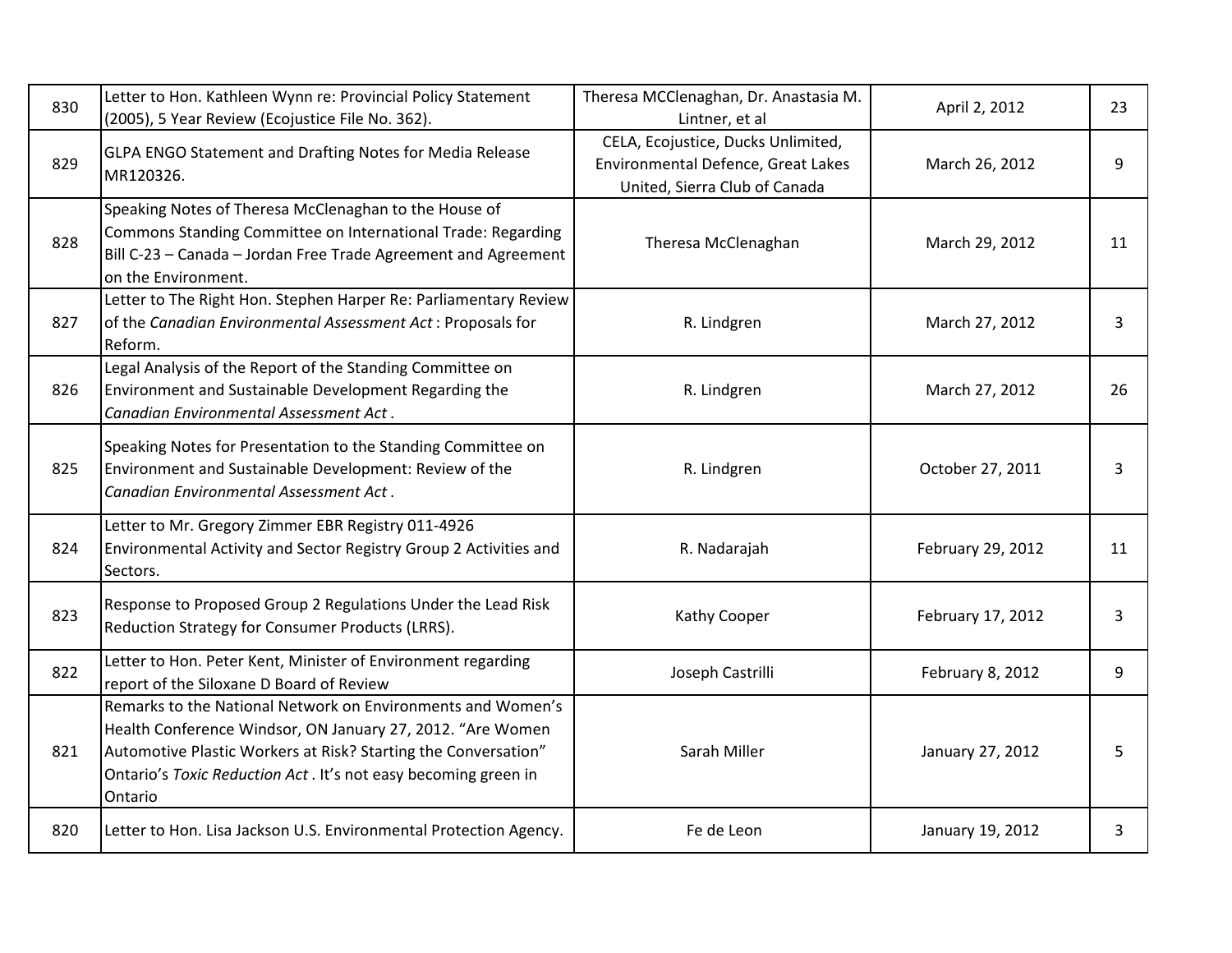| 819  | Letter to Peter Kent, Minister of Environment - Erosion of Public<br>Participation on the Environment in Canada.                                                                                                           | CELA and numerous organizations                | November 10, 2011 | $\overline{7}$ |
|------|----------------------------------------------------------------------------------------------------------------------------------------------------------------------------------------------------------------------------|------------------------------------------------|-------------------|----------------|
| 818  | Comments on the proposed Canada-India Trade Agreement -<br>submitted during the Canadian Government's environmental<br>consultation.                                                                                       | Theresa McClenaghan, Kaitlyn Mitchell          | January 11, 2012  | 4              |
| 817  | CELA comments on NEB Arctic Offshore Drilling Report & Filling<br>Requirements                                                                                                                                             | Kyra Bell-Pasht                                | January 4, 2012   | 5              |
| 816  | Re: Response to Information Session held October 26, 2011 on<br>Final Notice for Requiring Pollution Prevention Plans for<br>Cyclotetrasiloxane, octamethyl- (Siloxane D4)                                                 | Fe de Leon, Sandra Madray                      | November 30, 2011 | $\overline{7}$ |
| 815  | Draft Agreement to Establish a Joint Review Panel for the New<br>Nuclear Power Plant Project by Ontario Power Generation<br>(Darlington) within the Municipality of Durham, Ontario (CELA<br>Reference Number 07-05-29525) | Theresa McClenaghan, Shawn-Patrick<br>Stensil  | November 19, 2008 | 34             |
| 814  | Speaking notes for presentation to thestanding committee on<br>environment and sustainable development: review of the<br>Canadian Environmental Assessment Act                                                             | R. Lindgren                                    | October 27, 2011  | 3              |
| 813  | Special Nuclear Issues Report. Theresa McClenaghan and other<br>organizations                                                                                                                                              | Theresa McClenaghan and other<br>organizations | October 25, 2011  | 6              |
| 812  | Bill S-11 An attempt to Introduction First Nations Drinking Water<br>Bill                                                                                                                                                  | Theresa McClenaghan                            | October 24, 2011  | 41             |
| 811  | LSUC Six Minutes Environmental Lawyer 2011                                                                                                                                                                                 | Joe Castrilli                                  | October 17, 2011  | 10             |
| 810  | Letter to Premier DaltonMcGuinty                                                                                                                                                                                           | Theresa McClenaghan and 6 others               | October 20, 2011  | 3              |
| 809  | Free-trade agreement between the European Union and Canada:<br>Corporations must not make the law.                                                                                                                         | CELA and numerous organizations                | Oct-11            | 9              |
| 808  | Report on the Environmental Impact of the Canadian & European-<br>Union Comprehensive Economic and Trade Agreement (CETA).                                                                                                 | Kyra Bell-Pasht                                | October 14, 2011  | 37             |
| 807A | Response to Canada Gazette, Part I, Vol.145, No32 (August 6,<br>2011) for Export of Substances on the Export Control List<br>Regulations                                                                                   | Fe de Leon                                     | October 20, 2011  | 11             |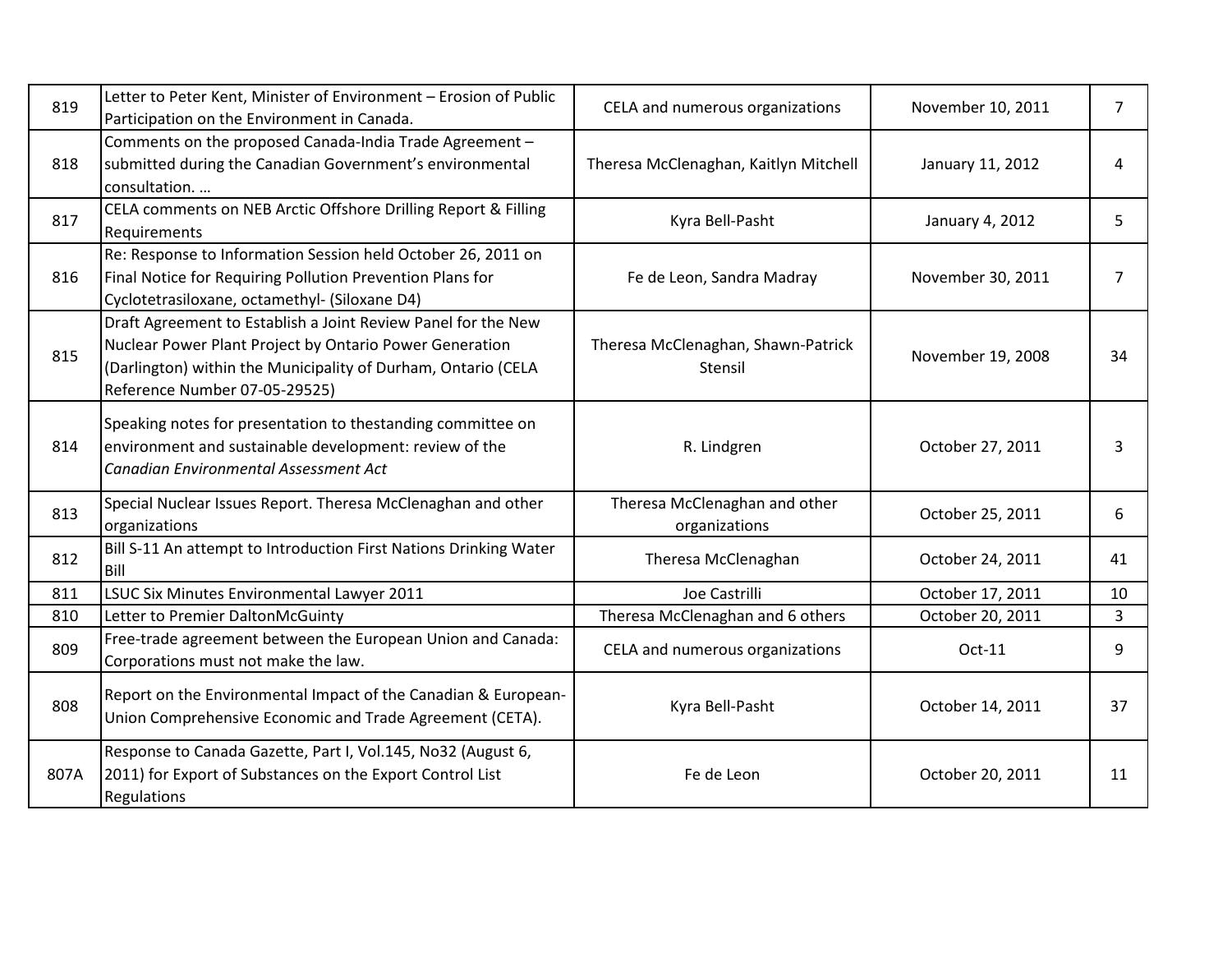| 807 | Response to Canada Gazette, Part I, Vol.145, No31 July 30, 2011<br>Order Amending Schedule 3 to the Canadian Environmental<br>Protection Act, 1999                                                                                           | Fe de Leon                                                                                                                                   | July 30, 2011      | 5              |
|-----|----------------------------------------------------------------------------------------------------------------------------------------------------------------------------------------------------------------------------------------------|----------------------------------------------------------------------------------------------------------------------------------------------|--------------------|----------------|
| 806 | Prohibition of Certain Toxic Substances Regulations, 2012.                                                                                                                                                                                   | Fe deLeon                                                                                                                                    | October 6, 2011    | 5              |
| 805 | CELA and CSM petition on carcinogens.                                                                                                                                                                                                        | Fe de Leon and Sandra Madray                                                                                                                 | October 17, 2011   | 13             |
| 804 | Re: Canadian Delegation to INC 3 towards a legally binding<br>instrument on mercury - Environmental NGO.                                                                                                                                     | Theresa McClenaghan and Anna Tilman                                                                                                          | October 5, 2011    | $\mathbf{3}$   |
| 803 | Environmental and Citizens' Groups Comments and<br>Recommendations in Response to Canadian and U.S.                                                                                                                                          | CELA, GLU, et al                                                                                                                             | September 20, 2011 | 8              |
| 802 | CELA Submission GLWQA September 19, 2011.                                                                                                                                                                                                    | Sarah Miller                                                                                                                                 | September 19, 2011 | 17             |
| 801 | Towards a Global Legally Binding Instrument on Mercury: NGO<br>preliminary comments to the draft text in preparation for the third<br>Intergovernmental Negotiating Committee (INC3) between<br>October 30-November 4, 2011, Nairobi, Kenya. | Fe de Leon                                                                                                                                   | September 30, 2011 | 72             |
| 800 | Fifth Conference of the Parties to the Stockholm Convention of<br>Persistent Organic Pollutants April 25-29, 2011 Geneva,<br>Switzerland.                                                                                                    | Fe de Leon                                                                                                                                   | September 14, 2011 | 22             |
| 799 | Environmental and Citizens' Groups Comments and<br>Recommendations in Response to Canadian & US Negotiators<br>Final Consultation on the Renegotiation of the Great Lakes Water<br>Quality Agreement.                                        | Environmental and Citizens' groups                                                                                                           | September 20, 2011 | 8              |
| 798 | Deficient Environmental Assessment of Darlington New Nuclear<br>Project.                                                                                                                                                                     | Theresa McClenaghan, Anna Tilman,<br>Brennain Lloyd, Mark Mattson, Kaitlyn<br>Mitchell, Shawn-Patrick Stensil, John<br>Etches, Michel Fugere | September 13, 2011 | $\overline{7}$ |
| 797 | Implentation of Polybrominated Diphenyl Ether (PBDE) Revised<br><b>Risk Management Strategy</b>                                                                                                                                              | <b>Hugh Wilkins</b>                                                                                                                          | August 24, 2011    | $\overline{2}$ |
| 796 | Deputation to the City of Toronto Public Works and Infrastructure<br>Committee on KPMG- City of Toronto Core Service Review                                                                                                                  | Joseph F. Castrilli, Frederic Perron-Welch,<br>Sarah Miller                                                                                  | July 18, 2011      | 8              |
| 795 | Early Exposures to Hazardous Chemicals/Pollution and<br>Associations with Chronic Disease: A Scoping Review.                                                                                                                                 | Kathy Cooper                                                                                                                                 | September 1, 2011  | 5              |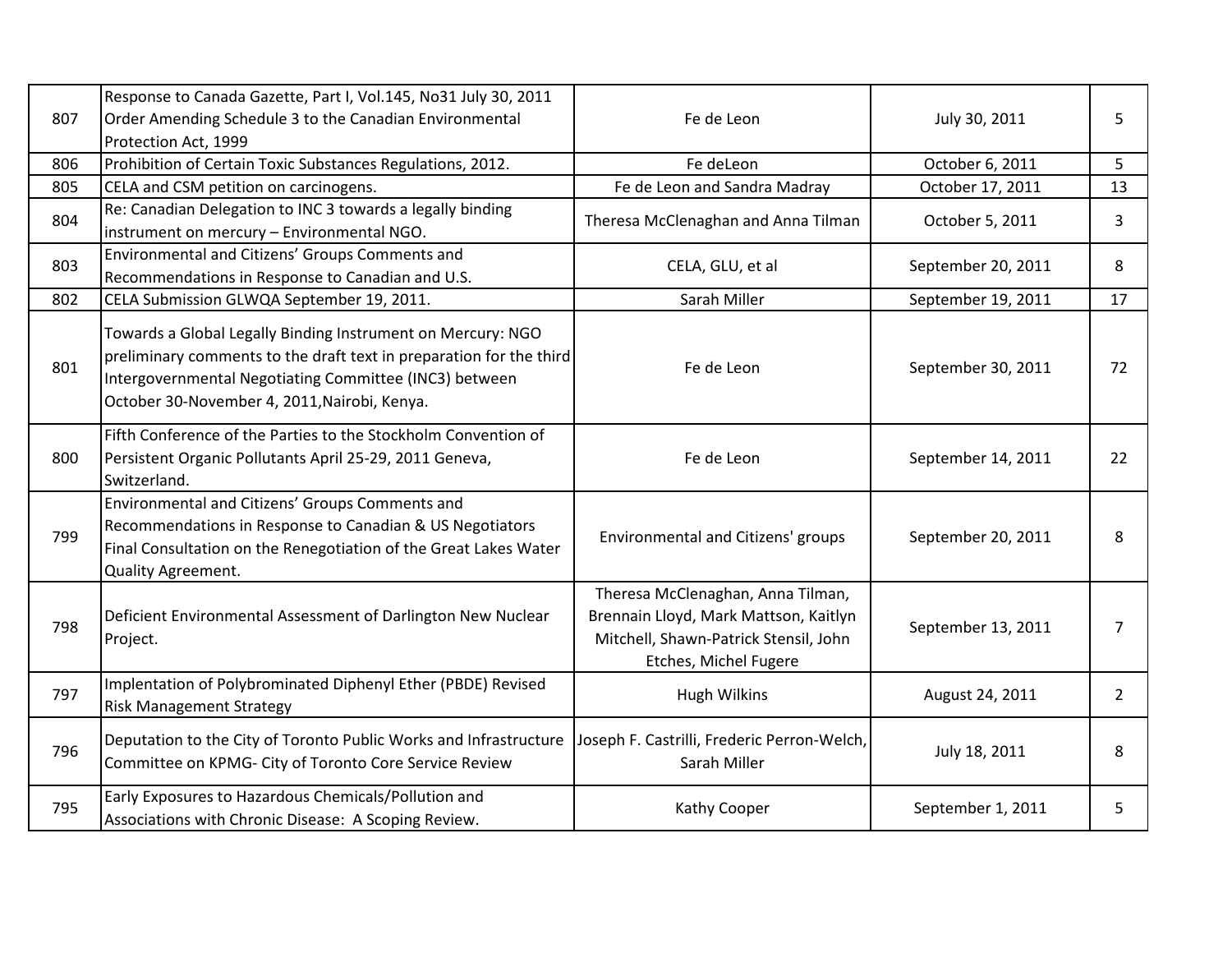| 794 | Re: Comments on Plutonium Tower Decommissioning at Chalk<br>River Laboratories - Registry reference number 04-01-6513.                                                                                                                                                              | Theresa McClenaghan                                                                                    | September 1, 2011     | 13 |
|-----|-------------------------------------------------------------------------------------------------------------------------------------------------------------------------------------------------------------------------------------------------------------------------------------|--------------------------------------------------------------------------------------------------------|-----------------------|----|
| 793 | The Role of the Ecosystem Approach in Ontario's Land Use<br>Planning Regime.                                                                                                                                                                                                        | Kathryn Tucker                                                                                         | November 8, 2010      | 35 |
| 792 | Green Budget Coalition Assessment of Budget 2011.                                                                                                                                                                                                                                   | Theresa McClenaghan and other groups                                                                   | June 1, 2011          | 4  |
| 791 | Fe  letter to (unknown)                                                                                                                                                                                                                                                             |                                                                                                        |                       |    |
| 790 | Letter to Rt. Hon. Stephen Harper re: meeting in Geneva for Fifth<br>Conf. of the Parties (COP5) that have ratified the U.N. Rotterdam<br>Convention on June 20, 2011.                                                                                                              | Theresa McClenaghan                                                                                    | June 20, 2011         | 2  |
| 789 | 40 Years of Law in the Public Interest.                                                                                                                                                                                                                                             | <b>Brian Chang</b>                                                                                     | History of CELA. 2010 | 34 |
| 788 | REVIEW OF ALTERNATIVES IN DARLINGTON NEW BUILD<br><b>ENVIRONMENTAL IMPACT STATEMENT. Report to Safe AndGreen</b><br>Energy (SAGE).                                                                                                                                                  | Theresa McClenaghan                                                                                    | October 7, 2010       | 12 |
| 787 | Darlington New Nuclear Power Plant Project.                                                                                                                                                                                                                                         | Theresa, Rick, Ramani Joe                                                                              |                       | 27 |
| 786 | EBR Registry Number 011-3088, Amendments to the Altered<br>Standards Process for Air Standards under O. Reg. 419/05.                                                                                                                                                                | Ramani Nadarajah (CELA), Elaine<br>MacDonald (Ecojustice), and Lynda<br>Lukasik (Environment Hamilton) | May 12, 2011          | 7  |
| 785 | Re: Comments on Proposed Pollution Prevention Planning Notice<br>for Bisphenol A (BPA) - Consultation March 16, 2011.                                                                                                                                                               | Fe de Leon (CELA) and Sandra Madray<br>(CSM)                                                           | April 15, 2011        | 7  |
| 784 | Improving the Management of End-of-life Vehicles in Canada.                                                                                                                                                                                                                         | Sarah Miller and Anne Wordsworth                                                                       | April 1, 2011         | 34 |
| 783 | Re: Darlington New Build Environmental Assessment Hearing<br>before Joint Panel, commencing March 21, 2011 - Additional<br><b>Procedural Matters.</b>                                                                                                                               | Theresa McClenaghan                                                                                    | March 21, 2011        | 3  |
| 782 | Hydrazine - Chemical Abstracts Service RegistryNumber: 302-01-<br>2: NGO response to Canada GazettePart I, Vol. 145, No. 3 -<br>January 15, 2011 on theProposed Risk Management Approach for<br>a Chemical inBatch 10 of the Industry Challenge of the<br>ChemicalsManagement Plan. | Theresa McClenaghan                                                                                    | March 15, 2011        | 17 |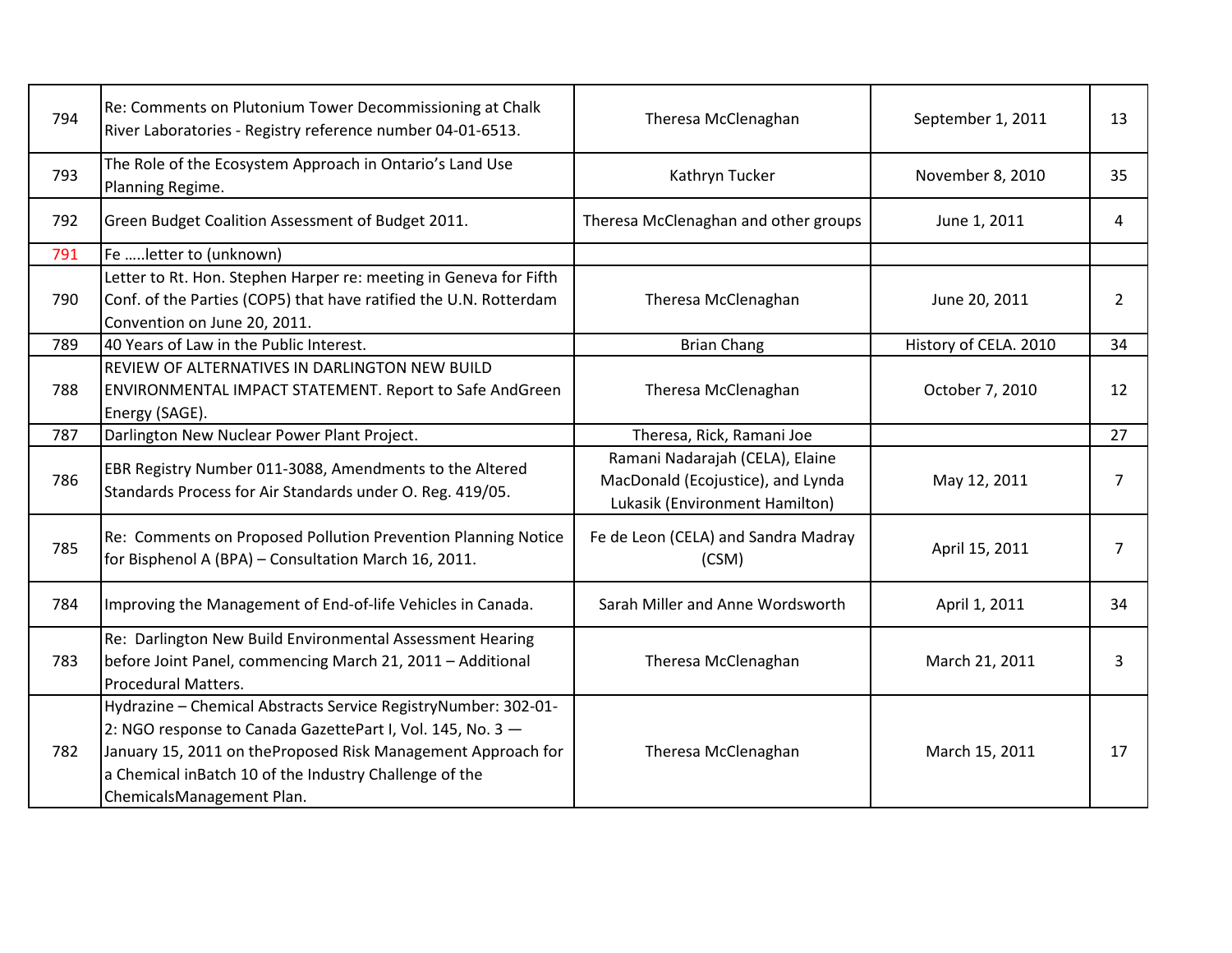| 781 | Cyclotetrasiloxane, octamethyl- (siloxane D4) proposed Notice for<br>Pollution Prevention Plans for industrial effluent: Responding to<br>Canada Gazette, Part I, Notices and Regulations, Vol. 145, No. 3 -<br>January 15, 2011.                                                                                                                                                                                                                                                                         | Fe de Leon (CELA) and Sandra Madray<br>(CSM)                                                           | March 14, 2011    | 10             |
|-----|-----------------------------------------------------------------------------------------------------------------------------------------------------------------------------------------------------------------------------------------------------------------------------------------------------------------------------------------------------------------------------------------------------------------------------------------------------------------------------------------------------------|--------------------------------------------------------------------------------------------------------|-------------------|----------------|
| 780 | Trisiloxane, octamethyl-, (MDM) - Chemical Abstracts Service<br>Registry Number (CAS RN)107-51-7: NGO Response to Draft<br>Screening Assessment & Risk Management Scope Documents in<br>Batch 12 of the Industry Challenge of the Chemicals Management<br>Plan (Canada Gazette Part I, Vol. 145, No. 2 - January 8, 2011),                                                                                                                                                                                | Fe de Leon (CELA) and Sandra Madray<br>(CSM)                                                           | March 9, 2011     | 18             |
| 779 | Re: Proposed Environmental Activity and Sector Registry Group 1<br>Activities and Sectors Technical Report; EBR Registry Posting No.<br>011-1959.                                                                                                                                                                                                                                                                                                                                                         | Ramani Nadarajah (CELA), Elaine<br>MacDonald (ECOJUSTICE), and Maureen<br>Carter-Whitney (CIELAP)      | March 4, 2011     | $\overline{2}$ |
| 778 | Briefing Note on Ministry of Environment's (MOE) Proposed<br>Annual Air Standards Rather Than 24 Hour Standards for Nickel,<br>Uranium and Benzo(a)pyrene.                                                                                                                                                                                                                                                                                                                                                | Ramani Nadarajah (CELA), Elaine<br>MacDonald (Ecojustice), and Lynda<br>Lukasik (Environment Hamilton) | March 1, 2011     | 7              |
| 777 | Letter to Premier Dalton McGuinty regarding Offshore Wind<br>Power Moratorium.                                                                                                                                                                                                                                                                                                                                                                                                                            | T. McClenaghan, CELA and K. Mitchell,<br>Ecojustice.                                                   | March 7, 2011     | $2^{\circ}$    |
| 776 | PMRA New Approach to Re-evaluation - response to consultation.                                                                                                                                                                                                                                                                                                                                                                                                                                            | k. Cooper                                                                                              | March 2, 2011     | 4              |
| 775 | RE: Proposed Pollution Prevention Plans for Isoprene (1,3-<br>Butadiene, 2-Methyl-) (CAS RN 78-79-5) : Responding to Canada<br>Gazette, Part 1: Notices and Proposed Regulations, Vol. 145, No. 1<br>- January 1, 2011 on the Proposed Notice Requiring the<br>Preparation and Implementation of Pollution Prevention Plans in<br>Respect of Specified Substances on Schedule 1 of the Canadian<br>Environmental Protection Act, 1999, related to the Resin and<br>Synthetic Rubber Manufacturing Sector. | Fe de Leon (CELA) and Sandra Madray<br>(CSM)                                                           | March 2, 2011     | 5              |
| 774 | RE: EBR Registry Number 011-1929 and Environment Canada-Acts<br>and Regulations CEPA Environmental Registry 2007-2010, Re:<br>Second Extension of the 2007 Canada-Ontario Agreement<br>Respecting the Great LakesBasin Ecosystem: Proposed Extension<br>to June 24, 2012.                                                                                                                                                                                                                                 | Sarah Miller and Fe de Leon                                                                            | February 25, 2011 | 5              |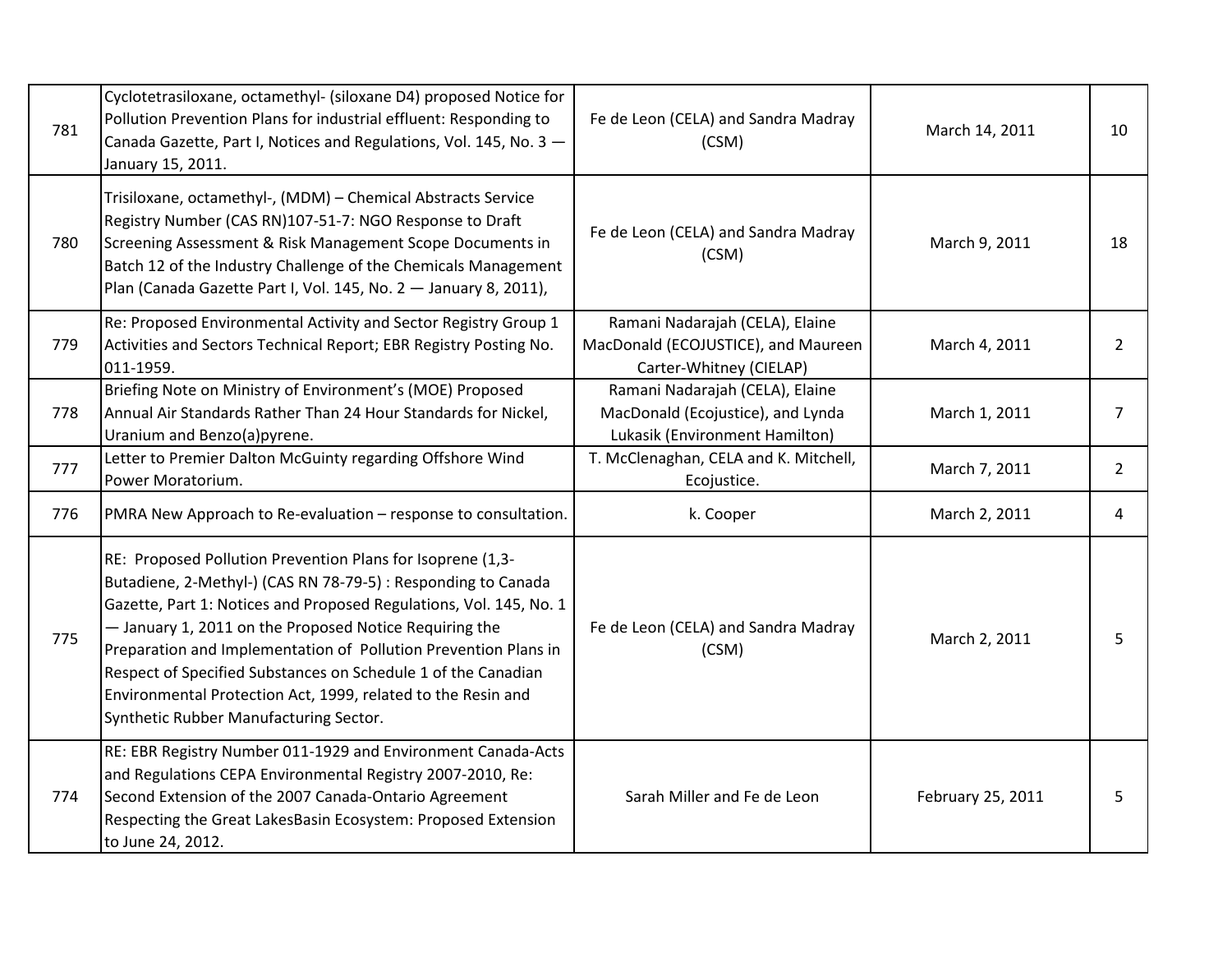| 773  | Healthy Retrofits: The Case for Better Integration of Children's<br>Environmental Health Protection into Energy Efficiency Programs. | k. Cooper                                                                                                                                                                                                                                                                                                                                                                                                                                                                                                            | March 1, 2011    | 57             |
|------|--------------------------------------------------------------------------------------------------------------------------------------|----------------------------------------------------------------------------------------------------------------------------------------------------------------------------------------------------------------------------------------------------------------------------------------------------------------------------------------------------------------------------------------------------------------------------------------------------------------------------------------------------------------------|------------------|----------------|
| 772  | Comments to Toronto City Council regarding Toronto Water<br><b>Conservation Cuts</b>                                                 | Rick Smith - ED; John Jackson - GLU;<br>Carol Mass - The POLIS Project on<br><b>Ecological Governance; Theresa</b><br>McClenaghan - CELA, Christopher<br>Holcroft - Ontario Water Conservation<br>Alliance                                                                                                                                                                                                                                                                                                           | January 28, 2011 | 3              |
| 771A | Letter to Prime Minister Stephen Harper regarding the NEB Nov.<br>2010 Draft Update.                                                 | Theresa McClenaghan, Rick Lindgren                                                                                                                                                                                                                                                                                                                                                                                                                                                                                   | January 31, 2011 | $\overline{2}$ |
| 771  | Comments to NEB Nov. 2010 Draft Update - Environmental and<br>Socio-economic Assessment Section of Filing Manual.                    | Theresa McClenaghan, Rick Lindgren                                                                                                                                                                                                                                                                                                                                                                                                                                                                                   | January 31, 2011 | 12             |
| 770  | <b>Recommendations for Budget 2011</b>                                                                                               | Bird Studies Canada, CELA,<br>CanadianParks and Wilderness Society,<br>Centre for Integral Economics, David<br>Suzuki Foundation, Ducks Unlimited<br>Canada, Ecojustice, Environmental<br>Defence, Friends of the Earth, Equiterre,<br>Greenpeace Canada, International Inst.<br>for Sustainable Development,<br>MiningWatch Canada, Nature Canada,<br>Nature Conservancy of Canada, Pembina<br>Inst. Pollution Probe, Sierra Club Canada,<br>Social Investment Organization, Wildlife<br>Habitat Canada, WWF Canada | July 3, 1905     | 44             |
| 769  | Submission to Ministry of Energy regarding EBR Registry No. 011-<br>1528 Proposed Amendment to the Simcoe Growth Plan.               | Carolyn Day, John Jackson, Anastasia<br>Lintner, Sarah Miller, Dan McDermott,<br>Mary Muter, Lino Grima                                                                                                                                                                                                                                                                                                                                                                                                              | January 31, 2011 | 3              |
| 768  | Submission to Ministry of Environment regarding EBR Registry No.<br>011-1191 Amendment O.Reg. 455/09.                                | Sarah Miller, Theresa McClenaghan                                                                                                                                                                                                                                                                                                                                                                                                                                                                                    | January 31, 2011 | 14             |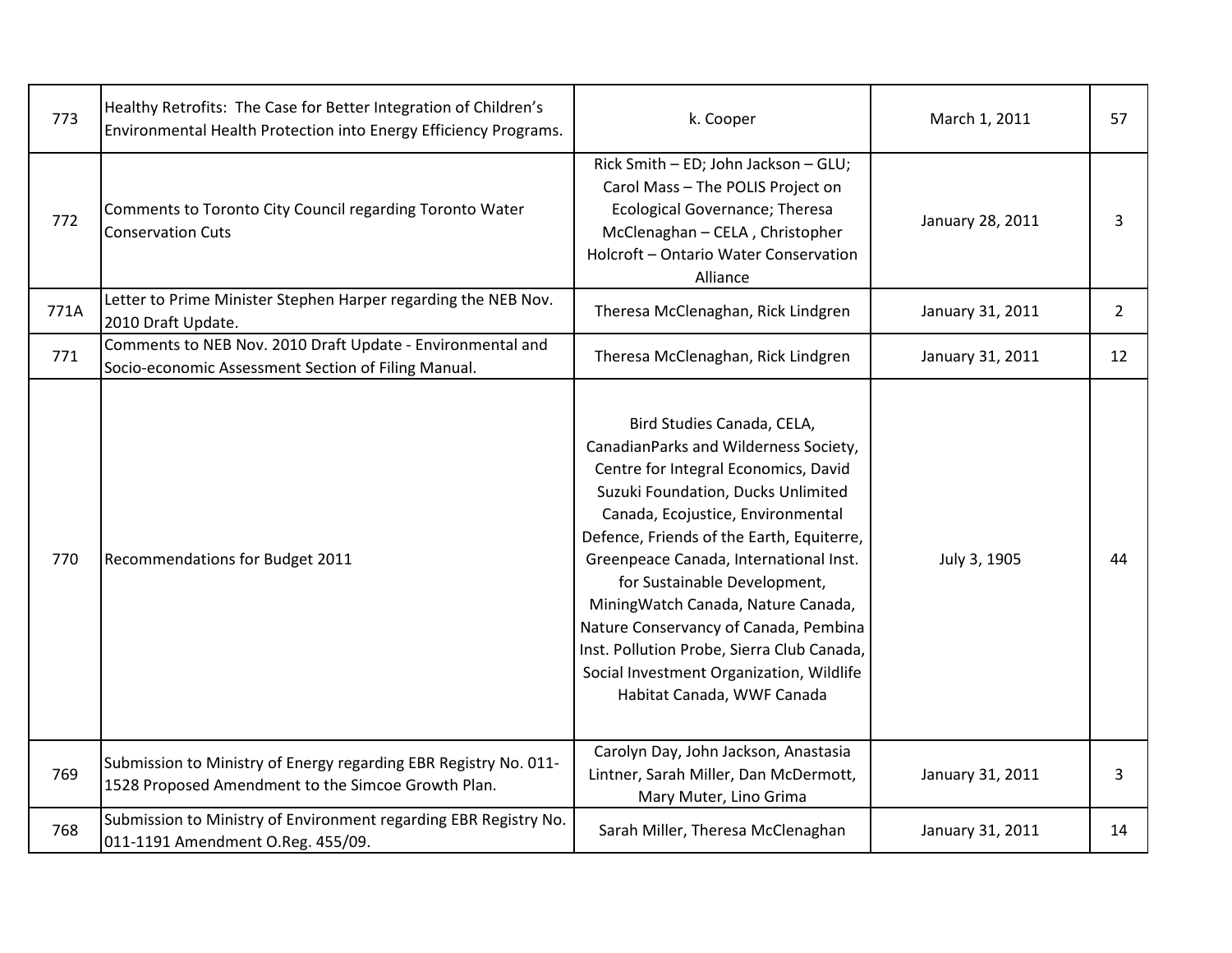| 767  | Breaking the silence: the urgent need for anti-SLAPP legislation in<br>Ontario.                                                                                                                                                                                                                                                       | Ramani Nadarajah (CELA) and Hugh<br>Wilkins (Ecojustice)                                                                                             | November 1, 2010      | 44 |
|------|---------------------------------------------------------------------------------------------------------------------------------------------------------------------------------------------------------------------------------------------------------------------------------------------------------------------------------------|------------------------------------------------------------------------------------------------------------------------------------------------------|-----------------------|----|
| 766  | Environmental Assessment in Ontario: Rhetoric vs. Reality.                                                                                                                                                                                                                                                                            | Richard D. Lindgren and Burgandy                                                                                                                     | July 2, 1905          | 25 |
| 765  | Canada-EU CETA Sustainable Development & Environment<br>Provisions.                                                                                                                                                                                                                                                                   | Frederic Perron-Welch (CISDL/CELA)                                                                                                                   | January 14, 2011      | 11 |
| 764A | STATUTORY ENVIRONMENTAL RIGHTS:LESSONS LEARNED FROM<br><b>ONTARIO'S EXPERIENCE</b>                                                                                                                                                                                                                                                    | Richard D. Lindgren, CELA Counsel                                                                                                                    | February 3 to 4, 2011 | 15 |
| 764  | STATUTORY ENVIRONMENTAL RIGHTS:LESSONS LEARNED FROM<br><b>ONTARIO'S EXPERIENCE</b>                                                                                                                                                                                                                                                    |                                                                                                                                                      | February 3 to 4, 2011 | 31 |
| 763  | RE: NGOs response to Canadian positions for the second<br>intergovernmental negotiating committee (INC2) for a legally<br>binding instrument on mercury.                                                                                                                                                                              | Fe de Leon (CELA), and Sandra Madray<br>(CSM)                                                                                                        | January 10, 2011      | 16 |
| 762  | NGO comments on Draft Screening Assessment & Risk<br>Management Scope Documents for Perfluorooctanoic Acid<br>(PFOA), its Salts, and its Precursors, and Long-Chain (C9-C20)<br>Perfluorocarboxylic Acids (PFCAs), their Salts, and their Precursors:<br>A Response to Canada Gazette Part I, Vol. 144, No. 44 - October<br>30, 2010. | Fe de Leon (CELA), and Sandra Madray<br>(CSM)                                                                                                        | December 29, 2010     | 29 |
| 761  | APPLICATION FOR REVIEWFiled pursuant to Section 61 of the<br>Environmental Bill of Rights, 1993RE: ENVIRONMENTAL BILL OF<br>RIGHTS & REGULATIONS THEREUNDER.                                                                                                                                                                          | Theresa McClenaghan and Richard<br>Lindgren                                                                                                          | December 21, 2010     | 23 |
| 760  | Darlington New Nuclear Power Plant Project.                                                                                                                                                                                                                                                                                           | Canadian Environmental Law Association,<br>LakeOntario Waterkeeper, Mouvement<br>Vert Mauricie, Northwatch, Safe and<br>Green Energy, and Greenpeace | December 22, 2010     | 5  |
| 759  | Response to Canada Gazette, Part I: Notices and Proposed<br>Regulations, Vol. 144, No. 42 (October 16, 2010) - Proposed<br>notice requiring the preparation and implementation of pollution<br>prevention plans with respect to bisphenol A in industrial<br>effluents.                                                               | Fe de Leon (CELA) and Sandra Madray<br>(CSM)                                                                                                         | December 15, 2010     | 31 |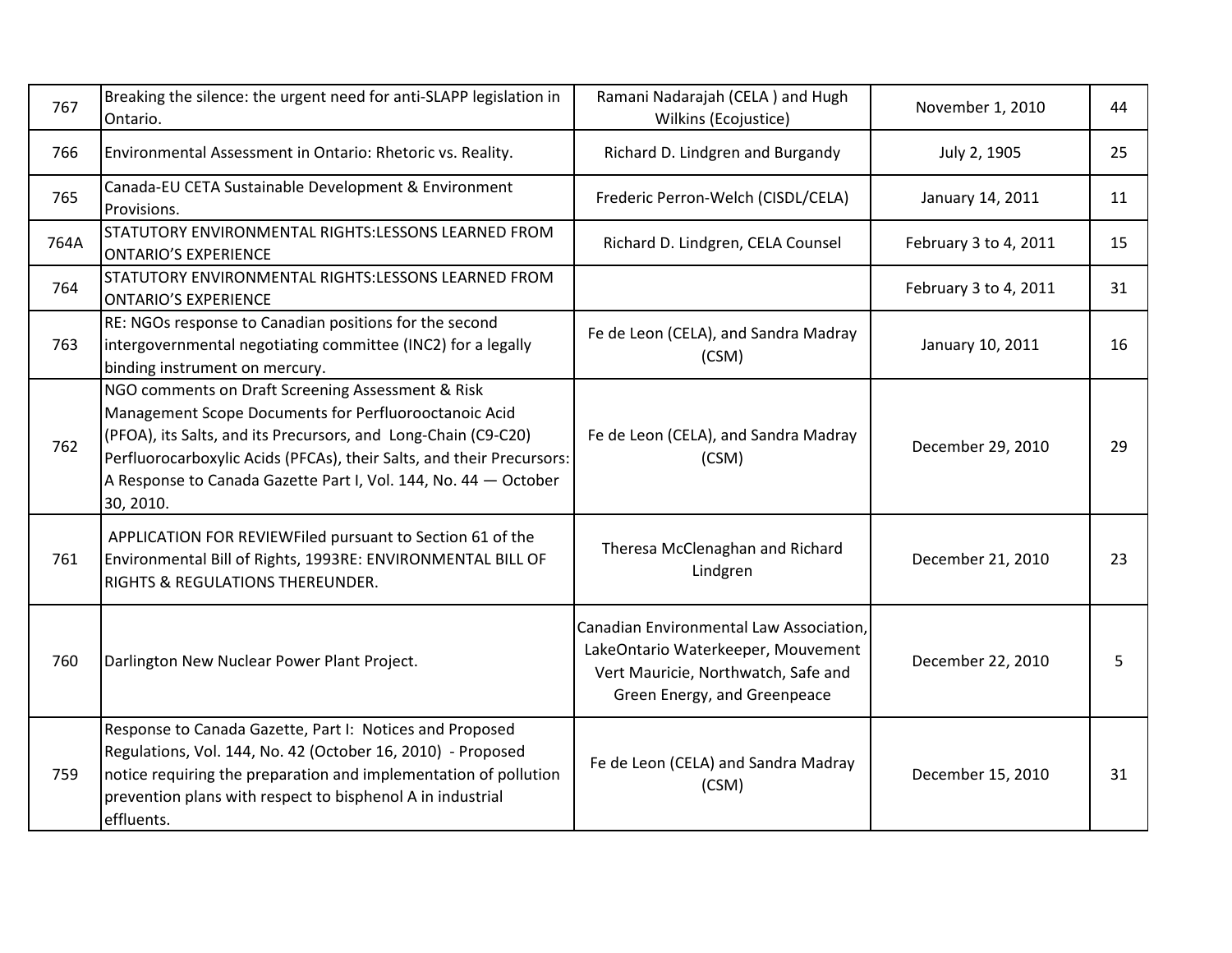| 758   | Selecting the Next Round of Substances for Assessments: NGOs<br>Interim Response to Government Approach.                                                                                                                                                                          | Fe de Leon (CELA) and Sandra Madray<br>(CSM) | December 6, 2010  | 31 |
|-------|-----------------------------------------------------------------------------------------------------------------------------------------------------------------------------------------------------------------------------------------------------------------------------------|----------------------------------------------|-------------------|----|
| 757   | NGO comments on Draft Screening Assessment & Risk<br>Management Scope Documents for Selected Batch 11 Chemicals:<br>A Response to Canada Gazette Part I, Vol. 144, No. 40 - October<br>2, 2010 on Industry Challenge Chemicals of the Chemicals<br>Management Plan.               | Fe de Leon (CELA) and Sandra Madray<br>(CSM) | December 1, 2010  | 21 |
| 756   | Response to Amendments to the Export Control List under CEPA<br>1999.                                                                                                                                                                                                             | Fe de Leon                                   | December 1, 2010  | 5  |
| 755   | Senate Committee Review of Bill C-36, Canada Consumer Product<br>Safety Act.                                                                                                                                                                                                      | K. Cooper, T. McClenaghan                    | November 25, 2010 | 4  |
| 754   | NGO comments on Final Screening Assessment & Proposed Risk<br>Management Approach Documents for Selected Batch 9<br>Chemicals: A Response to Canada Gazette Part I, Vol. 144, No. 38<br>- September 18, 2010 on Industry Challenge Chemicals of the<br>Chemicals Management Plan. | Fe de Leon (CELA) and Sandra Madray<br>(CSM) | November 17, 2010 | 20 |
| 753EN | En. Briefing Notere: Bill S-11, First Nations Safe Drinking Water<br>Act.                                                                                                                                                                                                         | Theresa McClenaghan                          | October 5, 2010   | 3  |
| 753FR | Fr. Note d'information concernantleprojectdeloi S-11, loi surla<br>salubritéde l'eau potabledespremièresnations.                                                                                                                                                                  | Theresa McClenaghan                          | October 5, 2010   | 3  |
| 752   | Response to Publication of a Notice of Intent - Export controls for<br>perfluorooctane sulfonate (PFOS) and lindane.                                                                                                                                                              | Fe de Leon (CELA) and Sandra Madray<br>(CSM) | November 8, 2010  | 6  |
| 751EN | EN In support of a Federal Environmental Bill of Rights<br>Submissions to the House of Commons Standing Committee on<br>Environment and Sustainable Development on Bill 469, a Canadian<br>Environmental Bill of Rights.                                                          | Theresa McClenaghan and Richard<br>Lindgren  | November 1, 2010  | 4  |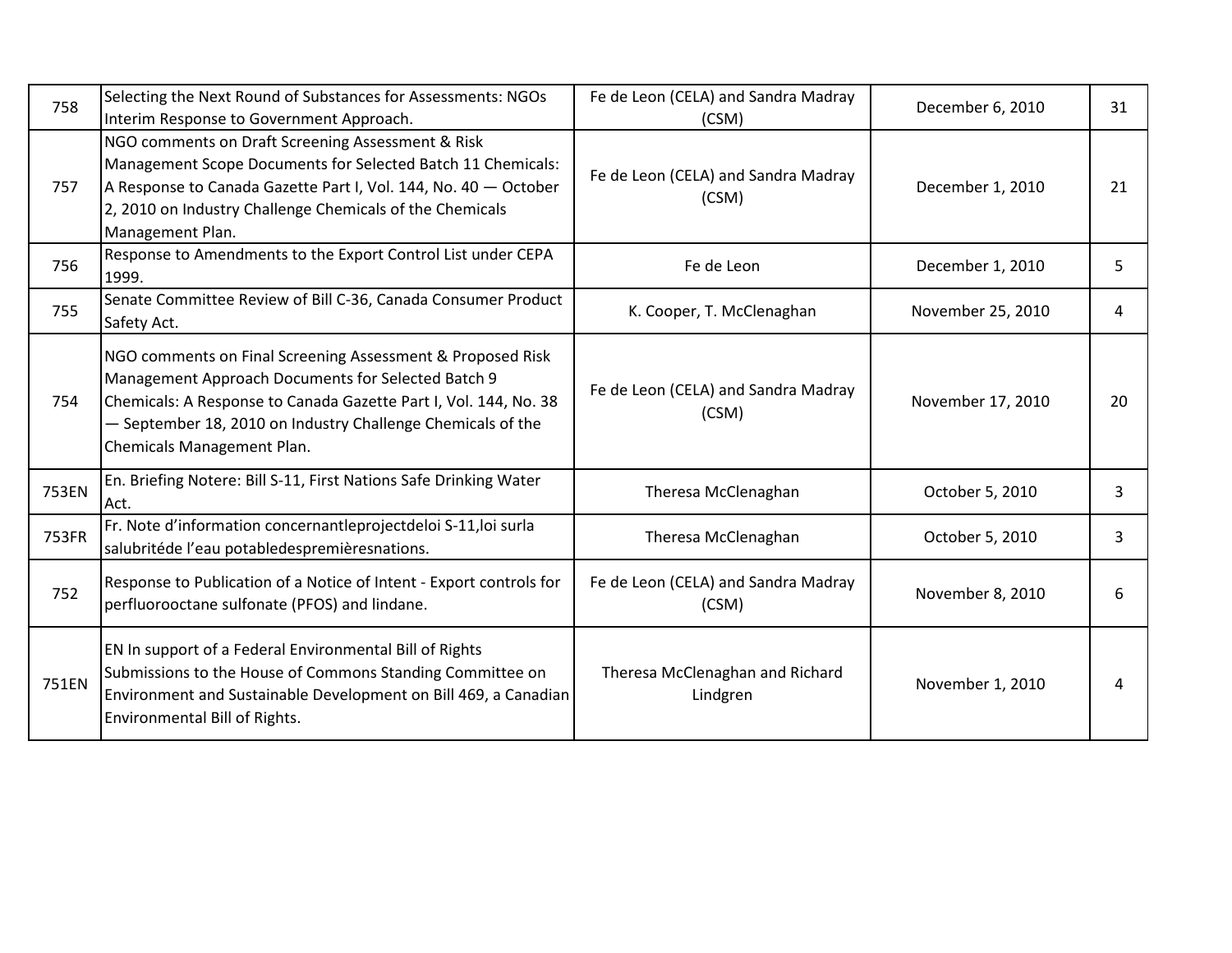| 751FR | FRà l'appui d'une charte fédéraleDes droits environnementaux.<br>Mémoire présenté au comité permanent de l'environnement et<br>du développement durable de la chambre des<br>communesConcernant le projet de loi 469Charte canadienne des<br>droits environnementaux. | Theresa McClenaghan and Richard<br>Lindgren                   | November 1, 2010   | 4              |
|-------|-----------------------------------------------------------------------------------------------------------------------------------------------------------------------------------------------------------------------------------------------------------------------|---------------------------------------------------------------|--------------------|----------------|
| 750A  | Comments regarding Provincial Policy Statement (2005), 5-year<br>Review Environmental Bill of Rights Registry Number 010-0766.                                                                                                                                        | Anastasia M. Linter, Theresa<br>McClenaghan                   | October 29, 2010   | $\overline{2}$ |
| 750B  | Briefing Note - The role of the Ecosystem Approach in Ontario's<br>Land Use Planning Regime.                                                                                                                                                                          | Kathryn Tucker                                                | October 1, 2010    | 3              |
| 749   | Consultation on the Mandatory Reporting Policy for the Proposed<br>Canada Consumer Product Safety Act.                                                                                                                                                                | Kathy Cooper and Joe Castrilli                                | October 29, 2010   | $\overline{2}$ |
| 748   | Seeking a Moratorium on Uranium Mining.                                                                                                                                                                                                                               | T. McClenaghan, K. Cooper                                     | October 25, 2010   | $\overline{2}$ |
| 747   | Re: Response to Draft Screening Assessment for Cyclododecane,<br>1,2,5,6,9,10-hexabromo- (hexabromocyclododecane) (HBCD)(CAS<br>No. 3194-55-6).                                                                                                                       | Fe de Leon (CELA) and Sandra Madray<br>(CSM)                  | October 27, 2010   | 12             |
| 746   | Water Opportunities for First Nations. Opportunities for First<br>Nations arising from the Proposed Ontario Water Opportunities<br>and Water Conservation Act.                                                                                                        | T. McClenaghan, Farshad Salehzadeh                            | October 1, 2010    | 6              |
| 745   | Re: Response to List of Prohibited and Restricted Cosmetic<br>Ingredients (The Cosmetic Ingredient Hotlist) and Proposed<br>Changes to the Cosmetic Ingredient Hotlist posted as of August 16,<br>2010.                                                               | Fe de Leon (CELA) and Sandra Madray<br>(CSM)                  | October 15, 2010   | 20             |
| 744   | <b>ICES Municipal Policy Toolkit.</b>                                                                                                                                                                                                                                 | Ontario Power Authority, Canadian<br>Urban Institute and CELA | September 1, 2010  | 156            |
| 743   | A Response to Canada Gazette Part I, Vol. 144, No. 33 - August<br>14, 2010: NGO comments on Draft Assessment for Stream 1 of the<br>Petroleum Sector Stream (20 chemicals) of the Chemicals<br>Management Plan.                                                       | Fe de Leon (CELA) and Sandra Madray<br>(CSM)                  | October 13, 2010   | 12             |
| 742   | Response to Canada Gazette Part I, Vol. 144, No. 31 (July 31, 2010)<br>NGO comments on Publication of Final Decision after Screening<br>Assessment of Substances - Batch 8.                                                                                           | Fe de Leon (CELA) and Sandra Madray<br>(CSM)                  | September 29, 2010 | 26             |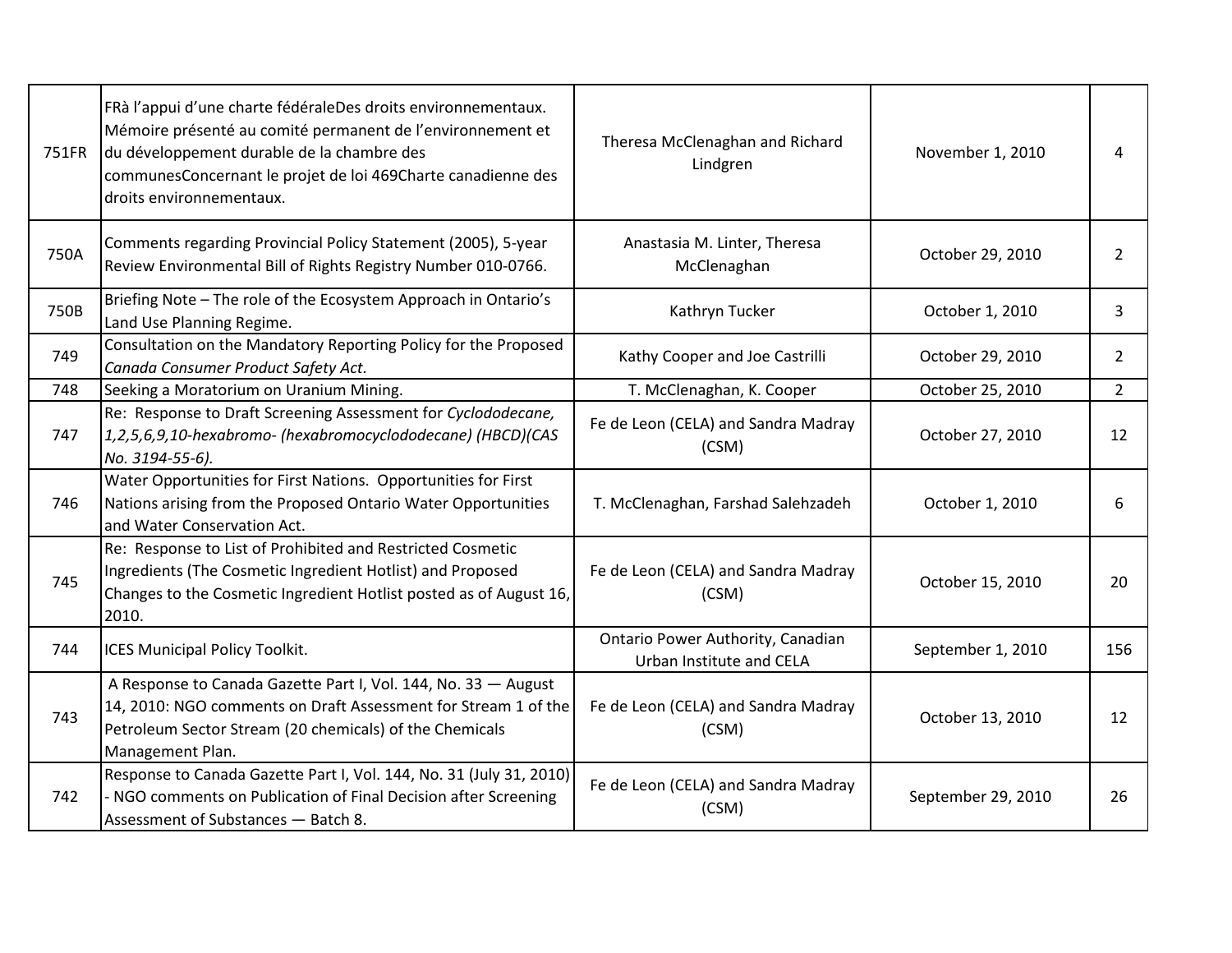| 741 | RE: Preliminary NGO response to Working Document for<br>Discussion on the Content of the Proposed Pollution Prevention<br>Planning Notice for the Resin and Synthetic Rubber Manufacturing<br>Sector ("Notice") Sept 20, 2010. | Fe de Leon (CELA) and Sandra Madray<br>(CSM)                                                                                                                                                                                                                                           | September 20, 2010 | 14             |
|-----|--------------------------------------------------------------------------------------------------------------------------------------------------------------------------------------------------------------------------------|----------------------------------------------------------------------------------------------------------------------------------------------------------------------------------------------------------------------------------------------------------------------------------------|--------------------|----------------|
| 740 | ENGO Consolidated Report on Public Consultation Meeting on<br>Proposed Risk Management Measures for<br>Octamethylcyclotetrasiloxane (D4).                                                                                      | International Institute of Concerns for<br>Public Health (IICPH); Canadian<br>Environmental Law Association (CELA);<br>Crooked Creek Conservancy Society of<br>Athabasca (CCCSA); Chemical Sensitivities<br>Manitoba (CSM); Environmental Health<br>Association of Nova Scotia (EHANS) | September 13, 2010 | 14             |
| 739 | Response to Supplement Canada Gazette, Part I, Vol. No. (July 3,<br>2010) - Proposed Notice Requiring the Preparation and<br>Implementation of Pollution Prevention Plans for Toluene<br>Diisocyanates (TDIs)                  | Fe de Leon                                                                                                                                                                                                                                                                             | August 29, 2010    | 5              |
| 738 | Response to Interim Policy Statement on Health Canada's Working<br>Definition for Nanomaterials.                                                                                                                               | Fe de Leon                                                                                                                                                                                                                                                                             | August 29, 2010    | 11             |
| 737 | DarlingtonNew Nuclear Power Plant Project.                                                                                                                                                                                     | Theresa McClenaghan                                                                                                                                                                                                                                                                    | August 9, 2010     | $\overline{3}$ |
| 736 | A Response to Canada Gazette Part I, Vol. 144, No. 23- June 5,<br>2010: NGO comments on the Notice of Intent to Assess and<br>Manage Aromatic Azo Substances.                                                                  | Fe de Leon (CELA) and Sandra Madray<br>(CSM)                                                                                                                                                                                                                                           | August 3, 2010     | 9              |
| 735 | A Response to Canada Gazette Part I, Vol. 144, No. 22 - May 29,<br>2010: NGO comments on Draft Assessment for Stream 1 of the<br>Petroleum Sector Stream of the Chemicals Management Plan.                                     | Fe de Leon (CELA) and Sandra Madray<br>(CSM)                                                                                                                                                                                                                                           | July 28, 2010      | 9              |
| 734 | Response to Planning for Sustainable Future: A Federal<br>Sustainable Development Strategy for Canada (Chemicals<br>Management).                                                                                               | Fe de Leon, Sarah Miller, Christopher<br>Waffle                                                                                                                                                                                                                                        | July 12, 2010      | 12             |
| 733 | Bill C-9: Proposed Changes to TheCanadian Environmental<br>Assessment Act.                                                                                                                                                     | <b>Rick Lindgren</b>                                                                                                                                                                                                                                                                   | July 9, 2010       | 4              |
| 732 | Re-negotiation to Amend the Great Lakes Water Quality<br>Agreement: Response to the Binational Webinars June 7 to 9,<br>2010.                                                                                                  | Sarah Miller and Fe de Leon                                                                                                                                                                                                                                                            | July 9, 2010       | 21             |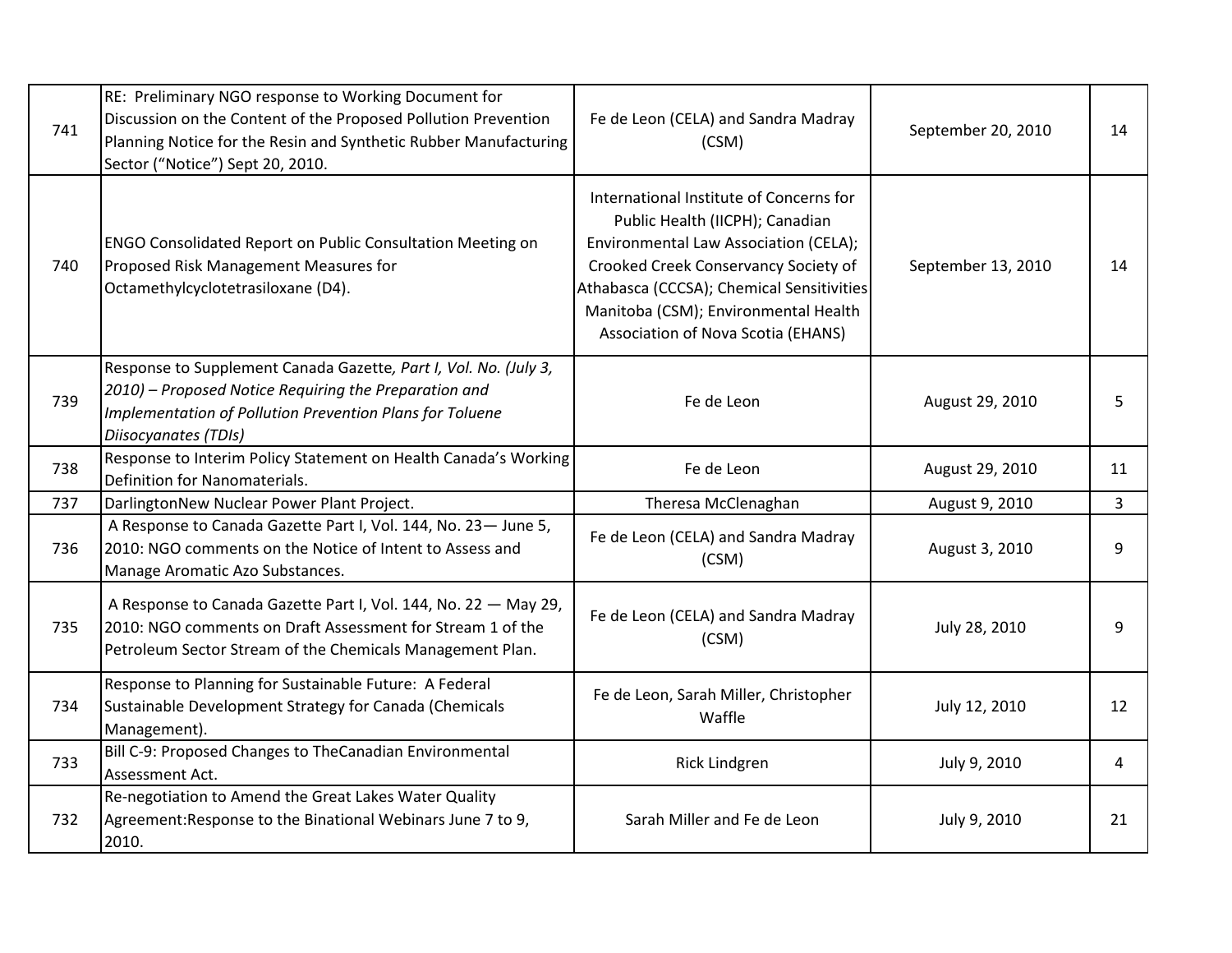| 731 | Speaking Notes for Presentation to The Senate Committee on<br>National Finance re Bill C-9 Proposals to Amend The Canadian<br><b>Environmental Assessment Act.</b>                                                                                       | Rick Lindgren                                                                                                                                                                                                                                        | July 6, 2010  | 3              |
|-----|----------------------------------------------------------------------------------------------------------------------------------------------------------------------------------------------------------------------------------------------------------|------------------------------------------------------------------------------------------------------------------------------------------------------------------------------------------------------------------------------------------------------|---------------|----------------|
| 730 | Bill C-9: Proposed Changes to The Canadian Environmental<br>Assessment Act.                                                                                                                                                                              | Rick Lindgren                                                                                                                                                                                                                                        | July 6, 2010  | 4              |
| 729 | RE: CELA responds to the Government's initiation of ratification<br>for the global elimination of 9 new POPs by June 2010.                                                                                                                               | Theresa McClenaghan (Fe de Leon)                                                                                                                                                                                                                     | July 9, 2010  | $\overline{2}$ |
| 728 | ERT Proposed Amendments to ERT Rules of Practice and Draft ERT<br>Guide re Appeals of Renewable Energy Approvals.                                                                                                                                        | Rick Lindgren                                                                                                                                                                                                                                        | June 14, 2010 | q              |
| 727 | CELA's response to the Private Members Bill C-494 amending the<br>Canadian Environmental Protection Act to address<br>nanotechnology. [Letter to Mr. Peter Julian, MP, House of<br>Commons]                                                              | Fe de Leon                                                                                                                                                                                                                                           | May 26, 2010  | 2              |
| 726 | RE: Seek Canada's ratification of Stockholm Convention on POPs<br>to confirm its support for global elimination of 9 new POPs by June<br>2010. [Letter to The Honourable Jim Prentice, Minister,<br><b>Environment Canadal</b>                           | Theresa McClenaghan (Fe de Leon)                                                                                                                                                                                                                     | May 27, 2010  |                |
| 725 | Comments regarding the Proposed Wastewater Systems Effluent<br>Regulations in the Canada Gazette, Part 1, 144 No. 12.                                                                                                                                    | Dr. Elaine MacDonald, Kaitlyn Mitchell,<br>Rick Lindgren, Christianne Wilhelmson,<br>Ecojustice, Canadian Environmental Law<br>Association, Georgia Strait Alliance,<br>Suzuki Environmental Foundation,<br>Friends of the Earth, Great Lakes United | May 19, 2010  | 25             |
| 724 | NGO comments on Draft Screening Assessment & Risk<br>Management Scope Documents for Batch 9 Chemicals: A<br>Response to Canada Gazette Part I, Vol. 144, No. 12 - March 20,<br>2010 on Industry Challenge Chemicals of the Chemicals<br>Management Plan. | Fe de Leon (CELA) and Sandra Madray<br>(CSM)                                                                                                                                                                                                         | May 19, 2010  | 35             |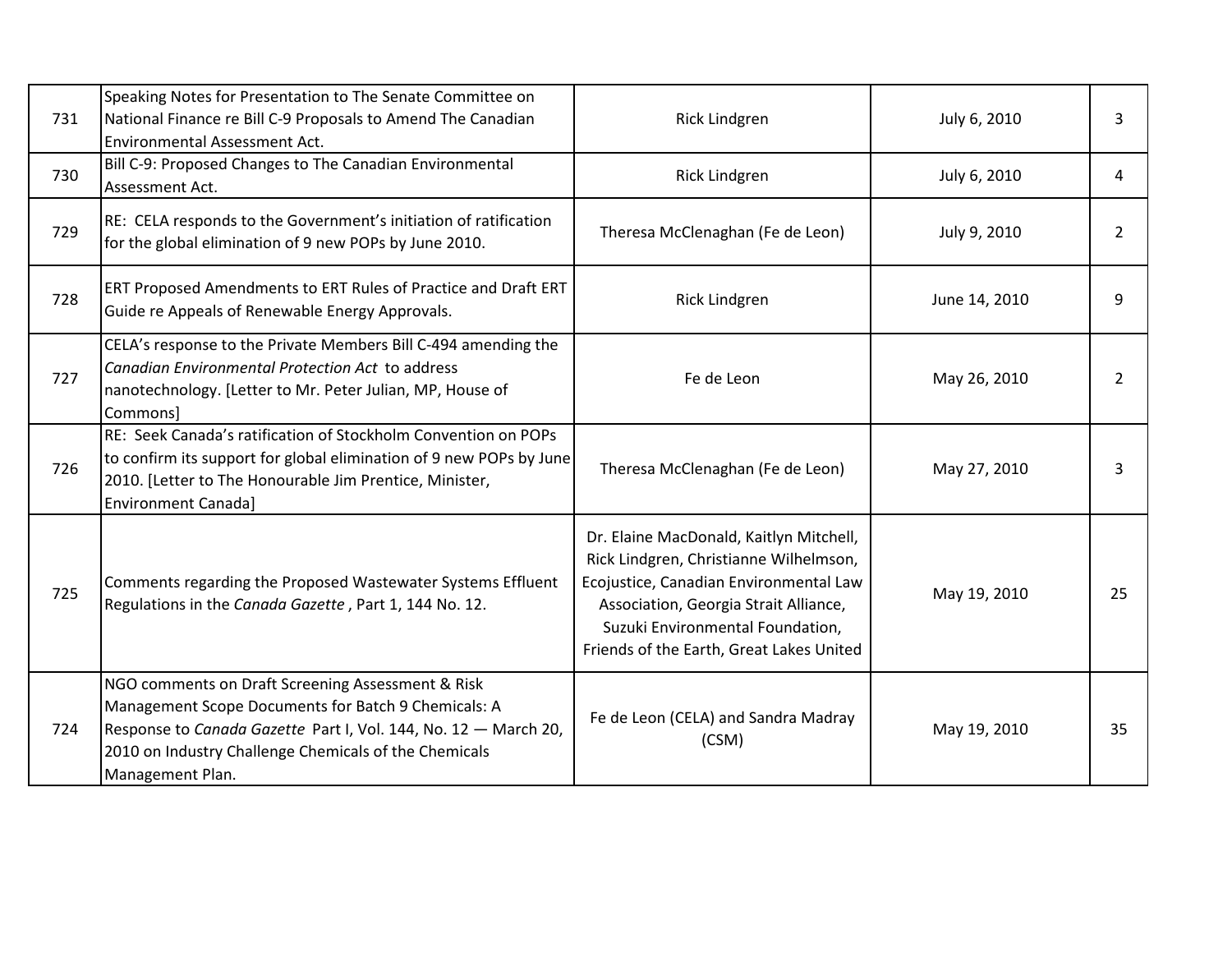| 723  | NGO comments on Final Assessment for 1,4- Dioxane: A Response<br>to Canada Gazette Part I, Vol. 144, No. 7 - March 31, 2010 -<br>Batch 7 of the Industry Challenge of the Chemicals Management<br>Plan.                                     | Fe de Leon (CELA) and Sandra Madray<br>(CSM)                                                          | May 5, 2010    | 14 |
|------|---------------------------------------------------------------------------------------------------------------------------------------------------------------------------------------------------------------------------------------------|-------------------------------------------------------------------------------------------------------|----------------|----|
| 722  | CELA comments on Global Mercury Treaty - INC 1.                                                                                                                                                                                             | Fe de Leon                                                                                            | May 5, 2010    | 11 |
| 721A | Speaking Notes for Presentation to the Standing Committee on<br>Finance Re Bill C-9 Proposals to Amend the Canadian<br>Environmental Assessment Act.                                                                                        | <b>Rick Lindgren</b>                                                                                  | May 11, 2010   | 3  |
| 721B | Re: Bill C-9: Proposed Changesto the Canadian Environmental<br>Assessment Act [Letter to James Rajotte, Chair of the Standing<br>Committee of Finance].                                                                                     | <b>Rick Lindgren</b>                                                                                  | May 13, 2010   | 3  |
| 721C | A comparison of the basic needs for improvement of the Canadian Robert B. Gibson, Professor, Department<br>Environmental Assessment Act with the substance and<br>implications of amendments proposed in Bill C-9.                          | of Environment and Resource Studies,<br>University of Waterloo                                        | May 13, 2010   | 16 |
| 721  | Bill C-9 (Jobs And Economic Growth Act) - Proposed Amendments<br>to the Canadian Environmental Assessment Act.                                                                                                                              | R. Lindgren, T. McClenaghan                                                                           | April 16, 2010 | 3  |
| 720  | Modernizing Environmental Approvals: EBR Registry No. 010-9143<br>(Submitted to the Ontario Ministry of Environment).                                                                                                                       | Ramani Nadarajah (CELA), Maureen<br>Carter-Whitney (CIELAP), and Dr. Elaine<br>MacDonald (Ecojustice) | April 16, 2010 | 36 |
| 719  | A Response to Canada Gazette Part I, Vol. 144, No. 5 - January<br>30, 2010: NGO comments on Draft Assessment and Risk<br>Management Scope for selected substances in Batch 8 of the<br>Industry Challenge of the Chemicals Management Plan. | Fe de Leon (CELA) and Sandra Madray<br>(CSM)                                                          | March 31, 2010 | 28 |
| 718  | RE:Proposed Amendmentsto O. Reg.287/07 (Source Protection<br>Plans) - EBR Registry No. 010-8766.                                                                                                                                            | Christopher Waffle and Richard Lindgren                                                               | March 26, 2010 | 20 |
| 717  | Toxic Chemicalsandthe Renegotiationof the Great Lakes Water<br>Quality Agreement.                                                                                                                                                           | Sarah Miller and Fe de Leon                                                                           | March 18, 2010 | 13 |
| 716  | Risk Management Under the Chemicals Management Plan (CMP),<br>Fe de Leon, Sandra Madray (CSM), and Mary Richardson (Cooked<br>Creek Conservancy Society of Athabaska),                                                                      | Jessica Ginsburg, Fe de Leon                                                                          | March 10, 2010 | 18 |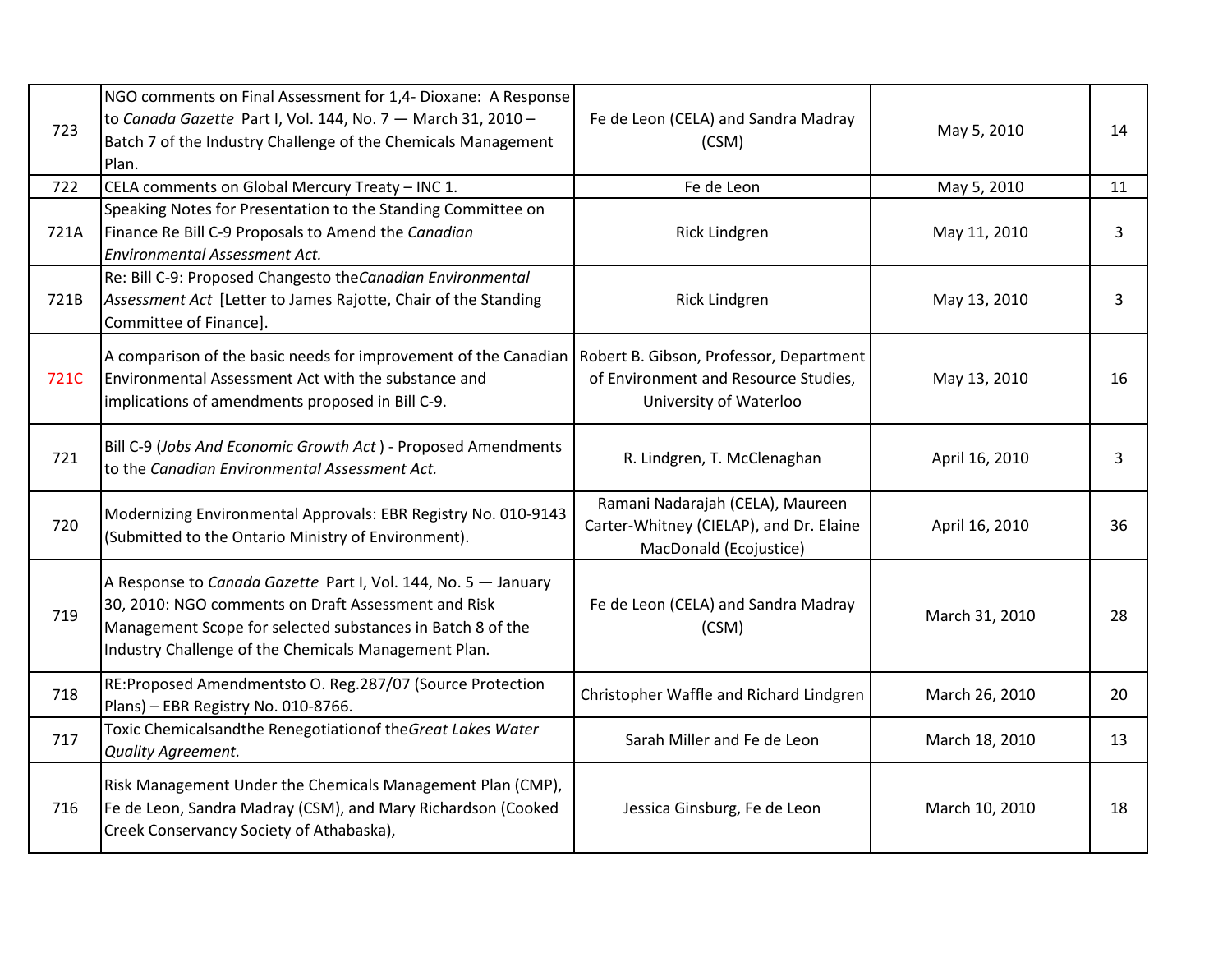| 715 | Re: EBR Registry Number:010-9068 Ministry of the Environment<br>and CEPA Environmental Registry-Extension of the 2007-2010<br>Canada-Ontario Agreement Respecting the Great Lakes Basin<br>Ecosystem. | Sarah Miller and Fe de Leon                                                                                                              | March 8, 2010     | 4  |
|-----|-------------------------------------------------------------------------------------------------------------------------------------------------------------------------------------------------------|------------------------------------------------------------------------------------------------------------------------------------------|-------------------|----|
| 714 | Preliminary Comments and Recommendationson Governance<br>Issues for ConsiderationDuring the 2010 Renegotiationof the<br><b>Great Lakes Water Quality Agreement.</b>                                   | Sarah Miller et al                                                                                                                       | February 15, 2010 | 24 |
| 713 | Briefing Noteon Governance Issues Relatedto the Renewal of the<br>Canada-United StatesGreat Lakes Water Quality Agreement.                                                                            | Joseph F. Castrilli, Sarah Miller, Fe de<br>Leon, Theresa McClenaghan, Rick<br>Lindgren                                                  | February 1, 2010  | 16 |
| 712 | Consultation on Proposed Non-essential Pesticides Ban in Nova<br>Scotia.                                                                                                                              | K. Cooper                                                                                                                                | March 5, 2010     | 3  |
| 711 | Letter to John Gerretsen Minister of Environment reOvercoming<br>Outstanding Challenges In Ontario Source Water Protection<br>Efforts.                                                                | Christopher Waffle                                                                                                                       | February 19, 2010 | 6  |
| 710 | BC Consultation -pesticides.                                                                                                                                                                          | K. Cooper                                                                                                                                | February 17, 2010 | 4  |
| 709 | Partners in Pollution 2: An Update on the Continuing Canadian and<br>United States Contributions to Great Lakes St. Lawrence River<br>Ecosystem Pollution.                                            | PollutionWatch                                                                                                                           | March 1, 2010     | 65 |
| 708 | Re: Water efficiency in MMAH policies.                                                                                                                                                                | T. McClenaghan, CELA; Anastasia Lintner,<br>Ecojustice Canada; Derek Stack, GLU;<br>Carol Mass POLIS Project on Ecological<br>Governance | February 4, 2010  | 3  |
| 707 | Re: Water efficiency in MNR policiesComments to Minister of<br>Natural Resources.                                                                                                                     | T. McClenaghan, CELA; Anastasia Lintner,<br>Ecojustice Canada; Derek Stack, GLU;<br>Carol Mass POLIS Project on Ecological<br>Governance | February 4, 2010  | 3  |
|     |                                                                                                                                                                                                       | T. McClenaghan, CELA; Anastasia Lintner,                                                                                                 |                   |    |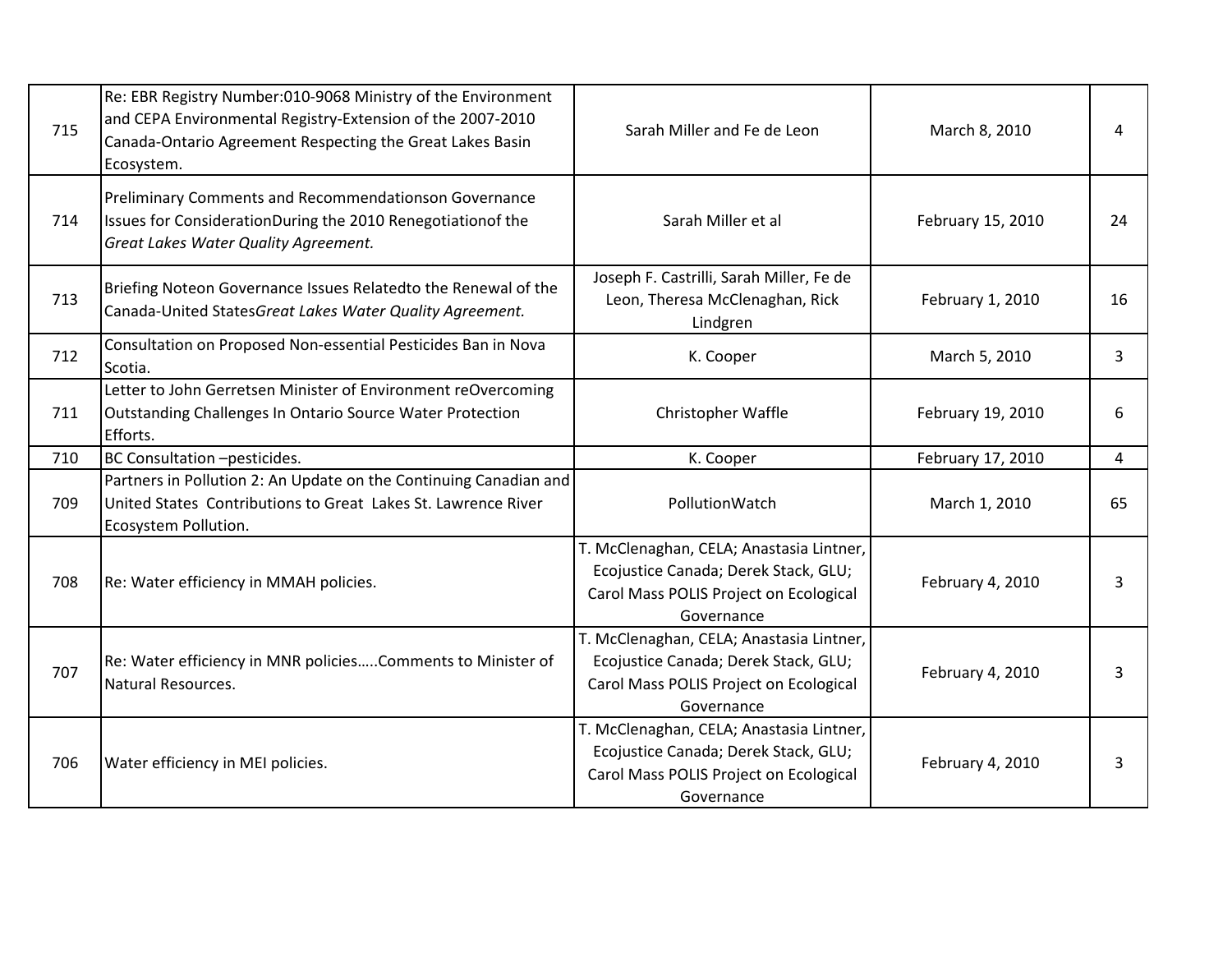| 705 | From Waste to Worth: The Role of Waste Diversion in the Green<br>Economy, A Minister's Report on the Review of Ontario's Waste<br>Diversion Act, 2002 EBR #010-8164.                                                               | Theresa McClenaghan et al. Canadian<br>Association of Physicians for the<br>Environment (CAPE), Canadian<br>Environmental Law Association (CELA),<br>Canadian Institute for Environmental Law<br>and Policy (CIELAP), Citizens' Network on<br>Waste Management, Ecojustice, Great<br>Lakes United (GLU), Ontario Centre for<br>Engineering and Public Policy (OCEPP),<br><b>Ontario Public Health Association</b><br>(OPHA), Registered Nurses' Association<br>of Ontario (RNAO), Toronto<br><b>Environmental Alliance (TEA)</b> | February 1, 2010  | 6              |
|-----|------------------------------------------------------------------------------------------------------------------------------------------------------------------------------------------------------------------------------------|----------------------------------------------------------------------------------------------------------------------------------------------------------------------------------------------------------------------------------------------------------------------------------------------------------------------------------------------------------------------------------------------------------------------------------------------------------------------------------------------------------------------------------|-------------------|----------------|
| 704 | Re: The Modernization of the Provincial Offences Act [to the Law<br>Reform Commission of Ontario].                                                                                                                                 | Ramani Nadarajah                                                                                                                                                                                                                                                                                                                                                                                                                                                                                                                 | January 26, 2010  | $\overline{2}$ |
| 703 | Re: Urgent Need for Anti-SLAPP legislation in Ontario [to Attorney<br>General Bentley] November 20, 2008.                                                                                                                          | Theresa McClenaghan (CELA) and<br>Anastasia M. Lintner (Ecojustice)                                                                                                                                                                                                                                                                                                                                                                                                                                                              | November 20, 2008 | 4              |
| 702 | Re: The Need for Anti-SLAPP Legislation in Ontario [toJim Watson].                                                                                                                                                                 | Ramani Nadarajah (CELA), Hugh Wilkins<br>(Ecojustice)                                                                                                                                                                                                                                                                                                                                                                                                                                                                            | October 7, 2009   | $\overline{2}$ |
| 701 | Re: Strategic Law Suits against Public Participation (SLAPP)<br>[toBrent McCurdy].                                                                                                                                                 | Ramani Nadarajah (CELA), Hugh Wilkins<br>(Ecojustice), and Rick Smith<br>(Environmental Defence)                                                                                                                                                                                                                                                                                                                                                                                                                                 | July 8, 2009      | 7              |
| 700 | A Response to Canada Gazette Part I, Vol. 143, No. 48, November<br>28, 2009: NGO comments on Proposed Risk Management<br>Approach for Specific Chemicals in Batch 6 of the Industry<br>Challenge of the Chemicals Management Plan. | Fe de Leon (CELA) and Sandra Madray<br>(CSM)                                                                                                                                                                                                                                                                                                                                                                                                                                                                                     | January 27, 2010  | 22             |
| 699 | International Best Management Practices for Source Water<br>Protection.                                                                                                                                                            | C. Waffle, K. Mitchell, Theresa<br>McClenaghan, Burgandy Dunn, and<br><b>Renee Griffin</b>                                                                                                                                                                                                                                                                                                                                                                                                                                       | January 14, 2010  | 6              |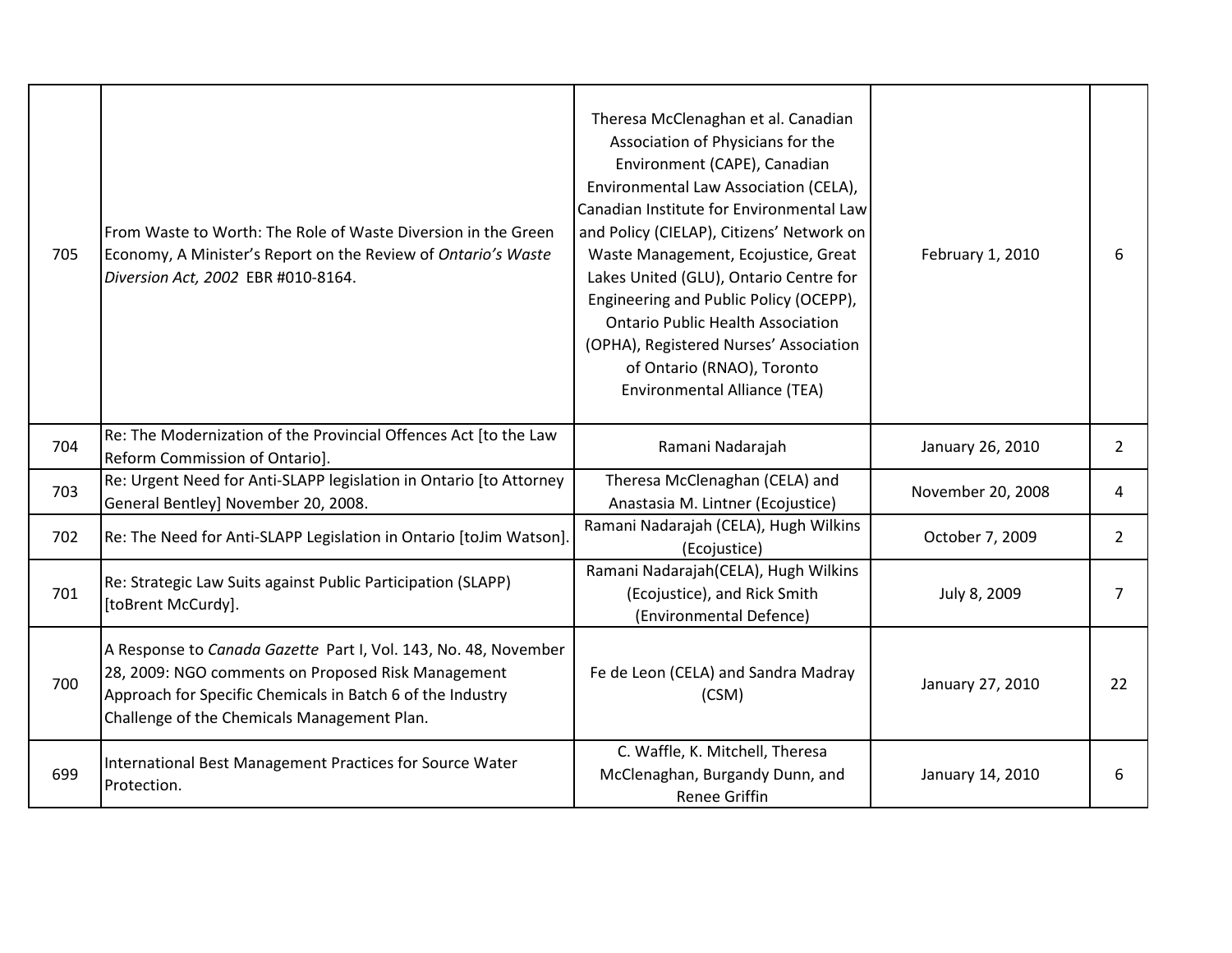| 698 | ENGO Comments in Response to Consultation Document on<br>Bisphenol A (BPA) Proposed Regulations for Industrial Effluents.                                                                               | Fe de Leon (CELA) and Sandra Madray<br>(CSM)                                                                                                                                                                                                                 | January 1, 2010   | 22             |
|-----|---------------------------------------------------------------------------------------------------------------------------------------------------------------------------------------------------------|--------------------------------------------------------------------------------------------------------------------------------------------------------------------------------------------------------------------------------------------------------------|-------------------|----------------|
| 697 | Re: Looking Forward: Recommendations concerning the<br>workplan for medium priority chemicals under the Chemicals<br>Management Plan.                                                                   | Fe de Leon - CELA, Mary Richardson-<br>Crooked Creek Conservancy Society of<br>Athabasca, Soha Kneen - Inuit Tapiriit<br>Kanatami, Anna Tilman -International<br>Institute of Concern, Sandra Madray -<br>Chemical Sensitivities Manitoba.                   | October 21, 2009  | 7              |
| 696 | Re: Response to List of Prohibited and Restricted Cosmetic<br>Ingredients (The Cosmetic Ingredient Hotlist) and Proposed<br>Changes to the Cosmetic Ingredient Hotlist posted as of October<br>23, 2009 | Fe de Leon (CELA) and Sandra Madray<br>(CSM)                                                                                                                                                                                                                 | December 23, 2009 | 8              |
| 695 | Protecting the Great Lakes - St. Lawrence River Basin and Drinking<br>Water Sources.                                                                                                                    | Sarah Rang, Fe de Leon, Christopher<br>Waffle, Catherine Miller, Theresa<br>McClenaghan, Jennifer Foulds, Johnny Lu,<br>Obert Munodawafa, Greg Lecinski, Mike<br>Layton, Rick Lindgren, Joseph Castrilli<br>(PollutionWatch, Environmental Defence,<br>CELA) | December 30, 2009 | 44             |
| 694 | Benchmarks for Evaluating Assessment Reports under the Clean<br>Water Act.                                                                                                                              | <b>Rick Lindgren</b>                                                                                                                                                                                                                                         | November 23, 2009 | 10             |
| 693 | Water efficiency in Ministry of Research and Innovation.                                                                                                                                                | Theresa McClenaghan, Anastasia Lintner,<br>Derek Stack, Carol Maas                                                                                                                                                                                           | November 20, 2009 | $\overline{2}$ |
| 692 | Water efficiency in Ministry of Natural Resources Policy.                                                                                                                                               | Theresa McClenaghan, Anastasia Lintner,<br>Derek Stack, Carol Maas                                                                                                                                                                                           | November 20, 2009 | $\overline{2}$ |
| 691 | Water efficiency in Ministry of Municipal Affairs and Housing.                                                                                                                                          | Theresa McClenaghan, Anastasia Lintner,<br>Derek Stack, Carol Maas                                                                                                                                                                                           | November 20, 2009 | $\overline{2}$ |
| 690 | Water Efficiency in Ministry of Energy and Infrastructure Policy.                                                                                                                                       | Theresa McClenaghan, Anastasia Lintner,<br>Derek Stack, Carol Maas                                                                                                                                                                                           | November 20, 2009 | $\overline{2}$ |
| 689 | A report prepared for the Ontario Ministry of the Environment.                                                                                                                                          | Anne Wordsworth, Sarah Miller and<br>Jessica Ginsburg                                                                                                                                                                                                        | May 1, 2008       | 101            |
| 688 | Re: Bill 212, Good Government Act, 2009.                                                                                                                                                                | T. McClenaghan and R. Nadarajah                                                                                                                                                                                                                              | November 23, 2009 | 3              |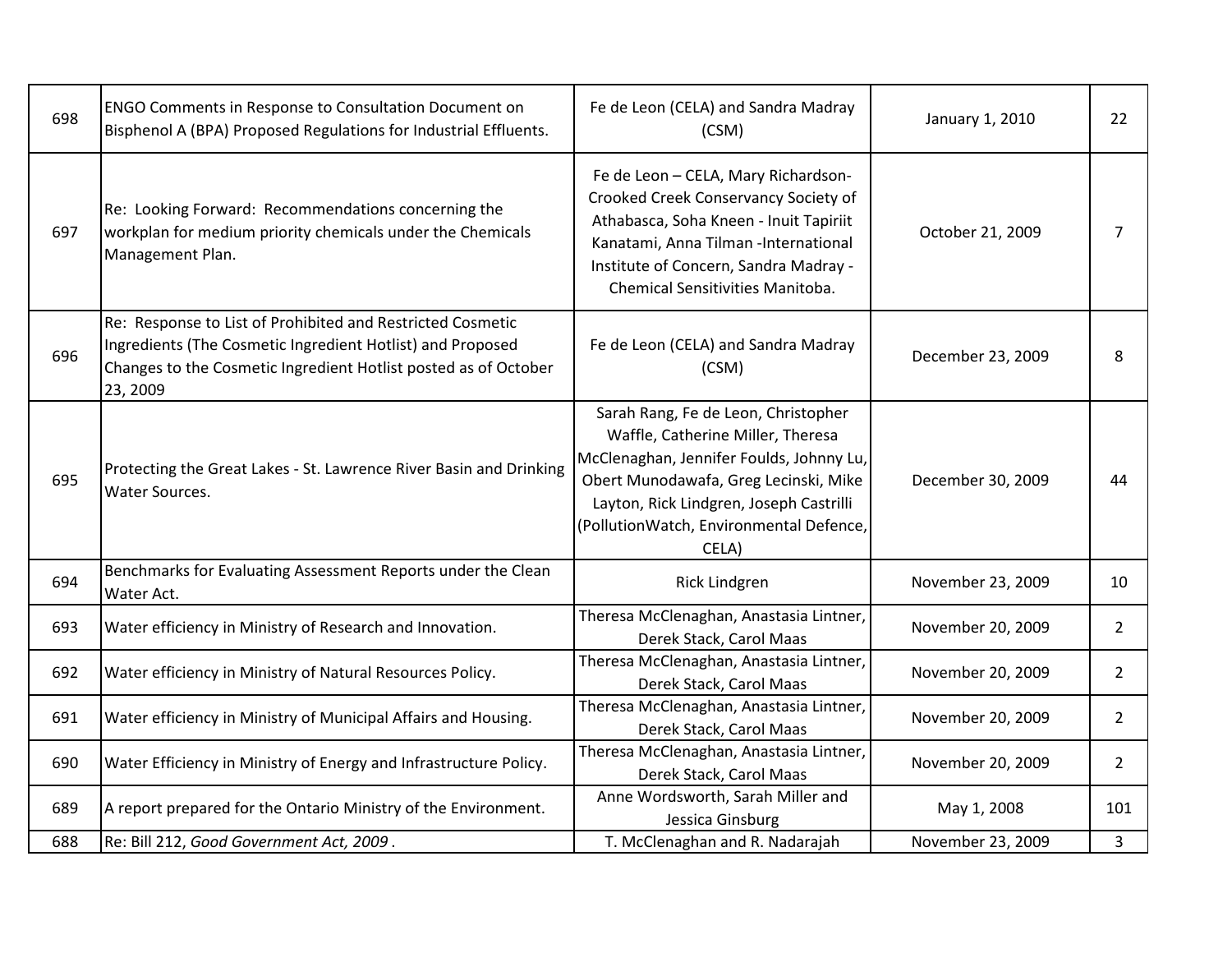| 687 | Recommendations for Clause by Clause Amendments Bill C-20,<br>The Nuclear Liability and Compensation Act.                                                                                                                          | T. McClenaghan                                        | November 17, 2009  | 5  |
|-----|------------------------------------------------------------------------------------------------------------------------------------------------------------------------------------------------------------------------------------|-------------------------------------------------------|--------------------|----|
| 686 | Proposed Nuclear Liability & Compensation Act re: Bill C-20.                                                                                                                                                                       | T. McClenaghan                                        | November 17, 2009  | 11 |
| 685 | Submission to the Standing Committee on Energy, Environment<br>and Natural Resources regarding Bill S-212, an Act to amend the<br>Canadian Environmental Protection Act, 1999.                                                     | CELA and Ecojustice, R. Lindgren, M.<br>Cashin        | November 17, 2009  | 7  |
| 684 | RE: Canada's ratification process to support the listing of nine new<br>POPs under the Stockholm Convention on POPs.                                                                                                               | T. McClenaghan                                        | November 5, 2009   | 3  |
| 683 | A Response to Canada Gazette Part I, Vol. 143, No. 36 -<br>September 5, 2009: NGO comments on Draft Assessment for 1,4<br>Dioxane in Batch 7 of the Industry Challenge of the Chemicals<br>Management Plan.                        | Fe de Leon (CELA) and Sandra Madray<br>(CSM)          | November 4, 2009   | 10 |
| 682 | EBR Registry No. 010-7903: Regulation to Include First Nations'<br>Drinking Water Systems in Drinking Water Source Protection<br>Planning Process Pursuant to the Clean Water Act, 2006.                                           | R. Lindgren, C. Waffle                                | November 2, 2009   | 1  |
| 681 | Re: Regulations Made Under the Toxics Reduction Act, 2009 - EBR<br>Registry No. 010-7792.                                                                                                                                          | Joseph F. Castrill                                    | November 2, 2009   | 20 |
| 680 | NGO comments on Proposed Risk Management Approach for<br>Specific Chemicals in Batch 5 of the Industry Challenge of the<br>Chemicals Management Plan: A Response to Canada Gazette Part<br>I, Vol. 143, No. 34 - August 22, 2009.  | Fe de Leon (CELA) and Sandra Madray<br>(CSM)          | October 21, 2009   | 23 |
| 679 | Re: EBR Registry No. 010-7477: Amendments to Ontario Low<br>Water Response Policy.                                                                                                                                                 | Joseph Castrilli and Christopher Waffle               | October 8, 2009    | 4  |
| 678 | Safeguarding and Sustaining Ontario's Water Resources for Future<br>Generations: EBR Registry No. 010-6350.                                                                                                                        | Ramani Nadarajah, Rick Lindgren, Sarah<br>Miller      | October 5, 2009    | 24 |
| 677 | Submissions of CELA and Ecojustice Canada on Proposed 2009<br>Amendmentsto O. Reg. 419/05: Air Pollution - Local Air Quality<br>(EBR 010-7190) as it relates to introducing new or updated<br>standards for nine (9) contaminants. | J. Castrilli - CELA, Elaine MacDonald -<br>Ecojustice | September 29, 2009 | 4  |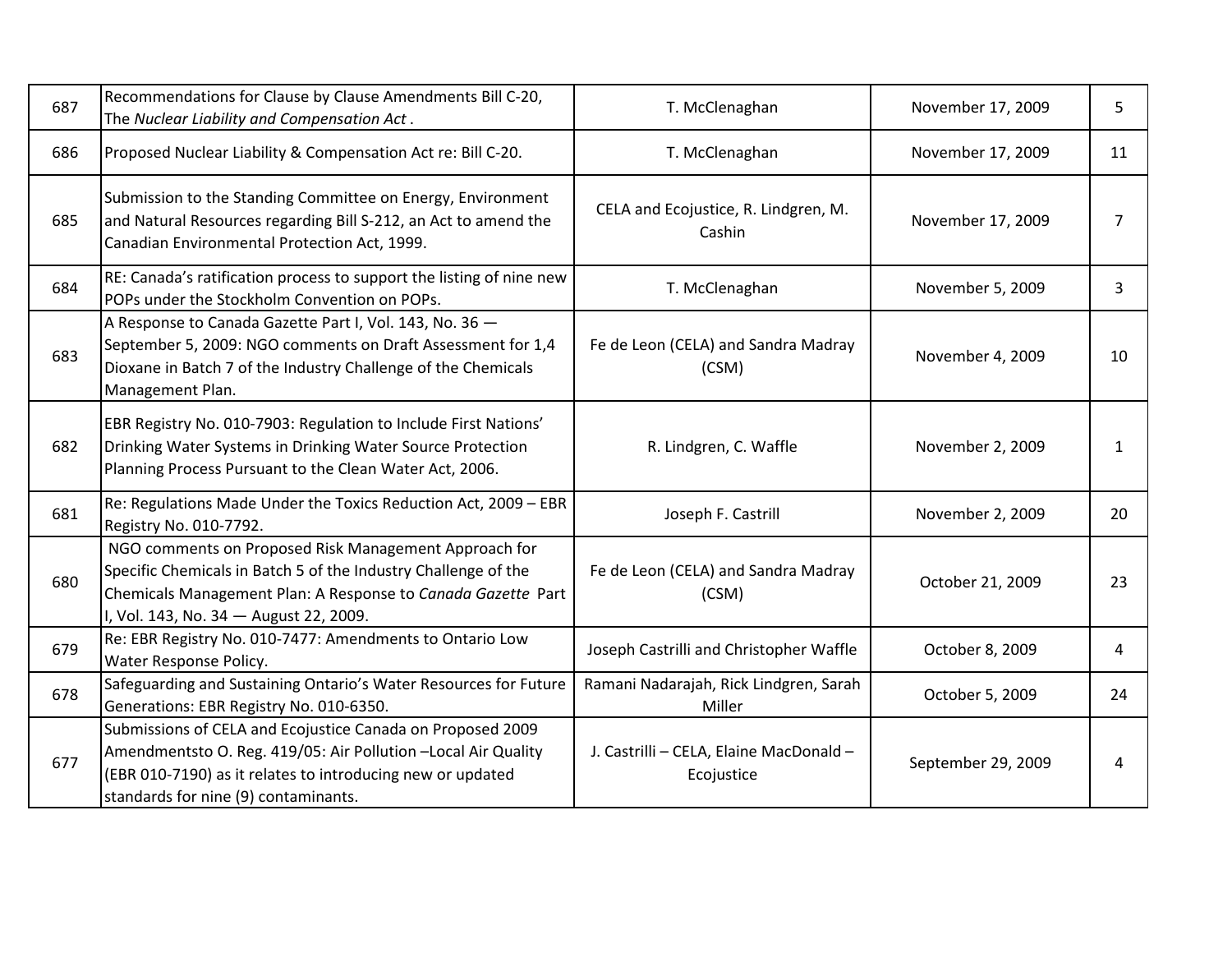| 676  | A Response to the Proposed Risk Management Approach for<br>Chemicals Management Plan Industry Challenge Batch 4<br>Substances Published in Canada Gazette Part I, Vol. 143, No. 31 -<br>August 1, 2009.                                                                                                                                      | Fe de Leon (CELA) and Sandra Madray<br>(CSM)                 | September 30, 2009 | 41             |
|------|----------------------------------------------------------------------------------------------------------------------------------------------------------------------------------------------------------------------------------------------------------------------------------------------------------------------------------------------|--------------------------------------------------------------|--------------------|----------------|
| 675  | RE: EBR Registry No. 010-7573: Proposed amendments to the<br>technical rules made under section 107 of the Clean Water Act,<br>2006 with respect to the preparation of an assessment report.                                                                                                                                                 | Theresa McClenaghan, Christopher<br>Waffle                   | September 23, 2009 | 6              |
| 674  | RE: EBR Registry No. 010-6726: Source Protection Plans under the<br>Clean Water Act, 2006 : A Discussion Paper on Requirements for<br>the Content and Preparation of Source Protection Plans.                                                                                                                                                | Theresa McClenaghan, Christopher<br>Waffle                   | September 23, 2009 | 13             |
| 673A | Open Letter to Donna Cadman, MP [re anti-asbestos position].                                                                                                                                                                                                                                                                                 | Fe de Leon                                                   | September 14, 2009 | $\overline{2}$ |
| 673B | Open Letter to Pat Davidson, MP [re anti-asbestos position].                                                                                                                                                                                                                                                                                 | Fe de Leon                                                   | September 14, 2009 | 3              |
| 672  | Proposed Prohibition of Polycarbonate Baby Bottles that Contain<br>Bisphenol A.                                                                                                                                                                                                                                                              | K. Cooper                                                    | September 10, 2009 | $2^{\circ}$    |
| 671  | Response to Ontario's Proposals to Amend Air Pollution<br>Regulation 409 as it relates to the Forest Products and Foundry<br>Sectors : Joint submission of CELA and Ecojustice to EBR postings:<br>EBR #010-6587 (Amendments to Ontario Regulation 419/05), EBR<br>#010-6589 (Forest Products Sector) and EBR #010-6588 (Foundry<br>Sector). | Joseph Castrilli (CELA) and Elaine<br>MacDonald (Ecojustice) | September 8, 2009  | 7              |
| 670  | Proposed Phthalates Regulations for Soft Vinyl Children's Toys and<br>Child Care Articles.                                                                                                                                                                                                                                                   | K. Cooper                                                    | September 3, 2009  | 4              |
| 669  | Letter to the Chemistry & Flammability Hazards Division in<br>response to Consultation on Consumer Products Containing Lead<br>(Contact with Mouth) Regulations.                                                                                                                                                                             | K. Cooper                                                    | September 3, 2009  | 7              |
| 668  | Comments with respect to the June 2009 Strategic Vision for<br>Growth Secretariat-.                                                                                                                                                                                                                                                          | Theresa McClenaghan                                          | August 28, 2009    | 4              |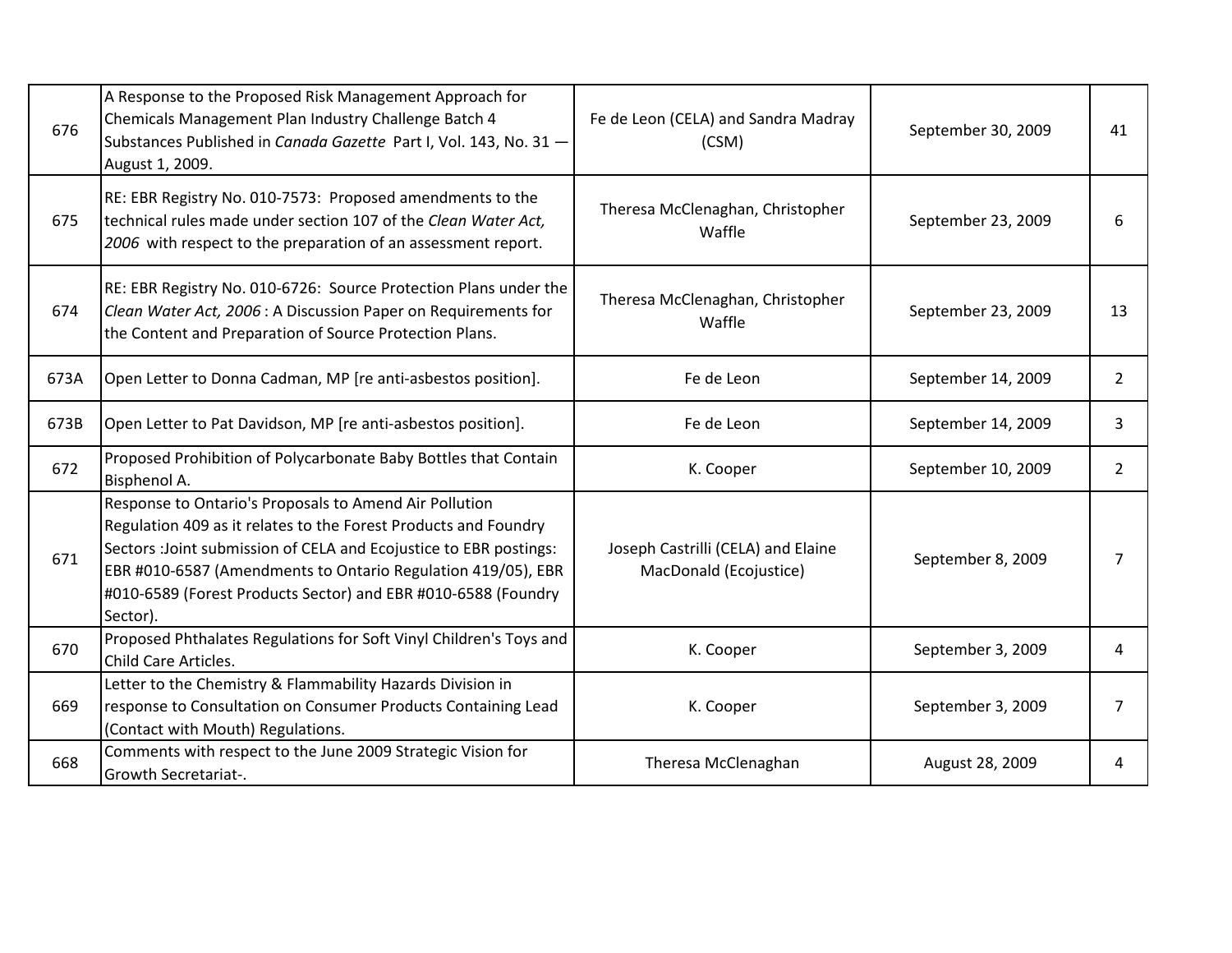| 667 | The Challenge of Substances of Emerging Concern in the Great<br>Lakes Basin: A review of chemicals policies and programs in<br>Canada and the United States.                                                                                                                                              | CELA: Anne Wordsworth, Sarah Rang,<br>Kaitlyn Mitchell, Fe de Leon; Lowell<br>Center for Sustainable Production:<br>Jessica Schifano, Joel Tickner, Aliza<br>Gordon, Yve Torrie, Melissa Coffin | June 2, 2009   | 174 |
|-----|-----------------------------------------------------------------------------------------------------------------------------------------------------------------------------------------------------------------------------------------------------------------------------------------------------------|-------------------------------------------------------------------------------------------------------------------------------------------------------------------------------------------------|----------------|-----|
| 666 | PBDE Revised Risk Management Strategy.                                                                                                                                                                                                                                                                    | K. Cooper - CELA, L. Gue - David Suzuki<br>Foundation, E. MacDonald - Ecojustice, J.<br>Witzel - Environmental Defence                                                                          | August 5, 2009 | 2   |
| 665 | ODWAC Recommendation to Lower the Standard for Tritium in<br>Drinking Water.                                                                                                                                                                                                                              | Theresa McClenaghan                                                                                                                                                                             | June 10, 2009  | 1   |
| 664 | Re: Discussion Paper: A Greenhouse Gas Cap-and-Trade System<br>for Ontario - EBR Registry No. 010-6740; Environmental<br>Protection Amendment Act, (Greenhouse Gas Emissions Trading)<br>2009 - EBR Registry No. 010-6467.                                                                                | Joseph Castrilli                                                                                                                                                                                | July 27, 2009  | 5   |
| 663 | The Canadian Environmental Law Association's Responses to the<br>Ministry of Environment's Toxics Reduction Act, 2009 Workshop -<br>Workbook.                                                                                                                                                             | Joseph Castrilli                                                                                                                                                                                | July 24, 2009  | 7   |
| 662 | Re: EBR Registry No. 010-6516, Re: EBR Registry No. 010-6708;<br>Proposed Ministry of the Environment Regulations to Implement<br>the Green Energy and Green Economy Act, 2009; Proposed<br>Ministry of Natural Resources Approval and Permitting<br>Requirements Document for Renewable Energy Projects. | Theresa McClenaghan                                                                                                                                                                             | July 24, 2009  | 13  |
| 661 | A Response to the Proposed Risk Management Approach for<br>Chemicals Management Plan Industry Challenge Batch 6<br>Substances Published in Canada Gazette Part I, Vol. 143, No. 22-<br>May 30, 2009.                                                                                                      | Fe de Leon (CELA) and Sandra Madray<br>(CSM)                                                                                                                                                    | July 29, 2009  | 30  |
| 660 | The Ministry of Environment's decision to consider changes in its<br>Ontario Drinking Water Stewardship Program.                                                                                                                                                                                          | C. Waffle (CELA) and Linda Douglas<br>(Environmental Defence)                                                                                                                                   | April 20, 2009 | 5   |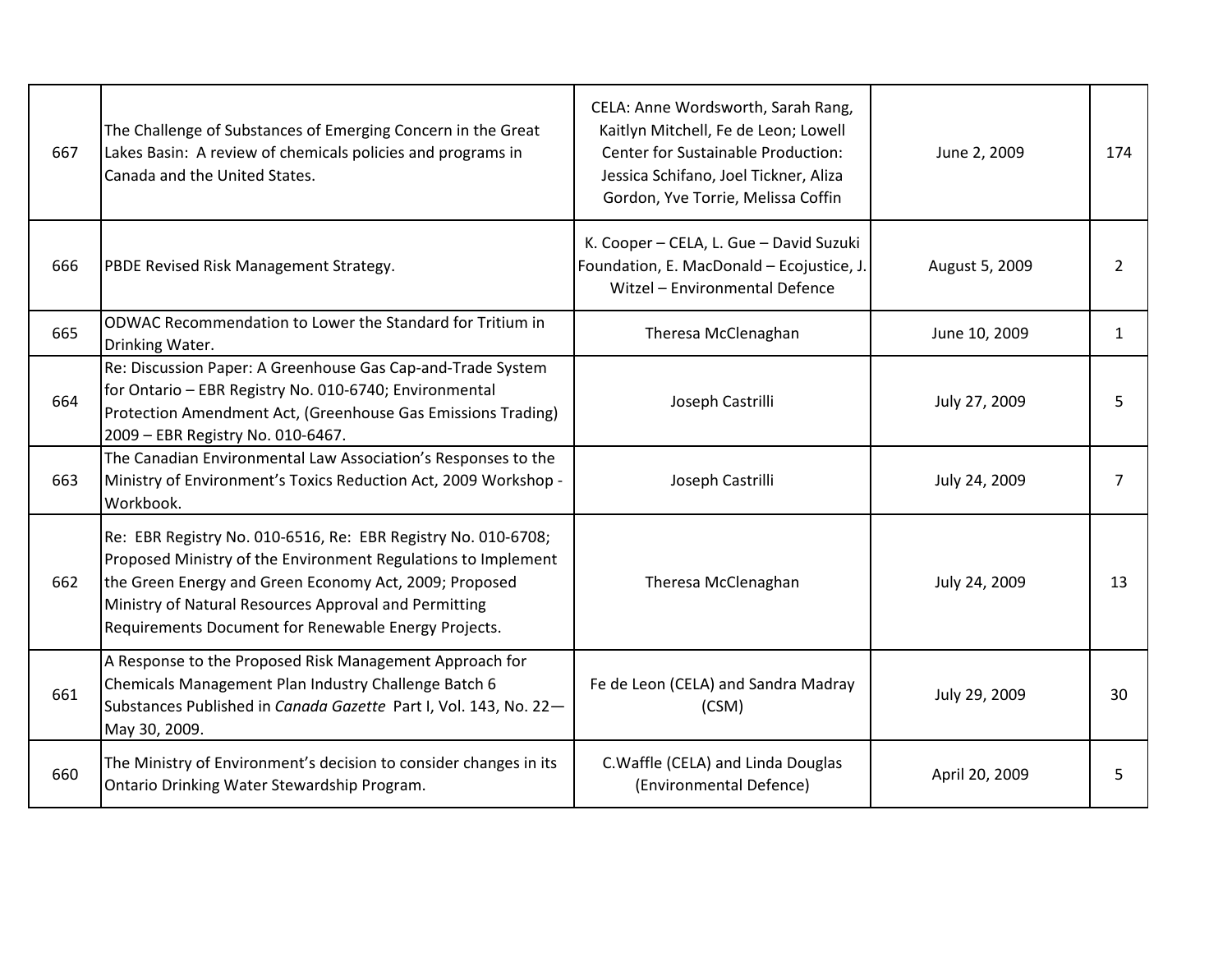| 659  | Comments on Genesee County, Michigan Water Proposal: Review<br>under Great Lakes Charter. J. Jackson - Great Lakes United.                                                                              | J. Jackson - Great Lakes United, Theresa<br>McClenaghan - Canadian Environmental<br>Law Association, Kristy Meyer - Ohio<br><b>Environmental Council</b> | July 15, 2009    | 3             |
|------|---------------------------------------------------------------------------------------------------------------------------------------------------------------------------------------------------------|----------------------------------------------------------------------------------------------------------------------------------------------------------|------------------|---------------|
| 658  | Ensuring Public Transit Does Not Create Health Hazards from<br>Excessive Diesel Exhaust. Letter to the Honourable Dalton<br>McGuinty.                                                                   | Theresa McClenaghan                                                                                                                                      | July 10, 2009    | 1             |
| 657  | Give Green Energy Time to Grow. Letter to the Honourable Dalton<br>McGuinty.                                                                                                                            | Theresa McClenaghan                                                                                                                                      | June 3, 2009     | 3             |
| 656  | Re: State of the Science and Revised Risk Management Strategy<br>for PDBEs; Response to Canada Gazette, Part I, Vol. 143, No. 13 -<br>March 28, 2009.                                                   | K. Cooper                                                                                                                                                | May 27, 2009     | 10            |
| 655A | Remarks to the Standing Committee on General Governance re:<br>Bill 167 An Act to promote reductions in the use and creation of<br>toxic substances and to amend other Acts.                            | Joe Castrilli, Sarah Miller, Anne<br>Wordsworth                                                                                                          | May 13, 2009     | $\mathcal{P}$ |
| 655B | To the Standing Committee on General Governance.Further<br>submissions of CELA regarding Bill 167, the Toxic Reduction Act.                                                                             | Kathleen Cooper, Fe de Leon, Sarah<br>Miller, Anne Wordsworth, Theresa<br>McClenaghan                                                                    | May 22, 2009     | 5             |
| 654  | Comments on EBR #010-6105 - Healthy Great Lakes, Strong<br>Ontario. Talking with Ontarians about Protecting, Restoring, Using<br>and Enjoying the Great Lakes.                                          | T. McClenaghan and other groups                                                                                                                          | May 19, 2009     | 11            |
| 653  | Implications of Inaction on Greenhouse Gases.                                                                                                                                                           | Theresa McClenaghan                                                                                                                                      | February 1, 2009 | 42            |
| 652  | A Response to the Proposed Risk Management Approach for<br>Chemicals Management Plan Industry Challenge Batch 3<br>Substances. Published in Canada Gazette Part I, Vol. 143, No. 10 -<br>March 7, 2009. | Fe de Leon (CELA) and Sandra Madray<br>(CSM)                                                                                                             | May 1, 2009      | 48            |
| 651  | Comments regarding Canadian public interest organizations seek<br>your commitment to support the global elimination of new POPs<br>chemical under the Stockholm Convention on POPs.                     | R. Nadarajah on behalf of 17 other<br>groups                                                                                                             | April 20, 2009   | 5             |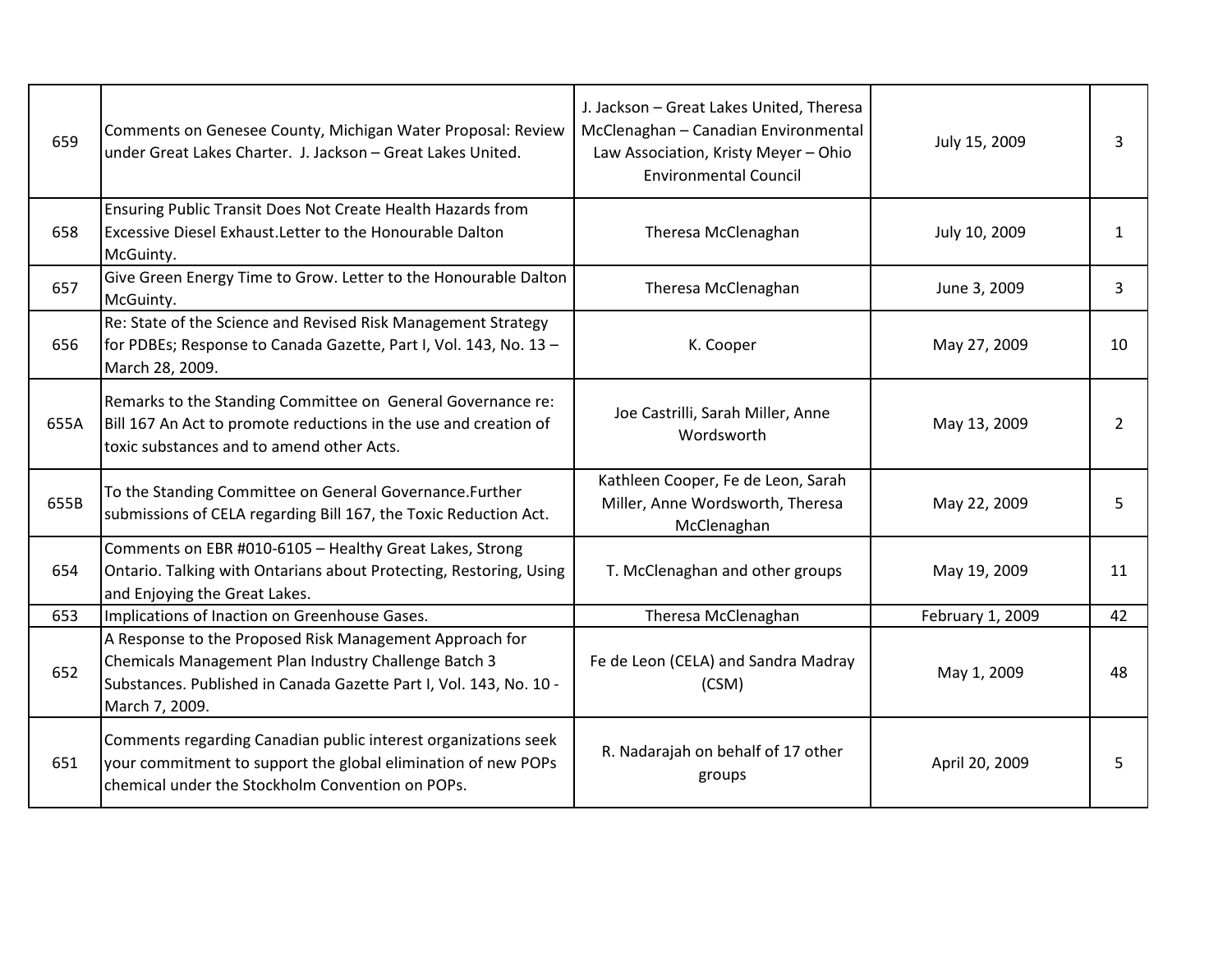| 650 | MNR Instrument Classification under the Endangered Species Act,<br>2007 and ProvincialParks& Conservation EBR Registry No. 010-<br>6162.                                                                                                  | R. Lindgren                                                                                   | April 17, 2009    | 5  |
|-----|-------------------------------------------------------------------------------------------------------------------------------------------------------------------------------------------------------------------------------------------|-----------------------------------------------------------------------------------------------|-------------------|----|
| 649 | CELA and CSM joint submission on BAtch 5 chemicals under the<br>Chemicals Management Plan. Chemical Sensitivities Manitoba&<br>Canadian Environmental Law Association.                                                                    | (CELA) and (CSM)                                                                              | April 1, 2009     | 18 |
| 648 | A Response to the Proposed Risk Management Approach for<br>Chemicals Management Plan Industry Challenge Batch 2<br>Substances Published in Canada Gazette Part I, Vol. 143, No. 5 -<br>January 31, 2009                                   | (CELA) and (CSM)                                                                              | January 31, 2009  | 26 |
| 647 | Response to Draft Risk Assessment Results for Chemicals<br>Management Plan Industry Challenge Batch 4 Substances.<br>Published in Canada Gazette Part I, Vol. 143, No. 4 - January 24,<br>2009.                                           | Fe de Leon (CELA) and Sandra Madray<br>(CSM)                                                  | March 26, 2009    | 21 |
| 646 | Submission Regarding Consultation on the Implementation by<br>Ontario of the Great Lakes, St. Lawrence River Basin Sustainable<br>Water Resources Agreement from the Canadian Environmental<br>Law Association.                           | Sarah Miller                                                                                  | March 12, 2009    | 23 |
| 645 | Federal Environmental Assessment briefing Note - Weakening<br>Canada's Environmental Protection Laws.                                                                                                                                     | R. Lindgren                                                                                   | March 13, 2009    | 8  |
| 644 | Comments on the draft Water Supply Wells Best Management<br>Practices Manual (December 2008).                                                                                                                                             | R. Lindgren                                                                                   | March 6, 2009     | 5  |
| 643 | The lack of CMP policies to improve hazard (toxicity) data, under<br>the Challenge and in priority-setting for post-categorization<br>chemicals.                                                                                          | Barbara McElgunn, Sean Griffin, Anna<br>Tilman, Mary Richardson, Sandra<br>Madray, Fe de Leon | February 13, 2009 | 4  |
| 642 | Comments on the Great Lakes St. Lawrence Seaway Study:<br>Opposition to inclusion of a third large commercial lock in Sault<br>Ste. Marie in the US stimulus package. [Comments to the U.S. Army<br>Corps of Engineer, Detroit District]. | Sarah Miller (CELA) and 42 groups                                                             | January 1, 2008   | 16 |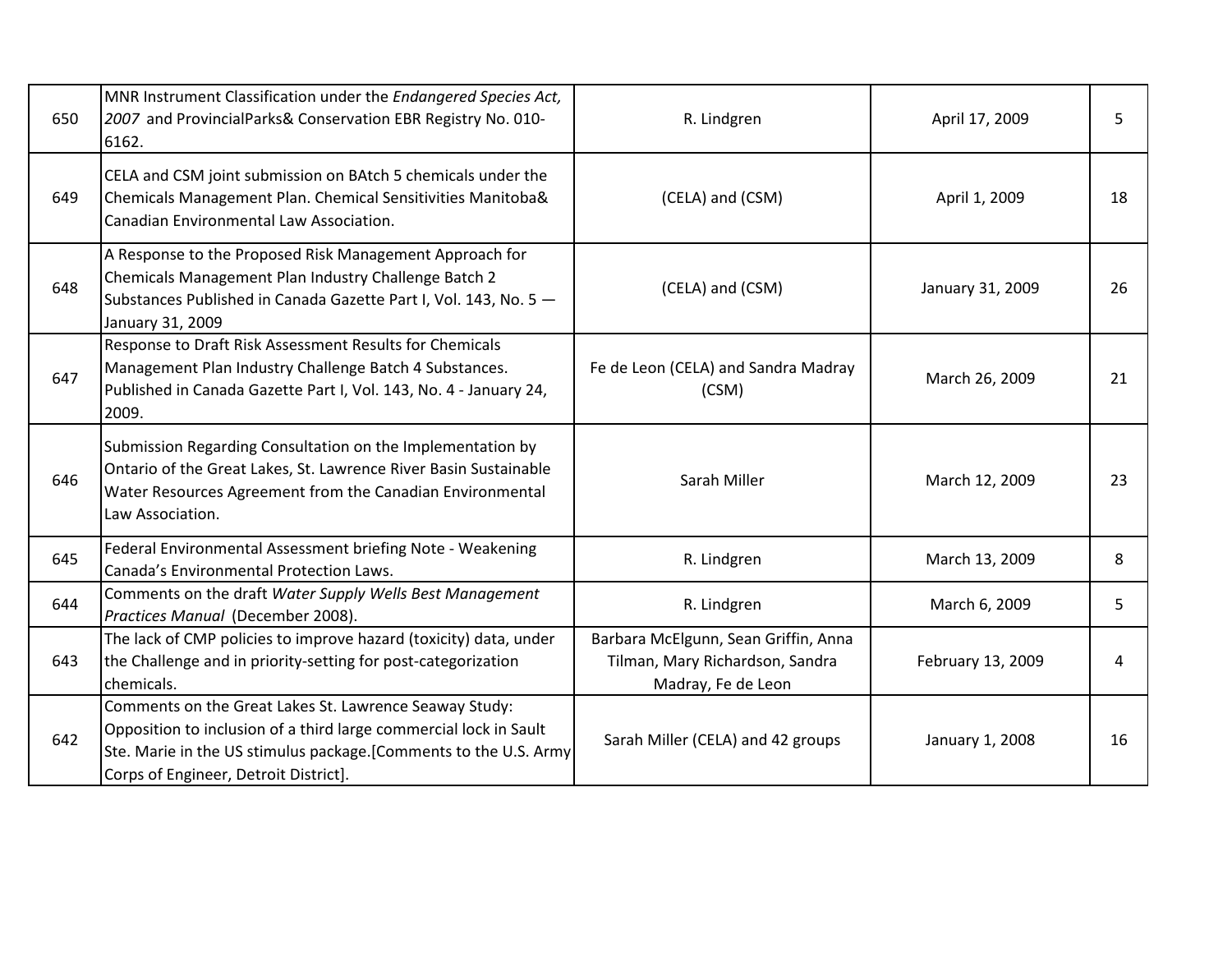| 641  | CELA Submissions on Green Energy and Green Economy Act, EBR<br>Consultation: Proposal for Green Energy and Green Economy Act,<br>2009, Bill 150 EBR Registry Number 010-6017.                                    | T. McClenaghan and R. Lindgren                               | March 30, 2009    | 19             |
|------|------------------------------------------------------------------------------------------------------------------------------------------------------------------------------------------------------------------|--------------------------------------------------------------|-------------------|----------------|
| 640  | EBR Registry No 010-4642 - Proposal for Amending Ontario<br>Regulation 153/04, Brownfields Records of Site Condition.                                                                                            | R. Nadarajah (CELA) & Maureen Carter-<br>Whitney (CIELAP)    | February 9, 2009  | 4              |
| 639  | Third-Party Appeals Under the Environmental Bill Of Rights in the<br>Post-Lafarge Era. PowerPoint Presentation to the OntarioBar<br>Association.                                                                 | R. Lindgren                                                  | February 2, 2009  | 13             |
| 638  | Third-Party Appeals Under the Environmental Bill Of Rights in the<br>Post-Lafarge Era: The Public Interest Perspective.                                                                                          | R. Lindgren                                                  | February 2, 2009  | 37             |
| 637  | Re: Delays in Government reports under the Chemicals<br>Management Plan. Letter to Hon Jim Prentice, Minister of<br>Environment and Hon. Leona Aglukkaq, Minister of Health.                                     | Theresa McClenaghan                                          | February 9, 2009  | $\overline{2}$ |
| 636  | Re: Domestic Substances List Inventory Update: Scope and<br>Process.                                                                                                                                             | T. McClenaghan, Fe de Leon (CELA) and<br>Sandra Madray (CSM) | December 30, 2008 | 5              |
| 635  | Pesticides Regulation - Ontario Cosmetic Pesticide Ban EBR<br>Registry Number 010-5080 - New General Regulation under the<br>Pesticides Act, 1990 to implement the Cosmetic Pesticides Ban<br>Act, 2008.         | K. Cooper                                                    | December 22, 2008 | 4              |
| 634  | Response to Canada Gazette Part I, Vol. 142 No. 42 (October 18,<br>2008) on the proposed risk management approach document for<br>Phenol, 4,4' -(1-methylethylidene)bis, (Bisphenol A), CAS No. 80-<br>$05 - 7.$ | (CELA) and (CSM)                                             | October 18, 2008  | 13             |
| 633  | An Examination of Pollution and Poverty in the Great Lakes.                                                                                                                                                      | <b>CELA and Environmental Defence</b>                        | November 1, 2008  | 69             |
| 633A | An Examination of Pollution and Poverty in the Great LakesBasin<br>Fact Sheet.                                                                                                                                   | <b>CELA and Environmental Defence</b>                        | November 1, 2008  | 17             |
| 633B | PollutionWatch Factsheet: An examination of pollution and<br>poverty in the city of Toronto.                                                                                                                     | PollutionWatch, CELA, Environmental<br>Defence               | November 1, 2008  | 19             |
| 632  | City of Toronto Environmental Reporting, Disclosure and<br>Innovation Program. Comments to Members of the Board of<br>Health and Members of Toronto City Council.                                                | Sarah Miller, J. Castrilli                                   | November 1, 2008  | $\overline{2}$ |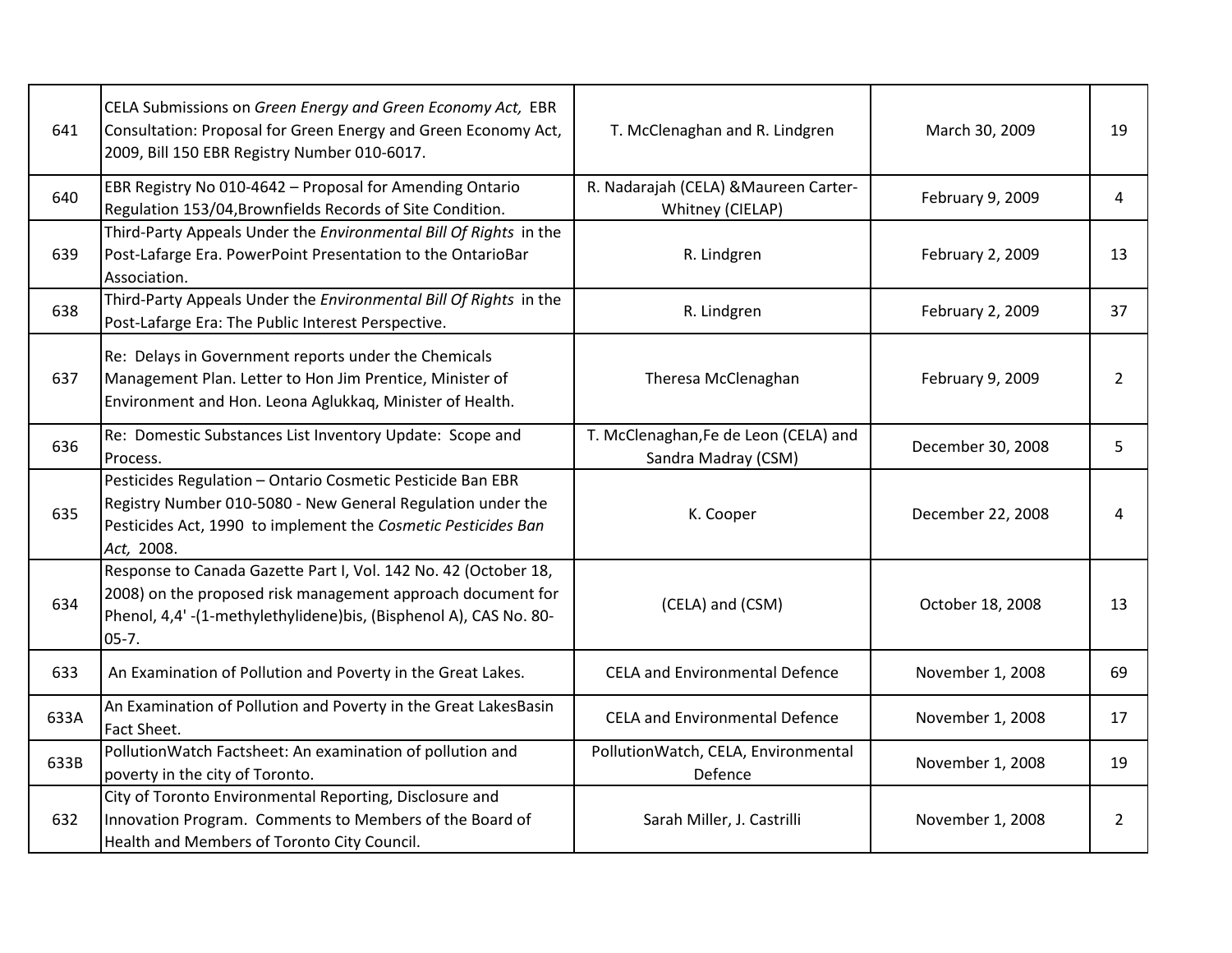| 631 | Letter to Canadian Nuclear Safety Commission re: Comments on<br>the Environmental Assessment of the proposed life-extension of<br>the Pickering B.                                                                                                                                                                                                                 | Theresa McClenaghan                                                                                                                           | November 1, 2008  | 3              |
|-----|--------------------------------------------------------------------------------------------------------------------------------------------------------------------------------------------------------------------------------------------------------------------------------------------------------------------------------------------------------------------|-----------------------------------------------------------------------------------------------------------------------------------------------|-------------------|----------------|
| 630 | Proposed Risk Management Approach for Chlorinated Paraffins.<br>Response to Environment Canada's consultation.                                                                                                                                                                                                                                                     | E. MacDonald - Ecojustice; K. Cooper -<br>CELA.                                                                                               | October 1, 2008   | 5              |
| 629 | A Response to Draft Risk Assessment Results for Chemicals<br>Management Plan Industry Challenge Batch 3 Substances<br>Published in Canada Gazette Part I, Vol. 142, No. 34 - August 23,<br>2008.                                                                                                                                                                   | Fe de Leon (CELA) and Sandra Madray<br>(CSM)                                                                                                  | October 1, 2008   | 24             |
| 628 | Submissionsto the Ontario Ministry Of The Environment On<br>Creating Ontario's Toxics Reduction Strategy Discussion Paper:<br>EBR Registry Number: 010-4374.                                                                                                                                                                                                       | J. Castrilli                                                                                                                                  | September 1, 2008 | 28             |
| 627 | Re: The Technical Standards and Safety Authority.                                                                                                                                                                                                                                                                                                                  | R. Nadarajah, A. Mitchell, A. Lintner                                                                                                         | August 26, 2008   | $\overline{2}$ |
| 626 | Binational Toxics Strategy (BTS) Comments re: Binational Toxics<br>Strategy (BTS) Guide to the Substance and Sector Groups; Recent<br>Binational Toxics Strategy Discusssions and Proposed NGO BTS<br>Framework and Narrative.                                                                                                                                     | F. de Leon - CELA; J. Jackson - Great Lakes<br>United; L. Kaatz Chary - Indiana Toxics<br>Action; M. Murray - National Wildlife<br>Federation | September 1, 2008 | 11             |
| 625 | Working title: Response to Final Assessment and Proposed<br>Management Options for CMP Batch 1 Substances.                                                                                                                                                                                                                                                         | F. de Leon                                                                                                                                    | September 3, 2008 | 13             |
| 624 | Interim Guide: Ontario's Transit Project Assessment Process EBR<br>Registry No. 010-3784.                                                                                                                                                                                                                                                                          | R. Lindgren                                                                                                                                   | August 1, 2008    | 5              |
| 623 | Comments re: EBR Registry No. 010-3893: Proposed Regulation -<br>Definitions of Words and Expressions Used in the Clean Water<br>Act, 2006; EBR Registry No. 010-3873: Proposed Regulation -<br>Assessment Reports under the Clean Water Act, 2006; EBR<br>Registry No. 010-3866 Proposed Technical Rules - Assessment<br>Reports under the Clean Water Act, 2006. | R. Lindgren, C. Waffle, M. Layton                                                                                                             | August 5, 2008    | 14             |
| 622 | Responding to Canada Gazette Part 1, Vol. 142, No. 20 (May 17,<br>2008) CMP Batch 2.                                                                                                                                                                                                                                                                               | Fe de Leon (CELA) and Sandra Madray<br>(CSM)                                                                                                  | July 1, 2008      | 22             |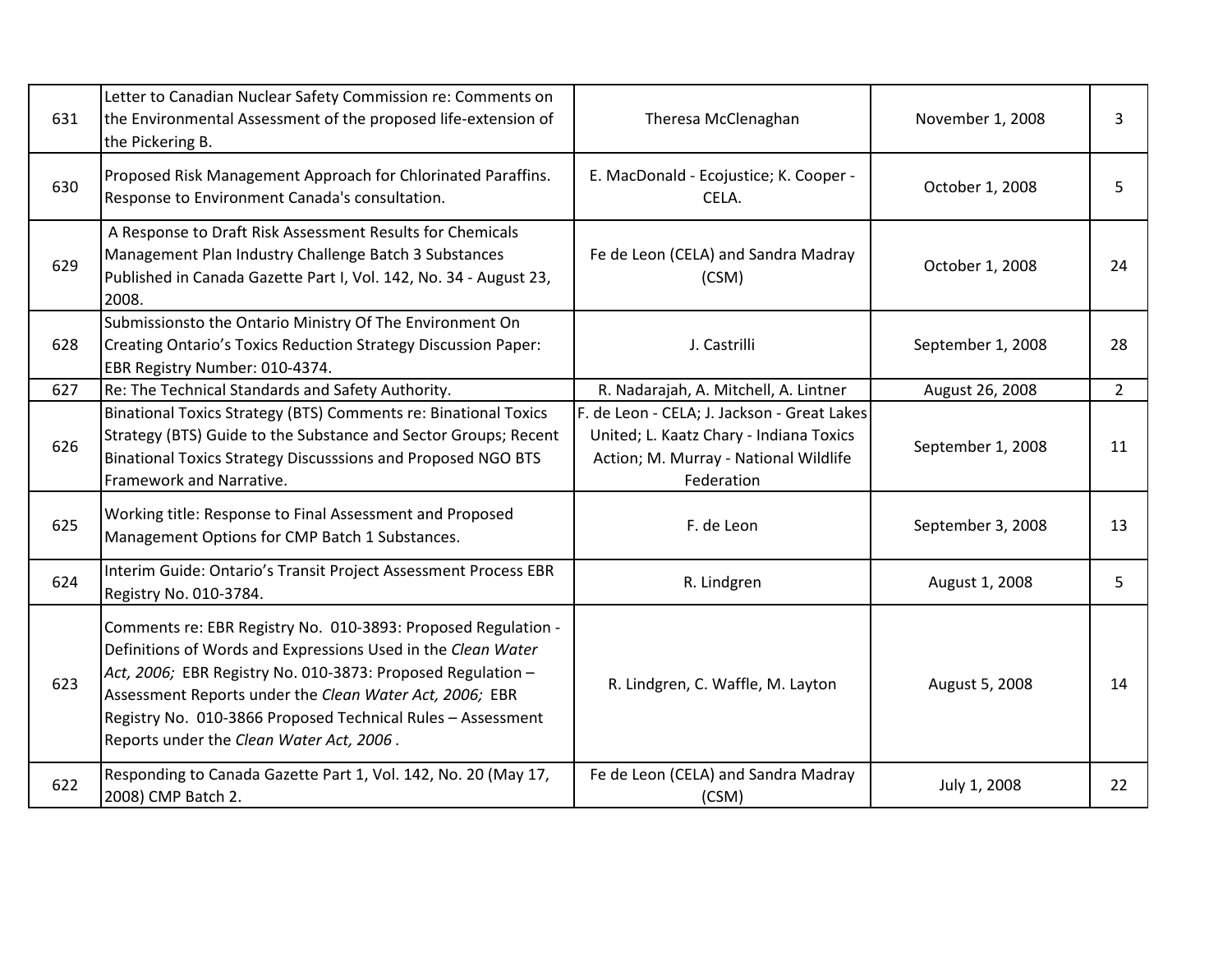| 621 | Re: Draft Agreement to Establish a Joint Panel for the New Nuclear<br>Power Plant Project by Bruce Power within the Municipality of<br>Kincardine, Ontario (CEAR reference number 07-05-25738).                                             | T. McClenaghan, J. Castrilli, K. Mitchell | June 18, 2008  | 40 |
|-----|---------------------------------------------------------------------------------------------------------------------------------------------------------------------------------------------------------------------------------------------|-------------------------------------------|----------------|----|
| 620 | CELA response to: Canada Gazette Part I Vol. 142, No. 16 - April<br>19, 2008; Phenol, 4-4'-(1-methylethylidene)bis-(Bisphenol A).                                                                                                           | T. McClenaghan, F. de Leon                | April 19, 2008 | 11 |
| 619 | RE: Proposal for the creation of a feedback mechanism for<br>monitoring the progress and performance of Source Protection<br>Committees.                                                                                                    | C. Waffle                                 | June 13, 2008  | 2  |
| 618 | Letter to Standing Committee on Social Policy re: Bill 64, Cosmetic<br>Pesticides Ban Act, 2008.                                                                                                                                            | K. Cooper                                 | June 1, 2008   | 3  |
| 617 | Re: Threat assessment of drinking-water intakes on Ontario lakes<br>and rivers: Concern it may fall short of providing an acceptable<br>level of protection.                                                                                | T. McClenaghan, R. Lindgren, C. Waffle    | June 5, 2008   | ξ  |
| 616 | Proposed Multi-Section Amendments to O.Reg. 73/94 under the<br>Environmental Bill Of Rights .EBR Registry No. 010-2308.                                                                                                                     | R. Lindgren, K. Mitchell                  | May 1, 2008    | q  |
| 615 | RE: Cosmetic Pesticides Ban Act, 2008 and related pesticide and<br>pesticide product lists; EBR Registry Number 010-3348 - Legislative<br>lAmendments to the Pesticides Act to ban the use and sale of<br>pesticides for cosmetic purposes. | K. Cooper                                 | May 1, 2008    | 5  |
| 614 | Design Guidelines for Drinking Water Systems 2007: EBR Registry<br>No. 010-0548 and Design Guidelines for Sewage Works 2007: EBR<br>Registry No. 010-0547.                                                                                  | R. Lindgren, K. Mitchell                  | May 1, 2008    | 5  |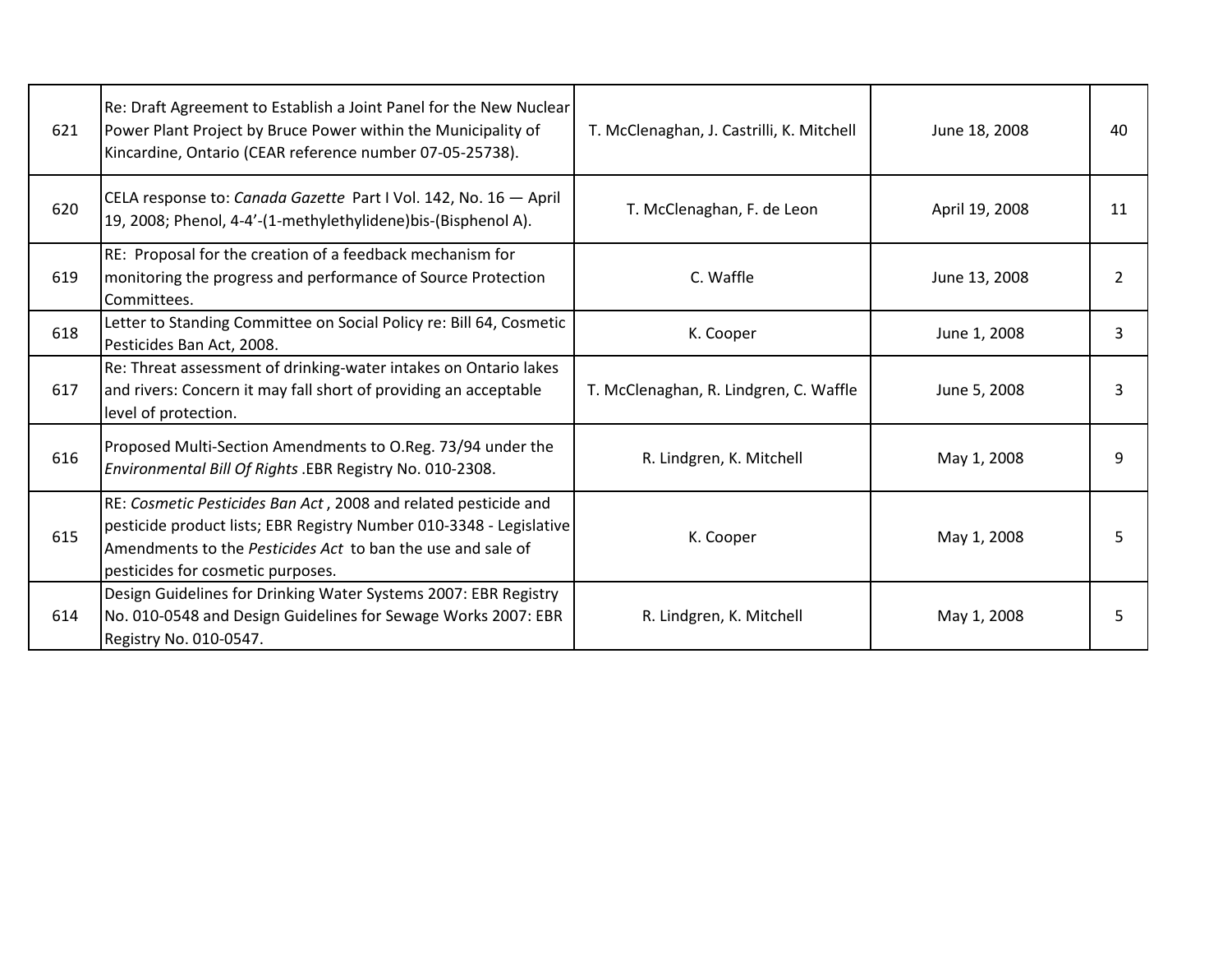| 613  | Responses to regulatory proposals for small drinking water<br>systems and proposed environmental health protocols to<br>accompany draft Ontario public health standards Re: EBR Registry<br>#010-3353 (proposed new regulations for Small Drinking Water<br>Systems under the Health Protection and Promotion Act); Re: EBR<br>Registry #010-3218 (consequential amendments to regulations<br>made under the Safe Drinking Water Act, 2002 to effect the<br>transfer of regulatory authority for small drinking water systems<br>as defined in the Health Protection and Promotion Act to the<br>Ministry of Health and Long-Term Care); and Re: EBR Registry<br>#010-3193 (Proposed Environmental Health Protocols to<br>Accompany Draft Ontario Public Health Standards). | R. Lindgren, C. Waffle      | May 1, 2008    | 5  |
|------|-----------------------------------------------------------------------------------------------------------------------------------------------------------------------------------------------------------------------------------------------------------------------------------------------------------------------------------------------------------------------------------------------------------------------------------------------------------------------------------------------------------------------------------------------------------------------------------------------------------------------------------------------------------------------------------------------------------------------------------------------------------------------------|-----------------------------|----------------|----|
| 612  | Proposed regulation under the Clean Water Act, 2006 to introduce<br>requirements for the Ontario Drinking Water Stewardship<br>Program and Property Entry Training. R. Lindgren, C. Waffle, May<br>2008 (PDF file: 3 p.) \$2.50 611. Draft Regulation under the<br>Environmental Assessment Act for Public Transit Projects: EBR<br>Registry No. 010-2760; and Draft Transit Priority Statement: EBR<br>Registry No. 010-3128.                                                                                                                                                                                                                                                                                                                                              | R. Lindgren, K. Mitchell    | May 1, 2008    | 31 |
| 611  | Re: Draft Regulations under the Environmental Assessment Act for<br>Public Transit Projects: EBR Registry NO.010-3128; and Draft<br>Trnasit Priority Statement: EBR Regidtry NO.010-3128.                                                                                                                                                                                                                                                                                                                                                                                                                                                                                                                                                                                   | R. Lindgren, K. Mitchell    | May 12, 2008   | 31 |
| 610  | Canadian public interest NGO response to POPRC Draft Risk Profile<br>and Risk Management Evaluation documents.                                                                                                                                                                                                                                                                                                                                                                                                                                                                                                                                                                                                                                                              | Fe de Leon                  | May 1, 2008    | 17 |
| 609  | Our Toxic Free Future. An Action Plan for Ontario's Toxic Use<br>Reduction Law.                                                                                                                                                                                                                                                                                                                                                                                                                                                                                                                                                                                                                                                                                             | A. Wordsworth, S. Miller    | August 1, 2008 | 44 |
| 609A | Ontario Toxics Use Reduction and Safer Alternatives Act, 2008: A<br>Model Bill.                                                                                                                                                                                                                                                                                                                                                                                                                                                                                                                                                                                                                                                                                             | J. Castrilli                | August 1, 2008 | 52 |
| 609B | Our Toxic-Free Future: An Action Plan and Model Toxics Use<br>Reduction Law for Ontario.                                                                                                                                                                                                                                                                                                                                                                                                                                                                                                                                                                                                                                                                                    | A. Wordsworth, J. Castrilli | August 1, 2008 | 95 |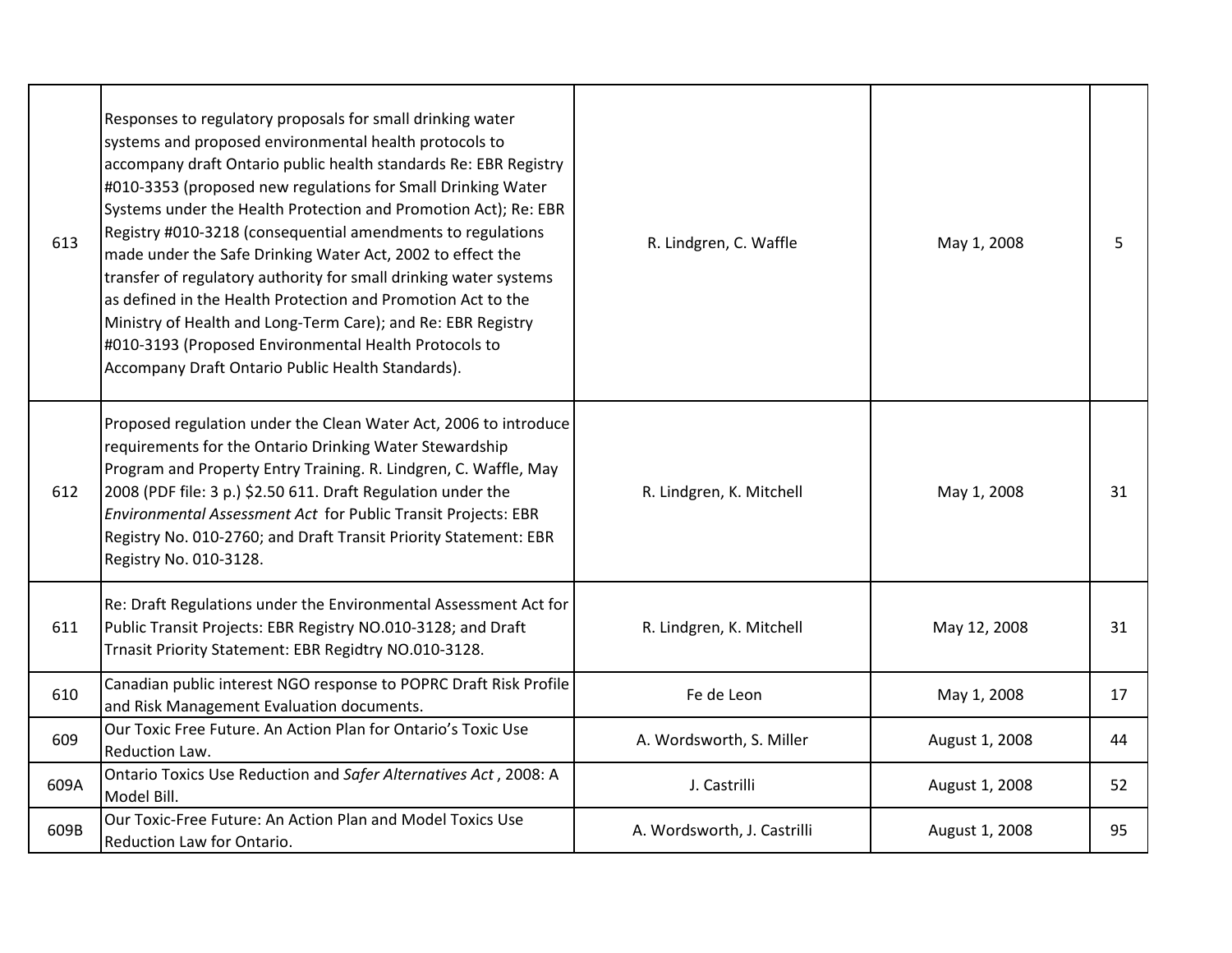| 608 | Proposed amendments to the Building Code respecting on-site<br>sewage systems. EBR Registry No. 010-3036.                                                                                                 | C. Waffle                          | April 1, 2008    | $\overline{2}$ |
|-----|-----------------------------------------------------------------------------------------------------------------------------------------------------------------------------------------------------------|------------------------------------|------------------|----------------|
| 607 | The Approvals Process for New Reactors in Canada - RD-337 & RD-<br>346 Comments to the Canadian Nuclear Safety Commission and<br>Canadian Environmental Assessment Agency.                                | T. McClenaghan and 11 other groups | March 1, 2008    | 5              |
| 606 | IEC Standard 62368 concerning the increased use of brominated<br>and chlorinated flame retardants. Letter to Canadian National<br>Committee of the International Electrotechnical Commission.             | K. Cooper                          | April 1, 2008    | 4              |
| 605 | Tritium Drinking Water Standard - A Submission to the Ontario<br>Drinking Water Advisory Council.                                                                                                         | S. Miller                          | March 1, 2008    | 5              |
| 604 | EBR Submission: Welcoming clotheslines in Ontario.                                                                                                                                                        | T. McClenaghan                     | March 21, 2008   | 11             |
| 603 | An ENGO Response to Canada Gazette Vol. 142, No. 3 - January<br>19, 2008 - Results of Batch 1 Screening Level Risk Assessment and<br>Proposed Risk Management Options.                                    | F. de Leon                         | March 19, 2008   | 16             |
| 602 | The Constitutionality of Bill C-377, The Climate Change<br>Accountability Act Testimony Before the House of Commons of<br>Canada Standing Committee on the Environment and<br>Sustainability Development. | T. McClenaghan, J. Castrilli       | February 1, 2008 | 11             |
| 601 | Environmental Reporting and Disclosure Consultation (also see<br>598.) Comments to Medical Officer of Health, Environmental<br>Reporting and Disclosure Program Consultation.                             | S. Miller                          | January 1, 2008  | 7              |
| 600 | Banning Cosmetic Pesticide Use in Ontario. EBR Registry #010-<br>2248 - Notice of intent to introduce legislation that would ban the<br>cosmetic use of pesticides in Ontario.                            | K. Cooper, P. Hamilton             | February 1, 2008 | 6              |
| 599 | Regulating Toxic Substances in Consumer Products. Response to<br>the Discussion Paper on Canada's Food and Consumer Safety<br>Action Plan.                                                                | K. Cooper, T. McClenaghan          | February 1, 2008 | 18             |
| 598 | Comments on the proposed Environmental Reporting & Disclosure<br>Program. Letter to the Environmental Reporting and Disclosure<br>Program Consultation.                                                   | Smith ED, T. McClenaghan CELA      | February 1, 2008 | 4              |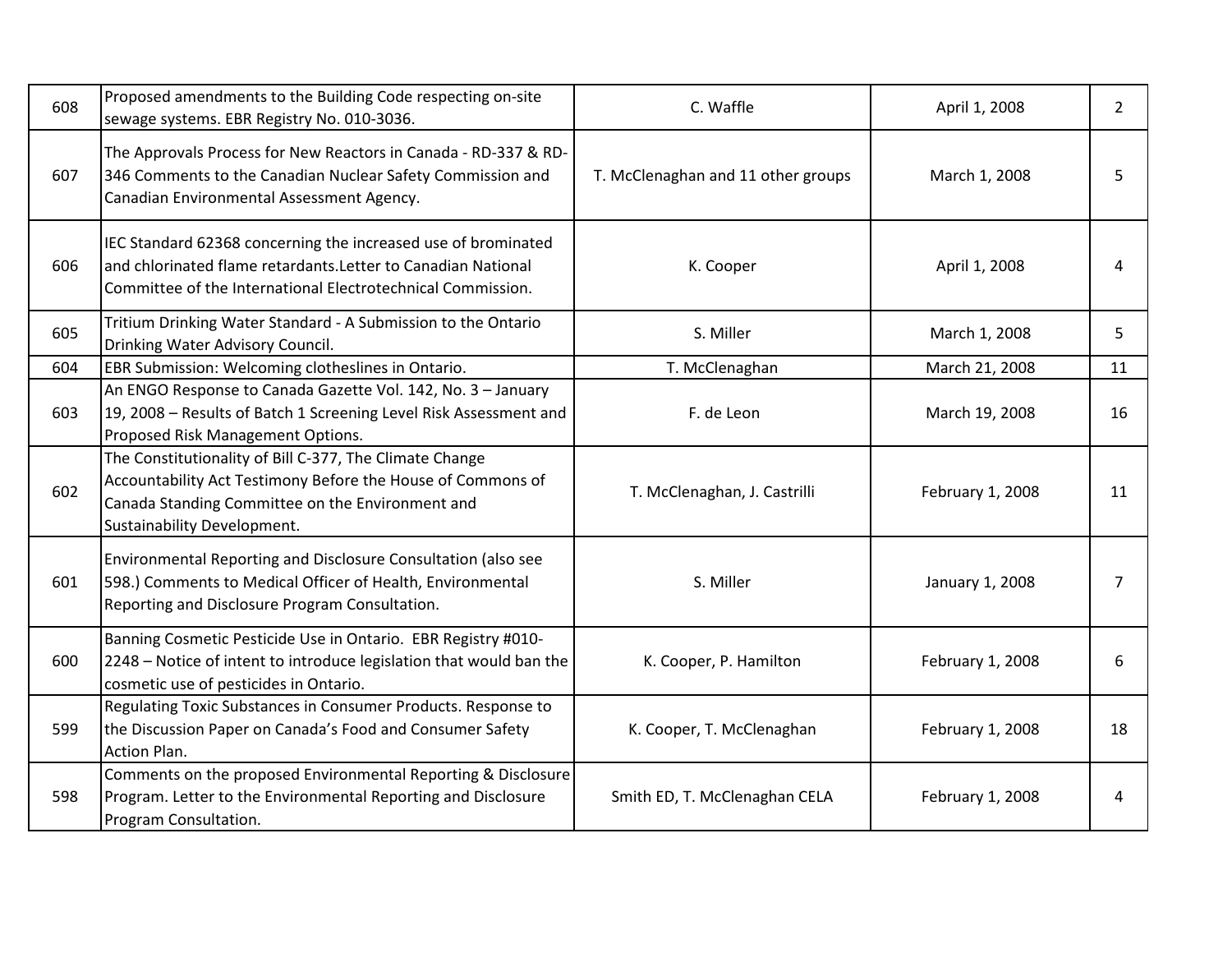| 597 | Environmental Non-Governmental Organizations' Comments on<br>Proposed Regulatory Provision for an Extension to the 2009 End-of<br>Use Deadline for the Proposed PCB Regulations. J. Jackson GLU<br>and Citizen's Network on Waste Management. | F. de Leon CELA, D. Green Société pour<br>vaincre la pollution                                                                                                                        | January 1, 2008   | 6  |
|-----|-----------------------------------------------------------------------------------------------------------------------------------------------------------------------------------------------------------------------------------------------|---------------------------------------------------------------------------------------------------------------------------------------------------------------------------------------|-------------------|----|
| 596 | Comments on the Great Lakes St. Lawrence Seaway Study.                                                                                                                                                                                        | S. Miller CELA and 42 other signatory<br>groups                                                                                                                                       | January 1, 2008   | 10 |
| 595 | Comments on TORs for Sector and Substance Workgroups.                                                                                                                                                                                         | F. de Leon CELA, J. Jackson GLU, L. Kaatz<br>Chary Indiana Toxics Action, M. Murray<br>National Wildlife Federation Great Lakes<br>Office                                             | January 1, 2008   | 6  |
| 594 | Great Lakes - St. Lawrence River Basin Water Conservation and<br>Efficiency Initiative Draft Regional Water Conservation and<br>Efficiency Objectives (EBR Registry #010-1447).                                                               | S. Miller, J. Jackson                                                                                                                                                                 | October 1, 2007   | 21 |
| 593 | Proposed Regulatory Framework for Nanomaterials under the<br>Canadian Environmental Protection Act, 1999.                                                                                                                                     | M. Carter-Whitney CIELAP, F. de Leon<br><b>CELA</b>                                                                                                                                   | November 1, 2007  | 11 |
| 592 | Great Lakes Blueprint: A Canadian Vision for Protecting and<br>Restoring the Great Lakes and St. Lawrence River Ecosystem.                                                                                                                    | Canadian Environmental Law Association,<br>Canadian Institute for Environmental Law<br>and Policy, EcoJustice, Environmental<br>Defence, Great Lakes United, Sierra Club<br>of Canada | September 1, 2007 | 20 |
| 591 | Response to "Classification Harmonization for Canada, A Proposal<br>for Domestic Class Pesticides, 2007".                                                                                                                                     | K. Cooper CELA, G. Forman CAPE                                                                                                                                                        | September 1, 2007 | 4  |
| 590 | NGO Comments on Government's Proposal to "take no further<br>action" on 754 Low Ecological Concern Substances as published in<br>the Canada Gazette Part 1, Volume 41, Number 25.                                                             | <b>CELA and Ecojustice</b>                                                                                                                                                            | August 1, 2007    | 25 |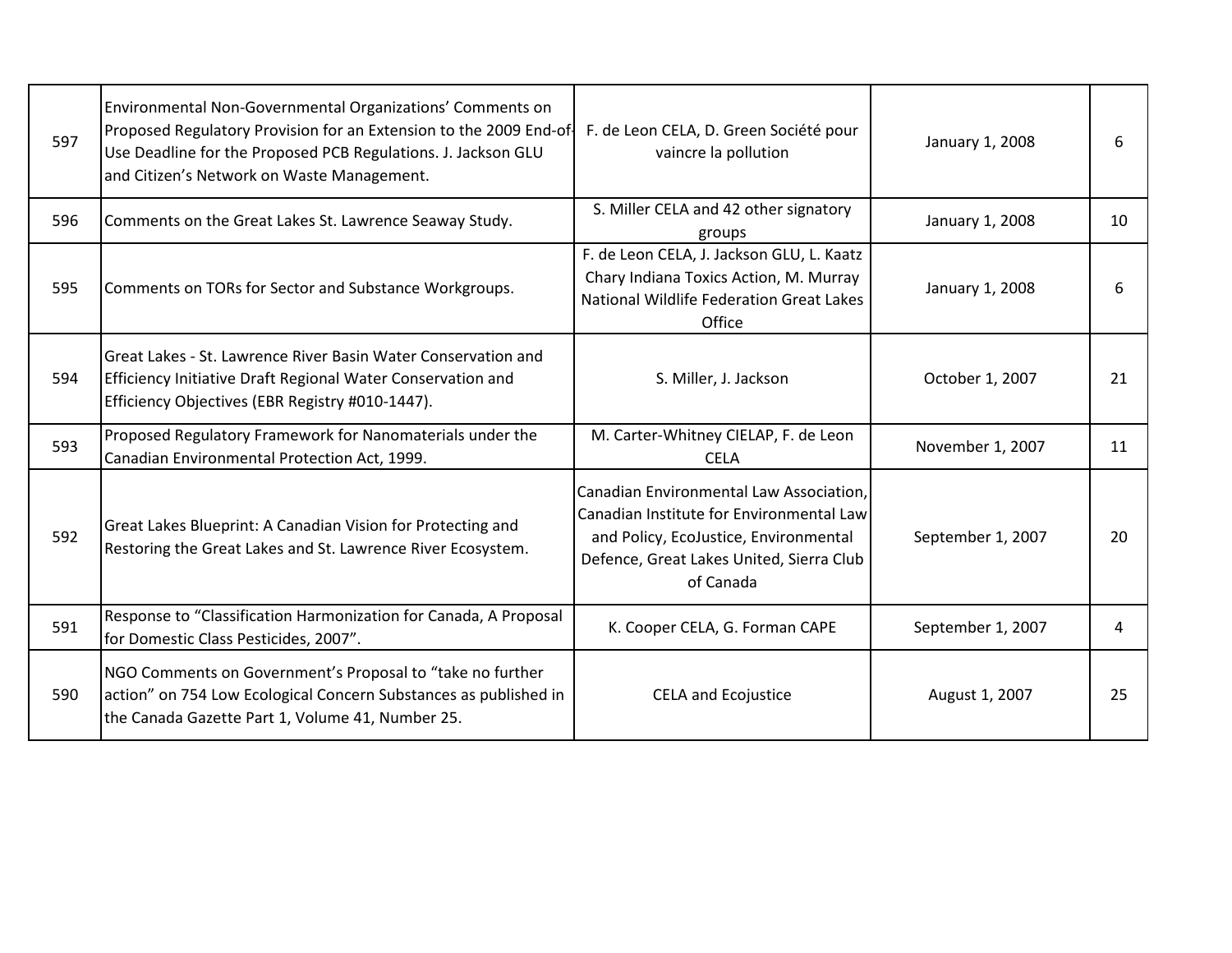| 589   | Principles for the Oversight of Nanotechnologies and<br>Nanomaterials. Declaration signed by a broad coalition of civil<br>society, public interest, environmental and labour organizations<br>concerned about various aspects of nanotechnology's human<br>health, environmental, social, ethical, and other impacts.                | Declaration signed by a broad coalition of<br>civil society, public interest,<br>environmental and labour organizations<br>concerned about various aspects of<br>nanotechnology's human health,<br>environmental, social, ethical, and other<br>impacts | July 1, 2007  | 15 |
|-------|---------------------------------------------------------------------------------------------------------------------------------------------------------------------------------------------------------------------------------------------------------------------------------------------------------------------------------------|---------------------------------------------------------------------------------------------------------------------------------------------------------------------------------------------------------------------------------------------------------|---------------|----|
| 588   | The Future of the Great Lakes Water Quality Agreemen t: The<br><b>ENGO Perspective.</b>                                                                                                                                                                                                                                               | 65 groups and organizations                                                                                                                                                                                                                             | July 1, 2007  | 9  |
| 587EN | EN.Using the Canadian Environmental Protection Act to Control<br>Air Pollution, Protect Significant Areas and Reduce Greenhouse<br>Gas Emissions. Submission to the House of Commons and the<br>Government of Canada on the Legislative Committee<br>Amendments to Bill C-30 (Canada's Clean Air and Climate Change<br>Act).          | J. Castrilli, H. Benevides, F. de Leon, J.<br>Ginsburg                                                                                                                                                                                                  | July 1, 2007  | 27 |
| 587FR | FR. Utiliser la loi Canadienne sur la protection de l'Environnement<br>pour limiter la Pollution de l'air, Proteger les zones sensinles et<br>reduire les emissions de gaz a effer de Serre.                                                                                                                                          | J. Castrilli, H. Benevides, F. de Leon, J.<br>Ginsburg                                                                                                                                                                                                  | July 1, 2007  | 28 |
| 586   | Re: Lead in Drinking Water - EBR Registry #010-0743: Measures to<br>Reduce Lead in Drinking Water - Proposal to Amend the Drinking-<br>Water Systems Regulation O. Reg. 170/03.                                                                                                                                                       | K. Cooper                                                                                                                                                                                                                                               | July 6, 2007  | 3  |
| 585   | A Father's Day Report - Men, Boys and Environmental Health<br>Threats.                                                                                                                                                                                                                                                                | Canadian Partnership for Children's<br><b>Health and Environment</b>                                                                                                                                                                                    | June 1, 2007  | 15 |
| 584   | Rethinking Public Consultation From the Inside Out ~ "A risk worth<br>taking". An Evaluation of the Ontario Advisory Panel Process for<br>the Great Lakes Charter Annex Agreements. A report prepared for<br>Kevin Wilson, Assistant Deputy Minister, Natural Resource<br>Management Division, Ontario Ministry of Natural Resources. | A. Wordworth, S. Miller, J. Jackson                                                                                                                                                                                                                     | April 1, 2007 | 74 |
| 583   | Comments on recommendations to expand and improve the<br>National Pollutant Release Inventory (NPRI).                                                                                                                                                                                                                                 | R. Smith - Environmental Defence, F. de<br>Leon - Canadian Environmental Law<br>Association                                                                                                                                                             | May 1, 2007   | 2  |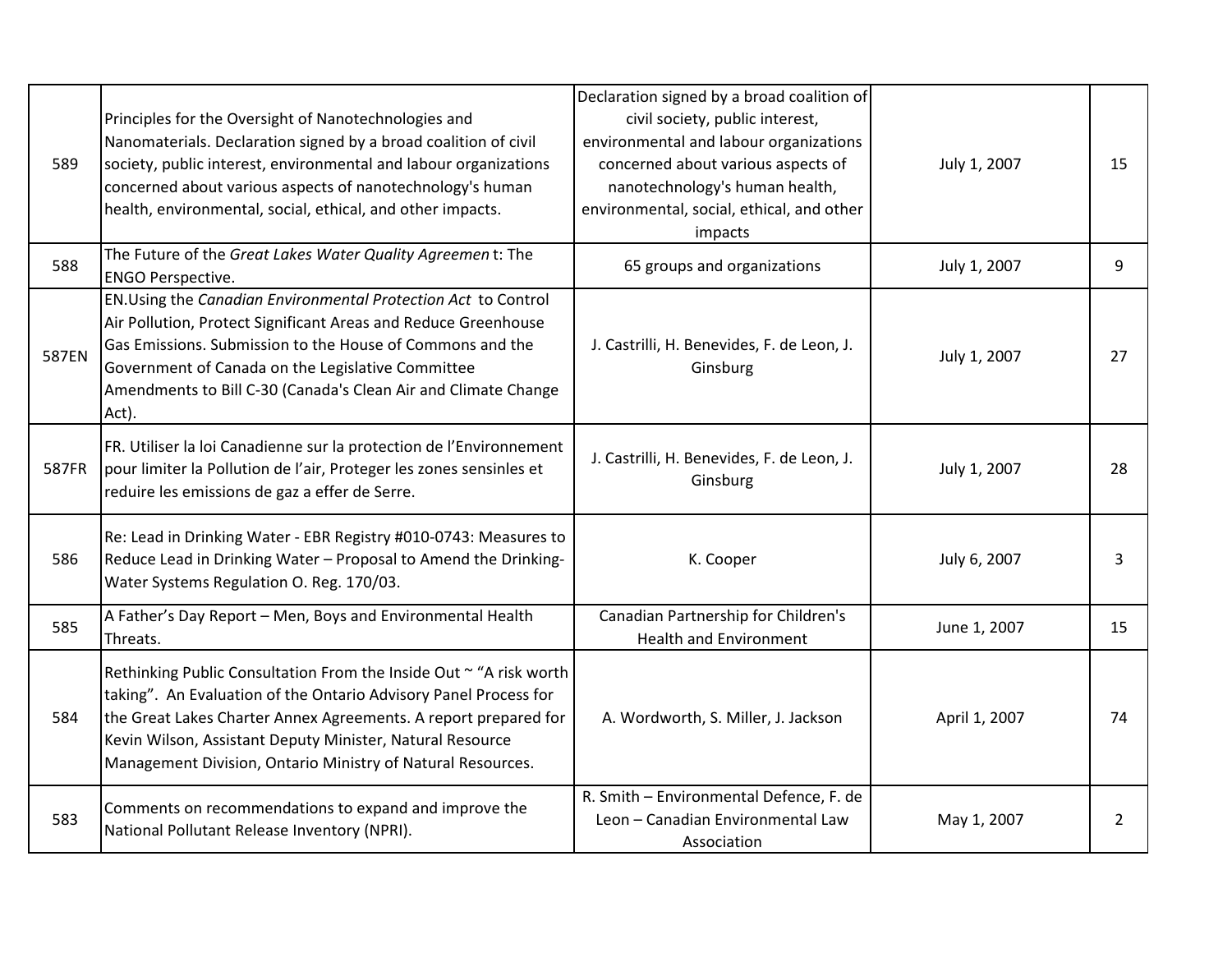| 582  | Comments to the Proposed Canada - Ontario Agreement<br>Respecting the Great Lakes Ecosystem Basin posted under<br>Environmental Registry Number: 010-0063 and Canada Gazette<br>Vol. 141, No. 11 - March 17, 2007.                            | F. de Leon - CELA, J. Jackson - GLU, E.<br>Macdonald -Sierra Legal Defence Fund,<br>M. Carter-Whitney - CIELAP, Aaron<br>Freeman - Environmental Defence, T.<br>Morris - Sierra Club of Canada | March 17, 2007 | 32 |
|------|-----------------------------------------------------------------------------------------------------------------------------------------------------------------------------------------------------------------------------------------------|------------------------------------------------------------------------------------------------------------------------------------------------------------------------------------------------|----------------|----|
| 581  | Comments and Recommendations regarding the First Phase of<br>Regulations under the Clean Water Act, 2006. Submissions of the<br>Canadian Environmental Law Association to the Ministry of<br>Environment regarding EBR Registry No. 010-0122. | J. Ginsburg                                                                                                                                                                                    | May 1, 2007    | 15 |
| 580  | Bill 198 Safeguarding and Sustaining Ontario's Water Act, 2007. RE:<br>EBR Registry Number 010-0163.                                                                                                                                          | R. Nadarajah, S. Miler                                                                                                                                                                         | May 1, 2007    | 6  |
| 579  | Utilization of the National Pollutant Release Inventory for<br>Substances under Canada's Chemicals Management Plan.<br>Submitted to Environment Canada and prepared for the Canadian<br>Environmental Network (RCEN) Toxics Caucus.           | Anna Tilman - STORM Coalition, John<br>Jackson - Great Lakes United, F. de Leon<br><b>Canadian Environmental Law Association</b>                                                               | April 1, 2007  | 15 |
| 578  | Re: Comments to draft Overview of The Existing Substances<br>Program - Draft for Review. (See also #571 & 577).                                                                                                                               | F. de Leon, J. Ginsburg                                                                                                                                                                        | August 1, 2006 | 3  |
| 577  | Re: Categorization of DSL substances under CEPA 1999:<br>Application of rapid screening tools for categorized substances of<br>low concern. (See also #571).                                                                                  | F. de Leon, J. Ginsburg                                                                                                                                                                        | July 1, 2006   | 3  |
| 576  | Re: Bill 164 Community Right to Know Act (Disclosure of Toxins<br>and Pollutants) 2006. Submissions by the Canadian Environmental<br>Law Association to the Standing Committee on the Legislative<br>Assembly.                                | R.D. Lindgren                                                                                                                                                                                  | April 1, 2007  | 6  |
| 575  | Comments on Regulation Proposal: Optional On-Farm Treatment<br>Technologies.                                                                                                                                                                  | M. Cashin - CELA, A. Lintner - Sierra<br>Legal                                                                                                                                                 | May 1, 2007    | 5  |
| 574S | Re: Proposed Amendments to Regulation 903 (Wells) EBR Registry<br>Notice No. 010-0098.                                                                                                                                                        | R.D. Lindgren                                                                                                                                                                                  | April 1, 2007  | 3  |
| 574  | Re: Proposed Amendments to Regulation 903 (Wells) EBR Registry<br>Notice No. 010-0098.                                                                                                                                                        | R.D. Lindgren                                                                                                                                                                                  | April 1, 2007  | 21 |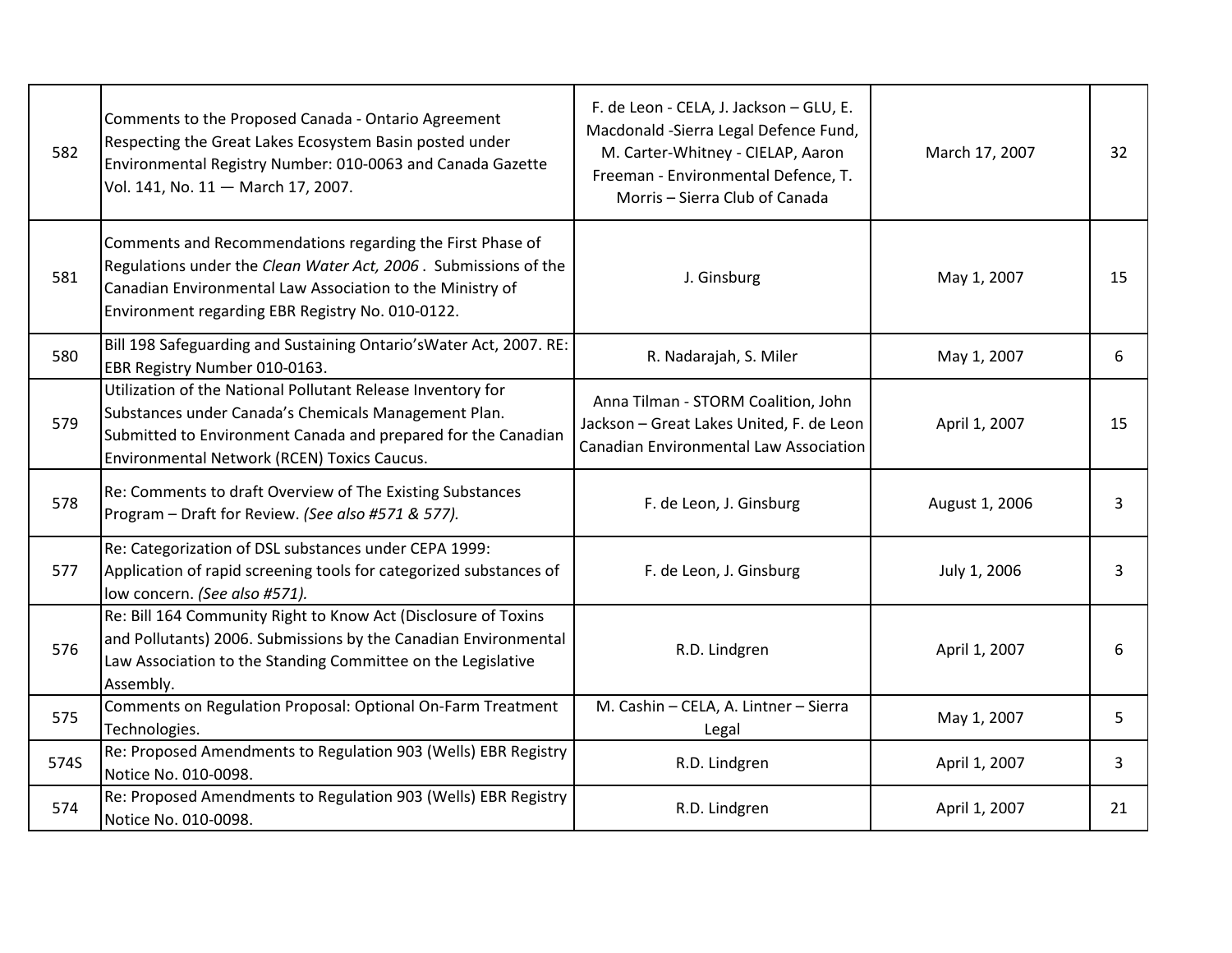| 573   | Re: Reporting of Pollutant Releases to Mine Tailing Impoundment<br>Areas and Waste Rock Dumps under the National Pollutant<br>Release Inventory for 2006.                               | J. Duncan - Sierra Legal, and written on<br>behalf of CELA and multiple organizations                                                                                | April 1, 2007    | $\overline{2}$ |
|-------|-----------------------------------------------------------------------------------------------------------------------------------------------------------------------------------------|----------------------------------------------------------------------------------------------------------------------------------------------------------------------|------------------|----------------|
| 572   | Proposed Endangered Species Act, 2007 (Bill 184) Response to<br>EBR Registry Notice No. AB06E6001.                                                                                      | R.D. Lindgren                                                                                                                                                        | April 1, 2007    | 3              |
| 571   | Categorization of DSL substances under CEPA 1999: Application of<br>rapid screening tools for categorized substances of low ecological<br>concern. (Update from July 2006 letter #577). | F. de Leon, J. Ginsburg, - CELA, V.<br>Cuddeford - World Wildlife Fund Canada,<br>S. Sang - York Region Environment<br>Alliance                                      | April 1, 2007    | q              |
| 570   | Options for a Canada-Wide Strategy for Managing Municipal<br>Wastewater Effluent. Response to the Canadian Council of<br>Ministers of the Environment (CCME) Consultation Document.     | J. Harrison, M. Cashin                                                                                                                                               | March 1, 2007    | 9              |
| 569   | Re: Interim Report of the Agency Cluster Facilitator for the<br>Municipal, Environment, and Land Planning Tribunals.                                                                    | M. Cashin, R. Nadarajah                                                                                                                                              | March 1, 2007    | 3              |
| 568   | Draft Regulations on Environmental Penalties.Comments to<br>Ministry of Environment - EBR Registry No.RA06E0013.                                                                        | R. Nadarajah - CELA, R. Wright - Sierra<br>Legal, M. Carter-Whitney - Canadian<br>Institute for Environmental Law & Policy,<br>M. Mattson - Lake Ontario Waterkeeper | January 1, 2007  | 3              |
| 567   | Proposed EA Changes for Ontario's Waste Sector. Response to EBR<br>Registry No. RA06E0018.                                                                                              | A. Lintner - Sierra Legal, R. D. Lindgren -<br>CELA, B. Lloyd - Northwatch, J. Jackson -<br><b>Great Lakes United</b>                                                | March 1, 2007    | 6              |
| 566   | Submission to the Legislative Committee on Bill C-30 Regarding Bill<br>C-30 (The Clean Air Act) and the Canadian Environmental<br>Protection Act.                                       | H. Benevides, H. Wilkins, M. Winfield                                                                                                                                | February 1, 2007 | 14             |
| 565EN | Perfluorinated Substances and the Canadian Environmental<br>Protection Act (CEPA).                                                                                                      | Environmental Defence, CELA                                                                                                                                          | February 1, 2007 | 6              |
| 565FR | Les substances perfluorées et la Loi canadienne sur la protection<br>de l'environnement (LCPE).                                                                                         | Environmental Defence, CELA                                                                                                                                          | February 1, 2007 | 7              |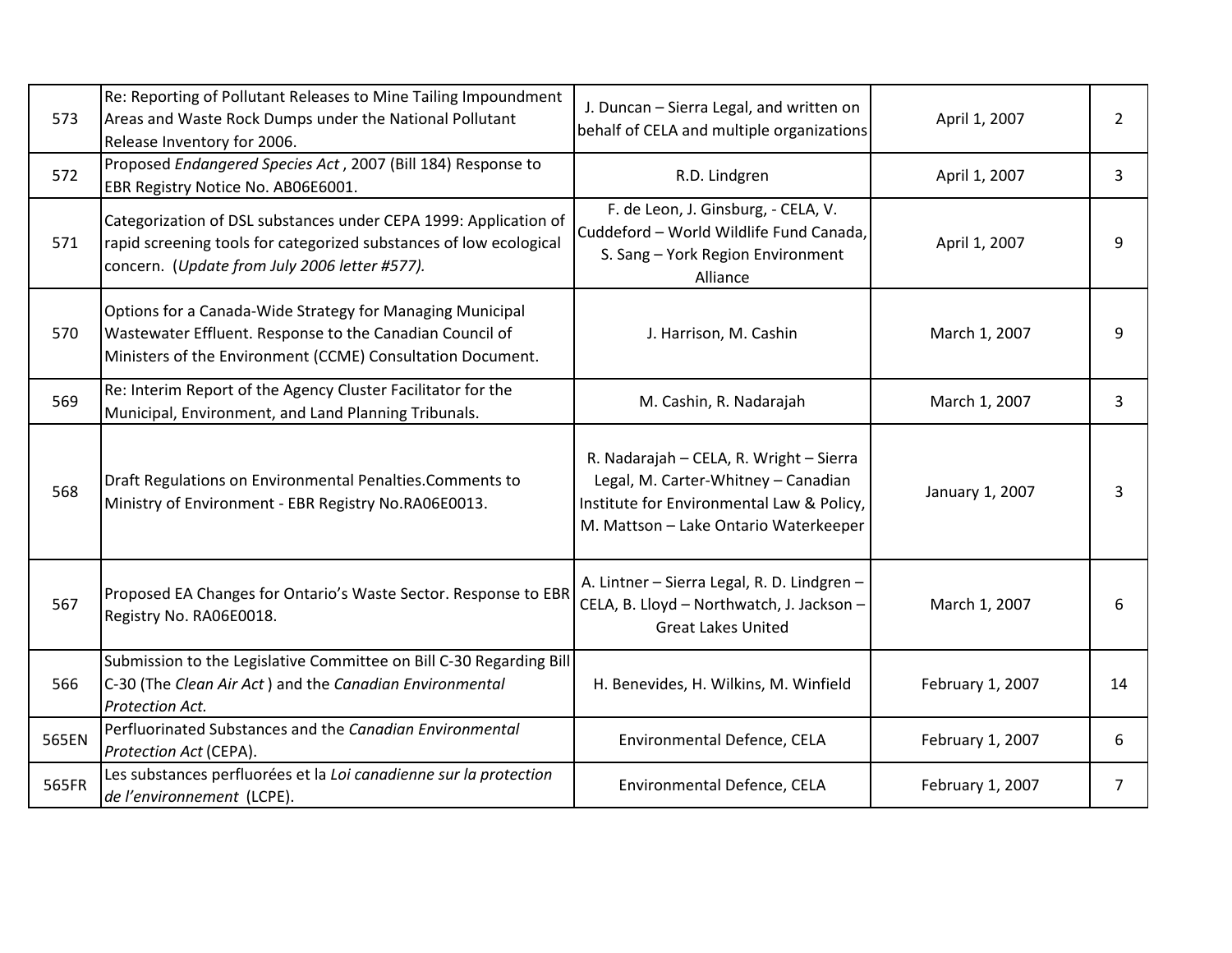| 564 | 564. Potential Components of Brownfield Reform - Response to<br>EBR Registry NO. AF07E0001. R. Nadarajah - Canadian<br>Environmental Law Association, M. Carter-Whitney - Canadian<br>Institute for Environmental Law and Policy, February 2007 (PDF<br>file: 3 p.) \$2.50              | R. Nadarajah - Canadian Environmental<br>Law Association, M. Carter-Whitney -<br>Canadian Institute for Environmental Law<br>and Policy | February 1, 2007  | 3              |
|-----|-----------------------------------------------------------------------------------------------------------------------------------------------------------------------------------------------------------------------------------------------------------------------------------------|-----------------------------------------------------------------------------------------------------------------------------------------|-------------------|----------------|
| 563 | Renewal of the Canada-Ontario Agreement Respecting the Great<br>Lakes Basin Ecosystem - Response to EBR Posting PA07E0001.                                                                                                                                                              | S. Miller, F. de Leon, J. Ginsburg                                                                                                      | February 1, 2007  | 8              |
| 562 | Regulations on Perflurooctane Sulfonate and its Salts & Certain<br>Other Compounds. Response to Proposed Regulations in Canada<br>Gazette, Part 1, Vol. 140, No. 50 - December 16, 2006.                                                                                                | K. Cooper, F. de Leon                                                                                                                   | February 14, 2007 | 3              |
| 561 | Notice of intent to amend the Domestic Substances List to apply<br>the Significant New Activity provisions under subsection 81(3) of<br>the Canadian Environmental Protection Act, 1999to 148<br>substances. Response to Canada Gazette, Part 1, Vol. 140, No. 49,<br>December 9, 2006. | F. de Leon, J. Ginsburg                                                                                                                 | February 1, 2007  | 4              |
| 560 | Mercury releases from mercury switches in end-of-life vehicles<br>processed by steel mills. Comments in response to proposed notice<br>requiring the preparation and implementation of pollution<br>prevention plans.                                                                   | H. Benevides                                                                                                                            | February 1, 2007  | $\overline{2}$ |
| 559 | Proposed Legislative Amendments to the Ontario Water<br>Resources Act EBR Registry #AA07E0001.                                                                                                                                                                                          | S. Miller                                                                                                                               | February 1, 2007  | 12             |
| 558 | Draft Regulation: To Ban the Burning of Used Oil in Space Heaters.<br>Comments on Posting to EBR Registry: No. RA07E0001.                                                                                                                                                               | Marlene Cashin                                                                                                                          | February 1, 2007  | 3              |
| 557 | Proposed Regulatory Ban on the Tire Incineration EBR Registry No.<br>RA06E0024.                                                                                                                                                                                                         | R.D. Lindgren                                                                                                                           | February 1, 2007  | 4              |
| 556 | Source Protection Committees under the Clean Water Act, 2006 -<br>comments and recommendations on discussion paper.<br>Submissions to the Ministry of the Environment regarding EBR<br>Registry No. PA06E0013.                                                                          | J. Ginsburg                                                                                                                             | February 1, 2007  | 15             |
| 555 | European and Canadian Environmental Law: Best Practices and<br>Opportunities for Co-Operation.                                                                                                                                                                                          | Anne Wordsworth, John Jackson, Jessica<br>Ginsburg, Ken Traynor                                                                         | January 1, 2007   | 166            |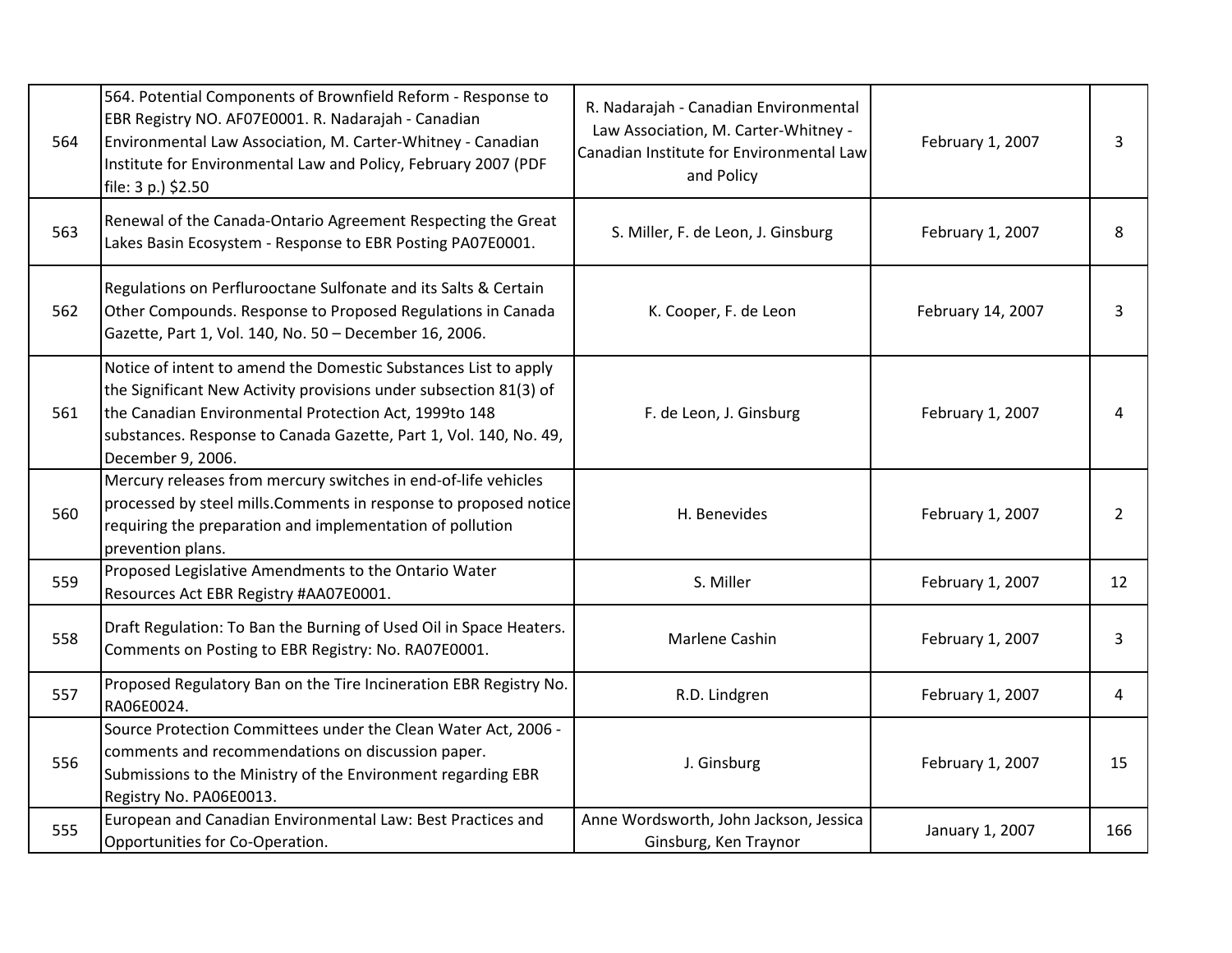| 554   | Comments on government proposal to develop Environmental<br>Performance Agreements on residual PFCAs and precursors. Letter<br>to Environment Canada.                                                                                  | F. de Leon                                                                                                           | January 1, 2007    | $\overline{7}$ |
|-------|----------------------------------------------------------------------------------------------------------------------------------------------------------------------------------------------------------------------------------------|----------------------------------------------------------------------------------------------------------------------|--------------------|----------------|
| 553   | The Great Lakes Water Quality Agreement - Promises to Keep;<br>Challenges to Meet Perspectives from Citizens - In consultation<br>with the Great LakesBasin's Environment Community.                                                   | Alliance for the Great Lakes, Biodiversity<br>Project, Canadian Environmental Law<br>Association, Great Lakes United | December 1, 2006   | 78             |
| 552   | Legislative Overlap and Interdepartmental Jurisdiction with<br>respect to Consumer Products and the In Commerce List. Remarks<br>for a presentation to the Parliamentary Review of the Canadian<br>Environmental Protection Act, 1999. | Dr. K. Khatter, K. Cooper                                                                                            | December 1, 2006   | 5              |
| 551   | Confidentiality and Burden of Proof under the Canadian<br>Environmental Protection Act (CEPA) Submission to the House of<br>Commons Standing Committee on Environment and Sustainable<br>Development.                                  | F. de Leon, J. Ginsburg                                                                                              | November 1, 2006   | 6              |
| 550   | Regulation PBDEs (brominated flame retardants) in Canada.                                                                                                                                                                              | K. Cooper                                                                                                            | November 1, 2006   | 5              |
| 549   | Water Guardians Network Terms of Reference.                                                                                                                                                                                            | CELA and 19 signatory organizations                                                                                  | October 1, 2006    | 6              |
| 548EN | The Environment as a Priority - A Real Opportunity to Put Canada<br>on Track. Letter to the Right Honourable Stephen Harper.                                                                                                           | 37 signatory organizations                                                                                           | October 4, 2006    | 4              |
| 548FR | L'environnement comme priorité - Une occasion réelle de mettre<br>le Canada sur la bonne voie. Monsieur le Premier ministre lettre.                                                                                                    | 37 signatory organizations                                                                                           | October 4, 2006    | 4              |
| 547   | Regulatory Amendment to Facilitate Waste Recycling, Use of<br>Alternative Fuels and New and Emerging Waste Management<br>Technologies. Response to EBR Registry Number: RA06E0008.                                                     | Sierra Legal Defence Fund, CELA and 8<br>signatory organizations                                                     | September 18, 2006 | 18             |
| 546   | Categorization deadline under the Canadian Environmental<br>Protection Act, 1999. Letter to Ministers of Environment and<br>Health.                                                                                                    | H. Benevides                                                                                                         | September 1, 2006  | $\overline{2}$ |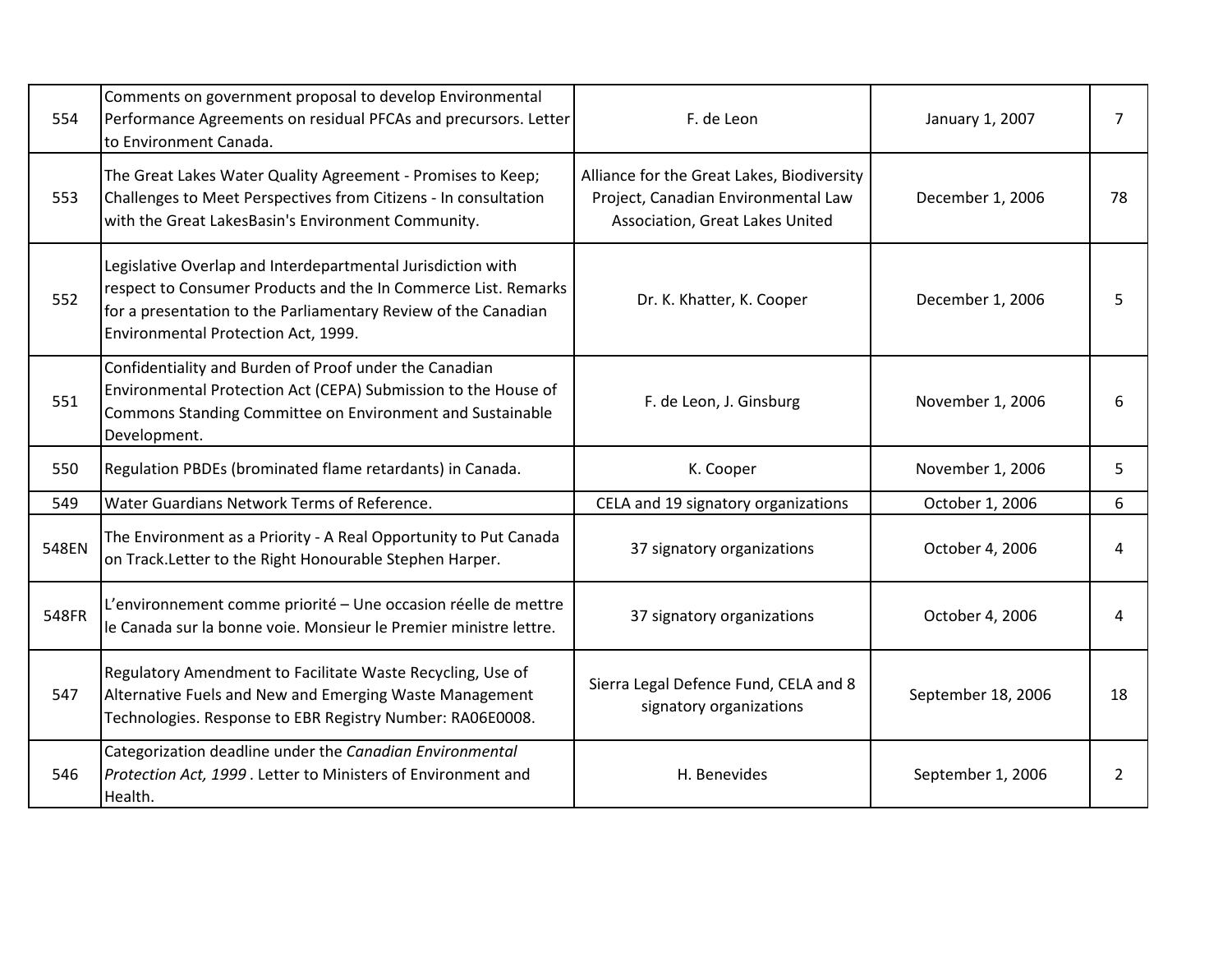| 545   | Regulating PBDEs under the Canadian Environmental Protection<br>Act. Re: Response to the Canada Gazette Order Part 1, Vol. 140<br>No. 26 - Order Adding Toxic Substances to Schedule 1 to the<br>Canadian Environmental Protection Act, 1999                                                                                                                                                         | F. de Leon                                             | August 29, 2006 | 5  |
|-------|------------------------------------------------------------------------------------------------------------------------------------------------------------------------------------------------------------------------------------------------------------------------------------------------------------------------------------------------------------------------------------------------------|--------------------------------------------------------|-----------------|----|
| 544   | Re: Perfluorooctane Sulfonate (PFOS), its Salts and its Precursors<br>Risk Management Strategy. Comments on Vol. 140, No. 26 - July<br>1, 2006 Canada Gazette Notice - Order Adding Toxic Substances to<br>Schedule 1 to the Canadian Environmental Protection Act, 1999<br>and Proposed PFOS, its Salts and its Precursors Risk Management<br>Strategy. Submitted to Environment and Health Canada. | F. de Leon                                             | August 1, 2006  | 16 |
| 543   | Clean Water Act, 2005 - Submission to the Standing Committee<br>on Social Policy.                                                                                                                                                                                                                                                                                                                    | Jessica Ginsburg                                       | August 1, 2006  | 13 |
| 542   | Re: Action Plan for the Assessment and Management of<br>Perfluorinated Carboxylic Acids and their Precurors. Comments on<br>Canada Gazette Notice of Action Plan submitted to Environment &<br>Health Canada.                                                                                                                                                                                        | F. de Leon                                             | August 1, 2006  | 13 |
| 541   | NGO submission on proposed amendments to the New<br>Substances Notification Regulations (Organisms). Prepared for the<br><b>Canadian Environmental Network Toxics Caucus.</b>                                                                                                                                                                                                                        | J. Ginsburg                                            | July 1, 2006    | 21 |
| 540   | Letter to Ministry of Environment regarding O. Reg. 276/06<br>Exempting the Integrated Power System Plan from Environmental<br>Assessment -EBR Registry No. XA06E0006. M. Swenarchuk and R.<br>Lindgren, June 2006 (PDF file: 3 p.) \$2.50                                                                                                                                                           | M. Swenarchuk and R. Lindgren                          | June 1, 2006    | 3  |
| 539EN | Reforming the Canadian Environmental Protection Act -<br>Submission to the Parliamentary Review of CEPA, 1999.                                                                                                                                                                                                                                                                                       | <b>CELA and Environmental Defence</b>                  | June 1, 2006    | 31 |
| 539FR | La réforme de la Loi canadienne sur la protection de<br>l'environnement - Mémoire dans le cadre de l'examen<br>parlementairede la LCPE (1999).                                                                                                                                                                                                                                                       | <b>CELA and Environmental Defence</b>                  | June 1, 2006    | 34 |
| 538   | Creating Community Right-to-Know Opportunities in the City of<br>Toronto. A report prepared for Toronto City Health.                                                                                                                                                                                                                                                                                 | A. Wordsworth, J. Jackson, J. Ginsburg, R.<br>Lindgren | January 1, 2006 | 72 |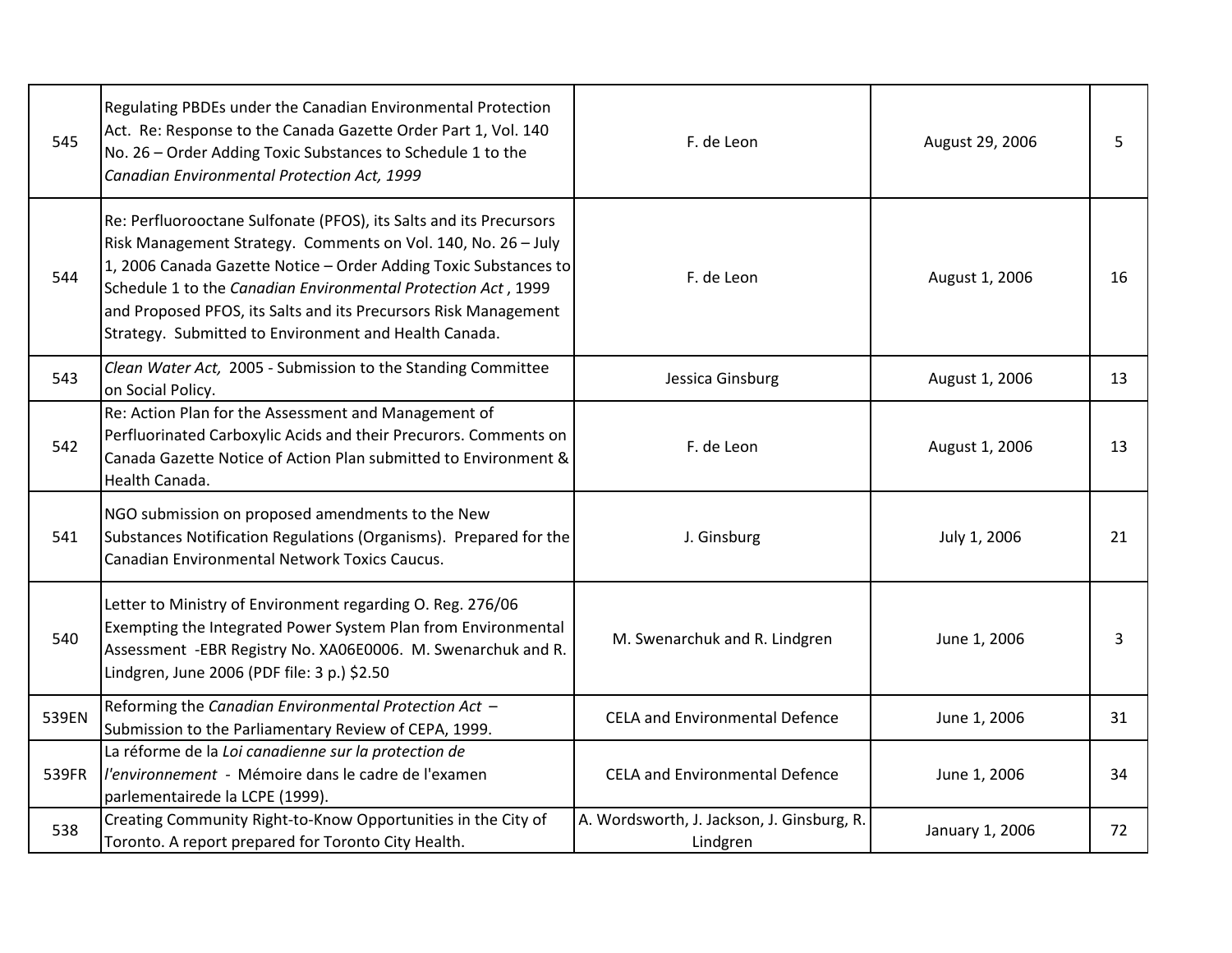| 537   | Publication of Survey Notice on Selected DSL Substances.                                                                                                                                                          | Jessica Ginsburg, Fe de Leon                                                                         | March 1, 2006     | 4  |
|-------|-------------------------------------------------------------------------------------------------------------------------------------------------------------------------------------------------------------------|------------------------------------------------------------------------------------------------------|-------------------|----|
| 536EN | Response to Proposed Action Plan on Perfluorinated Carboxylic<br>Acids (PFCAs) and its Precursors.                                                                                                                | <b>Canadian Environmental Law Association</b><br>and 18 additional non-governmental<br>organizations | February 1, 2006  | 4  |
|       | Présentation à Environnement Canada et Santé Canada à propos                                                                                                                                                      | <b>Canadian Environmental Law Association</b>                                                        |                   |    |
| 536FR | du projet de plan d'action concernant les acides<br>perfluorocarboxyliques (APCF) et leurs précurseurs.                                                                                                           | and 18 additional non-governmental<br>organizations                                                  | February 1, 2006  | 5  |
| 535   | EBR Registry Number AF05E0001 - Bill 51 Planning and<br>Conservation Statute Law Amendment Act, 2005: Response to<br>Consultation.                                                                                | T. McClenaghan                                                                                       | February 1, 2006  | 3  |
| 534   | Re: Ontario Power Authority Supply Mix Advice Report, December<br>2005 and Integrated Power System Plan- Supply Mix EBR:<br>PO05E0001                                                                             | Theresa McClenaghan, Kathleen Cooper,<br>P. Muldoon                                                  | February 27, 2006 | 3  |
| 533   | Clean Water Act, 2005: Comment and Recommendations<br>regarding the Proposed Matters to be Addresses in Regulations.                                                                                              | T. McClenaghan, J. Ginsburg                                                                          | February 1, 2006  | 14 |
| 532EN | Partners in Pollution: An Assessment of Continuing Canadian and<br>United States Contributions to Great Lakes Pollution.                                                                                          | <b>CELA and Environmental Defence</b>                                                                | February 1, 2006  | 32 |
| 532FR | Partenaires dans la pollution: La pollution des grand lacs du<br>provenance du Canada et des Etats-Unis - Evaluation d'un<br>phénomène qui se poursuit.                                                           | <b>CELA and Environmental Defence</b>                                                                | February 1, 2006  | 12 |
| 531   | Healthy Watersheds, Healthy Communities: Comments and<br>Recommendations on the Clean Water Act, 2005, Re: EBR Registry<br>Posting No. AA05E0001.                                                                 | T. McClenaghan, J. Ginsburg                                                                          | February 3, 2006  | 41 |
| 530   | Submissions by the Canadian Environmental Law Association and<br>Sierra Legal Defence Fund on the Ministry of Environment's<br>stakeholder consultation paper: Developing Environmental<br>Penalties for Ontario. | R. Nadarajah - CELA R. Wright - Sierra<br>Legal Defence Fund                                         | January 31, 2006  | 13 |
| 529EN | Protection and Precaution: Canadian Priorities for Federal<br>Regulatory Policy - An NGO Position Paper on the Proposed<br>Government Directive on Regulating.                                                    | <b>Hugh Benevides</b>                                                                                | December 23, 2005 | 22 |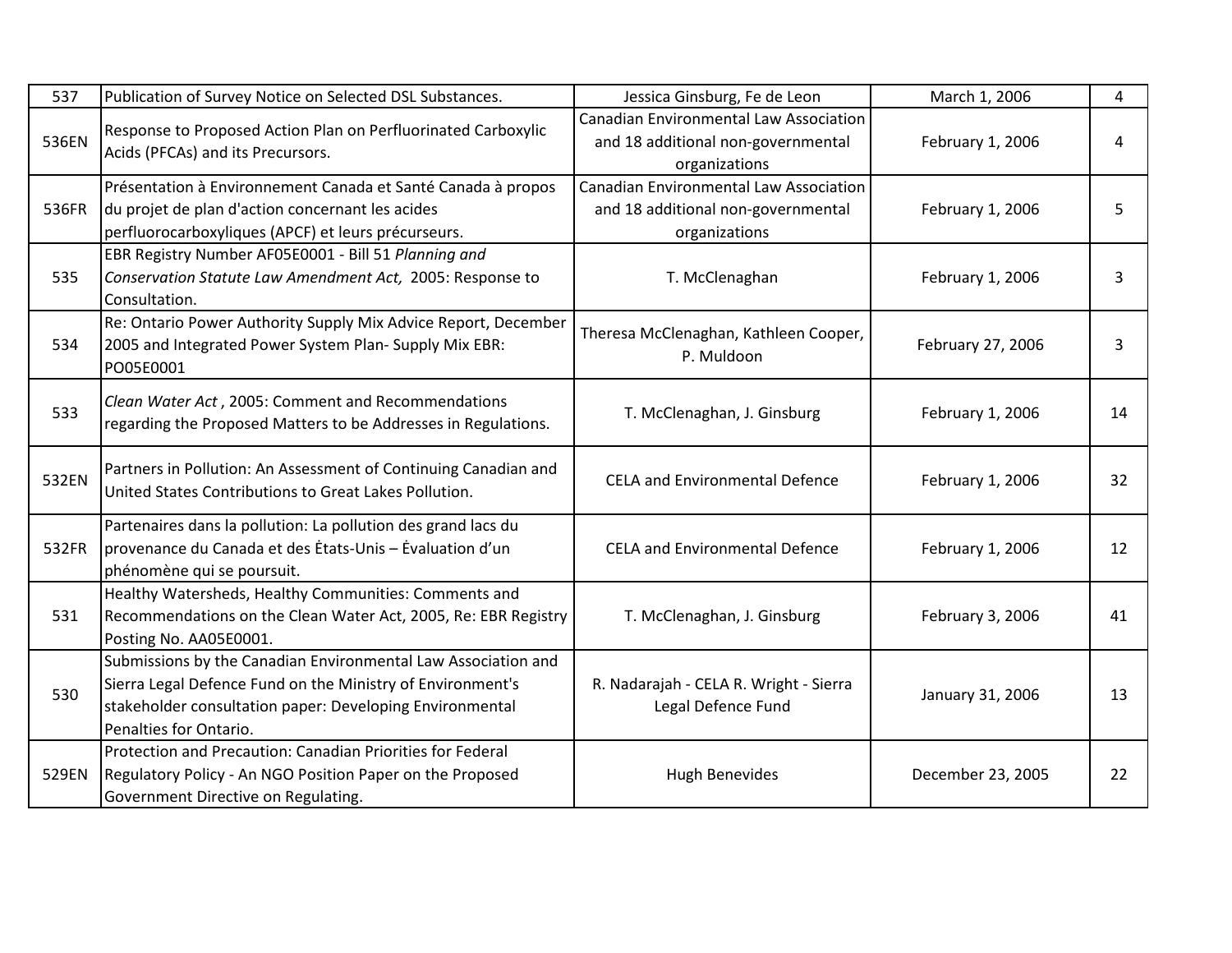| 529FR | Protection et précaution : les priorités du Canada en vue de la<br>politique de réglementation du gouvernement fédéral Déclaration<br>de principes des ONG à propos de l'ébauche de Directive du<br>gouvernement sur les activités de réglementation. | <b>Hugh Benevides</b>                                          | December 23, 2005 | 26             |
|-------|-------------------------------------------------------------------------------------------------------------------------------------------------------------------------------------------------------------------------------------------------------|----------------------------------------------------------------|-------------------|----------------|
| 528   | Non-Governmental Organizations' Preliminary Comments on Path<br>Forward Activities Post September 2006 for Substances<br>Categorized under the Canadian Environmental Protection Act<br>(CEPA) 1999.                                                  | CELA and World Wildlife Fund Canada                            | January 16, 2006  | 17             |
| 527   | Comments on the Draft Screening Level Risk Assessment Report<br>for Perfluorooctane sulfonate (PFOS).                                                                                                                                                 | F. de Leon                                                     | December 22, 2004 | 14             |
| 526   | Proposal to Harmonize Ontario and Federal Air Emissions<br>Reporting Systems Comments to EBR Registry Number<br>RA05E0019.                                                                                                                            | P. Muldoon, F. de Leon                                         | December 1, 2005  | 4              |
| 525   | Power for the Future - Toward a Sustainable Electricity System for<br>Ontario. Update on Status of recommendation.                                                                                                                                    | <b>CELA and Pembina Insititute</b>                             | November 1, 2005  | 21             |
| 524   | Nutrient Management Act Changes, June 2005 Response to<br>Ministry of Agriculture Food and Rural Affairs consultation. EBR<br>Registry Number: RC05E0001.                                                                                             | T. McClenaghan, CELA and 7 other<br>organizations              | November 1, 2005  | 17             |
| 523   | An open letter to the Ontario Cabinet on the final draft of the<br><b>Great Lakes Charter Annex.</b>                                                                                                                                                  | S. Miller                                                      | November 1, 2005  | $\overline{7}$ |
| 522   | Response to "Watertight: The case for change in Ontario's water<br>and wastewater sector" Comments of the Canadian<br>Environmental Law Association to the Minister of Public<br>Infrastructure Renewal.                                              | R. Nadarajah, S. Miller                                        | November 1, 2005  | 10             |
| 521   | Watershed Based Drinking Water Source Protection Legislation.<br>Letter to The Honourable Laurel C. Broten, Minister of the<br>Environment.                                                                                                           | T. McClenaghan, CELA and seventeen<br>additional organizations | October 1, 2005   | 12             |
| 520   | First Meeting of the POPs Review Committee under the Stockholm<br>Convention on Persistent Organic Pollutants November 7-11,<br>2005, Geneva. Comments to Environment Canada from the<br>Canadian Environmental Law Association.                      | F. de Leon                                                     | October 1, 2005   | 10             |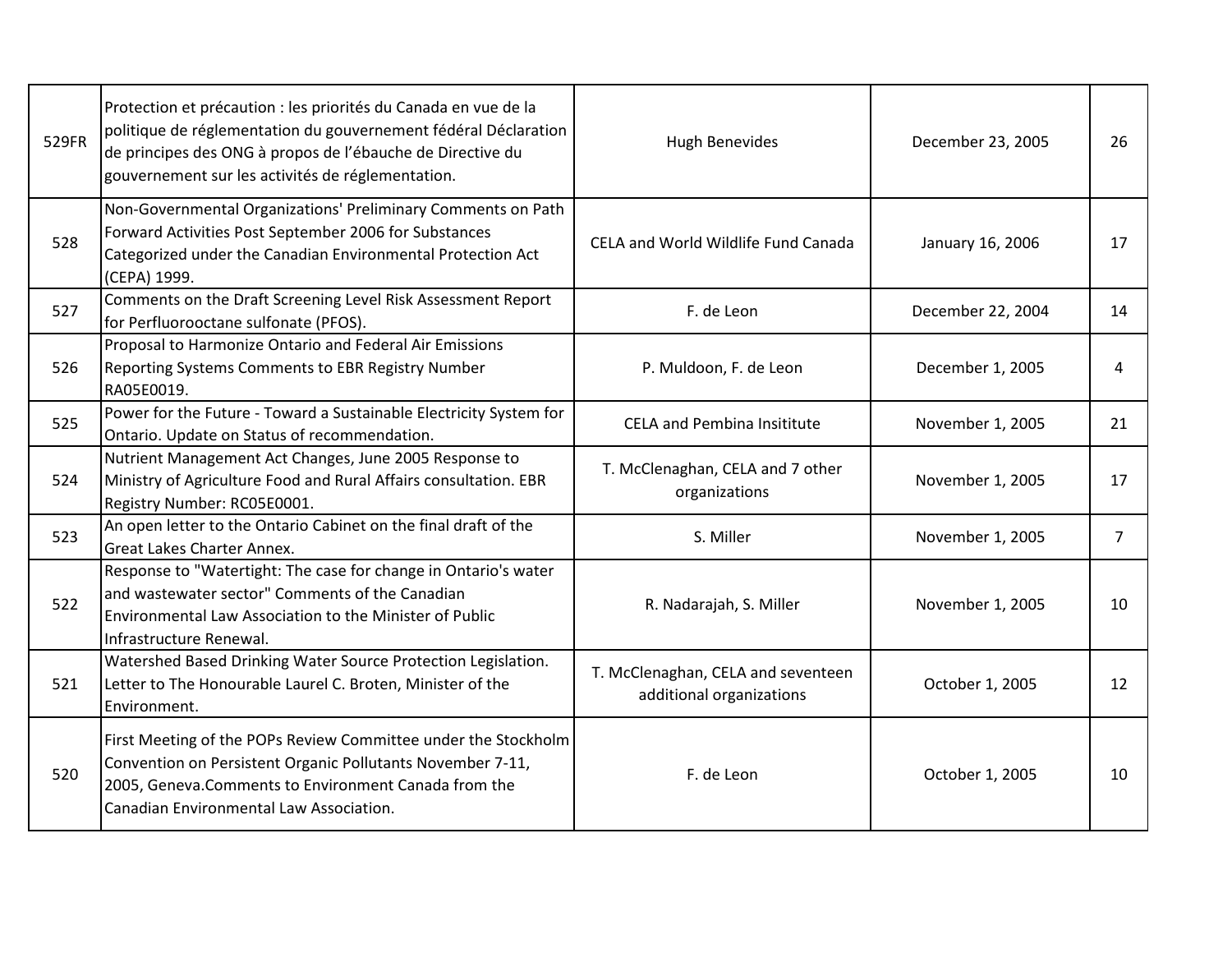| 519 | Pesticide By-Laws and the Courts. Informed Decision-Making on<br>Cosmetic Pesticide Use Conference, University of Ottawa Institute<br>of the Environment.                                                            | T. McClenaghan                                                                               | September 24, 2005 | 45             |
|-----|----------------------------------------------------------------------------------------------------------------------------------------------------------------------------------------------------------------------|----------------------------------------------------------------------------------------------|--------------------|----------------|
| 518 | Draft Environmental Review Tribunal (ERT) Rules and Practice<br>Directions. Letter to the Chair of the Environmental Review<br>Tribunal.                                                                             | R.D. Lindgren                                                                                | September 23, 2005 | 4              |
| 517 | Revising Drinking Water Standards in Ontario: Submissions<br>regarding O. Reg. 170/03 (Letter to Ministry of the Environment<br>re: Proposed Amendments to Ontario Regulation 170/03, EBR<br>Registry No. RA05E005). | T. McClenaghan, R.D. Lindgren                                                                | September 20, 2005 | 15             |
| 516 | ENGOs' Comments on "A Proposed Integrated Framework for the<br>Health-Related Components of Categorization of the Domestic<br>Substances List under CEPA 1999".                                                      | Dr. K. Khatter - CAPE, Dr. R. Purdy, -<br>Toxicologist, F. de Leon - CELA                    | August 1, 2005     | 36             |
| 515 | Comments on the Second Draft of the Great Lakes Charter Annex<br>released June 25, 2005, EBR Registry no. PB04E601.                                                                                                  | S. Miller, P. Muldoon                                                                        | August 16, 2005    | 4              |
| 514 | Broad Policy Proposal: Regulation of Drinking Water System in<br>Ontario -- EBR Registry No. PA05E0011.                                                                                                              | T. McClenaghan, R.D. Lindgren                                                                | July 1, 2005       | $\overline{2}$ |
| 513 | ENGOs' Comments on the Categorization Process and<br>Environment Canada's Proposal on Polymers and UVCBS.                                                                                                            | Jessica Ginburg (CELA), Kapil Khatter<br>(CAPE), Fe de Leon (CELA), Dr. Susan Sang<br>(WWFC) | July 1, 2005       | 24             |
| 512 | Great Lakes, Great Pollution: Canadian Pollutant Releases and<br>Transfers to the Great Lakes.                                                                                                                       | <b>CELA and Environmental Defence</b>                                                        | June 1, 2005       | 39             |
| 511 | Kingston Sewage Works Application for Review Re: Ontario Water<br>Resources Act (OWRA) Certificates of Approval. Request for<br>Review, filed pursuant to Section 61 of the Environmental Bill of<br>Rights.         | M. Mattson, Lake Ontario<br>WATERKEEPER, R.D. Lindgren, CELA                                 | June 1, 2005       | 15             |
| 510 | Well Aware. Comments to Minister of Environment regarding the<br>Well Aware program.                                                                                                                                 | Theresa McClenaghan                                                                          | June 1, 2005       | 3              |
| 509 | Tapwater on Trial: Overview of Ontario's Drinking Water Regime.<br>Prepared for the Third Annual Conference on Water and<br>Wastewater in Ontario (May 5-6, 2005, Insight Information Co.).                          | R.D. Lindgren                                                                                | May 1, 2005        | 25             |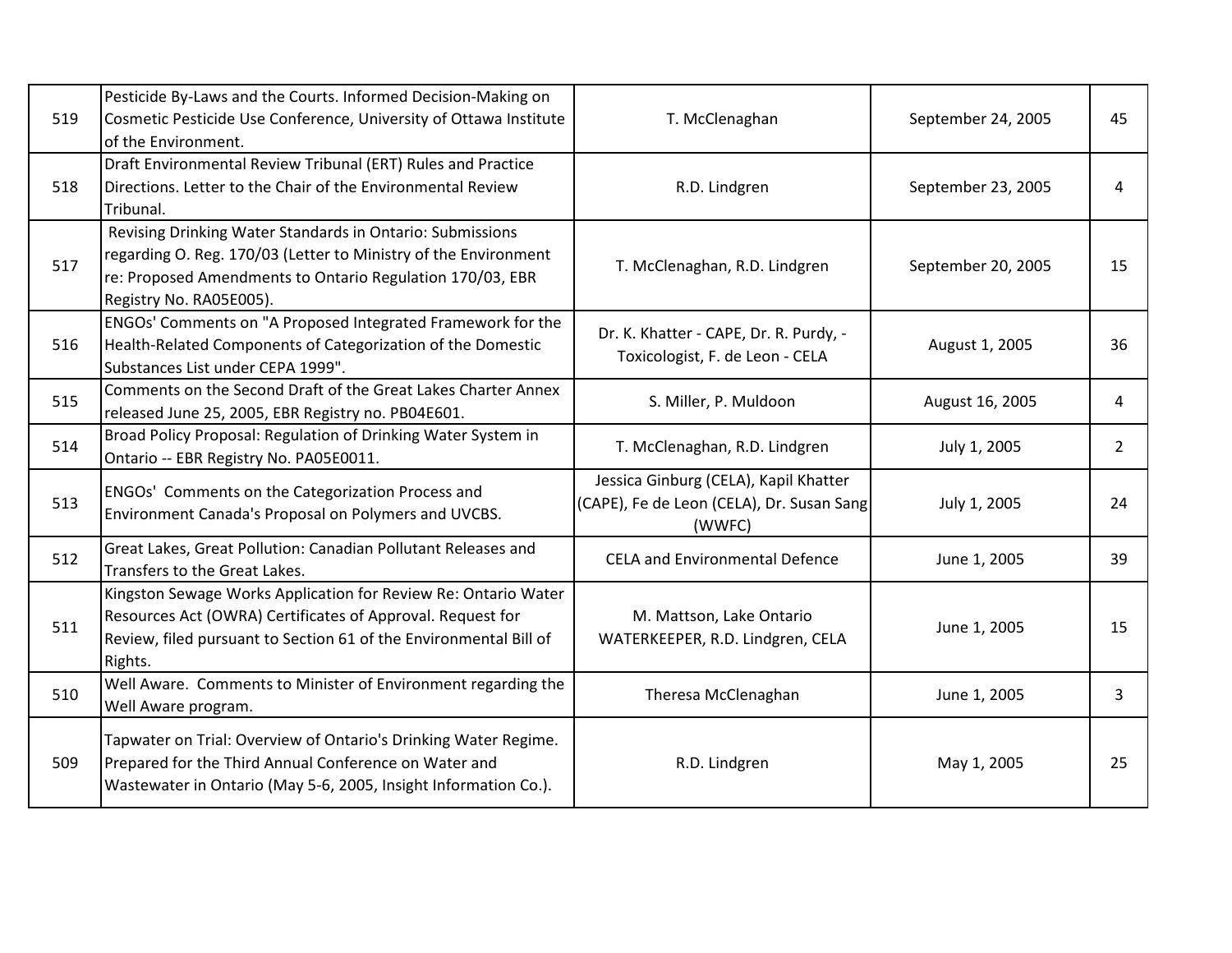| 508 | Response to Proposed Acceptability for Continuing Registration<br>(PACR) 2005-01: Re-evaluation of the Lawn and Turf Uses of (2,4-<br>Dichlorophenoxy) acetic Acid [2,4-D].                                                                                                                                                                               | K. Cooper, CELA; K Miller, TEA; J. Langer,<br><b>WWF</b>                                                             | April 22, 2005   | 9  |
|-----|-----------------------------------------------------------------------------------------------------------------------------------------------------------------------------------------------------------------------------------------------------------------------------------------------------------------------------------------------------------|----------------------------------------------------------------------------------------------------------------------|------------------|----|
| 507 | Improving Small Drinking Water Systems. Re: Advisory Council on<br>Drinking Water Quality and Testing Standards Report and Advice<br>on Ontario Regulation 170/03 Smaller, Private Systems Review<br>and Recommendations dated February 8, 2005.                                                                                                          | P. Muldoon, T. McClenaghan, R. Lindgren                                                                              | April 1, 2005    | 4  |
| 506 | Responding to Canada's National Implementation Plan under the<br>Stockholm Convention on Persistent Organic Pollutants (POPs)<br>Consultation Draft February 2005.Submitted to Transboundary Air<br>Issues Branch of Environment Canada.                                                                                                                  | Fe de Leon, CELA; Anna Tilman, STORM<br>Coalition; Andrea Moher, CELA                                                | March 1, 2005    | 14 |
| 505 | Deep Integration and Smart Regulation: Is Deeper Smarter?<br>Crossing the Line: A Citizens' Inquiry on the Future of Canada-U.S.<br>Relations.Discussion paper 6.2.                                                                                                                                                                                       | H. Benevides for CELA                                                                                                | January 1, 2005  | 13 |
| 504 | The ENGO Agenda for the Review of the Canadian Environmental<br>Protection Act (1999). Prepared for the Canadian Environmental<br>Network Toxics Caucus and submitted to Environment Canada and<br>Health Canada.                                                                                                                                         | CELA and multiple contributors                                                                                       | March 1, 2005    | 28 |
| 503 | Water Use and Ecosystem Restoration: An Agenda for the Great<br>Lakes and St. Lawrence River Basin.                                                                                                                                                                                                                                                       | CELA, Great Lakes United (GLU), Lakes<br>Michigan Federation, National Wildlife<br>Federation, Strategies St-Laurent | December 1, 2000 | 16 |
| 502 | Submission in Response to Source Protection Reports by the<br>Implementation Committee and the Technical Experts Committee.                                                                                                                                                                                                                               | T. McClenaghan                                                                                                       | February 1, 2005 | 18 |
| 501 | ENGO Response to Questionnaire on Scoping the Issues (CEPA).<br>Preparation for the Parliamentary Review of the Canadian<br>Environmental Protection Act, 1999 (CEPA).Strengthening<br>Legislation for a Sustainable Environment, a Healthy Population<br>and a Competitive Economy. Prepared for Canadian Environmental<br><b>Network Toxics Caucus.</b> | <b>CELA</b>                                                                                                          | February 1, 2005 | 12 |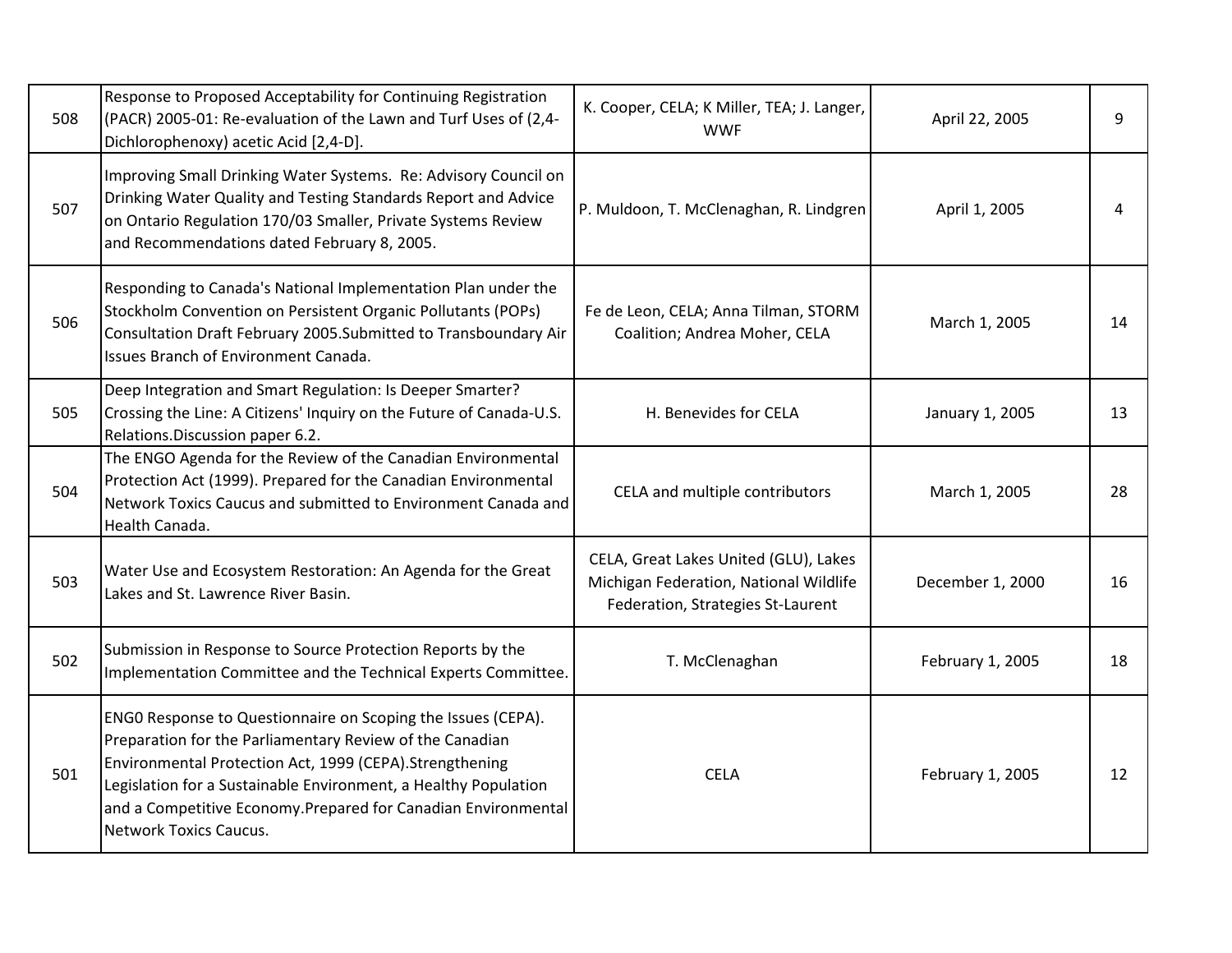| 500 | Comments regarding Permit to Take Water Manual, EBR Registry<br>#PA04E0036, Proposal Loaded December 14, 2004.                                                                                          | T. McClenaghan, S. Miller                              | February 1, 2005 | $\overline{7}$ |
|-----|---------------------------------------------------------------------------------------------------------------------------------------------------------------------------------------------------------|--------------------------------------------------------|------------------|----------------|
| 499 | The Ebbs and Flows of the Waters of the Great Lakes: A Brief<br>History of Water Management in the Great Lakes.                                                                                         | S. Miller                                              | January 1, 2005  | 5              |
| 498 | Great Lakes Charter Annex. Statement to the Standing Committee<br>on the Environment and Sustainable Development regarding.                                                                             | S. Miller, CELA, D. Stack, GLU,                        | November 1, 2004 | $\overline{7}$ |
| 497 | Letter to Ministry of Natural Resources regarding Continuing<br>Negotiations on the Great Lakes Annex.                                                                                                  | S. Miller                                              | January 1, 2005  | 3              |
| 496 | Comments on Biosolids Utilization Guidelines, November 2004,<br>EBR #PA04E008.                                                                                                                          | T. McClenaghan                                         | January 1, 2005  | 5              |
| 495 | Letter to the Ministry of Natural Resources regarding EBR No.<br>AB05E4001, Proposed Amendments to Seven Statutes.                                                                                      | T. McClenaghan                                         | February 1, 2005 | $\overline{2}$ |
| 494 | Low-income energy efficiency program. Designing a low-income<br>energy efficiency program: Recommendations for Toronto Hydro<br>and other Ontario electricity local distribution companies.             | IndEco & Low Income Energy Network<br>(LIEN)           | December 1, 2004 | 37             |
| 493 | Comments to Statos Inc. regarding EBR Registry No.XQ04E0002<br>"Looking Forward: The Environmental Bill of Rights" Discussion<br>Paper - November 2004.                                                 | M. Cashin, P. Muldoon                                  | January 1, 2005  | 8              |
| 492 | Letter to the Ministry of Environment regarding EBR Registry<br>#RA04E0016 Draft Regulation: Pre-treatment Requirements for<br>Hazardous Wastes Prior to Land Disposal (Land Disposal<br>Restrictions). | M. Cashin, P. Muldoon                                  | December 1, 2004 | 3              |
| 491 | Submissions on the Proposed New Substances Notification<br>Regulations (Chemicals and Polymers).                                                                                                        | J. Ginsburg, F. de Leon                                | January 1, 2005  | 11             |
| 490 | Letter to the Ministry of the Environment regarding EBR Registry<br>No. AA04E003 Environmental Enforcement Statute Law<br>Amendment Act, 2004.                                                          | M. Cashin, P. Muldoon                                  | January 1, 2005  | 6              |
| 489 | Within Reach: An Agenda for Improving the Canadian<br>Environmental Protection Act, 1999. Prepared for Canadian<br><b>Environmental Network Toxics Caucus.</b>                                          | A. Wordsworth, H. Benevides, P.<br>Muldoon, F. de Leon | December 1, 2004 | 69             |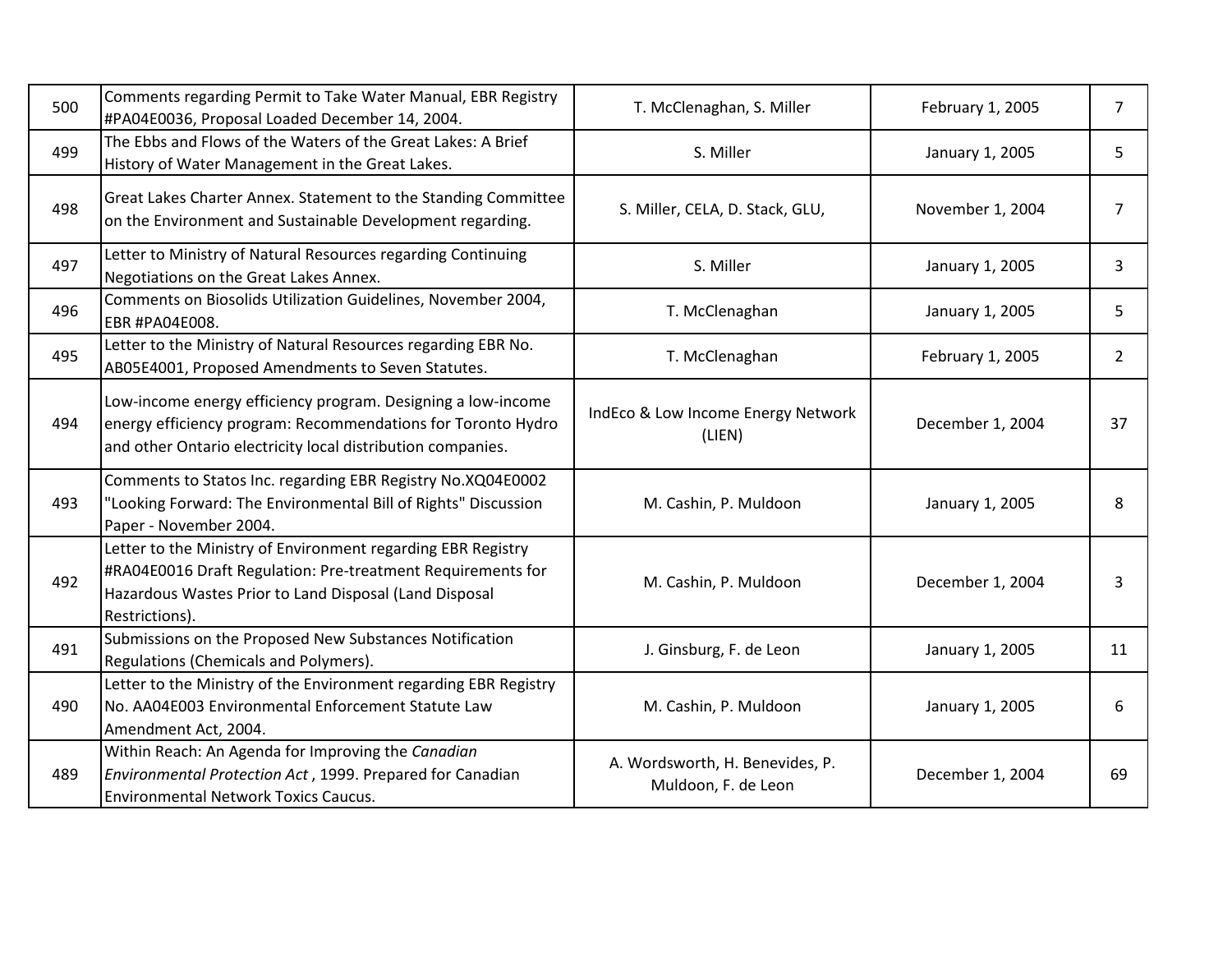| 488  | 488ENG. Shattering the Myth of Pollution Progress in Canada: A<br>National Report. CELA and Environmental Defence for<br>PollutionWatch, December 2004 (PDF file: 31 p.) \$10.00<br>(sommaire en francais du repport national) La Fin d'Un Mythe:La<br>Pollution n'est pas en Régression au Canada. December 2004 (PDF<br>file: 10 p.) \$2.50 | CELA and Environmental Defence for<br>PollutionWatch                                                | December 1, 2004 | 10             |
|------|-----------------------------------------------------------------------------------------------------------------------------------------------------------------------------------------------------------------------------------------------------------------------------------------------------------------------------------------------|-----------------------------------------------------------------------------------------------------|------------------|----------------|
| 487  | Report of the External Advisory Committee on Smart Regulation<br>(Letter to Right Honourable Paul Martin.                                                                                                                                                                                                                                     | P, Muldoon, H. Benevides                                                                            | October 22, 2004 | $\overline{7}$ |
| 486  | Protecting Ontario's Water Now and Forever. A Statement of<br>Expectations for Watershed-Base Source Protection from Ontario<br>Non-Governmental Organizations.                                                                                                                                                                               | T. McClenaghan                                                                                      | November 1, 2004 | 42             |
| 485  | Preliminary Submissions on the CCME Brownfields Issues And<br>Options Paper.                                                                                                                                                                                                                                                                  | J. Ginsburg                                                                                         | November 1, 2004 | 13             |
| 484  | Submissions on the Great Lakes Basin Sustainable Water<br>Resources Agreement, Decision-Making Standards & US Great<br>Lakes Water Resources Compact.                                                                                                                                                                                         | <b>CELA</b>                                                                                         | October 1, 2004  | 10             |
| 484A | Why is the Great Lakes Basin Sustainable Water Resources<br>Agreement Important to Ontario? Preliminary Guidance for<br><b>Ontario Great Lakes Community.</b>                                                                                                                                                                                 | S. Miller                                                                                           | October 1, 2004  | 13             |
| 484B | Environmental group comments on the proposed International<br>"Great Lakes Basin Sustainable Water Resources Agreement".                                                                                                                                                                                                                      | CELA et. Al                                                                                         | October 1, 2004  | 16             |
| 484C | Environmental group comments on the proposed "Great Lakes<br>Water Resources Compact.                                                                                                                                                                                                                                                         | CELA et. Al                                                                                         | October 1, 2004  | 25             |
| 484D | Response to Council of Great Lakes Governors' Issues for Public<br>Comment.                                                                                                                                                                                                                                                                   | CELA et. Al                                                                                         | October 18, 2004 | $\overline{2}$ |
| 484E | Principles used by CELA and GLU in Efforts to Strengthen the Great<br>Lakes Charter Annex.                                                                                                                                                                                                                                                    | S. Miller - CELA, R. Gilbert - Great Lakes<br>United                                                | October 1, 2004  | $\overline{2}$ |
| 483  | Planning Reform: Ontario Municipal Board and Planning Reform:<br>Planning Act Reform and Implementation Tools.Comments to the<br>Ministry of Municipal Affairs by the Canadian Environmental Law<br>Association.                                                                                                                              | Canadian Environmental Law Association.<br>P. Muldoon, T. McClenaghan, R.<br>Lindgren, R. Nadarajah | August 1, 2004   | 12             |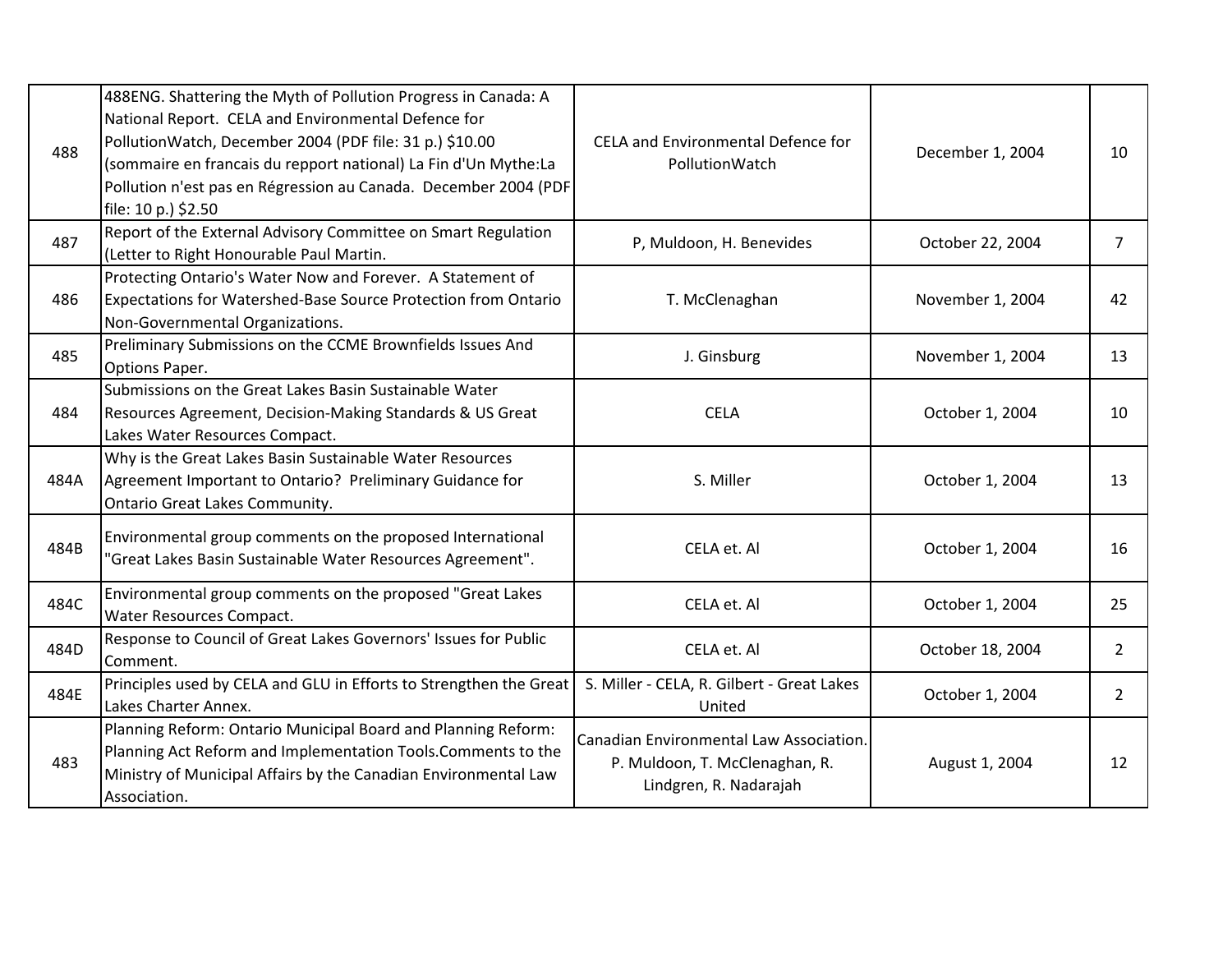| 482 | Provincial Policy Statement: Draft Policies, 2004. Submissions to<br>the Ministry of Municipal Affairs and Housing EBR Registry<br>#PF04E0003.                                                                                                                   | R. Nadarajah, P. Muldoon, T.<br>McClenaghan, R. Lindgren | August 27, 2004 | 22  |
|-----|------------------------------------------------------------------------------------------------------------------------------------------------------------------------------------------------------------------------------------------------------------------|----------------------------------------------------------|-----------------|-----|
| 481 | Comments to the Ministry of Agriculture and Food regarding EBR<br>Registry No. RC0430730 Amending Regulation to Ontario<br>Regulation 267/03, Alignment of Compliance Dates of Existing<br>Large Farms with Nutrient Management Financial Assistance<br>Program. | T. McClenaghan                                           | August 23, 2004 | 3   |
| 480 | Ontario Source Water Protection Statement of Expectation.                                                                                                                                                                                                        | CELA and a number of organizations                       | August 16, 2004 | 6   |
| 479 | Drinking Water Source Protection Act, 2004 (CELA Draft #1 - For<br>discussion purposes only) Supplementary document to<br>Safeguarding Ontario's Drinking Water Sources: Essential Elements<br>of Source Protection Legislation.                                 | R.D. Lindgren                                            | August 18, 2004 | 50  |
| 478 | Safeguarding Ontario's Drinking Water Sources: Essential Elements<br>of Source Protection Legislation. Submission to the Ministry of the<br>Environment regarding the Proposed Drinking Water Source<br>Protection Act, EBR Registry No. AA04E0002.              | R.D. Lindgren                                            | August 18, 2004 | 60  |
| 477 | Submission to the Ministry of the Environment on Water Taking<br>and Transfer Regulation (O.Reg.285/99) Draft 2004. EBR Registry<br>No RA04E001.                                                                                                                 | R. Nadarajah, S. Miller                                  | August 17, 2004 | 18  |
| 476 | Remarks to the External Advisory Committee on Smart Regulation<br>(EACSR).                                                                                                                                                                                       | H. Benevides                                             | July 21, 2004   | 8   |
| 475 | Toxic Substances - Focus on Children. Developing a Canadian List<br>of Substances of Concern to Children's Health.                                                                                                                                               | K. Cooper, CELA and Pollution Probe                      | June 1, 2004    | 113 |
| 474 | The Environmental Bill of Rights Turns 10 Years-Old:<br>Congratulations or Condolences? Prepared for the Environmental<br>Commissioners's EBR Law Reform Workshop on June 16, 2004.                                                                              | R.D. Lindgren                                            | June 1, 2004    | 21  |
| 473 | Water FAQs - Frequently Asked Questions on Water Factsheets on<br>Water Law Reform. (see www.cela.ca/faq/water.shtml)                                                                                                                                            | A. Wordsworth for CELA and RLEL                          | January 1, 2004 | 9   |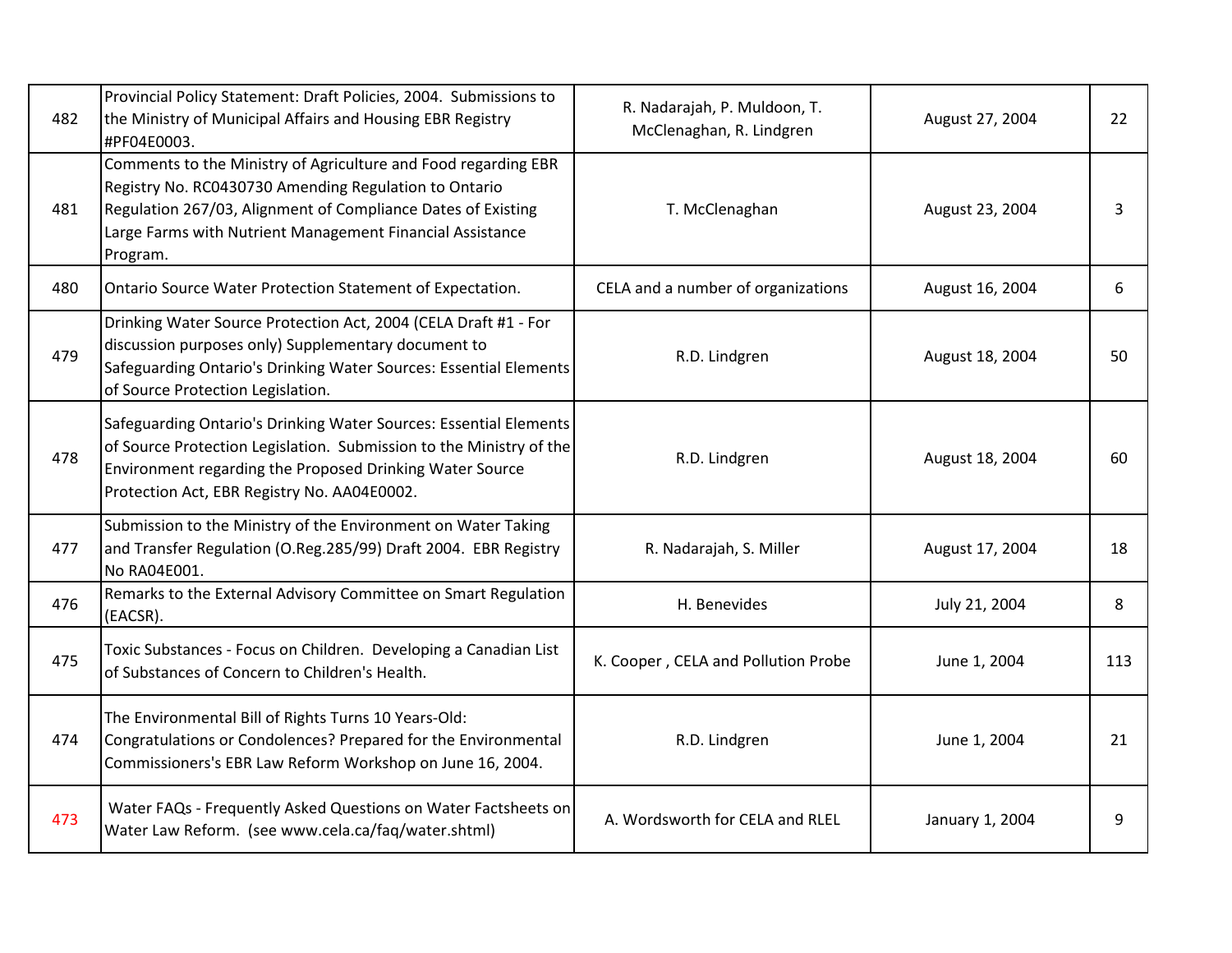| 472  | Letter to the Hon. Pierre Pettigrew, Minister of Health re:<br>Response to the Pest Control Products Sales Information<br>Reporting Regulations: Canada Gazette.                                                                             | Julia Langer, Kathleen Cooper, Theresa<br>McClenaghan                                                    | June 9, 2004   | 9   |
|------|----------------------------------------------------------------------------------------------------------------------------------------------------------------------------------------------------------------------------------------------|----------------------------------------------------------------------------------------------------------|----------------|-----|
| 471A | Power for the Future Towards a Sustainable Electricity System for<br>Ontario.                                                                                                                                                                | T. McClenaghan, CELA and M. Winfield,<br>Pembina Institute                                               | April 1, 2004  | 185 |
| 471B | Power for the Future Towards a Sustainable Electricity System for<br>Ontario.                                                                                                                                                                | T. McClenaghan, CELA and M. Winfield,<br>Pembina Institute                                               | April 1, 2004  | 8   |
| 470  | Revenue Raising for Source Protection Planning - Innovative Tools.                                                                                                                                                                           | CELA, CIELAP, Pollution Probe                                                                            | March 1, 2004  | 15  |
| 469  | Submission to External Advisory Committee on Smart Regulation.                                                                                                                                                                               | H. Benevides, P. Muldoon                                                                                 | April 1, 2004  | 31  |
| 468  | Submission of the Canadian Environmental Law Association to the<br>Standing Committee of the Legislative Assembly re:<br>AdamsMineLake Act, 2004 (Bill 49) [EBR Registry Notice No.<br>AA4E001].                                             | R.D. Lindgren                                                                                            | May 1, 2004    | 6   |
| 467  | Response of the Canadian Environmental Law Association to the<br>Reply of the Ministry of the Environment Re: EBR Application for<br>Review of Regulation 903 (Wells).                                                                       | R.D. Lindgren                                                                                            | May 1, 2004    | 40  |
| 466  | Environmental Standard Setting and Children's Health in Canada:<br>Injecting Precaution into Risk Assessment. Originally published in<br>the Journal of Environmental Law and Practice, 2003, 12(2): 141-<br>279.                            | T. McClenaghan, K. Cooper, P. Muldoon,<br>L. Vanderlinden, Alan Abelsohn, K.<br>Khatter and Karyn Keenan | June 25, 1905  | 28  |
| 465  | Gats, Water Services and Policy Options. Prepared for the<br>International Centre for Trade and Sustainable Development and<br>the World Conservation Union event at the Commission on<br>Sustainable Development, April 22, 2004, New York. | M. Swenarchuk                                                                                            | April 22, 2004 | 7   |
| 464  | Low Income Energy Conservation and Assistance: Developing a<br>low income energy conservation and assistance strategy for<br>Ontario. Prepared by IndEnco Strategic Consulting Inc.                                                          | <b>CELA</b>                                                                                              | April 1, 2004  | 47  |
| 463  | Final Submissions of theCELA to the Ministry of the Environment<br>re: White Paper on Watershed-Based Source Protection Planning.                                                                                                            | R. Lindgren, P. Muldoon, R. Nadarajah, T.<br>McClenaghan, S. Miller                                      | April 1, 2004  | 21  |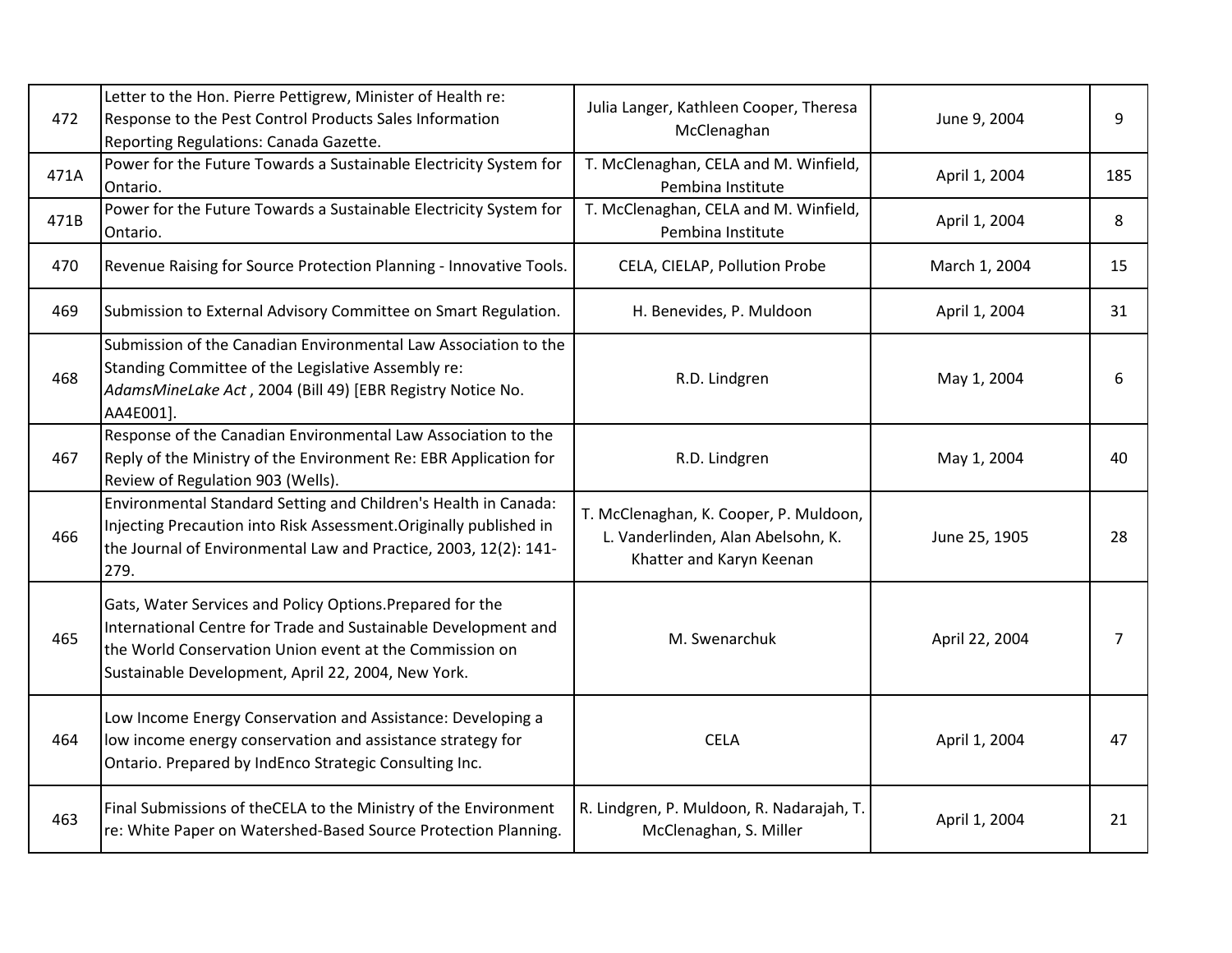| 462   | Towards a Sustainable Electricity System for Ontario. Interim<br>Report.                                                                                                                                                                                                                                                                                                                                         | T. McClenaghan, CELA and Dr. M.<br>Winfield, Pembina Institute for<br>Appropriate Development | April 1, 2004  | 12 |
|-------|------------------------------------------------------------------------------------------------------------------------------------------------------------------------------------------------------------------------------------------------------------------------------------------------------------------------------------------------------------------------------------------------------------------|-----------------------------------------------------------------------------------------------|----------------|----|
| 461EN | Letter to Mario Simard, Health Canada, Re: The Proposed<br>Canadian Health Protection Act. March 31, 2004 (PDF file: 2 p.);<br>Health Protection Legislative Renewal: Analysis and<br>Recommendations. Prepared by CELA for the Canadian<br>Environment Network, CELA Publication 461, March 2004 (PDF<br>file: 28 p.) \$5.00                                                                                    | <b>CELA</b>                                                                                   | March 1, 2004  | 28 |
| 461FR | 461fr. Lettre a Mario Simard, Sante Canada, Objet: La proposition<br>'une nouvelle Loi sur la protection de la santé du Canada (PDF file:<br>3 p.); Renouveau législatif sur la protection de la santé: analyse et<br>recommandations. Écrit par l'Association canadienne du droit de<br>l'environnement pour le Réseau canadien de l'environnement,<br>CELA Publication 461, Mars 2004 (PDF file: 31 p.) \$5.00 | <b>CELA</b>                                                                                   | March 1, 2004  | 31 |
| 460   | Comments on Health Canada's "Proposal for Priority Setting for<br>Existing Substances on the Domestic Substances List Under the<br>Canadian Environmental Protection Act, 1999: Greatest Potential<br>for Human Exposure".                                                                                                                                                                                       | S. Sang - WWF, F. de Leon - CELA, K.<br>Khatter - CAPE                                        | March 31, 2004 | 16 |
| 459   | Preliminary Comments of the Canadian Environmental Law<br>Association Regarding Ontario's White Paper on Watershed -<br><b>Based Source Protection Planning.</b>                                                                                                                                                                                                                                                 | R.D. Lindgren                                                                                 | March 31, 2004 | 16 |
| 458   | Source Protection Options for Interim Risk Management.<br>Presented at the Permanent Protection of Ontario Drinking Water,<br>A Source Protection Workshop - May 26 & 27, 2003.                                                                                                                                                                                                                                  | R.D. Lindgren                                                                                 | 26,27-May-03   | 3  |
| 457   | An NGO Submission to Environment Canada's Consultation on<br>Canada's National Implementation Plan under the Stockholm<br>Convention on Persistent Organic Pollutants (POP's):<br>Demonstrating Canada's Commitment to the Reduction and<br>Elimination of POPs.                                                                                                                                                 | <b>CELA</b>                                                                                   | March 10, 2004 | 18 |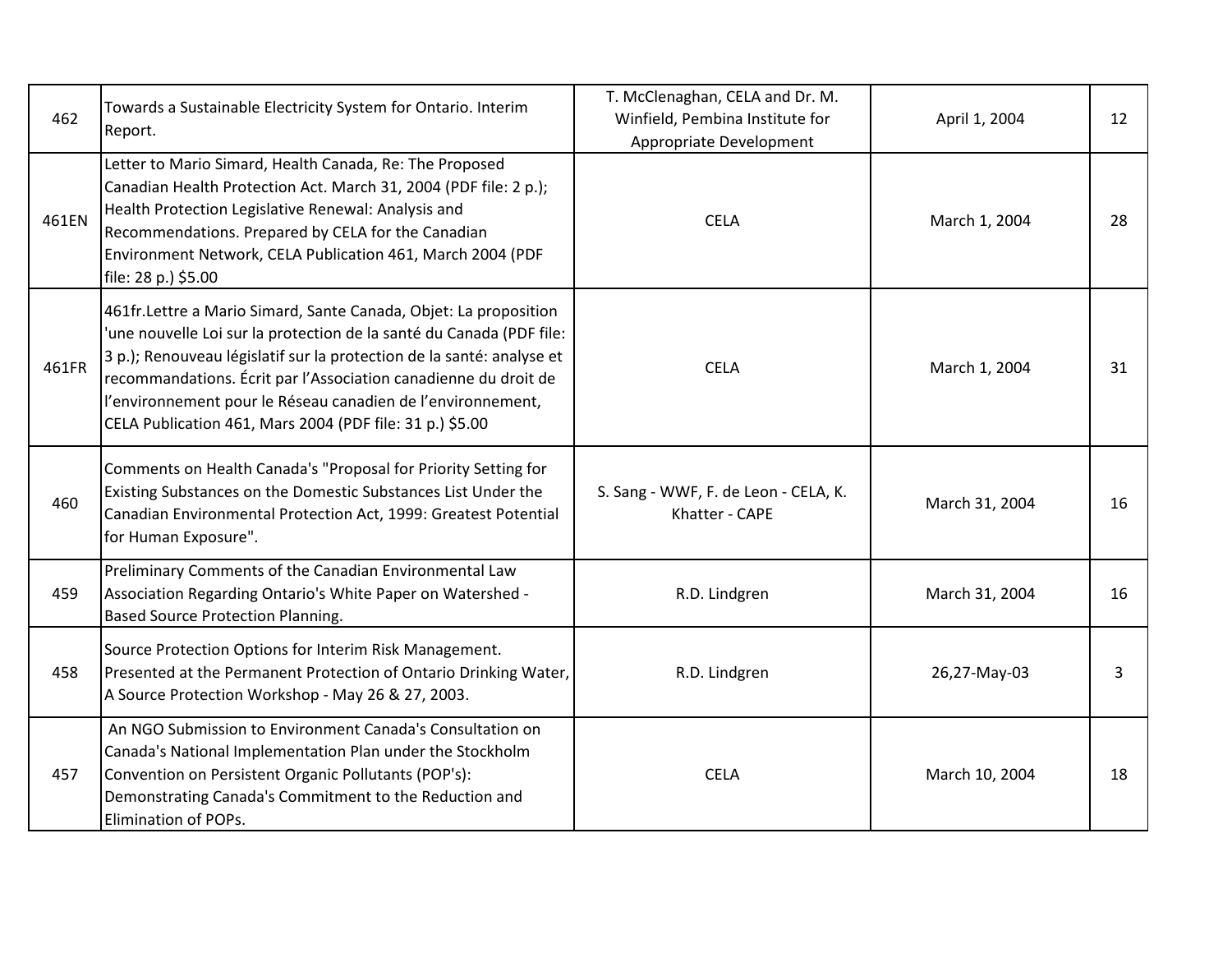| 456 | Submission to the Ontario Energy Board regarding DSM for Low<br>Income Consumers in Ontario. Minister's Directive RP-2003-0144                                                                                                                                                                         | IndEco Strategic Consulting Inc                                                                                                                                                          | November 1, 2003  | 3              |
|-----|--------------------------------------------------------------------------------------------------------------------------------------------------------------------------------------------------------------------------------------------------------------------------------------------------------|------------------------------------------------------------------------------------------------------------------------------------------------------------------------------------------|-------------------|----------------|
| 455 | Submissions of CELA in response to Health Canada's Draft<br>Children's Jewellery Regulations and Candles Regulations.                                                                                                                                                                                  | K. Cooper and T. McClenaghan                                                                                                                                                             | February 1, 2003  | 6              |
| 454 | The Harvard Mouse and All That: Life Patents in Canada.                                                                                                                                                                                                                                                | Michelle Swenarchuk                                                                                                                                                                      | October 1, 2003   | 32             |
| 453 | Comments on Environment Canada's "Guidance for Categorization<br>of Organic and Inorganic Substances on Canada's Domestic<br>Substances List: Determining Persistence, Bioaccumulation<br>Potential and Inherent Toxicity to Non-Human Organisms".                                                     | Dr. Susan Sang - World Wildlife Fund<br>Canada, Fe de Leon - Canadian<br>Environmental Law Association, Dr. Kapil<br>Khatter - Canadian Association of<br>Physicians for the Environment | November 1, 2003  | 15             |
| 452 | <b>Bibliography The precautionary Principle</b>                                                                                                                                                                                                                                                        | Dayna Nadine Scott, LL.B., M.E.S., Ph.D<br>Candidate in Law (osgoode)                                                                                                                    | September 1, 2003 | 17             |
| 451 | The NAFTA Investment Chapter: Extreme Corporate Rights.<br>Investment in Developing Countries: Meeting the Human Rights<br>Challenges. A Think Tank sponsored by Right and Democracy,<br>Ottawa.                                                                                                       | M. Swenarchuk                                                                                                                                                                            | June 11, 2003     | 9              |
| 450 | The Supreme Court of Canada was Right: Don't Patent Animals.                                                                                                                                                                                                                                           | M. Swenarchuk                                                                                                                                                                            | April 1, 2003     | 6              |
| 449 | Submission to Seventh Intergovernmental Negotiating Committee<br>Meeting (INC7) Stockholom convention on Persistent Organic<br>Pollutants (POPs): Discussion Document.                                                                                                                                 | F. de Leon and P. Muldoon                                                                                                                                                                | June 25, 2003     | $\overline{7}$ |
| 448 | Permanent protection of Ontario drinking water; Asource<br>protection workshop                                                                                                                                                                                                                         | <b>CELA</b>                                                                                                                                                                              | 26,27-May-03      | 50             |
| 447 | Comments on Ban on the Land Application of Untreated Portable<br>Toilet Waste and Consultation and Notificiation Requirements<br>under the Environmental Protection Act for land application sites<br>for biosolids and other non-agricultural waste. EBR Registry<br>Numbers: RA03E00016 & RA03E0017. | CELA and Sierra Legal Defence Fund<br>(SLDF)                                                                                                                                             | May 1, 2003       | 18             |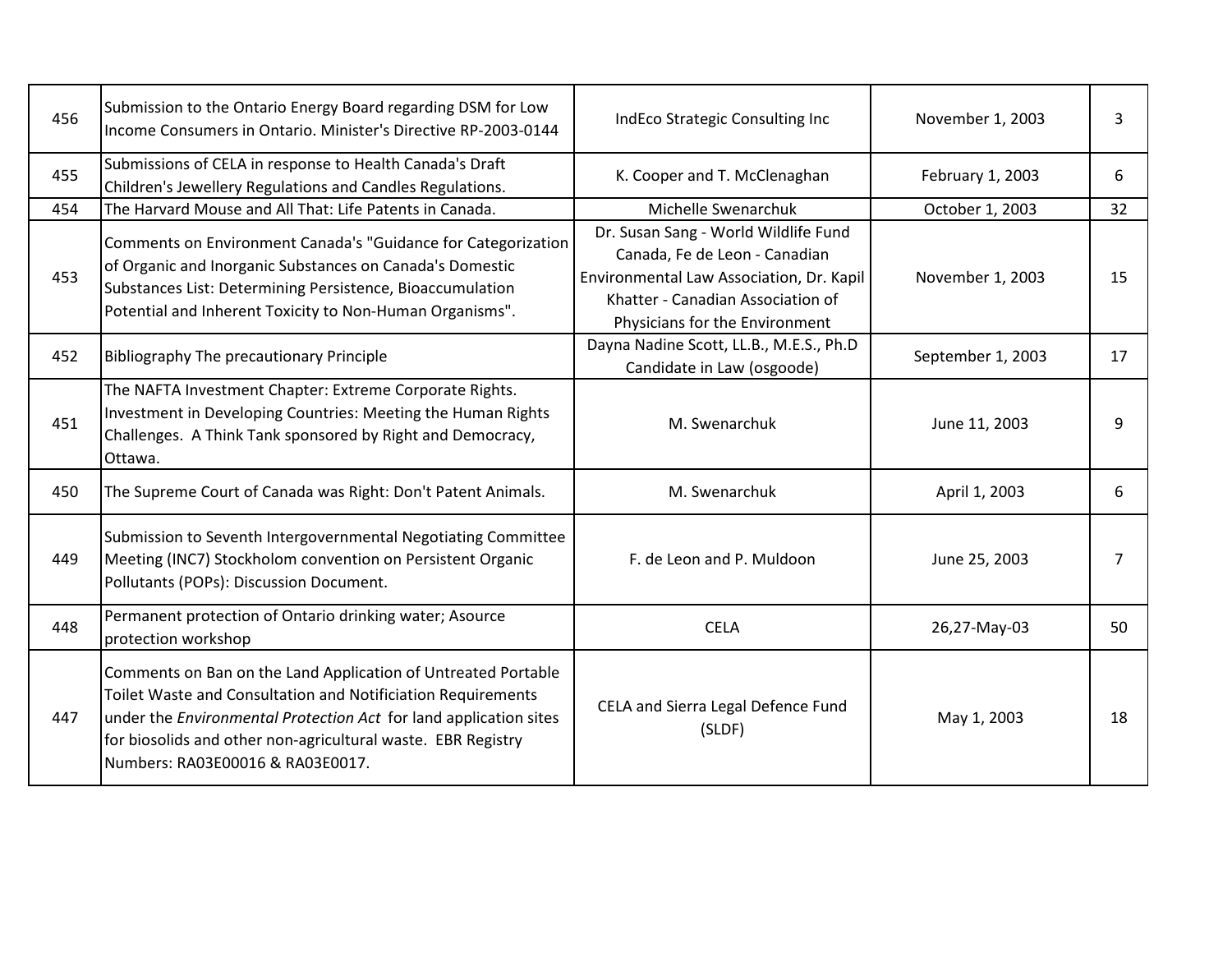| 446 | The Establishment and Implementation of the Safe Drinking Water<br>Act in Ontario: Some Helpful Lessons from the United States.<br>(Speaking Notes) "Meeting Your Obligations UnderOntario's New<br>Safe Drinking Water Act.        | P. Muldoon, A. Woodsworth                                  | April 8, 2003    | 13             |
|-----|-------------------------------------------------------------------------------------------------------------------------------------------------------------------------------------------------------------------------------------|------------------------------------------------------------|------------------|----------------|
| 445 | Water Diversion Program for Blue Box Waste/Designating<br>Regulation for Stewardship Ontario                                                                                                                                        | P. Muldoon                                                 | May 20, 2003     | $\overline{2}$ |
| 444 | Submission on the proposed amendments to the water taking and<br>transfer regulation                                                                                                                                                | R. Nadarajah, S. Miller                                    | May 21, 2003     | 11             |
| 443 | CELA Comments on BrownfieldsDraft Regulations EBR NO.<br>RA03E0002                                                                                                                                                                  | T. McClenaghan                                             | April 29, 2003   | 3              |
| 442 | Proposed Amendments to O.REG. 73/94 EBR NO. RA03E0012                                                                                                                                                                               | R.D. Lindgren                                              | April 30, 2003   | 4              |
| 441 | Submissions of the Canadian Enviromental Association to the<br>Ministry of the Environment                                                                                                                                          | R.D. Lindgren                                              | April 1, 2003    | 9              |
| 440 | In the Wake of the Walkerton Tragedy: The Top 10 Questions.<br>Prepared for Canadian Bar Association's "National Symposium on<br>Water Law".                                                                                        | R.D. Lindgren                                              | 28,29-Mar-03     | 39             |
| 439 | Overview of the Safe Drinking Water Act: What's In, What's Out?<br>Prepared for "Water and Wastewater: Regulation and<br>Management Forum" Insight Conference.                                                                      | R.D. Lindgren                                              | 24,25-Mar-03     | 40             |
| 438 | Submission of CELA to MOE re: Proposed Drinking Water<br>Regulation under the Safe Drinking Water Act, 2002 EBR Registry<br>#RA03E0001.                                                                                             | R.D. Lindgren                                              | March 1, 2003    | 21             |
| 437 | Remarks to the International Joint Commission Hearings on Water<br>Uses in the Great LakesBasinToronto Hearing.                                                                                                                     | Sarah Miller                                               | January 1, 2003  | 4              |
| 436 | Comments re: Proposed Stage 2 Draft Nutrient Management<br>Regulations under the Nutrient Management Act.                                                                                                                           | T. McClenaghan, R.D. Lindgren, R.<br>Nadarajah, P. Muldoon | January 1, 2003  | 8              |
| 435 | Necessary Constraints on International Trade Rules. Prepared for<br>the ILO World Commission on the Social Dimension of<br>Globalization. Knowledge Network Meeting on Governance for<br>Better Globalization, Geneva, Switzerland. | M. Swenarchuk                                              | December 6, 2002 | 9              |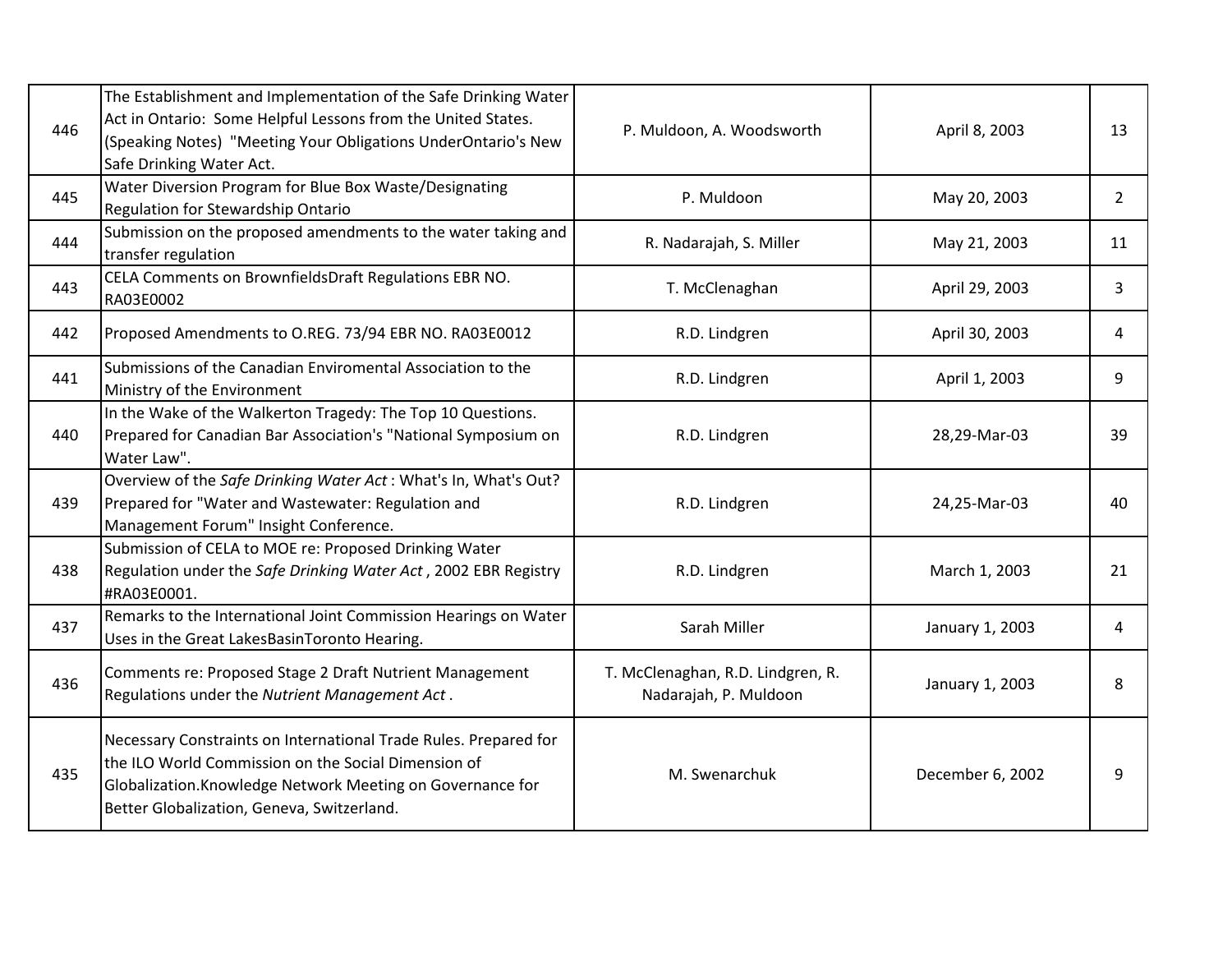| 434  | Submission of the Canadian Environmental Law Association to the<br>Standing Committee on General Government re: Sustainable<br>Water and Sewage Systems Act, 2002 (Bill 175), EBR Registry no.<br>XA02E0006.                                | T. McClenaghan                                           | November 27, 2002 | 26             |
|------|---------------------------------------------------------------------------------------------------------------------------------------------------------------------------------------------------------------------------------------------|----------------------------------------------------------|-------------------|----------------|
| 433  | Submission of the Canadian Environmental Law Association to the<br>Standing Committee on General Government re: the Safe Drinking<br>Water Act, 2002 (Bill 195), EBR Registry no. AA02E0002.                                                | R.D. Lindgren                                            | November 27, 2002 | 81             |
| 432  | Brief to the Senate Committee on Social Affairs, Science and<br>Technology reviewing Bill C-8, Pest Control Products Act. Notes for<br>an address to the Committee and an Appendix of Proposed<br>Amendments to Bill C-8, Clause by Clause. | T. McClenaghan, K. Cooper                                | November 1, 2002  | 14             |
| 431A | Comments to Joint Meeting of Policy, Finance, Works Committees<br>and City Councillors in Toronto regarding proposed change in<br>governance of water services in relation to GATs.                                                         | M. Swenarchuk                                            | November 1, 2002  | 6              |
| 431B | Comments regarding governance models for water to Joint<br>Meeting of Policy, Finance, Works Committees and City<br>Councillors in Toronto.                                                                                                 | S. Miller                                                | November 1, 2002  | $\overline{2}$ |
| 430  | Comments to the Policy Advisor re: Proposed Stage 1Draft<br>Nutrient Management Regulation under the Nutrient<br>Management Act.                                                                                                            | T. McClenaghan, R. Lindgren, R.<br>Nadarajah, P. Muldoon | October 1, 2002   | 6              |
| 429  | A Review of Environmental Assessment. Prepared for CELA and<br>published in volume 11, no. 2, of the Journal of Environmental<br>Law and Practice.                                                                                          | <b>CELA</b>                                              | June 1, 2002      | 415            |
| 428  | Proposed Components of the Safe Drinking Water Act, EBR<br>Registry No. AA02E001.                                                                                                                                                           | R.D. Lindgren                                            | October 1, 2002   | 9              |
| 427  | Comments to Ministry of Environment re: Waste Diversion Act,<br>2002.                                                                                                                                                                       | R. Nadarajah                                             | September 1, 2002 | $\overline{2}$ |
| 426  | Submission of CELA in response to Health Canada's Draft Lead Risk<br>Reduction Strategy.                                                                                                                                                    | T. McClenaghan, K. Cooper                                | July 1, 2002      | 9              |
| 425  | Submission to Standing Committee on Governmental Affairs re:<br>Bill 81, Nutrient Management Act.                                                                                                                                           | T. McClenaghan                                           | June 1, 2002      | 25             |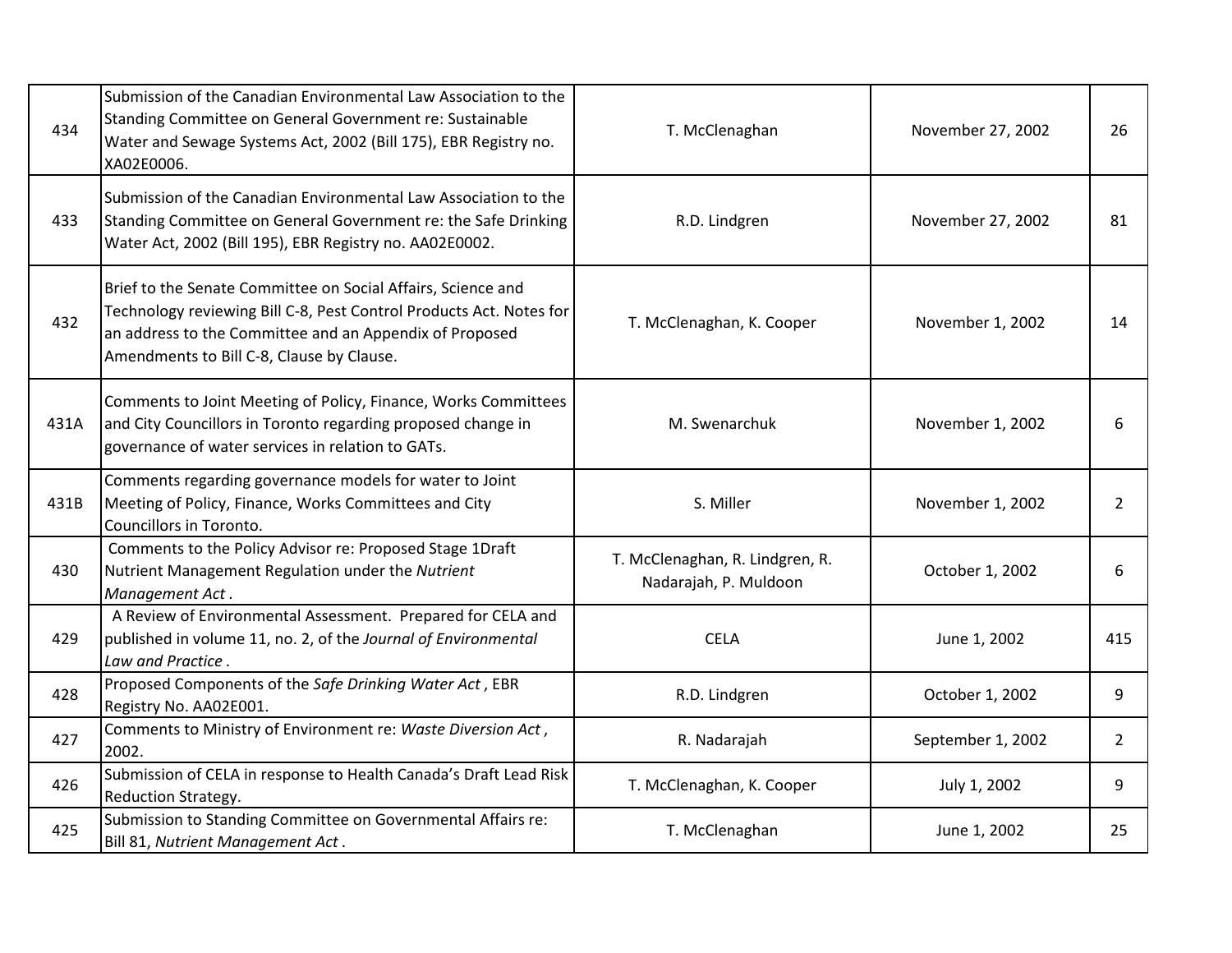| 424 | From Global to Local: GATS Impacts on Canadian Municipalities.<br>M. Swenarchuk CELA and Canadian Centre for Policy Alternatives                                                                                             | M. Swenarchuk CELA and Canadian<br><b>Centre for Policy Alternatives</b> | May 1, 2002      | 42 |
|-----|------------------------------------------------------------------------------------------------------------------------------------------------------------------------------------------------------------------------------|--------------------------------------------------------------------------|------------------|----|
| 423 | Comments by Canadian Non-Governmental Organizations on Sixth<br>Intergovernmental Negotiating Committee Meeting (INC-6)<br>Stockholm Convention on Persistent Organic Pollutants (POPs) - A<br><b>Consultation Document.</b> | Hugh Benevides and Paul Muldoon                                          | May 1, 2002      | 18 |
| 422 | Pollution Prevention Options for Incineration.                                                                                                                                                                               | L. McShane and J. Jackson                                                | April 1, 2002    | 63 |
| 421 | Brief to the Parliamentary Standing Committee on Health<br>reviewing Bill C-53, Pest Control Products Act. Notes for an<br>address to the Committee and an Appendix to Bill C-53, Clause by<br>Clause.                       | T. McClenaghan and K. Cooper                                             | May 1, 2002      | 17 |
| 420 | Comments on Proposed CEPA Export and Import of Hazard<br>Wastes and Hazardous Recyclable Materials Regulations -<br>Discussion Paper.                                                                                        | M. S. Winfield of the Pembina Institute,<br>CELA and other NGO's         | April 1, 2002    |    |
| 419 | Implementing Precaution: An NGO Response to the Government<br>of Canada's Discussion Document "A Canadian Perspective on the<br>Precautionary Approach/Principle".                                                           | H. Benevides and T. McClenaghan                                          | April 1, 2002    | 27 |
| 418 | Administrative Monetary Penalties - CELA's comments on the<br>Administrative Monetary Penalty Proposal.                                                                                                                      | R. Nadarajah                                                             | April 1, 2002    | 10 |
| 417 | Briefing note on BillC-53, An Act to protecthuman health and<br>safety and the environment by regulating products used for the<br>control of pests.                                                                          | <b>CELA and World Wildlife Fund</b>                                      | April 5, 2002    | 4  |
| 416 | Comments by CELA Re: Bill 56 - An Act to Encourage the<br>Revitalisation of Contaminated Land and to Make Other<br>Amendments in relation to Environmental Matters.                                                          | R. Nadarajah                                                             | June 1, 2001     | 4  |
| 415 | Comments to Municipal Affairs and Housing re: EBR Registry<br>#AF01E0005 concerning Bill 155 "An Act respecting the cost of<br>water and waste water services."                                                              | P. Muldoon                                                               | February 1, 2002 | 5  |
| 414 | Submission of CELA on Bill C-19: An Act to Amend the Canadian<br>Environmental Assessment Act. Submitted to the House of<br>Commons Standing Committee on Environment and Sustainable<br>Development.                        | <b>CELA</b>                                                              | January 1, 2002  | 66 |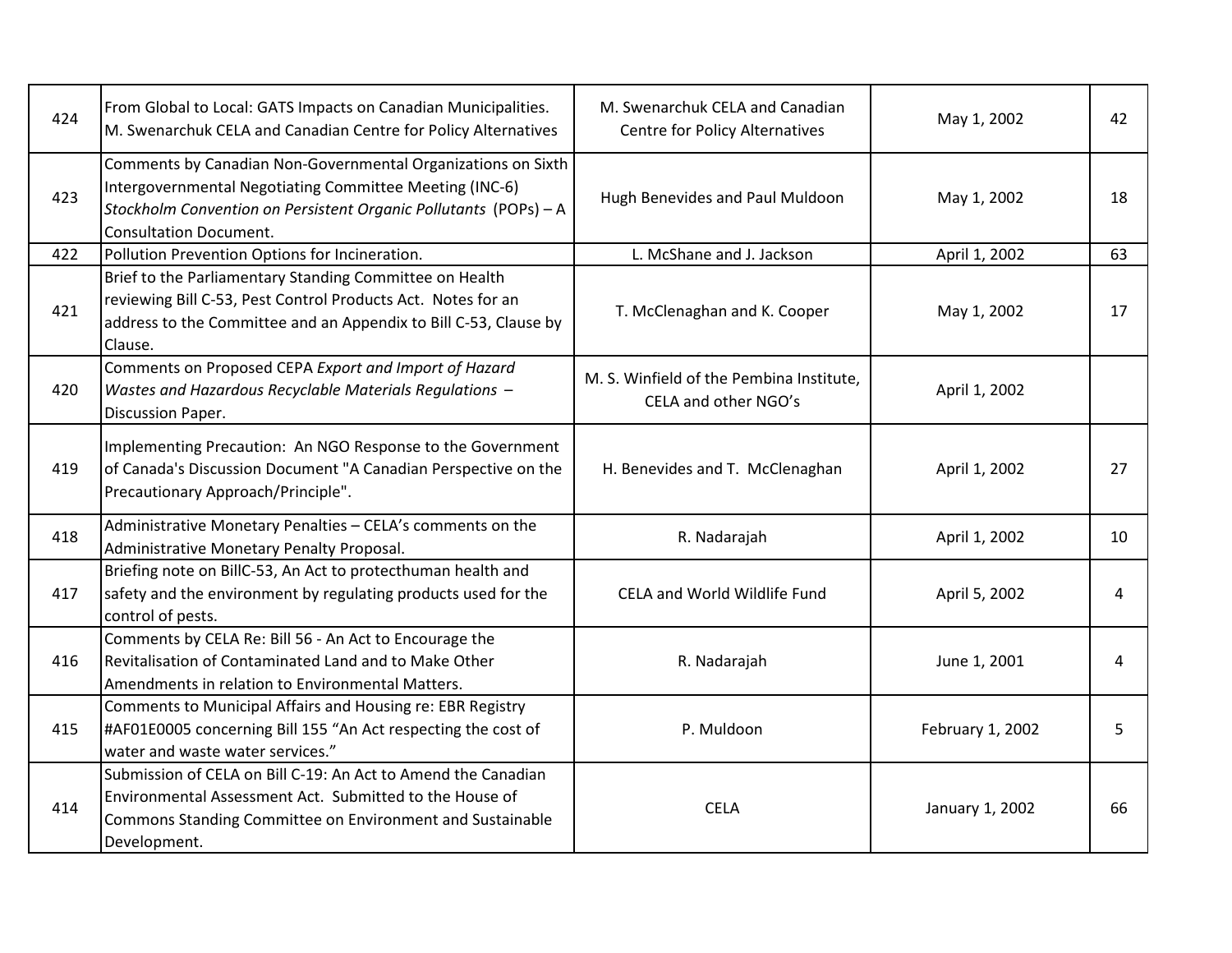| 413 | Pollution Exposed: An Overview to the Right to Know Concept in<br>Canada. Environmental Law Programme of the Ontario Bar<br>Association Institute.                                                                                                | P. Muldoon        | December 1, 2001  | 26 |
|-----|---------------------------------------------------------------------------------------------------------------------------------------------------------------------------------------------------------------------------------------------------|-------------------|-------------------|----|
| 412 | Submission of CELA to the Ministry of Municipal Affairs and<br>Housing on the Oak Ridges Moraine Conservation Act, 2001 (Bill<br>122) EBR Registry No. AF01E0003                                                                                  | R.D. Lindgren     | December 1, 2001  | 11 |
| 411 | Bill 111 2001: An Act to Revise the Municipal Act. A comment by<br>CELA regarding the potential impact on the decision of the<br>Supreme Court of Canada on the Decision of the Supreme Court of<br>Canada regarding Municipal Pesticide By-Laws. | T. McClenaghan    | November 1, 2001  | 12 |
| 410 | Walkerton Inquiry Part I & II - Consolidated List of<br>Recommendations on behalf of Concerned Citizens (CWC).                                                                                                                                    | <b>CELA</b>       | November 1, 2001  | 26 |
| 409 | Provincial Policy Statement Five YearReview: Response by the<br>Canadian Environmental Law Association to the Request by the<br>Ministry of Municipal Affairs and Housing for Public Comments;<br>EBR no. PF01E0002.                              | K. Cooper         | October 12, 2001  | 8  |
| 408 | The Species at Risk Act: An Overview.                                                                                                                                                                                                             | R.D. Lindgren     | September 1, 2001 | 23 |
| 407 | Submissions by CELA to the Ontario Ministry of Agriculture, Food<br>and Rural Affairs. Re: The Nutrient Management Act, 2001 (Bill 81)<br>EBR Registry No. AC01E0001.                                                                             | R.D. Lindgren     | August 1, 2001    | 16 |
| 406 | Submissions of CELA to the Standing Committee on Environment<br>and Sustainable Development Re: Bill C-5 (Species at Risk Act).                                                                                                                   | K. Keenan         | July 1, 2001      | 45 |
| 405 | Water services in Ontario - For the Public, by the Public. A<br>submission to Phase II of the Walkerton Inquiry.                                                                                                                                  | CELA, CUPE, OPSEU | June 1, 2001      | 68 |
| 404 | Proposed Regulation to Establish a Development Permit System<br>that Selected Municipalities can Implement in Pilot Project Areas.                                                                                                                | T. McClenaghan    | June 1, 2001      | 4  |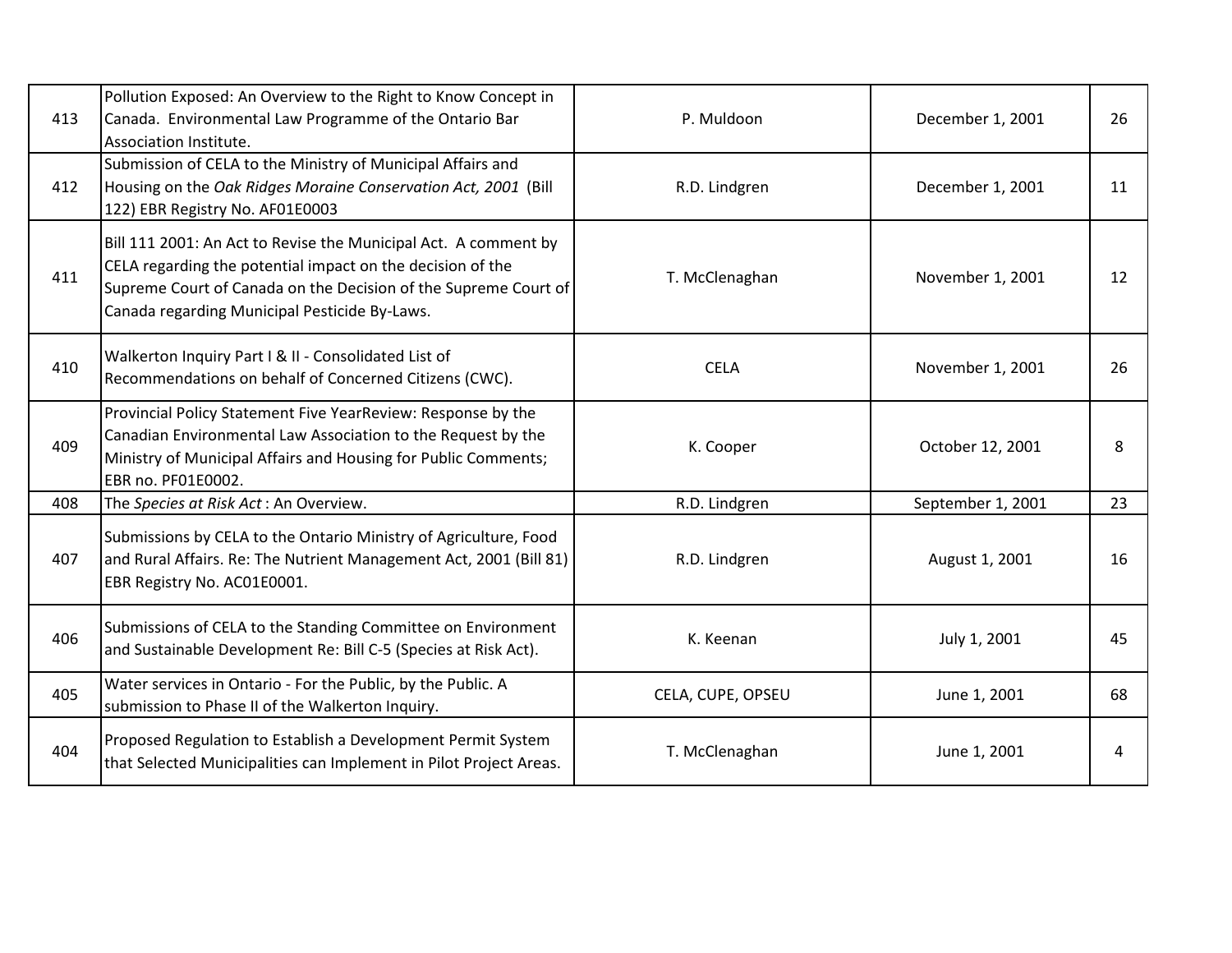| 403 | Tragedy on Tap: Why Ontario Needs a Safe Drinking Water Act.<br>Vol. 1 & II.Submission to Part II of the Walkerton Inquiry from<br>Concerned Walkerton Citizens and the Canadian Environmental<br>Law Association.                              | R.Lindgren, L. McShane, G. Patterson, A.<br>Wordsworth | May 1, 2001       | 41             |
|-----|-------------------------------------------------------------------------------------------------------------------------------------------------------------------------------------------------------------------------------------------------|--------------------------------------------------------|-------------------|----------------|
| 402 | Model Bill - An Act to Conserve Ontario Waters.                                                                                                                                                                                                 | J. Castrilli                                           | May 1, 2001       | 74             |
| 401 | Commentary for an Act to Conserve Ontario Waters.                                                                                                                                                                                               | J. Castrilli                                           | May 1, 2001       | $\overline{7}$ |
| 400 | Public Consultations on Intensive Agricultural Operations:<br>Mushroom Composting Operations and Anerobic Odours.                                                                                                                               | R. Nadarajah                                           | February 1, 2000  | 33             |
| 399 | Civilizing Globalization: Trade & Environment, Thirteen Years On.                                                                                                                                                                               | M. Swenarchuk                                          | March 1, 2001     | 21             |
| 398 | Submission of the Canadian Environmental Law Association to the<br>Ministry of the Environment regarding proposed guidelines under<br>the Environmental Assessment Act (EBR Registry nos. PA7E0001,<br>PA7E0002, PA01E001).                     | R.D. Lindgren                                          | March 1, 2001     | 13             |
| 397 | General Agreement on Trade in Services: negotiations concerning<br>Domestic Regulations under GATS article VI(4). Submitted to the<br>Department of Foreign Affairs and International Trade and to<br>Industry Canada.                          | M. Swenarchuk                                          | November 1, 2000  | 8              |
| 396 | The "New" Toxic Torts: An Environmental Perspective. Prepared<br>for the Canadian Institute's Special National Summit on "Litigating<br>Toxic Torts and other Mass Wrongs" December 4 & 5 2000.                                                 | R.D. Lindgren                                          | December 1, 2000  | 24             |
| 395 | Affecting Environmental Policy in the GreatLakes-St.LawrenceRiver<br>Basin. A Primer for Community Foundations.                                                                                                                                 | J. Jackson and Fe de Leon                              | September 1, 2000 | 24             |
| 394 | Towards the Development of a Global Treaty on Persistent<br>Organic Pollutants. Comments by the Canadian Environmental<br>Network Toxics Caucus towards the Intergovernmental<br>Negotiating Committee 5 Session in Johannesburg, South Africa. | <b>CELA</b>                                            | November 10, 2000 | 29             |
| 393 | The Cartagena Protocol on Biosafety Canada should sign and ratify<br>the Protocol.                                                                                                                                                              | M. Swenarchuk                                          | September 1, 2000 | 4              |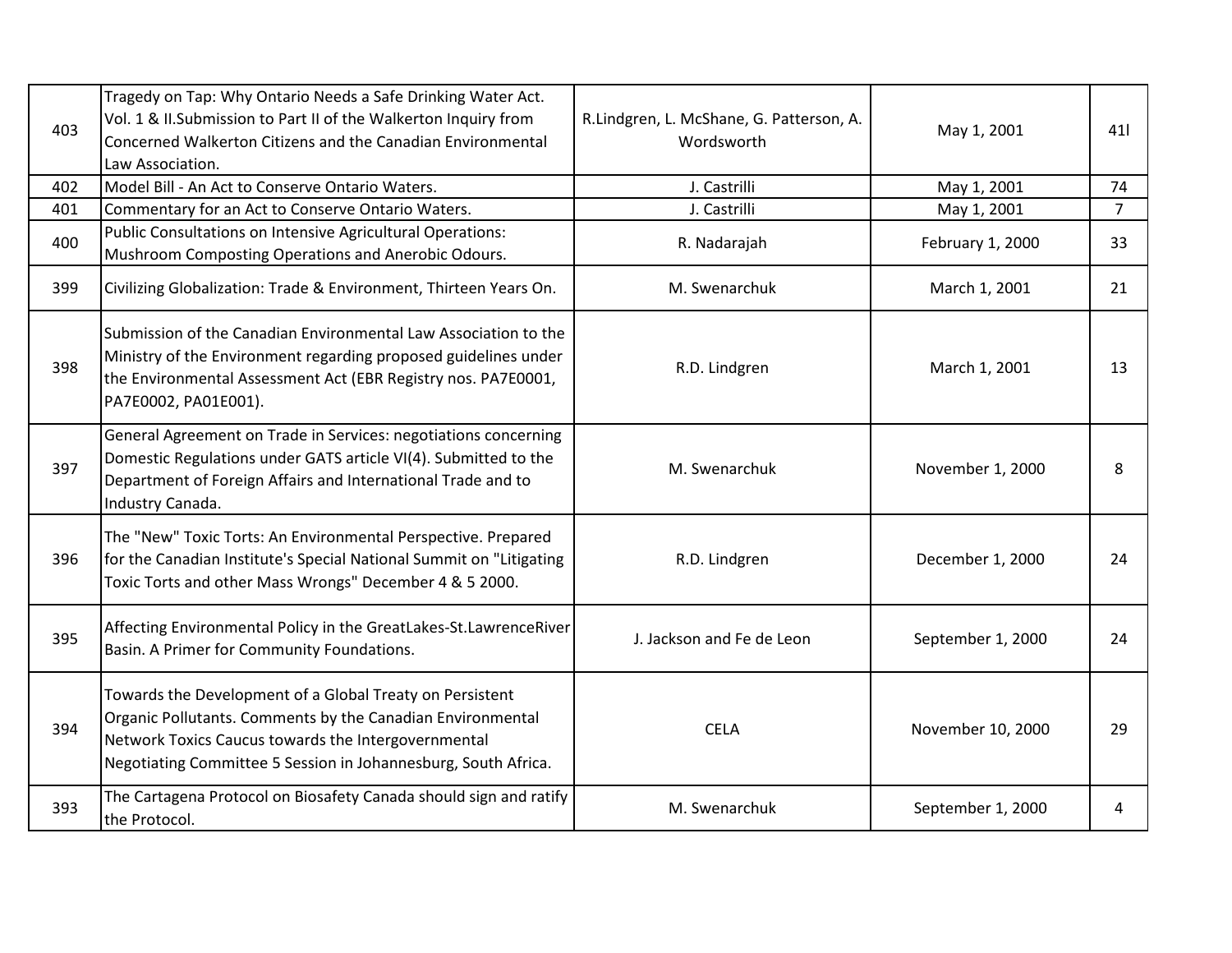| 392 | Comments made to the MOX Comments Officer, Transport<br>Dangerous Goods Directorate, TransportCanada - Re: Parallex<br>Project, Emergency Response Assistance Plan, Mox Fuel Assistance<br>Plan from Moscow to ChalkRiver, 100-37000-TD-007, Revision 1. | T. McClenaghan                                                                                   | September 1, 2000 | 72  |
|-----|----------------------------------------------------------------------------------------------------------------------------------------------------------------------------------------------------------------------------------------------------------|--------------------------------------------------------------------------------------------------|-------------------|-----|
| 391 | Application for Review Re: Safe Drinking Water Act filed by<br>Canadian Environmental Law Association, Toronto Environmental<br>Alliance nd Dr. Adam Winterton. Also includes Supplementary<br>Submission.                                               | R.D. Lindgren                                                                                    | June 1, 2000      | 23  |
| 390 | Comments to Doug Galt, Chair, Water Resources Management<br>Committee re: Water Resource Management Committee<br>Development of Long-Term Water Strategic Water Policy<br>Framework for Ontario.                                                         | T. McClenaghan, S. Miller                                                                        | June 1, 2000      | 5   |
| 389 | Comments to Ray Pichette, MNR re: Proposed Amendments to<br>Statutes Administered in Whole or in Part by the Ministry of<br>Natural Resources EBR Posting AB00E4001.                                                                                     | E. Brückmann                                                                                     | June 1, 2000      |     |
| 388 | Submissions of CELA to the Director, Standards Development<br>Branch of MOE re EBR Registry #RA00E0014.                                                                                                                                                  | R.D. Lindgren                                                                                    | June 1, 2000      | 14  |
| 387 | Environmental Standard Setting and Children's Health. A report by<br>the Children's Health Project, a joint effort of the Canadian<br>Environmental Law Association and the Ontario College of Family<br>Physicians Environmental Health Committee.      | K. Cooper, L. Vanderlinden, T.<br>McClenaghan, K. Keenan, K. Khatter, P.<br>Muldoon, A. Abelsohn | May 25, 2000      | 392 |
| 386 | Comments by Members of the CEN Toxics Caucus on Final Report<br>to INC3: Providing Direction towards INC4 Session.                                                                                                                                       | P. Muldoon and F. de Leon                                                                        | March 1, 2000     | 15  |
| 385 | The Cartagena Biosafety Protocol: Opportunities and Limitations.                                                                                                                                                                                         | M. Swenarchuk                                                                                    | February 1, 2000  | 11  |
| 384 | Submission by CELA to the Ministries of Agriculture, Food and<br>Rural Affairs and Environment on the Discussion Paper on<br>Intensive Agricultural Operations in Ontario.                                                                               | E. Brückmann                                                                                     | February 1, 2000  | 14  |
| 383 | Submission by CELA to the International Joint Commission<br>regarding Water Uses Reference.                                                                                                                                                              | P. Muldoon, T. McClenaghan, S. Miller, K.<br>Cooper                                              | December 1, 1999  | 20  |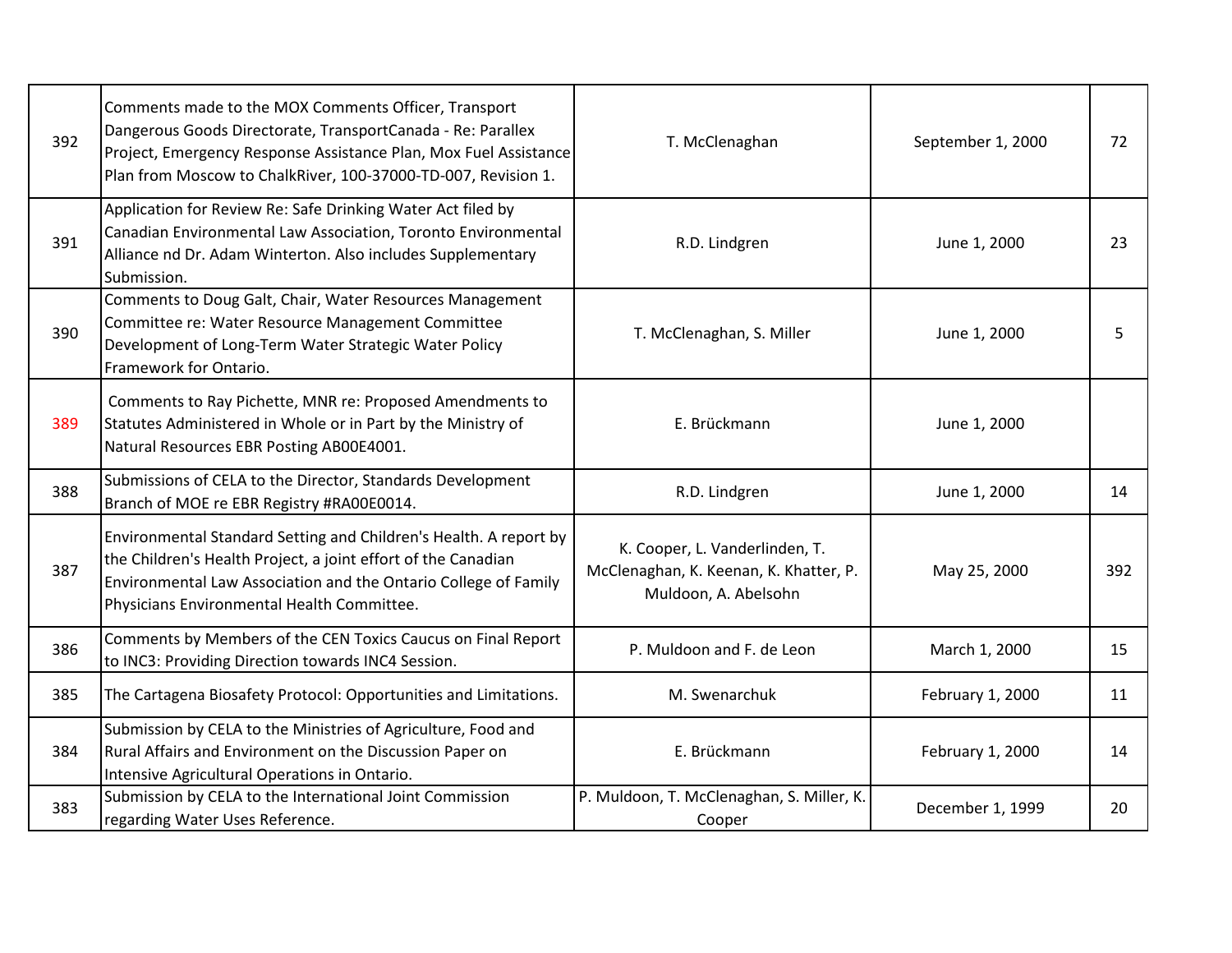| 382 | 382.Standard-Setting to Protect Children's Health: A Summary of<br>the Pesticides Case Study. Submission to the House of Commons<br>Standing Committee on Environment and Sustainable<br>Development regarding the Committee's Review of the Federal<br>Government's Regulatory Framework for Pesticides. CELA and the<br>Ontario College of Family Physicians (Environmental Health<br>Committee), December 1999 NO LONGER AVAILABLE - SEE FULL<br>CHILDREN'S HEALTH PROJECT REPORT #387 | CELA and the Ontario College of Family<br>Physicians (Environmental Health<br>Committee) | December 1, 1999  | 21 |
|-----|-------------------------------------------------------------------------------------------------------------------------------------------------------------------------------------------------------------------------------------------------------------------------------------------------------------------------------------------------------------------------------------------------------------------------------------------------------------------------------------------|------------------------------------------------------------------------------------------|-------------------|----|
| 381 | An Environmental Perspective on CEPA: Some Observations on<br>How the Law was Developed and On-going Issues for<br>Implementation - Speaking Notes.                                                                                                                                                                                                                                                                                                                                       | P. Muldoon                                                                               | November 1, 1999  | 15 |
| 380 | Comments by CELA re: Proposal to Adopt the Canadian Drinking<br>Water Quality Guideline for Radiological Characteristics as an<br>Ontario Drinking Water Objective for Radionuclides, EBR Registry<br>#PA9E0006.                                                                                                                                                                                                                                                                          | T. McClenaghan, S. Miller, K. Cooper                                                     | October 1, 1999   | 11 |
| 379 | Draft Terms of Reference: Parks Class EA: EBR Registry #PB9E6013.                                                                                                                                                                                                                                                                                                                                                                                                                         | R.D. Lindgren                                                                            | October 1, 1999   | 8  |
| 378 | Parallex Test Documentation. Comments to Transport Canada.                                                                                                                                                                                                                                                                                                                                                                                                                                | T. McClenaghan                                                                           | October 1, 1999   |    |
| 377 | Submission by CELA & CIELAP to the Ministry of Northern<br>Development and Mines re: Part VII of the Mining Act.                                                                                                                                                                                                                                                                                                                                                                          | R. Nadarajah - CELA, M. Winfield, Ph.D. -<br><b>CIELAP</b>                               | October 1, 1999   | 9  |
| 376 | Molested & Disturbed Environmental Protection by Aboriginal<br>People Through Section 35 of the Constitution Act, 1982.                                                                                                                                                                                                                                                                                                                                                                   | T. McClenaghan                                                                           | September 1, 1999 | 75 |
| 375 | ENGOs' Submission for INC3 Towards a Global Treaty on Persistent<br>Organic Pollutants.                                                                                                                                                                                                                                                                                                                                                                                                   | <b>CELA</b>                                                                              | September 1, 1999 | 12 |
| 374 | Presentation to the Senate Standing Committee on Environment &<br>Energy Re: Bill C-32: The Canadian Environmental Protection Act.                                                                                                                                                                                                                                                                                                                                                        | P. Muldoon                                                                               | August 1, 1999    | 12 |
| 373 | The Lands for Life Proposals - A Preliminary Analysis.                                                                                                                                                                                                                                                                                                                                                                                                                                    | <b>CELA Staff</b>                                                                        | May 1, 1999       | 43 |
| 372 | Liberalized Investment and Investor-state Suits: Threats to<br><b>Government Powers.</b>                                                                                                                                                                                                                                                                                                                                                                                                  | M. Swenarchuk                                                                            | April 1, 1999     | 10 |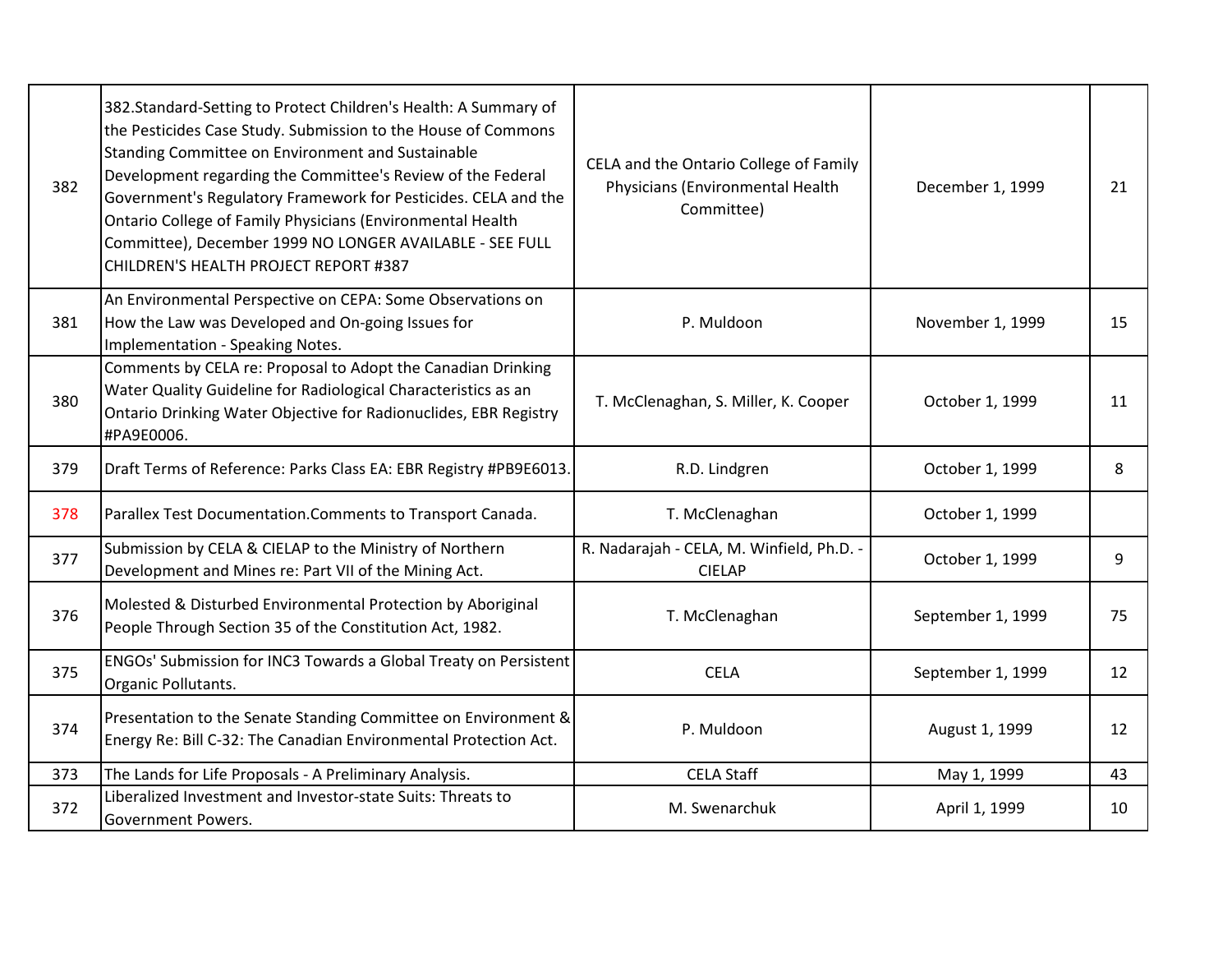| 371 | Only Dollars Matter: The World Trade Organization and Canadian<br>Trade Policy. A submission to the Standing Committee on Foreign<br>Affairs and International Trade.                                                                          | M. Swenarchuk                                        | April 1, 1999    | 10             |
|-----|------------------------------------------------------------------------------------------------------------------------------------------------------------------------------------------------------------------------------------------------|------------------------------------------------------|------------------|----------------|
| 370 | Submission by CELA to Ministry of Natural Resources Re: Notice of<br>Proposal for Policy Development Application Review Manual.                                                                                                                | T. McClenaghan, L. Shaw                              | April 1, 1999    | 3              |
| 369 | Submission to Minister of Municipal Affairs & Housing regarding a<br>Proposal to Classify Planning Act Instruments under the<br>Environmental Bill of Rights.                                                                                  | T. McClenaghan, K. Cooper                            | April 1, 1999    | $\overline{7}$ |
| 368 | CNSC Draft Rules of Procedure - Section 12 "Confidentiality<br>Provisions".                                                                                                                                                                    | T. McClenaghan, K. Cooper                            | April 1, 1999    | 2              |
| 367 | A Sustainable Water Strategy for Ontario. Prepared for the<br>Environmental Agenda for Ontario Project.                                                                                                                                        | P. Muldoon, P. McCulloch                             | March 1, 1999    | 42             |
| 366 | Everyday Carcinogens: Stopping Cancer Before It Starts -<br>Workshop on Primary Cancer Prevention, McMasterUniversity,<br>March 26 & 27, 1999.                                                                                                 | CELA staff S. Miller, P. Muldoon. K.<br>Cooper       | March 1, 1999    | 56             |
| 365 | Comments by CELA and Citizens' Environment Alliance of<br>Southwestern Ontario to Legislative and Regulatory Affairs,<br>Canadian Environmental Assessment Agency regarding the Canada<br>Port Authority Environmental Assessment Regulations. | T. McClenaghan                                       | March 3, 1999    | 8              |
| 364 | Submission on Regulation made under the Ontario Water<br>Resources Act: Water Transfers EBR Registry No. RA8E0037.                                                                                                                             | P. Muldoon and S. Miller                             | February 1, 1999 | 9              |
| 363 | The Relationship Between International Law and the Practice of<br>Domestic Environmental Law.                                                                                                                                                  | T. McClenaghan and P. Muldoon                        | January 1, 1999  | 13             |
| 362 | Comments to Ministry of Municipal Affairs and Housing re:<br>Environmental Bill of Rights Registry Posting.                                                                                                                                    | T. McClenaghan and P. Muldoon                        | January 1, 1999  |                |
| 361 | Democracy and Environmental Accountability. Prepared for the<br>Environmental Agenda for Ontario Project.                                                                                                                                      | P. Muldoon - CELA and M. Winfield -<br><b>CIELAP</b> | April 1, 1999    | 53             |
| 360 | Environmental Control of the Mining Industry in Canada and Chile:<br>A Comparative Review of Legal and Regulatory Requirements.                                                                                                                | J. Castrilli for CELA                                | October 1, 1998  | 101            |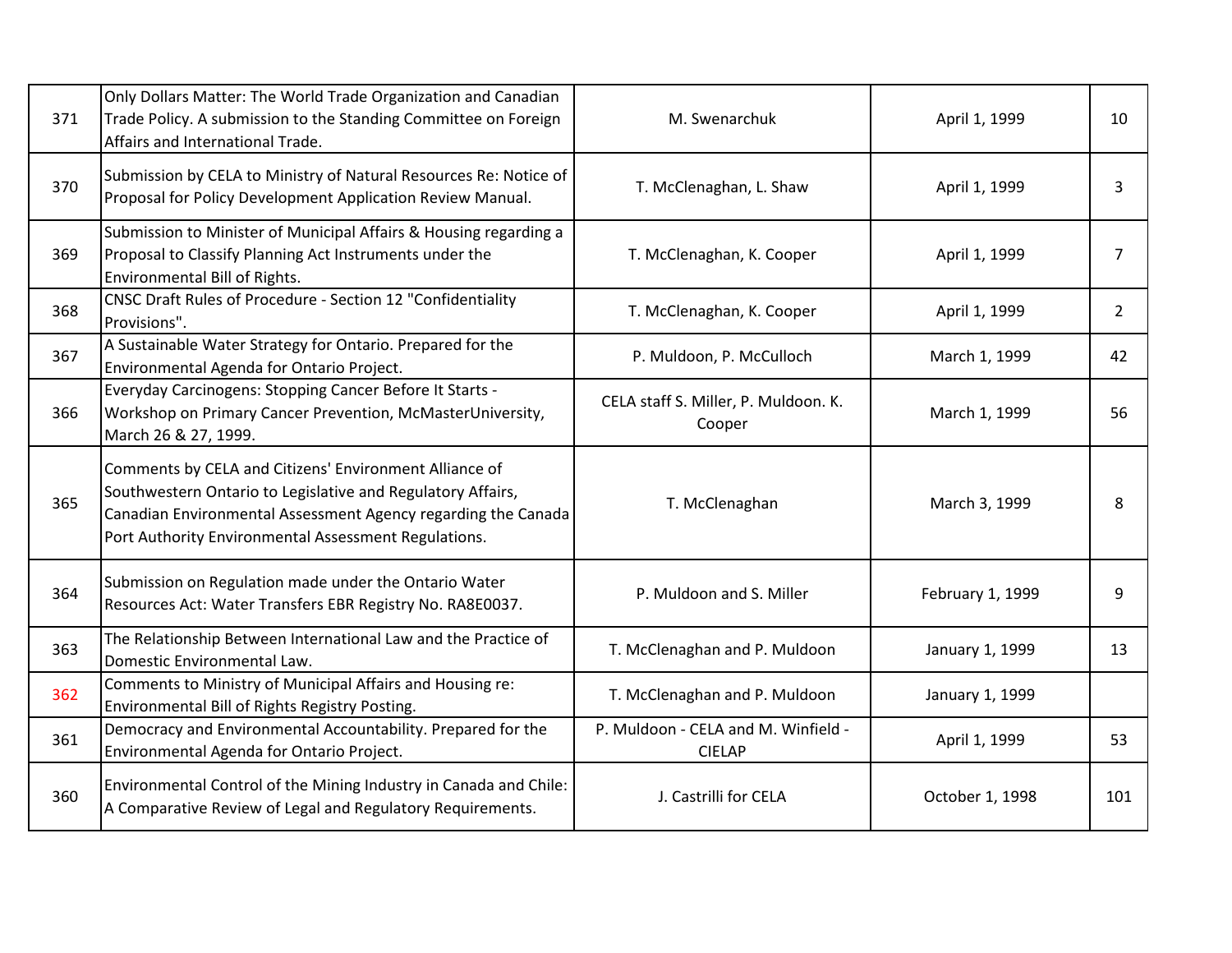| 359 | The ICFTU Labour Clause Proposal: A Legal and Political Critique.<br>Prepared for the conference entitled Globalization and Its<br>Discontents, Vancouver, Canada, July 23 and 24, 1998.             | M. Swenarchuk                                      | July 1, 1998      | 23  |
|-----|------------------------------------------------------------------------------------------------------------------------------------------------------------------------------------------------------|----------------------------------------------------|-------------------|-----|
| 358 | Submission to the Ontario Ministry of Environment Re: EBR Notice<br>RA8E0030 - Criteria for the Management of Excess Soil.                                                                           | R. Nadarajah, K. Cooper                            | November 1, 1998  | 14  |
| 357 | Comments to the Ministry of Education and Training regarding a<br>response by CELA to the proposed secondary curriculum for law.                                                                     | T. McClenaghan                                     | Aug/Oct-98        | 5   |
| 356 | Bill 25, Red Tape Reduction Act, 1998 Schedule C and I. Submission<br>by CELA to the Standing Committee on Administration of Justice.                                                                | T. McClenaghan                                     | October 1, 1998   | 17  |
| 355 | A Taste of Canada: A Food Testing Case Study                                                                                                                                                         | Paul Muldoon, Fe de Leon                           | October 1, 1998   | 32  |
| 354 | The Multilateral Agreement on Investment and Environmental<br>Regulatory Powers. Submission to the Special Committee of the<br>B.C. Legislature on the Multilateral Agreement on Investment.         | M. Swenarchuk                                      | September 1, 1998 | 11  |
| 353 | Comments to the Hon. Brenda Elliott, Standing Committee on<br>Resources Development regarding Bill 35, Energy Competition Act.                                                                       | K. Cooper                                          | August 1, 1998    | 4   |
| 352 | Submission to the Ministry of Environment re: EBR Notice<br>RA8E0023 Draft Waste Management Regulation.                                                                                              | R. Nadarajah, T. McClenaghan                       | September 1, 1998 | 55  |
| 351 | Comments by CELA to Minister of Environment re: Proposed 1998<br>Model Sewer Use By-Law.                                                                                                             | T. McClenaghan, P. Muldoon                         | August 1, 1998    | 10  |
| 350 | Submissions on Bill C-32, the Canadian Environmental Protection<br>Act, submitted to the Standing Committee of Environment and<br>Sustainable Development.                                           | P. Muldoon, CELA and M. Winfield,<br><b>CIELAP</b> | October 1, 1998   | 285 |
| 349 | Comments by the Canadian Environmental Law Association to the<br>Ministry of Environment Regarding Program Approval Applications<br>for Darlington, Pickering and Bruce Nuclear Generating Stations. | T. McClenaghan                                     | June 1, 1998      | 6   |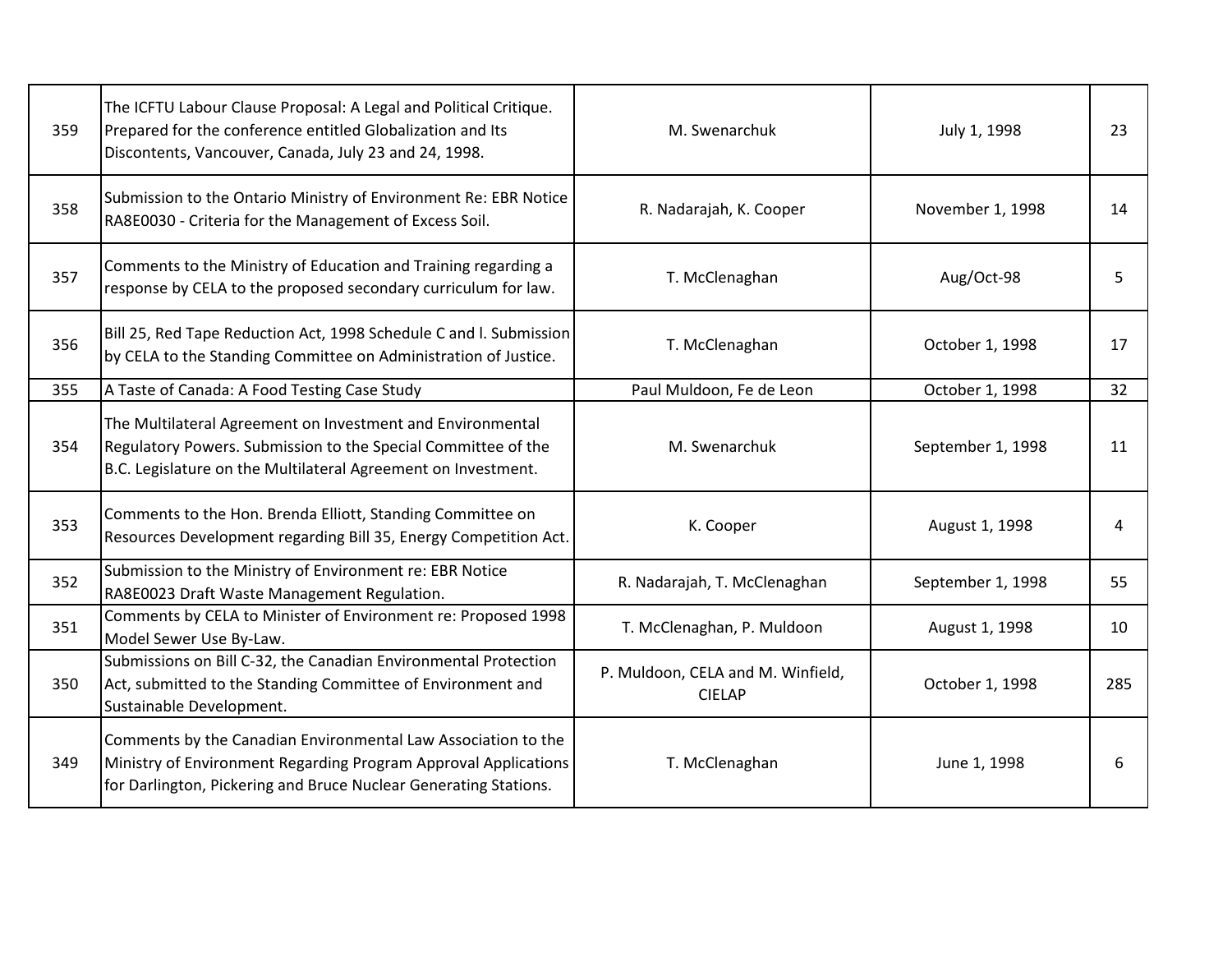| 348 | Our Future Our Health - The Consequences of Inaction. Prepared<br>by the Ontario Environmental Protection Working Group with<br>contributions.                                                       | R. Nadarajah, CELA and M. Winfield,<br><b>CIELAP</b>          | June 1, 1998     | 53 |
|-----|------------------------------------------------------------------------------------------------------------------------------------------------------------------------------------------------------|---------------------------------------------------------------|------------------|----|
| 347 | Submissions by the Canadian Environmental Law Association to<br>the Ministry of the Environment on the Surface Water Transfers<br>Policy (EBR Registry Number PA8E0027).                             | P. McCulloch, S. Miller, K. Cooper, P.<br>Muldoon             | June 1, 1998     | 8  |
| 346 | Presentation to the House of Commons Standing Committee on<br>Environment and Sustainable Development Regarding Bill C-32 -<br>The Canadian Environmental Protection Act.                            | P. Muldoon, CELA and M. Winfield,<br><b>CIELAP</b>            | June 1, 1998     | 17 |
| 345 | Submission by CELA to the Minister of Municipal Affairs and<br>Housing regarding a Discussion Paper on the Proposed<br>Development Permit System in Ontario.                                         | T. McClenaghan and K. Cooper                                  | May 1, 1998      | 19 |
| 344 | Stomping on the Earth: Trade, Trade Law, and Canada's Ecological<br>Footprints.                                                                                                                      | M. Swenarchuk for Buffalo<br><b>Environmental Law Journal</b> | Spring-98        | 18 |
| 343 | Comments on MoE's Proposal for Standarized Approval<br>Regulations and Approval Exempting Regulations EBR Registry No.<br>RA8E0009.                                                                  | R. Nadarajah, CELA and M. Winfield,<br><b>CIELAP</b>          | March 25, 1998   | 17 |
| 342 | Enforcement and the Canadian Environmental Protection Act: The<br>Need for a Federal Environmental Bill of Rights. Submission to the<br>Standing Committee on Environment & Sustainable Development. | P. Muldoon                                                    | February 1, 1998 | 48 |
| 341 | Submission of CELA to the Standing Committee on Resources<br>Development regarding Bill 146 - An Act to Protect Farming &<br>Food Production.                                                        | P. McCulloch                                                  | February 1, 1998 | 8  |
| 340 | Petition to the Commissioner of the Environmental & Sustainable<br>Development Concerning the Proposed "Canada-wide Accord on<br>Environmental Harmonization".                                       | P. Muldoon                                                    | January 1, 1998  | 11 |
| 339 | Comments on Bill 139, the Fish and Wildlife Conservation Act,<br>1977. Presented to the Standing Committee on General<br>Government.                                                                 | D. McLaren                                                    | December 1, 1997 | 6  |
| 338 | World Trade Organization Downs European Health Standard.                                                                                                                                             | M. Swenarchuk                                                 | November 1, 1997 | 3  |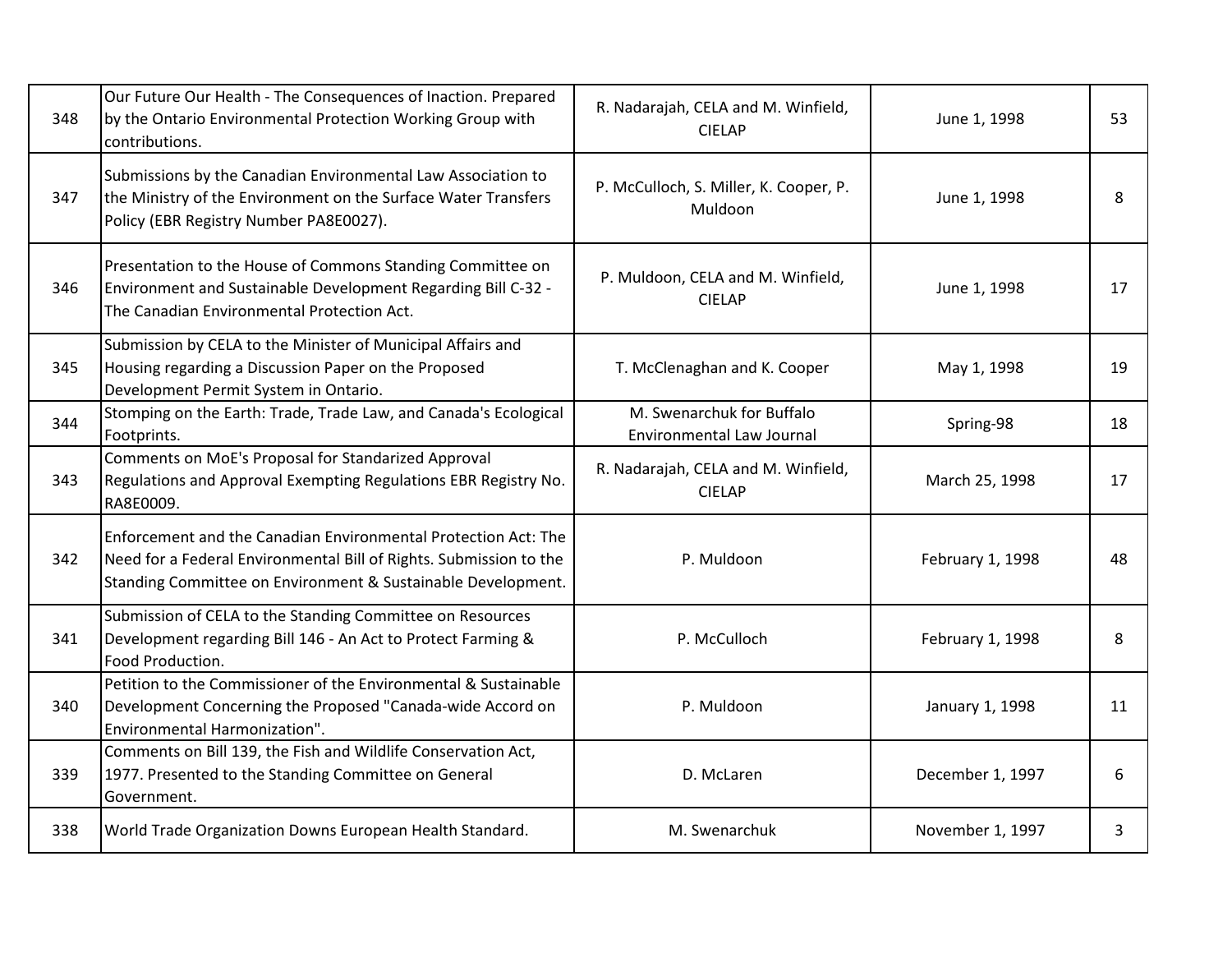| 337 | The Multilateral Agreement on Investment and the Environment:<br>Context and Concerns. Prepared for the House of Commons Sub-<br>Committee on International Trade, Trade Disputes and<br>Investment, November 24, 1997. | M. Swenarchuk                                        | November 1, 1997   | 11             |
|-----|-------------------------------------------------------------------------------------------------------------------------------------------------------------------------------------------------------------------------|------------------------------------------------------|--------------------|----------------|
| 336 | Submission to the Ontario Ministry of Environment and Energy Re:<br>EBR Notice RA7E0012.P Amendments to Regulation 347.                                                                                                 | R. Nadarajah, CELA and M. Winfield,<br><b>CIELAP</b> | November 1, 1997   | $\overline{7}$ |
| 335 | Submission to the Citizens' Forum on Public Health in the New City<br>of Toronto.                                                                                                                                       | S. Miller                                            | November 1, 1997   | 3              |
| 334 | Submissions of CELA to the MNR regarding the "Lands for Life"<br>Planning Process.                                                                                                                                      | R. Lindgren                                          | November 1, 1997   | 9              |
| 333 | Treading Water - A Review of Government Progress Under The<br><b>Great Lakes Water Quality Agreement.</b>                                                                                                               | P. Muldoon                                           | October 1, 1997    | 169            |
| 332 | Brief to the House of Commons Standing Committee on<br>Environment and Sustainable Development re: the Canadian<br>Council of Ministers of the Environment (CCME) Environmental<br>`Harmonization' Initiative.          | P. Muldoon, CELA and M. Winfield,<br><b>CIELAP</b>   | October 1, 1997    | 28             |
| 331 | Comments on "Environmental Management Agreement" Three<br>Party Agreement Between Environment Canada, MOEE and<br>Dofasco Inc.                                                                                          | P. Muldoon                                           | August 1, 1997     | q              |
| 330 | Submission of CELA to the Ministry of Municipal Affairs and<br>Housing regarding Proposed Changes to Septic Standards<br>Enforcement.                                                                                   | K. Cooper                                            | September 1, 1997  | 19             |
| 329 | Comments to Environment Canada regarding the Proposed<br>Modification to the National Pollutants Release Inventory                                                                                                      | Paul Muldoon (CELA), John Jackson (GLU)              | September 23, 1997 | 5              |
| 328 | "The relationship among trade unions and other sectors of society<br>to address the proposed Free Trade Area of the Amercias - A<br>perspective from the environmental movement".                                       | K. Cooper                                            | May 1, 1997        | 11             |
| 327 | Comments to MOEE regarding the draft "Timeline Regulation"<br>proposed under the Environmental Assessment Act, EBR Registry<br>No. RA7E0010.P.                                                                          | R. Lindgren                                          | September 1, 1997  | 5              |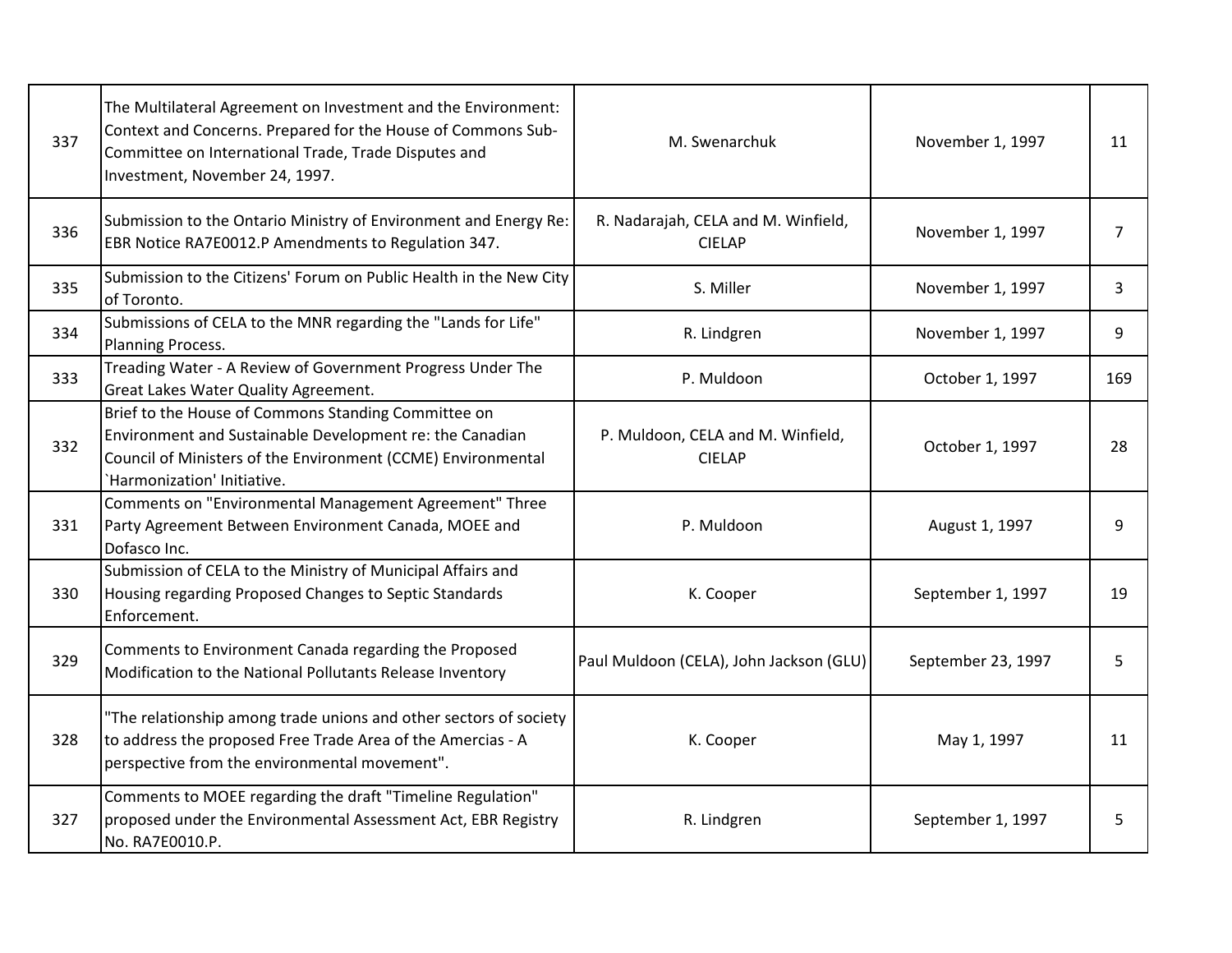| 326  | Comments on "Environmental Management Agreement" Three<br>Party Agreement Between Environment Canada, MOEE and<br>Dofasco, Inc. EBR Registry Number: PA7E0009.P.                      | R. Lindgren                   | August 1, 1997   | 6              |
|------|---------------------------------------------------------------------------------------------------------------------------------------------------------------------------------------|-------------------------------|------------------|----------------|
| 325  | Comments on MoEE's Proposed Amendments to Compliance<br>Guideline EBR Registry No. PA7E0005.P.                                                                                        | R. Nadarajah                  | August 1, 1997   | $\overline{7}$ |
| 324  | Comments to the Ministry of Northern Development and Mines<br>on the Regulation made under the Environmental Bill of Rights,<br>1993 re: Classification of Proposals for Instruments. | P. McCulloch and R. Nadarajah | August 1, 1997   | 6              |
| 323  | Deputation to Toronto Transition Team on July 9, 1997 -<br>Preserving and Enhancing the Environmental Integrity of the New<br>City of Toronto.                                        | P. Muldoon                    | July 1, 1997     | $\overline{2}$ |
| 322  | Comments on the Proposed CCME Policy for the Management of<br><b>Toxic Substances.</b>                                                                                                | CELA, CIELAP and GLU          | June 1, 1997     | 61             |
| 321  | Comments Re: Ontario Approach to Wilderness: A Draft Policy"<br>EBR Registry No. PB7E6003.P.                                                                                          | R. Lindgren                   | May 1, 1997      | 21             |
| 320  | An Environmental Policy for Canada.                                                                                                                                                   | <b>CELA</b>                   | May 1, 1997      | 14             |
| 319  | Paper to David Watton of the Ministry of Natural Resources re:<br>MNR Proposal for Instrument Classification Regulation EBR<br>Registry Number RB7E60001.P.                           | R. Lindgren and P. Muldoon    | May 1, 1997      | 11             |
| 318  | Letter to J. Smith re: Consultation on Proposed Air Standards.                                                                                                                        | R. Nadarajah and P. Muldoon   | Feb/Apr-97       | 3              |
| 317  | The Fate of the Great Lakes - Sustaining or Draining the<br>SweetwaterSeas?                                                                                                           | <b>CELA &amp; GLU</b>         | February 1, 1997 | 96             |
| 317B | TheGreat Lakes Water Quality Agreement: Its Past Successes and<br>Uncertain Future. A project sponsored by the Institute of<br>International Environmental Governance.                | L. Botts, P. Muldoon          | March 1, 1997    | 150            |
| 316  | Comments to R. Pichette, Manager, Non-Renewable Resources<br>Section, Ministry of Natural Resources regarding comments on<br>Draft Regulations and Standards under Bill 52.           | R. Lindgren                   | April 1, 1997    | 10             |
| 315  | A Taste of Canada - Comments and Analyses on Toxic Chemicals in<br>Your Meals and Bioengineered Food made in Canada.                                                                  | B. Mausberg and P. Muldoon    | April 1, 1997    | 55             |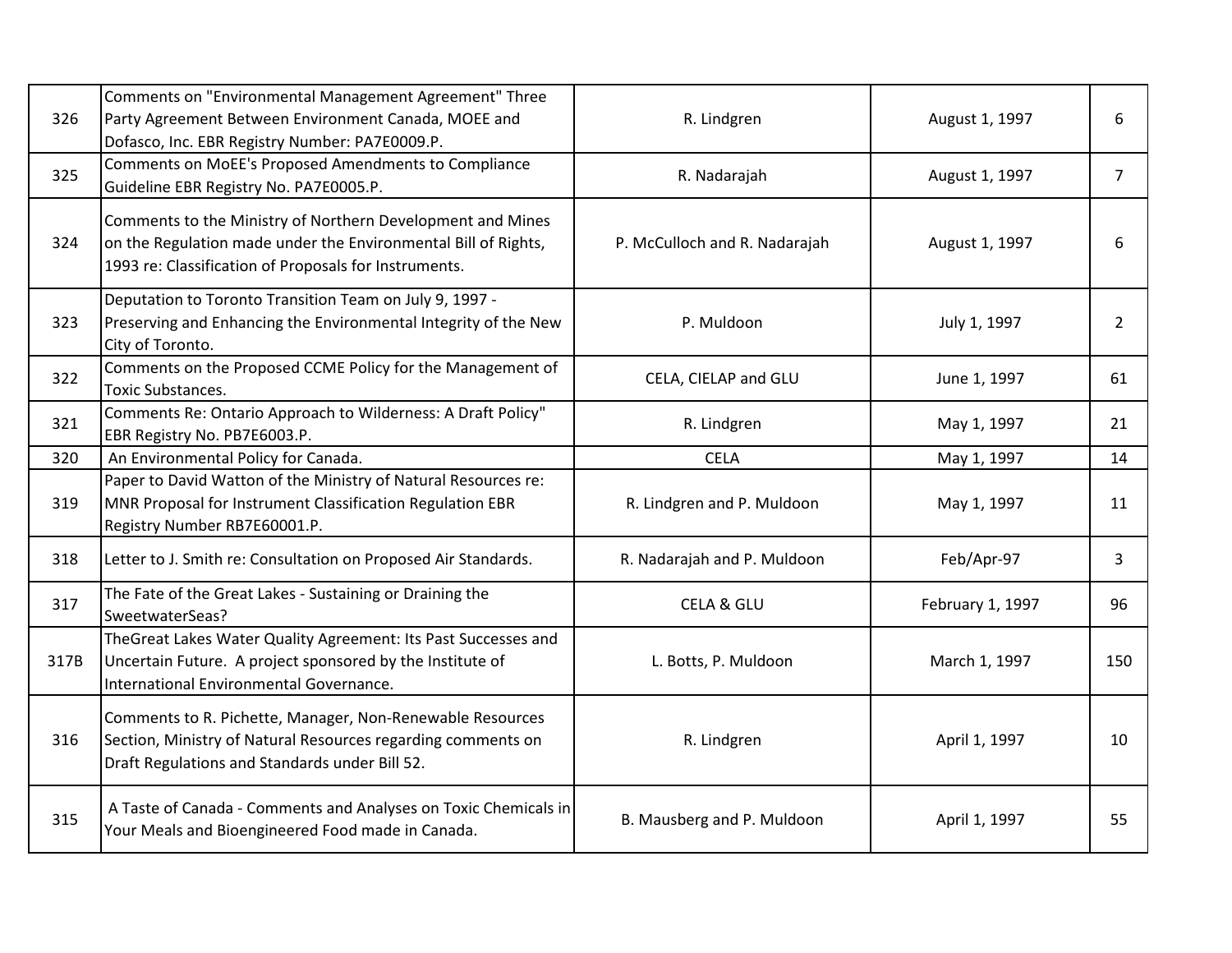| 314 | \$20.00 314. Submission from CELA to the Ontario Legal Aid<br>Review. M. Swenarchuk, March 1997                                                                                                                                                                                                                                                 | M. Swenarchuk                                                                                                                                                                                           | March 1, 1997    |    |
|-----|-------------------------------------------------------------------------------------------------------------------------------------------------------------------------------------------------------------------------------------------------------------------------------------------------------------------------------------------------|---------------------------------------------------------------------------------------------------------------------------------------------------------------------------------------------------------|------------------|----|
| 313 | Comments to Rob Messervey, Ministry of Natural Resources<br>Corporate Affairs Division. Re: EBR Registry Number: RB7E40001.P<br>Red Tape Reduction Act (MNR) 1996.                                                                                                                                                                              | M. Swenarchuk                                                                                                                                                                                           | March 1, 1997    | 6  |
| 312 | Comments to Blair Seaborn - Nuclear Fuel Waste Management<br>Review Panel of the Canadian Environmental Assessment Agency<br>in HullQuebec. Re: The relationship of trade law to nuclear waste<br>disposal: How do GATT, NAFTA, and the Canada-US Trade<br>Agreement (FTA) affect Canada's capacity to restrict imports of US<br>nuclear waste? | M. Swenarchuk                                                                                                                                                                                           | March 1, 1997    | 6  |
| 311 | Our Future, Our Health: A Statement of Concern by Environmental<br>Organizations in Ontario.                                                                                                                                                                                                                                                    | R. Nadarajah (CELA), M. Winfield<br>(CIELAP), D. Macdonald (U. of T.)                                                                                                                                   | March 1, 1997    | 36 |
| 310 | Submissions by CELA to the Ministry of Agriculture, Food, and<br>Rural Affairs on the draft discussion paper on the Farm Practices<br>Protection Act.                                                                                                                                                                                           | D. Bigelow                                                                                                                                                                                              | February 1, 1997 | 13 |
| 309 | Ontario's Water Resources: The Need for Public Interest<br>Regulation (Bill 107).                                                                                                                                                                                                                                                               | R. Lindgren, S. Miller                                                                                                                                                                                  | February 1, 1997 | 22 |
| 308 | Submissions to the Ministry of Natural Resources regarding<br>Proposed Provincial Standards under Bill 52 (Aggregate Resources<br>Act).                                                                                                                                                                                                         | CELA - R. Lindgren, Coalition on the<br>Niagara Escarpment, Federation of<br>Ontario Naturalists, Save the Ganaraska<br>Again, Save the Oak Ridges Moraine,<br><b>Uxbridge Conservation Association</b> | February 1, 1997 | 28 |
| 307 | The Toxic Substances Management Policy - Environment Canada<br>Implementation Strategy for Existing Substances - Final Draft.<br>Comments.                                                                                                                                                                                                      | CELA, CIELAP, CLC, GLU, TEA                                                                                                                                                                             | January 1, 1997  | 20 |
| 306 | Key Issues in and Policy Options for the Remediation of<br>Contaminated Sites in Canada and the Prevention of Future<br>Problems.                                                                                                                                                                                                               | CELA, G. Ford & M.S. Winfield - CIELAP                                                                                                                                                                  | January 1, 1997  | 33 |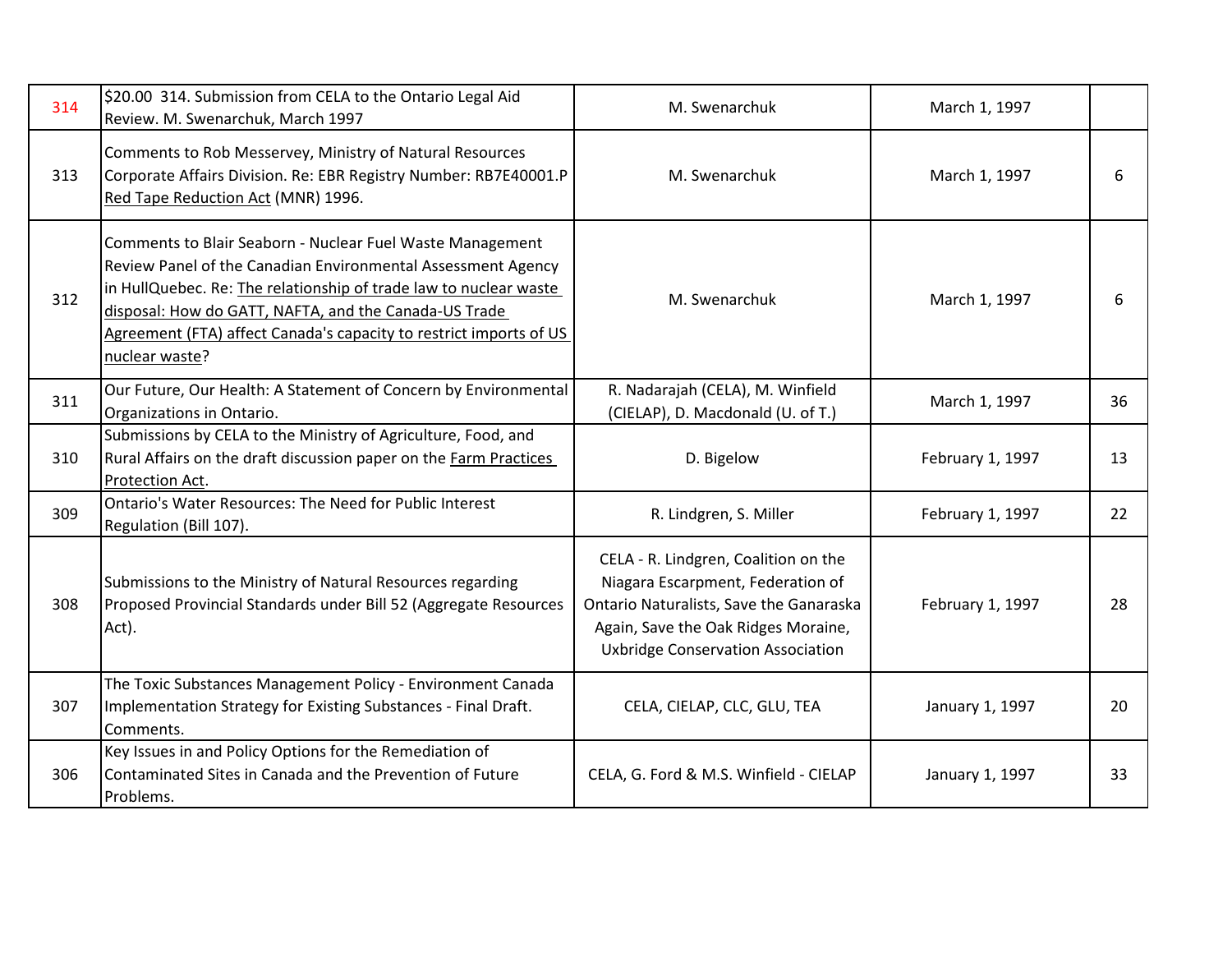| 305 | Submissions of the Canadian Environmental Law Association to<br>the Standing Committee on Environment and Sustaining<br>Development Regarding Canada Endangered Species Protection<br>Act (Bill C-65).             | R. Lindgren and P. Muldoon | December 1, 1996        | 60 |
|-----|--------------------------------------------------------------------------------------------------------------------------------------------------------------------------------------------------------------------|----------------------------|-------------------------|----|
| 304 | Tampering with our Health: the Shift from Public to Private.                                                                                                                                                       | E. Sloss                   | November 1, 1996        | 45 |
| 303 | Responding to the Erosion of Labour Protection in Canada.<br>Prepared for the Law for the Public Interest Conference                                                                                               | J. Lang                    | November 1, 1996        | 58 |
| 302 | Shrinking Government and the Protection of Ontario's<br>Environment. Prepared for the Law for the Public Interest<br>Conference.                                                                                   | T. Burrell                 | 30-Nov-96 and 01-Dec-96 | 60 |
| 301 | Comments of the Canadian Environmental Law Association on Bill<br>C-25 the Regulations Act. Presented to the Sub-Committee on Bill<br>C-25 the Regulations Act Standing Committee on Justice and Legal<br>Affairs. | M. Swenarchuk              | November 1, 1996        | q  |
| 300 | Cost Awards in Environmental Assessment Hearings: Principles,<br>Practice and Procedure.                                                                                                                           | R. Lindgren                | October 1, 1996         | 45 |
| 299 | Comments to Francois Lavellèe of the National Pollutant Release<br>Inventory. Re: Submission to Proposed Modification to the NPRI.                                                                                 | CEN c/o of CELA            | October 1, 1996         | 6  |
| 298 | Responding to the Rollbacks: Comments on Responsive<br>Environmental Protection. Submitted to the Ministry of<br>Environment and Energy.                                                                           | <b>CELA Staff</b>          | October 15, 1996        | 72 |
| 297 | Submission by the CELA to the Standing Committee on General<br>Government regarding Bill 52 (Aggregate and Petroleum<br>Resources Statute Law Amendment Act, 1996).                                                | R. Lindgren                | September 1, 1996       | 17 |
| 296 | Submission by CELA to MOEE regarding the Proposed Amendment<br>to Regulation 828 (Development Control in the Niagara<br>Escarpment Plan Area).                                                                     | R. Lindgren                | July 1, 1996            | 10 |
| 295 | Manipulating Life: Patenting Lifeforms and Biotechnology<br>Development in Canada Today.                                                                                                                           | <b>CELA</b>                | June 17, 1905           | 62 |
| 294 | Letter to Hon. Anne McLellan - Comment on the Document<br>'Partnerships for Sustainable Development".                                                                                                              | P. Muldoon                 | July 1, 1996            | 3  |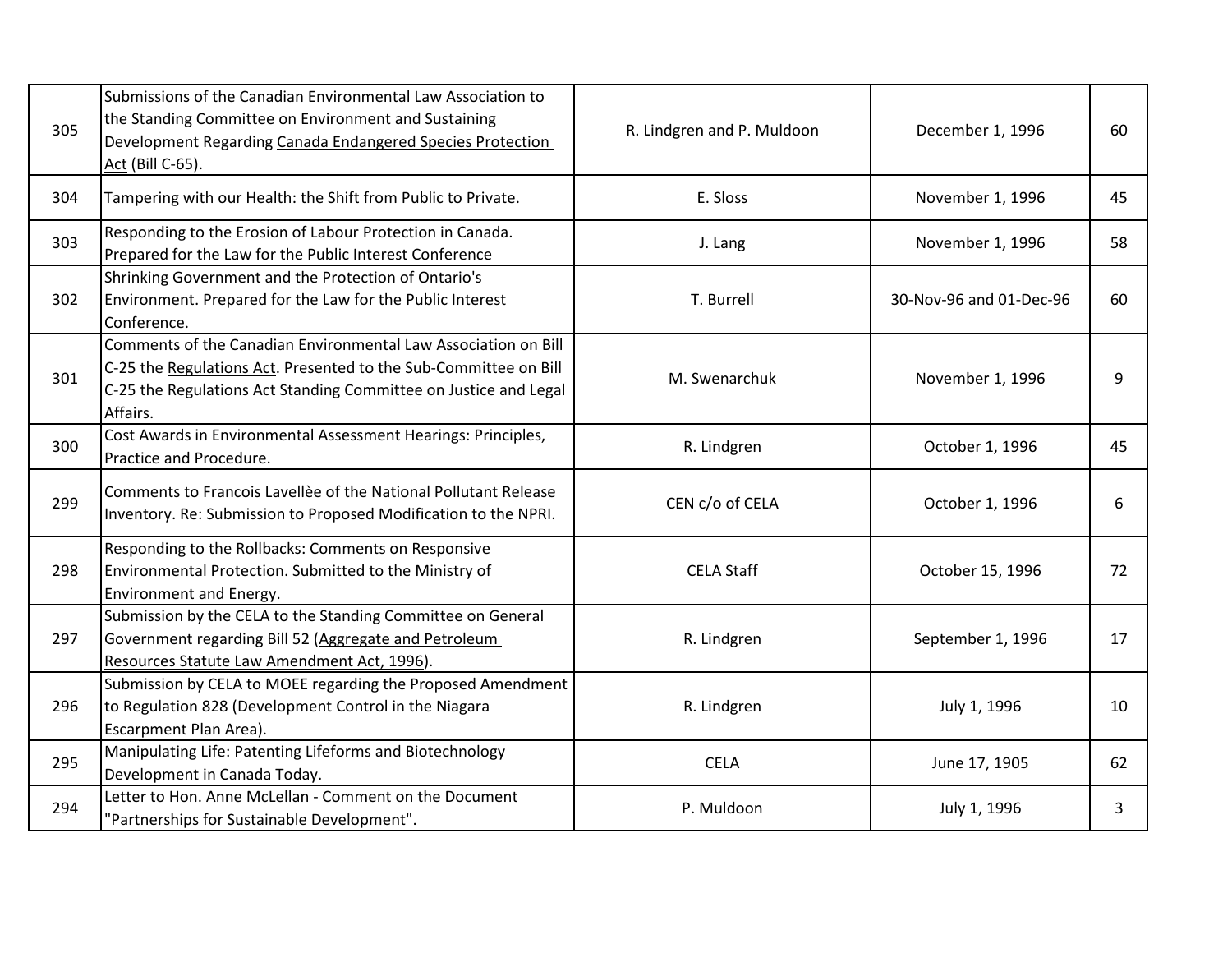| 293  | Report on the ISO 14,000 Survey of Provincial and Federal<br>Government Agencies.                                                                                                                              | CELA and members of the CEN                          | July 1, 1996   | 28 |
|------|----------------------------------------------------------------------------------------------------------------------------------------------------------------------------------------------------------------|------------------------------------------------------|----------------|----|
| 292  | Submissions to the Commission for Environmental Cooperation -<br>Toronto.                                                                                                                                      | M. Swenarchuk                                        | August 1, 1996 | 3  |
| 291  | Submissions of the Canadian Environmental Law Association to<br>the Standing Committee on Social Development Regarding Bill 76 -<br><b>Environmental Assessment and Consultation Improvement Act,</b><br>1996. | R. Lindgren                                          | July 1, 1996   | 49 |
| 290  | Comments to Larry Wilcox of the Waste Reduction Branch of<br>MOEE regarding Regulatory Standards for New Landfilling Sites<br>Accepting Non-Hazardous Waste EBR Registry #RA6E0006.P.                          | R. Lindgren                                          | July 1, 1996   | 13 |
| 289  | Submissions to the Ministry of Environment and Energy regarding<br>the Environmental Approvals Improvement Act, 1996 (Bill 57).                                                                                | R. Lindgren                                          | July 1, 1996   | 17 |
| 288  | Submission to the Standing Committee on Environment and<br>Sustainable Development on the 1996-97 Estimates for<br>Environment Canada.                                                                         | P. Muldoon - CELA and M. Winfield -<br><b>CIELAP</b> | May 1, 1996    | 21 |
| 287  | Submission to the House of Commons Standing Committee on<br>Natural Resources regarding Mining and Canada's Environment.                                                                                       | P. Muldoon - CELA and M. Winfield -<br><b>CIELAP</b> | April 1, 1996  | 57 |
| 286  | Comments to Susan Dunn - Board Secretary of the Environmental<br>Appeal Board. Re: Environmental Appeal Board Draft Rules of<br>Practice.                                                                      | R. Nadarajah and P. Muldoon                          | March 1, 1996  | 6  |
| 285  | De-regulation and Self-Regulation in Administrative Law: A Public<br>Interest Perspective. Prepared for a workshop on Deregulation,<br>Self-Regulation and Compliance in Administrative Law.                   | M. Swenarchuk, P. Muldoon                            | March 1, 1996  | 15 |
| 285A | In Defence of Environmental Regulation - 2 page summary of brief<br>#285.                                                                                                                                      | M. Swenarchuk                                        | August 1, 1996 | 2  |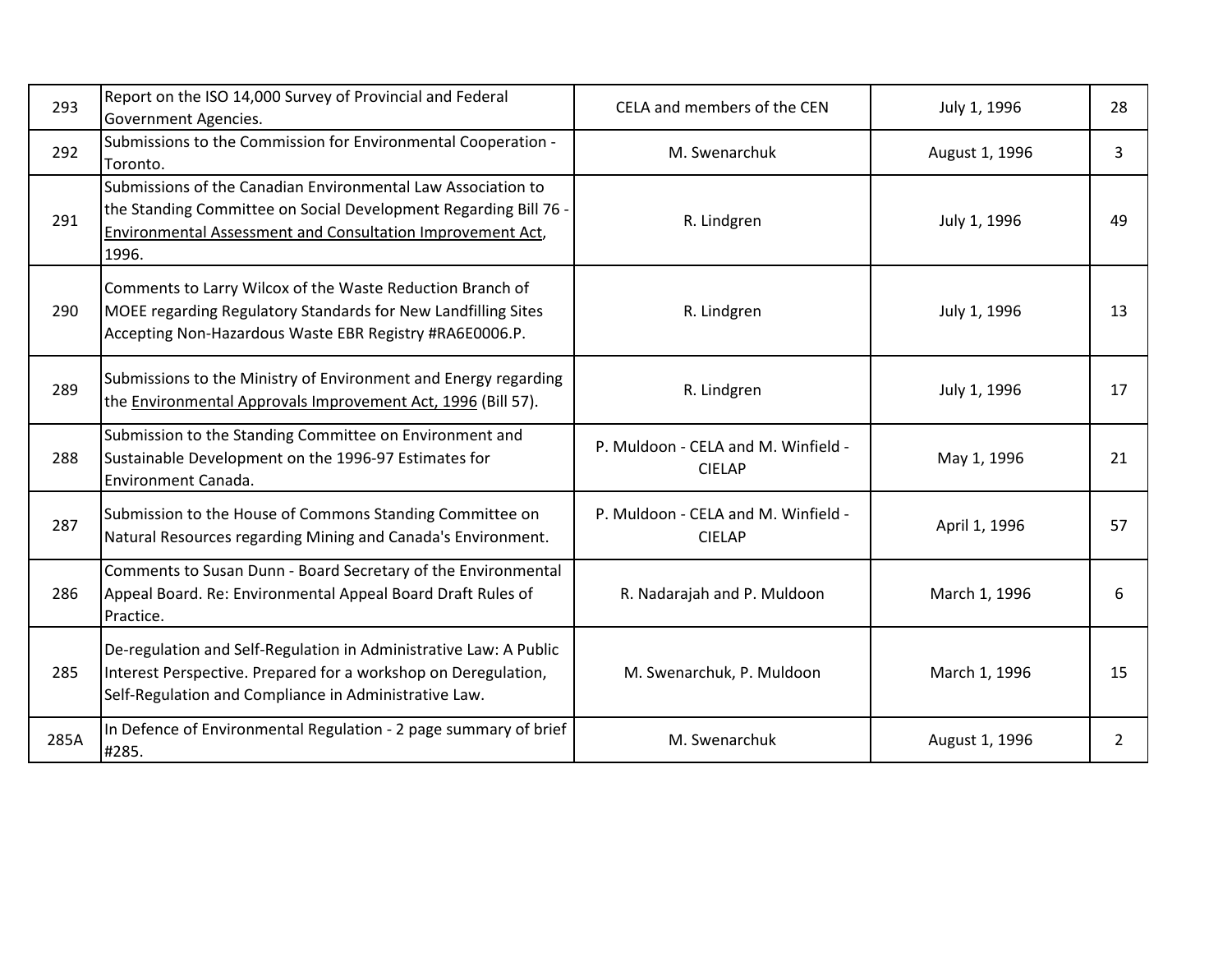| 284 | Comments to the Hon. A. Leach, Minister of Municipal Affairs and<br>Housing; Meredith Beresford - Provincial Planning Policy Branch,<br>Ministry of Municipal Affairs and Housing; Philip McKinstry - Policy<br>Statement Review, Ministry of Municipal Affairs and Housing.<br>Comments Regarding Proposed Provincial Policy Statement. K.<br>Cooper, March 1996 \$2.50 | K. Cooper           | March 1, 1996    | $\overline{7}$ |
|-----|--------------------------------------------------------------------------------------------------------------------------------------------------------------------------------------------------------------------------------------------------------------------------------------------------------------------------------------------------------------------------|---------------------|------------------|----------------|
| 283 | It's Still About Your Health. A submission on CEPA Review: The<br>Government Response Environmental Protection Legislation<br>Designed for the Future - A Renewed CEPA - A Proposal.                                                                                                                                                                                     | CELA, CIELAP        | March 1, 1996    |                |
| 282 | Comments to Brian Ward, Director of Eastern Region, Ministry of<br>Environment and Energy. Re MOEE's Environmental Planning<br>Program: Land Use Planning Program Review (EBR Registry<br>Number PA6E0002.P).                                                                                                                                                            | K. Cooper           | February 1, 1996 | 7              |
| 281 | Submissions in Response to Consolidating Environmental<br>Legislations. Prepared for the Legislative Sub-Committee,<br>Environmental Section of the Canadian Bar Association - Ontario.                                                                                                                                                                                  | R. Nadarajah        | March 1, 1996    |                |
| 280 | Comments to Ann Borooah of the Ministry of Municipal Affairs<br>and Housing regarding "Back to Basics", Consulting Paper on the<br>Focus of the Ontario Building Code.                                                                                                                                                                                                   | K. Cooper           | February 1, 1996 | 4              |
| 279 | Submissions by CELA on Consolidating Environmental Legislations.                                                                                                                                                                                                                                                                                                         | R. Nadarajah        | February 1, 1996 | 6              |
| 278 | Comments to the Hon. Brenda Elliott re Amendments to the<br>Waste Approvals Process.                                                                                                                                                                                                                                                                                     | R. Lindgren         | February 1, 1996 | 9              |
| 277 | Submissions of CELA to the Standing Committee on Resources<br>Development Reviewing Bill 20, the Land Use Planning and<br>Protection Act.                                                                                                                                                                                                                                | K. Cooper           | February 1, 1996 | 18             |
| 276 | The Environmental Implications of Bill 26.                                                                                                                                                                                                                                                                                                                               | <b>CELA Staff</b>   | December 1, 1995 | 35             |
| 275 | Reply of CELA to the Ministry of Natural Resources' DraftForest<br>Compliance Strategy.                                                                                                                                                                                                                                                                                  | R. Lindgren         | December 1, 1995 | 16             |
| 274 | International Trade and the Great Lakes Bioregion Workshop -<br>February 1995.                                                                                                                                                                                                                                                                                           | <b>CELA and GLU</b> | February 1, 1995 | 17             |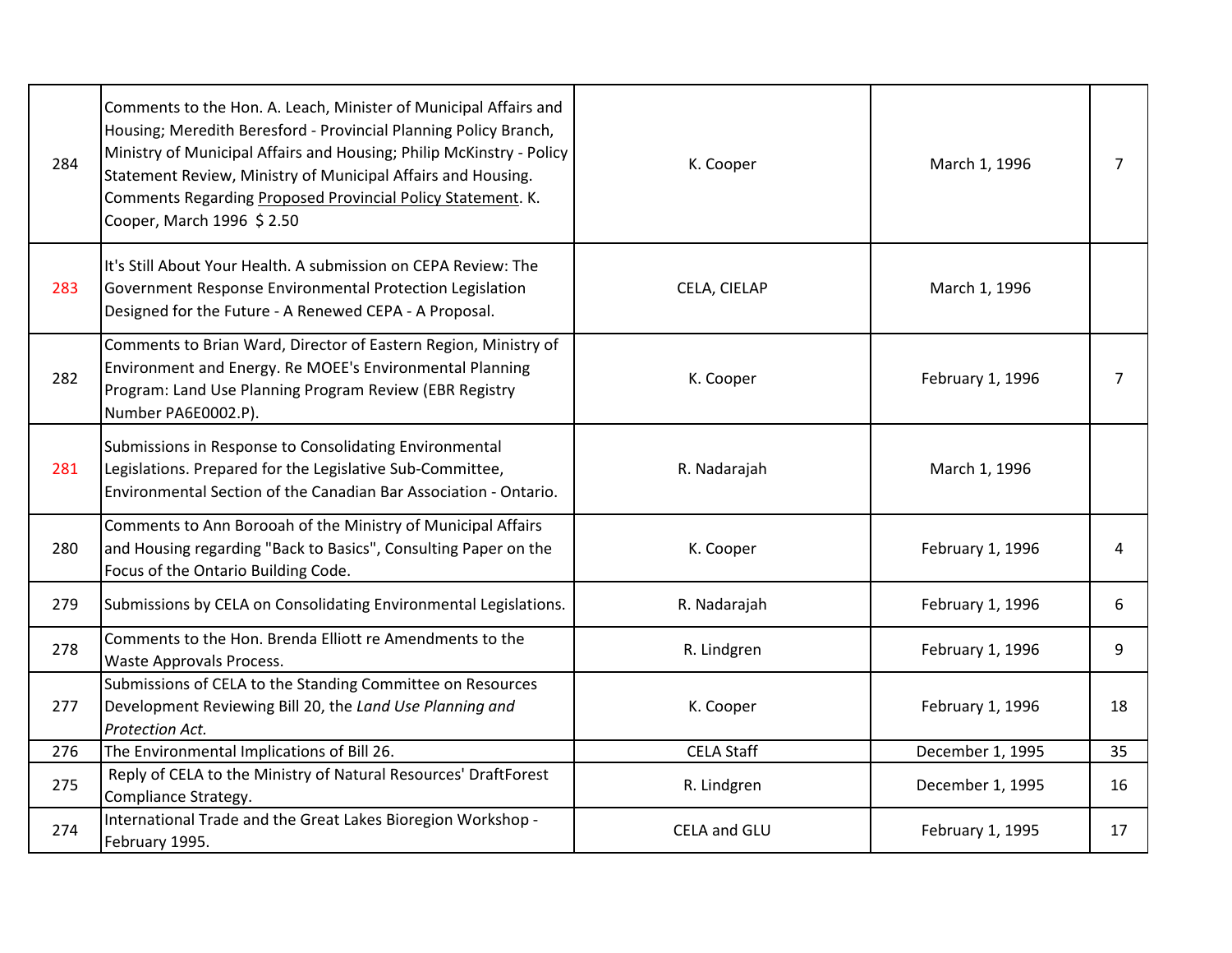| 273  | Submission to the International Joint Commission on the United<br>States-Canada Air Quality Agreement.                                                                                                                               | P. Muldoon                                                                   | December 1, 1995  | 13 |
|------|--------------------------------------------------------------------------------------------------------------------------------------------------------------------------------------------------------------------------------------|------------------------------------------------------------------------------|-------------------|----|
| 272  | Comments to David Griffin - EBR Coordinator, Environmental<br>Assessment Branch and Submissions of Environmental Assessment<br>Advisory Committee Re Draft Guidelines for Class EA's and Bump-<br>ups, Designations, and Exemptions. | R. Lindgren                                                                  | November 1, 1995  | 25 |
| 271  | An Environmentalist and First Nations Response to the Canadian<br>Standards Association Proposed Certification System for<br>Sustainable Forest Management.                                                                          | M. Swenarchuk                                                                | November 1, 1995  | 8  |
| 271A | Comments to the Hon. Brenda Elliott regarding the Intervenor<br>Funding Project Act.                                                                                                                                                 | R. Lindgren                                                                  | April 1, 1996     | 9  |
| 270  | Ecosystem Governance: Some Lessons from the Great Lakes<br>Regime. Prepared for the Dartmouth College Conference on<br>International Governance - September 14-16, 1995.                                                             | P. Muldoon - CELA and M. Valiante -<br>University of Windsor, Faculty of Law | 14,15-Sep-95      | 24 |
| 269  | Response to the Proposed Amendment to Regulation 347: The<br>Case Against Incineration.                                                                                                                                              | P. Muldoon and M. Wilson                                                     | September 1, 1995 | 22 |
| 268  | Submission to the Environmental Commissioner - Re: EBR<br>Statement of Environmental Values.                                                                                                                                         | R. Lindgren                                                                  | October 1, 1995   | 10 |
| 267  | The Next Millennium: Sustaining or Draining the SweetwaterSeas.<br>A Submission to the International Joint Commission, September<br>24, 1995. From the Sustainable Water Resources Taskforce Great<br>Lakes United.                  | S. Miller - CELA, B. Mausberg - GLU                                          | September 1, 1995 | 8  |
| 266  | Submissions of the Canadian Environmental Law Association to<br>the Environmental Assessment Board Regarding the INTERVENOR<br>FUNDING PROJECT ACT.                                                                                  | R. Lindgren                                                                  | July 1, 1995      | 8  |
| 265  | Letter to Jacques Gérin, Chairman of the Commission for<br>Environmental Co-operation regarding Joint Public Advisory<br>Committee Public Consultation on Draft Procedures for<br>Submissions on Enforcement Matters.                | M. Swenarchuk                                                                | July 1, 1995      |    |
| 265A | Submissions to Environmental Commissioners Office regarding the<br>Environmental Bill of Rights Registry and Third Party Appeals<br>under the EBR.                                                                                   | R. Lindgren                                                                  | June 1, 1995      |    |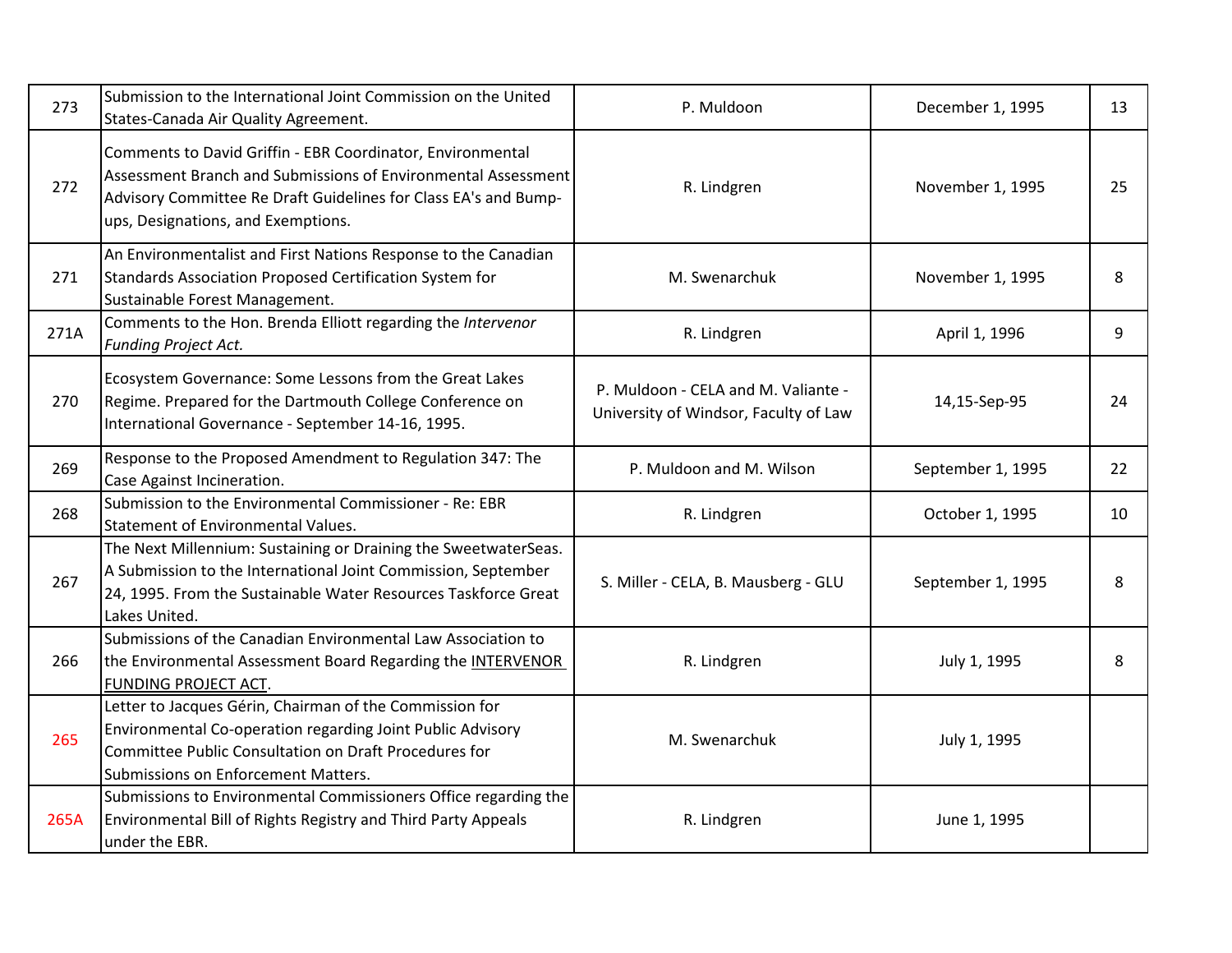| 264 | Response to Harmonizing the Implementation of Packaging<br>Stewardship.                                                                                                                                                                     | R. Nadarajah                                                    | June 1, 1995     | 6  |
|-----|---------------------------------------------------------------------------------------------------------------------------------------------------------------------------------------------------------------------------------------------|-----------------------------------------------------------------|------------------|----|
| 263 | Planning for the Sunset. A case study for eliminating dioxins by<br>phasing out PVC plastics. Prepared by the Clean Production Task<br>Force of Great Lakes United.                                                                         | P. Muldoon                                                      | May 1, 2005      | 73 |
| 262 | Endangered Species and Spaces: The need for Federal Legislation.<br>Submission by CELA and CIELAP to Environment Canada respecting<br>endangered species conservation.                                                                      | R. Lindgren                                                     | May 1, 2005      | 27 |
| 261 | The Regulatory Efficiency Act - Bill C-62: a) Treasury Board's<br>Proposed Amendments, and (b) Summary of Treasury Board<br>Amendments.                                                                                                     | M. Swenarchuk                                                   | May 1, 2005      | 9  |
| 260 | Response to Pollution Prevention: Towards a Federal Strategy for<br>Action. Consultation Document. Submitted to Environment<br>Canada.                                                                                                      | CLC, CELA, CIELAP and other<br>environmental groups             | May 1, 2005      | 13 |
| 259 | Comments on the Ministry of Environment and Energy's Standard<br>Agreement Between Lenders and MOEE to Clarify Liability.<br>Submitted to the Ministry of Environment and Energy.                                                           | R. Nadarajah - CELA, M. Winfield and<br>Glenna Ford - CIELAP    | May 1, 2005      | 11 |
| 258 | Comments on the Revisions to Compliance Guideline F-2.<br>Submitted to the Ministry of Environment and Energy.                                                                                                                              | R. Nadarajah, R. Lindgren                                       | May 1, 2005      | 11 |
| 257 | Comments on the Ministry of Environment and Energy's Draft<br>Policy on Access to Environmental Evaluations. Submitted to the<br>Ministry of Environment and Energy.                                                                        | R. Nadarajah                                                    | March 1, 1995    | 15 |
| 256 | The Draft Environmental Management Framework Agreement and<br>Schedules: A Commentary and Analysis.                                                                                                                                         | P. Muldoon, CELA, Dr. Mark Winfield &<br>Shelly Kaufman, CIELAP | March 1, 1995    |    |
| 255 | The Right to a Review and the Right to an Investigation Under the<br>Environmental Bill of Rights: An Overview and Commentary.<br>Prepared for the Canadian Bar Association's Conference entitled<br>New Rights and Remedies Under the EBR. | P. Muldoon                                                      | December 1, 1994 | 43 |
| 254 | Re-Tooling for Sustainable Development - Connexions '94<br>(Speaking Notes).                                                                                                                                                                | P. Muldoon                                                      | December 1, 1994 | 8  |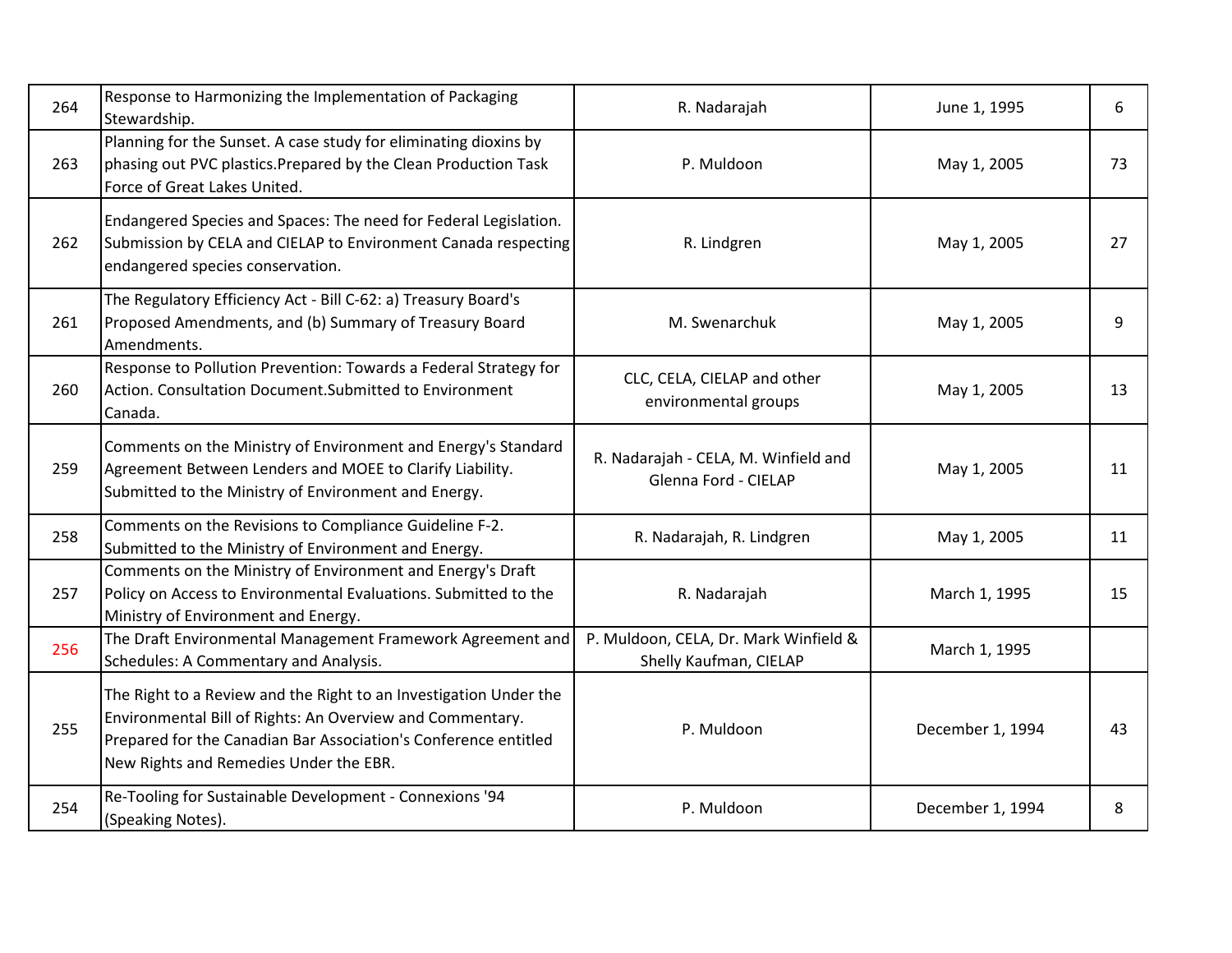| 253  | An Environmentalists' Perspective on Harmonization: A<br>Preliminary Analysis. Discussion paper of the Environmental<br>Working Group on Harmonization of the Canadian Environmental<br>Network.                                      | P. Muldoon                                                                                               | November 1, 1994  |    |
|------|---------------------------------------------------------------------------------------------------------------------------------------------------------------------------------------------------------------------------------------|----------------------------------------------------------------------------------------------------------|-------------------|----|
| 252  | A Response to the Proposed Toxic Substances Management Policy<br>for Canada. Submitted to Environment Canada.                                                                                                                         | P. Muldoon - CELA, B. Mausberg and M.<br>Winfield - CIELAP                                               | November 1, 1994  | 16 |
| 251  | The Canadian Environmental Protection Act: An Agenda For<br>Reform. A Submission to the Standing Committee on behalf of the<br>non-governmental groups.                                                                               | P. Muldoon                                                                                               | November 1, 1994  | 60 |
| 251A | TheMarrakesh Proposals for Sustainable Trade.                                                                                                                                                                                         | S. Shrybman and other non-<br>governmental individuals                                                   | November 1, 1994  |    |
| 250  | The Environmental Bill of Rights: An Introduction and Its Relation<br>to Occupational Health and Safety Issues. A paper presented at<br>OSH '94 - National Health, Safety and Environment Conference.                                 | P. Muldoon                                                                                               | October 1, 1994   | 24 |
| 249  | Comments to the Advisory Committee on Environmental<br>Standards. Re: Consultation on Site Assessment and Clean-up.                                                                                                                   | K. Cooper, and P. Muldoon of CELA, Mark<br>Winfield and research assistance by K.<br>O'Donnell of CIELAP | October 1, 1995   | 12 |
| 248  | In the matter regarding Participant Review of the Interim Waste<br>Authority's Greater Toronto Area 3Rs Analysis Documentation.<br>Overview Document and Preliminary Issues Relative to<br>Consultants' Studies for It's Not Garbage. | CELA, TEA and CUPE - Local 185 and<br>Greenpeace Canada                                                  | September 1, 1994 | 23 |
| 247  | Incorporating Pollution Prevention Into Part II of CEPA: An Agenda<br>for Reform.                                                                                                                                                     | D. Bigelow and F. de Leon                                                                                | September 1, 1994 | 41 |
| 246  | Land Use Planning Reform. Submission to the Standing Committee<br>on the Administration of Justice.                                                                                                                                   | K. Cooper, with assistance from B.<br>Warner, K. O'Donnell and members of<br>the OEN                     | September 1, 1994 | 30 |
| 245  | The CrownForest Sustainability Act. Presented to the Standing<br>Committee on General Government.                                                                                                                                     | M. Swenarchuk                                                                                            | August 1, 1994    | 6  |
| 244  | Presentation by CELA to the Environmental Assessment Advisory<br>Committee - Recommendations re Gravel Pit Zoning.                                                                                                                    | K. Clark                                                                                                 | May 1, 1994       | 14 |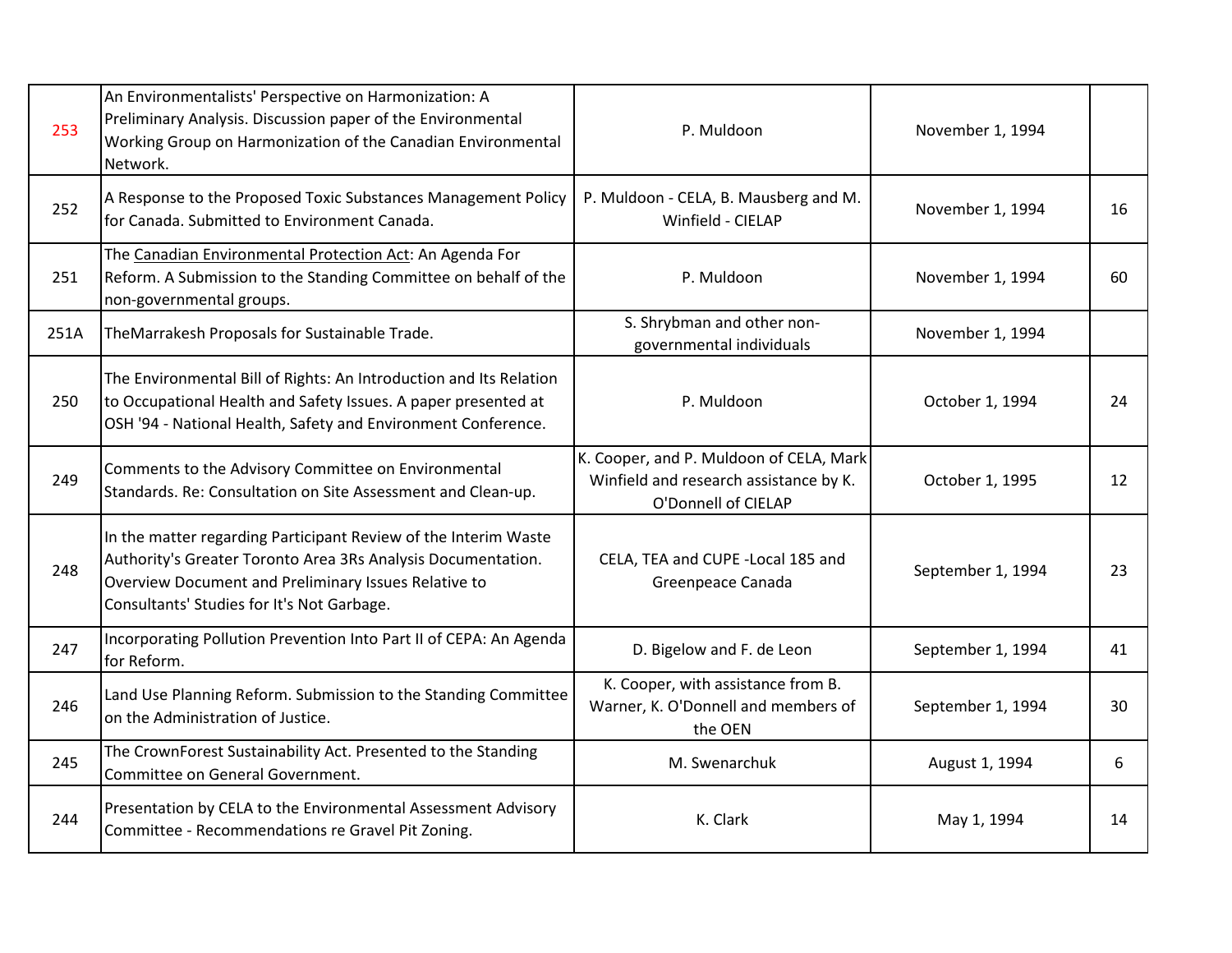| 243 | Submission on the Statements of Environmental Values under the<br>Environmental Bill of Rights.                                                                                                                              | P. Muldoon, CELA, CIELAP, CLEAN,<br>Northwatch Pollution Probe, and<br>Wetlands Preservation Group of West<br>Carleton | August 1, 1994 | 20 |
|-----|------------------------------------------------------------------------------------------------------------------------------------------------------------------------------------------------------------------------------|------------------------------------------------------------------------------------------------------------------------|----------------|----|
| 242 | Submissions of CELA to the Ministry of Natural Resources<br>Respecting the Draft Oak Ridges Moraine Area Strategy for the<br>Greater Toronto Area.                                                                           | R. Lindgren                                                                                                            | August 1, 1994 | 18 |
| 241 | Ontario Legislative Hearing Made Easy. A paper outlining the<br>legislative hearing process in Ontario and effective public<br>participation in the hearings.                                                                | <b>B.</b> Warner                                                                                                       | July 1, 1994   | 6  |
| 240 | Behind Closed Doors: Trade Bureaucrats take over Environmental<br>Law-making.                                                                                                                                                | M. Swenarchuk                                                                                                          | June 1, 1994   | 3  |
| 239 | The Right to a Review and the Right to an Investigation under the<br>Environmental Bill of Rights: A Preliminary Analysis. Prepared for<br>the CBAO - LSUC Joint Program.                                                    | P. Muldoon                                                                                                             | June 1, 1994   | 23 |
| 238 | Class Environmental Assessment of Timber Management on<br>Crown Lands in Ontario; Decision of the Environmental<br>Assessment Board, April 20, 1994. Petition to Cabinet on behalf of<br>Forests for Tomorrow.               | M. Swenarchuk                                                                                                          | May 1, 1994    | 23 |
| 237 | Submission to the Standing Committee on Environment and<br>Sustainable Development regarding the establishment of a Federal<br>Environmental Commissioner or Auditor-General.                                                | P. Muldoon                                                                                                             | April 1, 1994  | 11 |
| 236 | Using the Courts under the Environmental Bill of Rights: A Public<br>Interest Plaintiff's Perspective. Prepared for "The Environmental<br>Bill of Rights: Practical Implications" CBAO-LSUC Joint Program,<br>June 10, 1994. | R. Lindgren                                                                                                            | May 1, 1994    | 34 |
| 235 | "Speaking Through Policy" and Ensuring Policy Implementation.<br>Response to: "A New Approach to Land Use Planning", a<br>consultation paper released December 1933, Ministry of<br>Municipal Affairs.                       | K. Cooper, R.D. Lindgren and K. Clark                                                                                  | March 1, 1994  | 44 |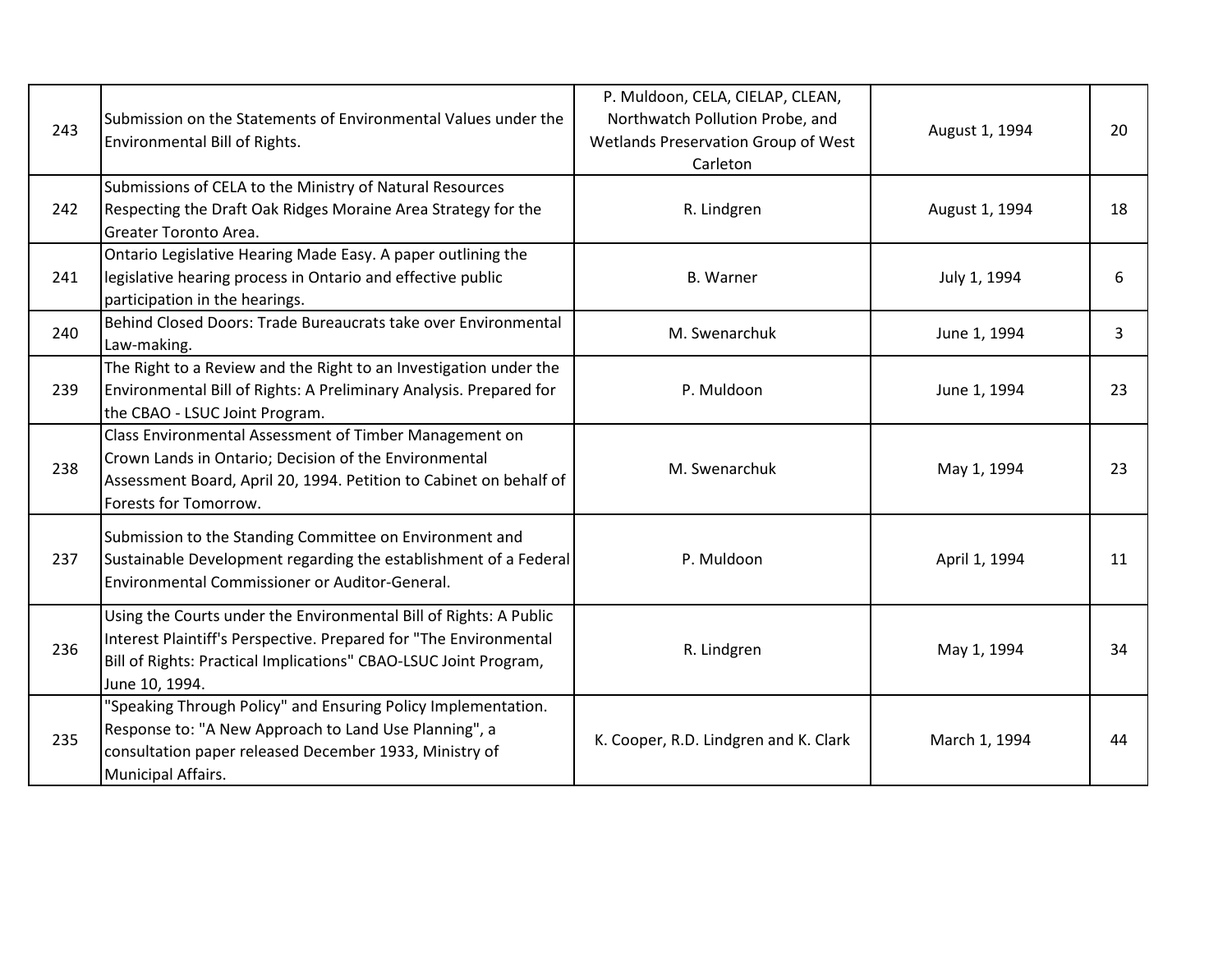| 234  | Property Rights vs. Land Use Regulation: Debunking the Myth of<br>"Expropriation without Compensation". Notes for an address to<br>the Oak Ridges Moraine Technical Working Committee (February<br>$3, 1994$ ). | R.D. Lindgren and K. Clark                                        | February 3, 1994  | 14             |
|------|-----------------------------------------------------------------------------------------------------------------------------------------------------------------------------------------------------------------|-------------------------------------------------------------------|-------------------|----------------|
| 233  | Submission of CELA and CONE to the Standing Committee on the<br>Administration of Justice Respecting Private Members' Bill 62.                                                                                  | R. Lindgren                                                       | February 1, 1994  | $\overline{7}$ |
| 232  | Submissions of CELA on the Proposed CEAA Regulations, (Canada<br>Gazette Part I, September 18, 1993).                                                                                                           | T. Vigod                                                          | December 1, 1993  |                |
| 231  | The Environmental Implications of Trade Agreements.                                                                                                                                                             | CELA for the Ontario Ministry of<br><b>Environment and Energy</b> | August 1, 1993    | 293            |
| 231A | International Environmental Conventions and the General<br>Agreement on Tariffs and Trade.                                                                                                                      | Z. Makuch                                                         | August 1, 1993    | 39             |
| 231B | Comment on GATT Dispute Panel Decision Re: U.S. Tuna Ban.                                                                                                                                                       | Z. Makuch                                                         | August 1, 1993    | 8              |
| 231C | Environmental Policy and the General Agreement on Tariffs and<br>Trade.                                                                                                                                         | Z. Makuch                                                         | August 1, 1993    | 9              |
| 231D | NAFTA and Water Resources - Some International Legal<br>Considerations.                                                                                                                                         | Z. Makuch                                                         | August 1, 1993    | $\overline{2}$ |
| 231E | The Legal Basis for European Community Environmental<br>Regulation.                                                                                                                                             | Z. Makuch                                                         | August 1, 1993    | $\overline{2}$ |
| 230  | The Environmental Implications of the NAFTA Environmental Side<br>Agreement.                                                                                                                                    | Z. Makuch                                                         | October 1, 1993   |                |
| 229  | NAFTA and Water Exports.                                                                                                                                                                                        | <b>CELA</b>                                                       | October 1, 1993   | 134            |
| 228  | Who Pays for Blue? Financing Residential Waste Diversion in<br>Ontario.                                                                                                                                         | M. Winfield, CIELAP and Z. Makuch, CELA                           | September 1, 1993 |                |
| 227  | Environmental Bill of Rights: An Overview. Submitted to the<br>Canadian Institute.                                                                                                                              | R. Lindgren                                                       | September 1, 1993 | 45             |
| 226  | Sharing the Land - Conference on Emerging Issues in<br>AboriginalLand Use, January 25 -- 26, 1992. Conference Chair M.<br>Swenarchuk.                                                                           | <b>B.</b> Maxwell                                                 | July 1, 1993      | 150            |
| 225  | A Summary of Wetlands Protection in North America.                                                                                                                                                              | Z. Makuch                                                         | August 1, 1993    | 206            |
| 224  | Free Trade Threatens Health and Safety in Canada.                                                                                                                                                               | M. Swenarchuk                                                     | July 1, 1993      | 4              |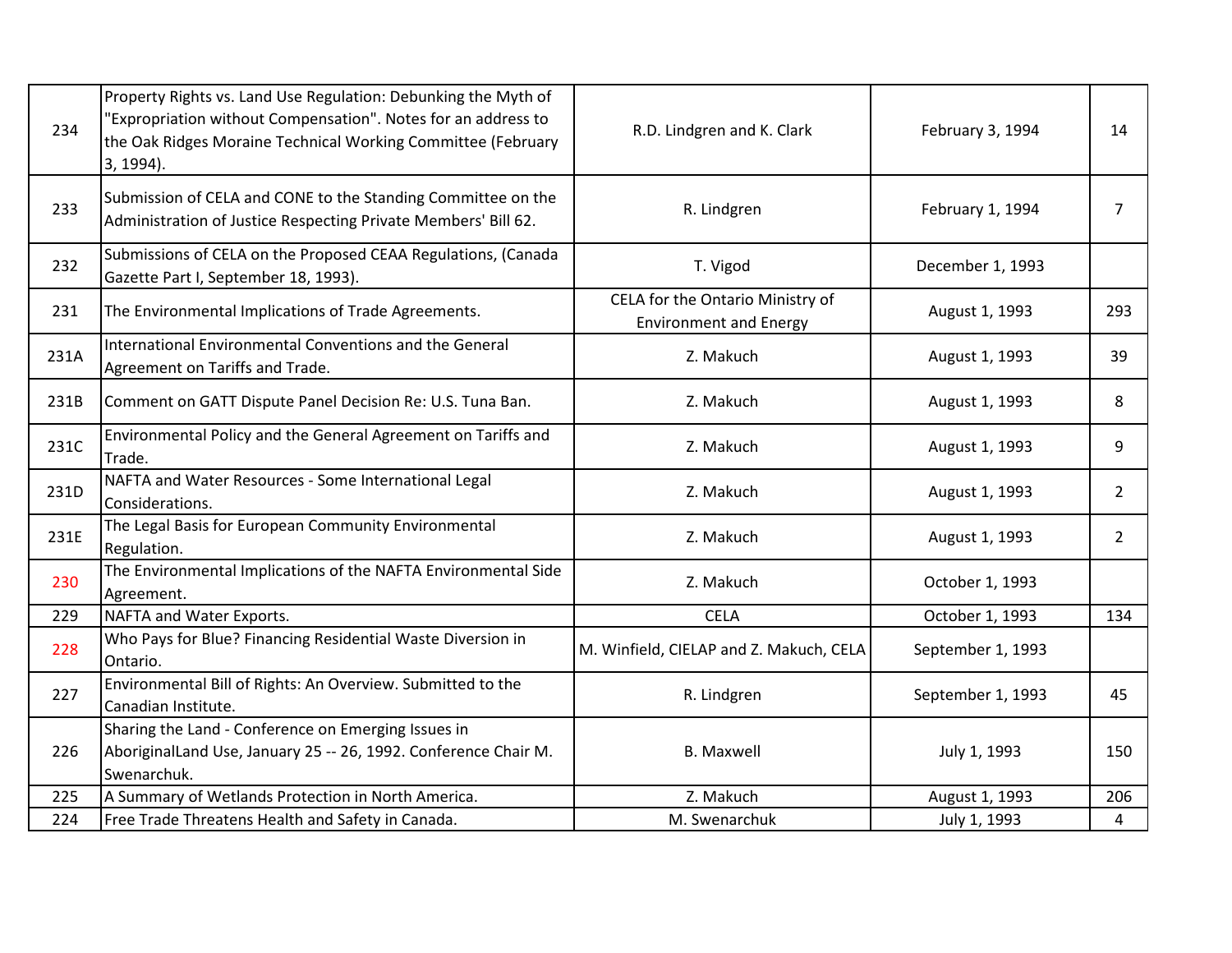| 223  | Mega - EA hearings: Thoughts from the front. A report based on<br>the experience of citizens and their lawyers from recent extended<br>Environmental Assessment hearings in Ontario.                                                | K. Cooper and K. Millyard                                                                                      | July 1, 1993     | 46             |
|------|-------------------------------------------------------------------------------------------------------------------------------------------------------------------------------------------------------------------------------------|----------------------------------------------------------------------------------------------------------------|------------------|----------------|
| 222  | Submission to Royal Commission on Aboriginal Peoples.                                                                                                                                                                               | M. Swenarchuk                                                                                                  | June 1, 1993     | 8              |
| 221  | Letter against NAFTA and its environmental impacts sent to Hon.<br>Michael Wilson, Minister of International Trade.                                                                                                                 | CELA and signed on by over 80<br>environmental groups across Canada                                            | May 1, 1993      | 8              |
| 220  | Submissions to the Ministry of the Environment and Energy<br>respecting "Exempting Regulations".                                                                                                                                    | R. Lindgren                                                                                                    | April 1, 1993    | 13             |
| 219  | Submission to the Commission on Planning and Development<br>Reform in Ontario. Comments in response to the Commission's<br>proposals contained in the Draft Report, released on December<br>18, 1992.                               | K. Cooper - in association with members<br>of the Land-Use Caucus of the Ontario<br><b>Environment Network</b> | March 1, 1993    | 46             |
| 218  | Monitoring and Environmental Assessment in Ontario.                                                                                                                                                                                 | R. Lindgren                                                                                                    | February 1, 1994 | 44             |
| 217  | The Environmental Implications of the North American Free Trade<br>Agreement. Submitted to the Sub-Committee on International<br>Trade of the Standing Committee on External Affairs and<br>International Trade.                    | M. Swenarchuk                                                                                                  | November 1, 1992 | 12             |
| 216  | Submission to the Commission on Planning and Development<br>Reform in Ontario. Comments in response to the Commission's<br>proposals to reform the planning process as set out in the<br>September 1992 issue of New Planning News. | K. Cooper                                                                                                      | November 1, 1992 | 26             |
| 216A | Additional comments by CELA to the Commission on Planning and<br>Development Reform in Ontario.                                                                                                                                     | K. Cooper                                                                                                      | December 1, 1992 | $\overline{7}$ |
| 215  | Comparison of Federal and Ontario Environmental Assessment<br>Statutes.                                                                                                                                                             | R. Lindgren                                                                                                    | November 1, 1992 |                |
| 214  | Ontario's Environmental Bill of Rights: Enhancing Access to<br>Environmental Justice.                                                                                                                                               | R. Lindgren                                                                                                    | October 1, 1992  | 29             |
| 213  | Trees Act Reform. Response to the proposed Trees Act<br>amendments recommended by the Association of Municipalities<br>of Ontario Trees Bylaws Advisory Committee.                                                                  | G. Laarhuis                                                                                                    | October 1, 1992  | 21             |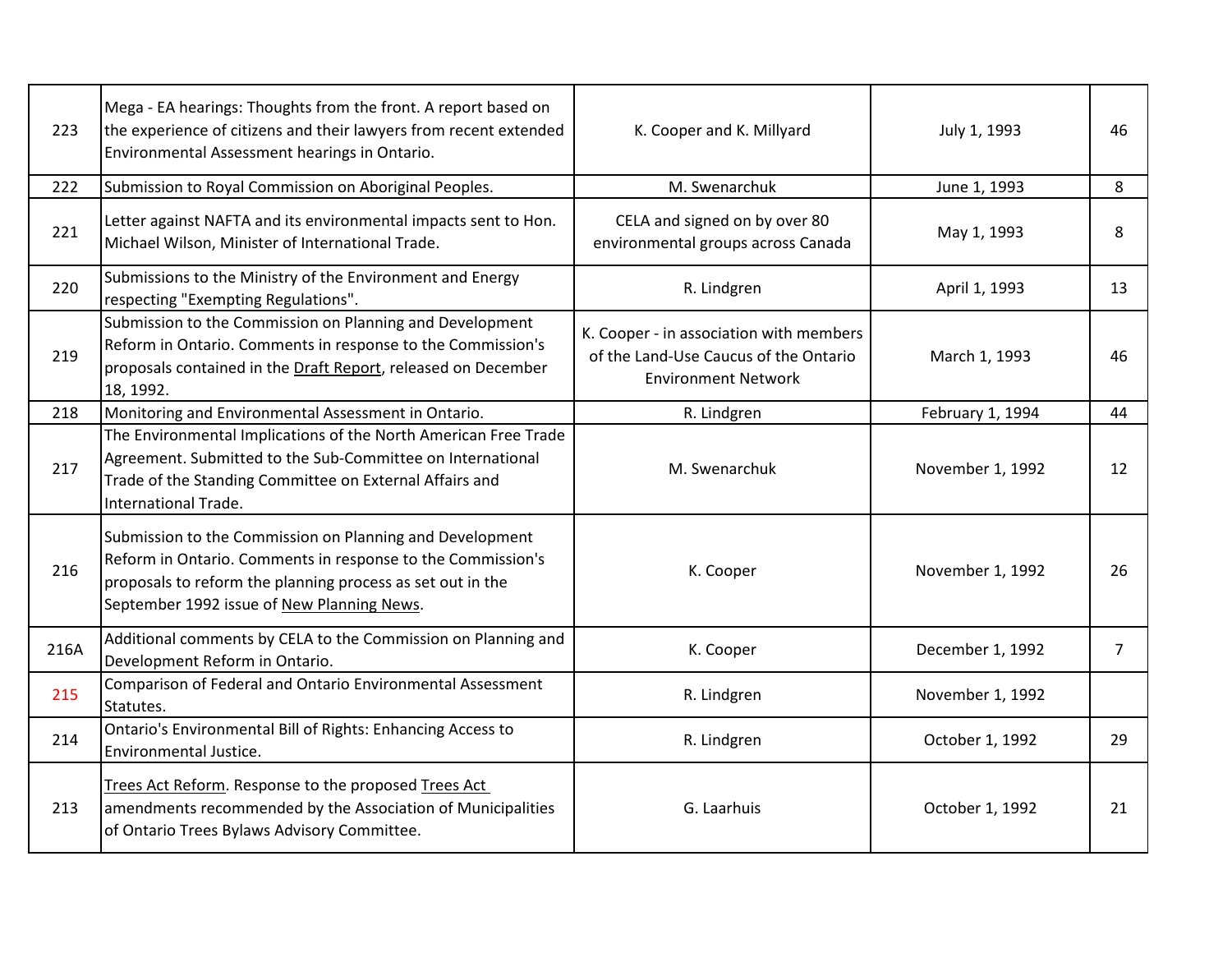| 212 | Poisonous Health Care. Brief submitted to the Minister of<br>Environment and Health regarding the continued use of<br>incinerators in downtown Toronto.                                                                     | <b>B.</b> Rutherford                                                                         | August 1, 1992   | 5  |
|-----|-----------------------------------------------------------------------------------------------------------------------------------------------------------------------------------------------------------------------------|----------------------------------------------------------------------------------------------|------------------|----|
| 211 | Submission to the Commission on Planning and Development<br>Reform in Ontario. A response to the document entitled "Planning<br>Goals" contained in the April issue of the Sewell Commission's<br><b>New Planning News.</b> | K. Cooper and members of the Land-Use<br>Caucus of the Ontario Environment<br><b>Network</b> | August 1, 1992   | 28 |
| 210 | NAFTA Threatens the Environment. Published in the CELA<br>newsletter, the Intervenor, May/June 1992 edition.                                                                                                                | M. Swenarchuk                                                                                | June 1, 1992     |    |
| 209 | Submissions to the Environmental Assessment Advisory<br>Committee Regarding Procedures for Identifying Environmental<br>Resources.                                                                                          | R. Lindgren                                                                                  | July 1, 1992     | 13 |
| 208 | Canada-U.S. Free Trade Agreement: The Canadian Perspective.<br>Published in Review of European Community and International<br>Environmental Law, Vol. 1 #1, 1992.                                                           | M. Swenarchuk                                                                                | March 1, 1992    | 15 |
| 207 | Comments of CELA on Two Draft Regulations under Bill C-13, the<br>Proposed Canadian Environmental Assessment Act. C.                                                                                                        | C. Boljkovac, K. Campbell                                                                    | February 1, 1992 | 23 |
| 206 | Submission on Bill 118, An Act to Amend the Power Corporation<br>Act. Prepared for the Committee on Resources Development.                                                                                                  | Z. Makuch, C. Boljkovac                                                                      | January 1, 1992  |    |
| 205 | A Healthful Environment: Privilege, Right or Responsibility? A draft<br>paper prepared for Social and Economic Rights in Canada - a<br>National Conference, December 12 - 13, 1991.                                         | <b>B.</b> Rutherford                                                                         | December 1, 1991 |    |
| 204 | Submission to the Ministry of Natural Resources regarding the<br>Draft Wetland's Policy Statement.                                                                                                                          | R.D. Lindgren, Z. Makuch                                                                     | December 1, 1991 | 9  |
| 203 | Comments regarding the proposed General Limitations Act in a<br>letter the Attorney General of Ontario.                                                                                                                     | M. Swenarchuk, K. Campbell                                                                   | October 1, 1991  | 3  |
| 202 | Issue Paper: International Trade and the Environment.                                                                                                                                                                       | Z. Makuch, J. Ferretti, K. Traynor                                                           | November 1, 1991 | 8  |
| 201 | Ontario Wetlands Management: Progress and Problems. Notes for<br>an Address to the Heritage Resources Centre Conference on<br>"Understanding, Planning, and Managing Wetlands", University of<br>Waterloo.                  | R. Lindgren                                                                                  | November 1, 1991 | 9  |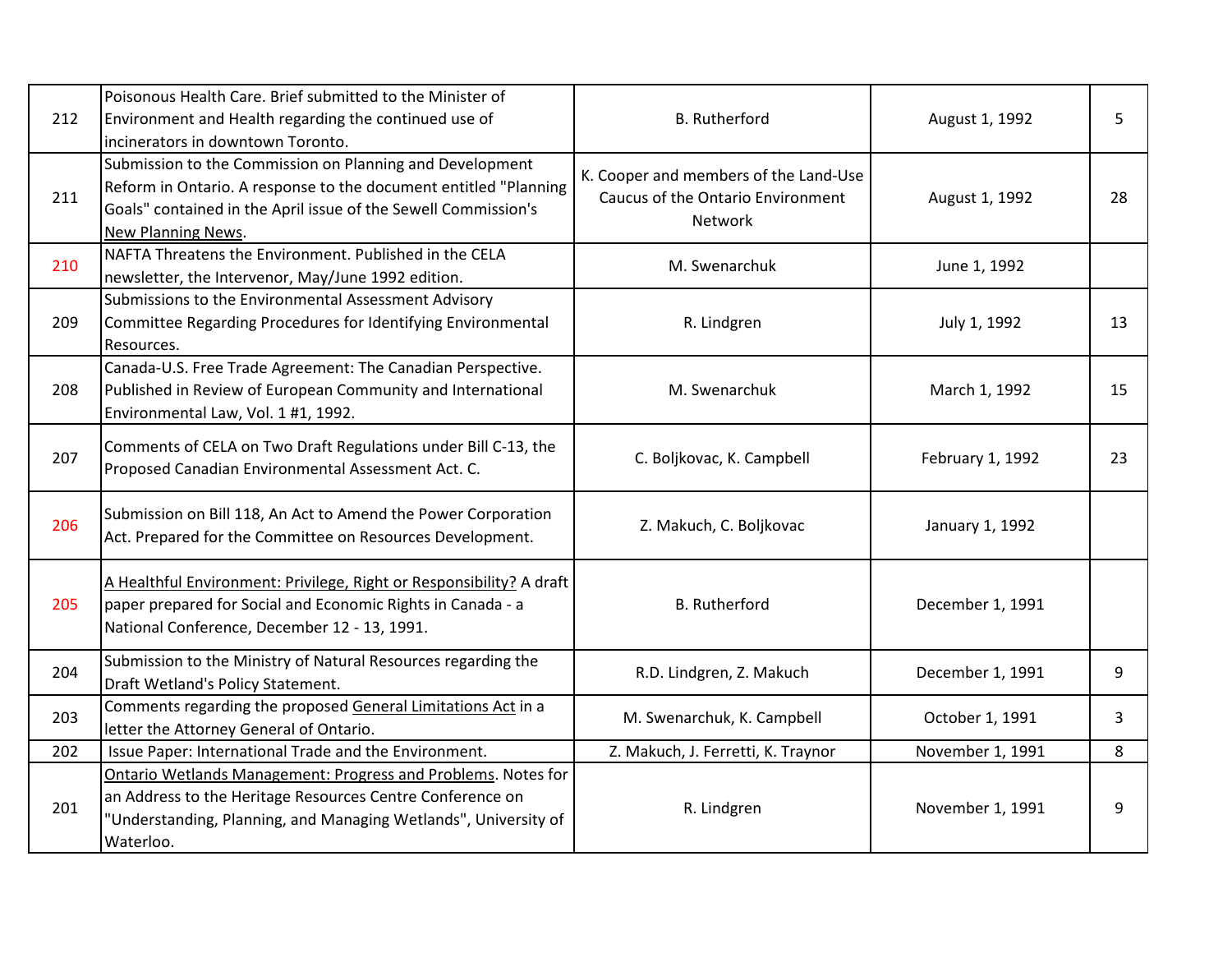| 200  | Submission to the House of Commons Standing Committee on<br>Environment - Environment and the Constitution.                                                                                 | B. Rutherford, P. Muldoon               | November 1, 1991 | 88  |
|------|---------------------------------------------------------------------------------------------------------------------------------------------------------------------------------------------|-----------------------------------------|------------------|-----|
| 199  | Preliminary Response to the Legislative Committee on Proposed<br>Amendments to Bill C-13 (the Canadian Environmental<br>Assessment Act).                                                    | R. Lindgren                             | October 1, 1991  | 31  |
| 199A | Submission of CELA regarding Bill C-13 (Canadian Environmental<br>Assessment Act) update.                                                                                                   | R. Lindgren                             | Mat-91           | 6   |
| 198  | Submission to the Select Committee on Ontario in Confederation<br>Environmental Protection in a New Constitution.                                                                           | F. Gertler, M. Omatsu, T. Vigod         | June 1, 1991     | 29  |
| 197  | Submissions on the Proposed Yukon Environment Act.                                                                                                                                          | T. Vigod                                | April 1, 1991    | 63  |
| 196  | The Regulation of Hazardous Waste Imports and Exports in Canada<br>and the United States.                                                                                                   | Z. Makuch                               | April 1, 1991    | 16  |
| 195  | Response to a Discussion Paper Toward Improving the<br>Environmental Assessment Program in Ontario.                                                                                         | K. Cooper, B. Savan, J. Simon, T. Vigod | April 1, 1991    | 100 |
| 194  | Submissions to the Standing Committee on Government Agencies<br>Regarding the Ontario Municipal Board.                                                                                      | R. Lindgren                             | February 1, 1991 | 22  |
| 193  | Submissions on behalf of Forests for Tomorrow to the<br>Environmental Assessment Advisory Committee Regarding<br>Environmental Assessment of Timber Management Plans.                       | R. Lindgren                             | February 1, 1991 |     |
| 192  | Director's Liability for Environmental Mishaps. A paper presented<br>to the Insight Conference on Corporate Directors on the Firing<br>Line.                                                | T. Vigod, Z. Makuch                     | February 1, 1991 |     |
| 191  | The Regulatory Environment of Environmental Auditing. A paper<br>presented at the Niagara Institute's Seminar on Environmental<br>Auditing: The Key to Successful Environmental Management. | T. Vigod, Z. Makuch                     | October 1, 1991  | 44  |
| 190  | Use of pesticides on Metro Parks Property. Letter to Metro Parks,<br>Recreation and Property Committee.                                                                                     | K. Cooper                               | January 1, 1991  |     |
| 189  | Selling the Environment Short: an environmental assessment of<br>the first two years of free trade between Canada and the United<br>States.                                                 | S. Shrybman                             | May 1, 1991      | 22  |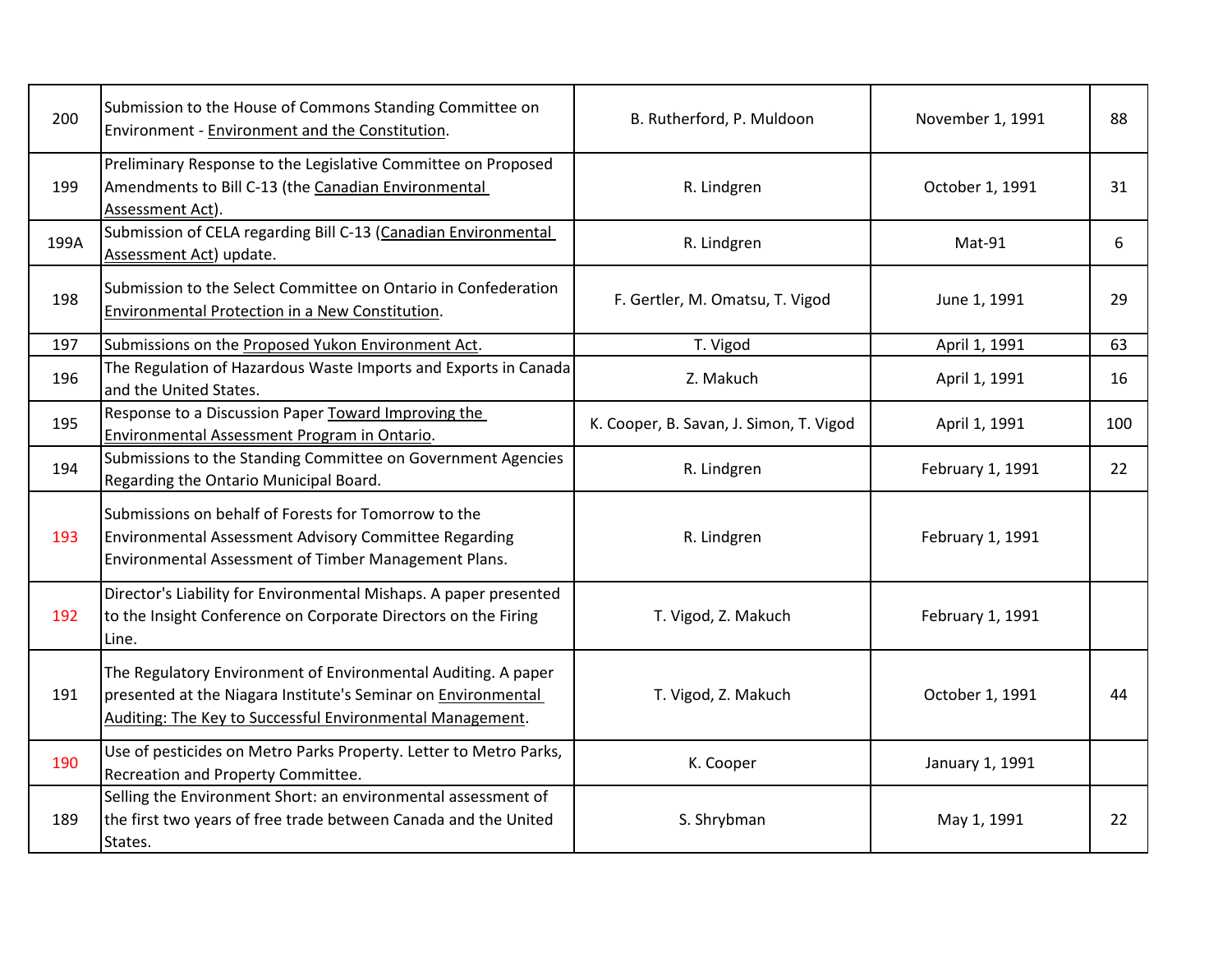| 189A | Selling Canada's Environmental Short: The Environmental Case<br>Against the Trade Deal.                                                                                                    | S. Shrybman                                                                                      | June 10, 1905     | 20 |
|------|--------------------------------------------------------------------------------------------------------------------------------------------------------------------------------------------|--------------------------------------------------------------------------------------------------|-------------------|----|
| 188  | Reforming Federal Environmental Assessment. Submission of the<br>Environmental Assessment Caucus on the Canadian Environmental<br>0Assessment Act, Bill C-78.                              | K. Cooper                                                                                        | November 1, 1990  |    |
| 187  | Submissions to the Special Committee on Bill C-78, the Proposed<br>Canadian Environmental Assessment Act.                                                                                  | T. Vigod                                                                                         | November 1, 1990  | 23 |
| 186  | Submissions to the Ontario Environmental Assessment Board in<br>Response to: The Hearing Process: Discussion Papers on<br>Procedural and Legislative Change.                               | T. Vigod, Z. Makuch and CELA Staff                                                               | November 1, 1990  | 19 |
| 185  | Arctic Gas Export Submissions. Re: Export Licence Applications by<br>Esso Resources Canada Ltd., Shell Canada Limited, and Gulf<br>Canada Resources Ltd. for Mackenzie Delta Gas Reserves. | S. Shrybman (CELA), S. Hazell (CARC), G.<br><b>Bell (Dene-Metis Negotiations</b><br>Secretariat) | October 1, 1990   |    |
| 184  | Application of the Federal Environmental Assessment and Review<br>Process Guidelines Order to National Energy Board Natural Gas<br><b>Export Licensing.</b>                                | M. Turner                                                                                        | September 1, 1990 | 21 |
| 183  | Submissions to the Green Plan Consultation National Wrap-up<br>Sessions, August 19 - 21, 1990.                                                                                             | K. Cooper                                                                                        | August 1, 1990    | 9  |
| 182  | Reducing Solid Waste. Submissions to the Canadian Bar<br>Association Sustainable Development Action Plan.                                                                                  | S. Shrybman                                                                                      | June 1, 1990      | 17 |
| 181  | Overview of Federal Law Regulation and Policy.                                                                                                                                             | Revised by R.D. Lindgren and D. Bigelow                                                          | October 1, 1990   | 76 |
| 180  | The Environment, Sustainable Agriculture and International Trade.                                                                                                                          | S. Shrybman                                                                                      | April 1, 1990     | 12 |
| 179  | Submission to the Environmental Assessment Advisory Committee<br>Regarding Eagle Creek Golf Course and Subdivision and the Class I<br>ConstanceCreek Wetland.                              | R. Lindgren                                                                                      | March 1, 1990     | 37 |
| 179A | Supplementary Submission to the Environmental Assessment<br>Advisory Committee Regarding the Eagle Creek Golf<br>Course/Subdivision and the Class I Constance Creek Wetland.               | R. Lindgren                                                                                      | November 1, 1990  | 55 |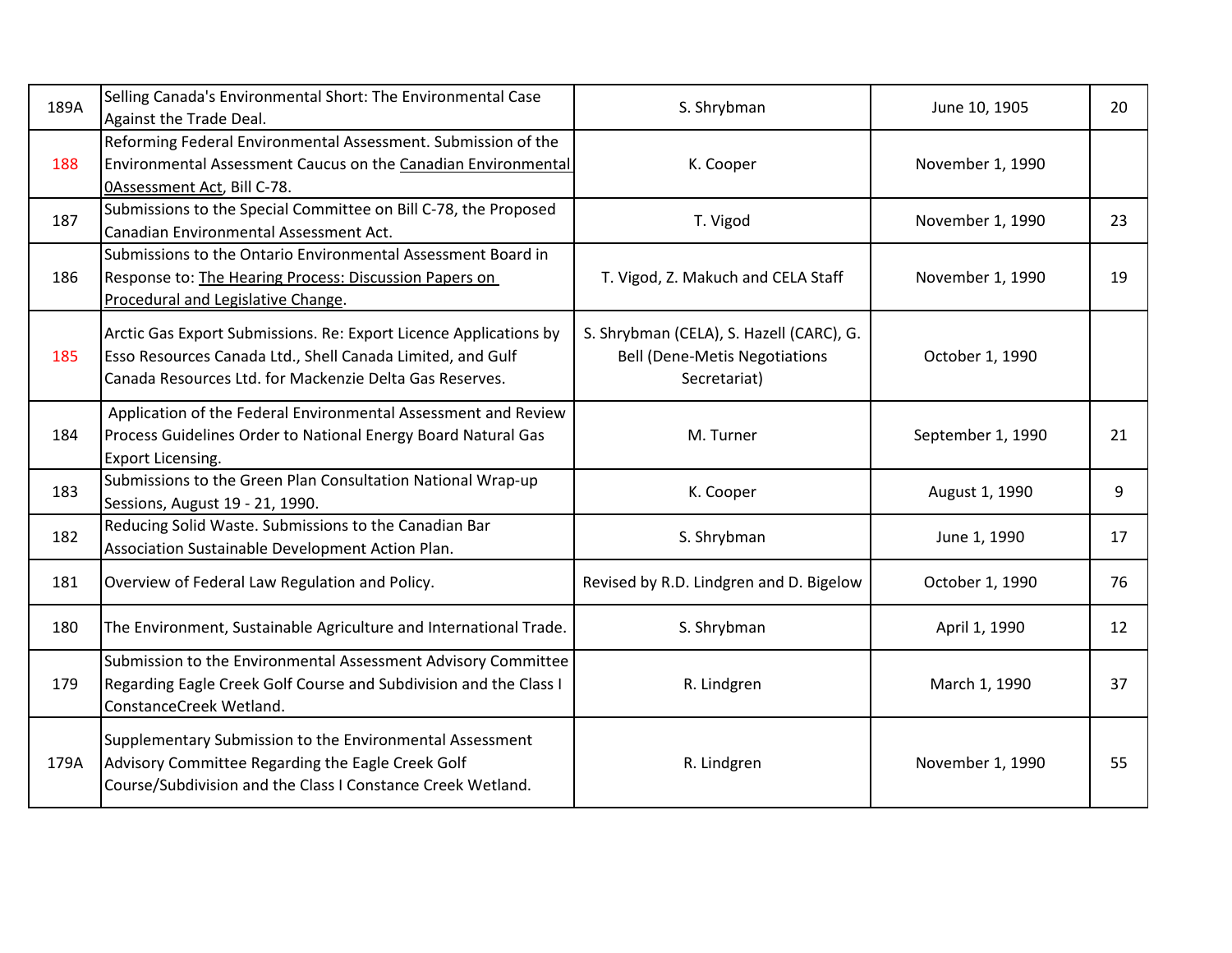| 178  | Reforming Environmental A/ssessment: The Environmental<br>Assessment Program Improvement Project (EAPIP).                                                                                                                      | T. Vigod, K. Cooper      | February 1, 1990  | 43 |
|------|--------------------------------------------------------------------------------------------------------------------------------------------------------------------------------------------------------------------------------|--------------------------|-------------------|----|
| 177  | A Shared Environment: Ecological Issues - An Address to the<br>Queen's University Canada-U.S. Project, School of Policy Studies<br>Conference on Rethinking North American Relationships.                                      | T. Vigod                 | November 1, 1989  | 14 |
| 176  | Legal Tools for Implementing Sustainable Development - An<br>Address to the University of Western Ontario Faculty of Law<br>Interdisciplinary Conference on Planet Out of Balance: Is<br>Sustainable Development the Solution? | T. Vigod                 | October 1, 1989   | 17 |
| 175  | Toxic Substances in Canada: The Regulatory Role of the Federal<br>Government, (prepared for Into the Future: Environment Law and<br>Policy for the 1990s).                                                                     | R. Lindgren              | October 1, 1989   | 12 |
| 174  | Responsibilities to Managers and Officials - An Address to the<br>Special Seminar on Water Quality Communications.                                                                                                             | T. Vigod and P. Davidson | October 1, 1989   | 21 |
| 173  | International Trade and the Environment - An Environmental<br>Assessment of Present GATT Negotiations.                                                                                                                         | S. Shrybman              | October 1, 1989   |    |
| 173A | International Trade and the Environment - An Environmental<br>Assessment of Present GATT Negotiations.                                                                                                                         | S. Shrybman              | March 1, 1990     | 22 |
| 172  | Submission of the Canadian Environmental Law Association to the<br>Legislative Committee on Bill C-15 Plant Breeders Rights.                                                                                                   | P. Davidson              | September 1, 1989 | 19 |
| 171  | Getting Out of the Waste Management Business or From How to<br>Dispose of Garbage - To How not to.                                                                                                                             | S. Shrybman              | June 1, 1989      | 13 |
| 171A | Comments regarding a Draft Policy Statement on Wetlands Under<br>the Planning Act in a letter to the Ministry of Municipal Affairs and<br>Ministry of Natural Resources.                                                       | K. Cooper                | July 1, 1989      |    |
| 171B | Comments regarding Environment Canada's Draft Code of Good<br>Practice for the Reduction of CFC Emissions to Refrigeration and<br>Air Conditioning Systems in a letter sent to Mr. A. Stelzig of<br>Environment Canada.        | K. Cooper                | August 1, 1989    |    |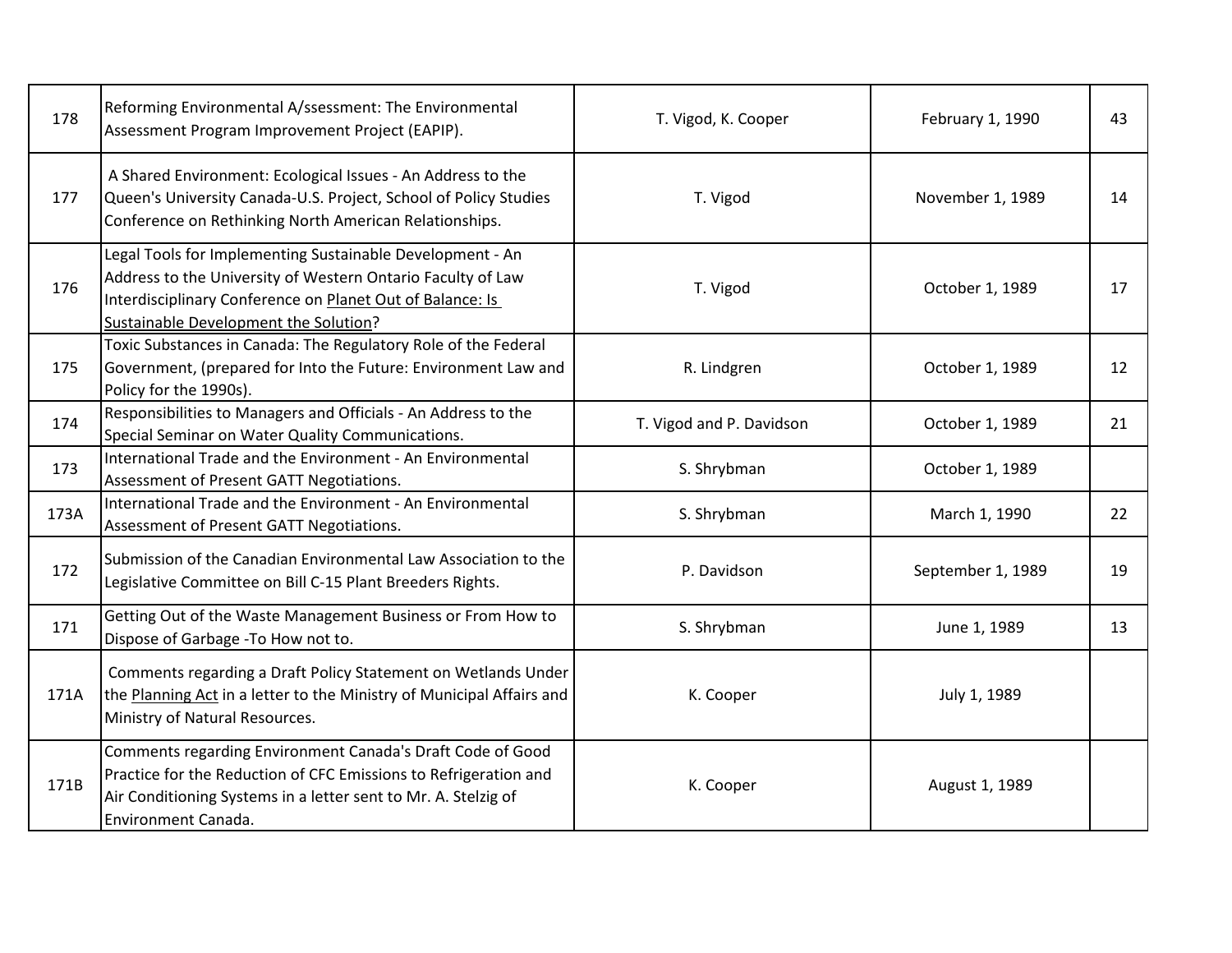| 171C | Comments regarding Proposed Recommendations of Phase I of<br>the Environmental Assessment Program Improvement Project<br>(EAPIP).                                                  | K. Cooper                   | September 1, 1989 |    |
|------|------------------------------------------------------------------------------------------------------------------------------------------------------------------------------------|-----------------------------|-------------------|----|
| 170  | Toronto's murky watersWill the 1990's bring clean-up or<br>continued confusion? Submissions to the Royal Commission on<br>the Future of the Toronto waterfront.                    | S. Miller                   | April 25, 1989    | 29 |
| 170A | Comments regarding Regulation 751 of the Pesticides Act in a<br>letter to the Ministry of the Environment, Director under the<br>Pesticides Act.                                   | K. Cooper                   | May 1, 1989       |    |
| 169  | Submissions to the Standing Committee on General Government<br>on Bill 170, Aggregate Resources Act, 1988.                                                                         | T. Vigod                    | March 1, 1989     | 16 |
| 169A | Comments regarding Ontario's Mines and Minerals, Policy and<br>Legislation Green Paper.                                                                                            | K. Cooper                   | April 1, 1989     |    |
| 168  | Future Directions for Environmental Law: Implementing the<br>Brundtland Report. Prepared for the Canadian Bar Association -<br>Ontario Workshop on Environmental Law and Practice. | R. Lindgren                 | February 1, 1989  | 28 |
| 167  | Submission to the Standing Committee on Resource Development<br>Regarding Bill 83: An Act Respecting the Protection of Farm<br>Practices.                                          | <b>B.</b> Mandelker         | December 1, 1988  | 25 |
| 166  | Environmental Linkages. A paper presented to the Inaugural<br>Conference for the Arthur Caplan Research Group in Canada-U.S.<br>Studies.                                           | T. Vigod                    | November 1, 1988  |    |
| 165  | Hazardous Waste Reduction: An Overview and a Call for Action.<br>Prepared for the Canadian Institute's "Hazardous Waste"<br>Conference.                                            | R. Lindgren                 | November 1, 1988  | 26 |
| 164  | Submissions to the Attorney-General of Ontario on the Intervenor<br>Funding Project Act.                                                                                           | R. Lindgren                 | September 1, 1988 | 24 |
| 163  | Control at Source: Misa and Industrial Sewer-use in Ontario. A<br>speech delivered.                                                                                                | P. Pickfield                | August 1, 1988    |    |
| 162  | Food Irradiation Regulation in Canada. Comments on Regulatory<br>Proposals in the Canada Gazette, Part I, June 4, 1988.                                                            | K. Cooper, P. Adams, L. Pim | August 1, 1988    | 13 |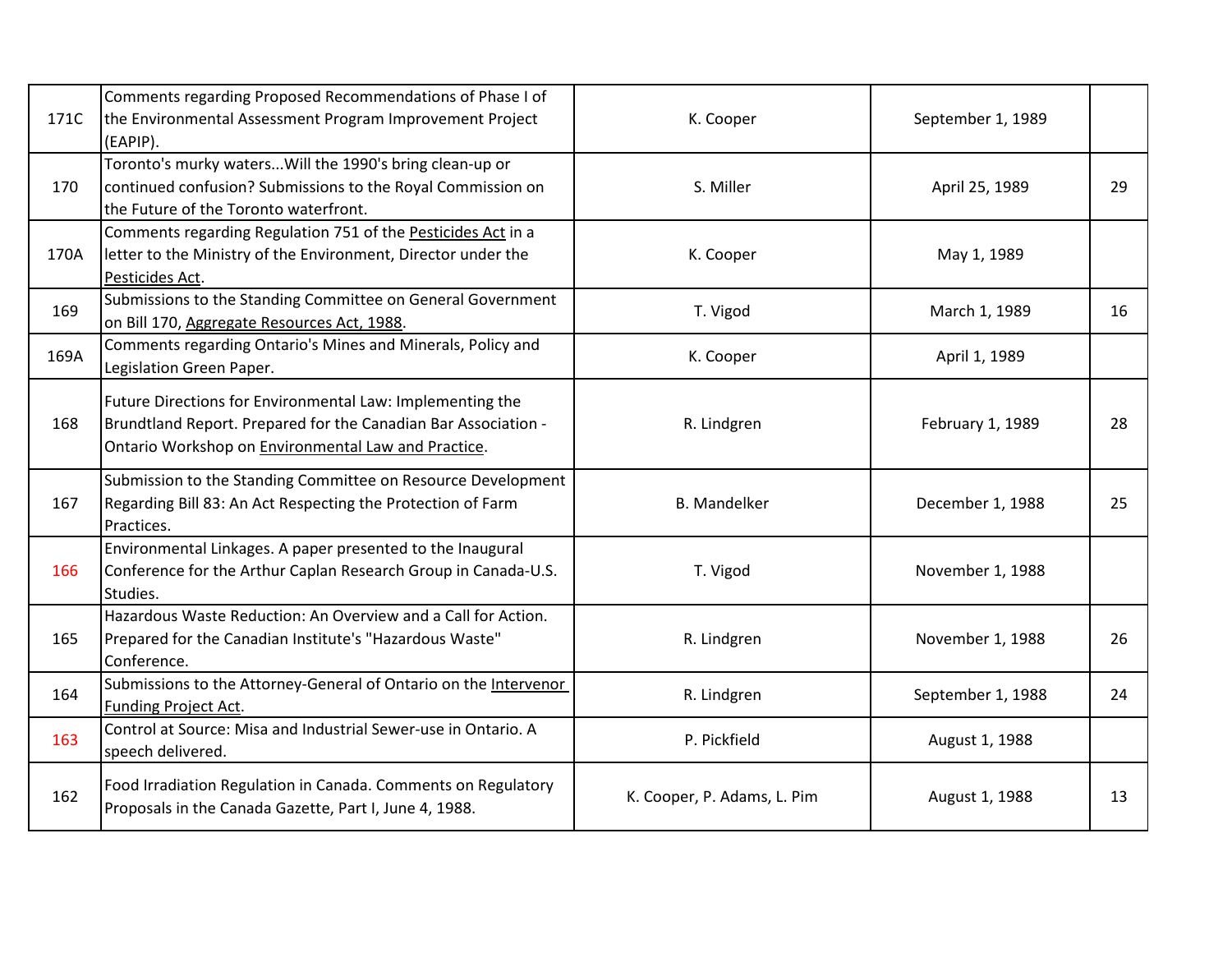| 161  | Environmental Impacts of Bill C-130: The Canada-U.S. Trade<br>Agreement as Environmental Law. Prepared for the Legislative<br>Committee on Bill C-130.                                              | S. Shrybman                                                                                                                                    | July 1, 1988      | 8   |
|------|-----------------------------------------------------------------------------------------------------------------------------------------------------------------------------------------------------|------------------------------------------------------------------------------------------------------------------------------------------------|-------------------|-----|
| 160  | Submission to the Minister of the Environment on the Regulation<br>308 Discussion Paper (Clean Air Program).                                                                                        | S. Shrybman and M. Valiante for CELA,<br>Pollution Probe, Great Lakes United,<br>Energy Probe, Citizens' Network on<br><b>Waste Management</b> | June 1, 1988      | 47  |
| 159  | Lead in 1988: More Urgent than Ever. A brief presented to the<br>Hon. T. McMillan, Minister of the Environment and the Hon. J.<br>Epp, Minister of National Health and Welfare.                     | K. Millyard and K. Cooper on behalf of<br>the Canadian Coalition for Lead-Free<br>Gasoline                                                     | June 1, 1988      |     |
| 158  | Evaluation of Environmental Law in Ontario and Prospects for<br>Reform: Remarks prepared for Time for Action: A Forum to discuss<br>Environmental Issues Sponsored by the Employment Equity Office. | T. Vigod                                                                                                                                       | March 1, 1988     | 21  |
| 157  | Environmental Impacts of the Canada - U.S. Free Trade<br>Agreement. Submission to the Standing Committee on Finance<br>and Economic Affairs: Free Trade Review.                                     | M. Swenarchuk                                                                                                                                  | February 1, 1988  | 30  |
| 156  | Federal Pesticides Law: Prospects for Reform - Submissions to the<br>Standing Committee on Environment and Forestry.                                                                                | J. Castrilli and T. Vigod                                                                                                                      | February 1, 1988  | 128 |
| 155  | Submissions to the Legislative Committee on Bill C-74, the<br>Canadian Environmental Protection Act.                                                                                                | T. Vigod                                                                                                                                       | January 1, 1988   | 31  |
| 154  | Submission to Environment Canada on Reforming Federal<br>Environmental Law.                                                                                                                         | S. Shrybman                                                                                                                                    | January 1, 1988   | 16  |
| 153  | Lead and Public Health: Risk Reducing Lifestyle Choices - Ontario<br>Public Health Association 38th Annual Meeting Healthy Ontario<br>2000.                                                         | K. Cooper                                                                                                                                      | November 1, 1987  | 21  |
| 152  | Regulatory Control of Nuclear Safety - Submissions to the Ontario<br>Nuclear Safety Review.                                                                                                         | S. Shrybman                                                                                                                                    | September 1, 1987 | 126 |
| 152A | Comments made regarding a draft effluent monitoring regulation<br>for the petroleum refining sector in a letter to the Hon.                                                                         | James Bradley. K. Cooper                                                                                                                       | September 1, 1987 |     |
| 151  | Submissions to the Ontario Municipal Board Regarding Guideline<br>for Awarding Costs.                                                                                                               | R. Lindgren                                                                                                                                    | June 1, 1987      | 21  |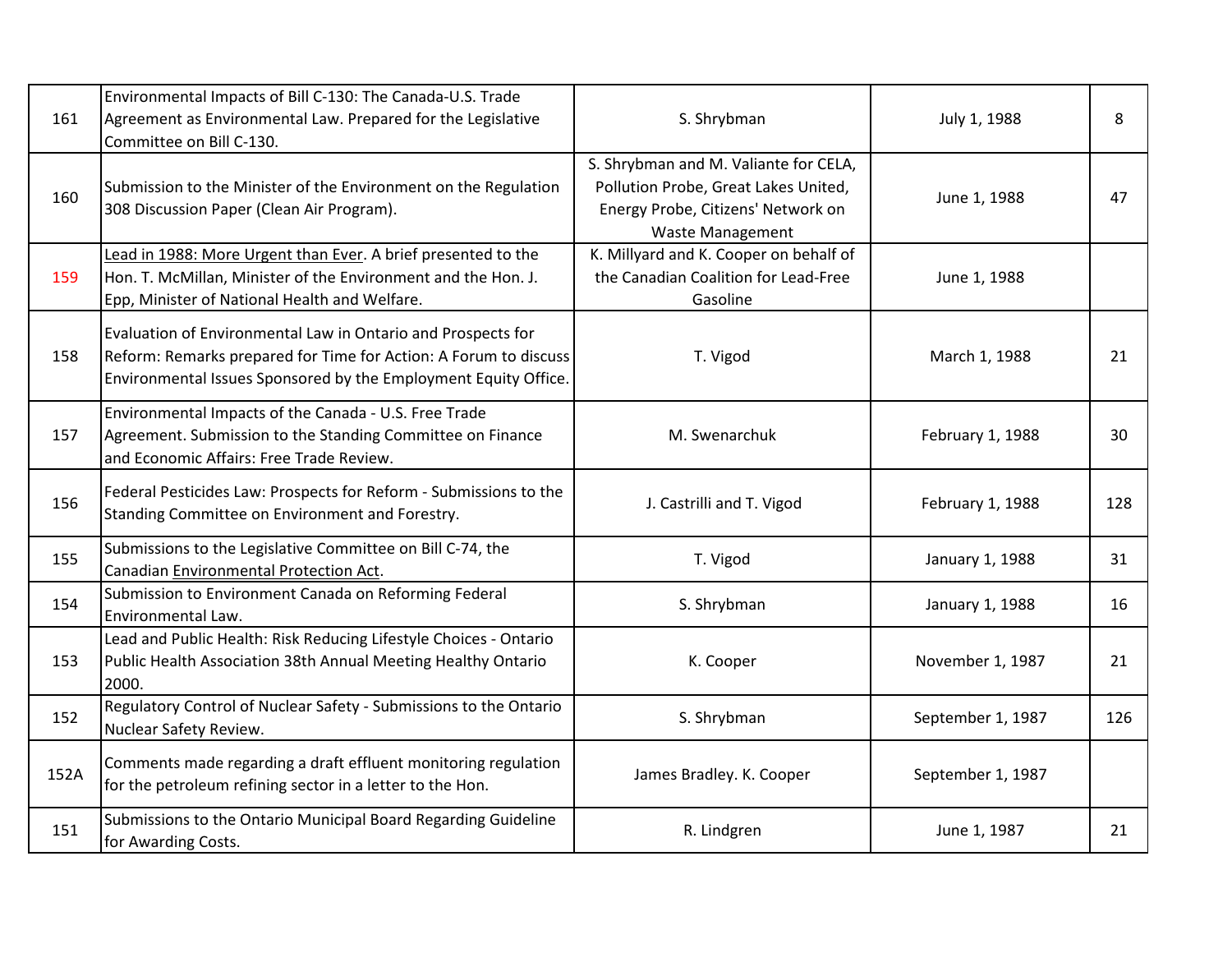| 150  | Submission on the Ministry of the Environment's Proposed Policy<br>on Interim Municipal Waste Management Environmental<br>Assessment Exemption Requests.                               | F. Giorno                 | January 1, 1987   |    |
|------|----------------------------------------------------------------------------------------------------------------------------------------------------------------------------------------|---------------------------|-------------------|----|
| 149  | Report to the Ministry of Energy with Respect to Study Tour of<br>Waste Incineration Facilities.                                                                                       | S. Shrybman               | March 1, 1987     |    |
| 148  | Submissions to Environment Canada on the Proposed Federal<br>Environmental Protection Act.                                                                                             | T. Vigod and M. Valiante  | March 1, 1987     | 85 |
| 147  | Submissions regarding Bill 112 - Environment Enforcement Statute<br>Law Amendment Act, 1986.                                                                                           | T. Vigod                  | September 1, 1986 |    |
| 147A | Poverty and Pollution.                                                                                                                                                                 | S. Shrybman               | January 1, 1987   |    |
| 146  | Submissions on the Proposed Ontario Municipal Industrial<br>Strategy for Abatement (MISA).                                                                                             | M. Valiante               | September 1, 1986 | 55 |
| 145  | Municipal Land Use Control.                                                                                                                                                            | P.J Stanford              | February 1, 1985  |    |
| 144  | Submissions on the Ministry of the Environments's Proposed<br>Municipal Waste Disposal Site Regulation.                                                                                | F. Giorno                 | August 1, 1986    |    |
| 143  | 143. Comments on the Policy Statement on Foodland<br>Preservation. Submitted to Foodland Preservation Branch, Ontario<br>Ministry of Agriculture. F. Giorno, May 1986 \$2.50           | F. Giorno                 | May 1, 1986       |    |
| 142  | Submissions to the Standing Committee on Procedural Affairs. A<br>Brief with Respect to Bill 34: An Act to Provide for Freedom of<br>Information and Protection of Individual Privacy. |                           | March 1, 1986     |    |
| 141  | Submissions to the Ontario Select Committee on Energy.                                                                                                                                 | S. Shrybman               | April 1, 1986     | 53 |
| 140  | Submissions to Ontario Hydro Re: The Potential Use, Sale & Export<br>of Tritium, and Re: Report of the Tritium Issues Working Group.                                                   | S. Shrybman               | February 1, 1986  |    |
| 139  | Submission to Legal Aid Committee of the CBAO Regarding Group<br>Legal Aid Certificate.                                                                                                | S. Shrybman               | September 1, 1985 |    |
| 138  | Submissions to the Spills Regulation Advisory Panel.                                                                                                                                   | T. Vigod and E. Ligetti   | August 1, 1985    | 18 |
| 137  | Submissions to the AECB's Proposed Regulatory Policy Statements:<br>The Basis of Exempting the Disposal of Certain Radioactive<br>Materials from Licensing.                            | T. Vigod                  | August 1, 1985    |    |
| 136  | Submission on Proposed Amendments to the Environmental<br>Contaminants Act.                                                                                                            | F. Giorno and M. Valiante | July 1, 1985      | 44 |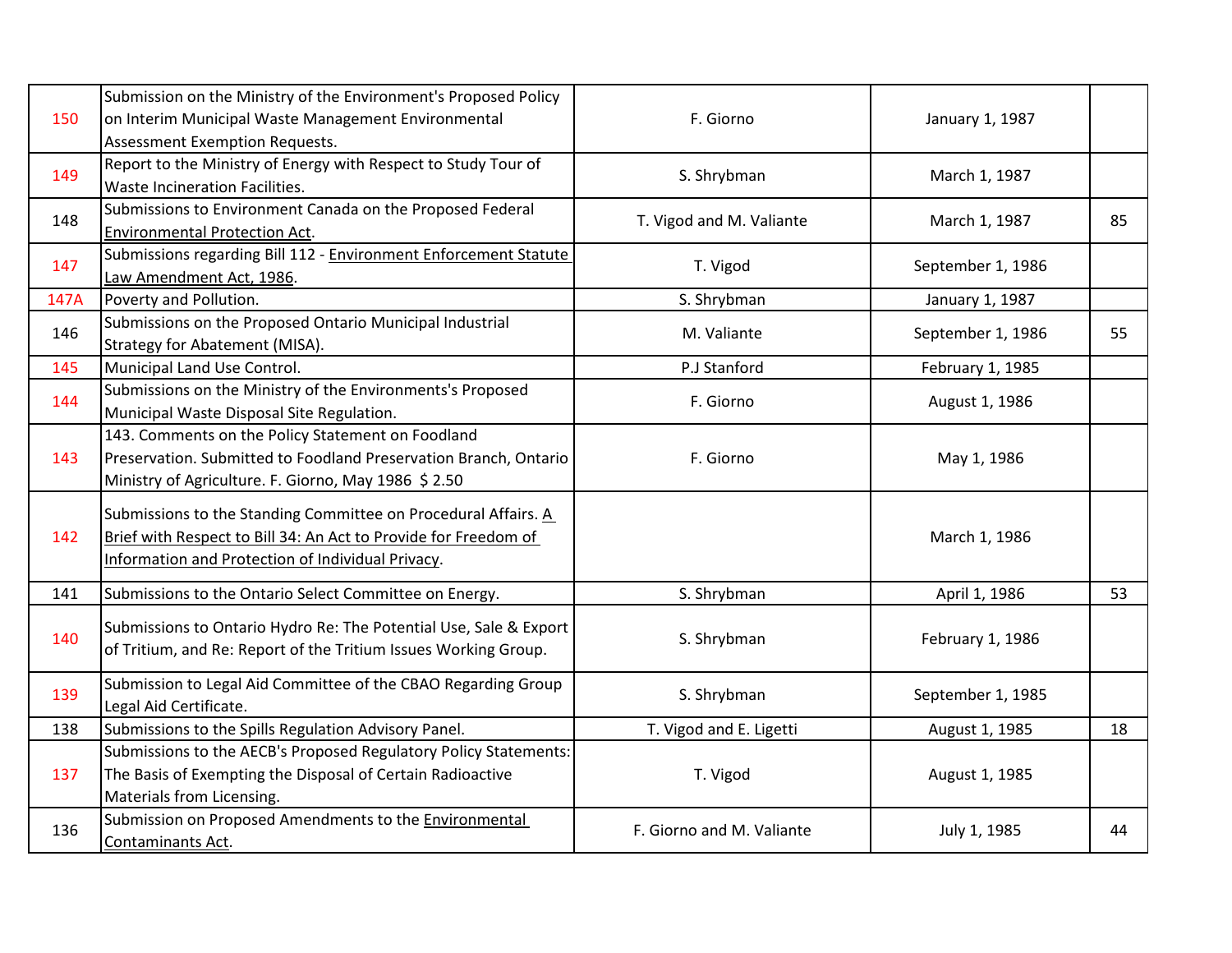| 135 | Part IX - EPA (Spills Bill).                                                                                                                                                                             | F. Giorno, CELA              | June 1, 1985      | 115 |
|-----|----------------------------------------------------------------------------------------------------------------------------------------------------------------------------------------------------------|------------------------------|-------------------|-----|
| 134 | Reduction of Lead in the Canadian Environment.                                                                                                                                                           | T. Vigod and M. Klippenstein | June 1, 1985      |     |
| 133 | Environmental Assessment in Canada.                                                                                                                                                                      | R. Gibson and G. Patterson   | June 7, 1905      | 252 |
| 132 | Submission to the House of Commons Standing Committee on<br>Fisheries and Forestry Concerning Environment Canada's Cutback<br>on Funding for Wildlife Toxicology Monitoring Program.                     | F. Giorno                    | January 1, 1985   |     |
| 131 | Submission to the City of Toronto Land-Use Committee<br>Concerning the Commissioner of Planning and Development's<br>Proposed Amendment to the Ontario Municipal Board.                                  | F. Giorno                    | January 1, 1985   |     |
| 130 | Submissions on Environmental Reform: Prepared for the Ontario<br>Ministry of Environment's Symposium on Environmental Reform.                                                                            | T. Vigod                     | November 1, 1984  | 7   |
| 129 | Water Quality and Air-Borne Toxics: Symbol of the Next<br><b>Generation of Environmental Problems.</b>                                                                                                   | <b>CIELAP</b>                | November 1, 1984  |     |
| 128 | Submission to the Inquiry on Federal Water Policy.                                                                                                                                                       | T. Vigod                     | October 1, 1984   | 30  |
| 127 | Submissions to the Ontario Energy Board regarding the Awarding<br>of Costs and Related Procedural Matters. Docket No. E.B.O. 116.                                                                        | T. Vigod                     | October 1, 1984   |     |
| 126 | Submissions to Transport Canada Regarding Revisions to Light<br>Duty Motor Vehicle Emissions Standards.                                                                                                  | T. Vigod and M. Valiante     | September 1, 1984 |     |
| 125 | Law and Provincial Programs: An Address to the Symposium on<br>Water Supply: Groundwater and Surface Strategies in the Great<br>LakesBasin.                                                              | T. Vigod                     | August 1, 1984    | 25  |
| 124 | A Brief to Ontario's Minister of the Environment on Intervenor<br>Funding.                                                                                                                               | F. Giorno                    | July 1, 1984      |     |
| 123 | <b>Compensation of Pollution Victims.</b>                                                                                                                                                                | G. Patterson                 | May 1, 1984       | 23  |
| 122 | Response to the Mineral Aggregate Resource Planning Policy.                                                                                                                                              | F. Giorno                    | February 1, 1984  | 10  |
| 121 | Herbicides and Environmental Protection: A Legal Perspective: An<br>address to the Symposium on Herbicides and Environmental<br>Policy, YorkUniversity, Centre for Research on Environmental<br>Quality. | T. Vigod                     | March 1, 1984     |     |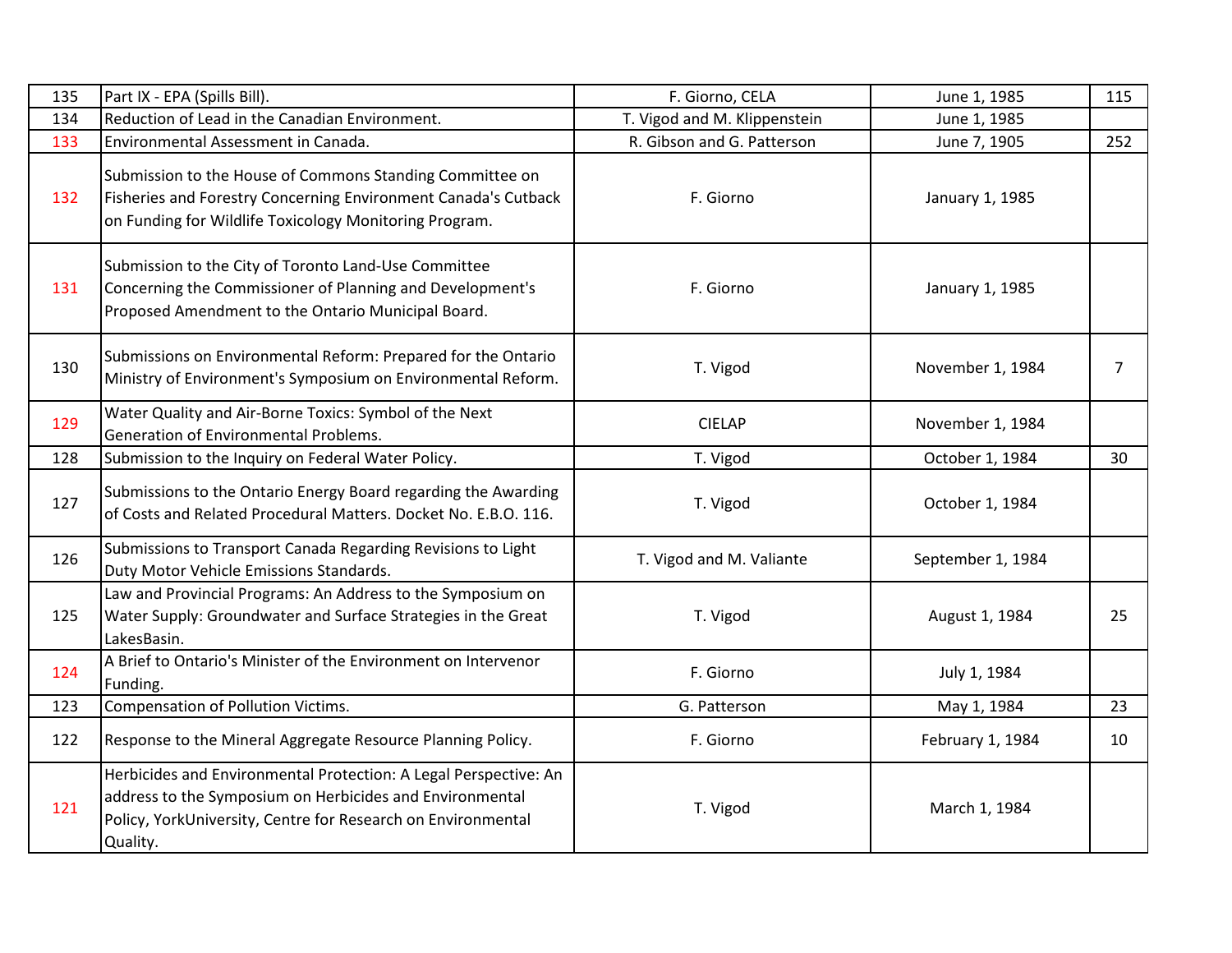| 120  | Submissions on an Approach to Environmental Standard-setting in<br>Ontario with Specific Reference to Mobile PCB Destruction<br>Facilities.                                                                          | T. Vigod                     | March 1, 1984     | 18  |
|------|----------------------------------------------------------------------------------------------------------------------------------------------------------------------------------------------------------------------|------------------------------|-------------------|-----|
| 119  | Nitrogen Oxides Emissions from Motor Vehicles as a Contributor<br>of Oxidant Air Pollution. Submitted to the Sub-Committee on Acid<br>Rain of the Standing Committee on Fisheries and Forestry, House<br>of Commons. | D. Macdonald and M. Valiante | March 1, 1984     |     |
| 118  | Environmental Assessment in Canada.                                                                                                                                                                                  | R. Gibson and G. Patterson   | February 1, 1984  | 36  |
| 117  | The Response to the Ministry of the Environment's Blueprint on<br>Waste Management.                                                                                                                                  | F. Giorno                    | November 1, 1983  | 31  |
| 116  | The Future of Environmental Assessment in Canada: The Ontario<br>Public Interest Context.                                                                                                                            | G. Patterson                 | October 1, 1983   | 13  |
| 115  | Bill 52 - An Act to Amend the Environmental Protection Act (EPA).<br>A letter to The Honourable Keith Norton.                                                                                                        |                              | July 1, 1983      |     |
| 114  | Control Order and Industrial Pollution Abatement in Ontario.                                                                                                                                                         | R. Gibson                    | June 5, 1905      | 236 |
| 113  | Hazardous Waste Management in Canada. The Legal and<br>Regulatory Response.                                                                                                                                          | J. F. Castrilli              | September 1, 1982 | 182 |
| 112  |                                                                                                                                                                                                                      |                              |                   |     |
| 112A | A brief to t he Oshawa Harbour Task Force.                                                                                                                                                                           | F. Giorno                    | May 1, 1983       |     |
| 112B | The Response to the Interim Report of the OshawaHarbour Task<br>Force.                                                                                                                                               | F. Giorno                    | November 1, 1983  |     |
| 111  | Submission on the Proposed Revisions to the Mining Act, R.S.O.<br>1980 c.268 (excepting Part IX) to The Minister of Natural<br>Resources, The Honourable Alan W. Pope.                                               | F. Giorno                    | February 1, 1983  |     |
| 110  | Submissions to Environment Canada Regarding Amendment of<br>leaded Gasoline Regulations, Clean Air Act.                                                                                                              | T. Vigod                     | May 1, 1983       |     |
| 109  | Submissions on Bill 138, An Act Respecting the Protection of the<br>Health of the Public to the Standing Committee on Social<br>Development.                                                                         | T. Vigod                     | September 1, 1982 |     |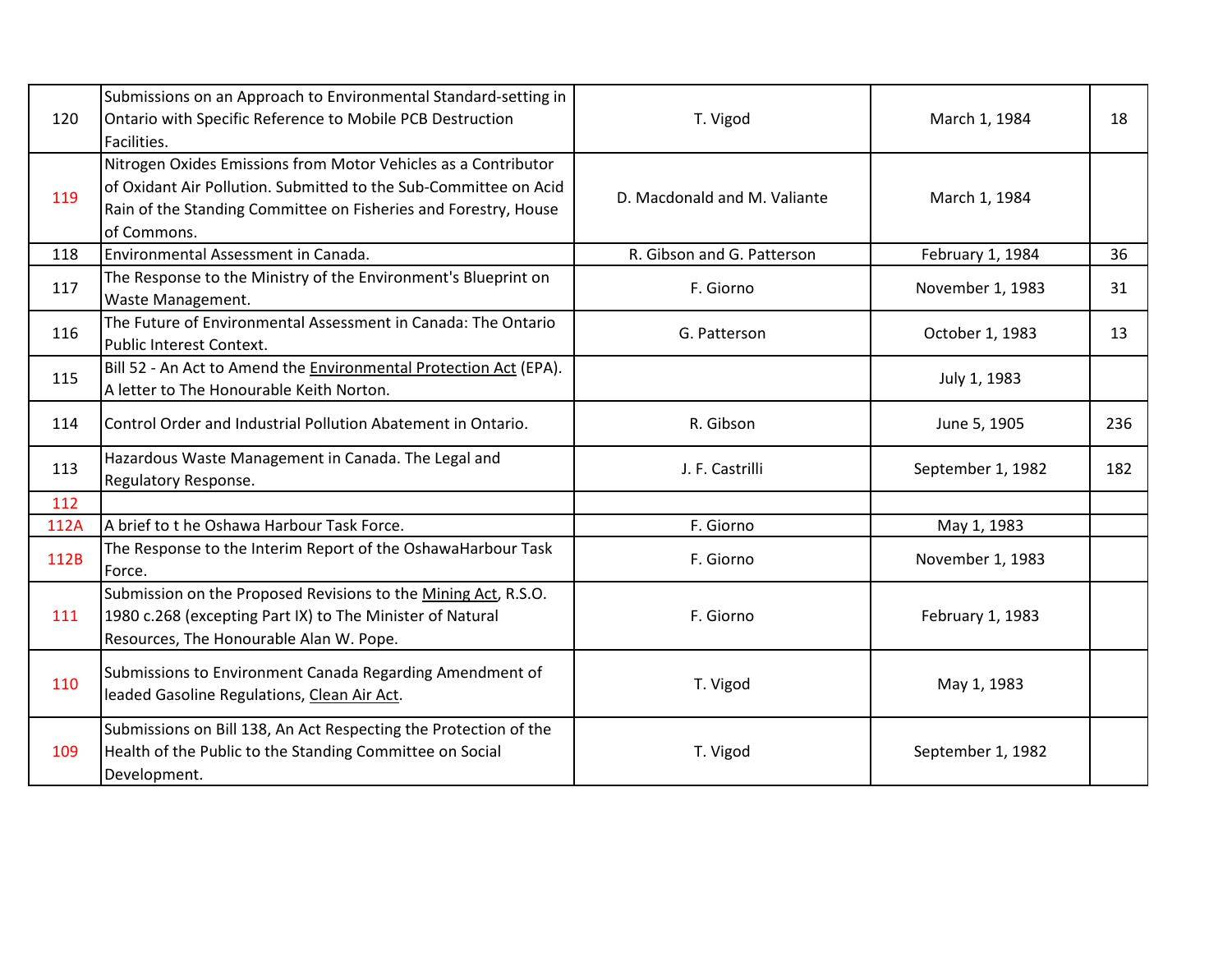| 108 | Submissions on the Proposed Regulatory Policy Statement of the<br>Atomic Energy Control Board - Deep Geological Disposal of High-<br>Level Radioactive Waste in Crystalline (Plutonic) Rock: Initial<br>Regulatory Statement Concerning Concept Assessment Stage. |                                 | June 1, 1982     |    |
|-----|-------------------------------------------------------------------------------------------------------------------------------------------------------------------------------------------------------------------------------------------------------------------|---------------------------------|------------------|----|
| 107 | Submissions on Draft EPS Policies and Guidelines on Confidential<br><b>Business Information (CBI).</b>                                                                                                                                                            | T. Vigod                        | July 1, 1982     |    |
| 106 | The Hyde Park Landfill Case: Canadian Citizen Action in the U.S.<br>Courts. Report to Environment Canada.                                                                                                                                                         | T. Vigod                        | March 1, 1982    | 74 |
| 105 | Section 13 of the Nuclear Liability Act: Proposed Amendment.                                                                                                                                                                                                      | G. Patterson and V. Adamson     | February 1, 1982 |    |
| 104 | Submissions on Bill 159, An Act to Revise the Planning Act.                                                                                                                                                                                                       | G. Patterson                    | March 1, 1982    | 30 |
| 103 | Captan: The Legacy of the IBT Affair. Submissions on Pesticide Law<br>and Policy to the Consultative Committee on IBT Pesticides.                                                                                                                                 | T. Vigod and A. Wordsworth      |                  |    |
| 102 | Is Our Water Safe to Drink? Do We Need a Safe Drinking Water<br>Act? G. Patterson, March 1986. (Adapted from Water Fit to Drink?<br>The Need for a Safe Drinking Water Act in Canada, 1982.).                                                                     | T. Vigod and A. Wordsworth      | February 1, 1982 | 24 |
| 101 | <b>Environmental Assessment Act Hearings. Preparation and Conduct</b><br>of the Intervenors' Case.                                                                                                                                                                | G. Patterson                    | October 1, 1981  | 20 |
| 100 | 100. Practice and Procedure before the Ontario Environmental<br>Appeal Board. G. Patterson, April 1981 \$ 2.50                                                                                                                                                    | G. Patterson                    | April 1, 1981    |    |
| 99  | Presentation to the Subcommittee on Acid Rain of the Standing<br>Committee on Fisheries and Forestry.                                                                                                                                                             | M. Perley                       | October 1, 1980  |    |
| 98  | Submissions to the Justice Committee on Bill 89: The Consolidated<br>Hearings Act 1981.                                                                                                                                                                           | J.F. Castrilli and G. Patterson | June 1, 1981     |    |
| 97  | Submissions to the Standing Committee on Justice and Legal<br>Affairs with Respect to Bill C-43: An Act to Provide for Access to<br>Government-held Information.                                                                                                  | H. Mitchell                     | March 1, 1981    |    |
| 96  | Recognition of Occupational Diseases. A Brief to Professor Paul C.<br>Weiler.                                                                                                                                                                                     | M.I. Nash                       | March 1, 1981    |    |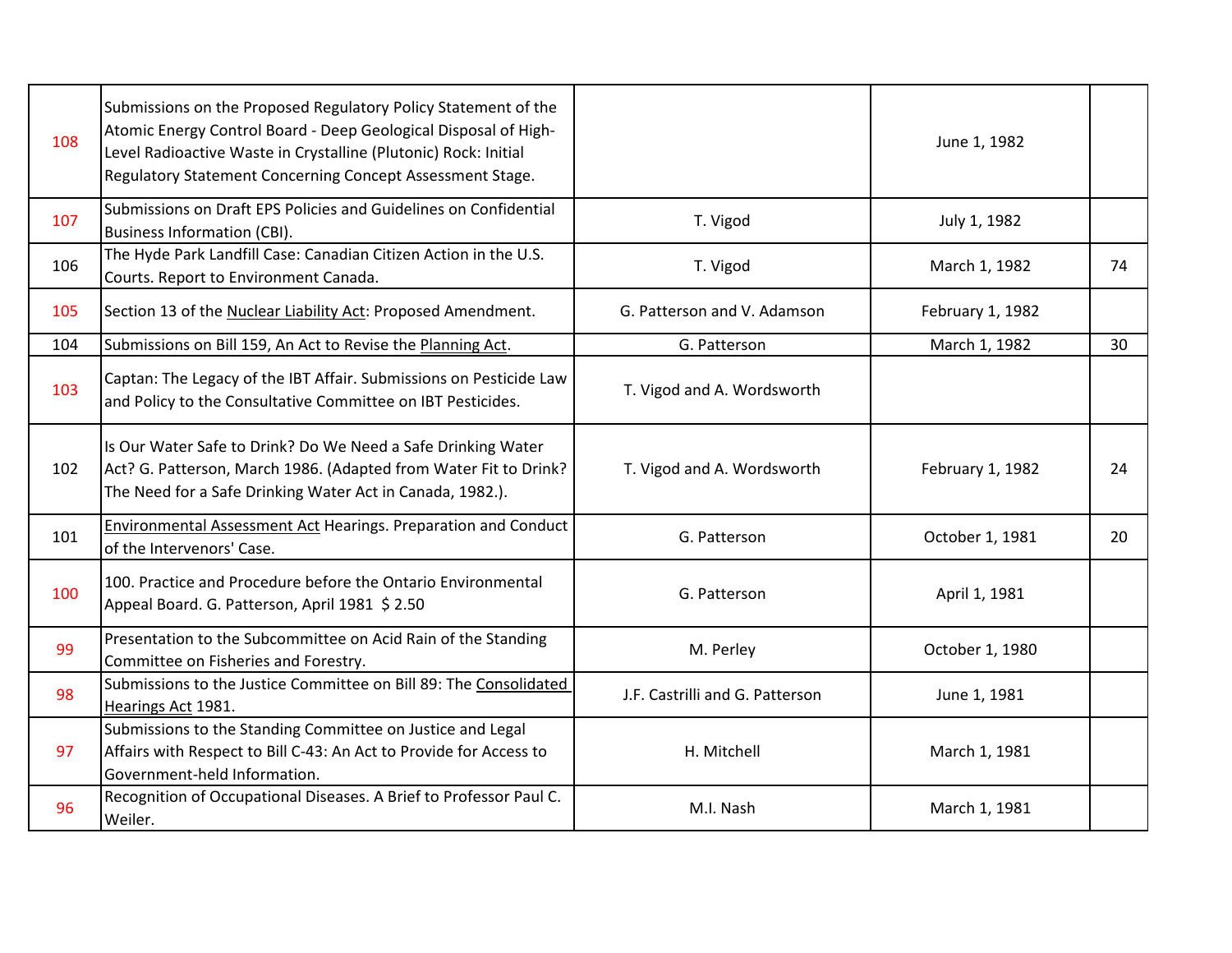| 95 | Hazardous Waste Law in Canada and Ontario: At the Skull and<br>Crossroads.                                                                                                              | J.F. Castrilli                | December 1, 1980  |  |
|----|-----------------------------------------------------------------------------------------------------------------------------------------------------------------------------------------|-------------------------------|-------------------|--|
| 94 | Submission to the City of Toronto Neighbourhoods Committee on<br>the Siting of Nuclear Power Plants: The Environmental Assessment<br>Act and the Darlington Nuclear Generating Station. | T. Vigod                      | February 1, 1981  |  |
| 93 | South Cayuga Liquid Industrial Waste Facility: Policy<br>Considerations.                                                                                                                | J.F. Castrilli                | January 1, 1981   |  |
| 92 | Three Mile Island: You Ain't Heard Nothin' Yet.                                                                                                                                         | L. Paull                      | November 1, 1980  |  |
| 91 | Submission on the Proposed Designated Substances Regulations<br>under the Occupational Health and Safety Act, 1978.                                                                     | M. I. Nash                    | November 1, 1980  |  |
| 90 | Articles in Toronto Star regarding Acid Rain: The North American<br>Forecast.                                                                                                           |                               | October 1, 1980   |  |
| 89 | Counting the Cost of Acid Rain.                                                                                                                                                         | R. Howard and M. Perley       | November 1, 1980  |  |
| 88 | Concerns with Pesticides - A Public Viewpoint. Address to the<br>Third Ontario Crop Protection Conference.                                                                              | T. Vigod                      | November 1, 1980  |  |
| 87 | "The IBT Affair" - Submissions to the Ontario Pesticides Advisory<br>Committee.                                                                                                         | Pollution Probe and CELA      | October 1, 1980   |  |
| 86 | Submissions on behalf of the Second Marsh Defence Association<br>to the Great Lakes Seaway Task Force.                                                                                  | <b>CELA</b>                   | September 1, 1980 |  |
| 85 | The Regulatory and Jurisdictional Framework Governing Uranium<br>Mining and Milling. Submission to the Selection Committee on<br>Hydro Affairs.                                         | G. Patterson and T. Vigod     | September 1, 1980 |  |
| 84 | Submission to the Standing Committee on Transport Regarding Bill<br>C-18, An Act to Promote Public Safety in the Transportation of<br>Dangerous Goods.                                  | T. Vigod                      | June 1, 1980      |  |
| 83 | Great Lakes Water Pollution Control: The Land Use Connection.                                                                                                                           | J.F. Castrilli and A.J. Dines | June 2, 1905      |  |
| 82 | Notes for Address to the Centre of Investigative Journalism Centre<br>Re: Industrial and Hazardous Waste Disposal in Canada.                                                            | J.F. Castrilli                | March 1, 1980     |  |
| 81 | Submissions to the Standing Committee on Resources<br>Development on Bill 127, The Aggregates Act, 1979.                                                                                | J.F. Castrilli                | February 1, 1980  |  |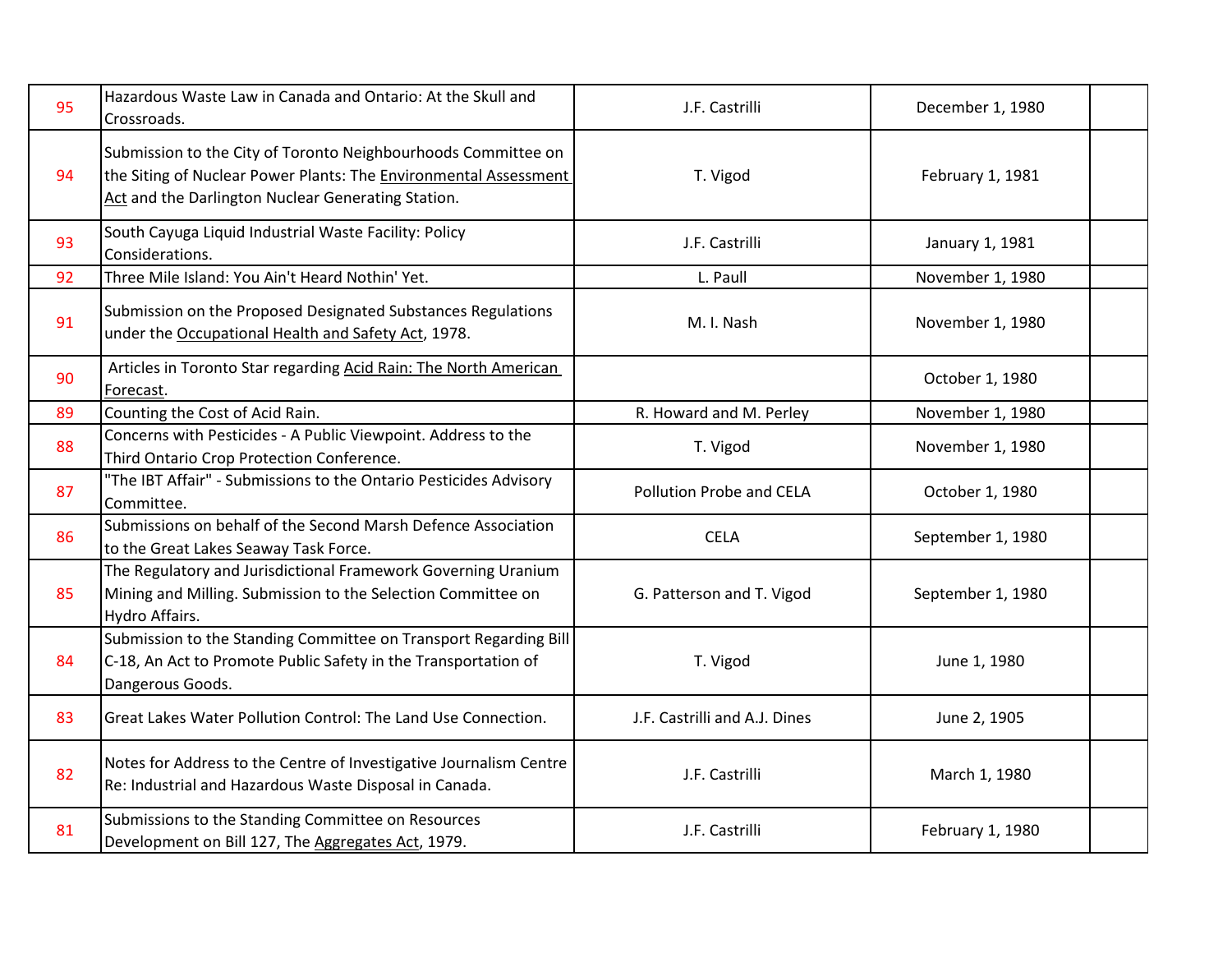| 80  | Submissions to the Minister of Housing on the Draft Planning Act.                                                                                                 | G. Patterson                  | April 1, 1980     |    |
|-----|-------------------------------------------------------------------------------------------------------------------------------------------------------------------|-------------------------------|-------------------|----|
| 80A | Model Tree Bylaws for Canadian Municipalities.                                                                                                                    | J. Swaigen and J.W. Andresen  | March 1, 1980     | 50 |
| 79  | Ontario's Proposed Aggregates Act.                                                                                                                                | J. Swaigen and J.F. Castrilli | September 1, 1979 | 63 |
| 78  | Submission to the Technical Task Force Report on the Use of<br>Cement Kilns for the Destruction of Liquid Polychlorinated<br>Biphenyls. (Minority Opinion).       | J.F. Castrilli and W. Glenn   | October 1, 1979   | 5  |
| 77  | The Proposed OntarioAggregates Act: Discussion, Evaluation and<br>Recommendations.                                                                                | J. Swaigen and J.F. Castrilli | September 1, 1979 |    |
| 76  | An Act to Amend the Environmental Protection Act. Submissions<br>to the Standing Committee on Resource Development Regarding<br><b>Bill 24.</b>                   | J Swaigen and R. Woods        | August 1, 1979    |    |
| 75  | Tree Act Amendments.                                                                                                                                              | J. Swaigen                    | February 1, 1979  | 26 |
| 74  | Radiation Health Risks: Does the Law Protect Us?                                                                                                                  | G. Patterson and M. Vavasour  | August 1, 1979    |    |
| 73  | Public Access to Government Environmental Field Documents: A<br>Critique of Government Testimony before the Standing<br>Committee on Resources Development.       | J.F. Castrilli                | June 1, 1905      |    |
| 72  | Perspectives on Access to Sunlight.                                                                                                                               | R. Wood                       | June 1, 1905      |    |
| 71  | Submissions to the Standing Committee on Resources<br>Development.                                                                                                | J. Swaigen                    | February 1, 1979  | 21 |
| 70  | Environmental Pollution from Forestry Operations: A Legacy of<br>Regulatory Neglect. Submitted to the Standing Committee on<br>Resources Development.             | J.F. Castrilli                | June 1, 1905      |    |
| 69  | An Analysis of Bill C-14: The Nuclear Control and Administration<br>Act.                                                                                          | <b>Energy Probe and CELA</b>  | November 1, 1978  |    |
| 68  | Submissions to the International Joint Commission (IJC) on the<br>Report Respecting Pollution of the Great Lakes by Land Use<br>Activities, JC Public Hearings.   | J.F. Castrilli                | November 1, 1978  |    |
| 67  | Hazardous Waste Siting Requirements: The Role of Intervenors at<br>Public Hearings. Speech at Fisheries and Environment Canada<br>Conference on Hazardous Wastes. | J.F. Castrilli                | October 1, 1978   |    |
| 66  | The Proposed Regulation Respecting General Occupational Health<br>Hazards and the Proposed Regulations Respecting Lead, Asbestos<br>and Silica.                   | M.I. Nash                     | October 1, 1978   |    |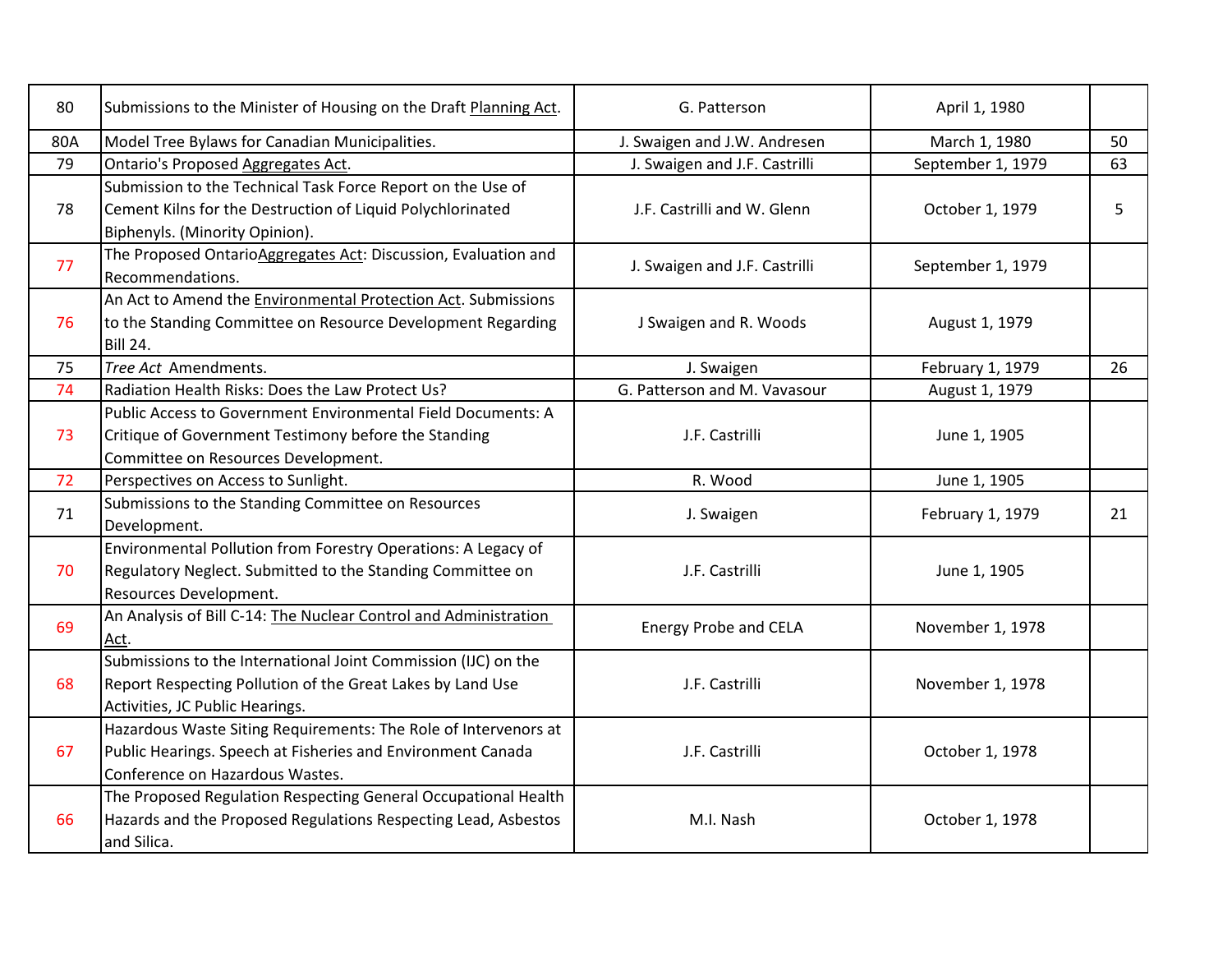| 65  | Top Soil Preservation.                                                                                                                                                                    | J.F. Castrilli                  | October 1, 1978   |    |
|-----|-------------------------------------------------------------------------------------------------------------------------------------------------------------------------------------------|---------------------------------|-------------------|----|
| 64  | Bridge Over Troubled Waters. Newspaper article.                                                                                                                                           | J. Swaigen                      | October 1, 1978   |    |
| 63  | Government and Herbicides.                                                                                                                                                                | J.F. Castrilli and A. Lancaster | November 1, 1978  | 4  |
| 62  | Brief to the Grange Commission on Recommendations to the<br>Clinical Funding Regulation.                                                                                                  | G. Patterson                    | September 1, 1978 |    |
| 61  | Brief to the Joint Senate/House of Commons on the Constitution<br>of Canada, Bill C-60.                                                                                                   | T. Vigod and J. Swaigen         | September 1, 1979 | 14 |
| 60  | Polluter Pays Policy called Mere Puffery. Newspaper article.                                                                                                                              | J. Swaigen                      | August 1, 1978    |    |
| 59  | Submissions on the Proposed Environmental Assessment Act<br>Regulation for Municipalities. Presented to Dr. Donald Chant,<br>Chairman of the Environmental Assessment Steering Committee. | J.F. Castrilli                  | August 1, 1978    |    |
| 58  | Costs, Undertakings and Public Interest Cases. Brief to the Civil<br>Procedure Revision Committee.                                                                                        | J. Swaigen                      | July 1, 1978      | 11 |
| 58A | Urban Tree and Forest Legislation in Ontario.                                                                                                                                             | J. Swaigen                      | August 1, 1978    | 98 |
| 57  | Land Use: The Second Front in the War on Water Pollution.                                                                                                                                 | J.F. Castrilli and E. Block     | July 1, 1978      |    |
| 56  | 'Right to Light" Could be a Matter of Survival. News article.                                                                                                                             | J. Swaigen                      | May 31, 1905      |    |
| 55  | Legal Tools for Protecting Privately-Owned Wilderness Areas.                                                                                                                              | J. Swaigen                      | May 31, 1905      |    |
| 54  | Legislative Jurisdiction in Environmental law. Presented to<br>Canadian Labour Congress.                                                                                                  | E.D Boyden                      | February 1, 1977  |    |
| 53  | Freedom of Information Act. Brief to Ontario Commission on<br>Freedom of Information and Individual Privacy.                                                                              | H. Mitchell                     | October 1, 1977   |    |
| 52  | Brief on Procedural Guidelines to the Ontario Royal Commission<br>on the Northern Environment (Hartt Commission).                                                                         | A. Lancaster                    | November 1, 1977  |    |
| 51  | A Brief History of Environmental Law.                                                                                                                                                     | H. Mitchell                     | January 1, 1977   |    |
| 50  | Brief to the Minister of Labour Concerning the Proposed Omnibus<br>Bill on Occupational Health and Safety.                                                                                | M. I. Nash                      |                   | 27 |
| 49  | Doctrine on Standing.                                                                                                                                                                     | H. Mitchell and J. Swaigen      | January 1, 1977   | 39 |
| 48  | Standing for Citizens: An Idea Whose Time Has Come.                                                                                                                                       | J. Swaigen and E. Block         | December 1, 1976  |    |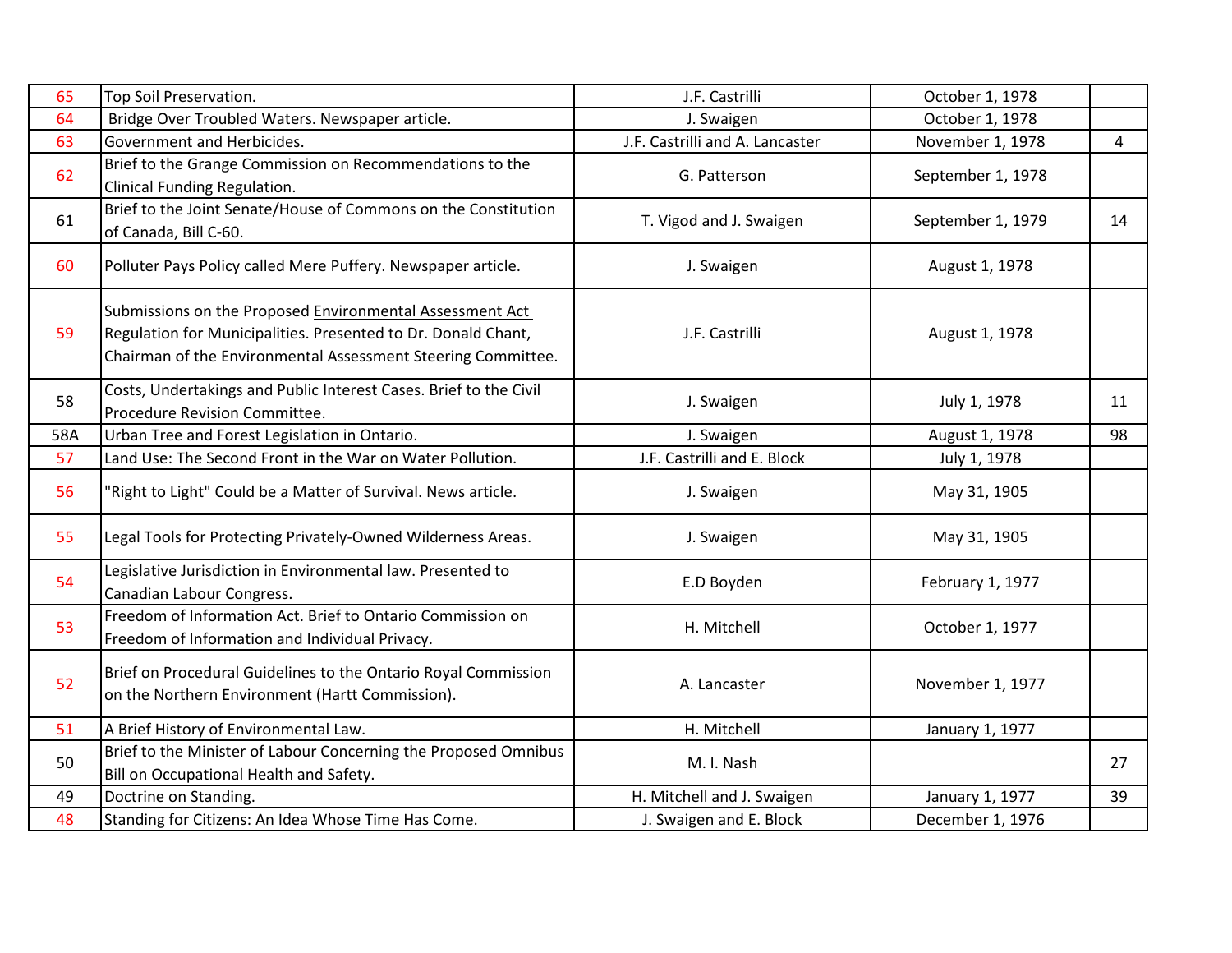| 47 | The Evolving Role of the Environmental Assessment Board in                                                                                               | J. Swaigen                               | February 1, 1977  |    |
|----|----------------------------------------------------------------------------------------------------------------------------------------------------------|------------------------------------------|-------------------|----|
| 46 | Decision Making - A Rejoinder.<br>Legal Implication of Radon Contamination in Port Hope.                                                                 | H. Mitchell                              | March 1, 1976     |    |
| 45 | Access to Information. Brief to the Royal Commission on Freedom                                                                                          | H. Mitchell                              | October 1, 1977   |    |
|    | of Information and Individual Privacy.                                                                                                                   |                                          |                   |    |
| 44 | Brief to Legislative Committee concerning Government Bill 139,<br>the Employee's Health and Safety Act.                                                  | M. I. Nash                               | December 1, 1976  | 8  |
| 43 | Ontario's Health and Safety Laws Must be Changed to Protect<br>Workers. Brief to the Minister of Labour.                                                 | M. I. Nash                               | September 1, 1976 |    |
| 42 | Brief to the MacKenzieValley Pipeline Inquiry.                                                                                                           | H. Mitchell                              | May 1, 1976       |    |
| 41 | The Need to Reform the Ontario Provincial Parks Act. Submission<br>to the Ontario Provincial Parks Council.                                              | J. Swaigen                               | May 1, 1976       |    |
| 40 | Corporate Concentration and the Environment. J.F. Castrilli for the<br>Task Force on Churches and Corporate Responsibility (Appendix C<br>of Submission) | J.F. Castrilli                           | February 1, 1976  |    |
| 39 | Recommendations on Bill C-25, the Environmental Contaminants<br>Act. Presented to the Standing Committee on Fisheries and<br>Forestry.                   | H. Mitchell and J.F. Castrilli           | May 1, 1975       |    |
| 38 | Report on Environmental Implications, FisherHarbour<br>Development. Presented to the Standing Committee on Fisheries<br>and Forestry.                    | L. Cardini                               | March 1, 1975     |    |
| 37 | Summary of Coroner's Act 1972. Presented to the Federation of<br>Friendship Centres, Courtroom Workers.                                                  | H. Mitchell                              | February 1, 1975  |    |
| 36 | Supplementary Submissions to the Environmental Hearing Board<br>on Lead Contamination in the Metropolitan Toronto.                                       | J. Swaigen                               | April 1, 1975     |    |
| 35 | The Concept of Parkland as a Public Trust.                                                                                                               | J. Swaigen                               | May 28, 1905      |    |
| 34 | Brief to Environmental Hearing Board - Lead Hearings.                                                                                                    | E. Block, J.F. Castrilli, and J. Swaigen | January 1, 1975   |    |
| 33 | Advice to Citizens' Groups.                                                                                                                              | J. Swaigen                               | May 28, 1905      |    |
| 32 | Motorized Snow Vehicles and All-Terrain Vehicles: Planning for<br>their Use on Public Lands. Presented to the Halton Region<br>Conservation Authority.   | J. Swaigen                               | October 1, 1974   |    |
| 31 | Legal Implications of Solid Waste Disposal in Ontario. Presented to<br>the Municipal Engineers Association.                                              | J. Swaigen                               | November 1, 1974  | 10 |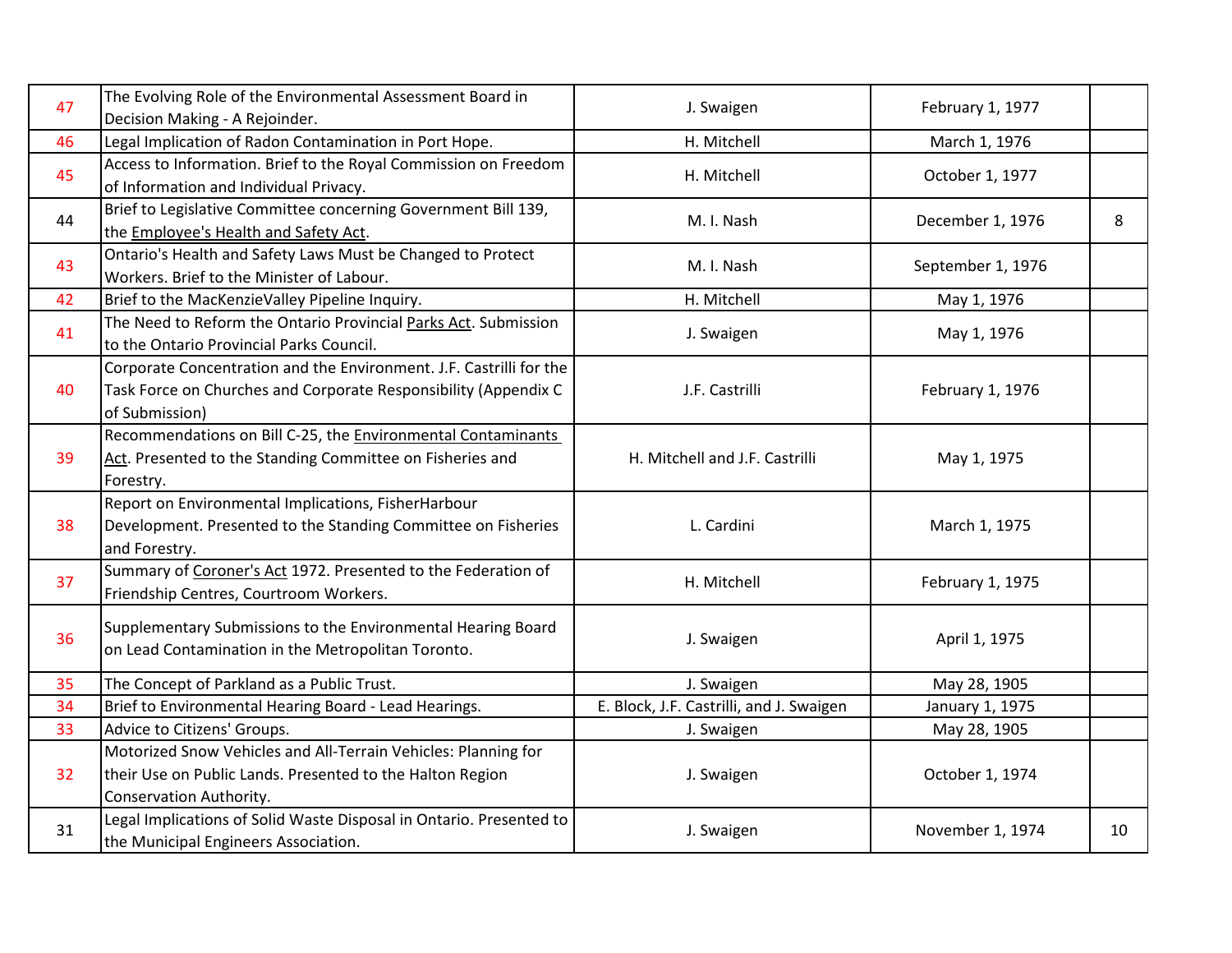| 30 | Resources Depletion, the Legal Perspective.                                                                                                                      | J.E. Low and J.F. Castrilli              | November 1, 1974  | 12             |
|----|------------------------------------------------------------------------------------------------------------------------------------------------------------------|------------------------------------------|-------------------|----------------|
| 29 | The Need for an Environmental Bill of Rights Act in Ontario: An<br>Address to Save our Streams and Trees, Port Credit, Ontario.                                  | J.F. Castrilli                           | September 1, 1974 |                |
| 28 | Environmental Law - What We Need.                                                                                                                                | J.E. Low and E. Block                    | September 1, 1974 |                |
| 27 | The Need for an Environmental Bill of Rights in Ontario. Presented<br>to the Objectives/Ontario Conference at McMaster University.                               | J.F. Castrilli                           | August 1, 1974    | 10             |
| 26 | Criteria for an Environmental Impact Hearing Procedure.<br>Presented to the MacKenzie Valley Pipeline Inquiry.                                                   | J.E. Low                                 | May 1, 1974       |                |
| 25 | Environmental Impact Assessment: The Law As It Is and As It<br>Should Be (No. 2).                                                                                | J.F. Castrilli                           | May 1, 1974       | $20$ or<br>60  |
| 24 | Are Ontario's Proposals for Environmental Assessment Adequate?<br>Presented to the City of Toronto Public Works Committee.                                       | J.F. Castrilli, J.E. Low and E. Block    | April 1, 1974     |                |
| 23 | Recommendations of CELA to the Task Force on Legal Aid for the<br>Province of Ontario.                                                                           | C.C. Lax, J.F. Castrilli and E. Block    | March 1, 1974     |                |
| 22 | Environmental Impact Assessment: The Law As It Is and As It<br>Should Be. An Address to the Canadian Society of Environmental<br>Biologists.                     | J.F. Castrilli, J.E. Low                 | January 1, 1974   |                |
| 21 | Principles for Environmental Impact Assessment. Submissions<br>Concerning the Ministry of the Environment's "Green Paper" on<br><b>Environmental Assessment.</b> | J.F. Castrilli                           | October 1, 1973   | 47             |
| 20 | Meeting the Energy and Resource Challenge at the Expense of the<br>Environment. A Call for Meaningful Ontario Environmental Impact<br>Procedures.                | D. Estrin, J. Swaigen and J.F. Castrilli | August 1, 1973    | 21             |
| 19 | Tokenism and Environmental Protection - A Critical Assessment of<br>Canadian Legislative Techniques for Environmental Control.                                   | D. Estrin                                | June 1, 1973      |                |
| 18 | Needed: An Environmental Bill of Rights. Presented to Pollution<br><b>Control Association Annual Conference.</b>                                                 | D. Estrin                                | April 1, 1973     | $\overline{7}$ |
| 17 | Current Ontario Legislation Relating to Trees. Presented to a<br>public forum sponsored by the Ontario Shade Tree Council.                                       | J. Swaigen                               | April 1, 1973     |                |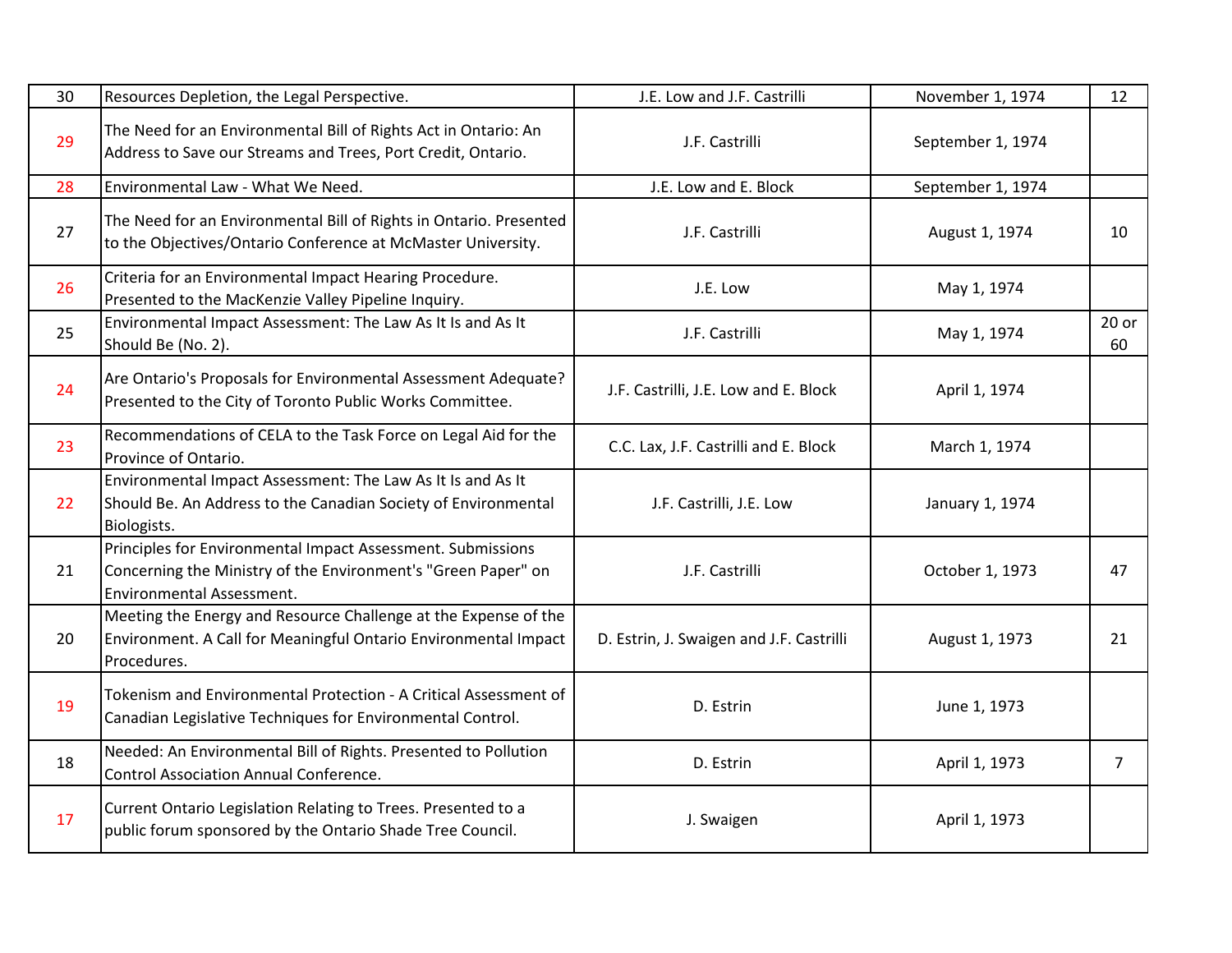| 16             | Public Participation in Environmental and Resources Planning.                                                                         | D. Estrin                                        | February 1, 1973  | 9              |
|----------------|---------------------------------------------------------------------------------------------------------------------------------------|--------------------------------------------------|-------------------|----------------|
| 15             | A Brief regarding Aishihik River Power Development. Presented to<br>the Yukon Territory Water Board.                                  | K.P. Beauchamp                                   | January 1, 1973   | 26             |
| 15A            | <b>Ontario's Provincial Parks.</b>                                                                                                    | P. Woolley                                       | May 26, 1905      | 19             |
| 14             | A Future for the Sandbanks - A Report on the Sand Dunes of<br>PrinceEdwardCounty.                                                     | R. Alexander and L. Green                        | September 1, 1972 | 58             |
| 13             | Realistic Law for Motorized Snow and All-Terrain Vehicles. Brief to<br>the Select Center of the Legislative Assembly of Ontario.      | P. Reed and P. D. Woolley                        | September 1, 1972 | 20             |
| 12             | Submissions Concerning Bill 168, An Act to Amend Ontario's<br><b>Environmental Protection Act.</b>                                    | Canadian Enviromental Law Research<br>Foundation | June 1, 1972      | 28             |
| 11             | Ontario Cities Can Act NOW to Control the Automobile. Presented<br>to the International Conference on Automobile Pollution.           | D. Estrin                                        | June 1, 1972      |                |
| 10             | Yukon Territory Water Board - Procedure for Meaningful Public<br>Hearings - AishihikRiver Power Development.                          | R.J. Anthony                                     | May 1, 1972       |                |
| 9              | Critique of United Nations Environmental Action Plan.                                                                                 | J. Gajda                                         | April 1, 1972     | $\overline{3}$ |
| 8              | Legal Weapons for Environmental Quality. Presented at the<br>Annual Meeting of Federation of Ontario Naturalists.                     | D. Estrin                                        | April 1, 1972     | 19             |
| $\overline{7}$ | Legal and Planning Controls to Minimize Noise and Vibration<br>Disturbance re: Downsview subway.                                      | D. Estrin                                        | March 1, 1972     |                |
| 6              | Private Prosecution: An Important Precedent for Changing the Civil<br>Court's Law of Standing.                                        | D. Estrin                                        | February 1, 1972  | 4              |
| 5              | Submissions in Support of the Right of a Private Informant to<br>Invoke the Provisions of the Environmental Protection Act, 1971.     | D. Estrin                                        | February 1, 1972  |                |
| 4              | Village Lake Louise - Public Trust and Legality of the<br>Development. Submitted to the Department of Indian and<br>Northern Affairs. | D. Estrin                                        | February 1, 1972  |                |
| 3              | Public Rights and Environmental Planning: A Preliminary<br>Statement.                                                                 | P. Edmond, T. Hunter, L.<br>Gord, M. Vaughan     | January 1, 1972   | 5              |
| $\overline{2}$ | The Need for Public Participation in Ontario's Environmental<br>Planning.                                                             | B. Stuarts, M. Green, D.<br>Estrin               | December 1, 1971  | 29             |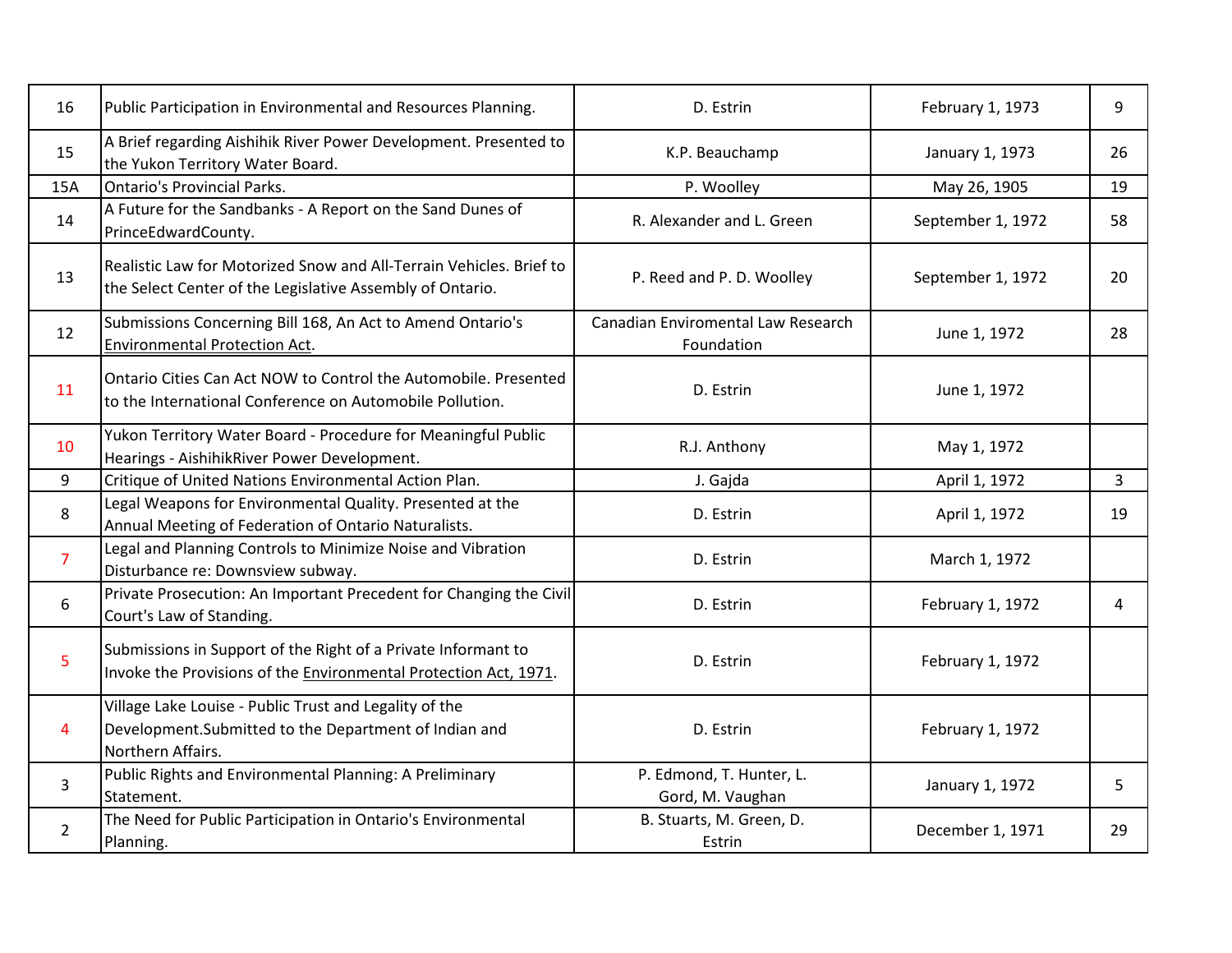| `ct (Bill 94)<br>-nvironmenta<br>arıc<br>™™⊪<br>Pronosed<br>. .<br><u>_</u><br>1 A L<br>ша | ≅triri ∶<br>_St' | $\sim$ $\sim$<br>JUIV<br>ıч, | . |
|--------------------------------------------------------------------------------------------|------------------|------------------------------|---|
|--------------------------------------------------------------------------------------------|------------------|------------------------------|---|